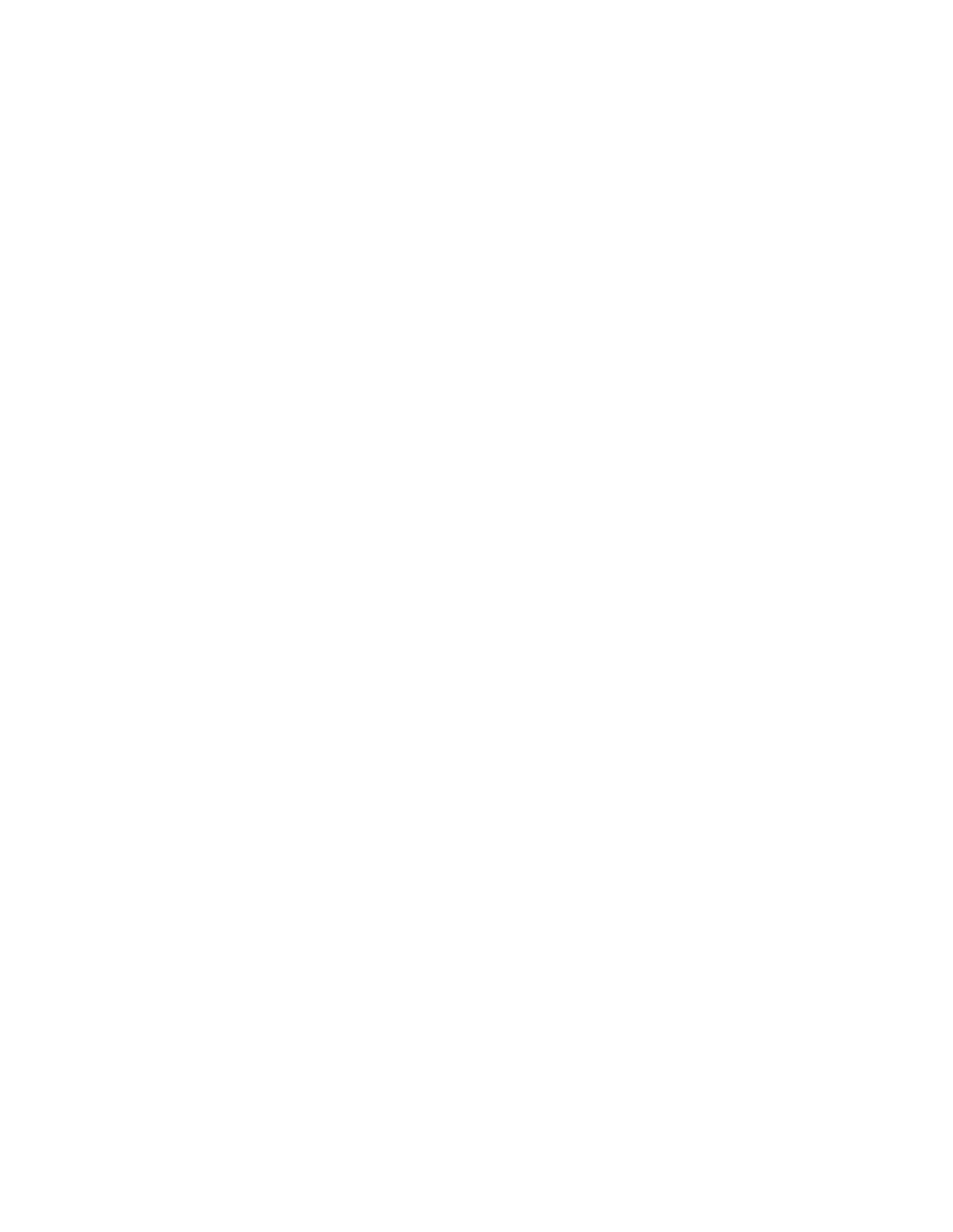#### 28

### HON. JOHN M. CALDWELL.

Among the lawyers of this county and city, who are not only honored members of their profession, but also enterprising and progressive, is the well known firm of Caldwell & Johnston, who are lawyers of exceptional ability and among Anniston's most substantial citizens.

Hon. John M. Caldwell, the senior member of the firm, is the son of Hon. John H. Caldwell, formerly congressman from this congressional district and one of Alabama's most distinguished citizens, is a native of Calhoun county, having been born at Jacksonville July 6, 1851. He belongs to that worthy class of successful men who have fought their way out of obscurity into importance. He was educated in the public school of his native town and afterwards taught school. He then read law under his father and was admitted to practice when twenty-two years old. He rose rapidly in his profession, soon acquiring a reputation as a skillful lawyer, a popular orator and an advocate of extraordinary power. Seeking a wider field he removed from Jacksonville to Anniston in 1883, entering the lists with many lawyers of reputation then practicing at this bar. He is effective in any branch of legal work—a good pleader, advocate and an expert office lawyer.

In 1886 the Democrats elected him a member of the legislature. He proved an active and untiring member, securing the passage of many bills which have since proven of great benefit to the state and district.

He has won enviable fame throughout the South as a lecturer. His celebrated lecture, "John," placing him among the foremost on the American platform.

With a well balanced and cultivated intellect, genial temperament and a bouyant energy he stands equipped for the great responsibilities of the present and full of golden promise for honorable duty in the battlefields of the future. WILLIAM F. JOHNSTON.

William F. Johnston, junior member of the firm of Caldwell & Johnston, is a native of Pickens county, Alabama, where he was born July 19, 1853. Reared and educated in his native county, he early in life adopted the profession of law, being admitted to practice in 1872, when only nineteen years of age. His marked ability for his chosen life work was at once recognized by the people, who, elected him county solicitor, the duties of which office he discharged with signal ability and faithfulness.

Moving to Anniston in 1887 he formed a partnership with Hon. John M. Caldwell, which has remained uninterrupted. His father, the late Hon. Robert T. Johnston, was one of Alabama's

most distinguished citizens. As a lawyer, Wm. F. Johnston has always commanded the profound respect of his brethren at the bar. Thoroughly equipped in everyway for his high calling, he commands the respect of the judge and jury, and whatever might be the issue, no doubt is left in the mind of his client as to the wise and careful management of his case. Mr. Johnston, for the past ten years has held the responsible position of President of the Board of Education of Anniston, and the faithful discharge of his duties has endeared him to the hearts of the people. In every position to which he has been elected and chosen, from that of Judge of the City Court, to which position he was appointed shortly after he came to Anniston, he has shown ability and faithfulness in the discharge of the duties assigned to him.

He has great faith in the future of Anniston, and in every movement giving promise of advancing the material interest of the Model City he is found ever ready to put his shoulder to the wheel.

He is recognized as a gentleman of culture and refinement, learned in the law and a citizen of whom any community may well feel proud.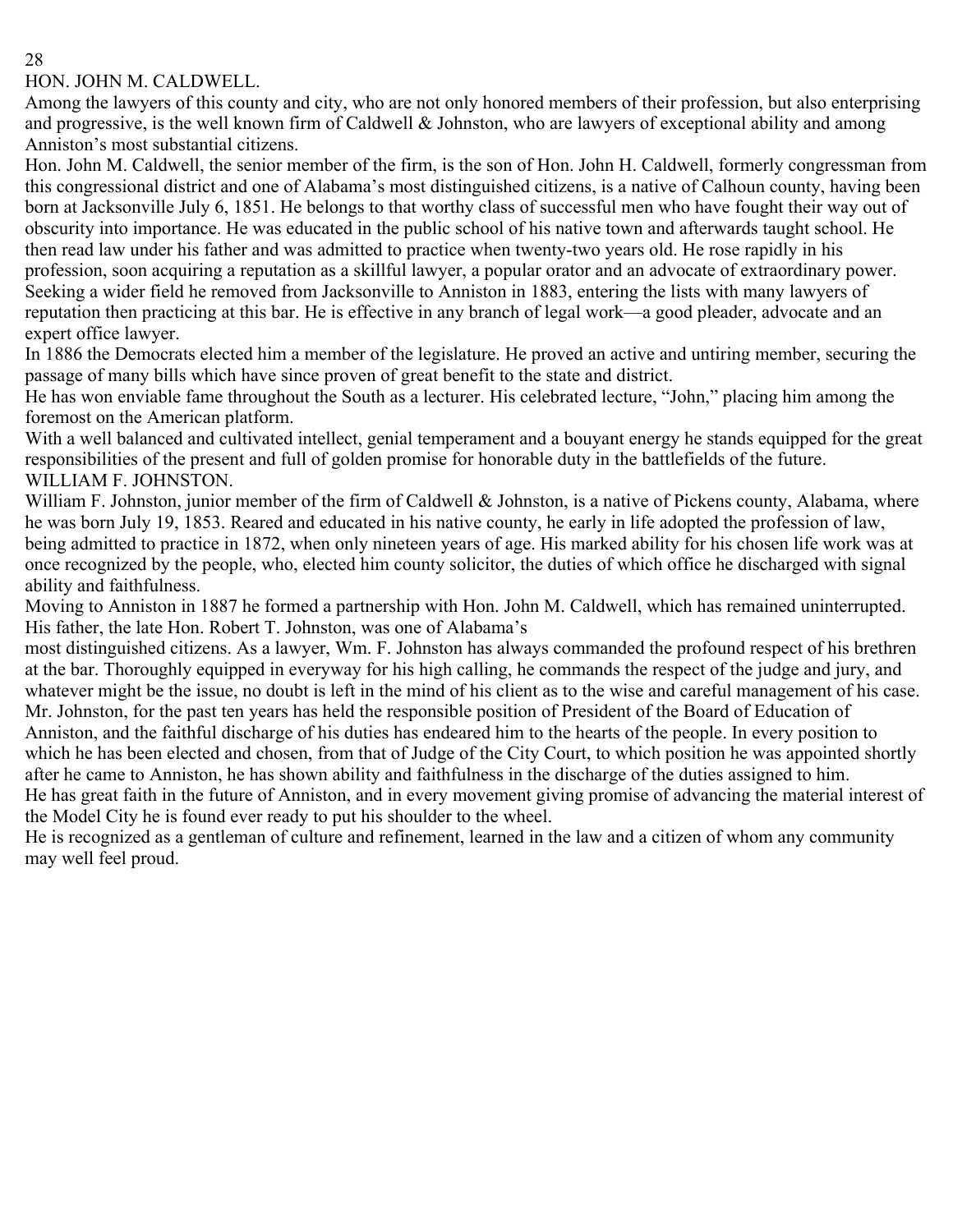THREE YOUNG LADY REPRESENTATIVES OF STATES To be at Birmingham Reunion, United Confederate Veterans. MISS ELENORA CRAVES, KENTUCKY. MISS KATE THEODISIA CANTWELL, NORTH CAROLINA. "T will live in song and story, Though its folds are in the dust." MISS MARY VIRGINIA CASLER, OKLAHOMA TERRITORY. MRS. SARAH E. BREWER NASHVILLE SEE PAGE 322 Mrs. Brewer is the grandaughter of Alexander Greer and Mrs. M.D. Caldwell (M. D. Caldwell) is the great grand daughter of the messanger who gave the news of the victory at Kings Mountain to Congress then in session in Philadelphia.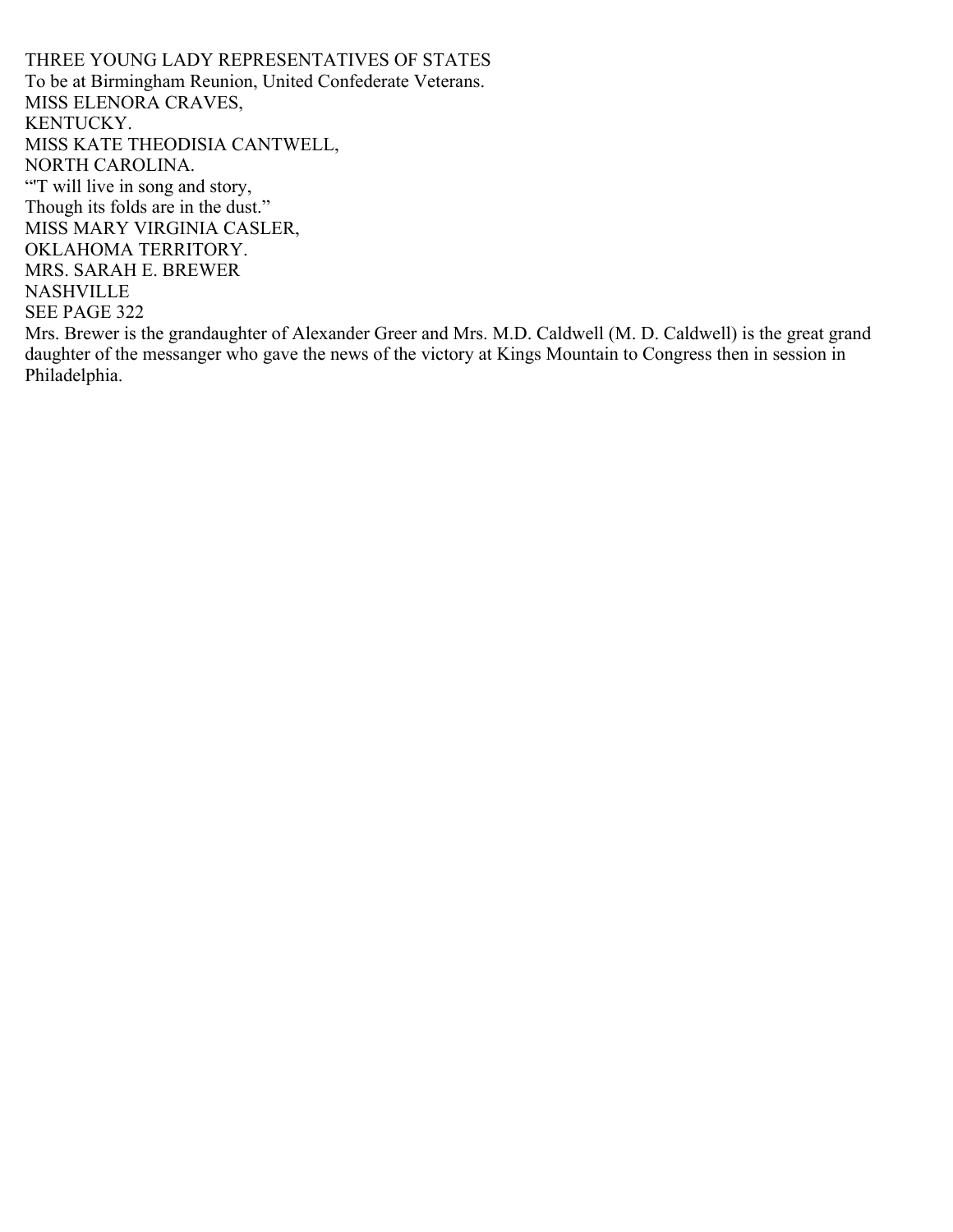### Our Presidents

The following table gives the names and dates of birth all the presidents, also dates of death of those who have died. Nine of the number were elected to the second term ; six serving the entire second term. Three of the presidents were assassinated; two of these almost at the beginning of the second term. Three of the presidents died on Independence day. Two, Adams and Jefferson, dying on the same day, July 4, 1826. Virginia has furnished us with eight presidents. Massachusetts, two ; Ohio, five ; Carolina, three ; New York, three ; New Hampshire, one ; Vermont, one ; Kentucky, one ; Pennsylvania, one. U. S. Grant was 47 when elected; Polk, Pierce and Cleveland all under 50. Our present president, the youngest of all, being only 43 when called to the office by McKinley's death and 46 when elected for the term he is now filling.

George Washington, born Feb. 22, 1732 ; died Dec, 14, 1799. John Adams, born Oct. 31, 1735 ; died July 4, 1826. Thomas Jefferson, Born April 2, 1743 ; died July 4, 1826 James Madison, born March 16, 1751 ; died June 28, 1836. James Monroe, born April 28, 1758 ; died July 4, 1831. John Quincy Adams, born July 11, 1767 ; died Feb. 23, 1848. Andrew Jackson, born March 15, 1767 ; died June 8, 1845. Martin Van Buren, born Dec. 5, 1782 ; died July 24, 1862. William Henry Harrison, born Feb. 9, 1773 ; died April 4, 1841. John Tyler, born March 29, 1790 ; died Jan. 18, 1862. James K. Polk, born Nov. 2, 1795 ; died June 15, 1849. Zachary Taylor, born Sept. 24, 1784 ; died July 9, 1850 Millard Fillmore, born Jan. 7, 1800 ; died March 7, 1874. Franklin Pierce, born Nov. 23 1804; died Oct. 8, 1867. James Buchanan, born April 23, 1791 ; died June 1, 1868. Abraham Lincoln, born Feb. 12, 1809 ; died April 15, 1865. Andrew Johnson, born Dec. 29, 1808 ; died July 31, 1875. Ulysses S. Grant, born April 27, 1822 ; died July 25, 1885. Rutherford B. Hayes, born Oct. 4, 1822 ; died Oct. 17, 1893. James A. Garfield, born Nov. 19, 1831 ; died Sept. 18, 1881. Chester A. Arthur, born Oct. 5, 1830 ; died Nov. 18, 1886. Grover Cleveland, born March 18, 1837. Benjamin Harrison, born Aug. 20, 1833 ; died March 13, 1901. William McKinley, born Jan. 29, 1843 ; died Sept. 14, 1901. Theodore Roosevelt, born Oct. 27, 1858.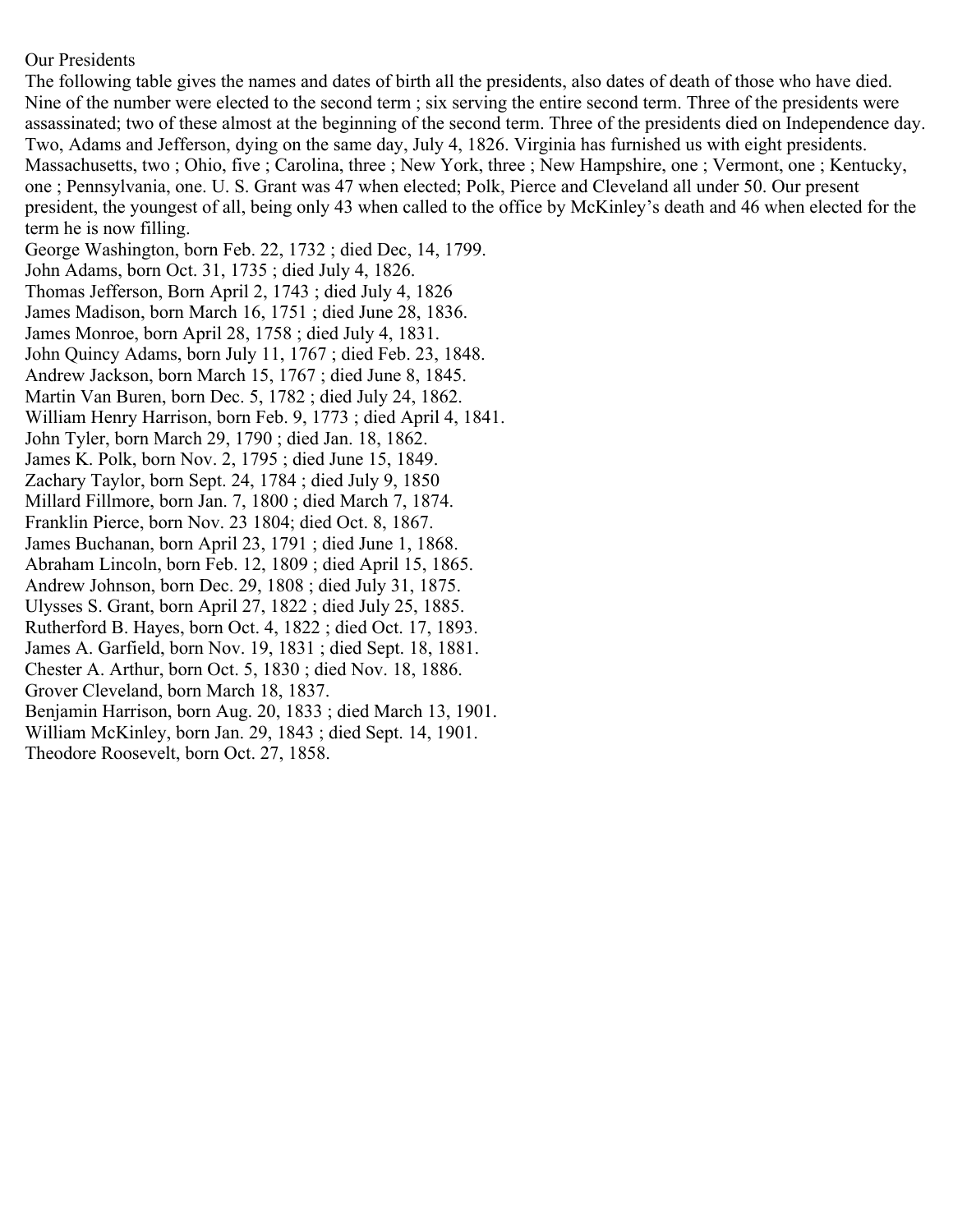MY WORK. I. I have a work to do, A work I may not shun; One path I must pursue Until my life be done. What others do I need not ask; Enough for me I know my task. II. 'Tis not to seek for wealth — I covet no man's store; I thank my God for health — I ask for nothing more. My daily wants are soon supplied, Or what I do not not need, denied. III. Let others seek for fame, The homage of an hour, I care not for a name, For glory, or for power. The race I leave to others free — Such transient bliss is not for me. IV. Pleasure, that syren fair, Has lost her power to charm : Her joys are empty air, I own no more their charm; For other accents seem to say, 'Stay not, but work while yet 't is day.' v. To wipe the trembling tear From the pale mourner's eye; To soothe the anxious fear, Or hush the rising sigh ; This is a bliss for which to live, A joy that wealth can never give. VI. To strive against the wrong, Which takes the name of right: To battle with the strong, And conquer in the fight, Brings truer happiness than could The warrior's wreath, if bathed in blood. VII. Work, then, from day to day, Nor pause for praise or blame; Care not for what men say, Duty is still the same: The rest which all at times would crave, To none is distant — in the grave. Wherever in the world I am, In whatsoever estate, I have a fellowship with hearts To keep and cultivate; And a work of lowly love to do For the Lord, on whom I wait. So I ask Thee for the daily strength, To none that ask denied, And a mind to blend with outward life While keeping at Thy side; Content to dwell in little space, So Thou be glorified. The cloudy days are the ones for us to keep pleasant.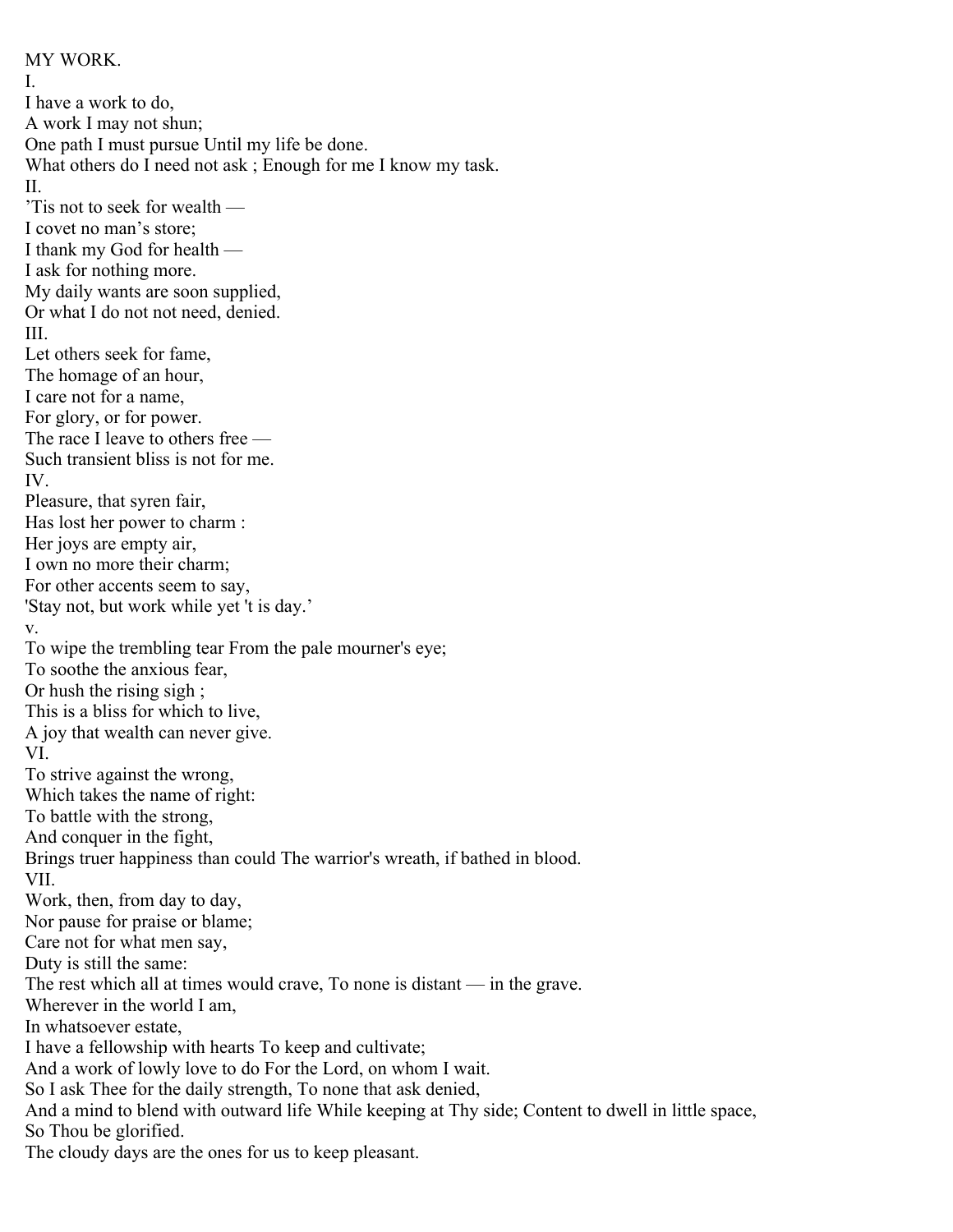The Sabbath was called by the Jews, the day of light -by the Africans, ossa-day, the day of silence—by the Creek Indians, the praying day—by the early Christians, the queen of days. Phillip Henry used to say of a well-spent Sabbath, If this be not the way to heaven, I know not what is." The Arrow and the Song. I shot an arrow into the air, It fell to earth, I know not where; For, so swiftly it flew, the sight Could not follow it in its flight. I breathed a song into the air, It fell to earth, I know not where; For who hath sight so keen and strong, That it can follow the flight of song? Long, long afterward, in an oak I found the arrow, still unbroke; And the song from beginning to end, I found again in the heart of a friend. --Longfellow. Man must be disappointed with the lesser things of life before he can comprehend the full value of the greater. TEMPERANCE and labor are the two best physicians of man; labor sharpens the appetite, and temperance prevents him from indulging to excess. Speak evil of no one - Be courteous to all. ONLY A WORD. A frivolous word, a sharp retort, A parting in angry haste, The sun that rose on a bower of bliss, The loving look and the tender kiss, Has set on a barren waste, Where pilgrims tread with weary feet Paths destined never more to meet. A frivolous word, a sharp retort, A moment that blots out years, Two lives are wrecked on a stormy shore Where billows of passion surge and roar To break in a spray of tears ; Tears shed to blind the severed pair, Drifting seaward and drowning there. A frivolous word, a sharp retort, A flash from a passing cloud, Two hearts are scathed to their inmost core And ashes and dust forever more. Two faces turn to the crowd, Masked by pride with a life-long lie, To hide the scars of that agony. A frivolous word, a sharp retort, An arrow at random sped, It has cut in twain the mystic tie That had bound two souls in harmony. Sweet love lies bleeding or dead, A poisoned shaft, with scarce an aim, Has done a mischief sad as shame. A frivolous word, a sharp retort, Alas ! for the loves and lives So little a cause has rent apart; Tearing the fondest heart from heart As a whirlwind rends and rives, Never to unite again, But live and die in secret pain. A frivolous word, a sharp retort, Alas ! that it should be so ! The petulant speech, the careless tongue, Have wrought more evil, and done more wrong; Have brought to the world more woe Than all the armies from age to age Recorded on hist'ry's blood-stained page. A kindly word and a tender tone— To only God is their virtue known; They can lift from the dust the abject head,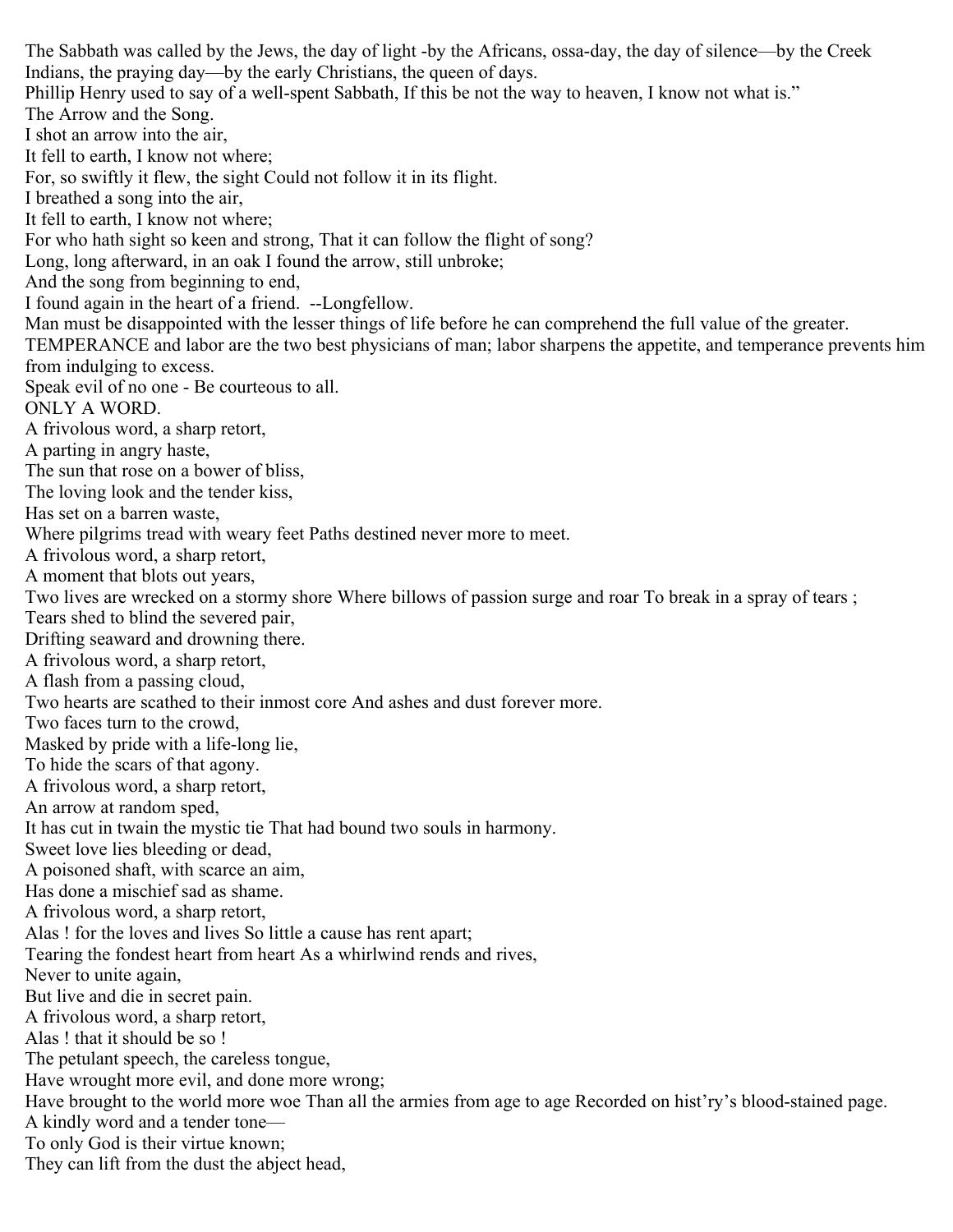They can turn a foe to a friend instead; The heart, close-barred with passion and pride, Will fling at their knock its portals wide, And the hate that blights and the scorn that sears Will melt in the fountain of childlike tears. What ice-bound griefs have been broken, What rivers of love been stirred By a word in kindness spoken, By only a gentle word! —Sunday Magazine. I. On the wild rose tree Many buds there be; Yet each sunny hour Hath but one perfect flower. II. Thou who would be wise! Open well thine eyes: In each sunny hour Pluck the one perfect flower. —Scribner.

"The loveliest flowers the closest cling to earth." Keble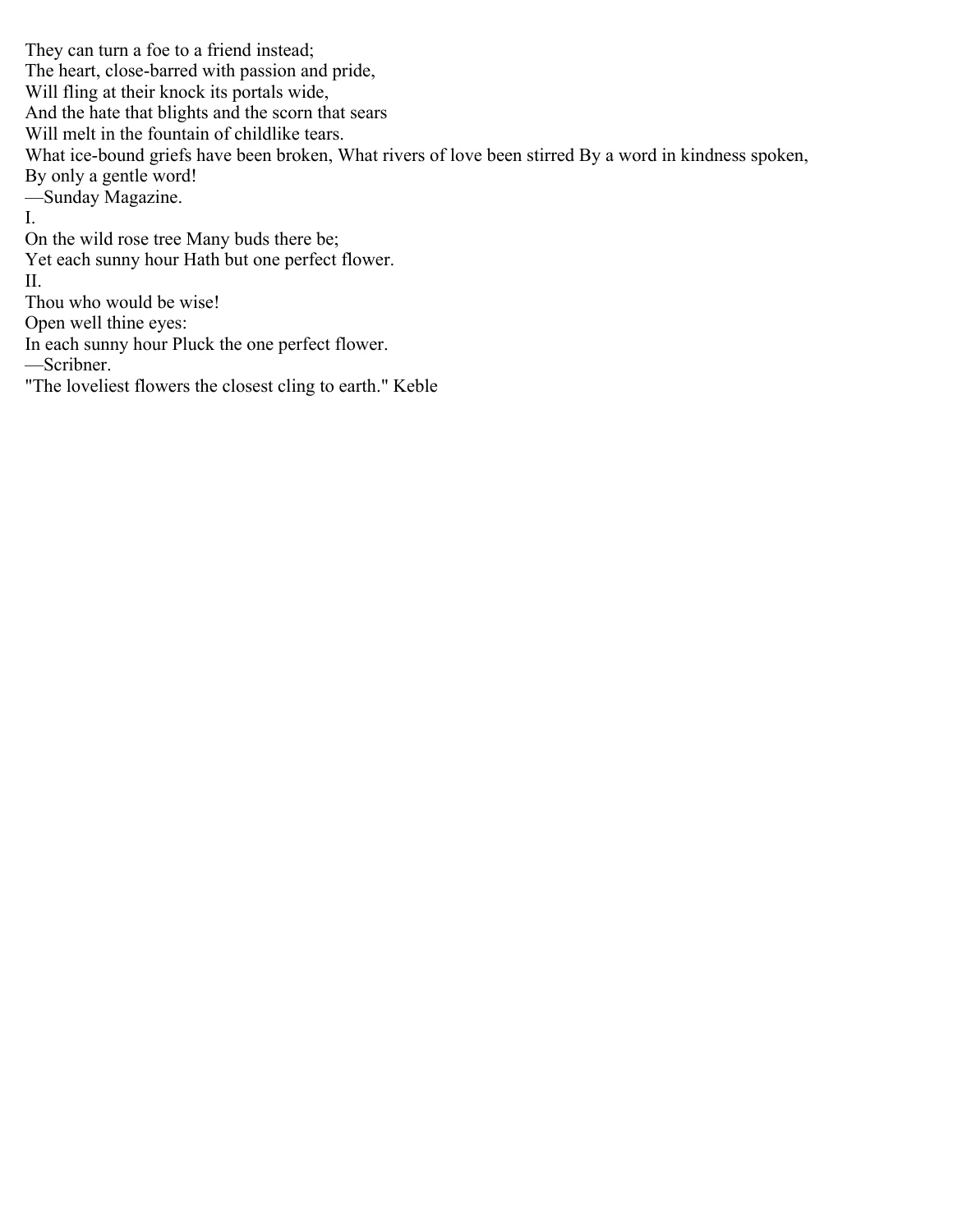A Notable Epitaph. Subscribers, Athens, Ga.: Please publish Byron's epitaph to his dog. The inscription on the monument is as follows "Near this spot Are deposited the remains o' one Who possessed beauty without vanity— Strength without insolence— Courage without ferocity." And all the virtues of man without his vices— This praise, which would be unmeaning flattery; If inscribed over human ashes Is but a just tribute to the memory of Boatswain, a dog, Who was born in Newfoundland May, 1803, And died at Newstead Abbey Nov. 18, 1805. The verses that follow are: When some proud son of man returns to earth Unknown to glory, but upheld by birth, The sculptor's art exhausts the pomp of wee, And storied urns record who rests below; When all is done upon the tomb is seen, Not what he was, but what he should have been; But the poor dog, in life the firmest friend, The first to welcome, foremost to defend; Whose honest heart is still his master's own; Who labors, fights, lives, breathes for him alone, Unhonored falls, unnoticed all his worth, Denied in heaven the soul he held on earth; While man, vain insect, hopes to be forgiven, And claims himself a sole exclusive heaven. Oh, man! thou feeble tenant of an hour; Debased by slavery or corrupt by power, Who knows thee well must quit thee with disgust, Degraded mass of animated dust! Thy love is lust, thy friendship all a cheat, Thy smiles hypocrisy, thy words deceit! By nature vile, ennobled but by name; Each kindred brute might bid thee blush for shame! Ye who perchance behold this simple vow, Pass on—it honor none you wish to mourn. To mark a friend's remains these stories arise; I knew but one—and here he lies." AN OLD SONG ANALYZED. You all know the old "Sing a song of sixpence," but have you ever read what it is meant for? The four and-twenty blackbirds represent the twenty-four hours. The bottom of the pie is the world, while the top crust is the sky that overarches it. The opening of the pie is the day-dawn, when the birds begin to sing, and surely such a sight is "a dainty dish to set before a king." The king, who is represented as sitting in his parlor counting out his money, is the sun, while the gold pieces that slip through his fingers as he counts them are the golden sunshine. The queen, who sits in the dark kitchen, is the moon, and the honey with which she regales herself is the moonlight. The industrious maid, who is in the garden at work before the king—the sun—has risen, is day-dawn, and the clothes she hangs out are the clouds, while the bird which so tragically ends the song by "nipping off her nose" is the hour of sunset. So we have the whole day, if not in a nutshell, in a pie. The art of exalting lowliness and giving greatness to little things is one of the noblest functions of genius.—Pulgrave. "Hope is like the sun, which, as we journey toward it, casts the shadow of our burden behind us." "Education is the leading of human souls to what is best, and making what is best out of them." CHING AND CHANG The wish to appear different from what we are sometimes brings people into trouble, and sometimes into a ridiculous position. The Chinese have a good story illustrative of this;

There were two short-sighted men in China, Ching and Chang, who were always quarreling as to which of them could see farther. As they had heard there was to be a tablet erected at the gate of a neighboring temple, they determined they would visit it together on a given day, and put the visual powers of each to the test. But, desiring to take advantage of the other, Ching went immediately to the temple alone, and, standing quite close to the tablet, Saw an inscription with the words, "To the great man of the past and the future." Chang also went soon afterward, peering yet closer, and, in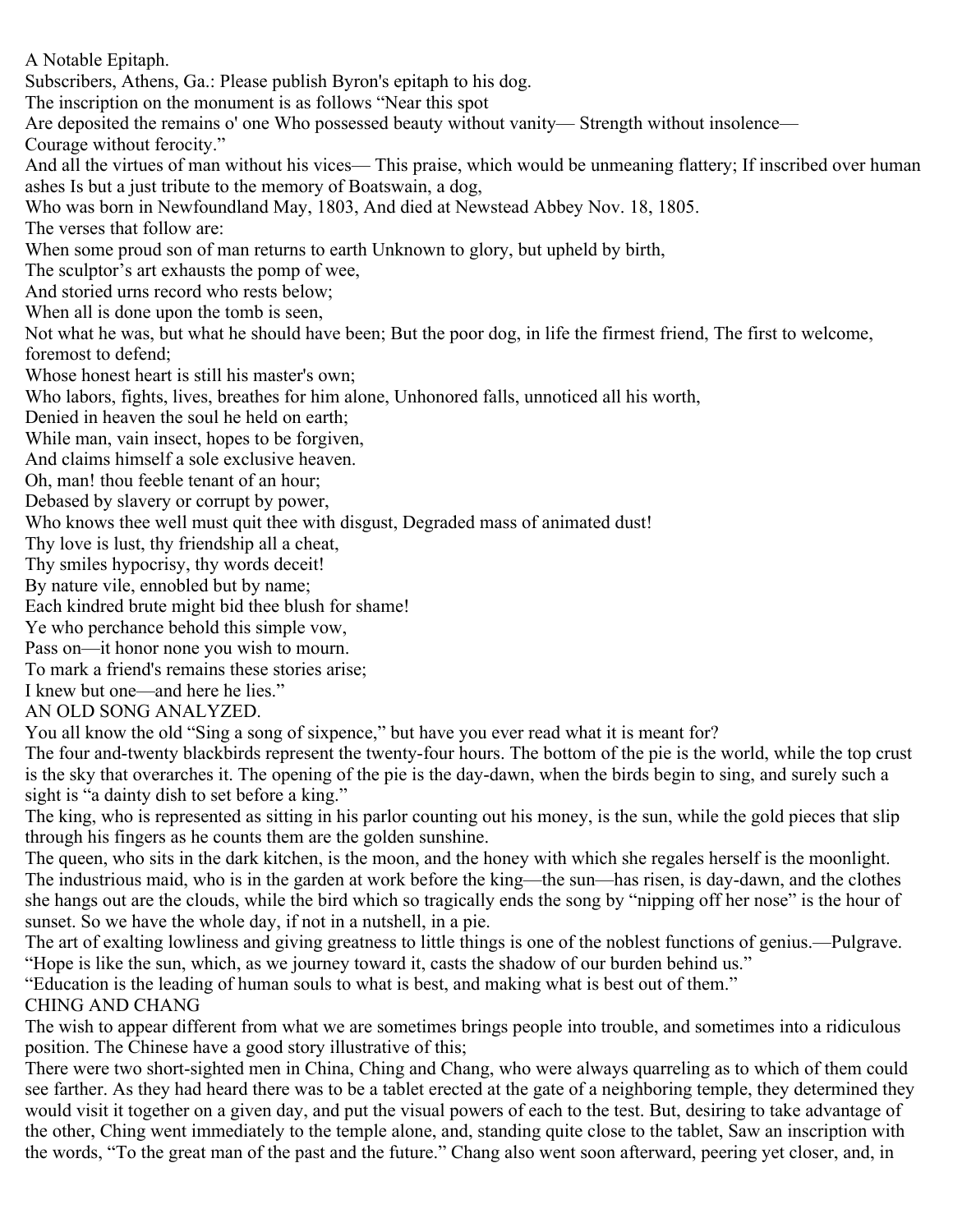addition to the inscription, " To the great man of the past and the future," read in smaller characters, " This tablet is raised by the family of Ling in honor of the great man."

On the day appointed for the contest, standing at a distance from which neither could read, Ching exclaimed: "The inscription reads, 'To the great man of the past and the future.'" "True," said Chang; "but you have left out a part of the inscription, which I can read, but you cannot, and which is written in small letters: 'Raised by the family of Ling in honor of the great man."

"There is no such inscription," said Ching. "There is," said Chang.

So they waxed wroth, and, after much abusing each other, they agreed to refer the matter to the high-priest of the temple. He heard their story, and then said, quietly: "Gentlemen, there is no tablet to read ; it was taken inside the temple yesterday."

Ching and Chang were both served right. They were a precious pair of hypocrites. They could not see half so well as they pretended.— Ex.

HOW PRINTING CAME.

Among the many curious things in the British Museum is a tablet of stone which is nearly 4,000 years old and which contains, as claimed by Mr. George Smith, a record of the flood. The ancients frequently cut inscriptions and records of important events into stones which formed their monuments and temples. The brickmakers of Assyria, Persia and Egypt had their own marks indented into the clay with the corner of a burnt brick. A stylus, sharp at one end and blunt at the other, made and erased letters in tablets of soft wax. The Roman made a kind of book by binding together a few waxcovered slips of wood.

"A word of kindness is seldom spoken in vain. It is a seed, which even when dropped by chance, springs up a flower. "Then deem it not an idle thing,

A pleasant word to speak :

The face you wear, the thoughts you bring,

A heart may heal or break."

Severe Droughts.

An interesting record is that of severe droughts as far back as the landing of the Pilgrims. How many thousand times are observations made like the following: "Such a cold season!" "Such a hot season!" 'Such dry weather!" or "Such wet weather" "Such high winds or calm!". All those who think the dry spell we have been having this season is the longest ever known, will do well to read the following:

in the summer of 1621, 24 days in succession without rain. in the summer of 1680, 44 days in succession without rain. in the summer of 1657, 75 days in succession without rain. In the summer of 1662, 80 days in succession without rain. In the summer of 1674, 45 days in succession without rain. In the summer of 1680, 81 days in succession without rain. In the summer of 1694, 62 days in succession without rain. In the summer of 1705, 40 days in succession without rain. In the summer of 1715, 61 days In succession without rain. In the summer 1728, 61 days in succession with rain. In the summer of 1730, 92 days in succession without rain. In the summer of 1741, 72 days in succession without rain. In the summer of 1749, 108 days in succession without rain. In the summer of 1755, 42 days in succession without rain. In the summer of 1762, 123 days in succession without rain. In the summer of 1783, 80 days in succession without rain. In the summer of 1791, 82 days in succession without rain. In the summer of 1802, 23 days in succession without rain. In the summer of 1812, 28 days in succession without rain. In the summer of 1856, 24 days in succession without rain In the summer of 1871, 42 days in succession without rain. In the summer of 1875, 26 days in succession without rain. In the summer of 1876, 27 days in succession. without rain.

It will be seen that the longest drought that ever occurred in America was in the summer of 1762. No rain fell from the first of May to the first of September, making 123 without rain. Many of the inhabitants sent to England for hay and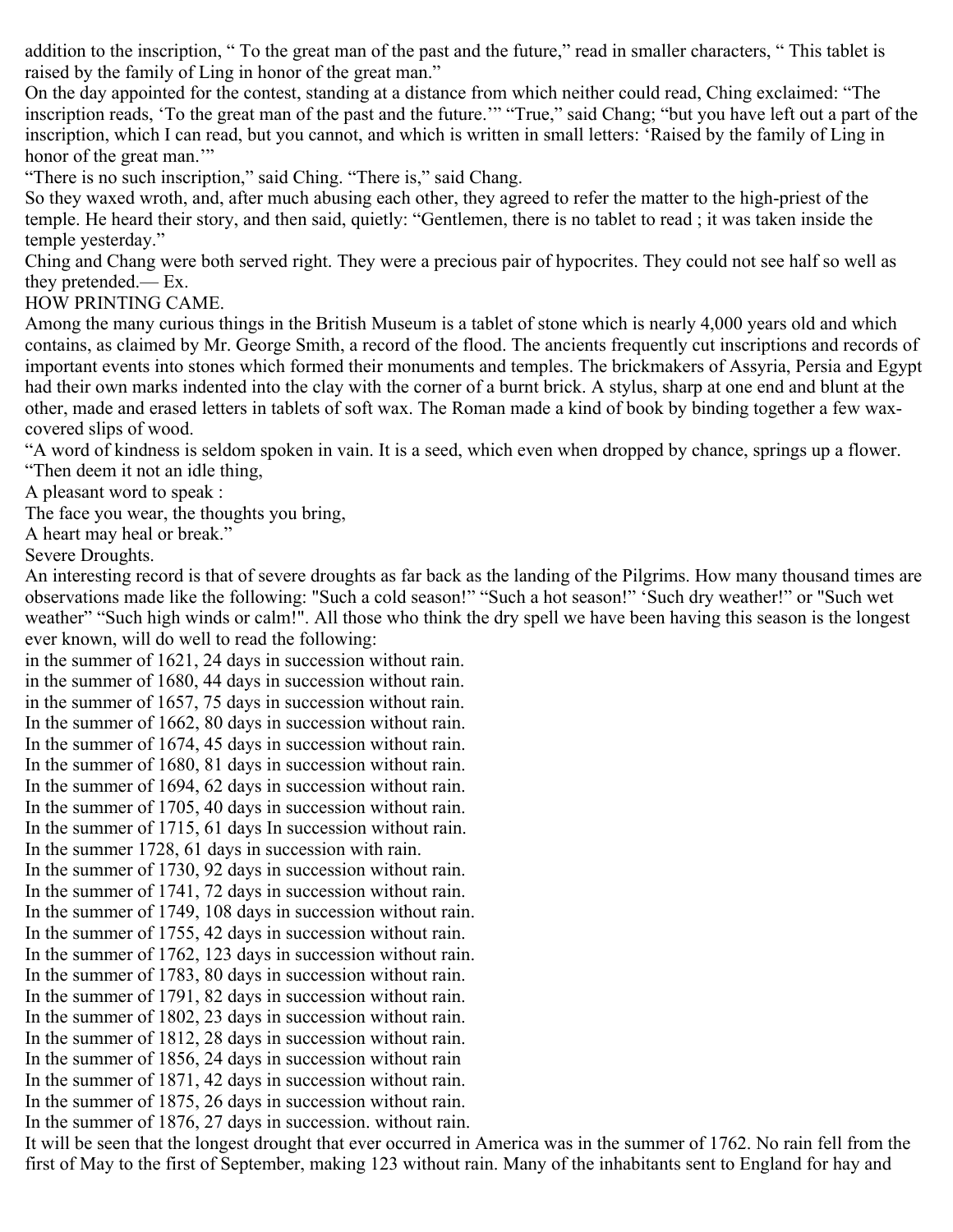### grain. THE FIRST CIRCUS.

The first circus in this country started out of Putnam county, N. Y., in 1827 or 1828. It had 8 or 10 performers, as many horses, neither tent nor seats, and was advertised only by marching through the villages invested with a man ahead calling out the place of exhibition, etc. The program included feats of strength, leaping, etc., and riding without saddle, and the ring was pitched in yards wherever convenient. After a time an elephant was added, and from this grew the menagerie addition. In 1832 the first tent was used in New York city.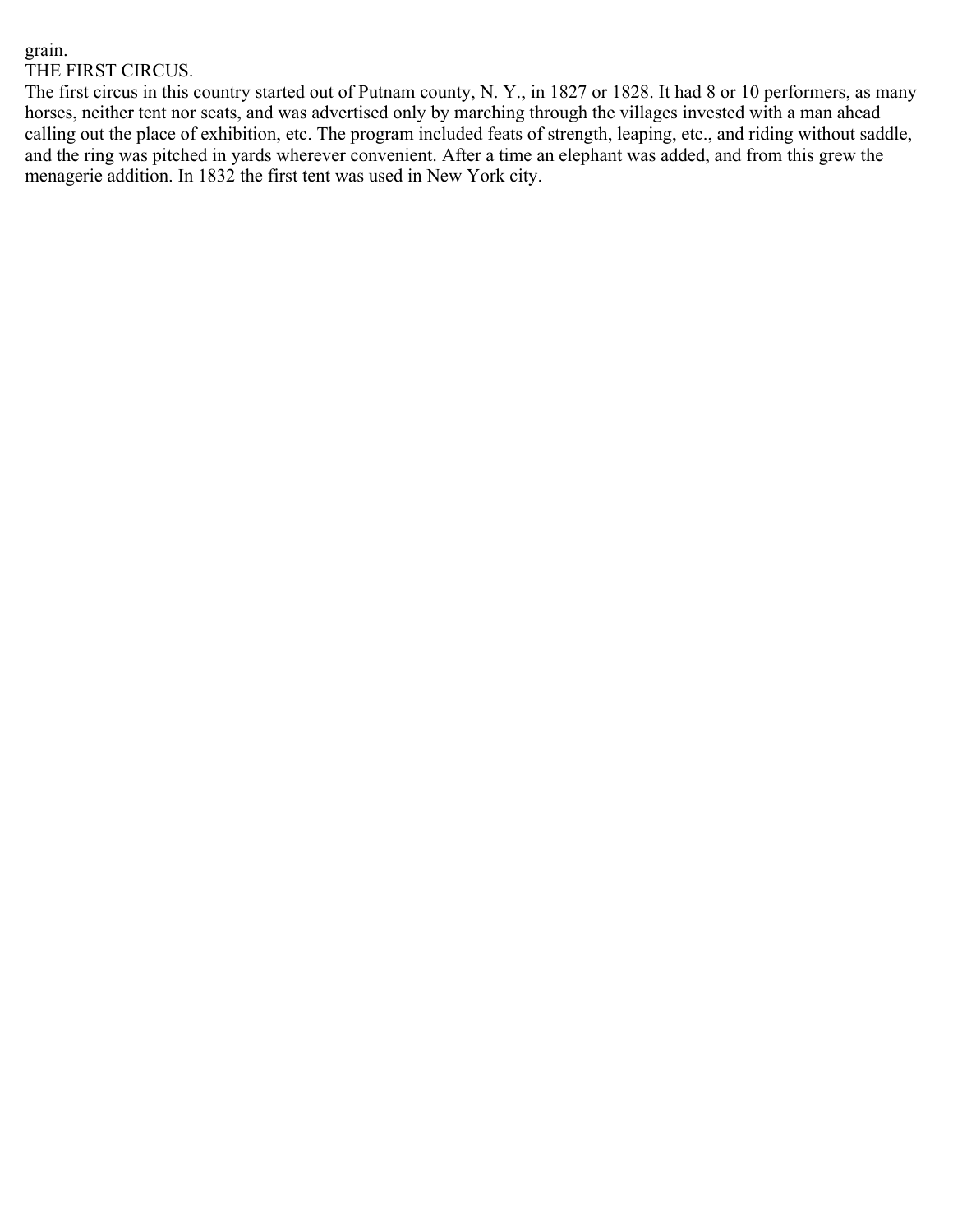Rules for Good Habits.—1. Have a plan laid beforehand for every day. 2. Acquire the habit of untiring industry. 3. Cultivate perseverance. 4. Cultivate the habit of punctuality, 5. Be an early riser. 6. Be in the habit of learning something from every one with whom you meet. 7. Form fixed principles on which to think and act. 8. Be simple and neat in your personal habits. 9. Acquire the habit of doing everything well. 10. Make constant efforts to be master of your temper. 11. Cultivate soundness of judgment. 12. Observe a proper treatment of parents, friends and companions. —Todd.

Blessed is the man that Feareth the Lord, that Delighteth greatly in His Commandments. —PS. 112: 1. Facts Not Generally Known.

Spinace is a Persian plant. Horse-radish is a native of England. Melons were found originally in Asia. Filberts originally came from Greece. Quinces originally came from Corinth. The turnip came originally from Rome. The peach originally came from Persia. Sage is a native of the south of Europe. Sweet marjoram is a native of Portugal. The bean is said to be a native of Egypt. Damsons originally came from Damascus. The nasturtium came originally from Peru. The pea is a native of the south of Europe. Ginger is a native of the East and West Indies. Coriander seed came originally from the East. The cucumber was originally a tropical vegetable. The gooseberry is indigenous to Great Britain. Apricots are indigenous to the plains of Armenia. Pears were originally brought from the East by the Romans. Capers originally grew wild in Greece and Northern Africa. The walnut is a native of Persia, the Caucasus and China. The clove is a native of the Malacca Islands, as also is the nutmeg. Vinegar is derived from two French words, vin aigre, "sour wine." Cherries were known in Asia as far back as the seventeenth century. Garlic came to us first from Sicily and the shores of the Mediterranean Asparagus was originally a wild sea coast plant, and is a native of Great Britain. Nectarine received the name from nectar, the principal drink of the gods. The tomato is a native of South America, and it takes its name from a Portuguese word. Greengage is called after the Gage family, who first took it into England from a monastery in Paris. Parsley is said to have come from Egypt, and mythology tells us it was used to adorn the head of Hercules. Golden Thoughts. As long as a man's honor abides with him, so long does he acknowledge the obligation to pay a just debt, however old the debt may be; and more, he will do his best to pay that debt at the earliest day practicable. If Christians would only live better lives there would be less need of their money. The Church pays a heavy premium on her ungodliness.

If some of the time spent in crying over unhappy people in novels were spent in trying to relieve the miseries of people who actually exist, the world would be far better than it is.

When you find an unkind feeling toward another person rising in your heart, that is the time not to speak to a fellowbeing, but to talk to God in prayer.

Man of the world! Bad as we who are called Christians are—and none can know that badness as we do ourselves—your world would be worse if we were not in it.—Dr. John Hall.

One of the best rules in conversation is never to say a thing which any of the company can reasonably wish we had left unsaid.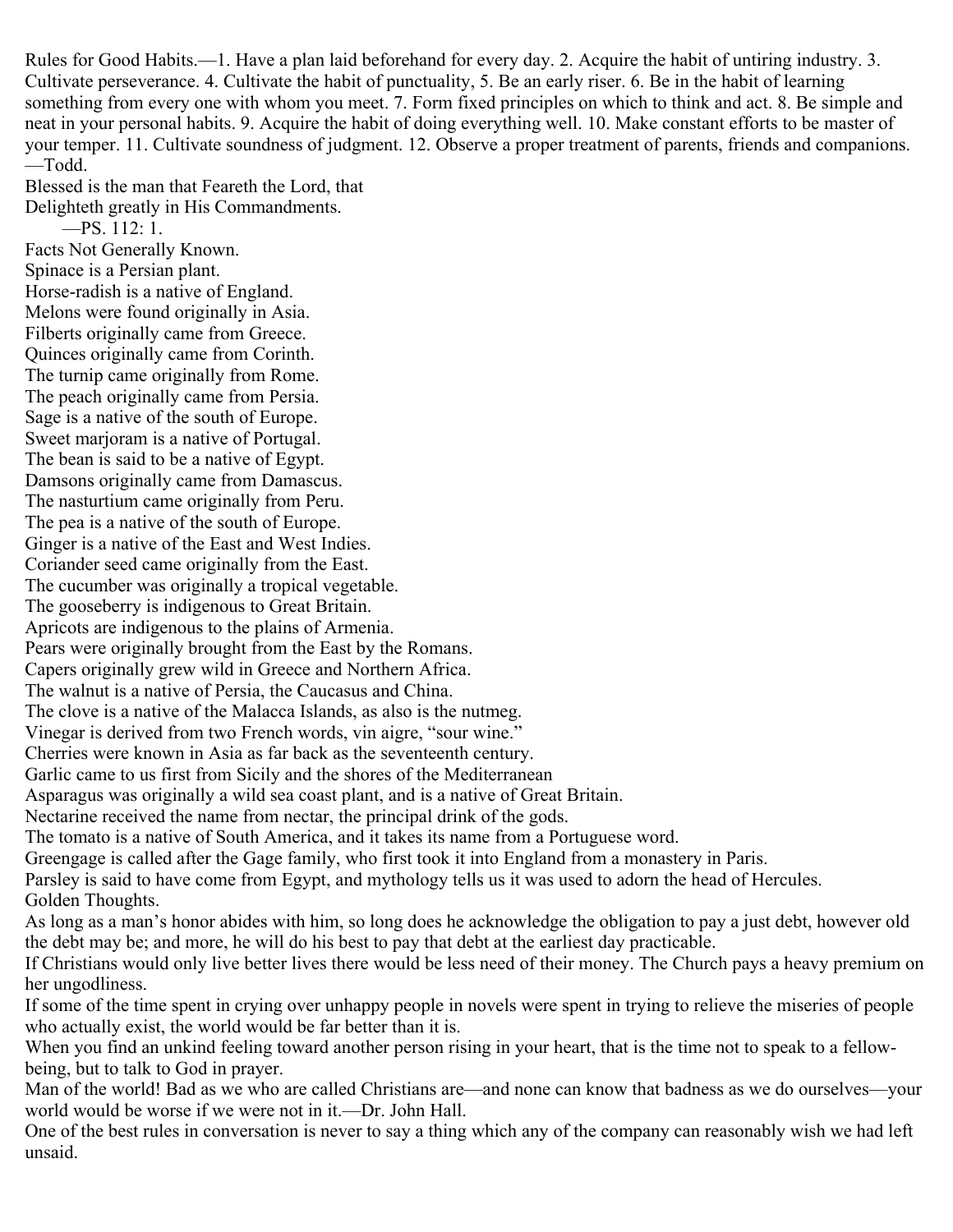If one note in the organ be out of key or harsh of tone, it mars the whole tune. All the other reeds may be in harmony; but the one defective reed destroys the sweetness of all the rest. In every tune this reed makes discord some where. Its noise jars out in every other note. And so one sin destroys the harmony of a whole life A girl or boy may be obedient, filial, industrious, and honest; but ill temper is a jarring reed that touches every grace with chill and discord. Let every affection and every thought, and every word and every action be right; then there is music in the life. THE BIRD'S NEST.

What house is that by builder made Who never went to school?

Whose skill is perfect in his trade, Without a line or rule.

So soft within, the little folks Can be quite safe and warm ;

So strong, although no human strokes Were used this house to form.

The workman made it very neat, Without a hinge or joint;

No tools had he, but tiny feet,

And beak of sharpest point.

No barns supply his daily food,

No finger weaves his coat;

By hand unseen his table's spread, His beauteous feathers wrought.

Then let us trust the gracious Power That makes the bird his care;

He counts our want each passing hour, And numbers every hair.

The syllable "ough" is pronounced in seven totally distinct ways. The following couplet will help fix these different pronunciations in your mind:

Though the tough cough and hiccough plough me through, O'er life's dark slough my course I still pursue. ORIGIN OF "MR." AND "MRS."

The history of those every-day titles " Mr." and "Mrs.," which are now the common property of every one, is not without interest, though in some of its steps it is a little obscure.

In the earlier times of our history the ordinary man was simply "William" or "John"—that is to say, he had merely a Christian name, without any kind of "handle " before it or surname after it.

Some means of distinguishing one John or one William from another John or another William became necessary.

Nicknames derived from a man's trade, or from his dwelling place, or from some personal peculiarity, were tacked on to the Christian name,

and plain John became plain John Smith, As

yet there were no " misters " in the land.

Some John Smith accumulated more wealth than the bulk of his fellows—became, perhaps, a land proprietor or an employer of hired labor. Then he began to be called, in the Norman-French of the day, the " maistre " of this place or of that, of these workmen or of those.

In time the "maistre"—or " maister," as it soon became—got tacked on before his name, and he became Maister Smith, and his wife was Maistress Smith. It is only within comparatively modern times that the term came to be considered an almost indispensable adjunct to every one's name when mentioned in ordinary conversation or writing. Maistress Smith soon became Mistress Smith.

Exactly how and when the term got corrupted cannot be said. Maister Smith, however, remained Maister Smith long after his wife became Mistress Smith.—New Orleans Times Democrat.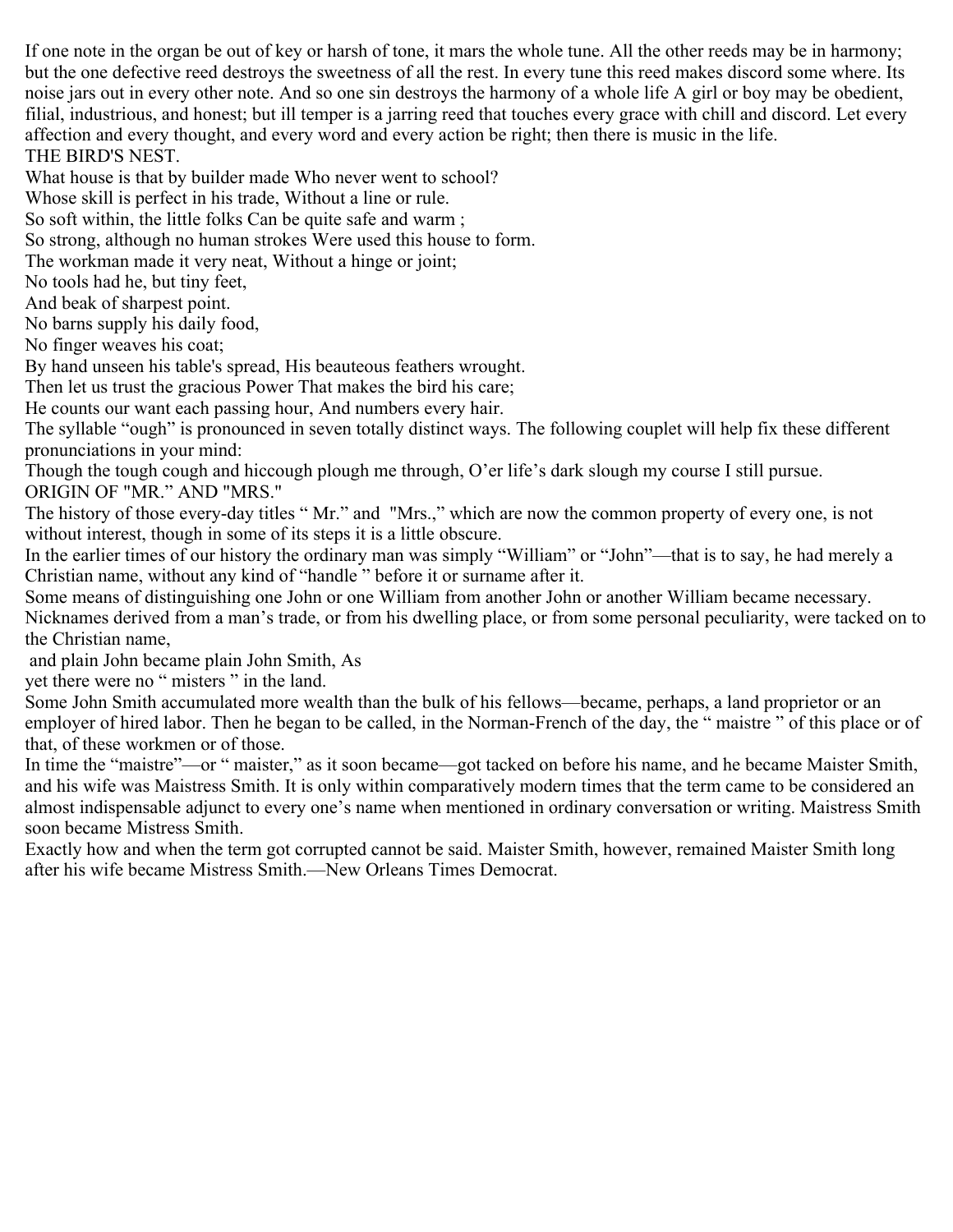Official Salaries.

The following are the salaries of public rulers and public men of the United States:

Executive Department : President, \$50,000; Vice President, \$8,000; Cabinet Officers, (appointed by the President and confirmed by the Senate,) \$8,000.

Legislative Department—Senate : United States Senators, \$5,000; Secretary of the United States Senate, \$6,096; Chief Clerk, \$3,000; Sergeant at Arms, \$4,320

House of Representatives: Speaker, \$8,000 ; Members, \$5,000 ; Clerk of House, \$5,100; Sergeant at Arms, House, \$4,500; Official Reporter, \$5,000.

Judicial : Chief Justice, \$10,500 ; Associate Justices (eight in number), \$10,000 ; Chief Justice (court claims) \$6,000 ; Judge U. S. Circuit Courts, \$6,000 ; Judge U. S. District Courts, \$3,500 ; District Attorney, \$200 and fees. Consular and Diplomatic Service : Great Britain, Envoy Extraordinary and Minister Plenipotentiary, \$17,500 ; France, Envoy Extraordinary and Minister Plenipotentiary, \$17,500 ; Germany, Envoy Extraordinary and Minister Plenipotentiary, \$17,500 ; Russia, Envoy Extraordinary and Minister Plenipotentiary, \$17,500 ; Spain, Envoy Extraordinary and Minister Plenipotentiary, \$12,000 ; Argentine Confederation, Resident Minister, \$7 500; Austria, Hungaria, Envoy Extraordinary and Minister Plenipotentiary, \$12,000 ; Barbary States Consuls, \$3,000 ; Belgium, Resident Minister, \$7 500 ; Bolivia, Resident Minister, \$5,000 ; Brazil, Envoy Extraordinary and Minister Plenipotentiary, \$12,000; Central American States, Resident Minister, \$10,000; Chili, Envoy Extraordinary and Minister Plenipotentiary, \$10,000; China, Envoy Extraordinary and Minister Plenipotentiary, \$12,000 ; United States of Colombia, Minister, \$7,500 ; Denmark, Minister, \$5,000 ; Ecuador, Consul, \$1,000 ; Hawaiian Isles, Resident Minister , \$7,500 ; Hayti, Resident Minister , \$7,500 ; Italy, Resident Minister , \$12,000 ; Japan, Envoy Extraordinary and Minister Plenipotentiary, \$12,000 ; Liberia, Resident Minister, \$4,000 ; Madagascar, Consul, \$2 000 ; Mexico, Envoy Extraordinary and Minister Plenipotentiary, \$12,000 ; Netherlands, Resident Minister, \$7,500 ; Paraguay and Uruguay, Minister, \$5,000 ; Peru, Envoy Extraordinary and Minister Plenipotentiary, \$10,000; Portugal, Minister, \$5,000 ; Sweden and Norway, Resident Minister, \$7,500 ; Switzerland, Minister, \$5,000 ; Turkey, Minister, \$7,500 ; Venezuela, Minister, \$7,500.

Army : General, \$13,500 ; Lieutenant General, \$11,000; Major General, \$7,500.

Navy : Admiral, \$13,000 ; Vice Admiral, \$9,000 ; Commodores, \$5,000.

Miscellaneous Employes : Director of Mint, \$4,500 ; Chief Bureau Statistics, \$2,400 ; Supervising Surgeon General, \$4,000 ; Chief Bureau Engraving and Printing, \$4,500 ; First Comptroller, Treasury, \$5,000 ; Treasurer, United States, \$6,000.

"BROTHER JONATHAN."

"Let us see what Brother Jonathan says," was Washington's usual remark, when doubtful cases arose during the war. The words which since have become a sobriquet of the United States, referred to Jonathan Trumbull, Governor of Connecticut from 1769 to 1784. Washington highly esteemed his judgment, and all who came in contact with him learned to love the wise governor.

During the winter of 1780-81, some of the troops of our French allies wintered at Lebanon, Conn., where Gov. Trumbull resided. Their commander, the Duke de Lauzun, was quartered at the house of the governor's son David. In return for the civilities extended to him by the citizens of the town, the duke often gave brilliant parties. Upon one of these occasions—a dinner given in honor of two distinguished French visitors—the grave and ceremonious governor was present, dressed in the peculiar style of his Puritan ancestors. Around the table were seated volatile, laughter-loving French officers, most of them disciples of Voltaire.

Yet the governor, true to his Christian profession and his custom, pronounced in a loud tone a long "grace," Such were his solemnity of manner and his evident sincerity, that those Frenchmen, to all of whom "grace" was a solecism before a meal, responded with "Amen!" Once in the Lebanon meeting-house, the minister announced that a collection would be taken for the soldiers. Faith Trumbull, the governor's wife, arose from her seat and taking from her shoulders a magnificent scarlet cloak—a present from Count Rochambeau, the commander-in-chief of the French army—advanced to the pulpit and laid it on the communion-table. It was afterwards cut into strips and used to trim the soldier's uniforms.

— Youth's Companion.

Apples were originally brought from the East by the Romans. The crab-apple is indigenous to Great Britain.

It is a curious fact that while the names of all our animals are of Saxon origin, Norman names are given to the flesh they yield.

The onion was almost an object of worship with the Egyptians two thousand years before the Christian era. It first came from India.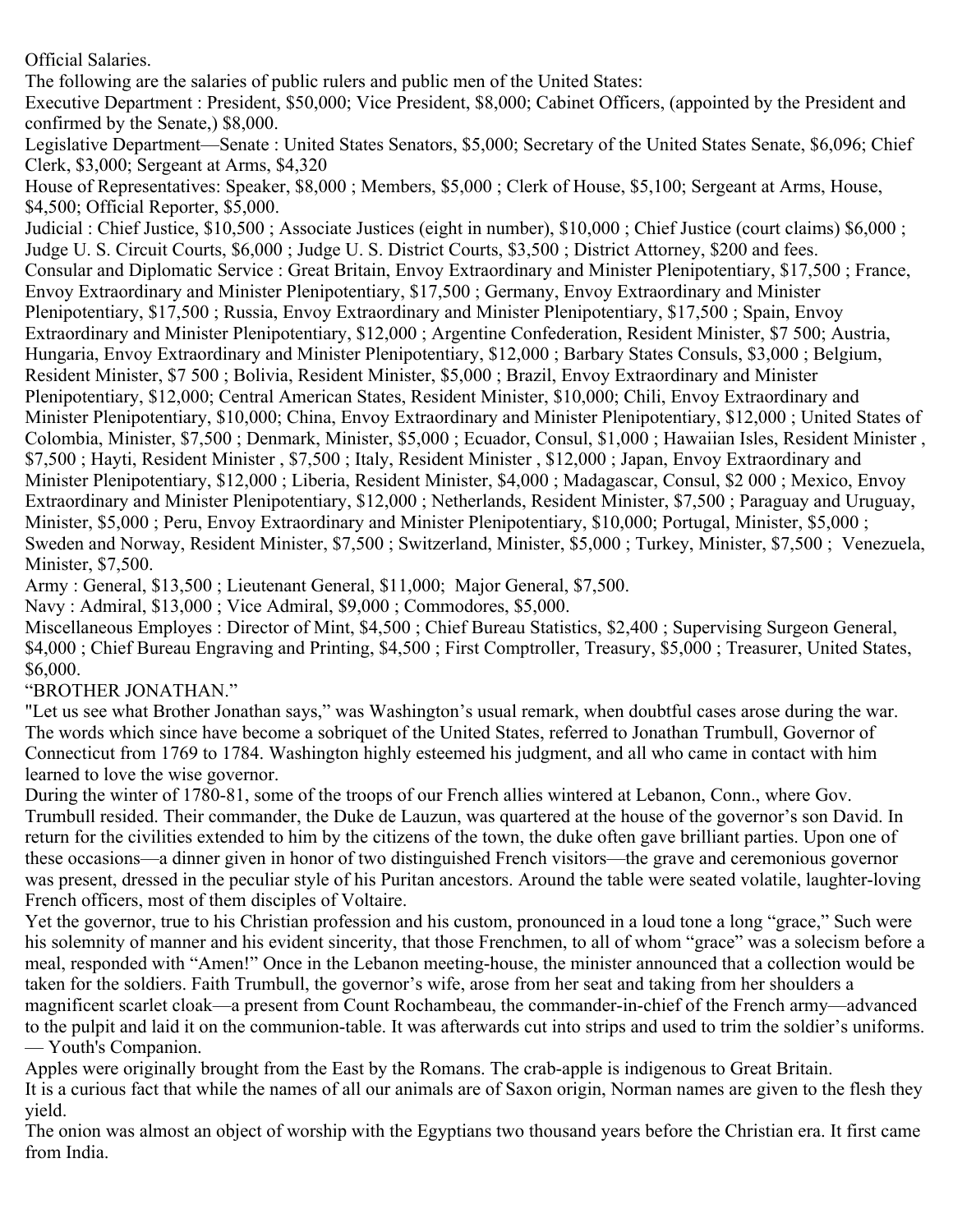The cantaloupe is a native of America, and so called from the name of a place near Rome, where it was first cultivated in Europe.

Before the middle of the Seventeenth century tea was not used in England, and was entirely unknown to the Greeks and Romans.

Cloves come to us from the Indies, and take their name from the Latin clauvus or French ekim, both meaning a nail, to which they have a resemblance.

## Altered Times.

In the year 1671, on the second reading of a bill in the House of Commons for building a bridge over the Thames, at Putney, after a number of members had delivered speeches in ridicule of the idea, Sir Henry Herbert, just before the House divided, rose and said : " I honestly confess myself an enemy to monopolies. I am equally opposed to mad, visionary projects ; and I may be permitted to say that in the late King's reign several of these thoughtless inventions were thrust upon the House, but were most properly rejected. If a man, sir, were to come to the bar of the House and tell us that he proposed to convey us regularly to Edinburgh, in coaches, in seven days, and bring us back in seven more, should we not vote him to Bedlam ? Surely we should, if we did him justice; or, if another, that he would sail to the East Indies in six months, should we not punish him for practicing upon our credulity ? Assuredly, if we served him rightly." The journey from London to Edinburgh is now accomplished in something like eleven hours. What would Sir Henry think now, could he arise from his grave ?

## No New Jokes.

There is absolutely nothing new in jokes. They never die. The jokes that are familiar to us are those which our ancestors enjoyed. They are found in the most ancient literature that remains, and in hieroglyphics of the ruined monuments of dead empires. Their unchanged existence through these ages does not allow that these, like the earth and man, may have been created by a process of development; they must have been created absolutely. At some stage of the work of creation the jokes were launched into being, and they have continued to revolve by their own gravity, the same as the planets. None of them can be annihilated any more than matter, nor can another be added. No person who attempts originality can get recognized as a wit, but any man can, who has talent for memorizing the old stock jokes and funny stories, and for working them over on all occasions.

## ORIGIN OF THE ASTOR FAMILY

A little over a hundred years ago, in the poor little village of Waldorf, in the duchy of Baden, Germany, lived a jovial, good-for-nothing butcher named Jacob Aster, who felt himself much more at home in the beerhouse than at the fireside of his own home in the principal street of the village. He was a poor man. His wife was industrious and saving. They had four sons: George Peter Astor, born in 1752; Henry Astor, born in 1754; John Melchior Astor, born in 1759, and John Jacob Astor, born July 17, 1763. George went to London and became a piano-maker. Henry became a private in the Hessian army, came with it to this country and afterwards settled down as a butcher in New York. John Melchior got in time to be steward of a nobleman's estate in Germany. John Jacob remained at home for some years until his father married a second wife. He then went to London, where he worked hard for two years, and arrived in New York in the winter of 1783-4, and some years after married Sarah Todd.—Ex.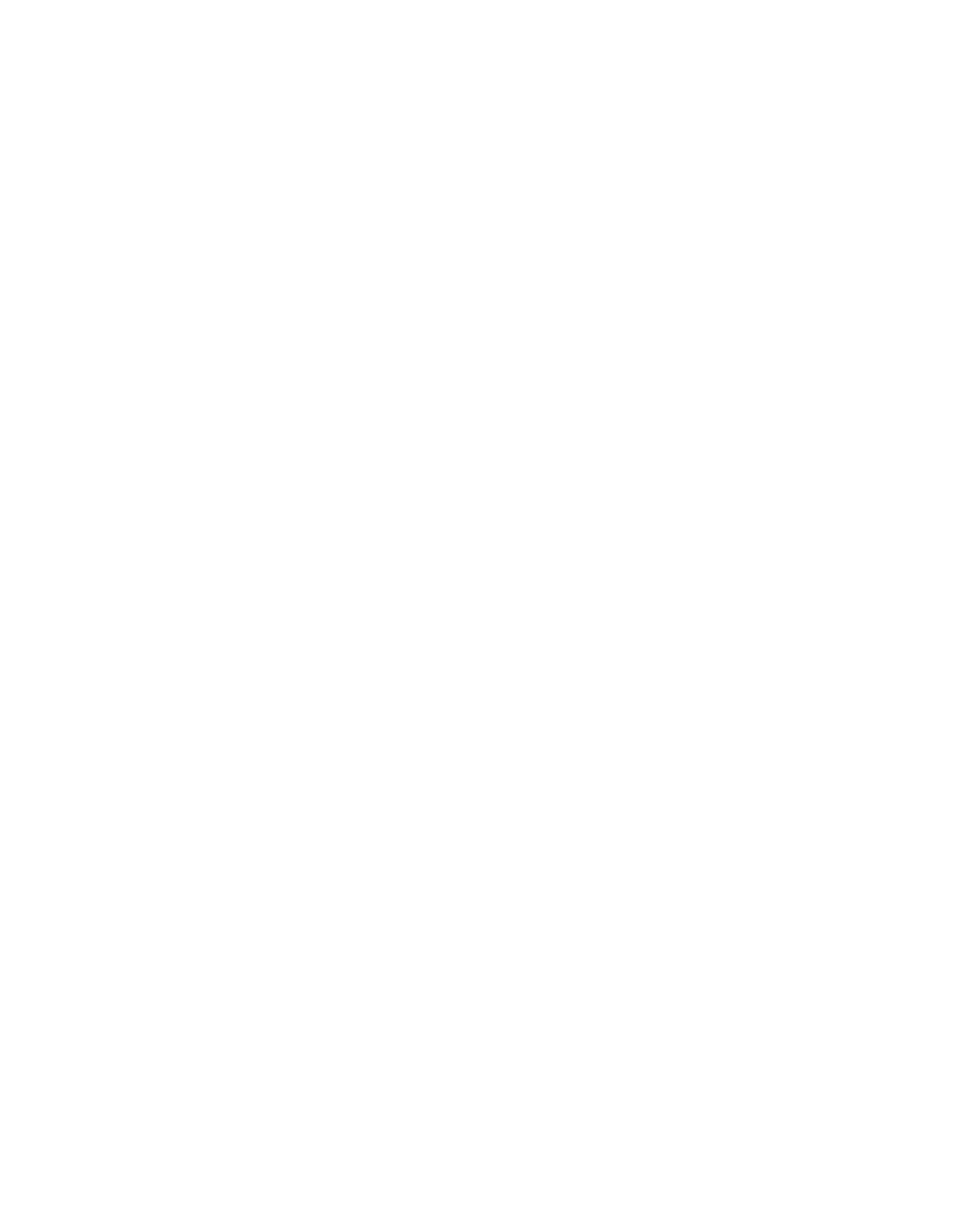## OLD SAWS IN RHYME.

BY H. C. Dodge (H.C. Dodge) When angry count ten before ever you speak; The tug of war comes when the Greek meets Greek. There's many a true word oft spoken in jest; Of all kinds of policy honesty's best. In at one ear and out at the other; Invention necessity has for its mother. 'Tis a very poor rule that won't work in two ways; Don't kill off the goose that the golden egg lays. Penny wise and pound foolish; first come is first served; By another a good turn is always deserved. Who tries to please all finds he pleases not one; Who knows His own father must be a wise son. Your best foot put forward; two wrongs make no right; Who fights and away runs again lives to fight. As old as the hills and as sharp as a knife; A tongue that is loose stirreth up endless strife. Willful waste woeful want makes; waste not and want not; The kettle is called very black by the pot. The tongue cuts two ways, like a double-edged sword; Virtue's its own and its only reward. Tell boldly the truth and the devil you shame; A rose smells as sweet by a different name. As you make up your bed so you in it must lie; If you first don't succeed just again try and try. When cooks are too many they ruin the broth; Your coat you must cut with regard to the cloth. Patient waiting's no loss; practice what you may preach; He never takes anything— out of his reach. Whistling girls and hens crowing both come to bad ends Judge a man by his enemies more than his friends. Old trust is all dead, for bad pay killed him quick; Up like the rocket and down like the stick. A place for each thing and each thing in its place; He a fool has for client who pleads his own case. Brag may be a good dog, but Holdfast is better; As poor as a church mouse and true to the letter. He swallows the oyster and hands each a shell; It you give him an inch he'll take from you an ell. THE PRODIGAL DAUGHTER. To the home of his father returning The Prodigal, weary and worn, Is greeted with joy and thanksgiving, As when on his first natal morn; A "robe" and a "ring" is his portion, The servants as suppliants bow, He is clad in fine linen and purple, In return for his penitent vow. But. ah; for the Prodigal Daughter, Who has wandered away from her home Her feet must still press the dark valley And through the wild wilderness roam; Alone on the bleak, barren mountains— The mountains so dreary and cold-- No hand is outstretched in fond pity To welcome her back to the fold. But thanks to the Shepherd, whose mercy Still follows his sheep, though they stray, The weakest, and e'en the forsaken, He bears in his bosom alway;

And in the brighs mansions of glory,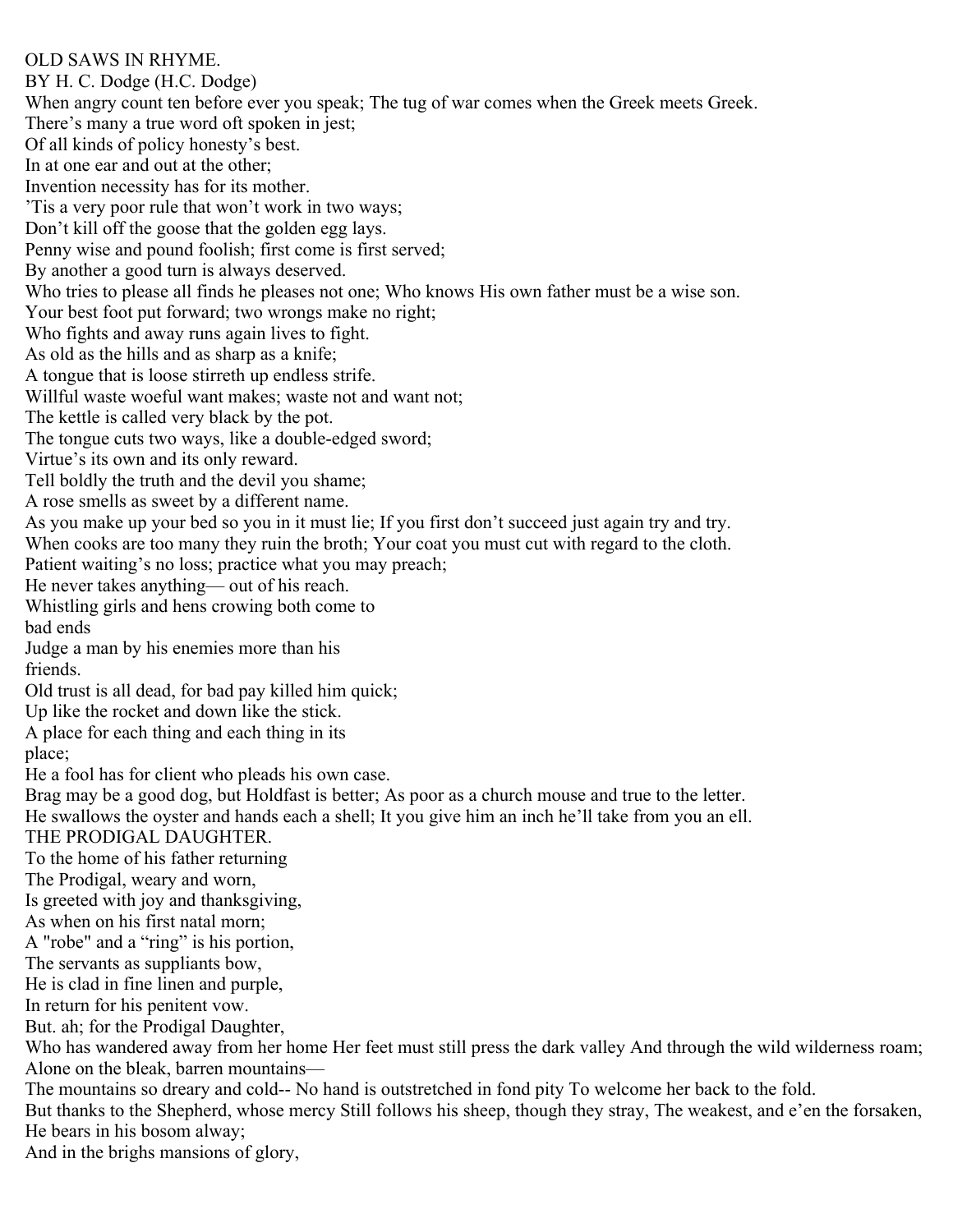Which the blood of his sacrifice won, There is room for the Prodigal Daughter As well as the Prodigal Son. SONG OF THE BROOK. I come from haunts of coot and hern, I make a sudden sally, And sparkle out among the fern, To bicker down the valley. I chatter, chatter, as I flow, To join the brimming river; For men may come, and men may go, But I go on forever. I steal by lawns and grassy plots, I glide by hazel covers; I move the sweet forget-me-nots, That grow for happy lovers. And out again I curve and flow, To join the brimming river, For men may come, and men may go, But I go on forever. I wind about, and in and out, With here a blossom sailing, And here and there a lusty trout, And here and there a grayling, And draw them all along, and flow To join the brimming river; For men may come, and men may go, But I go on forever. UNSATISFIED. BY ELLA WHEELER. WHEN summer flowers o'er meadows spring, I sigh, "What will the winter bring?" And when the snows enshroud the lea, "What holds the summer time for me?" And so forever reaching past The joys that lie within my grasp, I walk in restlessness and pain, Striving, with useless strife and vain, To find the things that hidden lie, Beyond the sight of human eye. Oh, foolish mortals! frail and weak! Why do we ever search and seek, For things that are not ours to know, Till in God's time he wills it so. If we, with heart and hand alway, Would grasp the sunshine of to-day\_ If we would let the future stand With Him who holds it in His hand, Our feet would find the paths of bliss, Our lives know more of happiness. But when the flowers o'er meadows spring, We sigh, "What will the winter bring?" And when the snows enshroud the lea, "What holds the summer time for me?" ECHO. BY CAROLINE W. D. RICH. I stood beside a mountain lake And sought an echo to awake; I breathed a song of hope and love, When, like a spirit, from above, The echo caught my words and tone; Mingling my music with its own; Sending, more sweetly, tenderly, My own words back again to me. So would I seek my words to make True, like the echo from the lake; So would I only that repeat Which shall return an answer sweet. —Youth's Compan WOULDST thou have thy flesh obey thy spirit? Then let thy spirit obey thy God. Thou must be governed, that thou mayest govern.—St. Augustine.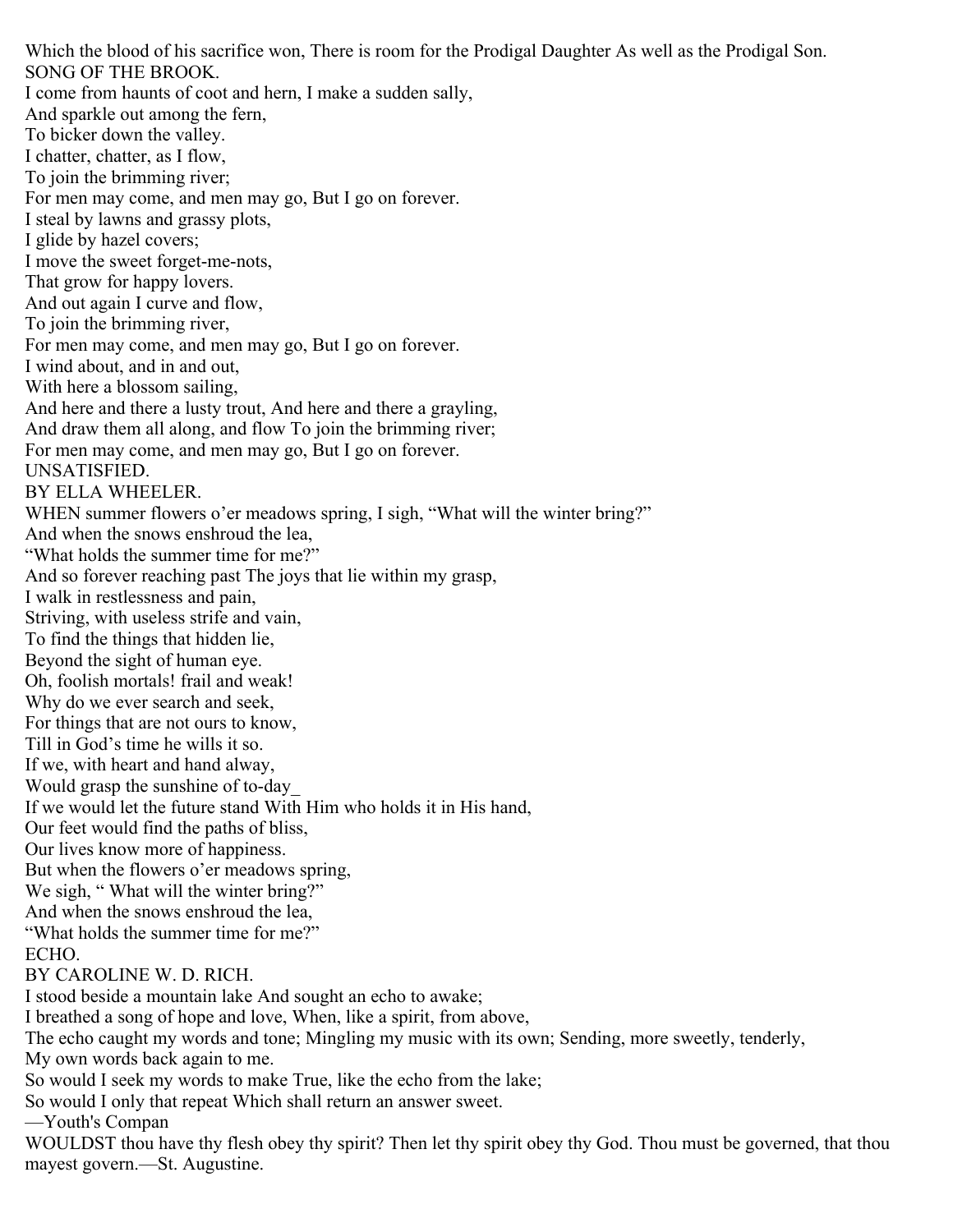A MEMORIAL PSALM. [Written by request, for the "Tenth of May Celebration," at Lexington, Va.] Past, the clash and clang of battle— Past, the terrors, trials, fears— Past, the deadly roar and rattle, Yet—we meet in tears. Not a shout of exultation Breaks the sobbing silence deep; On the death-day of a nation Is it strange we weep? But the homage sad we render, Softens with a proud relief, And a solemn joy and tender Mingles with our grief. Oh, the heroes wrested from us Have not lived or died in vain! For their memory's bow of promise Spans our years of pain. Countless eyes have conned their story— Countless hearts grown brave thereby : Let us thank the God of glory — We had such to die! Where had been the Church's honor, When the overwhelming flood Of her foes rushed fierce upon her, But—for martyrs' blood? Where the lofty acclamations, O'er the wrench of thraldom's chains? Where the grandeur of the nations. But—for patriots slain? Shall we, then, in sad procession, Heads low bowed upon the breast— Only bring our tears to freshen Graves where heroes rest? Rather lay the rose and laurel. Glad with dew, above the sod— Learn their lives' majestic moral, Wait—and trust in God! MRS. M. J. PRESTON. ONLY. BY CHARLES KIELY SHETTERLY, K. OF L. Only an angel Whose strains low and deep Gently, peacefully, Waft me to sleep. Only a messenger Sent from His throne, Calling His children. Like prodigals, home. Only a slumber. Dreamless and sweet, Ere the awaking To bliss more complete. Only a portal That leadeth to life; Only cessation Of earth's angry strifes. Youth's Companion.

To be God's instrument in saving one soul is a greater work than all the angels in heaven ever accomplished. An angel told Cornelius to send for Peter, and an angel told Philip to go down the desert road to Gaza, that he might preach to the eunuch; but neither of those heavenly messengers could himself do the work of an evangelist.

That which makes heaven so full of joy is that it is above all fear; and that which makes hell so full of horror is that it is below all hope.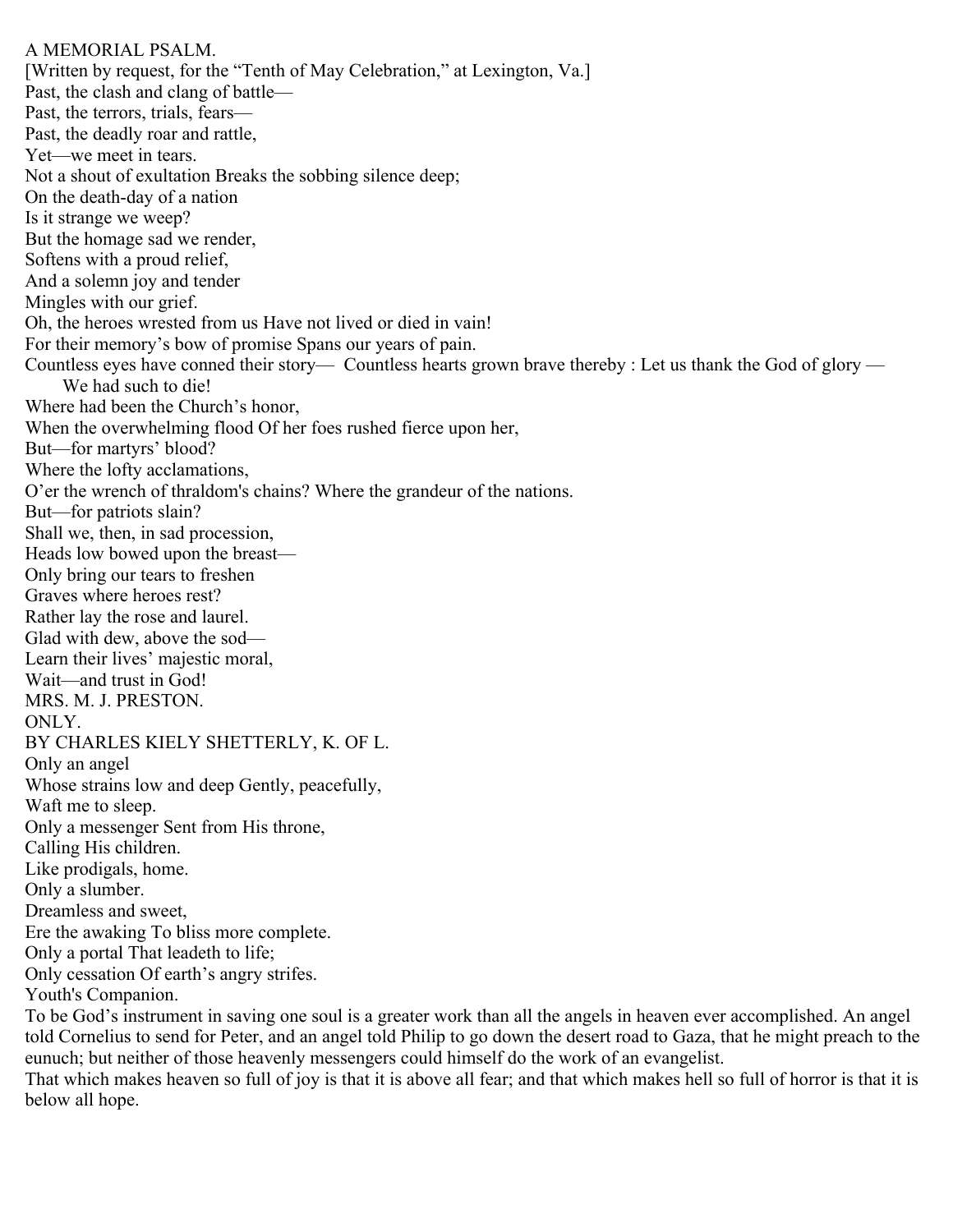"You may not be able to shine like a star on the pathway of many feet, but you can be a firefly to lighten up the gloom of night to some poor wandering soul who is groping after God. Even a glow-worm has a destiny, and thou hast thine. Fulfill it."

Gems.

Worth makes the man; and want of it the fellow. POPE.

Opinion is that high and mighty dame Which rules the world, and in the mind doth frame

Distastes or likings; for in the human race She makes the fancy various as the face.

HOWEL.

To most men experience is like the stern lights of a ship, which illume only the track it has passed. Coleridge. Blue Mountain Springs, Sept. 1882

May 28 th /82. Blue Mountain Springs.

May all life's trials, cares and crosses be as light as mountain air M.E. Hamilton

With love, Lizzie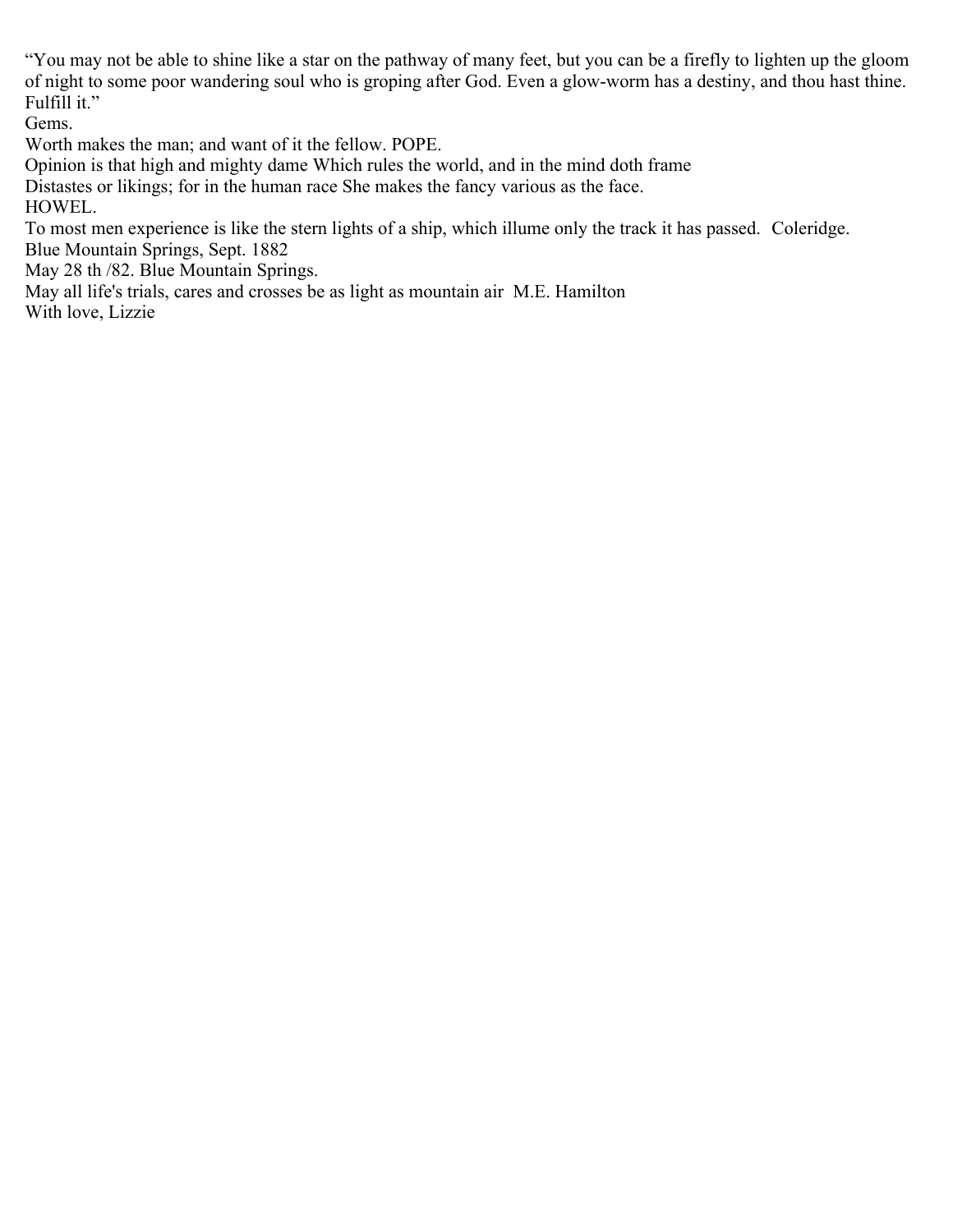It is believed that whilst St. Valentine was in the agonies of death two doves hovered restlessly and sadly above the ?. They ? the greatest sorrow for his suffering; and when he sank at last under the severity of his [tortures] they lay upon his breast touched his lips with their little bills, then soared into the clouds as if kissing away his pure and gentle spirit and bearing it to heaven.

The anniversary of this Saint's death was ever afterwards dedicated to tenderness and gentle thoughts and established as a feast of love. Hence modern observation of the day as one of tender professions between the sexes. A legend of St. Valentine's martyrdom.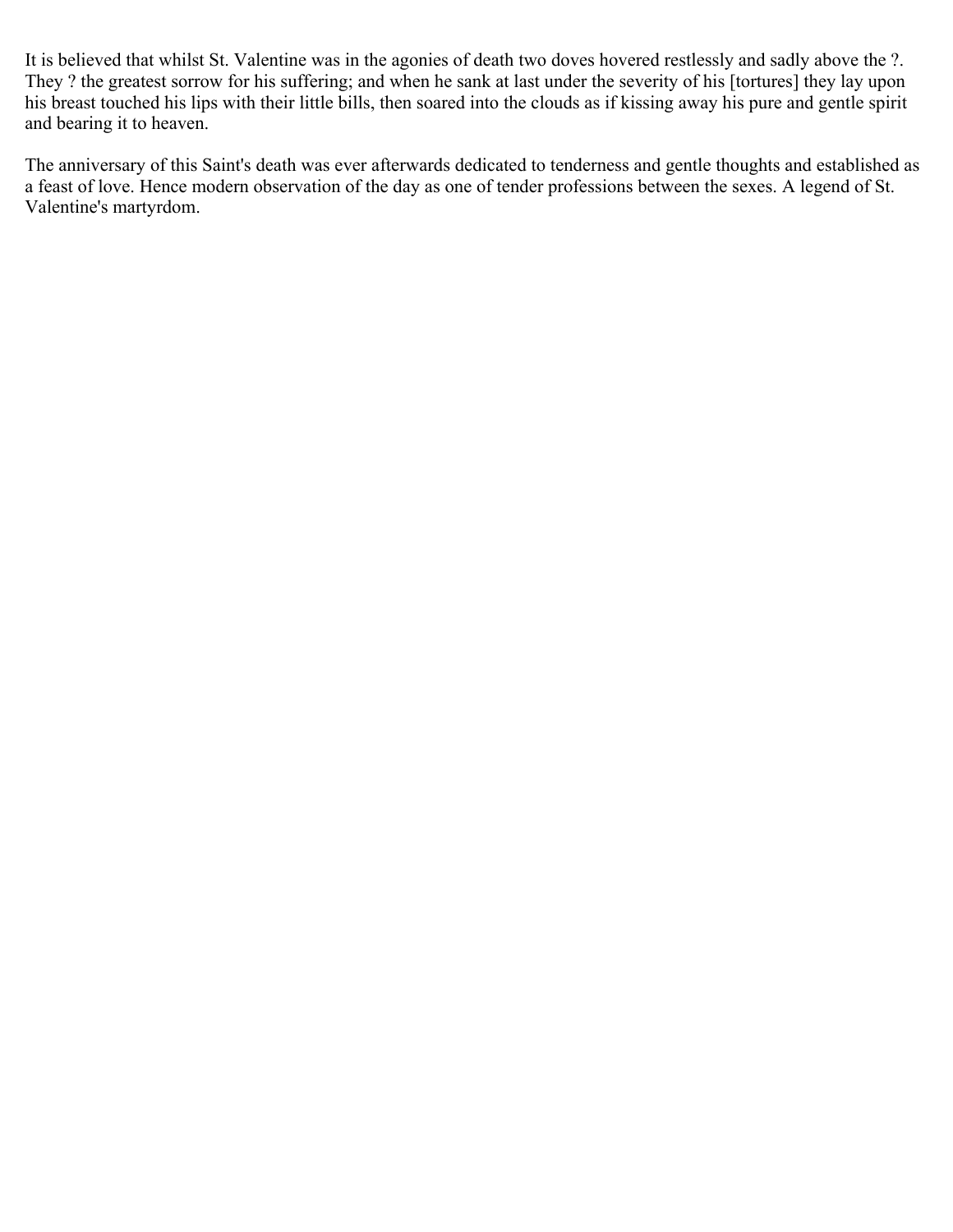# RIDING AND DRIVING IN OLDEN TIMES

When roads were few and bad, progress from place to place, either on business or pleasure, was not so easy as it is nowadays.

In the time of Henry VIII., ladies usually rode behind their lords on pillions. If the weather was bad they could only wrap up well, or stay at home. Coaches were introduced into England by an Earl of Arundel, in 1580. The Duke of Buckingham was not content with the usual pair of horses, but he harnessed six to his carriage. The first coach used in France had leather doors, and curtains instead of glass windows. In 1658 there were only some three hundred coaches in all Paris. A hundred years afterwards there were fourteen thousand. Sedan-chairs were largely used, after their introduction by the Duke of Buckingham.—Sel.

# FIRST BOOK PRINTED IN AMERICA.

The first book printed in America was issued in 1536 in the City of Mexico. It was the translation of a work written in Greek and entitled, in Spanish, "Escala Espiritual para llegar al Cielo," or "Spiritual Ladder of Heaven." This translation, from a Latin version, was made by Juan de Estrada and printed by Juan Pablos, who appears to have been brought to Mexico by Mendoza, and probably printed this little volume as a sort of manual for the novices of the Convent of St. Dominic. The work derives its name from its form, it being thirty steps to lead to perfection. No copy of the work is now

GREATNESS.

He may be great who proudly rears For coming years strong pyramids;

But greater he who hourly builds A character by noble deeds.

He may be wise whose mind is filled With all the wisdom time has given;

Who sees and does his duty well Is wiser in the sight of heaven.

It may be grand to deck the walls With pictures by rare genius wrought;

Greater it is to line the soul With tints and gems of noble thought.

He may be great who can Indite Songs that shall every bosom thrill;

He who knows how to make his life A poem grand is greater still.

"PASS IT ALONG."

An old Scotchman was taking his grist to mill in sacks thrown across the back of his horse, when the horse stumbled and the grain fell to the ground.

He had not strength to raise it, he being an aged man; but he saw a horseman riding along, and thought he would appeal to him for help. But the horseman proved to be a nobleman, who lived in the castle hard by; and the farmer could not muster courage to ask a favor of him. But the nobleman was a gentleman also; and, not waiting to be asked he quickly dismounted, and between them they lifted the grain to the horse's back.

John—for he was a gentleman, too—lifted his Kilmarnock bonnet, and said, "My lord, how shall I ever thank you for your kindness?"

"Very easily, John?" replied the nobleman. "Whenever you see another man in the same plight as you were in just now, help him; and that will be thanking me."

Golden Grains.

Fixed resolves need short professions.

He who speaks, sows; he who listens reaps.

Pride often miscalculates, and more often misconceives.

As every golden thread is valuable, so is every minuet.

To indulge consciousness of goodness is the way,to lose it.

THE AGE OF OLD MEN.

BY REV. J. W. BASHFORD, PH. D. (Rev. J.W. Bashford, PH.D.)

The late Emperor William of Germany furnishes only another illustration of the fact that this is the age of old men. Statistics show that the longevity of the civilized races is advancing. This seems notably the case with the most serviceable and eminent. The age of possible usefulness is rapidly lengthening in modern times. In no generation since the patriarchs have old men exercised a greater influence than at the present time.

Emperor William bore the full responsibilities of his office, until he was ninety-one. Leopold von Ranke, Germany's greatest recent historian, also continued his labors until he was ninety-one. Our great and beloved Bancroft is still actively writing at eighty-seven. M. Thiers, the great historian of France, accepted the presidency and shaped the destinies of the French Republic after he was seventy-two years old, and produced his last literary work when he was seventy-five. Gen. Grant had not the slightest dream of literary fame at sixty-two. Then during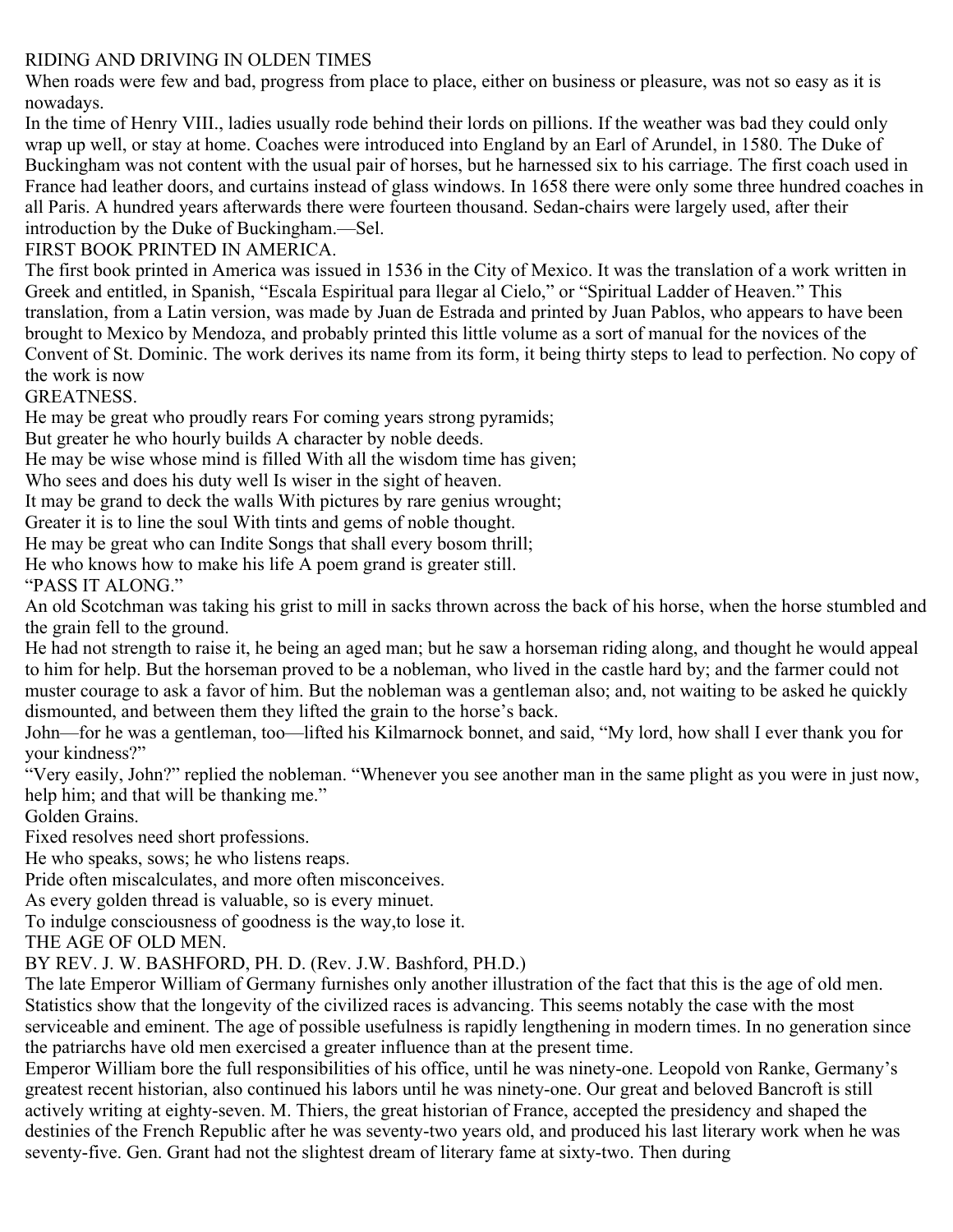confinement to the house by an accident, and because of financial distress, he wrote the most popular book thus far published in America—a book destined to serve as a model of personal and historical narrative for generations. Bismarck has the weight of the German Empire now resting mainly upon his shoulders at seventy-three. Disraeli was prime minister of one of the great world powers at seventy-six; and Gladstone at seventy-nine walks with the erect body and elastic step of youth, and has the mental freshness to undertake a political reform upon which the world gazes with admiration. The venerable Alcott has just left us at eighty-eight. Longfellow and Emerson were spared to a goodly age. Whittier at eighty and Holmes at seventy-eight, Browning at seventy-six and Tennyson in his seventy-ninth year, are today the chief literary masters of our English tongue. Bryant continued his literary labors until he was eighty-four, and Carlyle was spared until he was eighty-six. Sir Moses Montefiore wrote a book after he was ninety-two, and rounded out a full century of life. All honor to the venerable men who are revealing to us fresh possibilities of human achievement beyond the traditional threescore years and ten! We must advance the period of possible usefulness at least a score of years beyond the ordinary conception.—Sel.

## How Big West Virginia Is.

West Virginia is larger than Massachusetts, Rhode Island, Connecticut, New Jersey, and Delaware combined. Their population is 3,960,040, while that of West Virginia is 618,457. The value of the property of the above is \$5,638,000,000, while West Virginia, with a larger area of square miles, is only valued at \$307,000,000. At the same rate per square mile as the five States, West Virginia's population would be 4,573,834, and her true wealth \$5,941,779,128.—Baltimore American.

Had there never been a cloud, there had never been a rainbow.

The one prudence in life is concentration the one evil is dissipation.

We should never throw off politeness even in our conflicts with coarse people.

Select that course of life which is the best, and custom will render it most pleasant.

A LESSON FOR ALL.

Peter Cooper took a great interest in the Woman's Art School of New York, which was one of many of the philanthropic objects his money aided.

One day he stood watching the portrait class in that institution, while, to the number of thirty, they were drawing a likeness of the same model from different positions. One scholar took the face in profile; another had it turned a little into the shadow; a third saw more of the full face and represented it accordingly; while others worked still further into the light or away from it. Of course the portraits thus taken were very different; some of them, indeed, so different that any one unacquainted with the original might have been almost excused for thinking that they were portraits of different people. Mr. Cooper observed the scene for a few minutes, and then said: "Such a sight as this should be a lesson in charity, when we perceive how the same person may be so different according to the way he is looked at by various people." Speaking of this incident, a writer asks: " Does not it teach us a lesson of caution in accepting any man's judgment of another, especially if that judgment be an unfavorable one? The view thus given us of the man's character may be no more complete and correct than would be a portrait of his face taken from a side view of it and in deep shadow. May we not also learn this, that before we ourselves form, and especially before we express a decided opinion of any man, we should look at him fully and fairly' The defect which stands out in him so prominently may, after all, be counterbalanced by excellences which entitle him to our highest respect.".

# IT MAKES THE BURDENS LIGHTER

"Let me carry your pail, my dear, Brimming over with water!'

"No! I'll take hold and you take hold Answered the farmer's daughter.

And she would have her own sweet way.

As her merry eyes grew brighter;

So she took hold and he took hold.

And it made the burden lighter.

And now they're at the eve of life,

While the western skies grow brighter

For she took hold and he took hold,

And it made the burdens lighter.

Origin of Names of Fabrics.

Damask is from the City of Damascus; satins from Zaytown in China; calico from Calicut, a town in India, formerly celebrated for its cotton cloth, and where calico was also printed. Muslin is named from Mosul in Asia. Alpaca from an animal in Peru of the llama species, from whose wool the fabric is woven. Buckram takes its name from Fostat, a city of the Middle Ages, from which the modern Cairo is descended. Taffeta and tabby from a street in Bagdad. Cambric from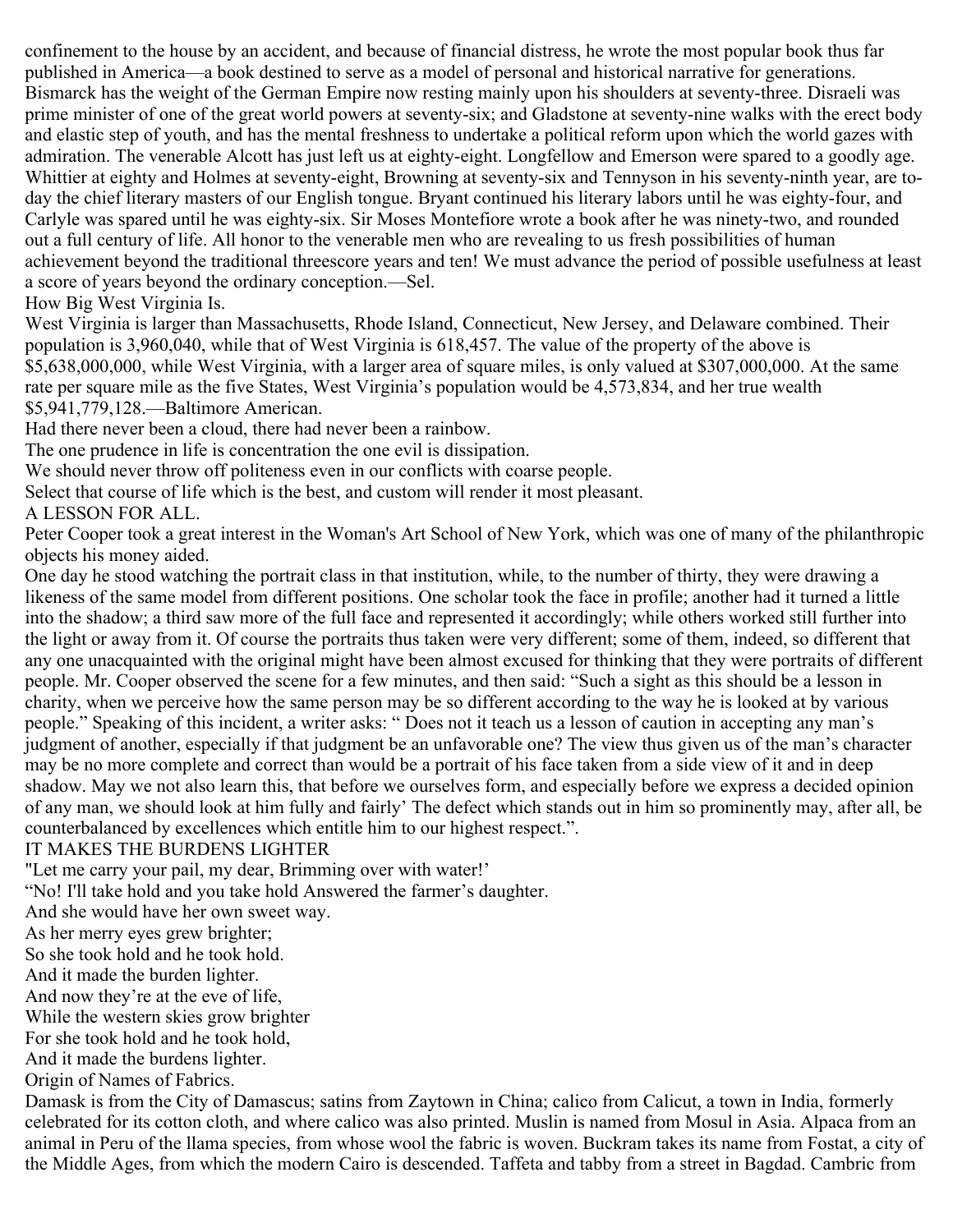Cambral. Gauze has its name from Gaza; baize for Bajac;

dimity from Damietta, and jeans from Jean. Drugget is derived from a city in Ireland, Drogheda. Duck comes from Torque,in Normandy. Blanket is called after Thomas Blanket, a famous clothier connected with the introduction of woolen into England about 1340. Serge derives its name from Xerga, a Spanish name for a peculiar woolen blanket. Diaper is not from D'Ypres, as it is sometimes stated, but from the Greek diaspron, figured. Velvet is from the Italian vellute, woolly (Latin, vellus—-a hide or pelt). Shawl is the Sanscrit sala, floor, for shawls were first used as carpets an tapestry. Bandana is from an Indian word to bind or tie, because it is tied in knots before dyeing. Chintz from the Indian chott. Delaine is the French "of wool."[Trade Journal.

A silent hour under the stars may whisper to your soul great thoughts of eternity.

If we find no faults in ourselves, we should not take pleasure in observing those of others.

Those who have no patience of their own forget what demand they make on that of others.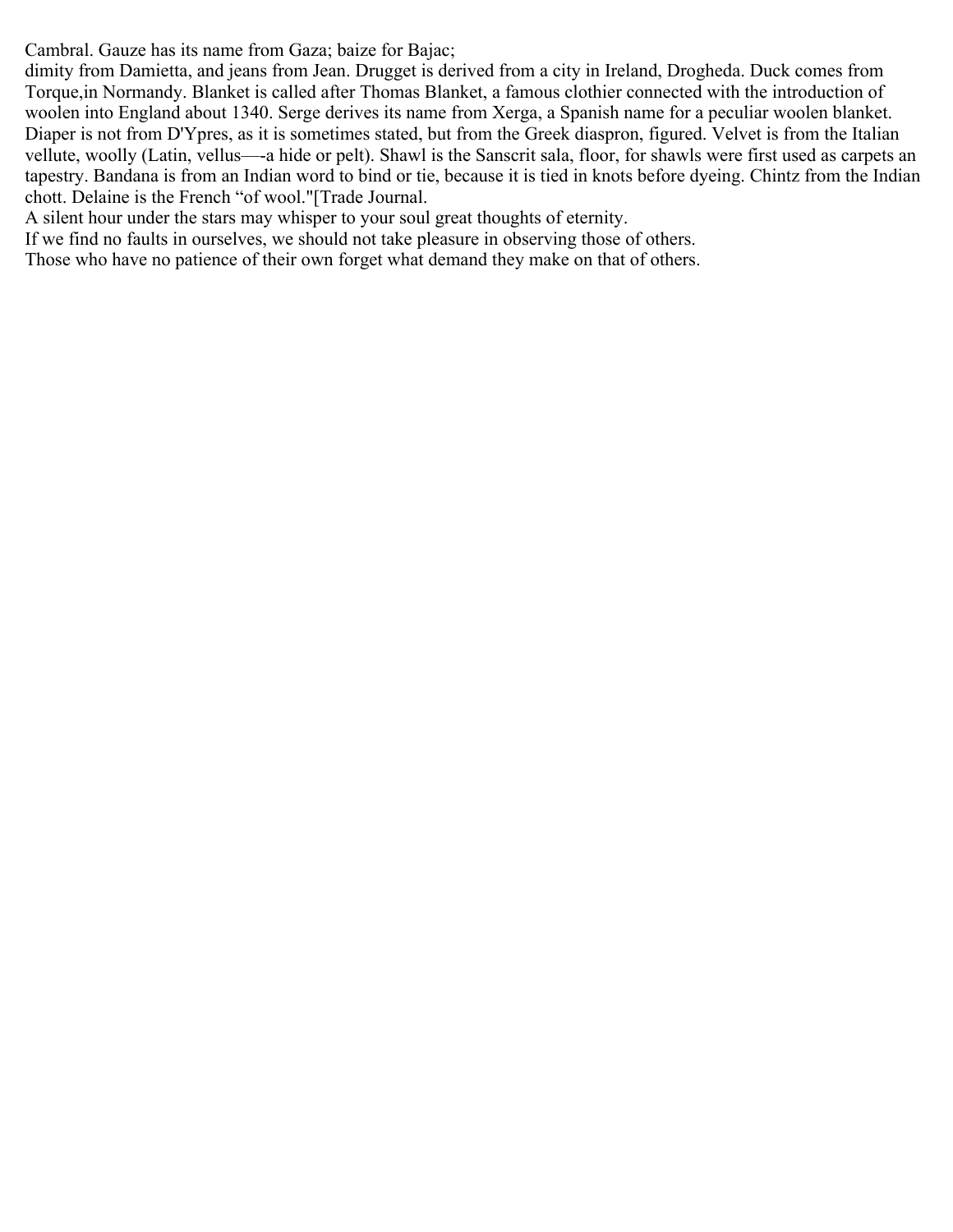### THE MOTHER OF NAPOLEON.

Baron Larrey's Interesting Book about an Interesting Family.

Paris, Jan. 7.—Mme. Mere, (Napoleon's Mater) by Baron Larrey, is the book which attracts most attention this week. Baron Larrey, is the son of the great surgeon of Napoleon I., is better prepared than any other to write a history of the mother of the greatest man in modern history, because from his childhood he has collected documents and prepared notes. Besides Baron Larrey has the advantage of having been personally acquainted with Letitia Balmolino Bonaparte, as in 1834, with his father, he visited Mme. Mere in the Palazzo, Rinuccini, her home in Rome.

Those who are familiar with David's marvellous painting called "Coronation of Josephine" remember the stonished, triumphant expression the artist has given to Napoleon's mother; and certainly her life was one succession of triumphs and astonishments.

Marie Letitia Bamolino, married Charles Bonaparte at Ajaccio, Corsica, and became the mother of thirteen children; when her husband died, eight of these children were living. An insurrection drove them from their home, and with absolutely nothing, except the clothes they wore, Letitia Bonaparte and her children arrived at Marseilles. However, she was a brave woman, and Napoleon at Saint Helena said, "My mother had a man's head, on a woman's body." Those who saw their more than modest home at that time could have never dreamed that each member of that family would some day wear a crown. The future Empress-mother spun from early dawn till late at night, while Caroline, the future Queen of Naples, did the marketing; Elisa, the future Queen of Etruria, kept the accounts, and Pauline, who was to become Princess Borghese, swept and dusted the house. Their destinies were in the hands of a young man, thin and small, who was placed near the cannon at the seige of Toulon. The port was ceded to the English, but the unknown young man recaptured the town amid cries of "Viva la Republique." From that day fortune took him by the hand and led him from victory to victory, until she placed him on a throne. That young man was the youngest son of the widow, who could hardly buy bread for her children.

I have counted among my friends several members of the Bonaparte family, and from them I have heard of the astonishment displayed by Napoleon's mother when she realized the change in her position. She who had lived in a poor cottage had a palace; she who had always walked found coaches and proud-stepping horses at her disposal; she who had never known the luxury of a servant, was suddenly surrounded by chambermaids; she who had worried about money to buy bread was allowed 1,000,000 francs it year for her expenses. Is it any wonder that she was astonished, feared it was a dream and could not continue? Pauline, who was the tease of the family, delighted in going about from shop to shop, ordering jewels and gowns in the name of her mother, merely for the pleasure of hearing the Corsican say in her patois, because she never really learned French:

"Pauline, do not buy anything more; you spend too much money."

Nothing made Napoleon more furious than to hear his mother's objections to spending money, because he wished every member of his family to behave as though they had always been accustomed to luxuries. The poor mother felt that she must economize, and Napoleon said continually: "Spend; I'll give you a million to spend."

"In that case, sire, give me two, for I must save one."

And when Napoleon was out of hearing she would explain why she must economize.

"I must keep something to buy bread for all these kings some day." And after the battle of Waterloo she went to Rome, and there, with the million and a half she had saved, Mme. Mere supported all her ex-kings and queens. Poor Mme Mere! One of her favorite phrases in the days of her splendor, was, "Pourvu que cela doure." (Provided at last). She had the presentiment that the end must come; she was very fond of her children, and each one went to her with an account of domestic troubles. And what trouble there was; Napoleon repudiated Josephine, he tried to break the marriage of Lucien, he succeeded in rendering null that of Jerome and Miss Patterson, Louis and Hortense separated three times, and Pauline was unhappy with Prince Borghese. The mother would have been distracted with all this had she not taken refuge in reading. She liked novels and religious books, for Letitia Bonaparte was pious. One day she said: "What a family! My son, the Emperor, is something extraordinary; he is a marvel but the lion has claws and very formidable jaws. He should never be irritated; Lucien irritates him because of his marriage, and Jerome irritates him. And poor Louis is so badly married! And Prince Borghese! Ah! what tears for me! Do you wish to know which of my children I love the best? The one who is the most unhappy, the one who most needs my love."

And in the end the most unhappy of her children was the one who had been the most powerful. Then came 1814 and the banishment of Elba. A ship one day was seen approaching the island. Great was the curiosity, but all were overjoyed when Mme. Mere landed and placed her money at the feet of her son. In spite of her age and infirmities she had braved the tempest in order to console her captive son and perhaps enable him to regain his lost position.

Mme. Mere lived to be more than 90 years old, but at the age of 82 cataracts completely destroyed her eyesight. In her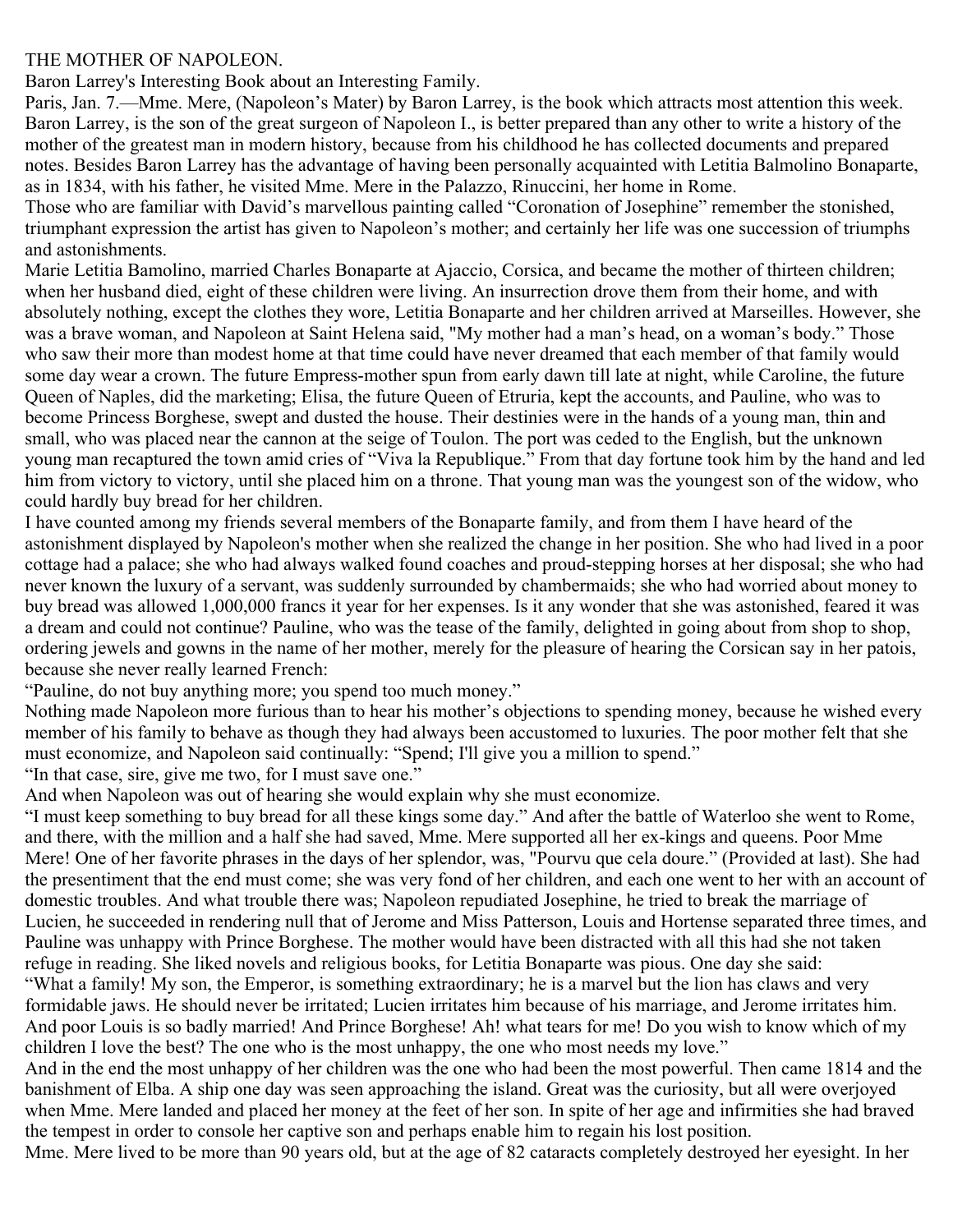old age her favorite occupation was spinning, but each day all the important newspapers were read to her. She surrounded herself with all that belonged to Napoleon; her breakfast was taken on the tablet used by him at Saint Helena, and although in her rooms each of her children was represented by bust or portrait. Napoleon's bust dominated all. As said Mme. Mere "My life ended after the death of the Emperor. Then I renounced everything forever." Mery, who wrote "Napoleon in Egypt," said that Mme. Mere reminded him of "Niobe dying on her dying sons." And Baron Lare says, "When I saw portraits and busts of her children by all the great artists of the time I thought they seemed grouped in advance about Mere to form, at the supreme hour of her obsequies, a resuscitated cortege for this illustrious mother of Napoleon."

In her youth Mme. Mere had a cameo profile—broad, prominent forehead, large eyes, long nose, exquisitely chiseled lips and a swan-like throat.

In her old age her eyes, once black, were gray and opaque, because of the double cataract, but her cheeks had very few wrinkles, and her lips, although expressing sadness, were well cut. Throughout her life Mme. Mere was in appearance the typical Roman Empress, but as she liked neither balls nor grand receptions nor music nor the theatres Mme. Mere was decidedly out of place at a gay court like that of Napoleon.

Princess Mathilde said once, "Of course I revere Napoleon; had it not been for Napoleon, I might have been selling oranges at Ajaecdo."

I think Mme. Mere would have been a happier woman, would have lived a life much more in accordance with her tastes, had she cultivated the vine in her little garden at Ajaccio and seen her children established near her in happy homes. Baroness Salvador.

# A PROPHECY PARTIALLY FULFILLED,

Remarkable Prediction Made by an Old

Bavarian Hermit.

In August, 1857, the Bavarian Allegemeine Zeitung printed a remarkable prophecy, which had been made by an old hermit years before. In it the rise of Napoleon III was clearly outlined, as were also the Austro-Prussian and Franco-Prussian wars, and the commune of Paris. He told how the death of Pope Pius would occur in 1867 or 1877, and how it would be followed by a Turko-Russian war, both predictions being but slightly wrong. He said that Germany would have three Emperors in one year before the end of the present century, which we know was verified to the letter in 1858. He missed it one in the number of United States Presidents who would die of assassination, which was remarkable close guessing, to say the least.

Now for the future: The opening of the twentieth century is to see Manhattan Island and the whole of New York City submerged in the waters of the Hudson, East River and the Bay of Cuba is to break in two, and part of it, including a portion of the city of Havana, to sink beneath the waves.

Florida and Lower California are to break loose from the mainland and carry their loads of human freight to the bottom of the sea.

The twenty-fifth is to be the last of the United States Presidents, and Ireland is to be a kingdom and England a republic by the end of the next century.

If this seer of seers is to be relied upon, the United States will soon be divided, and San Francisco, Salt Lake City, (which he referred to as the "paradise in the American desert"), New Orleans, St. Louis, Washington, and Boston are to he made capitals of the six republics that are to be reared on the ruins of the present United States.

To return to Europe: The end of the twentieth century will not find either Italy or France upon the maps, and Berlin will have been totally destroyed by an earthquake.

Courage.

"Courage, brother, do not stumble, Though the path be out of sight; There's a star to guide the humble;

Trust in God and do the right.

Some will hate thee, some will love thee, Some will flatter, some will slight; Cease from man, and look above thee; Trust in God, and do the right."

—Norman Macleod.

SUBSTITUTION.

For my darkness—Jesus' light;

For my feebleness—His might;

For my faultiness—His grace;

For earth's frowns—His smiling face.

For my doubts—the truth of God;

For my sins—Christ's precious blood; For my pains—His pity's dower;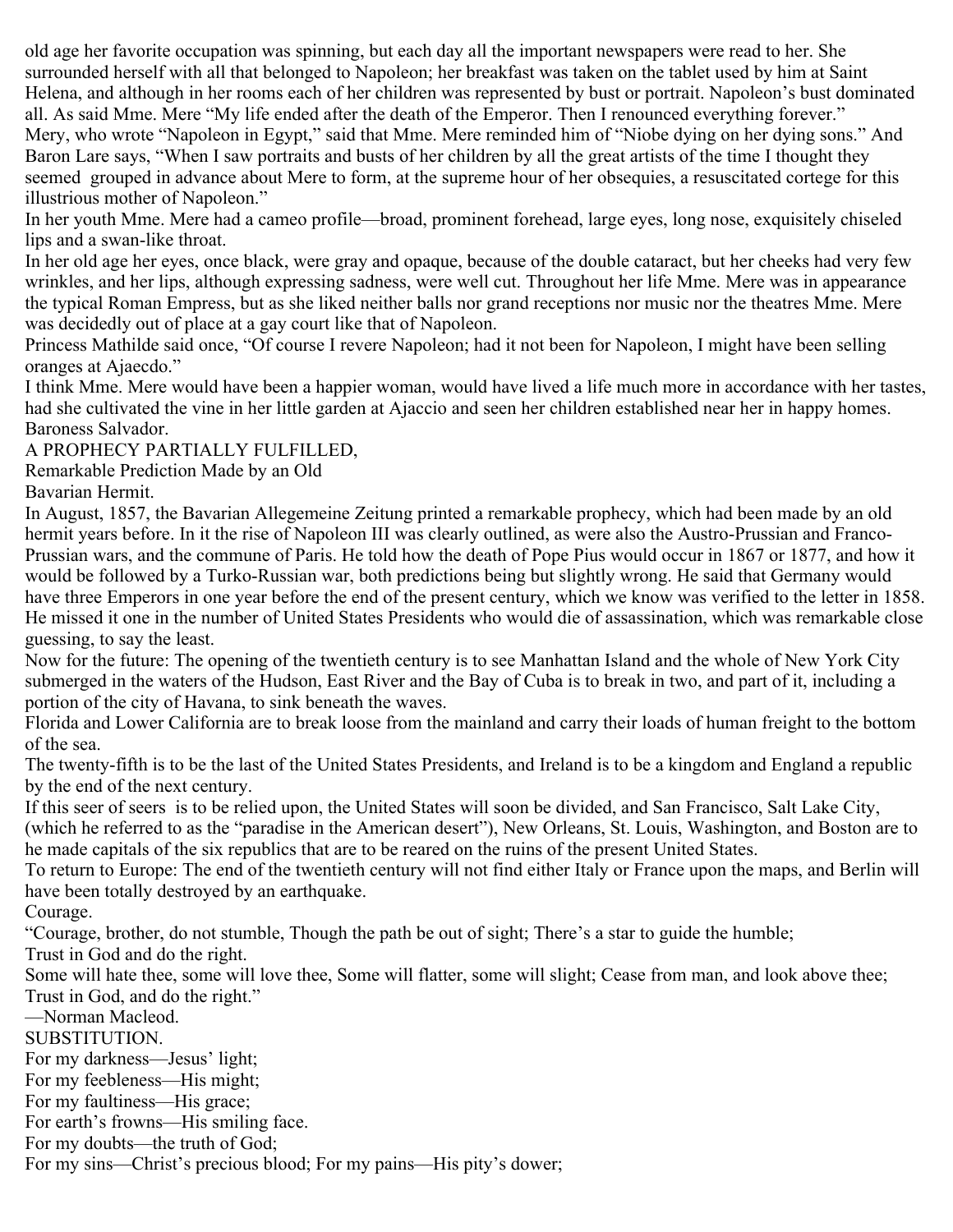For my falls—His raising power. For my conflicts—Jesus' peace; For earth's chains—His sweet release; For my poverty—His store And Himself for evermore.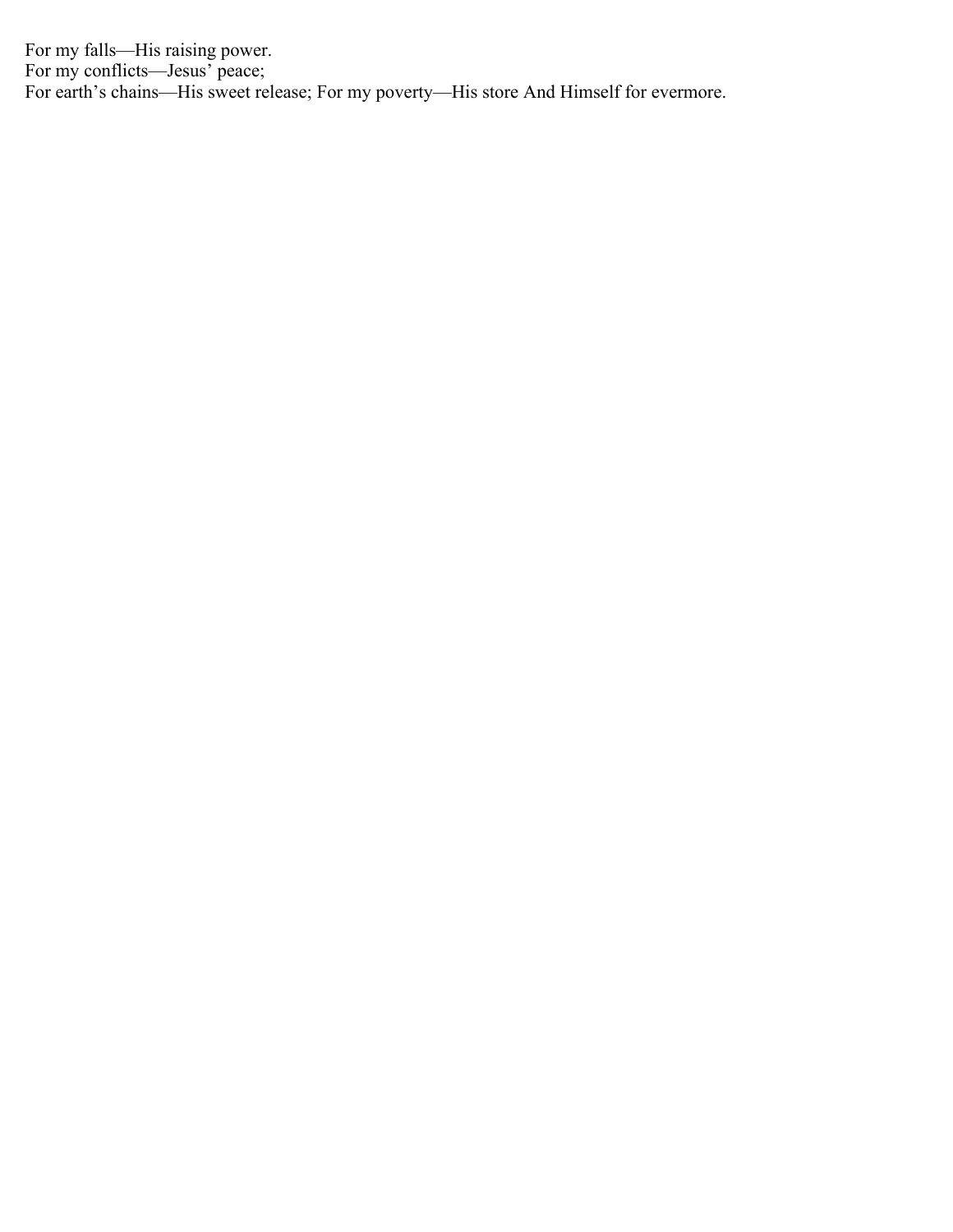## A PETAL THAT PREACHED.

I picked up a stray petal from the floor and blessed was the sermon it preached unto me. It was one of many petals that went to made up a rose. A fragrant and beautiful flower is the rose, but I was hardly prepared for the marked fragrance of this solitary petal. And I learned from it that only as each petal of the flower is shapely and each petal fragrant can the whole rose be beautiful in form or exhale its delicious odor. Surely in the whole rose we have an emblem of a Christian life, and in the petal is the suggestion of the little incidents of that life. If the common things we do and say, the everyday words and deeds, be not fragrant with the aroma of Christliness, and attractive with the beauty of holiness, our lives will neither bear likeness to the Lord nor be redolent with the spices of godliness. True grace betrays itself in minor matters. It is far more easy to seem great or gracious when applause and commendation await us than in the hidden and unseen hours of our daily lives. But greater is he whose virtues shine out in quietness and in faithfulness as the twinkling stars, than he whose stray good deeds are done with the glare and noise and ephemeral life of a sky-rocket. I believe in the spicery of religion, and for fragrance I would rather have a solitary rose petal than a whole dahlia.—Ex. To persevere in one's duty and be silent is the best answer to calumny.—Barron. PANSIES.

I.

Six little faces gorgeous and bright, Nodding so gay at the clear sunlight, Two little faces orange and blue, Two little faces yellow in hue, Two little faces darkish and dull, Six little faces—all beautiful. II. Cloudlets are frowning, sky growing dark, Flashes the lightning—thunder peals! hark! Showers of diamonds are on the grass, Armies of drops on window glass, Beds have run over—garden's a flood, Six little faces spattered with mud! MATTY LEE. What the Flowers Say. The red rose says, "Be sweet," And the lily bids, "Be pure" The hardy, brave chrysanthemum, "Be patient, and endure." The violet whispers, "Give, Nor grudge nor count the cost." The woodbine, "Keep on blossoming In spite of chill and frost." And so each gracious flower Has each a several word, Which, read together, maketh up The message of the Lord. PANSIES. I send thee pansies while the year is young, Yellow as sunshine, purple as the night; Flowers of remembrance, ever fondly sung By all the chiefest of the Sons of Light; And if in recollection lives regret For wasted days and dreams that were not true, I tell thee that the "pansy freak'd with jet" Is still the heart's-ease that the poets knew. Take all the sweetness of a gift unsought,

And for the pansies send me back a thought.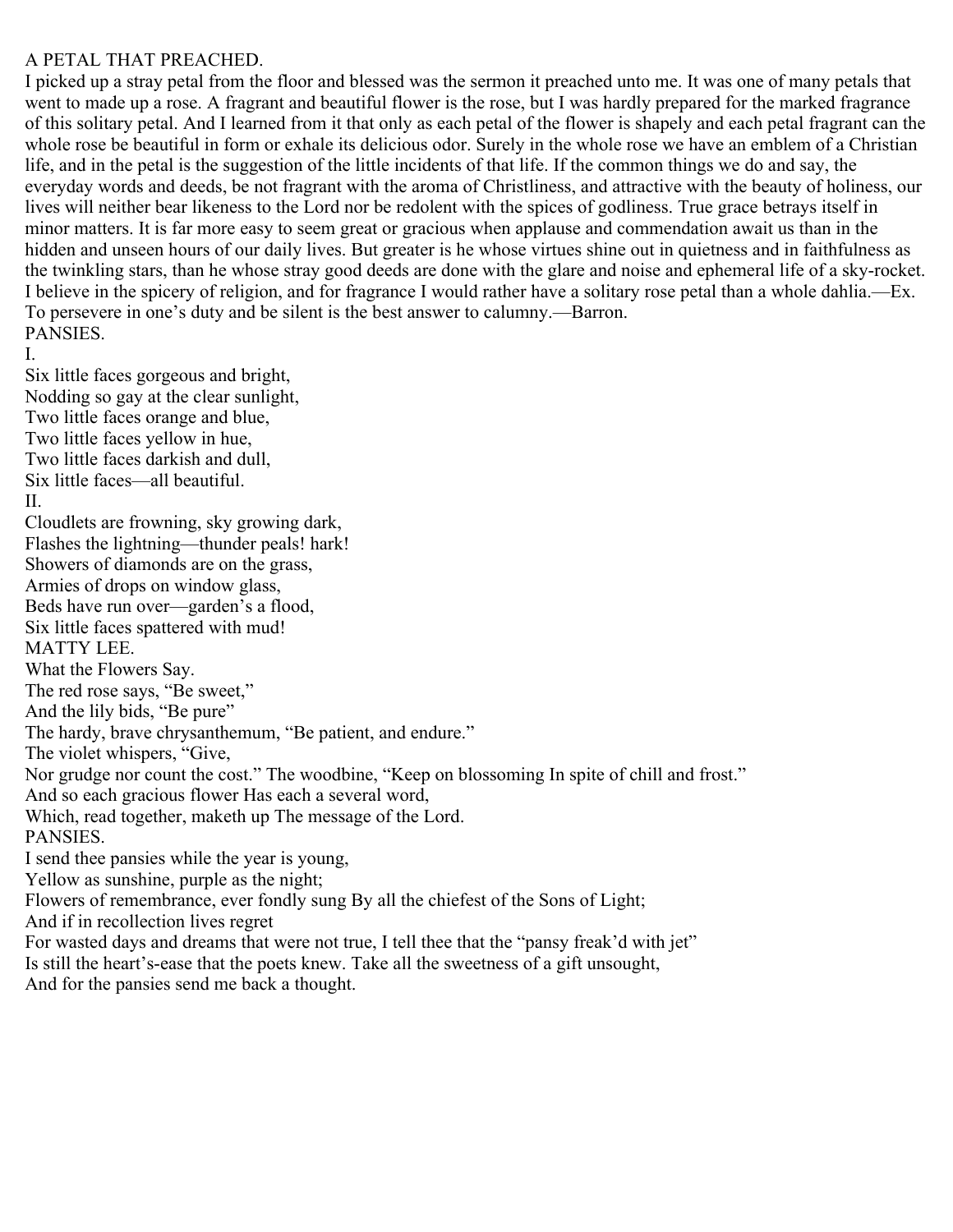"Time shall tell the joyful story, Good deeds done cannot be lost; Here in time or there in glory, They shall far outweigh the cost." "It is not years that make men old; the [?] may by young Though for the lean years and less, the wheels of life have run; God has himself recorded in his blessed word of Truth, That they who wait upon the Lord, they shall renew their youth. And when the eyes now dim, shall open to behold the King, And ears now dull with age, shall hear the harps of Heaven sing And on the head now heavy, shall be placed the crown of gold, Then shall be known the lasting joy, of never growing old."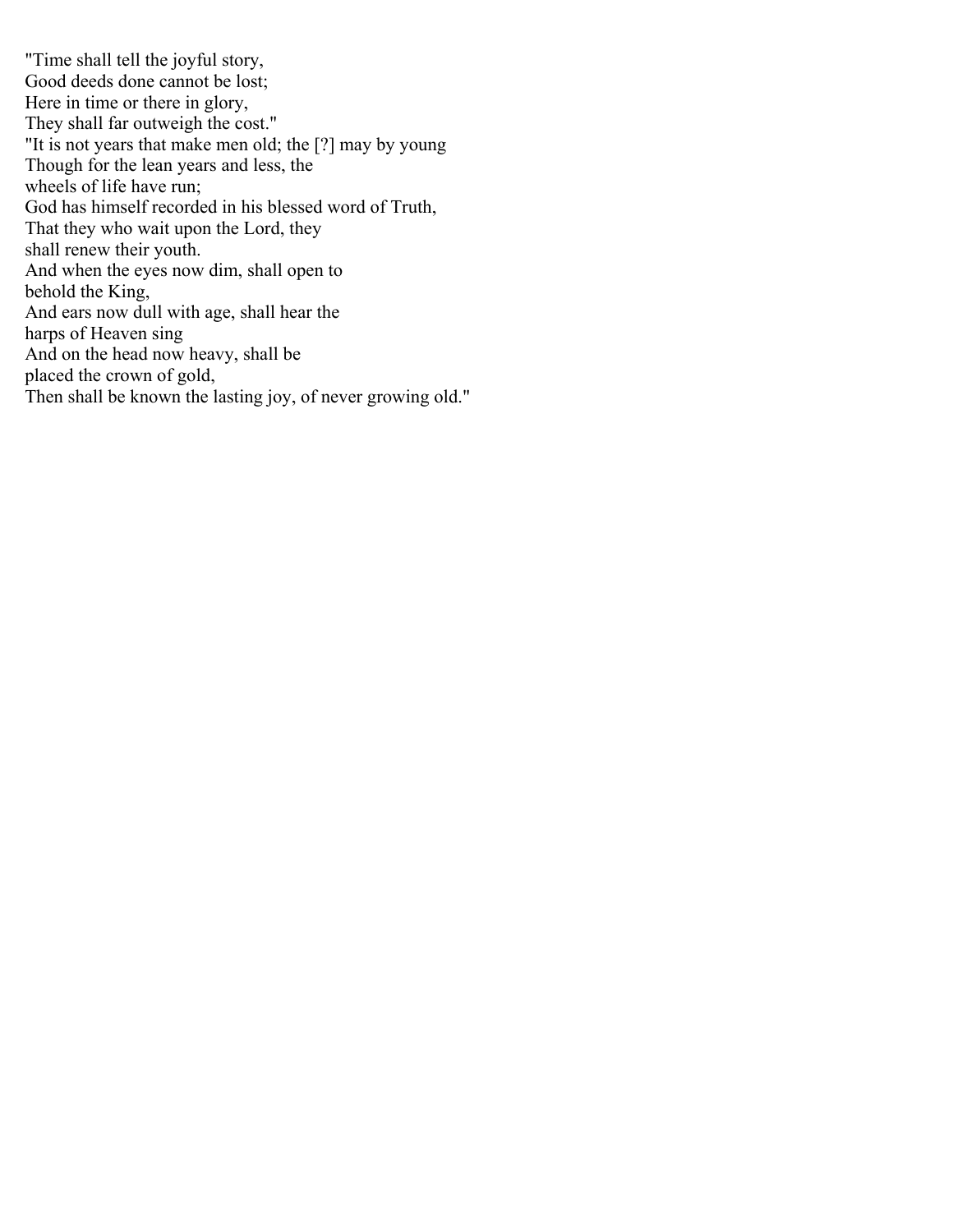Edelweiss from Vienna Austria Flowers from Mobile sent by Miss Louise Casbella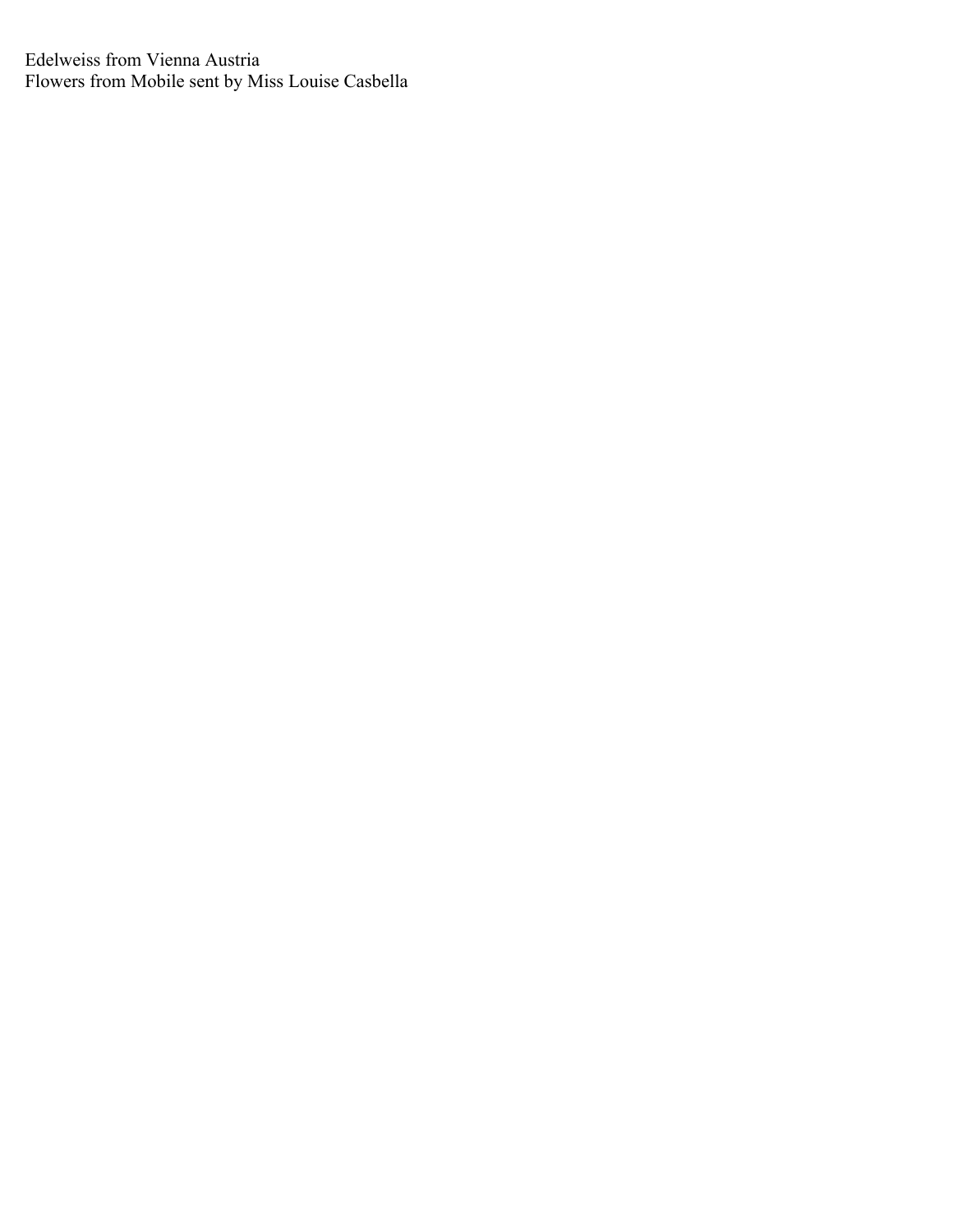The Tongue.

"The boneless tongue, so small and weak, Can crush and kill," declared the Greek.

"The tongue destroys a greater horde," The Turk asserts, "than does the sword."

The Persian proverb wisely saith,

"A lengthy tongue—an early death.

Or sometimes takes this form instead: "Don't let your tongue cut off your head."

"The tongue can speak a word whose speed,"

Says the Chinese, "outstrips the steed."

While Arab sage doth this impart:

"The tongue's great storehouse is the heart"

From Hebrew wit the maxim sprung, "Though feet should slip, ne'er let the tongue."

The sacred writer crowns the whole, "Who keeps his tongue doth keep his soul."

— Rev. Philip Burrows Strong.

Nicknames of Great Men.

Whenever a great man is truly beloved by the people, it nearly always follows that a pet name of more or less suitability is bestowed upon him. Thus Lord Beaconsfield was commonly known as "Dizzy." Gladstone as the "Grand Old Man," and Palmerston as "Pam." Among a certain party Lord Rosebery is familiarly referred to as "Rosy," and Mr Balfour as "Golfie," the latter nickname owing its origin, of course to the famous leader's passion for the game of golf.

Oliver Goldsmith was "Noll" to his associates and admirers; Charlie Dickens; remained "Boz" to the end of his, days; Edmund Spenser, the famous Elizabethan poet and author of the "Faery Queen," was called "Mother Hubbard," while Sir Walter Scott had a variety of names, prominent among which was the title. "Wizard of the North."

Napoleon was called the "Little Corporal" by his officers and men; Marshal Ney was surnamed "Le Brave;" while it may not be known that the Duke of Wellington was sometimes referred to by the less reverent of his worshipers as "Trunco," this name being applied on account of the unusual prominent of his nasal organ. A more respectful nickname for the renowned soldier was the "Iron Duke."

George Washington was called the "Father of His Country." Andrew Jackson, was "Old Hickory," Zachary Taylor was known to his soldiers in the Mexican war as "Old Rough and Ready." Richard Henry Lee, a general at the age of 25, was affectionately known as "Lighthorse Harry." General Hooker was "Fighting Joe." General Thomas was "Pap" to his soldiers. General William Henry Harrison was called "Tippecanoe." John A. Logan was "Black Jack," on account of his swarthy complexion and long black hair. Henry Clay was called "The Great Pacificator." He was also known as ''The Great Commoner." William J. Bryan, when in Congress, earned the name of "The Boy Orator." James G. Blaine was "The Plumed Knight.'' Lincoln was "The Great Emancipator." General Grant was "Unconditional Surrender" and "The Silent Man." Oliver Wendell Holmes was the genial "Autocrat." Whittier was "The Quaker Poet" and "The Bachelor Poe," a name now frequently applied to James Whitcomb Riley. Eugene Field was "The Children's Poet." Joaquin Miller is "The Poet of the Sierras." Henry D. Thoreau was "The Hermit," on account of his method of life. Thomas Jefferson was "The Sage of Monticello." A. Bronson Alcott was "The Sage of Concord." Jas. Buchanan was "The Bachelor President." Izaak Walton was called "The Angler." Robert G. Ingersoll was "Pagan Bob." General Sheridan was "Little Phil."

Coming to the severe regions of science, we find that Sir Isaac Newton was commonly known as the "president," this name being given him by reason of the fact that he was first president of the Royal society. Again Faraday was "Mike," to his comrades and fellow workers. Robert Stephenson, the engineer, was "Rocket" (in memory of the first locomotive turned out by him, which was thus named) and Galvani, the renowned electrician was "Froggie," the term being applied to him owing to the fact that one of his most important discoveries was made through experimenting with frogs. Again, Benjamin Franklin was styled the "American Socrates," and Thomas Edison is sometimes called "the Yankee Wizard." The great actor, David Garrick, was always "Little Davy" to those knew and loved him. A Live Topic.

A member of the faculty of University of Chicago tells of the sad case of a young woman from Indiana who was desirous of attaining social prominence in Chicago, says Harper's Weekly.

Soon after her arrival there she made the acquaintance of a student at the University to whom she took a great fancy. Evidently it was at this time that She realized for the first time that her early education had been neglected, for she said to a friend:

"I suppose that, as he is a college man,

I'll have to be awful careful about what I say. What'll I talk about to him: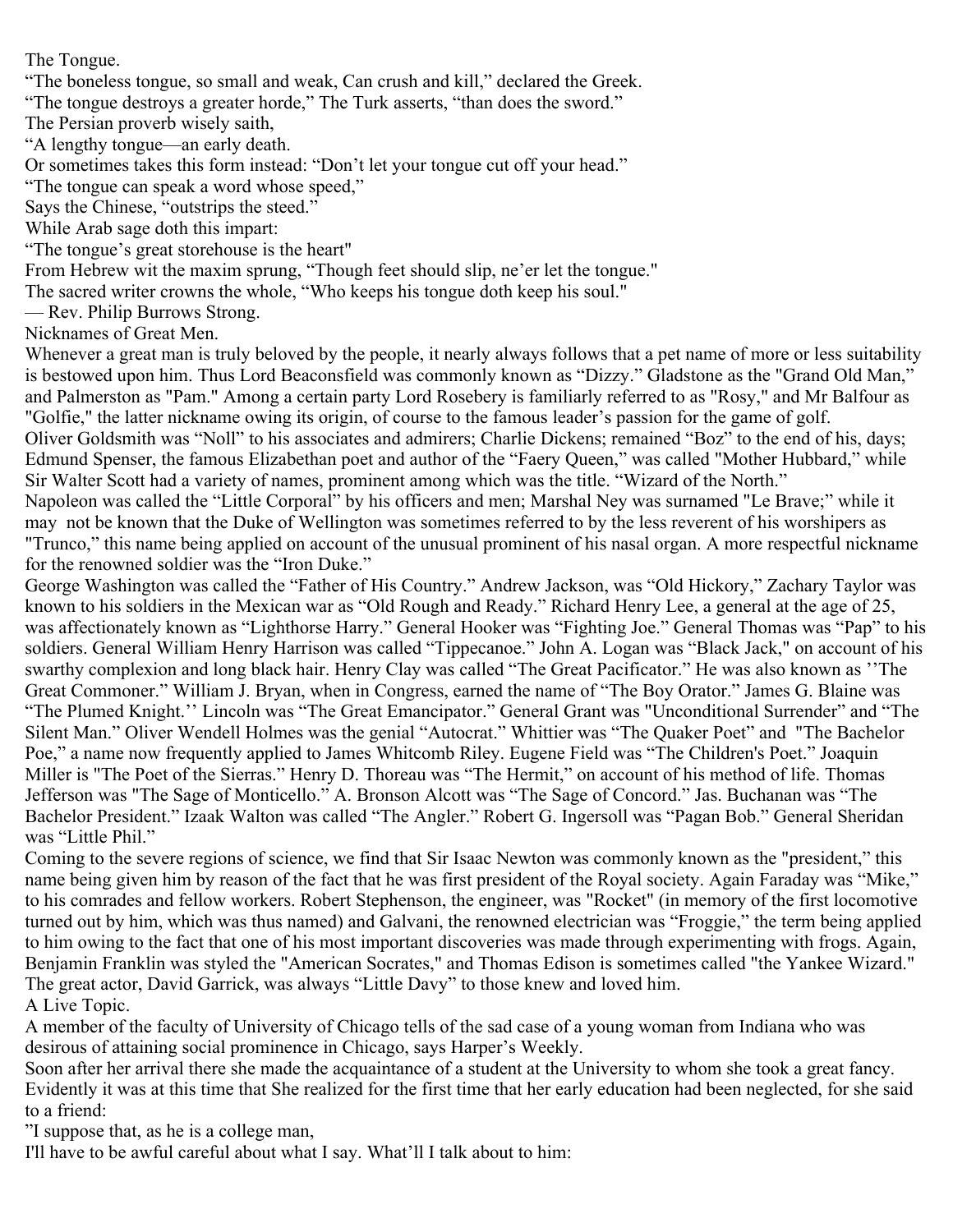The friend suggested history as a safe topic. To her friend's astonishment, she took the advice seriously, and shortly commenced in earnest to "bone up" in English history. When the young man called the girl listened for some time with ill-concealed impatience to his talk of football, outdoor meets, dances, etc., but finally she decided to take the matter in her own hands. She had not done all that reading for nothing; so, after a pause in the conversation affording the desired opportunity she suddenly exclaimed with considerable vivacity: "Wasn't it awful about Mary, queen of Scots?" "Why what's the matter?" exclaimed the student, confused. "My gracious!" almost yelled the girl form Indiana, "didn't you know? Why the poor thing had her head cut off." A Debutante. A puff, a frill, a bit of lace, A patch of powder on the face, A rounded arm, a slender neck. White shoulders without, flaw or fleck, And—nothing more. A row of teeth, an infant smile, A glance quite innocent of guile, A little head, well packed with lore Of flounce, fichu and proper gore, And—nothing more. A knowledge that the world is round. Some dim Idea of "time" and "sound," A phrase or two of French, you know, Enough rag-time to make a show, And—nothing more. A sweet contempt for old-time ways, For classic bards or modern lays, A constancy much like the wind, But scant regard for men who grind, And—nothing more. A mannerism not too bold, A deep idolatry of gold, A high resolve to play no part Where one surrenders to, the heart, And—nothing more. A puff, a frill, a bit of lace, A patch of powder on the-face, A soul in which small interests lie A simple social butterfly, And— nothing more. —New Orleans Times-Democrat. The Real Annie Laurie

Few stop to think when the heart is stirred by the old songs telling love's tale that in the majority of cases the heroine was a real woman, and not a creature of the imagination.

There was Annie Laurie, for instance, Scotland's favorite woman in song. She was the daughter of a Scottish knight, Sir Robert Laurie, and was born about the year 1682.

William Douglas, of Finland, one of the noted Scottish family of that name, loved the girl. When he left Scotland to fight in Flanders for fame and fortune she gave him a lock of her hair. In the lonely night-watches, when thinking of home and the maiden left behind, the soldier scribbled the song that became famous. It was the only remembrance the girl had of her lover. He was slain in battle. Tradition says he met death with the lock of Annie Laurie's hair in his hand. —Woman's World.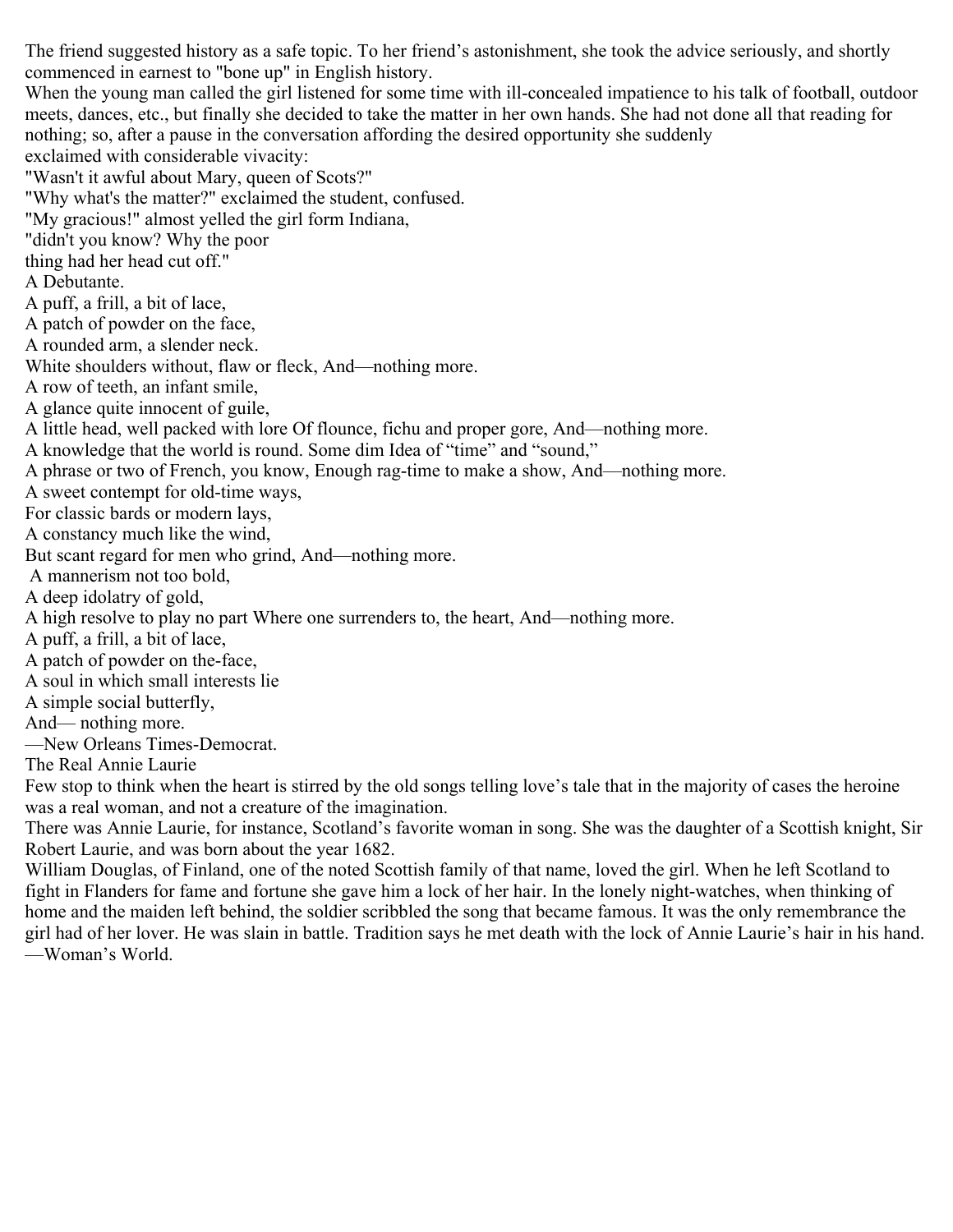Easter: The Passover.

"Easter was supposed to have been orginally the name of a heathen feast which occurred in the month of April - it was afterwards applied to the jewish feast of the passover which occurred about the same time. Tyndal in his translation of the bible into English in 1526 used this word instead of passover but there was no Christian feast called Easter in the days of Peter, and the word paschal which is translated Easter Acts 12 & 4th means passover and should have been so translated."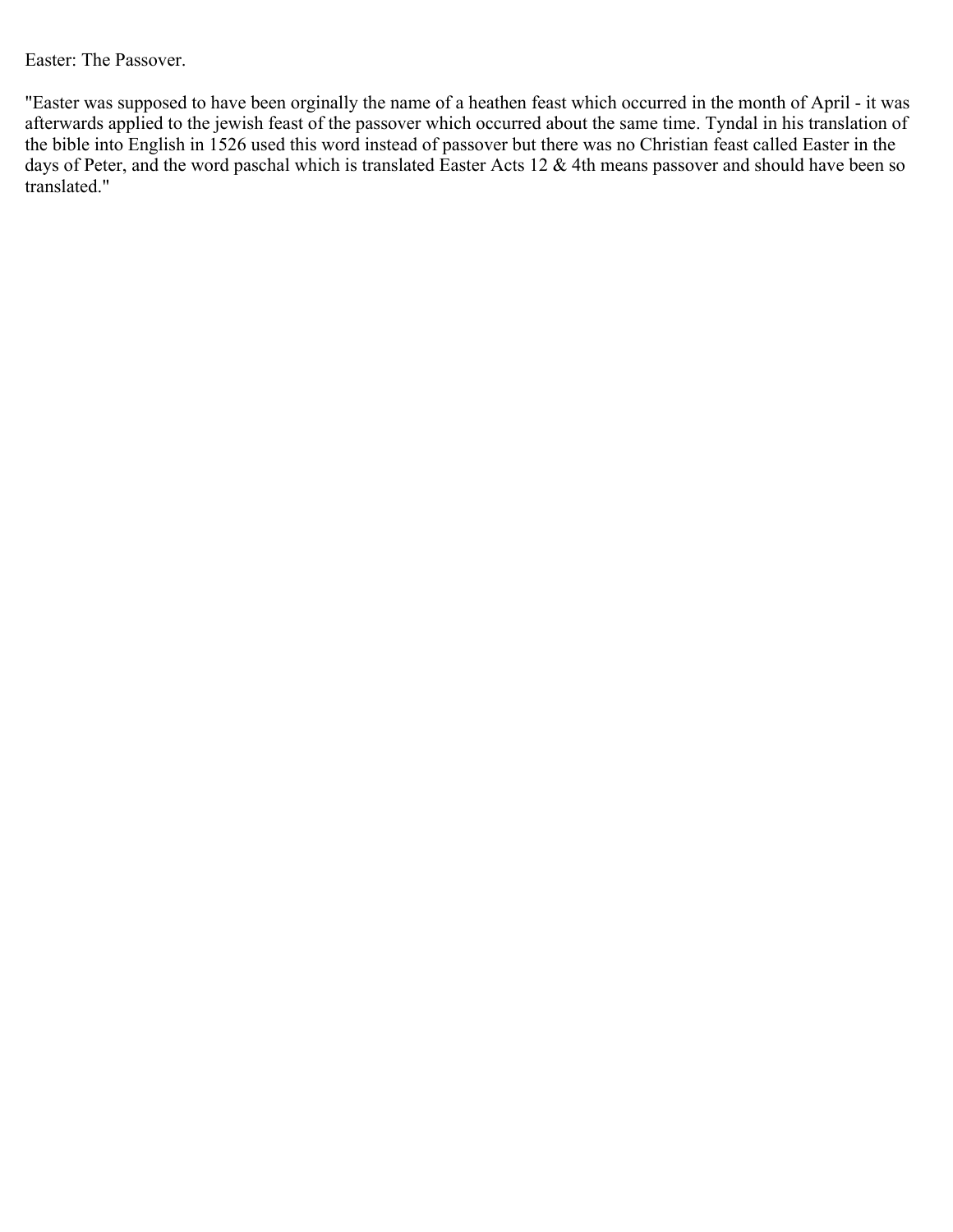"Bird of the broken wing Hurt beyond skill to bind, How hast thou heart to sing When Heaven is this unkind?

Woe for my ruined flight! Joy for my heart of song! I sing for the song's delight And Heaven hath done no wrong!"

My Precious Child - To-morrow will be your birthday; and I write to you tonight that my letter may get to you tomorrow, and as I cannot be with you on your birthday, my letter may be with you, to express to you the love and the blessing of your father. May God spare your life, my beloved child, to see many birthdays, and may every one that you see be happy.

You are now twelve years old this day. You are still a child in years, and yet are old enough to know a thousand things you did not know a very few years ago. And in a very few more years you will know a thousand things you do not know now. Think of this, and be very diligent in your studies, and do the very best you can to improve yourself in every way, and in every thing. Your education has been too much neglected, and you are not as far advanced as you ought to be, and might have been. This makes it necessary for you to be more diligent now—to make up for the past. And it is not in knowledge alone, but in your manners, in your temper, in your words, in your feelings, and in every thing that you ought to try to excel. So that God may love and bless you, and every one who knows you may respect and admire you, and all your friends may be proud of you, and my old age may be made happy in you, and your own heart may approve of all you do. If I live, you shall have the best opportunities to improve yourself every way. It is for you to, improve them all, so as to be a good, a useful, and a happy woman when you grow up. Be affectionate to your brother William and your sister Mary; be kind to Sophy and Ben; be polite to every lady; Be obedient to your teachers; be merciful to the servants. This is the way to be happy, now you are a child, and grow up a favorite of God and man. And may God bless you always.

With constant prayer for you,

Your loving father,

R. J. BRECKINRIDGE. (R.J. Breckinridge)

SHIPS AT SEA.

I HAVE ships that went to sea More than fifty years ago:

None have yet come home to me, But keep sailing to and fro.

I have seen them, in my sleep, Plunging through the shoreless deep,

With tattered sails and battered hulls, While around them screamed the gulls, Flying low, flying low.

I have wondered why they staid From me, sailing round the world; And I've said, "I'm half afraid That their sails will ne'er be furled. "Great the treasures that they hold,— Silks and plumes, and bars of gold ; While the spices which they bear Fill with fragrance all the air,

As they sail, as they sail.

Every sailor in the port

Knows that I have ships at sea,

Of the waves and winds the sport;

And the sailors pity me.

Oft they come and with me walk, Cheering me with hopeful talk.

Till I put my fears aside,

And contented watch the tide

Rise and fall, rise and fall.

I have waited on the piers,

So I never quite despair,

Nor let hope or courage fail;

And some day, when skies are fair,

Up the bay my ships will sail.

I can buy then all I need,—

Prints to look at, books to read,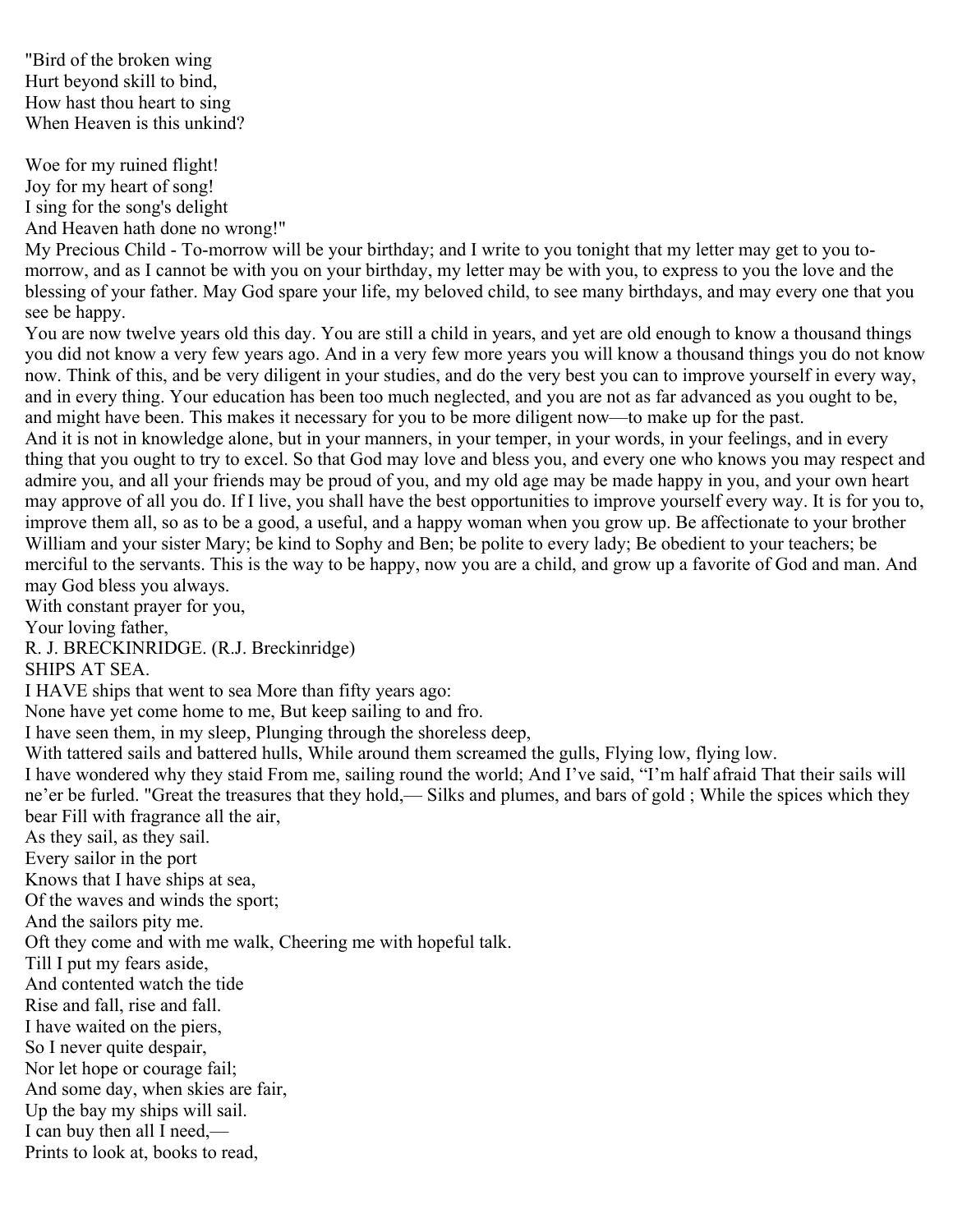Horses, wines, and works of art, Every thing except a heart: That is lost, that is lost. Once when I was pure and young, Poorer, too, than I am now, Ere a cloud was o'er me flung, Or a wrinkle creased my brow, There was one whose heart was mine; But she's something now divine, And though come my ships from sea, They can bring no heart to me, Evermore, evermore. —Robert Barry Coffin.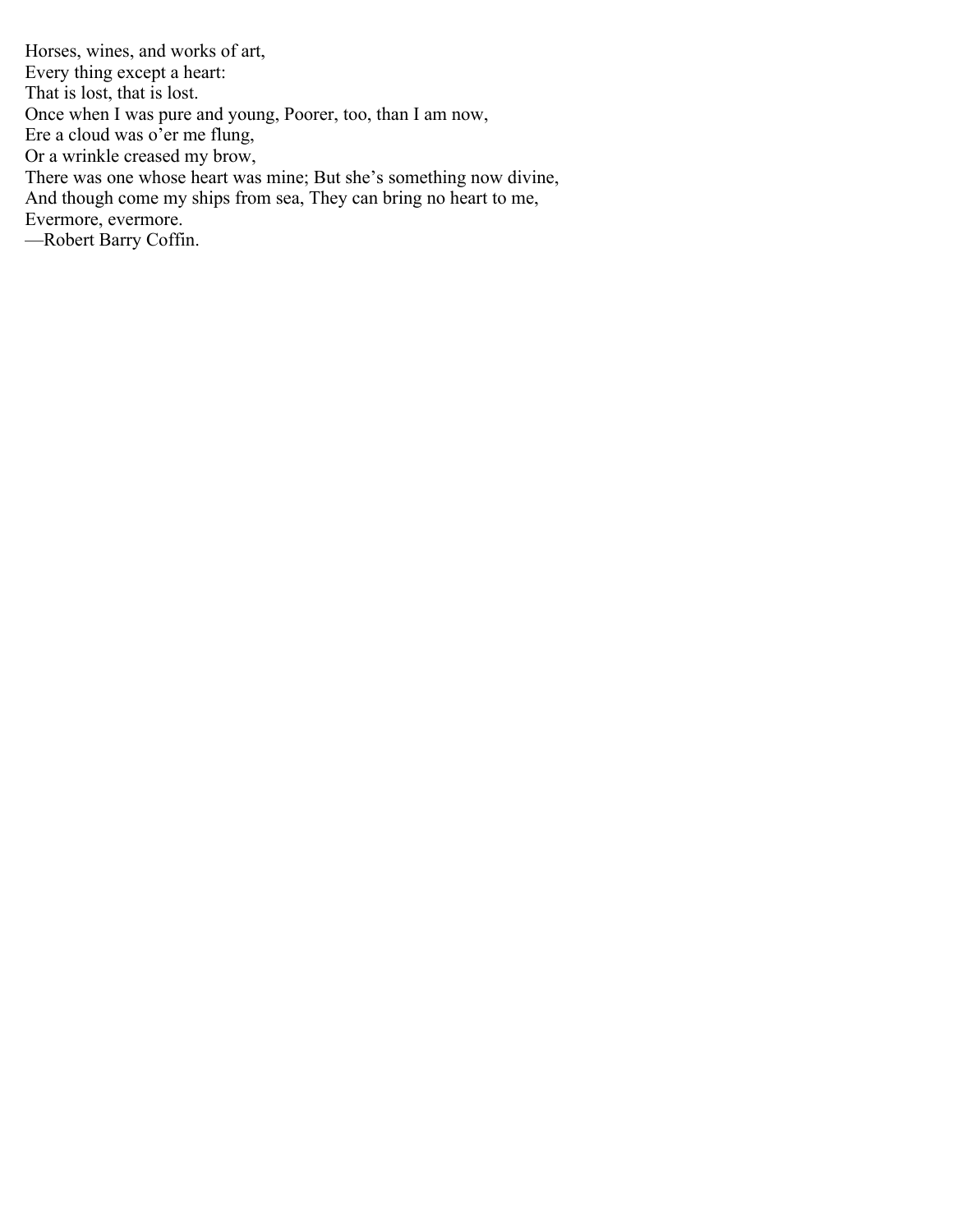Proverbs of the Talmud. Have friends or die: A woman spins and talks. If your wife is little, bend to her. Among the thorns the rose blooms. A woman's wisdom is in the spindle. The myrtle among the thorns is a myrtle still. With her foot in the grave a woman clings to vanity. Where cabbages are plentiful, there take them to market. If your friend be deaf when you call turn your back on him. Be the goat white, be the goat black, so she gives good milk. Ten measures of talk were sent down from heaven, and a woman took nine. Men don't believe in a devil now, as their fathers used to do; They've forced the door of the broadest creed to let his majesty through; There isn't a print of his cloven foot, or a fiery dart from his bow, To he found in earth or air to-day, for the world has voted so. But who is mixing the fatal draught that palsies heart and brain, And leads the earth of each passing year with ten hundred thousand slain? Who blights the bloom of the land to-day with the fiery breath of hell, If the devil isn't and never was. Won't somebody rise and tell? Who dogs the steps of the toiling saint, and digs the pits at his feet? Who sows the tares in the field of time, where ever God sows his wheat? The devil is voted not to be, and of course the thing is true; But who is doing the kind of work the devil alone should do? We are told he does not go about as a roaring lion now; But whom shall we hold responsible for the everlasting row To be heard in home, in church and state to the earth's remotest bound, if the devil, by a unanimous vote, is nowhere to be found? Won't somebody step to the front forthwith, and make his bow and show How the frauds and the crimes of the day string up—for surely we want to know. The devil was fairly voted out, and of course the devil is gone; But simple people would like to know who carries his business on. PASSION FLOWER

A subscriber sends us the following question "Will you be so kind as to tell us through the columns of your paper the origin of the name 'Passion Flower.'" In response we quote the following from the American Cyclopaedia: "The fruit is a berry, with a more or less hard rind, pulpy within, and containing numerous seed surrounded by a pulpy covering; the fruit in many species is edible. From this outline of the structure the origin of the name passion flower will be understood. In the palmate leaves of the plant are seen the hands of Christ's persecutors, and in the conspicuous tendrils the scourges; the ten parts of the flower envelope, calyx and carrolla together, stand for the disciples, two of whom, Peter and Judas, were absent; the fringe represents the crown of thorns, or, according to some, the halo of glory; the five anthers are symbolic of the five wounds and the three styles with their capitate stigmas stand for the nails, two for the hands and one for the feet, with which the body was nailed to the cross."

# THE ANTIQUITY OF POPULAR TUNES.

The Paternity of "The Arkansaw Traveler''—Strains Generations Old.

It was announced the other day that Mr.

Tosso, the composer of ''The Arkansaw Traveler," lay dying in Cincinnati It must have been news to Arkansas. The homely Attorney General Garland, who eschews the pigeon-tail coat, must have been surprised if not shocked to learn that "The Rackensack Traveler" owes its paternity to a musical gentleman with an Italian name. The Avalanche declines to believe that "The Arkansaw Traveler" ever had a composer, it is one of those airs of the people, one of those rude and homely, lively,, quick and devilish fantasies of the common people, that put life and metal in our heels." "Nae cotillon, brent new fare France," nor whirling air from Germany, nor yet sport of an Italian fiddler, it is one of those rollicking tunes of the backwoods that grew somewhere in the backwoods ages ago.

Its origin is lost in the mists of antiquity. It is probably older than the common law, as old as custom, hoarier than manners. Such airs, with varying names and varied strains, are like the ballads, the proverbs, and the sayings of the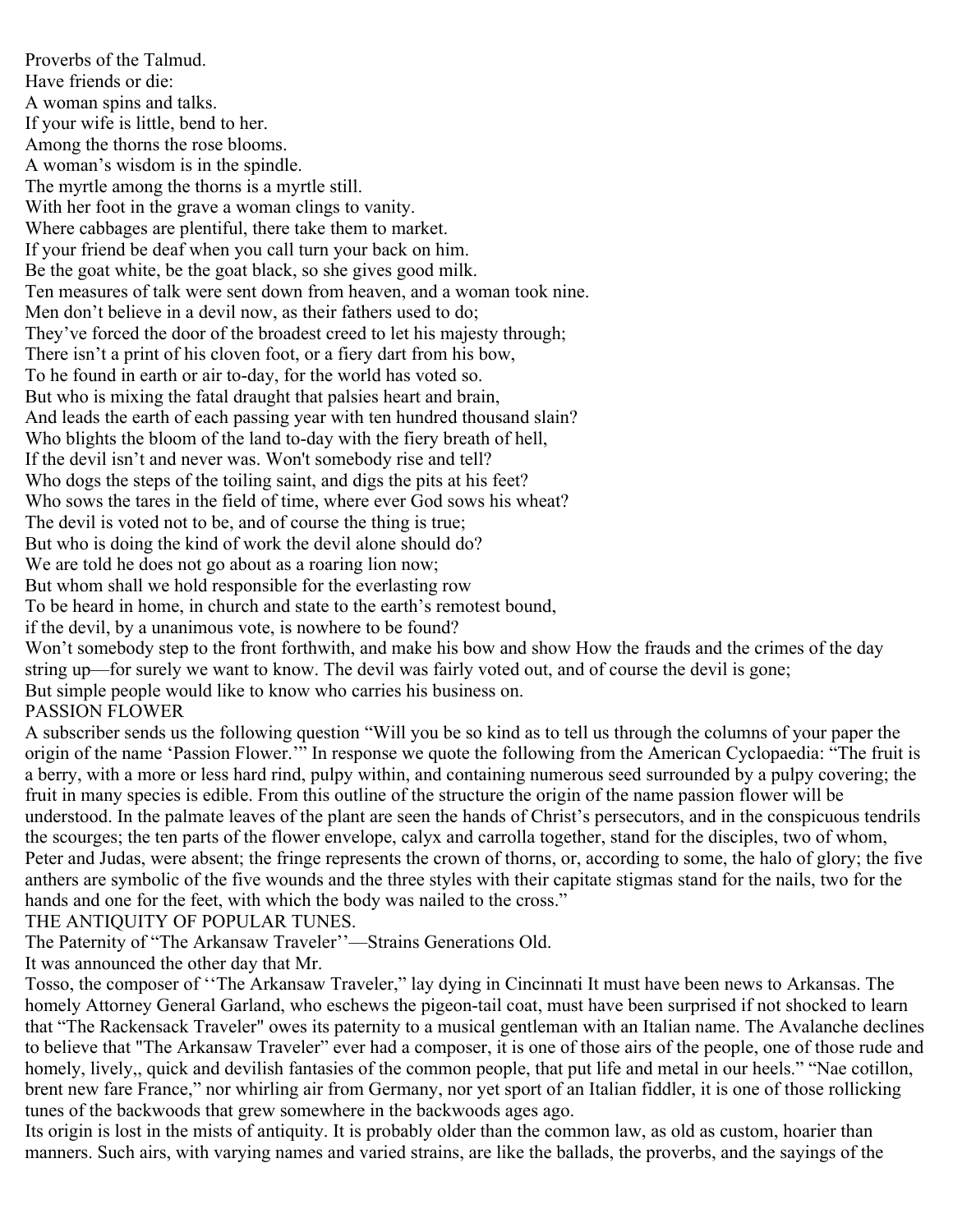people. They may be traced back and back until the track is lost. Origin or author they never had. They have been harped and blown and fiddled, thrummed and danced by the ages. Antiquarians have searched diligently for author and origin for the ballads and for the saws, proverbs and sayings of the people. The search has only established that these always were just as they are, with minor variations. Who composed "Rack Back Davie," "Old Granny," "Rye Straw," "Forked Deer." "Leather Breeches," "Old Zip Coon," "Natchez-under-the Hill," "Billy in the Low Grounds," and hundreds of other popular country fiddler fiddler airs. Their names have changed, and their strains have been varied, but they may be heard fiddled out and danced out the world over. They might have been heard centuries ago. Sherman thought the air to "Marching Through Georgia" a war composition, but he heard a blind fiddler fiddling it in Edinburgh. Harry McCarthy, "the Arkansas comedian," gave the "Bonny Blue Flag" to the South, but the air is old as the hills. The air sung to Jim Randall's "Maryland, My Maryland," is gray with age. The airs of the people, grave and gay, quick and devilish, in the minor key, in the major mode, pathetic or sombre, or soft and languishing with love and tears, and the ballads of the people and the sayings of the people, are equally without author or origin. They go with the traditions. Perhaps they came from Adam, from before the fall. "The Arkansaw Traveler" is one of these. Unhappy the man who has not worn out his heels in early youth on puncheon floors in stolen midnight, and, perhaps, forbidden dance at quiltin' or apple butter bilin' to these airs of the people. — Memphis Cor. New York Times.

Coaches were first used in England in 1569.

The first steel plate was discovered in 1830.

Ships were first "copper bottomed" in 1733.

The first horse railroad was finished in 1826.

The first steamboat plied the Hudson in 1807.

The entire Hebrew Bible was printed in 1188.

A BLOT ON AMERICAN HISTORY.

In 1846 came the American war and invasion, when the United States, with "one fell swoop," as it were, took from Mexico considerably more than one-half of all its territory—923,835 square miles out of a former total of 1,690,317. It is true that payment was tendered and accepted for about one thirty-fourth part (the Gladsden purchase) of what was taken, but appropriation and acceptance of payment were alike compulsory. For this war the judgment of all impartial history will undoubtedly be that there was no justification or good reason on the part of the United States. It may be that what happened was an inevitable outcome of the law of the survival of the fittest, as exemplified among nations; and that the contrasts as seen to-day between the life, energy and fierce development of much of that part of Old Mexico that became American —California, Texas and Colorado—and the stagnant, poverty-stricken condition of the contiguous territory — Chihuahua, Sonora, Coahuila—that remained Mexican, are a proof of the truth of the proverb that "the tools rightfully belong to those who can use them." But, nevertheless, when one stands beside the monument erected at the foot of Chapultepec, to the memory of the young cadets of the Mexican Military School—mere boys—who, in opposing the assault of the American columns, were faithful unto death to their flag and their country, and notes the sternly simple inscription, "Who fell in the North American invasion" ; and when we also recall the comparative advantages of the contending forces—the American audacious, inspirited with continuous successes, equipped with an abundance of the most improved material of war, commanded by most skilled officers, and backed with an overflowing treasury; the Mexicans poorly clothed, poorly fed, poorly armed, unpaid, and generally led by uneducated and often incompetent commanders ; and remember the real valor with which, under such circumstances, the latter, who had received so little from their country, resisted the invasion and conquest of that country; and that in no battles of modern times have the losses been as great comparatively as were sustained by the Mexican forces—there is certainly not much of pleasure or satisfaction that a sober-minded, justice-loving citizen of the United State's can or ought to find in this part of his country's history. And, if we are the great, magnanimous, and Christian nation that we claim to be, no time ought to be lost in proving to history and the world our right to the claim, by providing, by act of Congress, that all those cannon which lie scattered over the plains at West Point, bearing the inscriptions "Vera Cruz," "Contreres," "Chapuitepec," "Molino del Rey," and "City of Mexico," and some of which have older insignia, showing that they were originally captured by Mexican patriots from Spain in their struggles for liberty together with every captured banner or other trophy preserved in our national museums and collections, be gathered up and respectfully returned to the Mexican people.—Hon. David A. Wells, in Popular Science Monthly for July. Gold was discovered in California in 1848.

The first Telegraph was used in England in 1608.

Christianity was introduced into Japan in 1649.

The first watches were made at

Nurenburg in 147 7.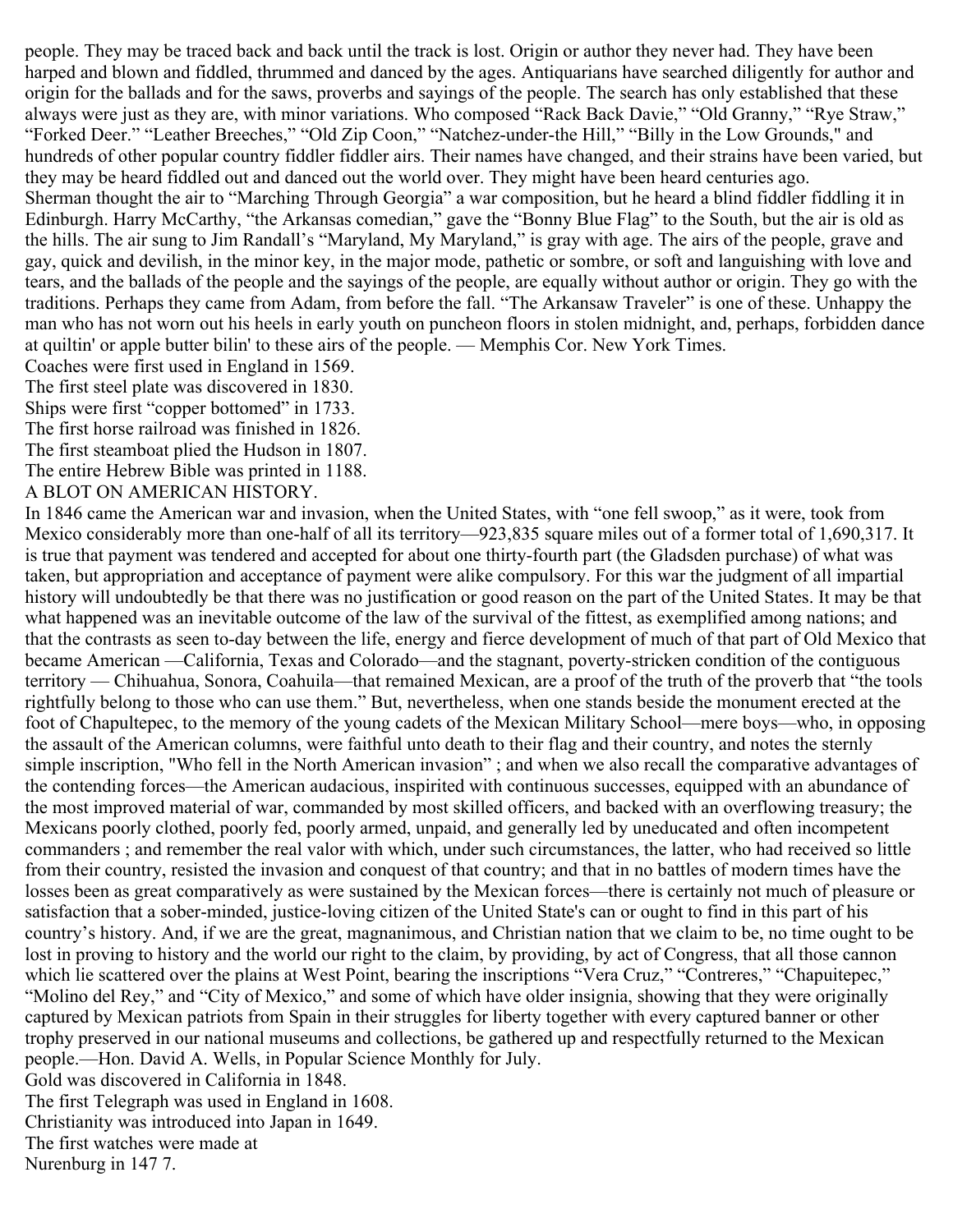The University of Edinburgh is a child of the Reformation -strictly Presbyterian.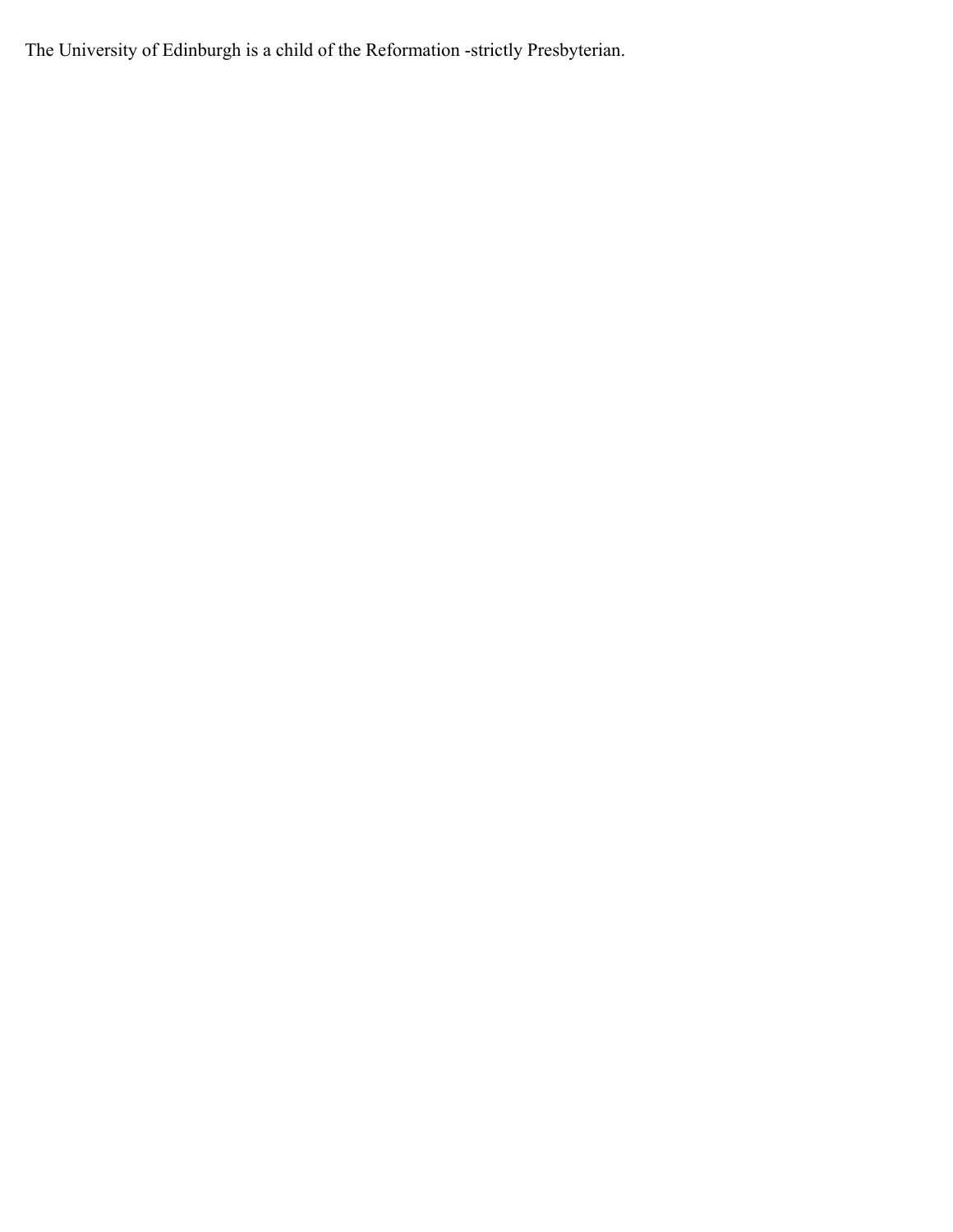# WORDSWORTH AND THE SACREDNESS OF CHILDHOOD.

[J. Ashcroft Noble, in The Sunday Magazine.]

Wordsworth, who was attracted by the simplest conditions of human existence, was irresistibly drawn to children ; and in their little lives, so full of the natural simplicities of thought and feeling, he always found unfailing inspiration. Part of Wordsworth's interest in children was, of course, instinctive : he loved them, as other people love them, because it was his nature and he could not help it; but in addition to this, every child had for Wordsworth a special and peculiar interest, derived from his recognition in it of the promise of a human future and the dower of a divine past. To the former of these he refers in a poem which is short enough to be quoted:—-

My heart leaps up when I behold A rainbow in the sky:

So was it when my life began;

So is it now I am a man;

So be it when I shall grow old,

Or let me die!

The child is father of the man ;

And I could wish my days to be Bound each to each by natural piety.

The narrative poem entitled, "We are Seven," is a striking example of Wordsworth's thought about children. The little cottage girl's persistent refusal to accept death as a destroyer of any real human relation, may of course be described as an incapacity; but Wordsworth makes us feel that it is a divine incapacity—an incapacity which most men and women have grown out of, but which they must grow into again if they would indeed become as the little ones of whom is the kingdom of heaven. The picture is all the more impressive because unaccompanied by interpretative comment. The last sound left in our ears is the confident declaration of the little maiden.

"How many are you, then," said I "If they two are in heaven?"

Quick was the little maid's reply,

"O master! we are seven."

"But they are dead; those two are dead! Their spirits are in heaven!"

'Twas throwing words away ; for still The little maid would have her will,

And say, "Nay, we are seven!"

Simple as it seems, this was an entirely new strain in poetry. The so-called ignorance of children concerning the great mysteries of existence was not, indeed, a novel theme; the novelty was in the recognition of this seeming ignorance as a divine knowledge, as the very revelation of God to the heart of the child between whom and himself the world has not had time to draw its veil. Mrs. Browning, in one of her most pathetic poems, says of a little girl just dead— She has seen the mystery hid Under Egypt's pyramid:

By those eyelids pale and close Now she knows what Rhamses knows.

But the knowledge which Wordsworth celebrates is a knowledge given, not by death, but by life; a knowledge, not of this or that single mystery, but of the great mystery of all, the secret of the Lord, and of those hidden dealings of his which men and women find it so hard to realize. Only when we see children as Wordsworth saw them, can we fully understand the divine declaration, that except we be converted and become as they, we cannot enter into the kingdom of sweet realities of faith and God and heaven to which they belong.

A SOUVENIR FROM THE SOUTH.

Offered in Aid of the Michigan Fire Sufferers.

The following was among the letters received by the Michigan Relief Committee:

Morganville, Lowndes Co., Ala. September 24, 1881.

Honorable Wm. G. Thompson, Mayor of Detroit:

Dear Sir—Being without money, I send inclosed note that cost me \$100 in gold. Of its present worthlessness the back testifies. If you can sell it as a curiosity or memento, use the proceeds for the suffers by fire in your State.

If the United States Government would fund the bills like this, the interest to be used for the relief of the sufferers by Providential calamities, as the fire in your State, yellow fever in Memphis, etc., it would be a blessing and produce a better feeling in Southern hearts. Should it be called the Confederate relief fund, the holders of these notes, who now find it hard to cast what cost them the face value in gold or its equivalent into the flames, although the sight of them calls up feelings that are anything but pleasant, would gladly contribute them for such a purpose. Hoping that you may realize something for it, I am yours, etc.,

Geo. N. Gilmer.

The note is for \$100, and is made payable six months after the ratification of a treaty between the Confederate Stales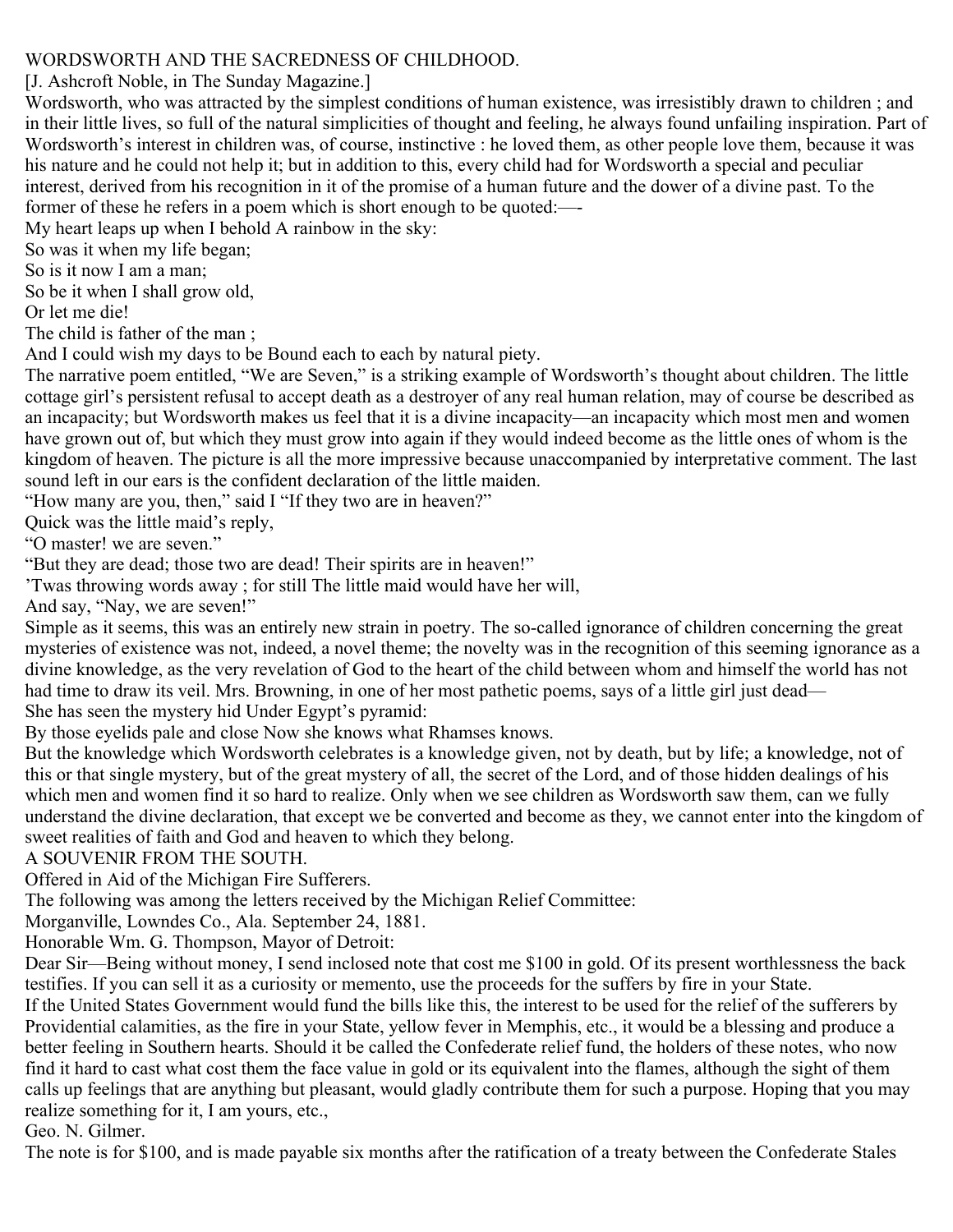and the United States, at the rate of two cents per day. The bill is numbered 10,180. On the back of it is printed the following;

IN MEMORIAM.

Respectfully dedicated to the holders of Confederate Treasury notes.

Representing nothing on God's earth now,

And naught in the water below it.

As a pledge to the nation that is dead and gone, Keep it, dear friend, and show it. Show it to those who will lend an ear To the tale that this paper can tell;

Of Liberty born, the patriot's dream,

Too poor to possess the precious ores,

And too much of a stranger to borrow ,

We issued to-day our promise to pay And hoped to redeem on the morrow.

But the days rolled on till weeks became years,

And our coffers were empty still,

For coin was so rare that the treasury quaked If a dollar but dropped in the till;

But the faith that was in us was strong indeed,

And our poverty well discerned,

For these little checks represented the pay That our suffering volunteers earned,

We know it had hardly a value in gold,

Yet as gold our soldiers received it;

It gazed in our eyes with a promise to pay,

And each patriot soldier believed it.

But our boys thought little of price or pay,

Or of bills that were overdue;

We knew if it bought us bread to-day 'Twas the best our poor country could do.

Keep it - for it tells our history over,

From the birth of its dream to the last;

Modest, and born of the Angel Hope,

Like hope of success - it has passed.

The note has the following stamp: "Interest paid to January, 1863, at Montgomery." The following reply was sent: City of Detroit,

Mayor's Office, September 28. George N. Gilmer, Esq., Morgansville, Lowndes County, Alabama:

Dear Sir:—I have your favor of the 24th inst., inclosing a \$100 Confederate bill, and suggesting a disposal of the same as a curiosity for the benefit of the relief fund.

I duly appreciate the kind spirit in which your contribution was sent as manifested in your accompanying remarks, and though it evidently must have formed part of the assets of Col. Sellers, of "There's millions in it" fame, I shall endeavor to realize from the document what "millions" there may be in it in the way you indicate, having advertised it for sale at this office for the purpose desired.

I am dear sir, yours, very truly,

Wm. G. Thompson, Mayor, The note is offered for sale in the Mayor's office

INTERESTING FACTS.

The greatest cataract in the world is the Falls of Niagara; the largest cavern, the Mammoth Cave of Kentucky; the longest river, the Mississippi combined with the Missouri; the largest valley, that of the Mississippi—its area 5,000,000 square miles; the greatest city park, that of Philadelphia, containing 2,700 acres; the greatest grain port, Chicago; the biggest lake, Lake Superior : the largest railroad, the Pacific Railroad—over 3,000 miles in extent. The most huge mass of solid iron is Pilot Knob of Missouri—height 250 feet, circumference two miles; the best specimen of Grecian architecture, Girard College, Philadelphia; the largest aqueduct, the Croton, of New York —length, forty and one-half miles, cost, \$12,500,000; the longest bridge over water, will be that now being constructed in Russia over the River Volga, at a point where the river is nearly four miles wide. The most extensive deposits of anthracite coal in the world are in Pennsylvania.—Sel.

The finest screws used in a watch have 250 threads to the inch, but screws with 500 threads to the inch can be cut. It takes 144,000 watch screws to weigh a pound.

The deepest bore-hole believed to have yet been made is one at the village of Schladebach, near the railway between Leipzig and Corbetha. It was pierced with diamond drills, for the purpose of ascertaining if there was coal below. The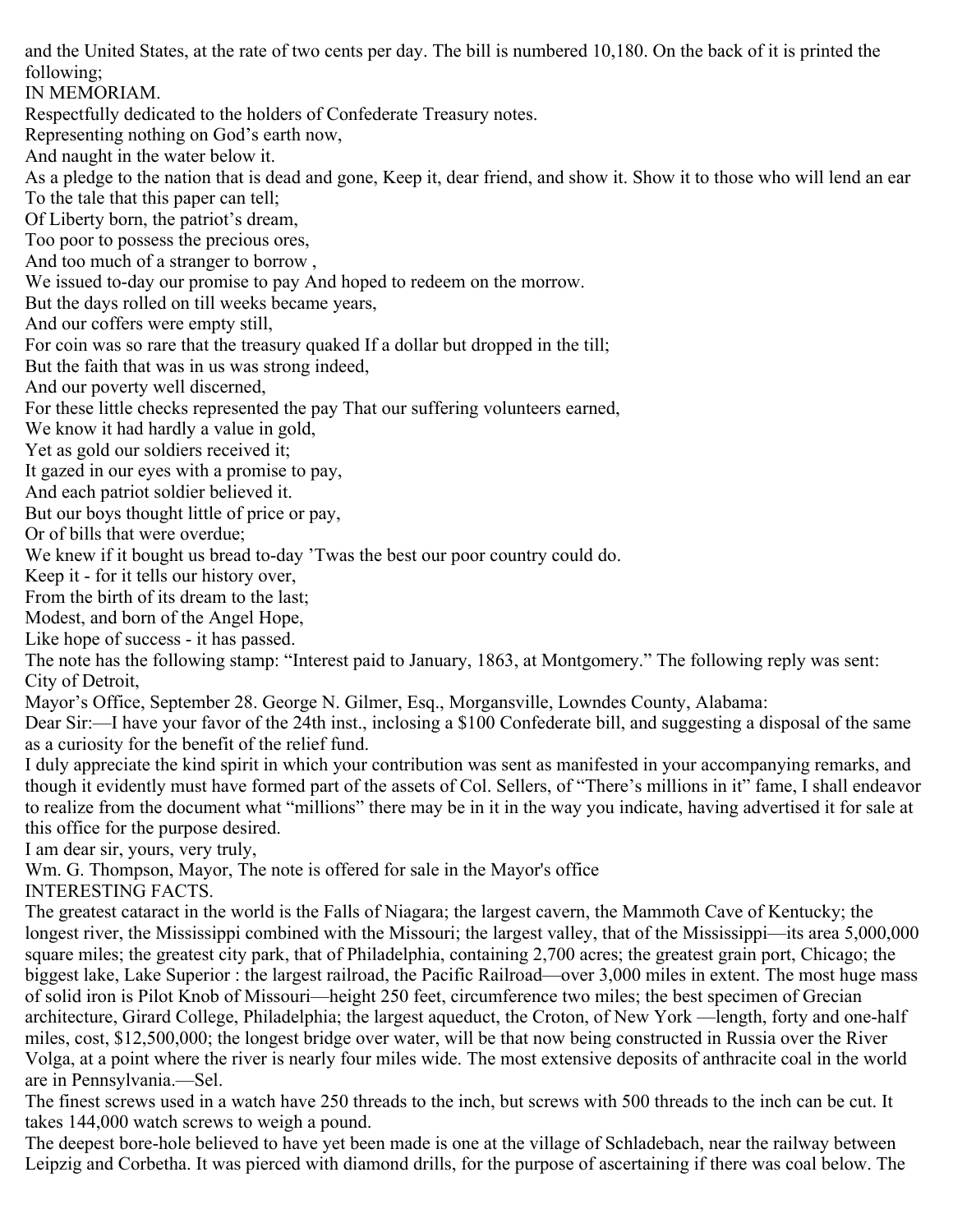depth is four thousand five hundred and sixty feet, and some three and a half years have been occupied in boring it. The cost of the work, which was instituted by the Prussian government, has been £5,000, The temperature at the bottom of the bore is 48° Centigrade, a fact which tends to confirm the observation that the temperature rises as we descend into the earth.

## A DINING-ROOM IN POMPEII.

The Naples correspondent of a London journal writes as follows : Last week I again visited Pompeii, and had the privilege of seeing a dining-room whose walls had just been laid bare. The paintings were in an admirable state of preservation and interested me very much, because here, in the same room, were three paintings representing people at dinner. Perhaps I ought to say that three banqueting scones were depicted in these frescoes. The men, in togas, were reclining on couches while they were being served with the choicest of viands and wines. In the central picture a lady was drinking from the long cornucopia shaped vessel called the "Rhiton," while one of the Roman gentlemen is represented as making her the "toast" of the evening, for over his head is clearly written the words of his supposed utterance, which I may freely translate, "Here's to the handsome girl from Herculaneum!" The fashion of this world passeth away.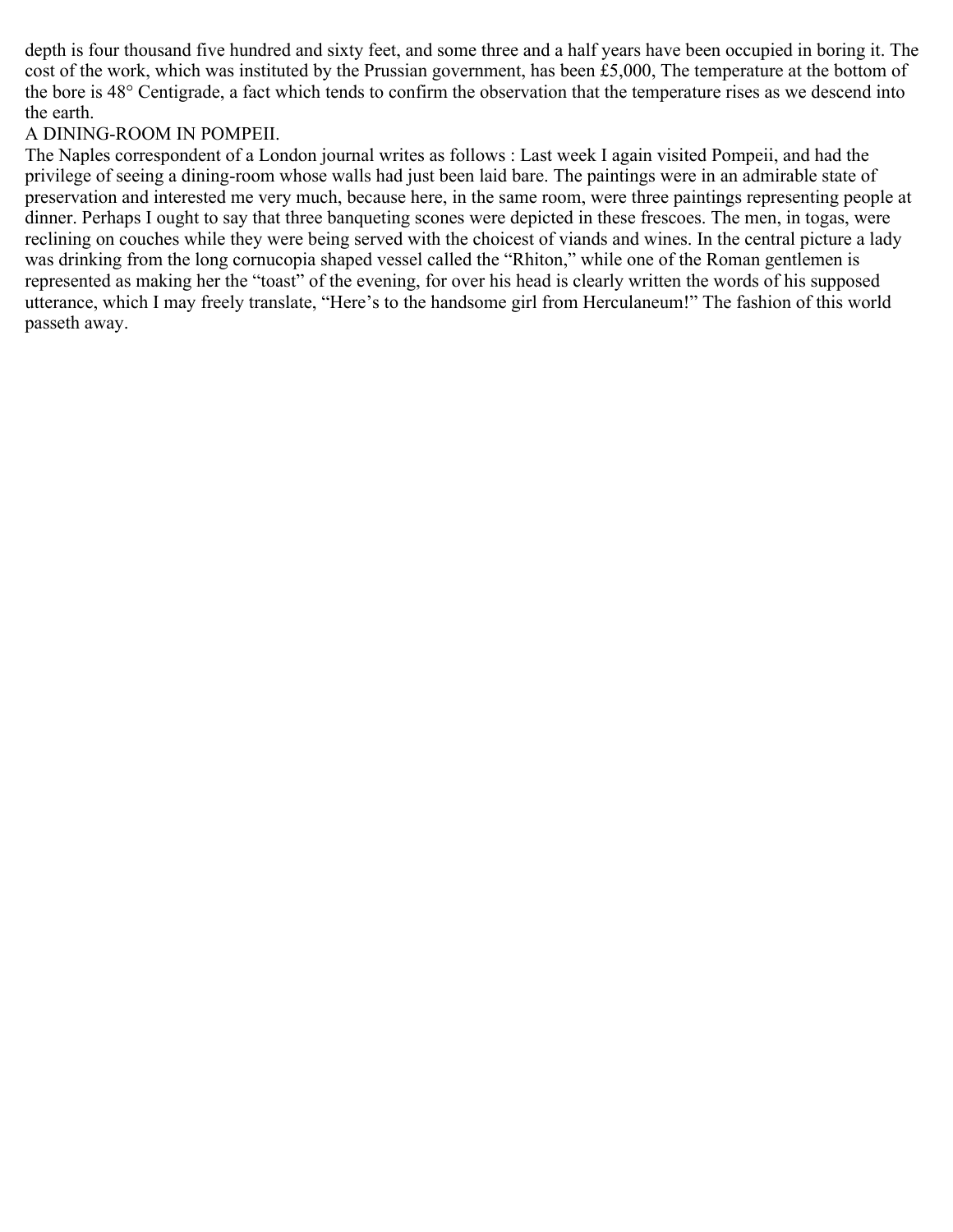# THE OLD VILLAGE CHOIR.

BENJAMIN F. TAYLOR.

I have fancied sometimes in the Bethel-bent beam

That trembled to earth in the patriarch's dream, Was a ladder of song in that wilderness rest From the pillow of stone to the blue of the Blest,

And the angels descending to dwell with us here,

"Old Hundred" and "Corinth" and "China " and "Mear."

All the hearts are not dead—nor under the sod, That these breaths can blow open to heaven and God.

Ah, "Silver Street" flows by a bright shining road—

Oh, not to the hymns that in harmony flowed. But the sweet human psalms of the old-fashioned choir,

To the girl that sang alto, the girl that sang air.

"Let us sing to God's praiseI" the minister said; All the psalm books at once fluttered open to "York,"

Sunned their long-dotted wings in the words that he read,

While the leader leaped into the tune just ahead, And politely picked up the key-note with a fork, And the vicious old viol went growling along,

At the heels of the girl in the rear of the song.

Oh, I need not a ring; bid no genii come With a wonderful web from Arabian loom,

To bear me again up the river of Time,

When the world was in rhythm and life was its rhyme,

And the stream of the years flowed so noiseless and narrow

That across it there floated the song of the sparrow;

For a sprig of green caraway carries me there, To the old village church and the old village choir;

Where clear of the floor my feet slowly swung And timed the sweet pulse of the praise that they sung,

Till the glory aslant from the afternoon sun Seemed the rafters of gold in God's temple begun!

You may smile at the nasals of old Deacon Brown,

Who followed by scent until he ran the time down.

And dear sister Green with more goodness than

grace,

Rose and fell on the tunes as she stood in her place,

And where " Coronation " exultantly flows,

Tried to reach the high notes on the tips of her toes!

To the land of the leal they have gone with their song,

Where the choir and the singers together belong. Oh! be lifted, ye gates! Let us hear them again.

Blessed song! Blessed singers! forever, Amen!

Deceptive Appellations.

The tuberose is no rose, but a species of olyanth.

Pompey's Pillar had no historical connection with Pompey in any way.

Cleopatra's Needle was not erected by the Egyptian Queen, nor in her honor.

Whalebone is not bone, and is said not to possess a single property of bone.

Turkish baths did not originate in Turkey, and are not baths, only heated chambers.

German silver was not invented in Germany, and does not contain a particle of silver.

Blacklead is not lead at all, but a compound of carbon and a small quantity of iron.

Brazilian grass never grew in Brazil, and is not grass; it is nothing but strips of palm-leaf.

Burgundy pitch is not pitch, and does not come from Burgundy; the greater part of it is resin and palm-oil.

Sealing-wax does not contain a particle of wax, but is composed of Venice turpentine, shellac and cinnabar. "Better to be driven

By adverse winds upon the coast of Heaven, Better to be,

As it were, shipwrecked upon its rocks By fiercest shocks,

Than to sail on across a waveless sea Into a Christless immortality."

A Strange Clock.

A strange clock is said to have once belonged to a Hindoo prince. In front of the clock's disk was a gong swung upon poles, and near it was a pile of artificial human limbs. The pile was made up of the full number of parts necessary to constitute twelve perfect bodies; but all heaped together in apparent confusion.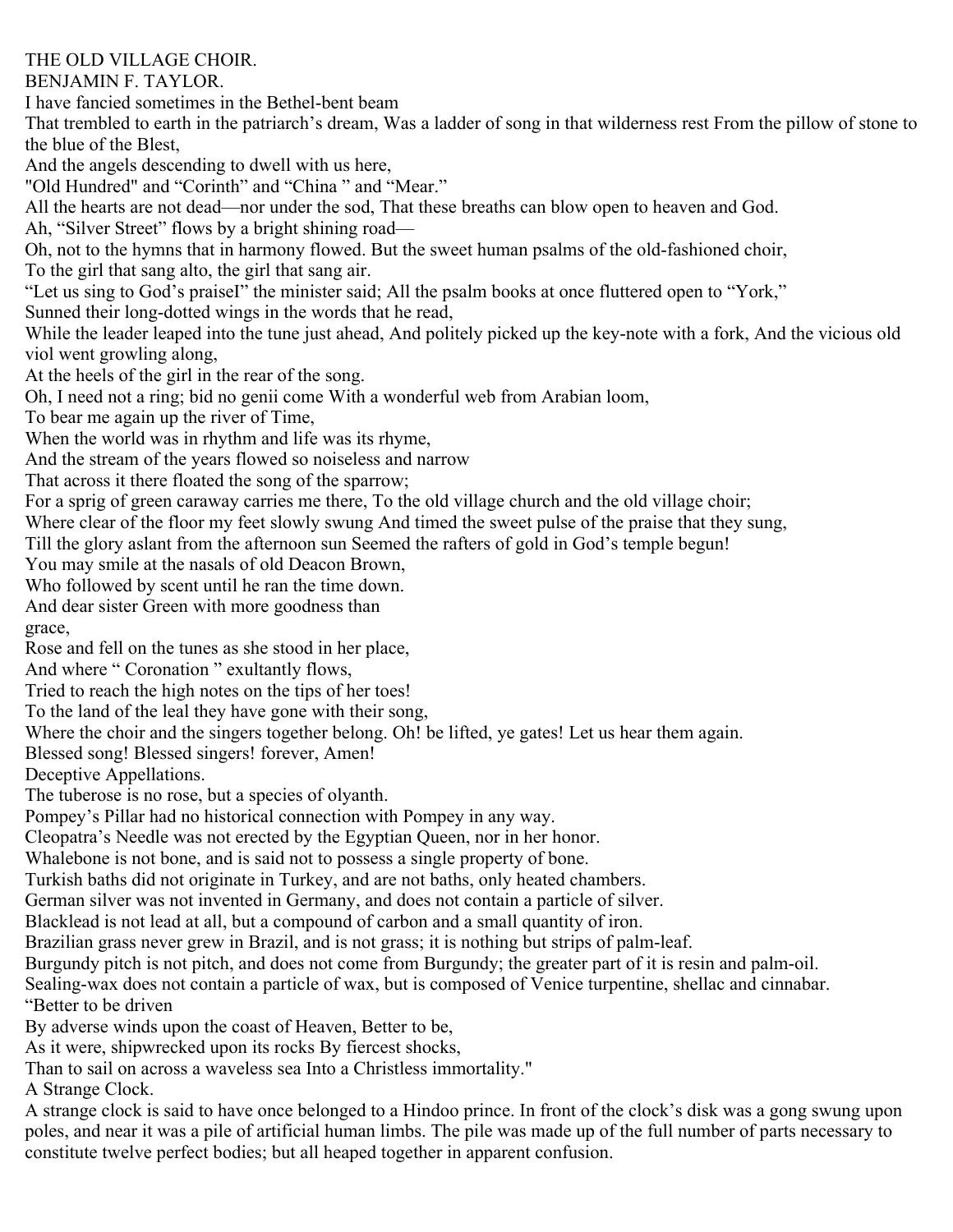When the hands of the clock indicated the hour of one, out from the pile crawled just the number of parts needed to form the frame of one man, part coming to part, with a quick click; and when completed, the figure sprang up, seized a mallet, and walking up to the gong, struck one blow. This done, he returned to the pile, and fell to pieces again. When two o'clock came, two men arose, and did likewise; and at the hour of noon and midnight the entire heap sprang up, and marching to the gong, struck, one after the other, his blow, making twelve in all; then returning, fell to pieces as before. Before clocks were so common, hourglasses were much used. Sometimes they served as pocket watches. They were always kept in the churches to mark the length of the sermons. In England, during Cromwell's reign, the sermons were very long. An hour was seldom sufficient for their delivery, So one old minister when the sand ran out in his time-piece, is said to have turned it saying: "I know you are all good fellows: so let's have another glass." Occasionally, when the speaker was prosy, the congregation would either slip out or rebel. This is not to be wondered at, when the speaking continued two or three hours. There is a story that one of the Puritan preachers was just turning his glass the second time, when the sexton interrupted him with the request that he would lock up the church and put the key under the door when the sermon was over, as the few auditors left were going home to their dinners. Then another, it is said, let his hour-glass run while talking against drinking. He reversed it, exclaiming. 'Brethren. I have somewhat more to say on the nature and consequences of drunkeness so let's have another glass and then—" which was a regular toper's phrase. So for all their gravity, the Puritans did not lack humor.

#### A Wonderful Clock.

A clock manufacturing firm in Calcutta, India have lately completed a very ingenious timepiece in the shape of an eightday clock, which strikes the hours on a large, full-toned gong and chimes the quarters on eight bells. In connection with the clock there is a perpetual calendar, which gives the correct days of all the various months, including the twenty-nine days in February in the leap year. There is also a military procession worked by the clock, representing various branches of the British army, consisting of artillery, cavalry and infantry, and the staff in review order. There is also a sentry on duty who salutes a drummer, who beats a drum, and a bugler, who raises a bugle to his mouth every few minutes. All of those figures are arranged at the top of the dial.

Hope elevates, and joy

Brightens his crest. Milton

Hope is a jewel in the crown of life. Selected.

A heart without hope is like a ship with out an anchor. -Selected HOW FLOWERS ACT.

Flowers have habits, or ways of acting, just as people have. I will tell you about some of them. There are some flowers that shut themselves at night so as to go to sleep, and open again in the morning. Tulips do this. I was once admiring in the morning some flowers that were sent to me the evening before by a lady. Among them were some tulips, and out of these, as they opened, flew a bumble-bee. A lazy, droning bee he must have been to be caught in this way as the flower was closing for the night, or, perhaps, he had done a day's work in gathering honey, and just at night was so sleepy that he stayed too long in the tulip, and so was shut in. A very elegant bed he had that night. I wonder if he slept any better than he would have done if he had been in his homely nest?

The pond-lily closes its pure white leaves at night as it lies upon its watery bed: but it unfolds them again in the morning. How beautiful it looks as it is spread out upon the water in the sunlight! The little mountain daisy is among the flowers that close at night, but it is as bright as ever on its slender stem when it wakes in the morning. When it shuts itself up it is a little green ball, and looks something like a pea; but look the next morning, and the ball is opened, and shows a golden tuft within a silver crown.

The golden flowers of the dandelion are shut up every night. They are folded up so closely in their green coverings that they look like buds that have never yet been opened. There is one curious habit which the dandelion has. When the sun is very hot it closes itself up to keep from wilting. It is in this way sheltered in its green covering from the sun. It sometimes, when it is very hot, shuts itself up as early as nine o'clock in the morning.

Some flowers hang down their heads at night as if they were nodding in sleep; but in the morning they lift them up again to welcome the light. Some flowers have a particular time to open. The evening primrose does not open till evening, and hence comes its name. The flower named "four-o'clock " opens at that hour in the afternoon. There is a flower commonly called "go-to-bed-at-noon" that always opens in the morning and shuts up at noon.—Ex. TIME.

What is time, O glorious Giver. With its restlessness and might,

But a lost and wandering river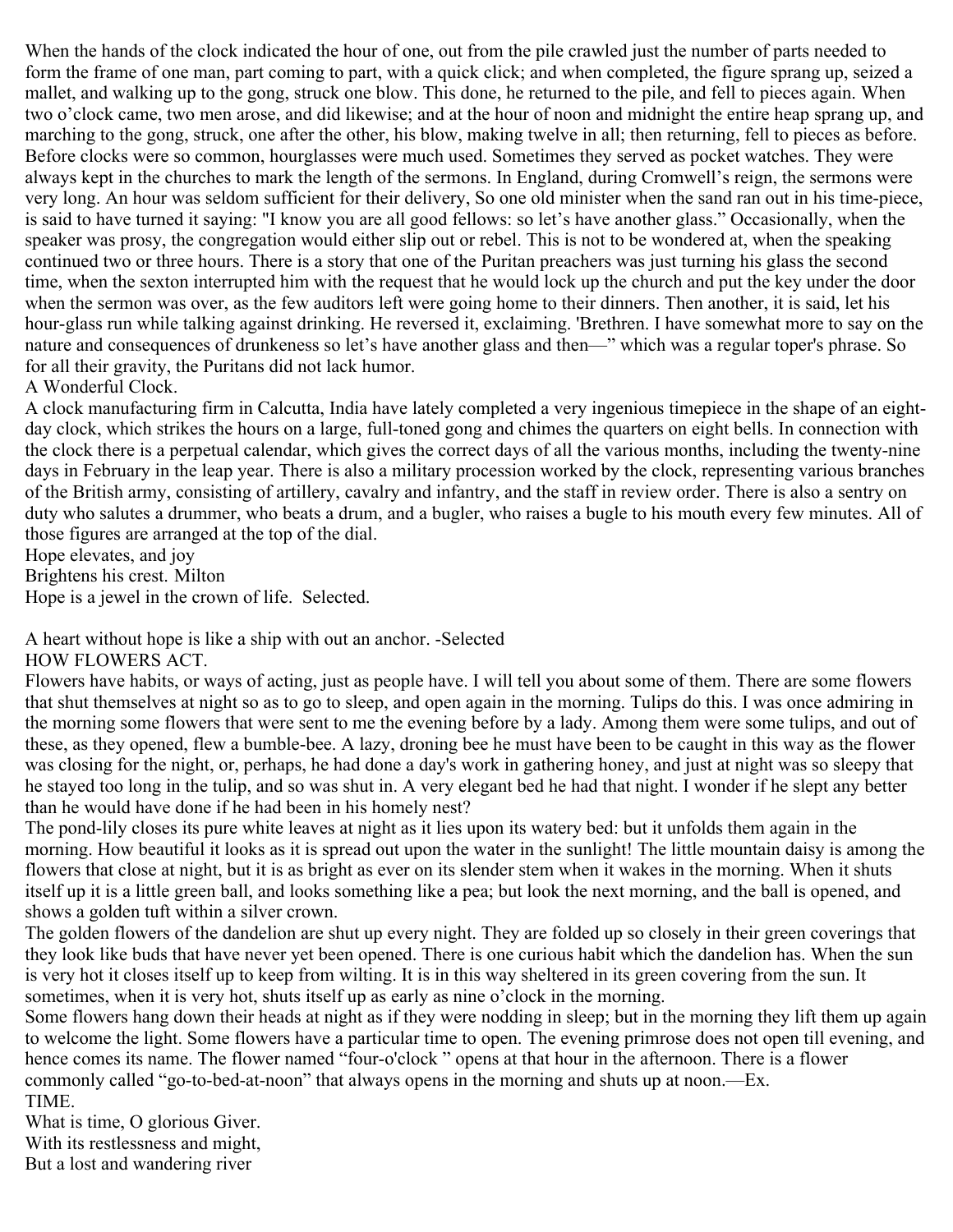Working back into the light?

—Alice Cary.

MONARCH OF AMERICAN PEAKS.

"The highest mountain in America" must now be changed from Mount St. Elias to Mount Wrangle, a little to the north. Several of these mountains have been newly measured. Mount Hood, once "roughly" estimated at 17,000 feet, then "closely" at 16,009, was brought down by triangulation to 13,000; an aneroid barometer made it 12,000 and a mercurial barometer 11,255. Mount St. Elias, estimated by DAgelot to be 12,672 feet, is triangulated by Mr. Barker to 19,500. It now appears that Mount Wrangel, lying to the north, rises 18,400 feet above Copper river, which is in turn 2,000 feet above the sea at that point. If this holds true, Mount Wrangle is at least 1,000 feet higher than any other peak in North America. It lies within the United States boundary.—Ex.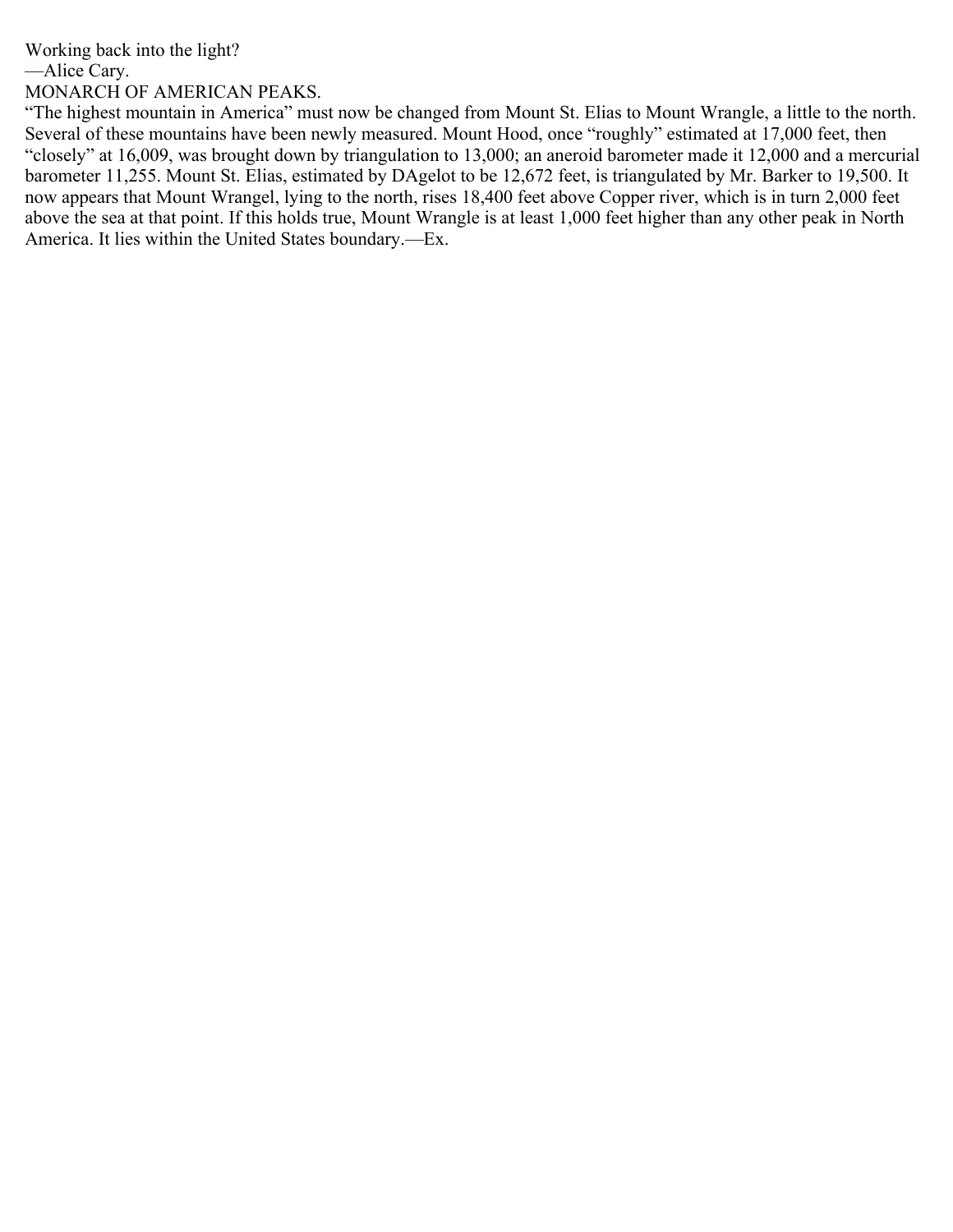Etiquette of Conversation.

Do not appear to notice the inaccuracies of speech in others.

Do not interperse your language with foreign words, or high sunding terms, it is almost as impolite as to whisper.

Do not make a pretense of gentility, nor parade the fact that you are a decendant from any notable family- You must pass for just what you are, and must, stand on your own merit.

Do not make a parade of being acquainted with distinguished or wealthy people, or having been to college, or visited foreign lands. All this is no evidence of real genuine worth on your part.

Do not aspire to be a great story teller, an inveterate teller or long stories becomes very tiresome.

Do not talk very loud. A clear,

distant, yet mild and gentle voice has greater power.

Do not spend your time in talking scandal, you sink your own moral nature by so doing, and you are perhaps doing great injustice to those about whom you talk.

Do not allow yourself to lose temper and speak excitedly.

Do not indulge in satire.

Do not use slang phrases, vulgar terms, or language that will bring the blush to any one.

CONVERSATION.

The vices we scoff at in others laugh at us within ourselves.—Sir Thomas Browne.

The first ingredient in conversation is truth ; the next, good sense ; the third, good humor ; and the fourth, wit.—Sir W. Temple.

One of the best rules in conversation is never to say a thing which any of the company can reasonably wish had been left unsaid.—Swift.

As it is the characteristic of great wits to say much in few words, so it is of small wits to talk much and say nothing. — Rochefoucauld.

Not only to say the right thing in the right place, but, far more difficult still, to leave unsaid the wrong thing at the tempting moment.—G. A. Sala. (G.A. Sala)

Never hold any one by the button or the hand in order to be heard out; for, if people are unwilling to hear you, you had better hold your tongue than them. —Chesterfield.

Those who speak always and those who never speak are equally unfit for friendship. A good proportion of the talent of listening and speaking is the social virtue.—Lavatar.

UNSEEN INFLUENCE.

Perhaps we cannot estimate correctly the extent of our influence over every one with whom we come in contact, because in the majority of cases we are not trying to wield any influence. We meet casually with half-a-dozen acquaintances in the course of a day— we talk on different subjects and part, and straightway we forget all that passed between us, or we think we do.

But the impressions given and received are as ineffaceable as they might be slight; and we can never hold converse for a brief half hour with any fellow-creature without leaving some mark and carrying some away. It is said that if a common door key, for example, be laid on a sheet of white paper and then placed, without moving, in a dark closet, the impression of the key will be distinctly seen on the paper, for a moment or two, when again brought to the light. How much more certain is the contact of two souls to leave mutual impressions which, unlike the fleeting image of the key on the paper, are destined to endure, perhaps to deepen with years? How careful of our words and actions we should become if we realized fully and clearly this truth. How many inconsiderate speeches would be left unmade, how many harsh judgments tempered with charity, if the full effect of each was recognized.— Intelligencer.

No SECRET SIN might to have a night key to its doors. No wicked practice should have access at its back: windows. Many and many a sly temptation will present itself at the door, decently clad "in the white robe," and with a smooth word on his tongue. The dangerous sins are those that are genteelly dressed. Big Things.

The largest deposits of anthracite coal in the world are in Pennsylvania.

The greatest river in the world is the Mississippi, which is 4,100 miles long.

The largest lake in the world is Lake Superior, being 430 miles long and 1,000 feet deep.

The largest valley in the world is the

Valley of the Mississippi. It contains 500.000 square miles.

The greatest cave in the world is the Mammoth cave in Kentucky, which contains a navigable lake abounding in eyeless fish.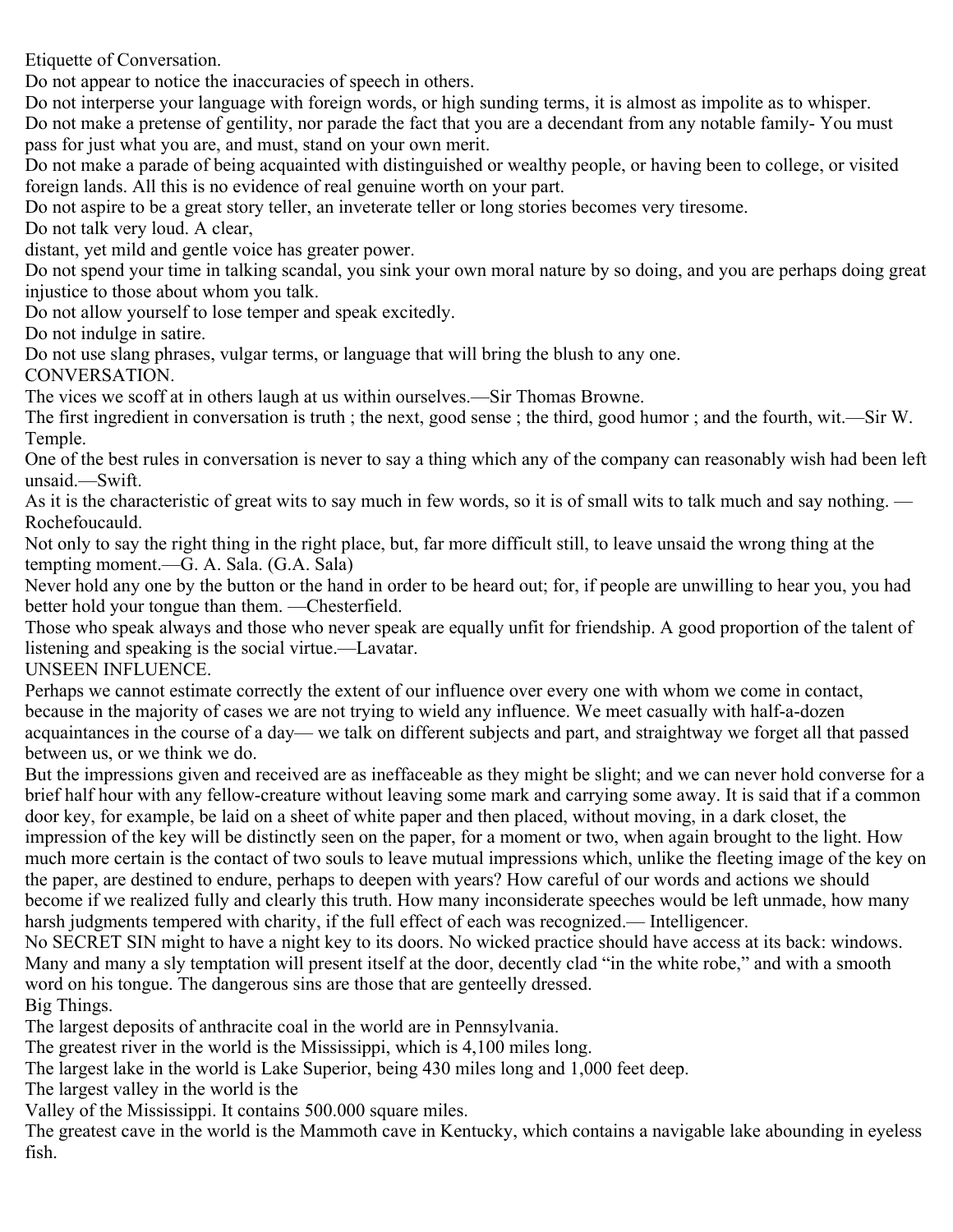The greatest mass of solid iron in the world is the great Iron mountain in Missouri. It is 350 feet high and two miles in circuit.

The greatest cataract in the world is the Falls of Niagara, which plunges over the rocks in two columns to the depth of 170 feet each.

The greatest natural bridge in the world is the natural bridge over Cedar creek in Virginia. It extends across a chasm eighty feet in width and 250 feet in depth.

TWO FAMOUS CAVES.

The Mammoth Cave is in Edmondson county, near Green river, about seventy-five miles from Louisville. Its entrance is reached by passing down a wild, rocky ravine through a dense forest. The cave extends some nine miles. To visit the portions already traversed, it is said, requires 150 to 200 miles of travel. The cave contains a succession of wonderful avenues, chambers, domes, abysses, grottoes, lakes, rivers, cataracts and other marvels, which are too well known to need more than a reference. One chamber—the Star—is about 500 feet long, seventy feet wide, seventy feet high, the ceiling of which is composed of black gypsum, and is studded with innumerable white points, that by a dim light resemble stars, hence the name of the chamber. There are avenues one and a half and even two miles in length, some of which are incrusted with beautiful formations, and present the appearance of enchanted palace halls, There is a natural tunnel about three-quarters of a mile long, 100 feet wide, covered with a ceiling of smooth rock forty-five feet high. There is a chamber having an area of from four to five acres, and there are domes 200 and 300 feet high. Echo river is some three-fourths of a mile in length, 200 feet in width at some points, and from ten to thirty in depth, and runs beneath an arched ceiling of smooth rock about fifteen feet high; while the Styx, another river, is 450 feet long, from fifteen to forty feet wide, and from thirty to forty feet deep, and is spanned by a natural bridge. Lake Lethe has about the same length and width as the River Styx, varies in depth from three to forty feet, lies beneath a ceiling some ninety feet above its surface, and sometimes rises to a height of sixty feet. There is also a Dead sea, quite a somber body of water. There are several interesting caves in the neighborhood, one three miles long, and three each about a mile in length. Wyandotte Cave, in Jennings township, Crawford county, Ind., near the Ohio river, is a rival of the great Mammoth Cave in grandeur and extent. Explorations have been made for many miles. It excels the Mammoth Cave in the number and variety of its stalagmites and stalactites, and in the size of several of its chambers. One of these chambers is 350 feet in length, 245 feet in height, and contains a hill 175 feet high, on which are three fine stalagmites. Epsom salts, niter and alum have been obtained from the earth of the cave.—Chicago Inter Ocean.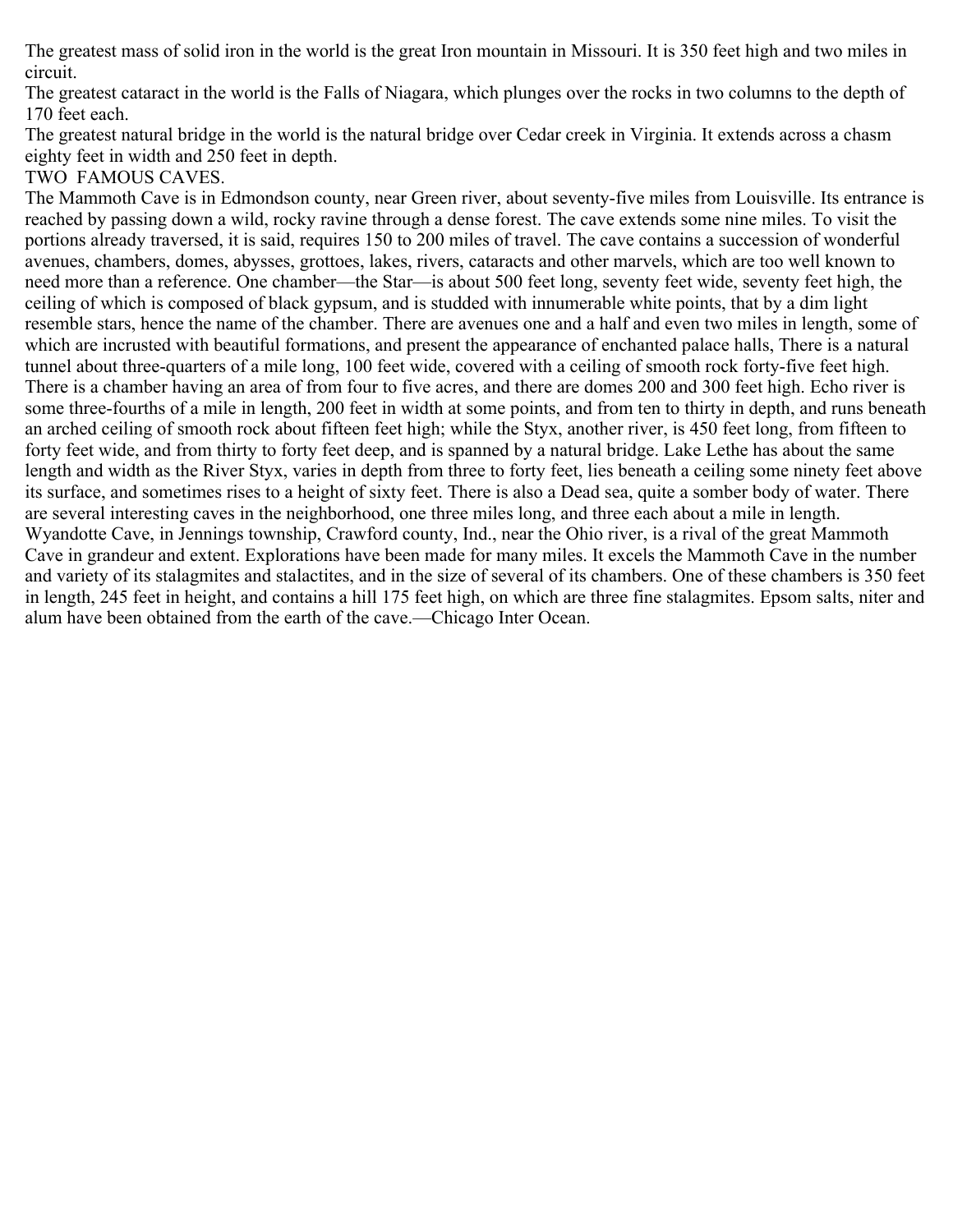A Child's Morning Prayer. Two weeks ago we published an article from the Rev. Dr. Otts, calling attention to the want of a child's morning prayer corresponding to the beautiful evening petition: "Now I lay me down to sleep." A friend in Mississippi sends the following verse in response: I thank Thee, Lord, that Thou hast watched, Whilst I have sweetly slept; That through night's dark and lonely hours Thou hast Thy vigils kept: And now, O, Lord, another day Opens up before me, bright and fair; Go with me, Father, guard from harm; O, hear my morning prayer : Throughout this day and all my life May I Thy servant be, That I, when done with earth, may go, Thy face fore'er to see. Another form is suggested as follows : I thank Thee, Lord, that Thou hast kept Me from all harm whilst I have slept: Oh, Father! guard me through this day, That I walk not in sin's vile way, And when at last I come to die, Take me to dwell with Thee on high. Rev. Dr. Otts sent his article also to the Philadelphia Presbyterian, and that paper publishes several forms of a child's morning prayer, sent in response. They possess different degrees of merit: Now, O Lord, I wake this day, Pray, keep me in the heavenly way; If I should die before its close, May I in thy dear arms repose. Now I waken from my sleep, I pray Thee, Lord, my way to keep; Going out, and coming in, Save me, Lord, from every sin. Guide me, O Lord, this day, I pray, In all I think, or do, or say; And if before the night I die, Take me to dwell with Thee, on high. Now I awake and see the light, Tis God who kept me through the night: If I should die before 'tis done, O God, receive me through Thy Son. Now I rise, refreshed by sleep, O may the Lord this day me keep; May he my ways preserve from blame, And with his love my heart inflame, All which I ask in Jesus' name. I thank the Lord for having kept My soul and body while I slept, I pray the Lord that through this day, In all I do, or think, or say, I may be kept from harm and sin, And made both good and pure within. Now I awake and see the light, 'Tis God has kept me through the night; And I will lift my voice and pray, That He will keep me through the day. If I should die before 'tis done, O God, accept me through Thy Son.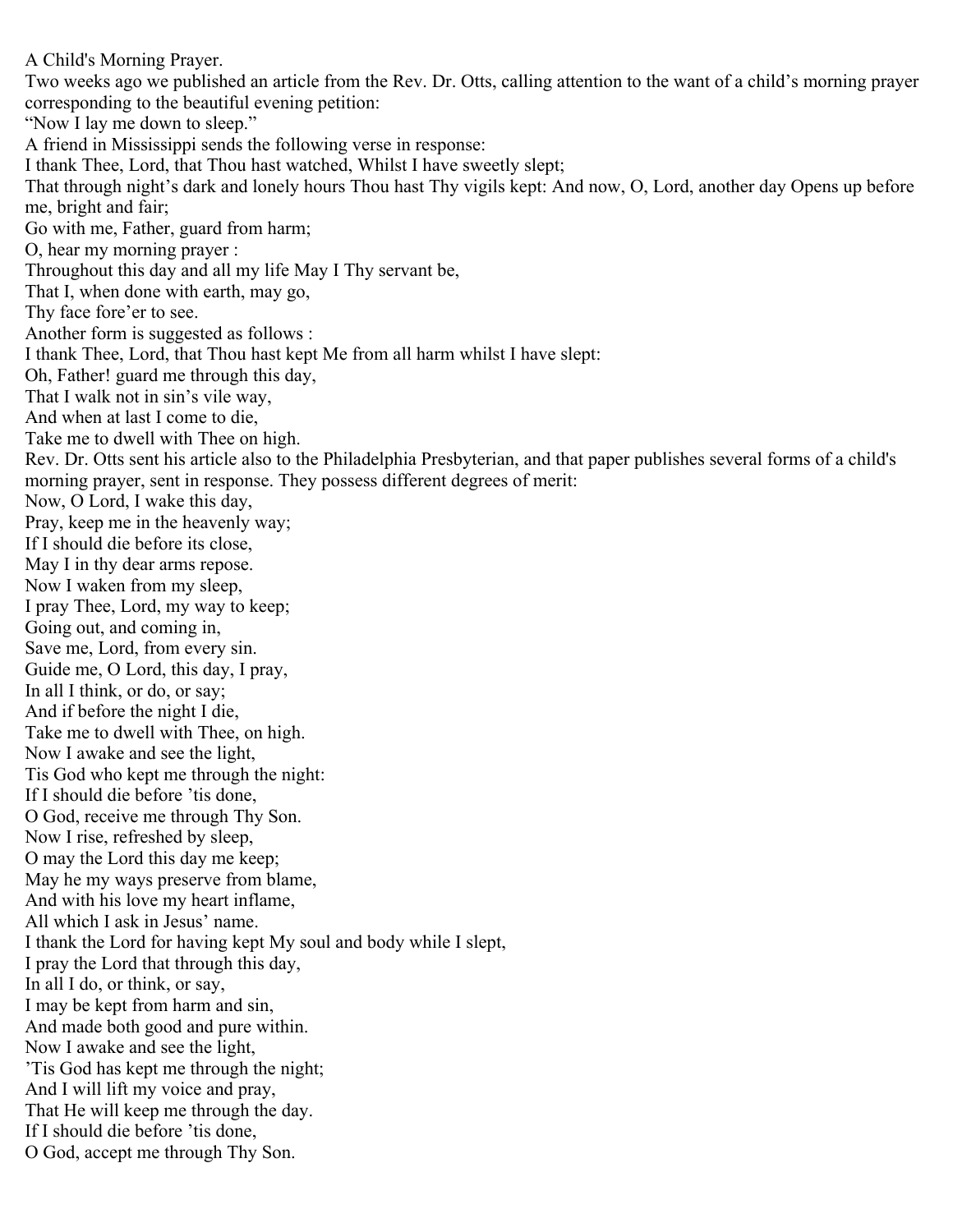Trust in the Lord PS.XXXVII.3. A SCRIPTURE LESSON ON TRUST. OLD TESTAMENT—PSALM XXXVII. 3-5. Trust in the Lord and do good; So thou shalt dwell in the land, And verily thou shalt be fed. Delight thyself also in the Lord; And He shall give thee the desire of thins heart. Commit thy way unto the Lord; Trust also in Him; And he shall bring it to pass. A lady writes: "Among my earliest recollections, was learning from my sainted mother's lips a morning prayer which I think is just what you want. I will copy it for you." Now I awake to see the light; 'Tis God who kept me through the night: To him I raise my voice and pray, That he would keep me through the day ; If I should die before 'tis done, Oh. God. accept me through Thy Son. NEW TESTAMENT—MATT. VI. 25-26 AND 28—30. I say unto you, take no thought for your life, what ye shall eat or what ye shall drink; nor yet for the body what ye shall put on, Behold the fowls of the air; for they sow not, neither do they reap, nor gather into barns; yet your heavenly father feedeth them. Are ye not much better than they? Consider the lilies of the field, how they grow; they toil not, neither do they spin; and yet I say unto you that even Solomon in all his glory was not arrayed like one of these. Wherefore, if Cod so clothe the grass of the field, which today is, and to-morrow is cast into the oven, shall He not much more clothe you, O ye of little faith. The Rev. J. R. Mac Duff, D. D. (Rev. J.R. MacDuff), has composed some beautiful lines which may, to some extent, supply the want: O God, to Thy keeping This day I commend me; Both waking and sleeping In mercy defend me. May mine be the Christ-life, Meek, gentle and lowly, Evading the world's strife, And following the holy.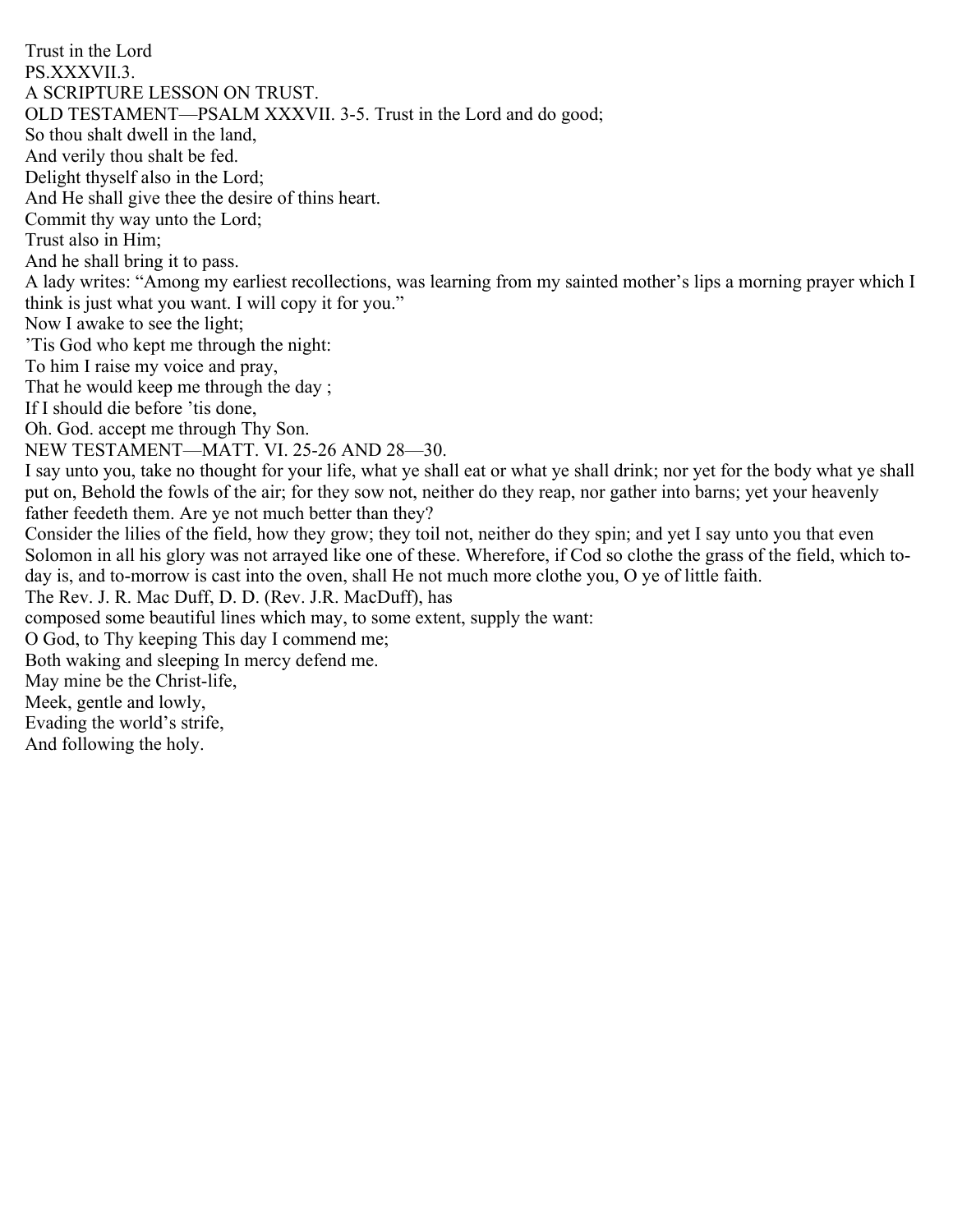### THE SONGS OF BIRDS.

They Acquire Their Notes by Simple Imitation While Very Young.

[Bradford Torrey in The Atlantic.]

With all this strong tendency on the part of birds to vary their music, how is it that there is still such a degree of uniformity, so that, as we have said, every species may be recognized by its notes? Why does every red-eyed viero sing in one way and every white-eyed vireo in another? Who teaches the young chipper to trill and the young linnet to warble? In short, how do birds come by their music? Is it all a matter of instinct, inherited habit, or do they learn it? The answer seems to be that birds sing as children talk by simple imitation. Nobody imagines that the infant is born with a language printed upon his brain. The father and mother may never have known a word of any tongue except the English, but if the child is brought up to hear only Chinese he will infallibly speak that and nothing else.

And careful experiments have shown that the same is true of birds. Taken from the nest just after they leave the shell, they invariably sing, not their own so-called natural song, but the song of their foster parents; provided, of course, that this is not anything beyond their physical capacity. The notorious house sparrow (our "English" sparrow), in his wild or semi domesticated state, never makes a musical sound; but if he is taken in hand early enough he may be taught to sing, so it is said, nearly as well as the canary. Bechstein relates that a Paris clergyman had two of these sparrows whom he had trained to speak, and, among other things, to recite several of the shorter commandments, and the narrative goes on to say that it was sometimes very comical, when the pair were disputing over their food, to hear one gravely admonish the other; ''Thou shalt not steal!" It would be interesting to know why creatures thus gifted do not sing of their own notion. With their amiability and sweet peaceableness they ought to be caroling the whole year round.

Birds sing by imitation, it is true, but as a rule they imitate only the notes which they hear during the first few weeks after they are hatched. One of Mr. Barrington's linnets, for example, after being educated under a titlark, was put into a room with two birds of his own species, where he heard them sing freely every day for three months. He made no attempt to learn anything from them, however, but kept on singing what the titlark had taught him, quite unconscious of anything singular or unpatriotic in such a course. This law, that impressions received during the immaturity of the powers become the unalterable habits of the after life, is perhaps the most momentous of all the laws in whose power we find ourselves. Sometimes we are tempted to call it cruel. But if it were annulled this would be a strange world. What a hurly-burly we should have among the birds! There would be no more telling them by their notes. Thrushes and jays, wrens and chickadees, finches and warblers, all would be singing one grand medley.

Discontent is a vital element of civilization; without it there would be no progress.

The best and most important part of every man's education is that which he gives himself.

## ABOUT "ROCKING STONES."

The Famous Ones of England and Ireland

— Supposed Religious Use.

[Chicago Times.]

The good people of Buckstone, Monmouthshire, England, are mourning the loss of their rocking stone, which has for centuries been the chief attraction of the village. Indeed, the town is supposed to have derived its name from the stone. In the old vernacular of the country, rocking and bucking were synonymous. This rocking stone was a natural block of rock, so formed and so poised on a pivot as to oscillate forward and backward without losing its equilibrium. Ever since the town was settled, this stone has been the delight of the villagers. As thousands of strangers have visited the place every year on purpose to see this famous stone and to move it on its pivot, it "brought no small gains" to the stagedrivers and the owners of inns and ale-houses. The stone stood on the summit of a hill, and was, like many similar natural curiosities, the property of the crown. It was overturned and rolled into the wooded valley below by the members of a variety company who had been performing in the town. As the stone weighs several tons, and is in an unfavorable position, it will probably never be restored to its original position.

The famous rocking stone of the Monmouthshire village was not the only one of the kind in the British islands, though it was the one most widely known. Similar stones exist in Yorkshire, Derbyshire, Lancashire, Wales, and Cornwall. They are quite numerous in Scotland. Not far from Land's End is a famous rocking stone, known as the "Loggan." Some sixty years ago. a certain Lieut. Goldsmith, of the royal navy, overturned the stone, with a view, he said, to a scientific investigation. As the admiralty caused him to restore it to its former position at his own expense, and as the stone was found to weigh ninety tons, he repented at leisure and at great expense for his folly and zeal in making scientific investigations.

Ireland has several rocking stones which have been carefully guarded by the inhabitants. The one at Islandmagee, near Brown's bay, is the most famous. It not only rocks when the hand is pressed on it, or when the wind strikes it, but it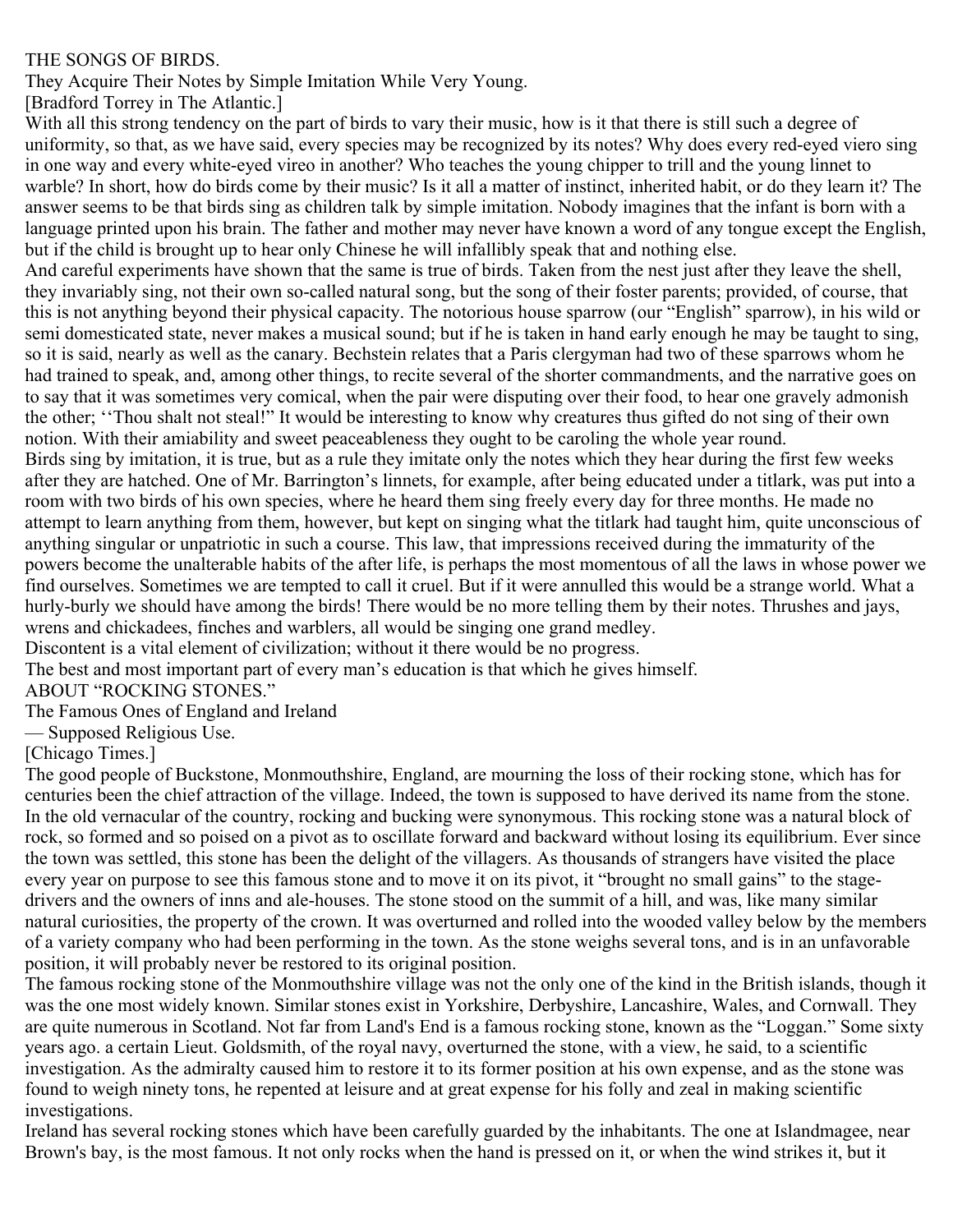trembles and nods, or local traditions are not to be trusted, whenever an unjust landlord, an informer, a process-server, or a malefactor approaches near it. It is almost needless to state that it is held in high estimation by the people. Rocking stones are quite common in Greece, and until recently it was supposed they were shaped and poised by ancient artisans for some unknown purpose. Some of them contain inscriptions, which serve to strengthen the impression that the stones themselves were fashioned by artificial means.

The belief was general in Great Britain, till geologists apparently disproved the theory, that these rocking stones were fashioned by the Druids, and that they made use of them in practicing their savage rites which they performed in the name of religion. That they used them in their devotional exercises and that they employed them to terrify the people seem likely, but there is no good reason for believing that they shaped and poised them in the places where they are found. That they might have been used by the people who preceded the Celts for purposes of divination is probable. In one of the poems of Ossian men are represented as marching round one of these stones, singing hymns to the gods and counting the number of vibrations as an augury of the issue of an approaching battle. These stones were held in superstitious veneration long after the introduction of Christianity and it was found necessary to threaten excommunication against persons who persisted in paying homage to rocking stones.

Geologists have a theory of their own about the origin of rocking stones. They state that they are masses of rock which owe their peculiar shape to the slow decay of the softer portions of them. The decayed portions have washed away, leaving those not likely to become decomposed by the action of the atmosphere. The point that becomes a pivot is generally composed of very hard material, and, being protected by the portions that project over it, retains its hardness. Our Indians had rocking stones which they regarded with reverence, and which they consulted as oracles. One of them is at Devil's Lake, Wisconsin, and constitutes one of the chief attractions of the place. Had geologists not destroyed all sentiment concerning rocking stones, they would be regarded with more interest than they are at present. ANCIENT AND MODERN WARFARE.

At the battle of Talavera (1809), the loss in the killed and wounded was one-eighth of those engaged. At Austerlitz (1805), it was one-seventh. At Malplaquet (1709), at Prague (1759). and at Jena (1806), it was one-sixth. At Friedland (1807), and at Waterloo (1815), one-fifth. At Marengo (1800), it amounted to one-fourth. At Salamanca (1812), out of 90,000 combatants 30,000 were killed or wounded. At Borodino (1812), out of 250,000, 80,000 fell on the two sides. At Leipsic (1813), the French sustained a loss of one-third of their total effective force. At Preussich Eylau (1807), 55,000 were killed and wounded out of a combined total of 160,000 combatants, giving a loss of more than one-third; while at Zorndorf (1758), the most murderous battle which history records in modern times, out of 82,000 Russian and Prussian troops engaged, 32,000 were stretched on the field at the close of the day.

Let us now come to more recent times. The first great battle in which rifled firearms were used was Solferino (1859), and when the war broke out it was confidently predicted that the effects of the new weapon would be frightful; but the loss actually fell to one-eleventh of those engaged. At Koniggratz, where, in addition to rifled weapons, one side was armed with breechloaders, the actual loss was further diminished to one-fifteenth. Finally we come to the Franco-Prussian war, in which the proportions were—Worth one eleventh, Gravelotte one-twelfth, and Sedan one-tenth. These figures may surprise many who, not unnaturally, imagined that improved weapons entailed increased slaughter. It is not intended to imply that battles are not still sanguinary, but it is incontestable that they are much less so than they were. Don't cherish your sorrow ; when God breaks our idols in pieces, it is not for us to put the broken bits together again.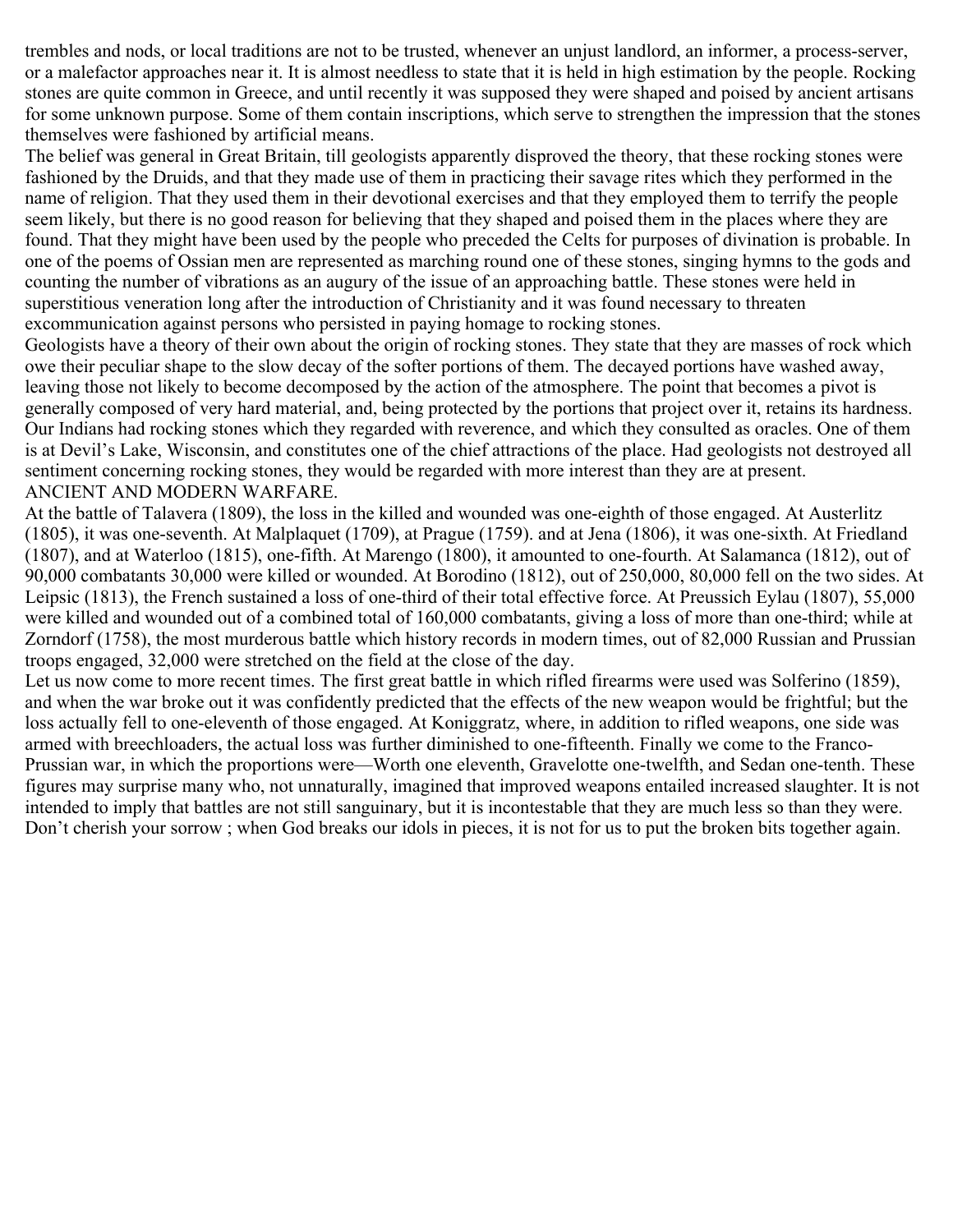He benefits himself that doeth good to others. He teaches me to be good that does me good.

If it were not for hopes, the heart would break. He that grasps at too much holds nothing fast. He that falls to-day may be up again to-morrow. As love thinks no evil, so envy speaks no good. Honest men's words are as good as their bonds. Choose a wife rather by your ear than your eye.

Life is a leaf of paper white Whereon each one of us may write His word or two, and then comes night; Though thou have time But for a line, be that sublime;

Not failure, but low aim, is crime.

—J. R. Lowell. (J.R. Lowell)

Cheerfulness.

'Tis well to walk with a cheerful heart, Wherever our duties call,

With a friendly glance and an open hand, And a gentle word for all.

Since life is a thorny and difficult path, Where toil is the portion of man,

We all should endeavor while passing along, To make it as smooth as we can.

"ONLY A SEED."

Only a seed, but it chanced to fall In a little cleft of a city wall,

And taking root, grew bravely up,

Till a tiny blossom crowned its top.

Only a flower, but it chanced that day That a burdened heart passed by that way;

And the message that through the flower was sent, Brought the weary soul a sweet content.

For it spake of the lilies so wondrously clad,

And the heart that was tired grew strangely glad At the thought of a tender care over all,

That noted even a sparrow's fall.

Only a thought, but the work it wrought,

Could never by tongue or pen be taught,

For it ran through a life, like a thread of gold, And the life bore fruit—a hundred fold.

Only a word, but 'twas spoken in love,

With a whispered prayer to the Lord above;

And the angels in heaven rejoiced once more,

For a new-born soul entered in by the door.

In the name of God advancing. Sow thy seed at morning light; Cheerily the furrows turning, Labor on with all thy might. Look not to the far off future,

Do the work which nearest lies; Sow thou must before thou reapest, Rest at last is labor's prize.

The Moss Rose.

Paraphrase from the German.

Beneath a rose, as morning broke,

An angel from his sleep awoke.

Pleased with the flower above bis head,

So fair and beautiful, he said:

"Thy fragrance and thy cooling shade,

Have doubly sweet my slumbers made.

Fairest of flowers on earth that grow.

Ask what you will, and I'll bestow."

"Grant, then," she cried, "I'll ask no more, Some charm no flower has known before!"

The angel first seemed at a loss.

Then clothed the bush in simple moss.

And, lo! the moss rose stood confessed,

A lovelier far than all the rest.

—John Stillwell

Another's Faults.

In speaking of a person's faults,

Pray don't forget your own; Remember those with house of glass Should never throw a stone.

If we have nothing else to do But talk of those who sin,

'Tis better we should look at home. And from that point begin.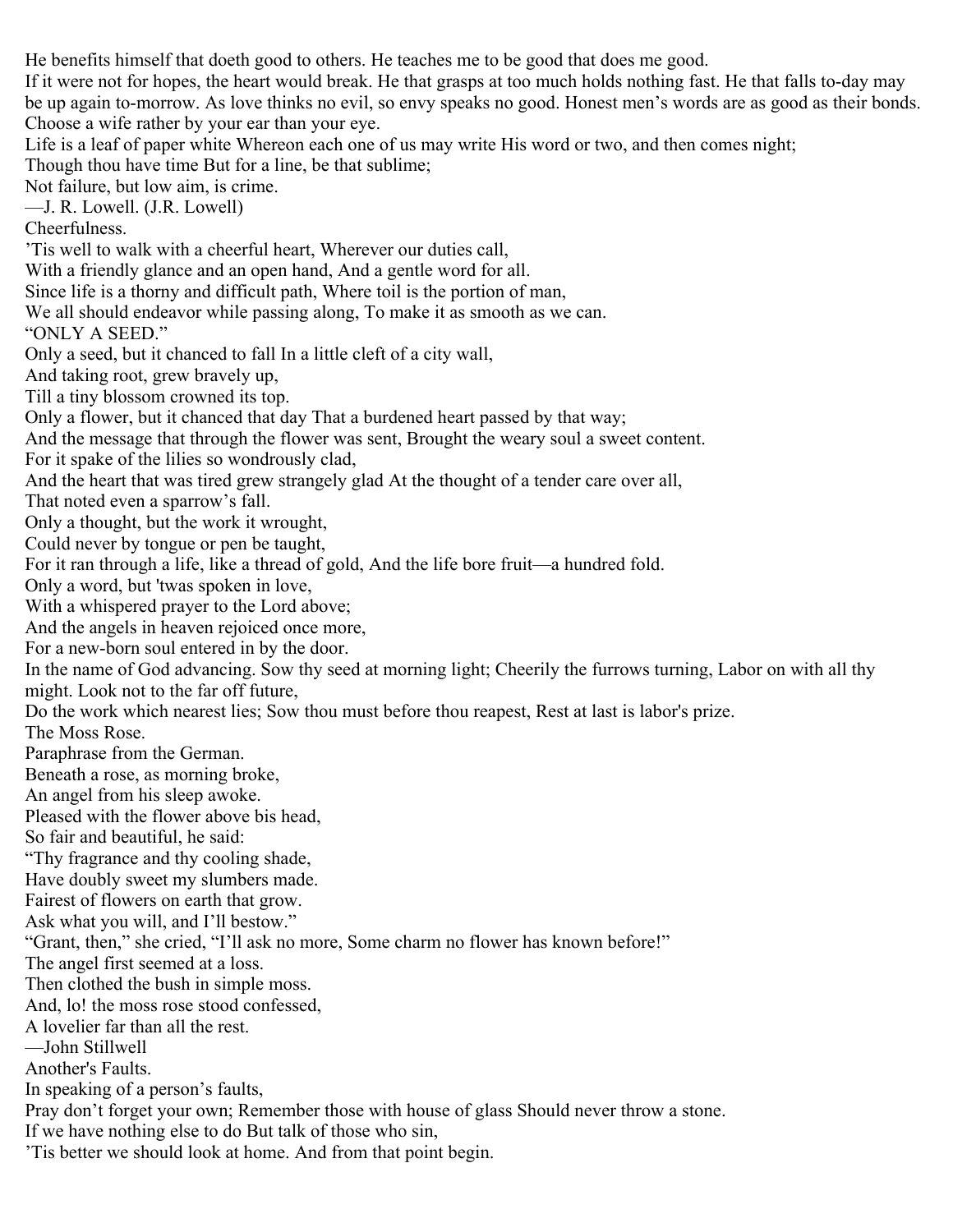Truly.

Think truly, and thy thoughts Shall the world's famine feed; Speak truly, and each word of thine Shall be a fruitful seed; Live truly, and thy life shall be A great and noble creed.

Nature Proclaims a Deity.

There is a God! The herbs o' the valley, the cedars of the mountain bless Him; the insect sports in His beam; the bird sings Him in the foliage; the thunder proclaims Him in the heavens; the ocean declares His immensity—man alone hath said, There is no God!

The first daily newspaper appeared in 1702. The first newspaper printed in the United States was published in Boston, Mass.

on Sep. 25th, 1790.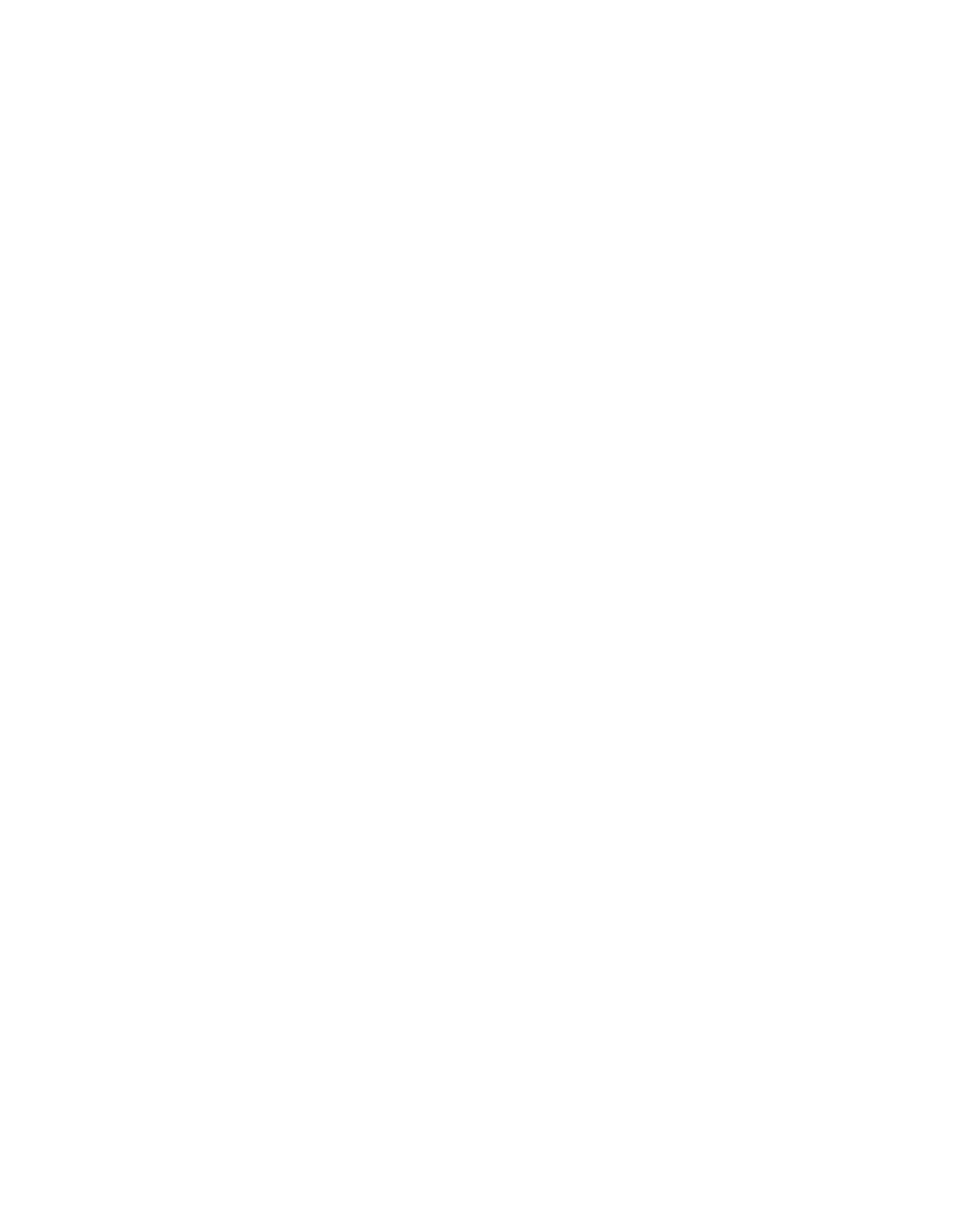3

The American Astronomical Clock.

On the opposite page is illustrated a clock known by the name that heads this column.

It is not only one of the wonders to be seen in New York, but "the most beautiful and marvellous piece of mechanism in the world."

It has been exhibited at a few places, and everywhere the most extraordinary delight has been manifested. At Wisconsin, for instance, the Governor wrote the inventor: The production of such a scientific and art work is certainly a wonderful achievement and a monument to your genius.

The inventor, Mr. Felix Meier, is said to have been a close student and almost a worshiper of the planetary system; and was ten years, with his assistants, in its construction. He is a stonecutter and working at his trade in Detroit.

He had four associates in the property, but they were poor men and did not succeed in its exhibition as they expected, and he sold his interest to Mrs. J. N. Babcock (J.N. Babcock), who subsequently bought the remaining interests. The lady has conceived the excellent idea of its permanent placement in the capitol at Washington. Some philanthropic patriot by its purchase and donation would do himself an honor, as did Mr. Vanderbilt in the shipment of the obelisk to Central Park.

The carving was done by the man who obtained the prize for such work at the Philadelphia Centennial. The price for it has been fixed at \$50,000.

It is a most attractive feature in a roadway store containing antique works near Astor Place. Description of the Clock.

"The Clock is eighteen feet in height, eight feet wide by five feet deep, and weighs five thousand pounds. It runs by weights which weigh seven hundred pounds, and is wound up once in twelve days. The case or exterior of the Clock is entirely of black walnut, and is elegantly carved or engraved in designs appropriate and symbolic of our Republic. Above the main body of the Clock is a marble dome, upon which Washington sits in his chair of state, protected by a canopy which is surmounted by a gilded statue of Columbia; on either side of Washington is a colored servant guarding the doors, which open between the pillars that support the canopy; on the four corners of the main body of the Clock are black walnut niches containing human figures emblematic of the march of life; the two lower ones are supported by two female figures with flaming torches; one of the niches contains the figure of an infant, the second the figure of a youth, the third of a man in middle life, the fourth of an aged graybeard, and still another, directly over the centre, contains a skeleton, representing Father Time. All of these figures have bells and hammers in their hands. The infant's bell is small and sweet-toned; the youth's bell larger and harsher; the bell of manhood strong and resonant; that of old age diminishing in strength, and the bell of the skeleton deep and sad. A figure of William C. Bryant, and another of Professor Morse, inventor of telegraphy, rest upon the pillars supporting the planetary system.

The astronomical and mathematical calculations of the Clock will show the correct movement of the planets for two hundred years, leap years included.

When the Clock is in operation it shows local time in hours, minutes, and seconds; the difference in time at Chicago, Washington, San Francisco, Melbourne, Pekin, Cairo, Constantinople, St. Petersburg, Vienna, London, Berlin, and Paris; the day of the week, calendar day of the month, month of the year, and seasons of the year, the signs of the zodiac, the revolutions of the earth on its own axis, and also around the sun; the revolution of the moon around the earth and with it around the sun; also, the moon's changes from the quarter to half, three-quarters, and full; the correct movement of the planets around the sun, comprising Mercury, which makes the revolution once in 88 days; Venus, once in 224 days; Mars, once in 686 days; Vesta, once in 1,327 days; Juno, once in 1,593 days; Ceres, once in 1681 days; Jupiter, once in 4,332 days; Saturn, once in 10,758 days; Uranus, once in 30,688 days. There is therefore a movement in this wonderful piece of machinery which cannot regularly be repeated more than once in eighty-four years. The inventor has a crank attachment to the Clock, by means of which he can hasten the working of the machinery, in order to show its movements to the public. By turning continuously twelve hours a day, for sixteen days and eight hours, a perfect revolution of the planet Uranus around the sun would be made.

At the end of every quarter of an hour the infant in his carved niche strikes with a tiny hammer upon the bell which he holds in his hand. At the end of each half hour the youth strikes; at the end of three quarters of an hour the man, and at the end of each hour the graybeard, death then follows with measured stroke to toll the hour. A carved figure projecting from either side of the skeleton indicates that time flies.

A large music box, manufactured at Geneva, expressly for this Clock, begins to play at the same time that the skeleton strikes the hour, and a surprising scene is enacted upon the platform beneath the canopy. Washington slowly arises from his chair of state, extending his right hand, presenting the Declaration of Independence; the door on the left is opened by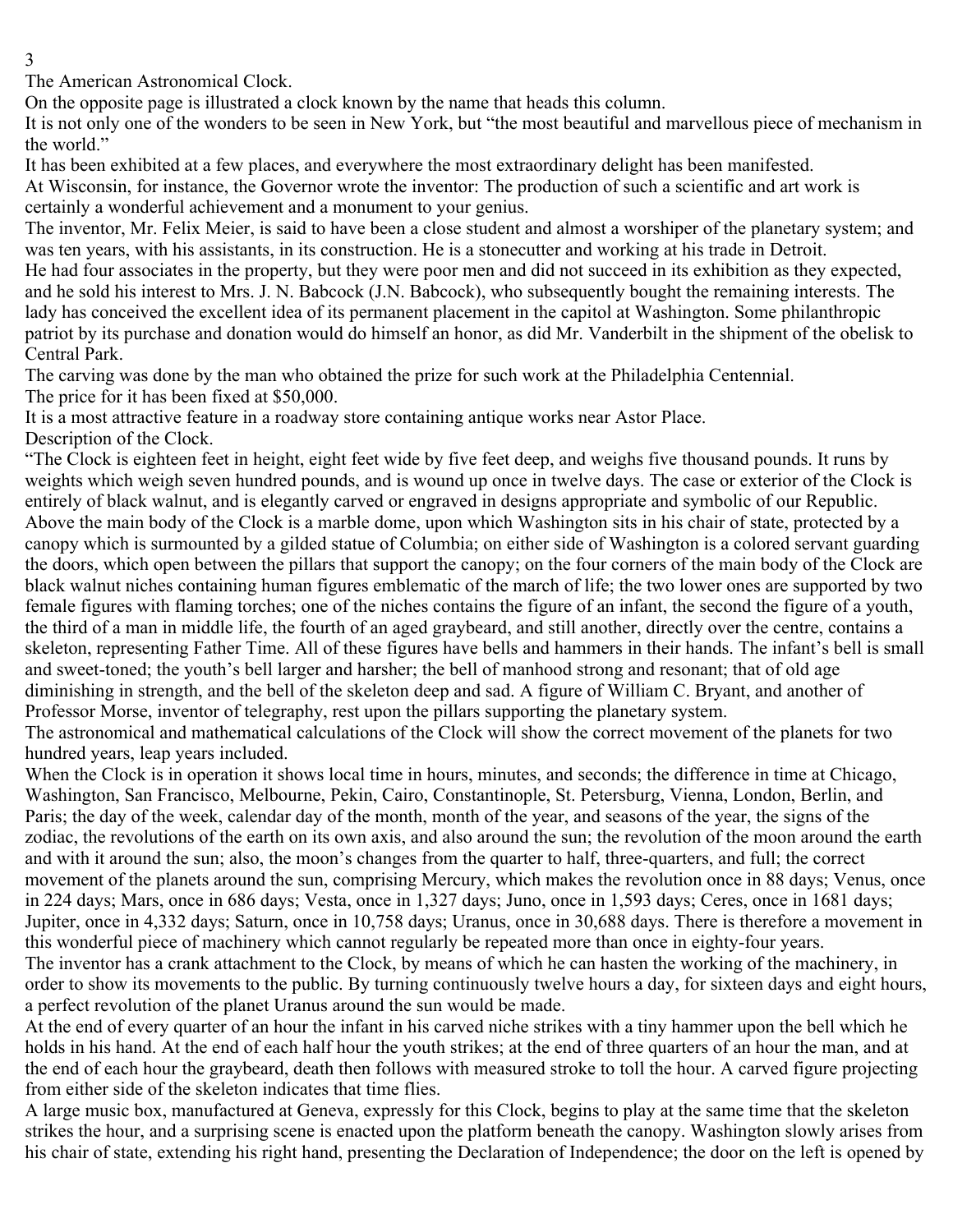the servant, admitting all the Presidents from Washington's time, including President Hayes. Each President is dressed in the costume of his time. The likenesses are admirable. Passing in file before Washington, they face and raise their hands as they approach him, and walking naturally across the platform disappear through the opposite door, which is promptly closed behind them by the second servant. Washington resumes his seat, and all is quiet save the measured tick of the huge pendulum, and the ringing of the quarter hours, until another hour has passed."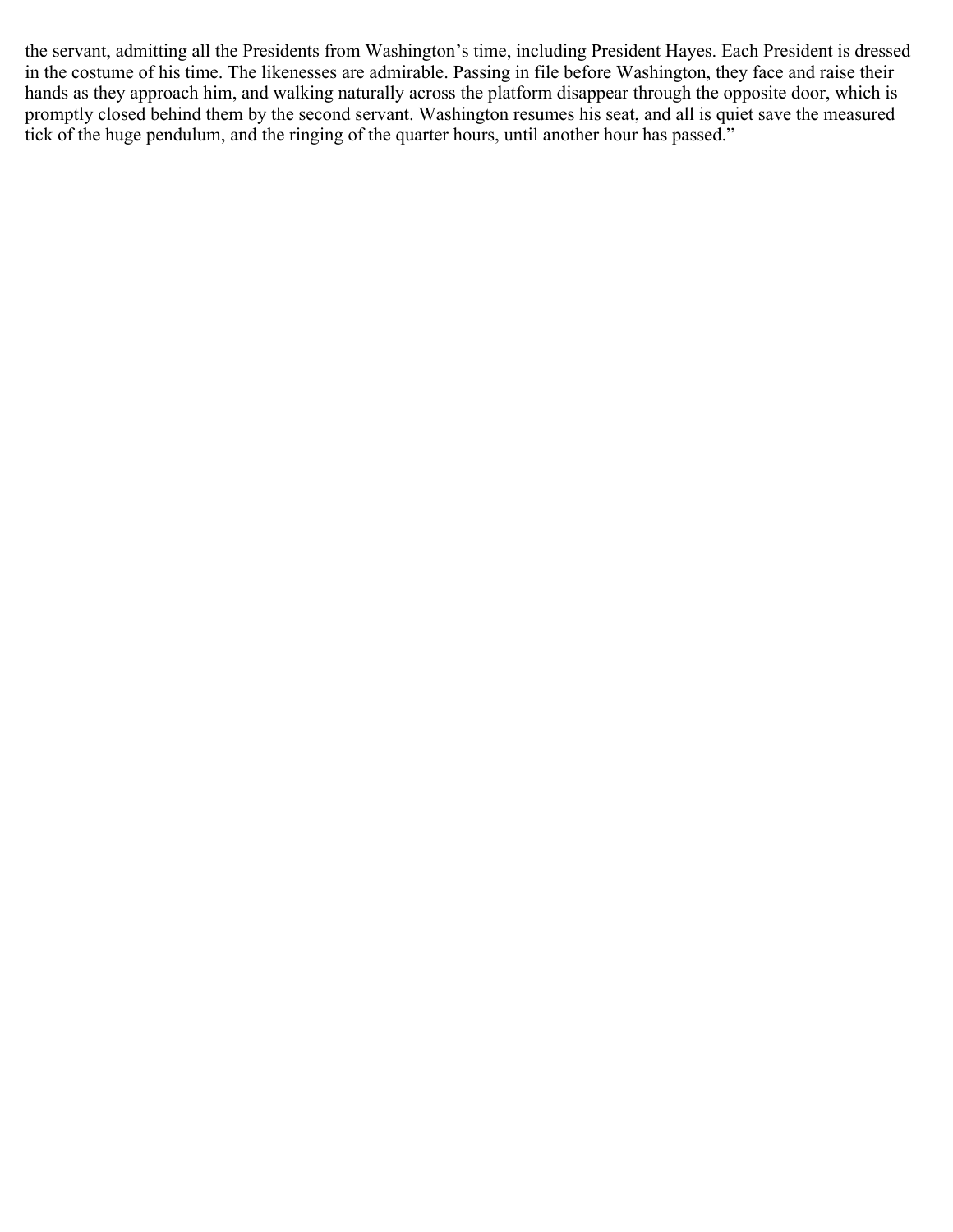Cultivate a Sweet Voice.

There is no power of love so hard to keep as a kind voice. A kind hand is deaf and dumb.

It may be rough in flesh and blood, yet do the work of a soft heart, and do it with a soft touch. But there is no one thing it so much needs as a sweet voice to tell what it means and feels, and it is hard to get it and keep it in the right tone. One must start in youth, and be on the watch night and day, at work and while at play, to get and keep a voice that shall speak at all times the thought of a kind heart. But this is the time when a sharp voice is most apt to be got. You often hear boys and girls say words at play with a quick, sharp tone, as if it were the snap of a whip. If any of them get vexed you will hear a voice that sounds as if it were made up of a snarl, a whine and a bark. Such a voice often speaks worse than the heart feels. It is often in mirth that one gets a voice or tone that is sharp, and sticks to him through life and stirs up ill will and grief, and falls like a drop of gall on the sweet joys of home. Such as these get a sharp home-voice for use and keep their best voice for those they meet elsewhere, just as they would save their best pies and cakes for guests, and all their sour food for their own; board. I would say to all boys and girls, "Use your best voice at home." Watch it by day as a pearl of great price, for it will be more to you in the days to come than the best pearl hid in the sea. A kind voice is a lark's song to heart and home. It is to the heart what light is to the eye. THE IDEAL.

I think the song that's sweetest Is the one that's never sung;

That lies, at the heart of the singer Too grand for mortal tongue.

And sometimes in the silence Between the day and night,

He fancies that its measures Bid farewell to the light.

A picture that is fairer Than all that have a part Among the masterpieces In the marble halls of art,

Is the one that haunts the painter In all his golden dreams,

And to the painter only A real picture seems.

The noblest, grandest poem Lies not in blue and gold Among the treasured volumes That rosewood bookshelves hold; But in bright, glowing visions,

It comes to the poet's brain,

And when he tries to grasp it He finds his effort vain.

A fairy hand from dreamland Beckons up here and there,

And when we strive to clasp it It vanishes into air.

And thus our fair ideal Floats always just before,

And we with longing spirits Reach for it evermore.

A Butterfly's Moral. A boy, on perceiving a beautiful butterfly, was so smitten with its gaudy colors, that he pursued it from flower to flower with indefatigable zeal; at first he attempted to surprise it among the leaves of a rose; then he endeavored to cover it with his hat as it was feeding on a daisy; now he hoped to secure it as it revelled on a sprig of myrtle; and now grew sure of its prize on perceiving it to loiter on a bed of violets; but the fickle fly still alluded his attempts. At last, observing it half-buried in the cup of a tulip, he rushed forward, and, snatching at the object of bis pursuit with violence, it was crushed to pieces. The dying insect, perceiving the boy chagrined at his disappointment, addressed him with the utmost calmness in the following words: "Behold, now, the end of thy unprofitable solicitude; and learn, for the benefit of thy future life, that pleasure, like a painted butterfly, may serve to amuse thee in the pursuit; but, if embraced with too much ardor, will perish in thy grasp."

Beauty. There is something in beauty, whether it dwells in the human face, in the penciled leaves of flowers, the sparkling surface of a fountain, or that aspect which genius breathes over its statue, that makes us mourn its ruin. I should not envy that man his feelings who could see a leaf wither or a flower fall without some sentiment of regret. This tender interest in the beauty and frailty of things around us, is only a slight tribute of becoming grief and affection; for nature in our adversities never deserts us. She even comes more nearly to us in our sorrows, and, leading us away from the paths of disappointment and pain into her soothing recesses, allays the anguish of our bleeding hearts, binds up the wounds that have been inflicted, whispers the meek pledges of a better hope, and, in harmony with a spirit of still holier birth, points to that home where decay and death can never come.

Thoughts.

By sound of nature and touch of hand, Thro' ears that hear and eyes that see,

We know each other in this land—

How little must that knowledge be?

Our souls are all the time alone,

No spirit can another reach;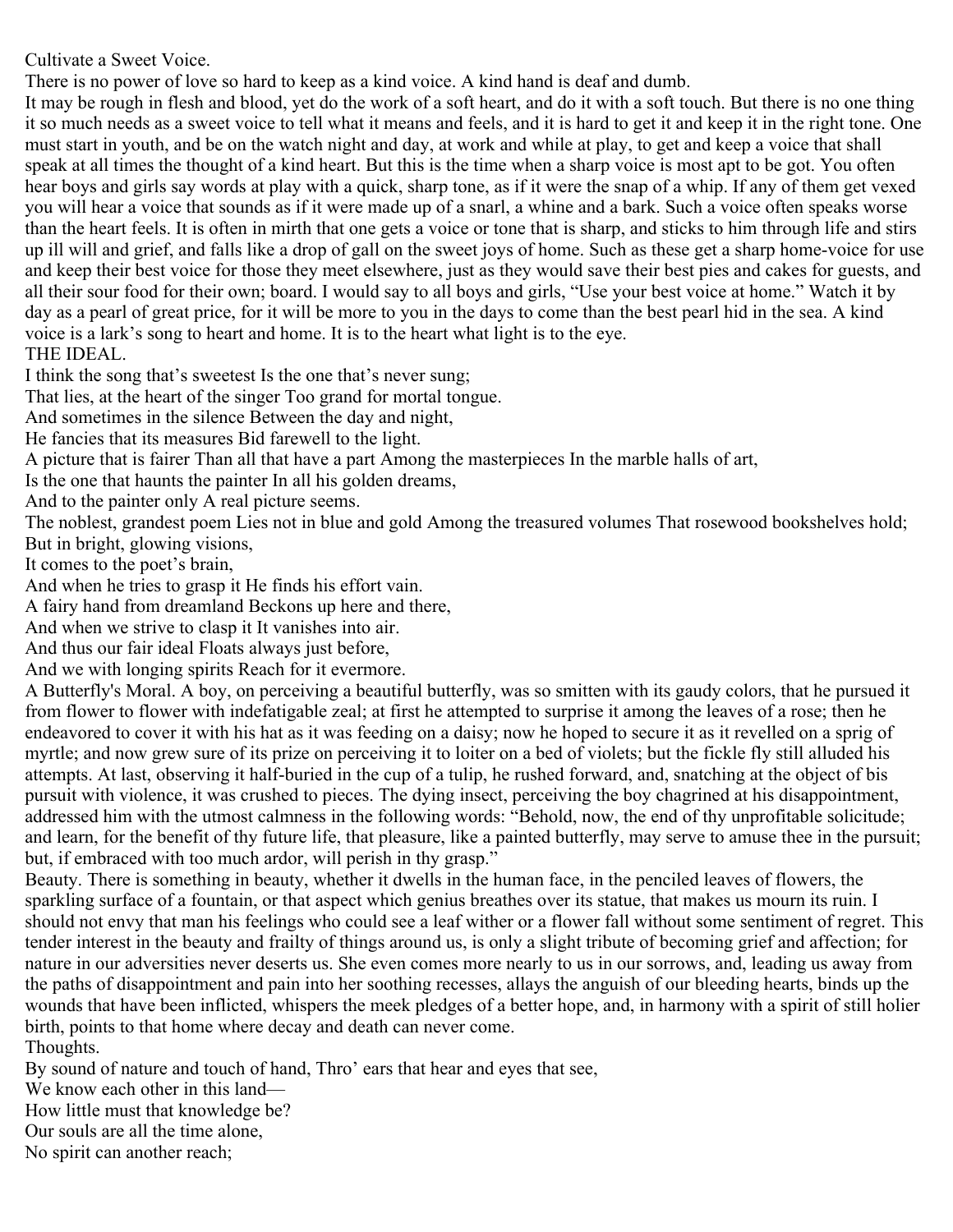They hide away in realms unknown, Like waves that never touch a beach. We never know each other here, No soul can here another see To know, we need a light as clear As that which fills eternity. For here we walk by human light, But there the light of God is ours; Each day, on earth, is but a night— Heaven alone hath clear-faced hours. I call you thus—you call me thus— Our mortal is the very bar That parts forever each of us, As skies on high part star from star. A name is nothing but a name, For that which else would nameless be; Until our souls in rapture claim Full knowledge in eternity. Devoutly look, and naught But wonders shall pass by thee; Devoutly read, and then All books shall edify thee; Devoutly speak, and men Devoutly listen to thee; Devoutly act, and then The strength of God acts through thee. 4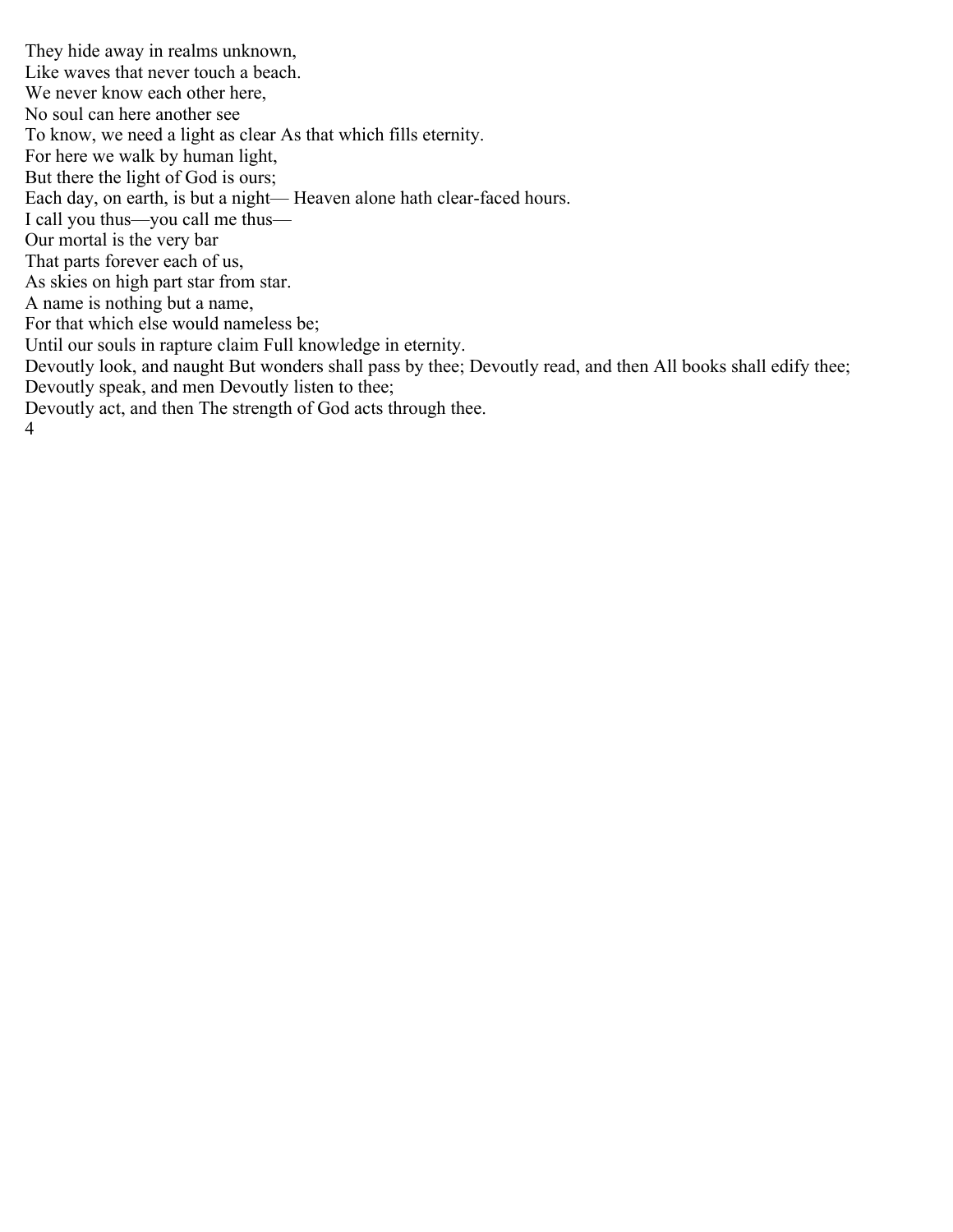5

The Swiss Good Night.

Among the lofty mountains and elevated valleys of Switzerland, the Alpine horn has another use besides that of sounding the far-famed Ranz des Vaches, or Cow Song; and this is of a very solemn and impressive nature. When the sun has set in the valley, and the snowy summits of the mountains gleam with golden light, the herdsman, who dwells upon the highest habitable spot, takes his horn, and pronounces clearly and loudly through it, as through a speakingtrumpet, "Praise the Lord God!"

As soon as the sound is heard by the neighboring herdsmen they issue from their huts, take their Alpine horns, and repeat the same words. This frequently lasts a quarter of an hour, and the call resounds from all the mountains and rocky cliffs around. Silence at lasts settles over the scene. All the herdsmen kneel and pray with uncovered heads. Meantime, it has become quite dark. "Good night!" at last calls the highest herdsman through his horn. "Good night!" again resounds from all the mountains, the horns of the herdsmen, and the rocky cliffs. The mountaineers then retire to their dwellings and to rest.

Something worth remembering.

"If any one speaks ill thee," says Epictetus, "consider whether he hath truth on his side, and if so, reform thyself, that his censures may not affect thee." When Anaximander was told that the very boys laughed at his singing, "Ah!" said he, "then I must learn to sing better." Plato, being told that he had many enemies who spoke ill of him, said, "It is no matter; I shall live so that none will believe them." Hearing another time that an intimate friend of his had spoken detractingly of him, he said, "I am sure he would not do it if he had not some reason for it." This is the surest as well as the noblest way of drawing the sting out of a reproach, and the true method of preparing a man for the great and only relief against the pains of calumny.

... Do nothing you would not like God to see. Say nothing you would not like God to hear. Write nothing you would not like God to read. Go to no place where you would not like God to find you. Read no book of which you would not like God to say, "Show it me." Never spend your time in such a way that you Would not like to have God say, "What art thou doing ?"

While the Earth remaineth, Seedtime and Harvest, and Summer and Winter, and Day and Night shall not cease. 375 Gen. 8:22.

AFTER.

After the shower, the tranquil sun, After the snow, the emerald leaves; Silver stars when the day is done; After the harvest, golden sheaves. After the clouds, the violet sky,

After the tempest, the lull of waves,

Quiet woods when the winds go by, After the battle, peaceful graves.

After the knell, the wedding bells, After the bud, the radiant rose,

Joyful greetings from sad farewells, After our weeping, sweet repose.

After the burden, the blissful meed, After the flight, the downy nest,

After the furrow, the waking seed, After the shadowy river, rest.

A Scotch Hymn.

There are blossoms that hae budded Been blighted i' the cauld,

An' lammies that hae perished, Because they left the fauld;

But cower ye aneath His wings Wha died upon the tree,

An' gathers in His bosom Helpless weans like you and me.

In the warld there's tribulation,

In the warld there is wae;

But the world it is bonnie,

For our Father made it sae;

Then brichten up your armor,

An' be happy as ye gang,

Though your sky be often clouded, It winna be for lang.

GRACE.

We cannot make ourselves anew.

If faithfully we've striven,

To do the work He'd have us do, With powers that He hath given, However weak, we still are strong That stand the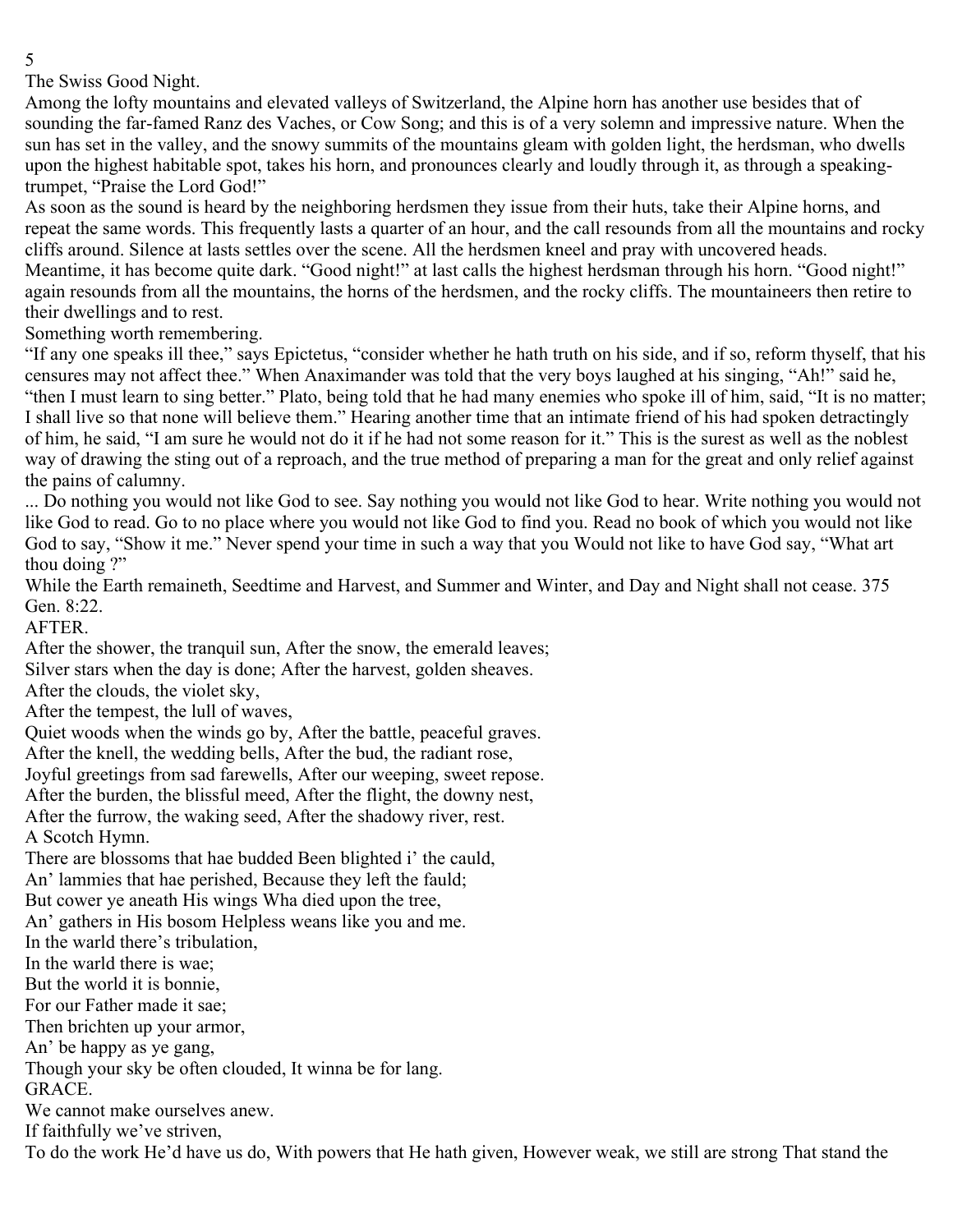Father's test— However frail, we can't go wrong, If we but do our best.

Nature has given us one organ for speaking, has given us two for hearing, that we may learn that it is better to hear than to speak.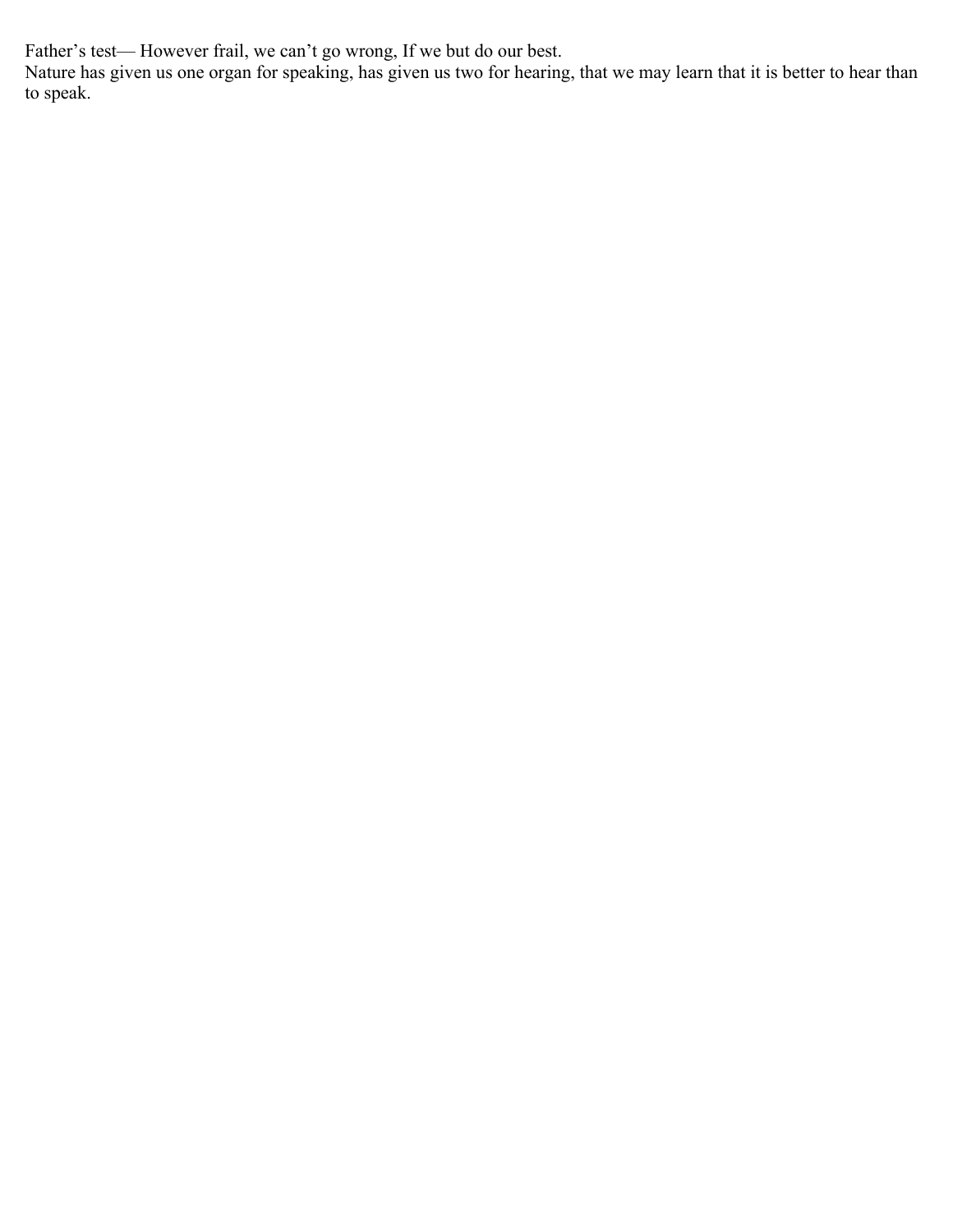## AWAITING THE SUMMONS.

We two for nearly fifty years have journeyed man and wife; Of course there have been bickerings that fell just short of strife. These have been fewer as our steps toward the last day wend, As streams that, broadening from their source, grow tranquiler near the end. One night she said in mild rebuke: "A time is coming, dear, When one of us, as we are now, will not be sitting here." Should I go first. I wish I might, ere comes the common foe, Look on the seasons as once more their changes come and go. There's nothing holier than the hush of spring dawn on the hills, The fog that hangs above the lane, the catbird's early trills; Or summer twilight cuddling down on village roof and street, With drowsy insects in the yards adorn in concert sweet; While there was aye a spell about a winter night that made Such wondrous pictures on my mind as need no master's aid. In two short generations I shall be forgotten quite— And yet beyond the grave I trust will reach a dreamy light Of Indian summer on the land, when memory hears the fall Of apples in the orchard and the dove's elusive call. The world was made so beautiful it should be my excuse If I conceive some heavenly scenes resemble earthly views, So that the fragrant elder blooms and trumpet flowers red Somewhere in the rich glory of ethereal landscapes spread. How far away seems hate to-day! There's naught I can despise: A whiter light is thrown around old so-called enemies; For since I may not see them more, I now would look on each, And shake his hand and pass a word or two in friendly speech. But she will join me after while; and I shall wait and wait, And often cast my glances back upon the city's gate; And God, who joined us, will not frown nor judge me all unshriven If, when she comes, the day will prove my happiest one in heaven. —Will T. Hale, in the Christian Advocate.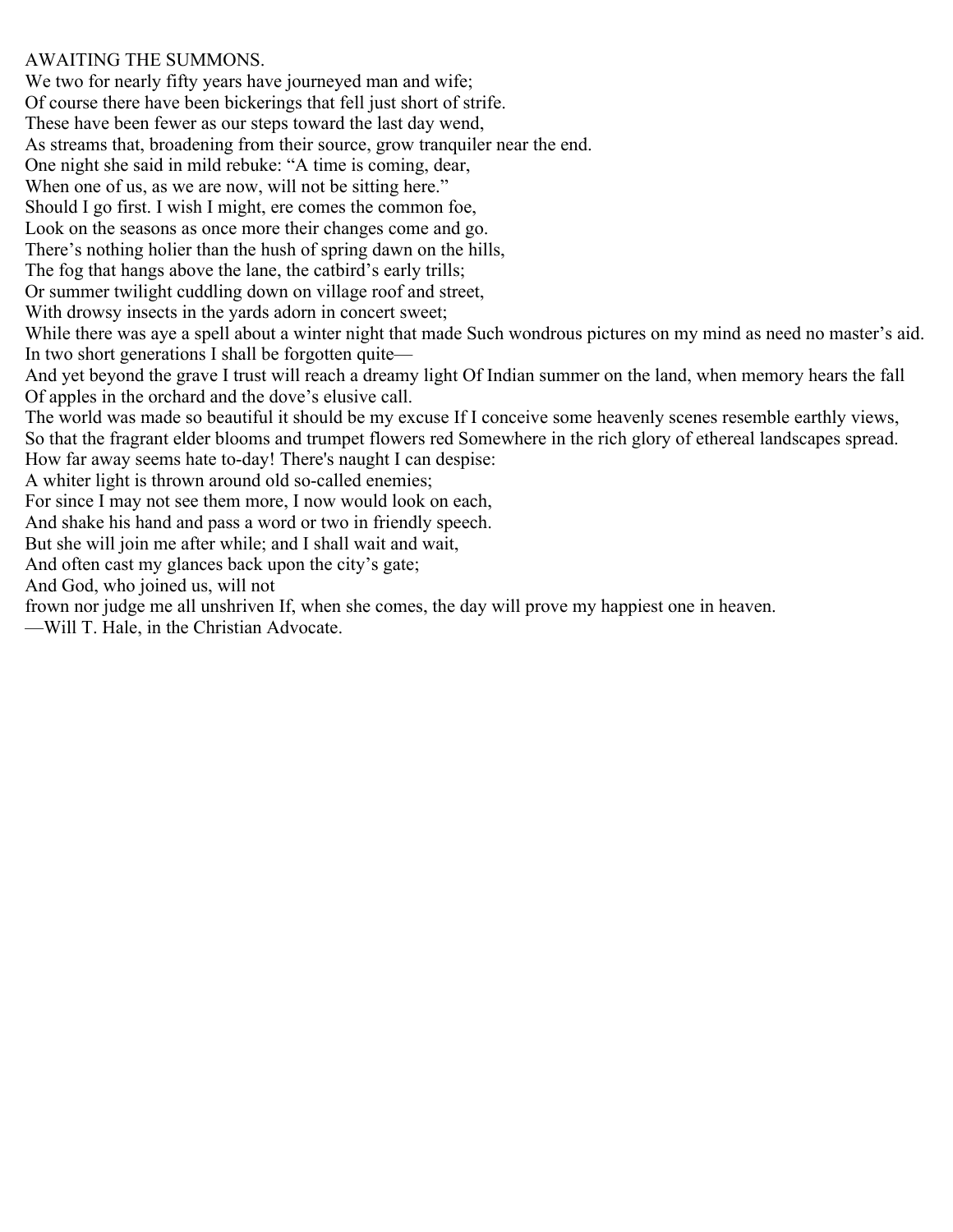6

"It never hurts truth any to be slapped in the face."

"The heathen are not all born in a heathen country."

Woman's Influence.

So great is the influence of a sweet-minded woman on those around her that it is almost boundless. It is to her that friends come in seasons of sorrow and sickness for comfort; one soothing touch of her kindly hand works wonders in the feverish child; a few words let fall from her lips in the ears of a sorrowing sister do much to raise the load of grief that is bowing its victim down to the dust in anguish. The husband comes home worn out with the pressure of business and feeling irritable with the world in general; but when he enters the cozy sitting-room, and sees the blaze of the bright fire, and meets his wife's smiling face, he succumbs in a moment to the soothing influences which act as the balm of Gilead to his wounded spirits, that are wearied with combating with the stern realities of life. The rough schoolboy flies in a rage from the taunts of his companions to find solace in his mother's smile; the little one, full of grief with its own large trouble, finds a haven of rest on its mother's breast; and so one might go on with instance after instance of the influence that a sweet-minded woman has in the social life with which she is connected. Beauty is an insignificant power when compared with hers.

What Are Woman's Rights.

The following lines set forth more beautifully than all so-called advocates of "woman's rights" have been able to do, what exalted prerogatives nature has bestowed upon women:

The right to wake when others sleep;

The right to watch, the right to weep;

The right to comfort in distress;

The right to soothe, the right to bless; The right the widow's heart to cheer;

The right to dry the orphan's tear;

The right to teach them to endure;

The right, when other friends have flown And left the sufferer all alone,

To kneel that dying couch beside And meekly point to Him who died;

The right a happy home to make In any clime for Jesus' sake;

Rights such as these are all we crave Until our last—a peaceful grave.

Dark Clouds. A black cloud makes the traveler mend his pace and mind his home; whereas a fair day and pleasant way wastes his time, and that stealeth away his affections in the prospect of the country. However others may think of it, I take it as a mercy that now and then some clouds come between me and my sun, and many times some troubles do conceal my comforts; for I perceive if I should find too much friendship in any in my pilgrimage, I should soon forget my Father's house and my heritage.—Dr. Lucas.

BEAUTIFUL LIVES.

Beautiful lips are those whose words Leap from the heart like songs of birds,

Yet whose utterance prudence girds.

Beautiful hands are those that do Work that is earnest, brave and true. Moment by moment, the long day through. Beautiful feet are those that go On kindly ministries to and fro;

Down lowliest ways, if God wills it so.

Beautiful shoulders are those that bear Ceaseless burdens of homely care With patient grace and daily prayer.

Beautiful lives are those that bless.

Silent rivers of happiness.

Whose hidden fountains but few may guess.

"Be just and fear not."

Keep your hearts full of hope and good cheer, your head full of ideas, and your hands full of work, and you will win your way easily.

A helping word to one in trouble is often like a switch on a railroad track, but one inch between wreck and smooth rooling prosperity.

The more we expect from creatures the, more we shall be disappointed, but the more firmly we expect from God the more shall we enjoy.

There will not be a tear in heaven—there will not be a smile in hell; there will be no weeping in the former, and nothing but weeping in the latter.

Live to be useful. Live to give light. Live to accomplish the end for which you were made, and quietly and steadily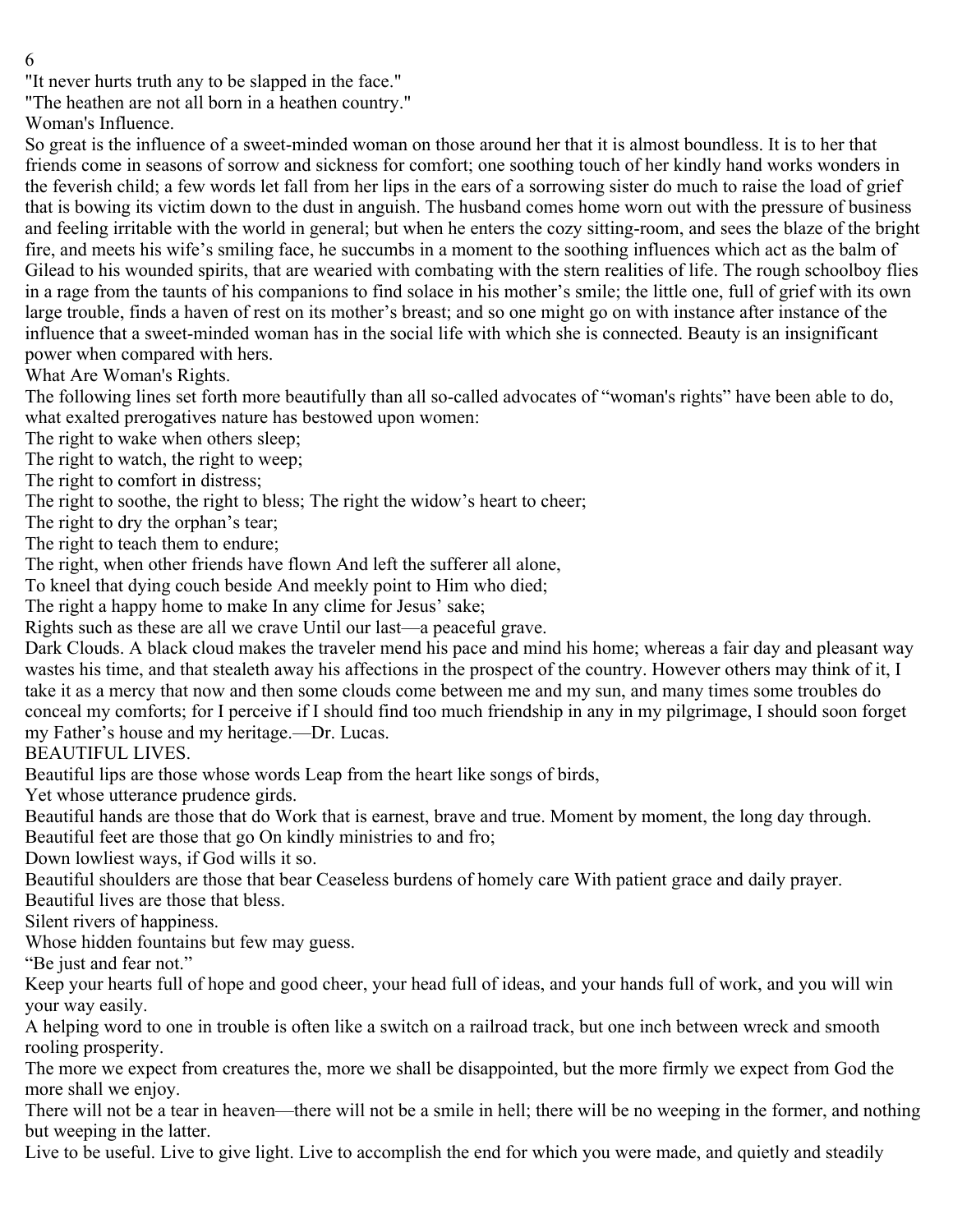shine on, trying to do good.

Morality without religion is only a kind of dead reckoning—an endeavor to navigate a cloudy sea by measuring the distance we have to run, but without observation of the heavenly bodies.

The old man looks down and thinks of the past. The young man looks up and thinks of the future. The child looks everywhere and thinks of nothing. And there are a great many children in the world.

The most important truth cannot be too early learned, nor the journey that leads heavenward too soon begun. The enemy is awake while we slumber, and if we neglect to cultivate the good seed, his tares will cover all the surface.

"Kindness is stowed away in the heart like rose leaves in a drawer, to sweeten every object around."

"Kindness is the music of good will to men; and on this harp the smallest fingers may play heaven's sweetest tunes on earth."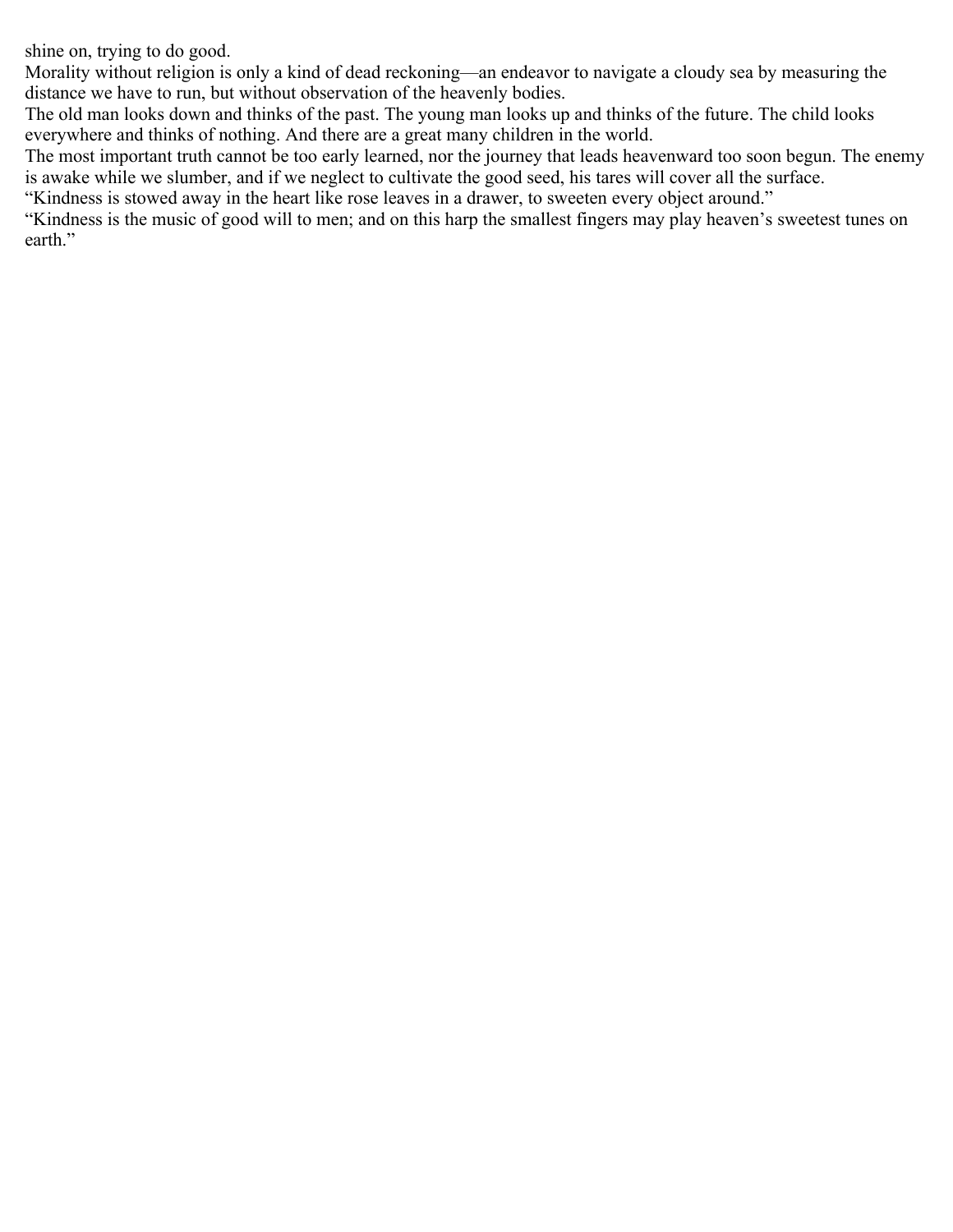7

The following story is told of a, great man in England:

"The great-grandfather of Lord Chief Justice Coleridge, of England, who was vicar of Ottery-St. Mary (the Clavering of "Pendennis"), was as absent-minded a man as the late Lord Dudley. It is still remembered in Devonshire how Mr. Coleridge once went away on a week's visit, and on his wife's unpacking his trunk when he returned, she inquired what had become of the four shirts he had taken with him. 'He remembered wearing them, but knew nothing as to their present whereabouts;' but it presently appeared that in a fit of absence he had put on one shirt over another, and was at that moment unconsciously wearing all four."

There is nothing new in the world. The old is repeated from day to day and made new again. We may illustrate it by what we know to be true of one of our distinguished Alabama men—got, the story from the highest authority, and one of the chief actors in it. Some years ago Judge Dargan, after traveling on this circuit, returned, and his good wife investigated his carpet-bag, wherein there were six shirts when he started from home. Not one was there. The good wife wanted to send them to the "wash." The learned gentleman investigated his bag—looked into his pockets—nay, even made cursory examination of his hat. There was a vast amount of wonder at this mystery—for no one could have stolen the under integuments. Bed-time came, the outer garments of the gentleman were removed, and there, to his amazement, were the six shirts—each taken off, as if it were a natural thing, and neither the Judge nor the good dame wondering.— Mobile News.

The Man of Genius.

The difference between the man of talent and the man of genius would be, that the man of talent could be replaced by a dozen men of ordinary power, whereas a million of such men would be no nearer to replacing the genius. A thousand dwarfs may be kept back forever by a barrier which is overstepped as soon as there comes a single giant and if the young gentlemen who were plucked for their de ree in any given examination were multiplied by a thousand, they would be as hopelessly unable as before to make one of Newton's immortal discoveries. In the same way, a clever man may write something which is superficially just like a first-rate poem, but when we take it to pieces we find it to be nothing but a skillful combination of eohoes, whereas in a single song or verse which shows genius there is always something which could not have been borrowed from anybody else. In short, originality is the mark of genius in this sense, though the word is constantly used to denote great powers, which are, rigidly speaking, merely a faculty for doing more quickly than usual what has been done by others before. \* \* \* The man of genius introduces into the world something which was not there before, instead of simply using up old materials,

Mohammed was born at Mecca about 570.

The first iron steamship was built in 1839.

The first balloon ascension was made in 1798.

What shall I render unto the Lord for all His benefits toward me? Ps.116:12

The preciousness of little things was never more beautifully expressed than by B. F. Taylor, in the following: Little words are the sweetest to hear; little chanties fly farthest, and stay longest on the wing; little lakes are the stillest; little hearts are the fullest, and little farms are the best tilled. Little books are the most read, and little songs the most loved. And when Nature would make anything especially rare and beautiful, she makes it little— little pearls, little diamonds, little dews. Everybody calls that little which he loves best on earth."

Doing one's very best is one's simple duty. Anything short of this is a shame to any man. There is never a fair excuse for doing fairly well—if doing better were possible to the doer. Not how much you do, but how well you do it, is the true measure of your success in any line of action or of purpose. Let the conviction of this be seen in all your course: "Though thou have time But for a line, be that sublime;—

Not failure, but low aim, is crime."

"Chisel in hand stood a sculptor boy,

With his marble block before him,

And his face lit up with a smile of joy As an angel-dream passed o'er him:

He carved the dream on that shapeless stone With many a sharp incision;

With heaven's own light the sculpture shone: He had caught that angel-vision.

"Sculptors of life are we as we stand,

With our souls uncarved before us,

Waiting the hour when at God's command Our life-dream shall pass o'er us.

If we carve it then on the yielding stone With many a sharp incision,

Its heavenly beauty shall be our own;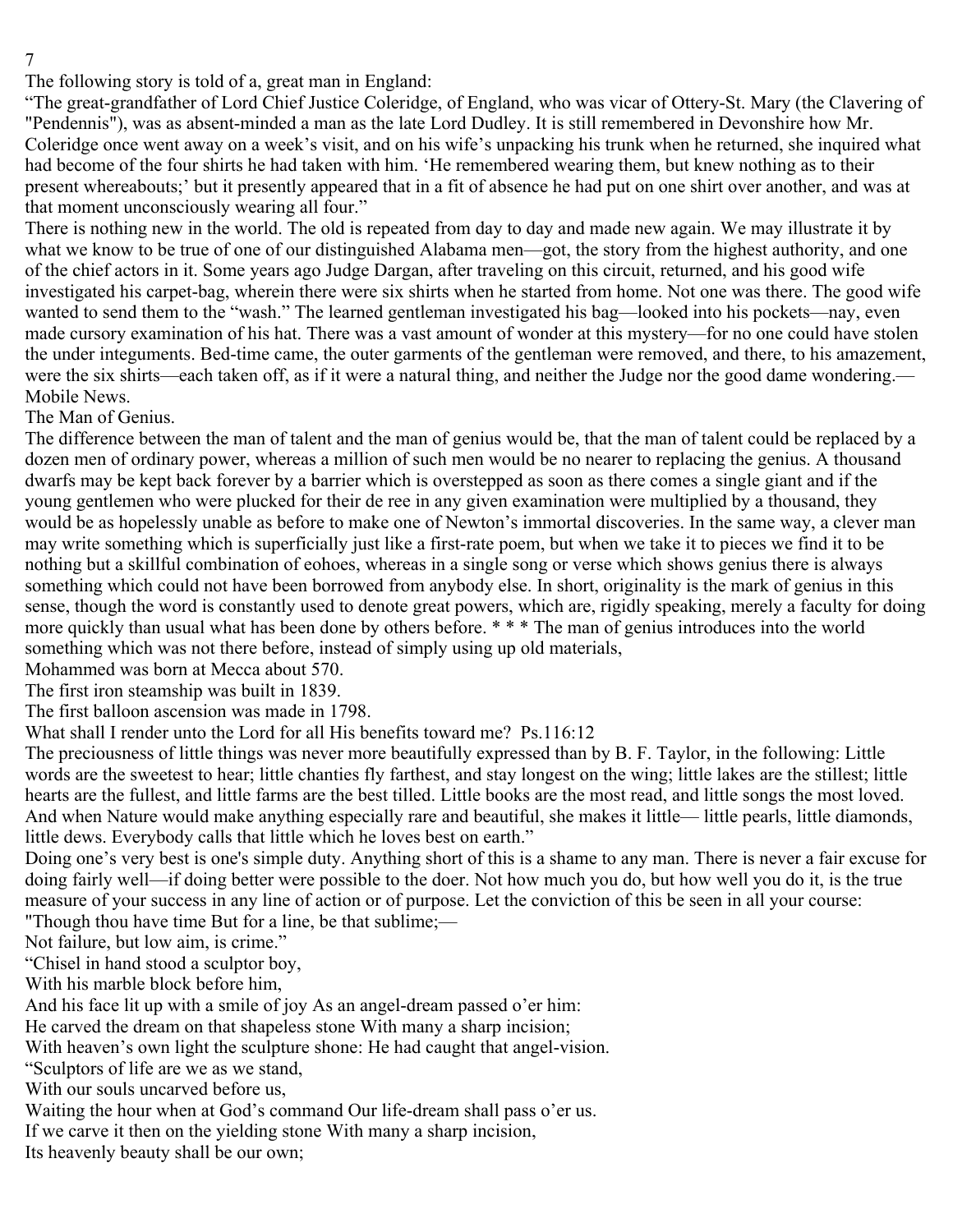Our lives, that angel-vision.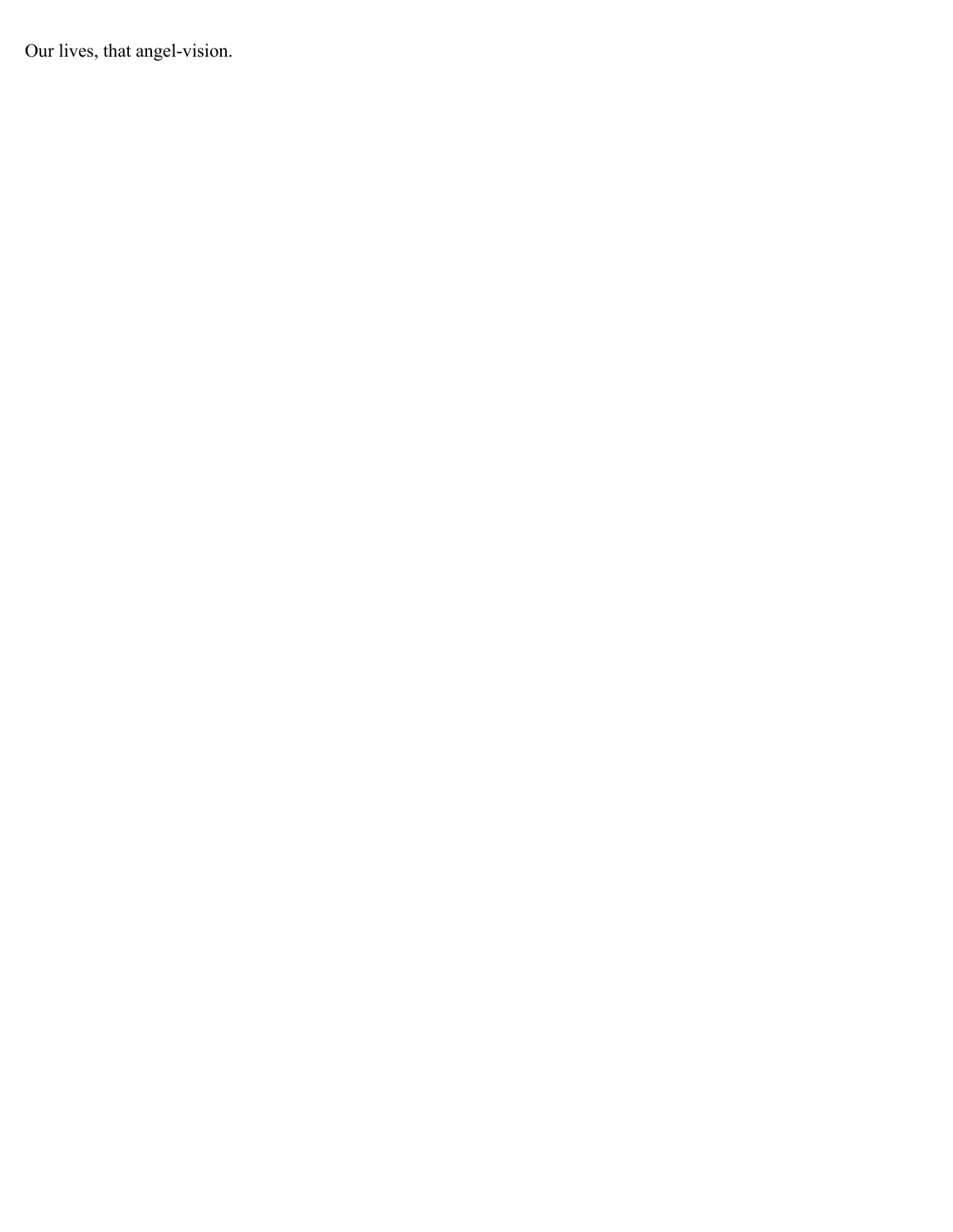8 LIGHT.

The following exquisite poem, by William Pitt Pammer, was some years ago pronounced by one of the most eminent of European critics to be the finest production of the same length in our language: From the quickened womb of the primal gloom, The sun rolled black and bare, 'Till I wove him a vest for his Ethiop breast, Of the threads of my golden hair; And when the broad tent of the firmament Arose on its airy spars, I penciled the hue of its matchless blue, And spangled it round with stars. I painted the flowers of the Eden bowers, And their leaves of living green, And mine were the dyes in the sinless eyes Of Eden's virgin queen; And when the fiend's art in the trustful heart Had fastened its mortal spell, In the silvery sphere of the first-born tear To the trembling earth I fell. When the waves that burst o'er a world accursed, Their work of wrath had sped, And the Ark's lone few, tried and true, Come forth among the dead: With the wondrous gleams of my bridal beams, I bade their terrors cease, As I wrote on the roll of the storm's dark scroll, God's covenant of peace. Like a pall at rest on a senseless breast, Night's funeral shadow slept— Where shepherd swains on the Bethlehem plains, Their lonely vigils kept; When I flashed on their sight the heralds bright Of heaven's redeeming plan, As they chanted the morn of a Savior born— Joy, joy, to the outcast man. Equal favor I show to the lofty and low, On the just and unjust I descend; E'en the blind, whose vain spheres roll in darkness and tears Feel my smile, the best smile of a friend. Nay, the flower of the waste by my love is embraced, As the rose in the garden of kings; At the chrysalis bier of the worm I appear, And lo ! the gay butterfly's wings. The desolate morn, like a mourner forlorn, Conceals all the pride of her charms, Till I bid the bright hours chase the night from her flowers, And lead the young day to her arms; And when the gay rover seeks Eve for his lover, And sinks to her balmy repose, I wrap the soft rest by the zephyr-fanned west, In curtains of amber and rose. From my sentinel steep by the night brooded deep I gaze with unslumbering eye, When the cynosure star of the mariner Is blotted from out the sky; And guided by me through the merciless sea, Though sped by the hurricane's wings, His compassionless, dark, lone, weltering bark, To the haven home safely he brings.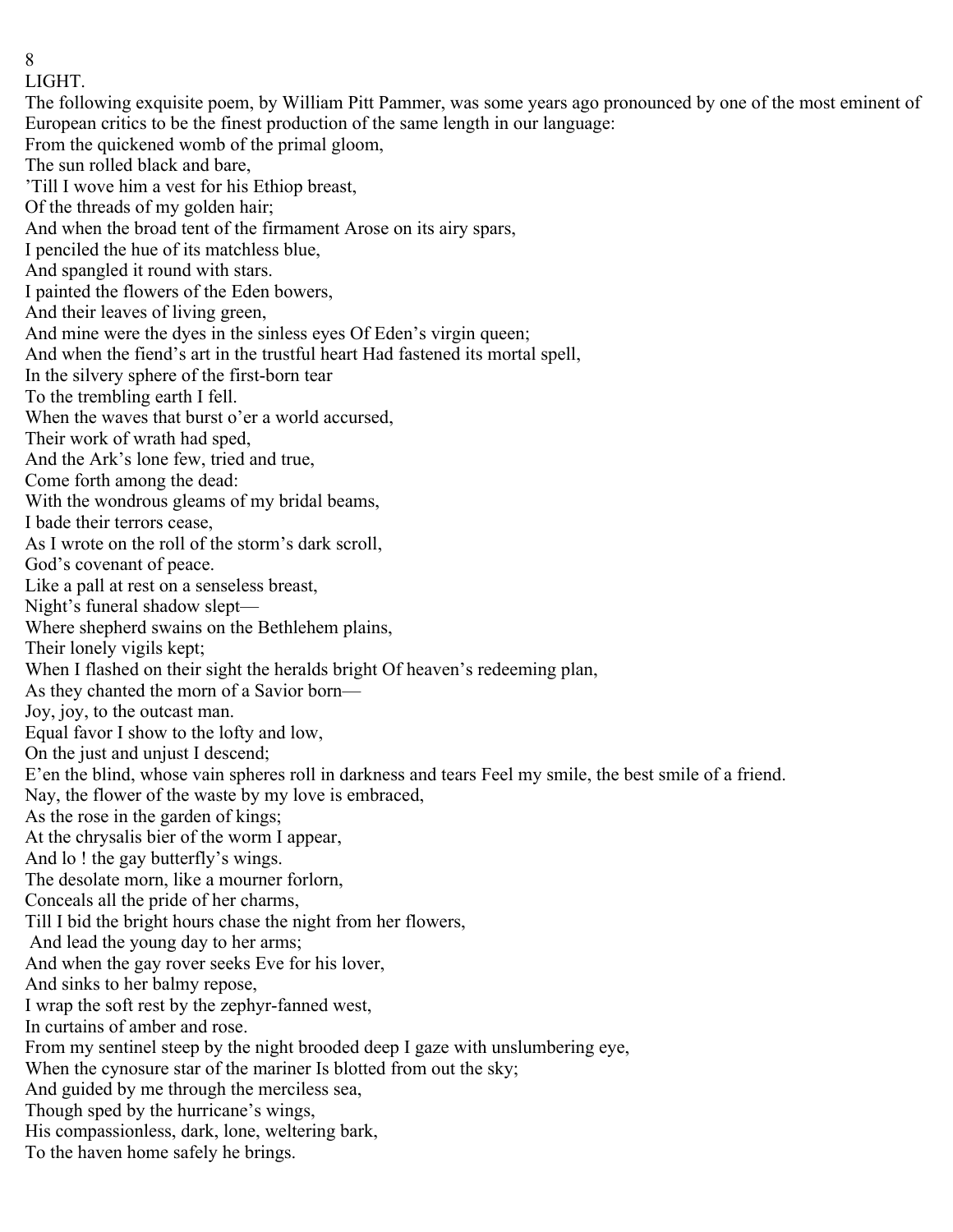I waken the flowers in their dew-spangled bowers,

The birds in their chambers of green,

And mountain and plain glow with beauty again,

As they bask in their matinal sheen.

O, if such the glad worth of my presence to earth,

Though fitful and fleeting the while.

What glories must rest on the home of the blest,

Ever bright with the Deity's smile.

Find earth where grows no weed, and you may find a heart where no error grows.—Knowles.

Hope is like the wing of an and angel, soaring up to heaven and bearing our prayers to the throne of God. Curious Trees.

India Rubber Tree—The Indian rubber tree is a native of South America.

Guava Tree—The guava tree, from the fruit of which the delicious guava jelly is made, is a native of the Indies,

Tallow Tree—In Malabar, a tree called the tallow tree grows; from the seed of it, when boiled, is procured a firm tallow which makes excellent candles.

Butter Tree—This singular tree was discovered by Park, in the central part of Africa; from its kernel is produced a nice butter, which will keep a year.

Life Tree—There is a singular tree in Jamaica called the Life tree whose leaves grow even when severed from the plant. It is impossible to kill if, save by fire.

Banyan Tree—The banyan tree is a native of India, and is an object of great veneration among the Hindoos and Brahmins, who look upon it as an emblem of the Deity.

Manna Tree—The Manna tree grows in Sicily and Calabria. In August the tree is tapped, and the sap flows out, after which it hardens by evaporation, and the manna is left. It is of a sweet but nauseating taste.

Fig Tree—There is no tree more frequently spoken of in the Bible than the fig tree, and a common cry even now in the streets of Cairo, in Egypt, is "In the name of the prophet, figs." A cry almost universally used by the venders of fruits. Milk Tree—The milk tree is a native of South America. Its fruit is about the size of a small apple, but the milk is the greatest wonder, which is procured by making notches through the bark. At first when it runs out it is as thick as cream. It has the same properties as glue.

Camphor Tree—The camphor tree grows in Japan and some of the islands on the Pacific. The camphor is extracted from the wood of this tree, where it is formed in concrete lumps, some of which are as thick as a man's arm, though this is rare. The tree has to be sacrificed to procure the camphor.

Traveler's Tree—A tree called the traveler's tree, of Madagascar, yields a copious supply of fresh water from its leaves, very grateful to the traveler. It grows in the most arid countries and is another proof of the tender care of our Heavenly Father in supplying all his creature's wants.

Sorrowful Tree—The Sorrowful tree is found in the Island of Goa, near Bombay. It is so called because it only flourishes in the night. At sunset no flowers were to be seen, but soon after it is covered with them, which close up or fall off as the sun rises. It has a fragrant odor and blossoms at night the year round.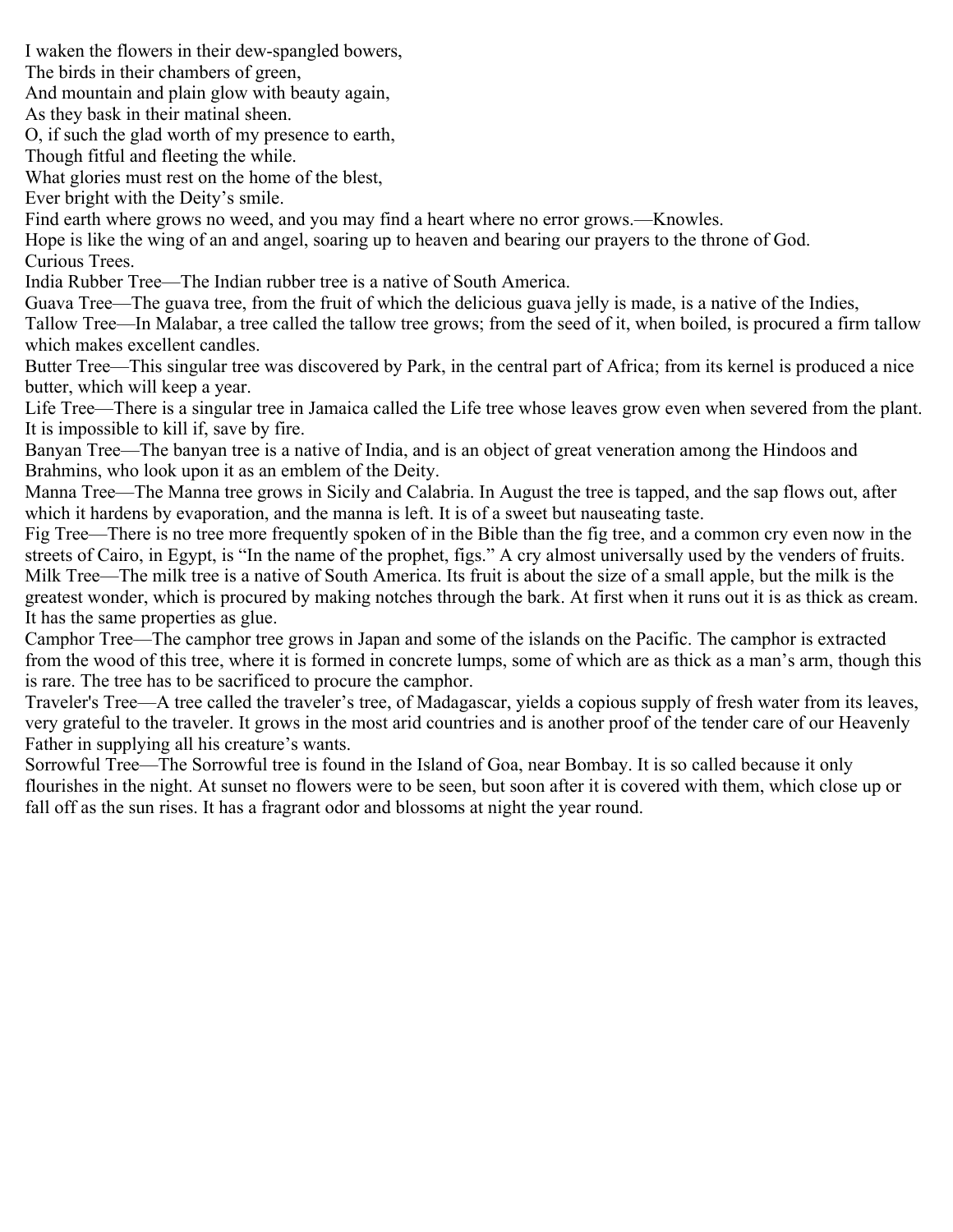Beautiful Thoughts.

Horatio Seymour, of New York, is one of the men who speaks well on any subject. As an enlightened statesman he has few superiors, and in the walks of literature or the arts he is equally happy. In a recent address made to the convicts in the Auburn, N. Y. prison, we find the following beautiful vim of thought:

Sitting before my fire on a winter's evening, and musing, as old men are apt to do about their acts, their errors, their successes, or their failures, it occurred to me what I would do if I had the power and were to wipe out twenty acts of my life. At first it seemed as if this was an easy thing to do. I had done more than twenty wrong things for Which I had always felt regret, and was about to seize my imaginary sponge and rub them out at once but I thought it best to move with care, to do as I had done to others, lay my character out upon the dissecting table, and trace all the influence that had made or marred it. I found, to my surprise, if there were any golden threads running through it, they were wrought out by the regrets felt at the wrong; that these regrets had run through the course of my life, guiding my footsteps through all its intricacies and problems, and if I should obliterate all of these, the act to which all these golden threads were attached, whose lengthening lines were woven into my very nature—if I should obliterate all of these, I should destroy what little there was of virtue in my moral make-up. Thus I learned that the wrong act, followed by the just regret and by thoughtful caution to avoid like errors, made me a better man than I should have been if I had never fallen. In this I found hope for myself and hope for others, and I tell you who sit before me; as I say to all in every condition, that if you will you can make yourselves better men than if you had never fallen into errors or crimes. A man's destiny does not turn upon the fact of his doing or not doing wrong, for all men will do it; but of how he bears himself, what he does, and what he thinks after the wrong act.

A star is beautiful; it affords pleasure, not from what it is to do, or to give, but simply by being what it is. It benefits the heavens; it has congruity with the mighty space in which it dwells. It has repose; no force disturbs its eternal space. It has freedom; no obstruction lies between it and infinity.

If thou art a vessel of gold and they be one of wood, be not high minded. It is God that maketh thee to differ, and the more bounty he shows the more humility he requires.

The water falls on all creatures; on herb, bush and tree; and each draws up to its own leaf and blossom according to its special need. So falls the rain of the law on the many-hearted world.

God forbid that I should glory, save in the Cross of our Lord Jesus Christ. GAL. 6:14.

With the Seasons, Greeting.

THE MILLS OF GOD.

"Though the mills of God grind slowly, yet they grind exceeding small;

Though with patience stands He waiting, with exactness grinds He all."

However much we may resort to ways that are dark and cheat our fellow-beings, we are, after all, but so much grain to be ground in the mills of God's justice. He stands patiently by and our time must come. It is. inevitable. Borne on the waves of success, listening to the joyous songs of pleasure, we may drift far away from the fear of God, away out beyond the Rock of Ages, yet we must be drawn back and judged. We may escape the rough things of the world and live serenely unconscious of the sorrows of life, but God is watching us and passing upon our true characters. He is the great miller and must know what good there is in us. Bowed down by sorrow, despair, grief, we may forget Him, may doubt His existence; may curse the very life he has given us for noble purposes, but we will be made to acknowledge ourselves fools in the presence of all the generations of earth. If we listen not to His voice offering us peace, sweet peace, we will one day listen to that same voice pronouncing the eternal curse upon our heads. The liar may flourish by the liar's art, but life is fleeting. Our hearts may be stout and brave, but, as Longfellow expresses it, they are beating funeral marches to the grave, beyond which justice is done. The evil have no showing there, for with exactness grinds He all.

Some one has said that life is a dream at best, and when happiest soonest over; and it matters not how we are deceived, cheated, lied to here, the time comes quickly when all is made straight and things are set aright. Aye! the mills of God grind slowly, but they grind exceeding small.

Life's lessons are cut and carved on things inanimate—seen in the leaf and flower, painted on the landscape chanted in the murmuring brook, heard in the viewless wind, revealed in a passing cloud or flitting shadow.

We are led to the belief of a future state, not only by the weaknesses, by the hopes and fears of human nature, but by the noblest and best principles which belong to it, by the love of virtue, and by the abhorrence of vice and injustice.

Whether perfect happiness would be procured by perfect goodness this world will never afford an opportunity of deciding. But this, at least, may be maintained, that we do not always find visible happiness in proportion to visible

9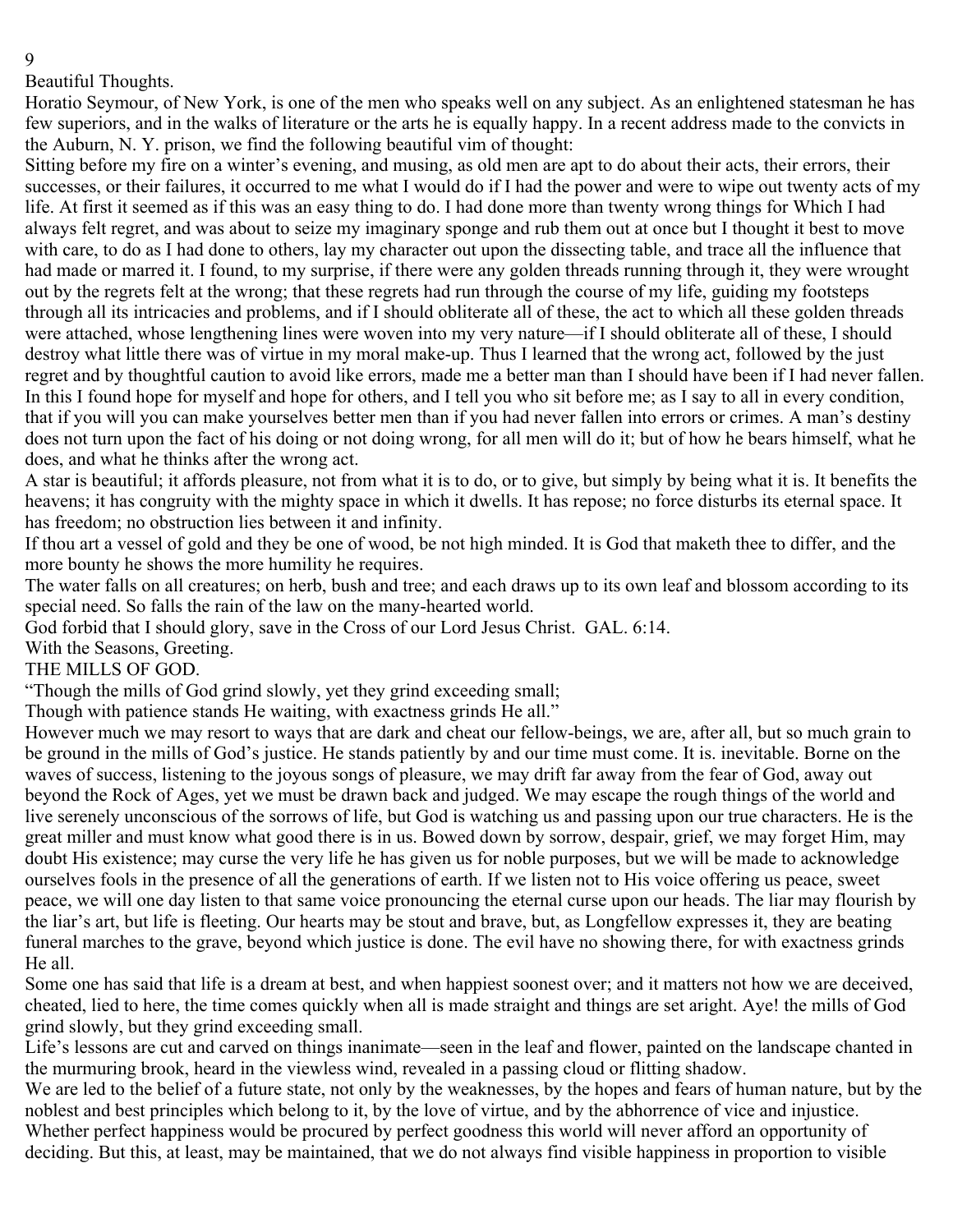virtue.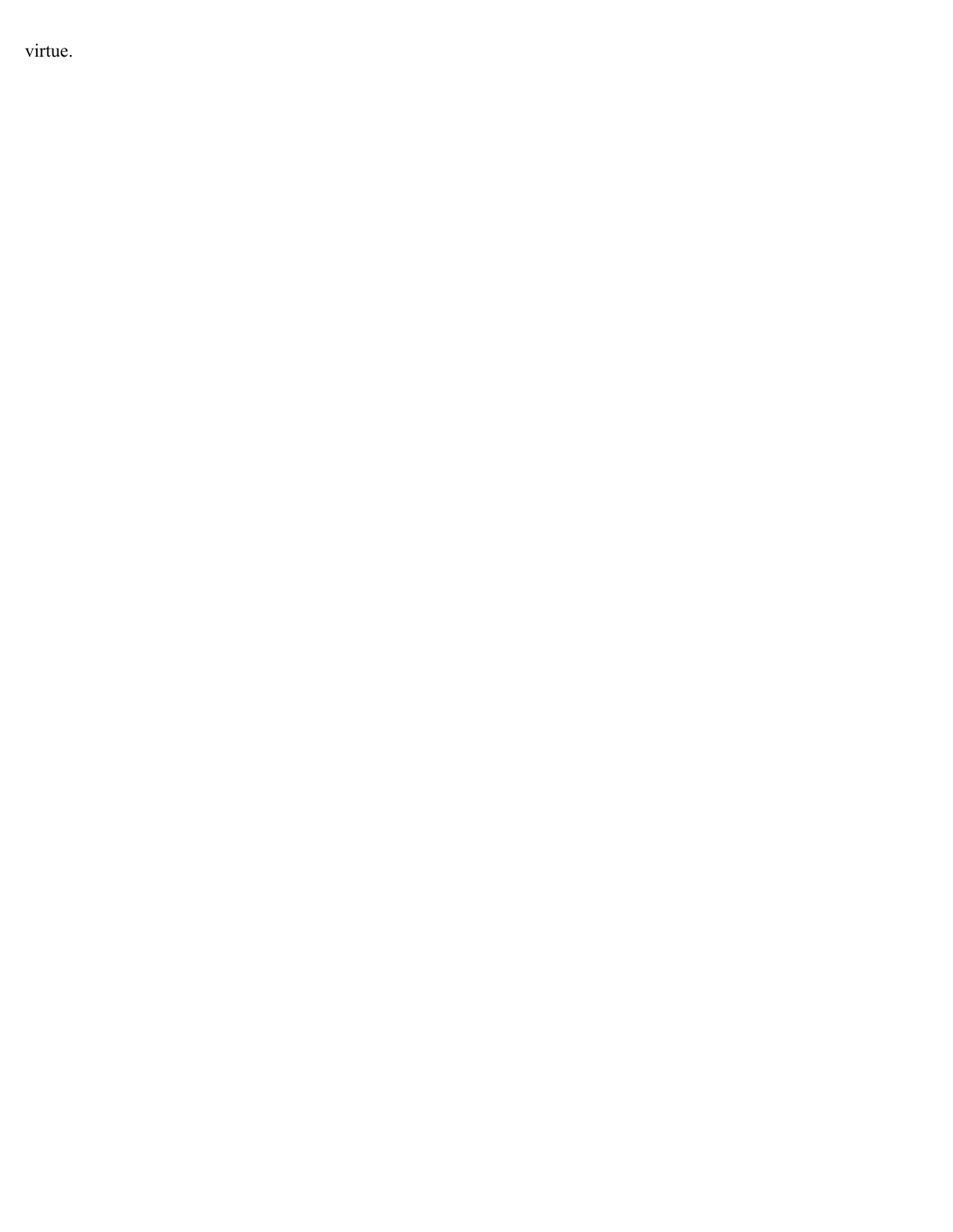10

"ROCK ME TO SLEEP."

Backward, turn backward, O Time! in your flight—

Make me a child again—just for tonight! Mother, come back from the echoless shore, Take me again to your heart as of yore;

Kiss from my foreheads the furrows of care, Smooth the few silver threads out of my hair; Over my slumbers your loving watch keep— Rock me to sleep, Mother, rock me to sleep!

"Backward, flow backward, O swift tide of years!

I am weary of toil, I am weary of tears;

Toil without recompense, tears all in vain.

Take them, and give me my childhood again!

I have grown weary of dust and decay,

Weary of flinging my soul-wealth away,

Weary of sowing for others to reap;

Rock me to sleep. Mother, rock me to sleep!

"Tired of the hollow, the base, the untrue; Mother. O Mother! my heart calls for you!

Many a Summer the grass has grown green, Blossoming and laded, our faces between:

Yet with strong yearning and passionate pain Long I to-night for your presence again,

Come from the silence so long and so deep— Rock me to sleep, Mother, rock me to sleep!

"Over my heart in the days that have flown,

No love like mother-love ever has shown;

No other worship abides and endures,

Faithful, unselfish, and patient, like yours: None like a mother can charm away pain From the sorrowing soul and the world-weary brain;

Slumber's soft calm o'er my weary lids creep Rock me to sleep, Mother, rock me to sleep!

"Come let your brown hair just lighted with gold,

Fall on my shoulders again as of old;

Let it fall over my forehead to-night,

Shielding my eyes from the flickering light, For oh! with it's sunny-edged shadows once more,

Haply will throng the sweet vision of yore; Lovingly, softly its bright willows weep— Rock me to sleep, Mother, rook me to sleep!

"Mother, dear mother! the years have been long

Since last I was hashed by your lullaby song; Sing, then again!—to my soul it shall seem Womanhood's years have been only a dream Clasp to your arms in a loving embrace,

With your soft, light lashes just sweeping my face

Never hereafter to wake or to weep;

Rock me to sleep Mother, rook me to sleep!"

A butterfly basked on a baby's grave,

Where a lily had chanced to grow;

"Why art thou here with thy gaudy dye,

When she of the blue and sparkling eye Must sleep in the churchyard low?"

Then it lightly soared through the sunny air, And spoke from its shining track:

"I was a worm till I won my wings;

And she whom thou mourn'st like a seraph sings 'Would'st thou call the blessed one back?'" Mrs. Sigourney.

No flower can bloom in Paradise that is not transplanted from Gethsemane no one can taste of the fruit of the tree of life that has not tasted of the tree of Calvary.

Enjoy the blessings of this day, if God sends them; and the evils bear patiently. For this day only is ours; we are dead to yesterday, and we are not born to to morrow.

"Are not our darkest days the shadows of the wings of the angel of mercy, hovering near to bless?" Somehow or Other.

Life has a burden for every man's shoulder, None may escape from its trouble and care;

Miss it in youth and twill come when we're older,

And fit us as close as the garments we wear.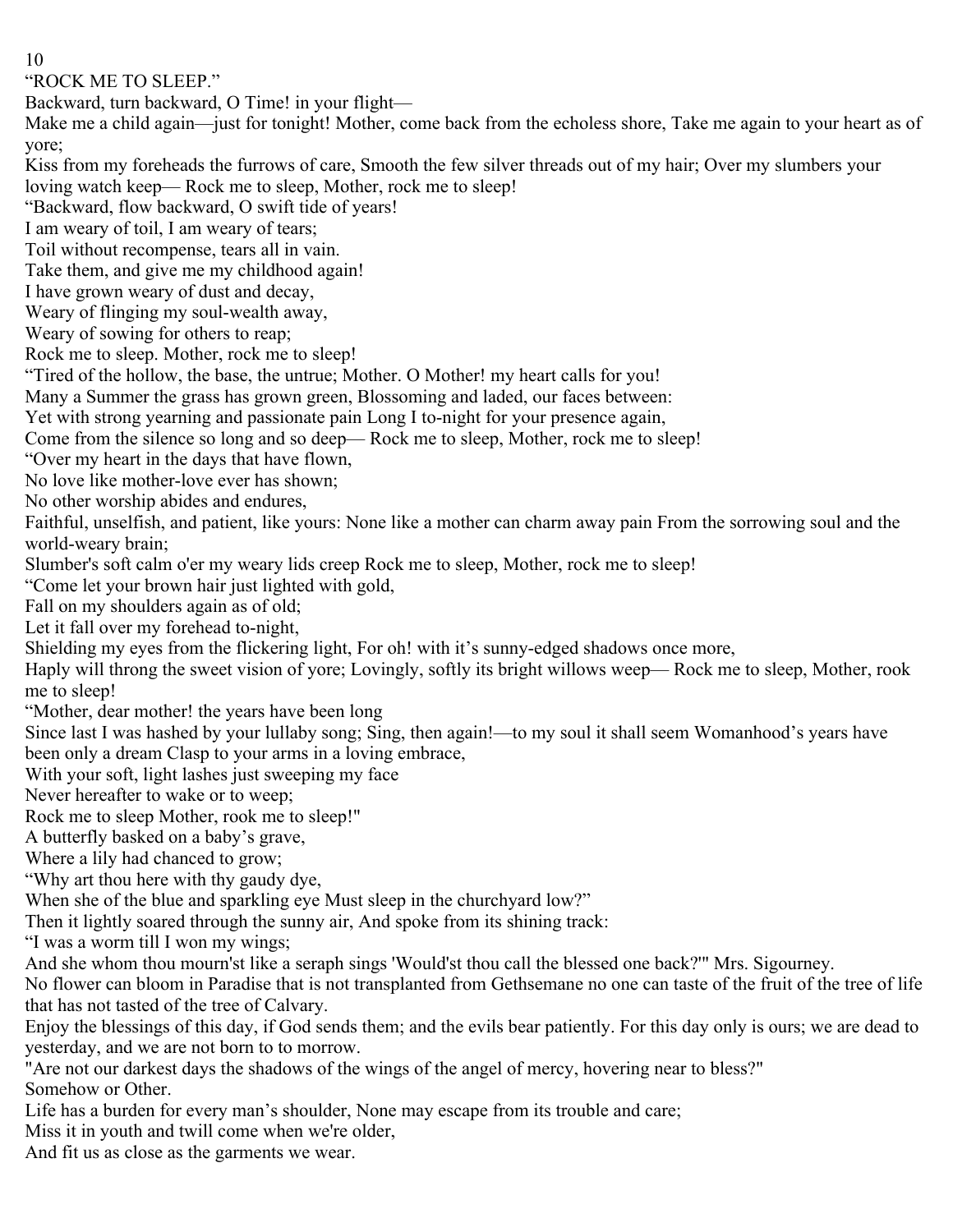Sorrow comes into our lives uninvited, Bobbing our hearts of their treasures of, song; Lovers grow cold and friendships are slighted, Yet somehow or other we worry along. Everyday toil is an everyday blessing, Though poverty's cottage and crust we may share; Weak is the back on which burdens are pressing, But stout is the heart that is strengthened by prayer. Somehow or other the pathway grows brighter Just when we mourn there were none to befriend; Hope in the heart makes the burden seem lighter, And somehow or other we get to the end. TWO DREAMS. Weary the king took off his crown; In either hand he poised its weight. "Tis strange how heavy it has grown," He said, and with an impatient frown He eyed it with a kind of hate; Then on his bed he laid him down And slept, and in a twinkling dreamed, Oh! dream of ecstasy and bliss! Delight through all his senses streamed; A ragged vagabond he seemed; Free winds of heaven his hair did kiss; On his bare skin the free sun beamed. At morn he waked, bewildered first, Or who he was was or where might be; Then saw the crown, and with a burst Of sudden rage, he swore and cursed: "No beggar would change lives with me! Of all hard fates, a king's the worst'" Outside the palace, on the ground, Starved half to death and freezing cold, Less sheltered than the meanest hound, A beggar slumbered safe and sound, And dreams to him came swift and bold, As if a palace walled him round. He dreamed he was a king indeed; Oh! dream of ecstasy and bliss! Of food he had his utmost greed; Of gold beyond his utmost need; All men knelt low his hand to kiss And gave his word obedient heed. At morn he waked, bewildered first, Or who he was or where might be; Then quick, by hunger and by thirst, He knew himself and groaned and cursed; "No creature pity takes on me! A beggar's fate of all is worst!" —The Independent. MY CATHEDRAL. Like two cathedral towers these stately pines Uplift their fretted summits tipped with cones; The arch beneath them is not built with stones, Not Art but Nature traced these lovely lines, And carved this graceful arabesque of vines; No organ but the wind here sighs and moans, No sepulchre conceals a martyr's bones, No marble bishop on his tomb reclines. Enter! the pavement, carpeted with leaves, Gives back a softened echo to thy tread!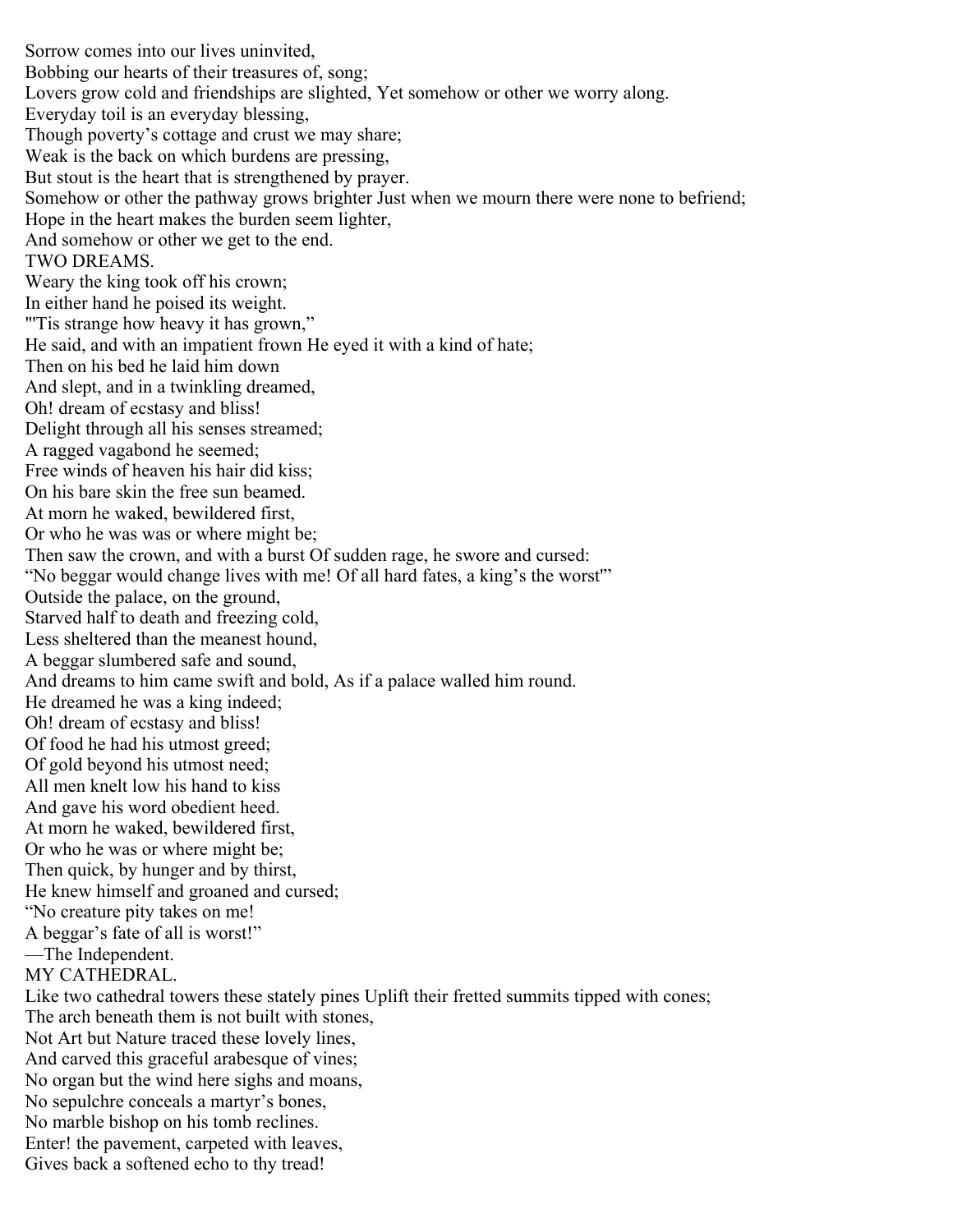Listen! the choir is singing; all the birds In leafy galleries beneath the eaves Are singing! Listen, ere the sound be fled, And learn there may be worship without words. Henry W. Longfellow. How much territory was added to the United States as the result of the Spanish-American War? Porto Rico, 3,600 square miles; Pine island, in the West Indies, 862 square miles; Guam, in the pacific ocean, 175 square miles; Philippine Islands 143.000 square miles; additional philippines bought in 1901

for \$100,000, 68 square miles.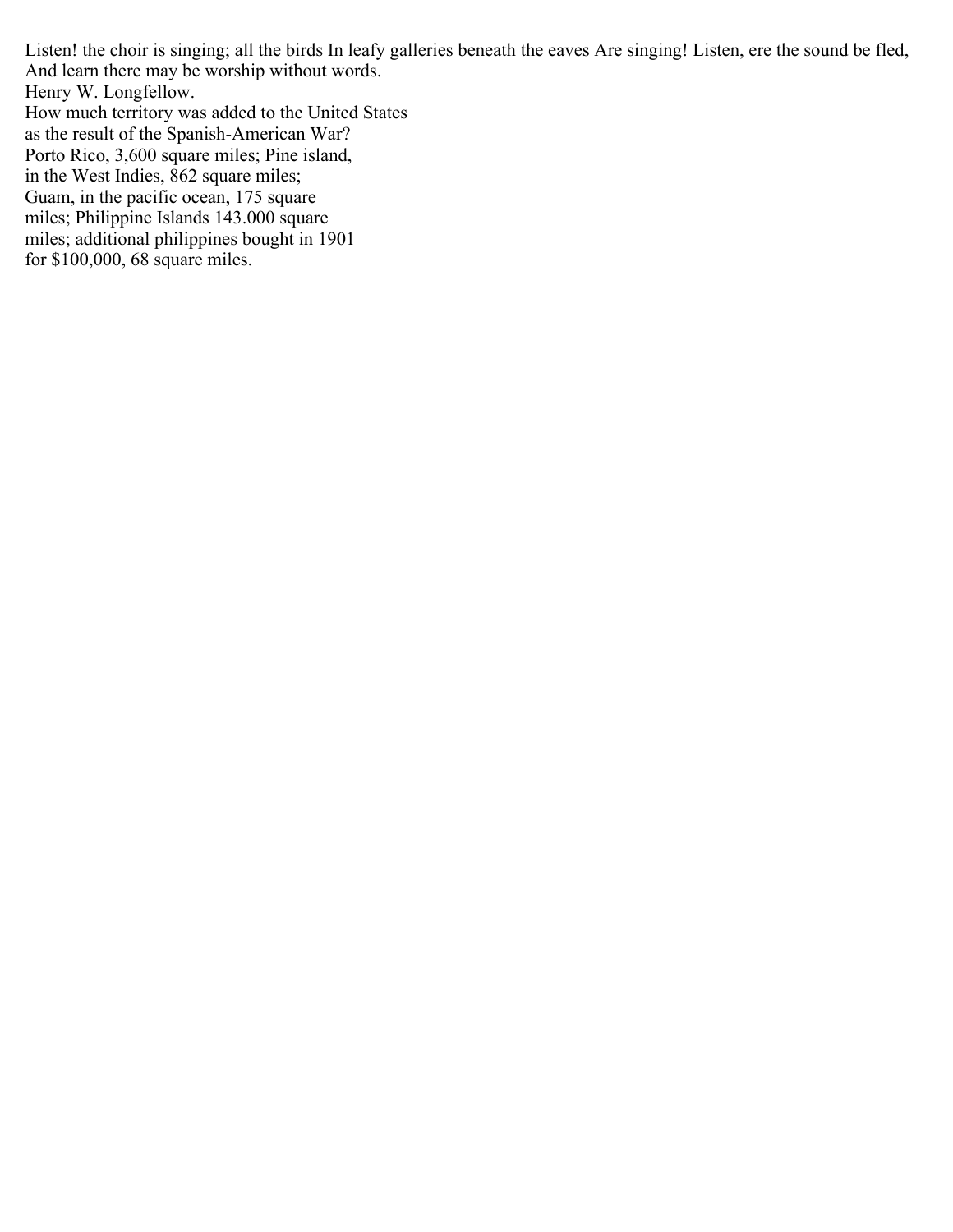11

A PARENT'S ADVICE.

Now, John, my son, before you go Take this advice to heart—

Don't try to show off what you know So folks may think you're smart.

Although the world is like a school, Where those who study rise, Remember that the silent fool Is oft considered wise. —Boston Co.

All green and fair the Summer lies,

Just budded from the bud of Spring, With tender blue and wistful skies,

And winds which softly sing.

—Susan Coolidge

It Is the month of June,

The month of leaves and roses,

When pleasant sights salute the eyes And pleasant scents the noses.

—N. P. Willis. (N.P. Willis)

Priestly was the firsts (unless it was Beccaria) who taught my lips to pronounce this sacred truth—that the greatest happiness of the greatest number is the foundation of morals and legislation.—Bentham.

It's surely summer, for there's a swallow; Come one swallow, his mate will follow. The bird race quicken and wheel and thicken.

—Christina G. Rosetti

ONLY two national parks have ever

been made in this country by authority of the General Government, namely, the Yosemite valley and the Yellowstone National Park. Yosemlte is pronounced Yo-sem-i-te, with the accent on the "sem."

The following table shows the population of some of the larger cities of the world:

London......... 4,000,000 Paris.......... 1,988,806 Soo-choo....... 1,900,000 Canton......... 1,300,000 Peking......... 1,300,000 New York....... 1,206,590 Berlin......... 1,111,630 King-te-ching...1,000,000 Philadelphia.... 846,984 Chang-how....... 800,000 Wo-chang........ 800,000 ISN'T IT AWFUL? There is a little maiden Who has an awful time; She has to hurry awfully To get to school at nine. She has an awful teacher; Her tasks are awful hard; Her playmates all are awful rough When playing in the yard. She has an awful kitty, Who often shows her claws; A dog who jumps upon her dress, With awful muddy paws. She has a baby sister, With an awful little nose, With awful cunning dimples, And such awful little toes! She has two little brothers, And they are awful boys; With their awful drums and trumpets, And make an awful noise. Do come, I pray thee, common sense; Come and this maid defend; Or else, I fear, her awful life Will have an awful end.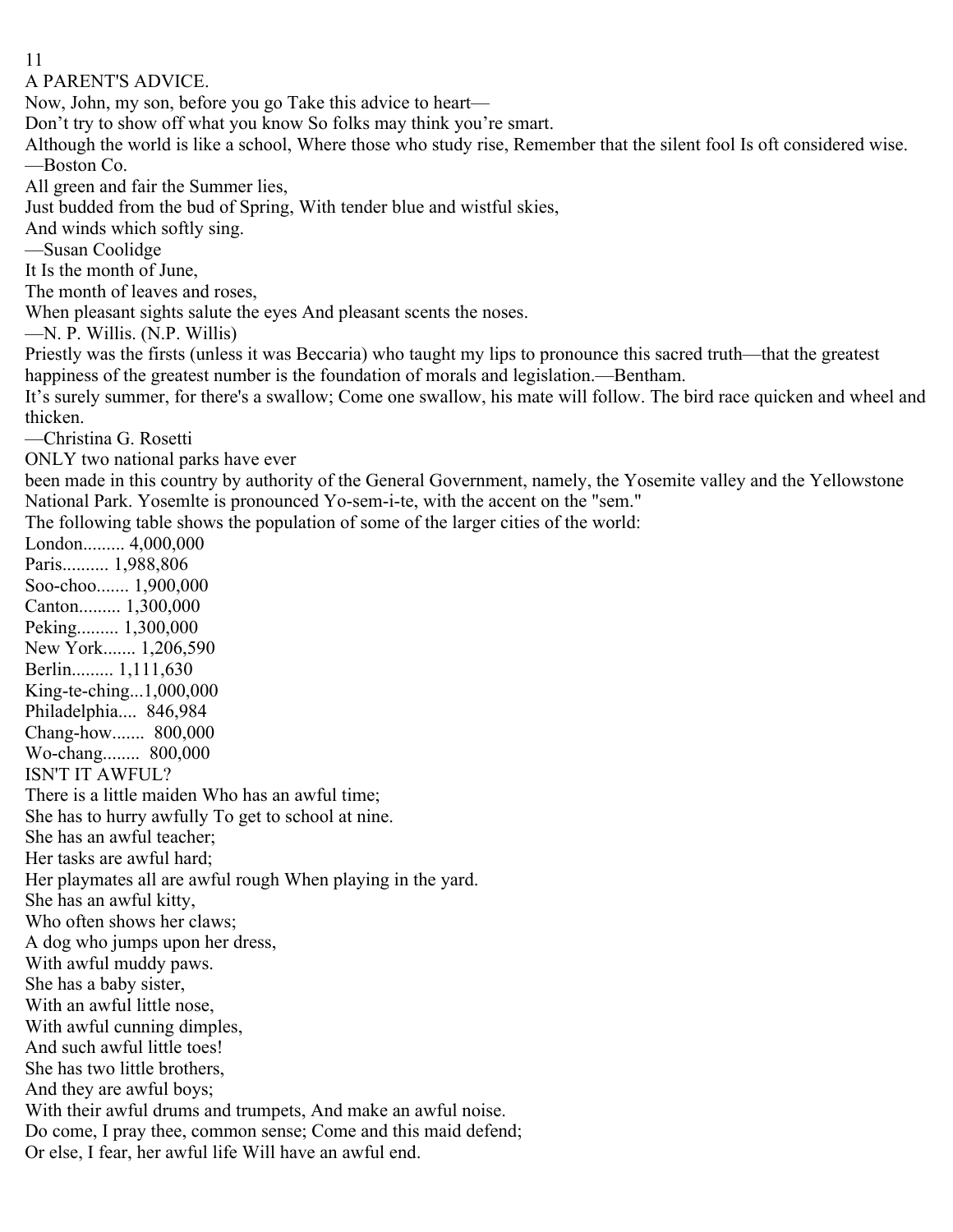#### NEW YEAR'S MOTTOES.

I asked the New Year for some motto sweet, Some rule of life with which to guide my feet; I asked and paused. It answered soft and low: "God's will to know." "Will knowledge then suffice, New Year?" I cried, But ere the question into silence died The answer came: "Nay, this remember, too God's will to do." Once more I asked; "Is there still more to tell?" And once again the answer softly fell: "Yes, this one thing, all other things above Gods's will to love." —Selected.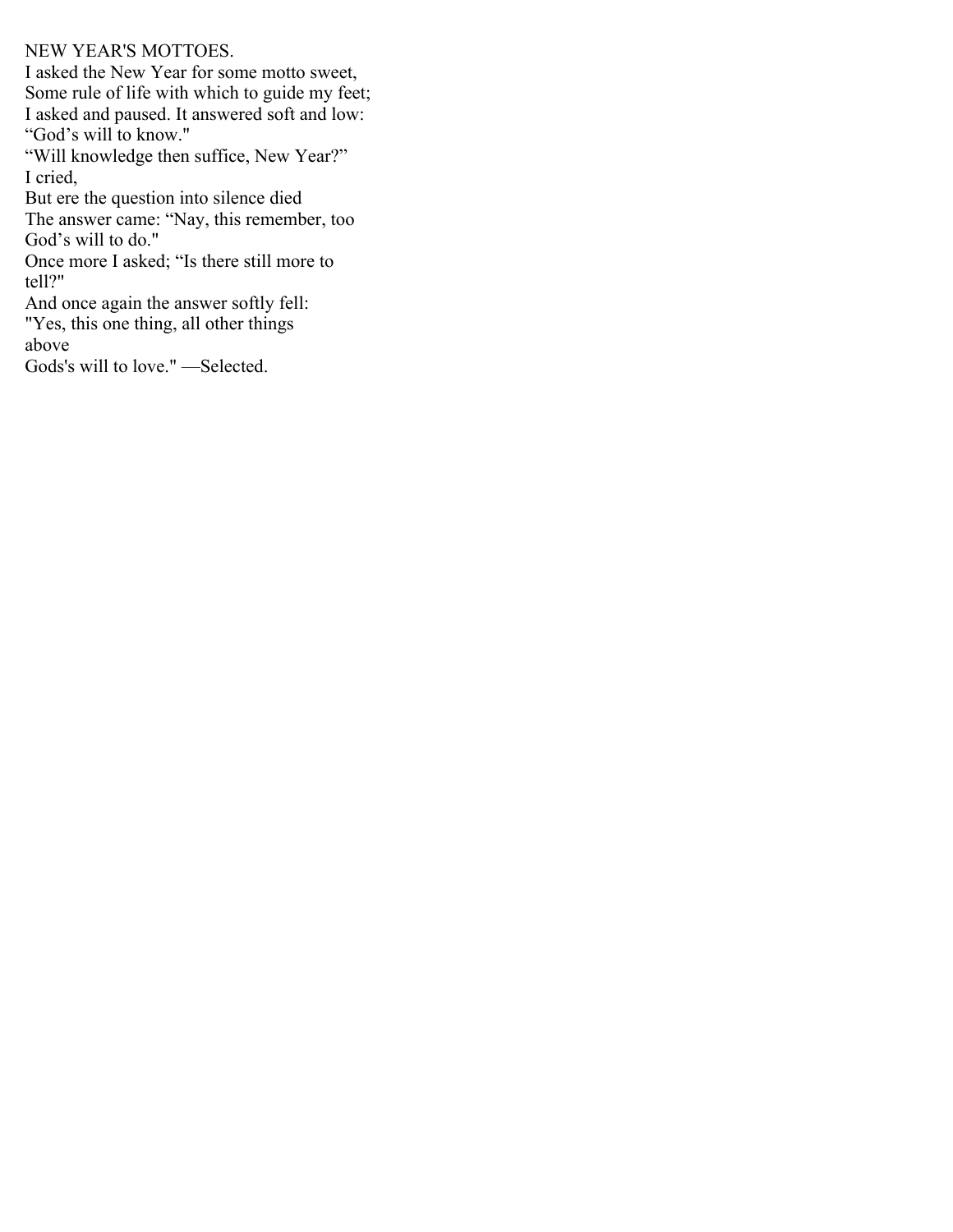The Oldest Town.

According to Humboldt, the oldest town in the world is Yakutisk—5,000 inhabitants—in Eastern Siberia. It is not not only the oldest, but probably the coldest The ground remains always frozen to the depth of 300 feet, except in midsummer, when it thaws three feet at the surface. The mean temperature for the year is 12.7 degrees F. For ten days in August the thermometer goes as high as 85 degrees. From November to February the temperature remains between -40 degrees to 68 degrees below zero. The river Lena remains frozen for nine months in the year.

The first steamboat which actually crossed the Atlantic ocean was the Savannah, owned by Mr. Scarborough, of Savannah, Ga. She was 350 tons burden, and was purchased in New York, when on the stocks, and fitted for the purpose intended. On March 27, 1819, she left New York for Savannah for a trial trip, which was successfully made. On the 26th of May following she left Savannah for Liverpool, and reached her destination in 22 days. From Liverpool she went to Copenhagen, St. Petersburg. Stockholm and other ports, leaving Arundel for Savannah, which she reached in 25 days. Captain Steven Rogers, of New London, Conn., commanded the vessel. The ship was built in New York, and her engines were made in Elizabeth, N. J. In 1824 the Enterprise under Captain Johnson, made a voyage to India around the Cape of Good Hope.

The Oldest Deed in America is said to be in the possesion of Maj. Leland, of New York City. It was written eighteen years after the discovery of the new world by Columbus. This document is a conveyance of Fisher's Island, near the mouth of the sound, from certain Indian chiefs to the celebrated navigator, John Cabot, whose signature it bears. THE GREATEST EVIL.

The Persian author Saadi tells a story of three sages-—a Greek, an Indian and a Persian—who, in the presence of the Persian monarch, debated this question: Of the evils incident to humanity, which is the greatest? The Grecian declared, "Old age oppressed with poverty;" the Indian, answered, "Pain with impatience;" while the Persian, bowing low, made answer, "The greatest evil, O King, that I can conceive is the couch of death without one good deed of life to light the darksome way!"

## Great Things of Earth.

The greatest thing in the world is the falls of Niagara; the largest cavern, the Mammoth cave of Kentucky; the largest river, the Mississippi—four thousand miles in extent; the largest valley, that of the Mississippi—its area five million square miles; the greatest city park, that of Philadelphia, containing twenty-seven hundred acres; the greatest grain port Chicago; the largest lake, Lake Superior; the largest railroad, the Pacific railroad over three thousand miles in extent; the most huge mass of solid iron is Pilot Knobb of Missouri— height, two hundred and fifty feet, circumference two mile; the best specimen of architecture, Girard College, Philadelphia, the largest aqueduct, the Croton of New York length forty miles and a half, cost twelve million five hundred thousand dollars; the longest bridge the elevated railroad in Third avenue, New York; its extent from the Battery to the Harlem river—the whole length of the Eastern side of the Manhattan Island—seven miles long or nearly forty thousand yards. The longest bridge over the water, however will be that now being constructed in Russia over the Volga at a point where the river is nearly four miles wide. Knowledge in Old Times.

Some of the early nations attained a knowledge of science and skill in art which were lost in the subsequent ages. Wendell Phillips' famous lecture on "The Lost Arts" ought to make us modest, and less inclined to boast of our own superiority.

In a recent lecture before the Geographical Society, Judge Daly paid a tribute to the knowledge of the old Babylonians. They were well acquainted with the heavens, catalogued the stars, and named the constellations. They traced the sun's course through the twelve signs of the zodiac, and divided time into weeks, months and years.

They speculated on the connection of the weather with the changes of the heavenly bodies, and thought the phases of the moon had a subtle influence. They noted the spots on the sun, and seemed to have possessed telescopes, as Layard found a crystal lens among the ruins of Nineveh. It is interesting to know that they had a seventh day of rest, corresponding to our Sabbath, and enacted rigorous rules for keeping it.— Exchange.

## TWELVE GOLDEN MAXIMS.

## ON CONSTANCY.

Be not unstable in thy resolutions, nor various in thy actions, nor inconstant in thy affections. Be deliberate that thou mayest perform, so perform that thou mayest preserve. Mutability is the badge of infirmity.

## ON CONDUCT TOWARD A FRIEND.

Hast thou a friend, use him friendly; abuse him not in jest or earnest; conceal his infirmities; privately reprove his errors. Commit thy secrets to him, yet with caution, least thy friend become thy enemy and abuse thee. Bishop Hall.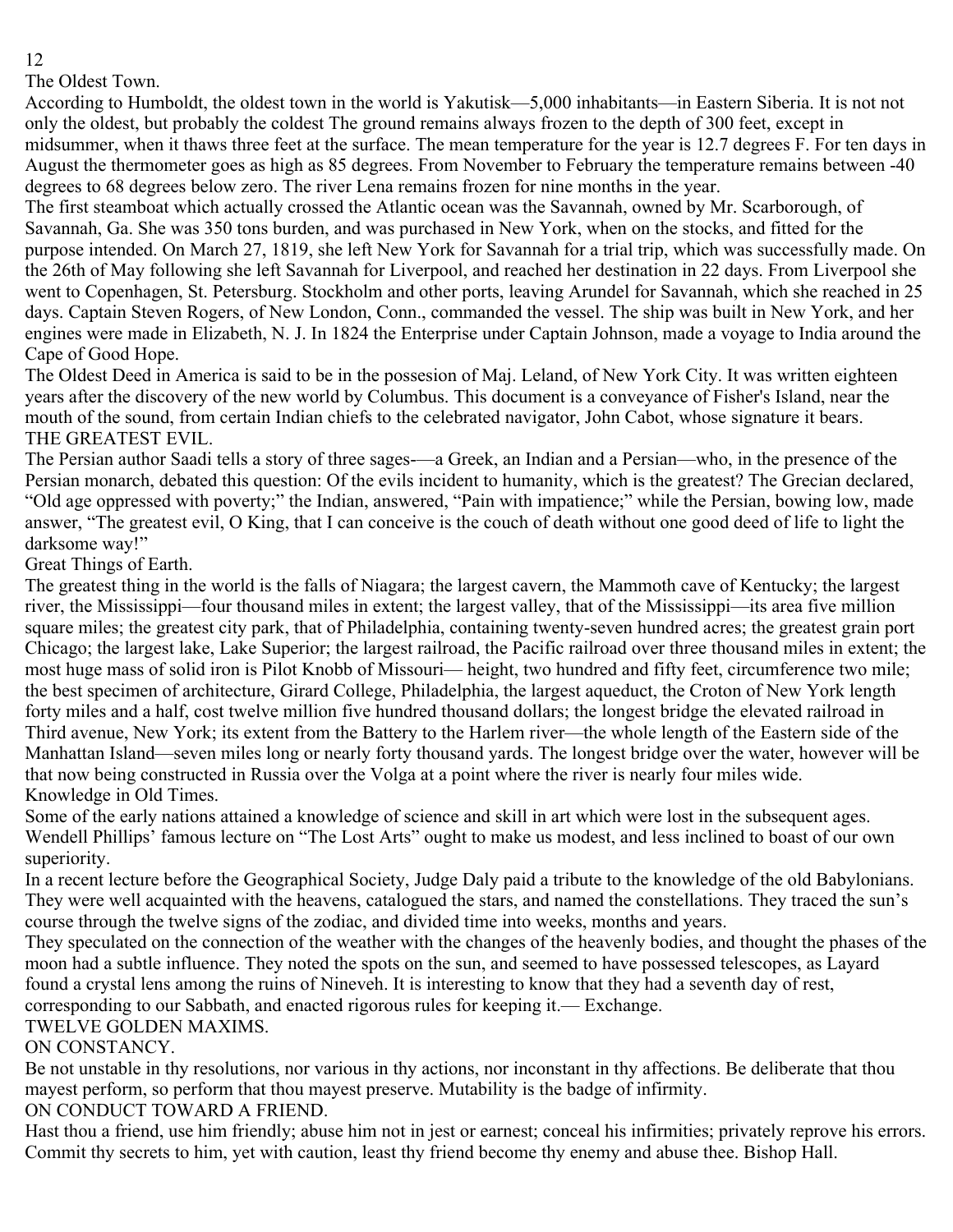#### HOW TO USE PROPERTY.

So use thy property that adversity may not abuse thee. If in prosperity thy security admits no fear, in adversity thy despair will afford no hope; he that in prosperity can foretell a danger can in adversity see deliverance. ON SECRET ENEMIES.

He that professes himself thy open enemy arms thee against the evil he means thee; but he that dissembles himself thy friend, when he is thy secret enemy, strikes beyond caution and wounds above cure. From the first thou mayest deliver thyself, from the last good Lord deliver thee.

#### ON ANGER.

Beware of him that is slow to anger. Anger, when it is long in coming, is the stronger when it comes and the longer kept. Abused patience turns to fury When fancy is the ground of passion, that understanding which composes the fancy qualifies the passion; but when judgment is the ground, the memory is the recorder and this passion is long retained. ON LAW AND PHYSIC.

If thou study law and physic, endeavor to know both and to need neither. Temperate diet, moderate and reasonable labor, rest and recreation, with God's blessing, will save thee from the physician; a peaceful disposition, prudent and just behavior, will secure thee from the law. Yet, if necessity absolutely compel, thou mayest use both; they that use either otherwise than for necessity soon abuse themselves into weak bodies and light pulses. CHARITY ALLEGORIZED.

Charity is a naked child giving honey to a bee without wings. Naked, because excuse less and simple; a child, because pleasant and comfortable; to a bee, because a bee is industrious and deserving; without wings, because wanting and helpless. If thou deniest to such thou killest a bee; if thou givest to other than such thou preservest a drone.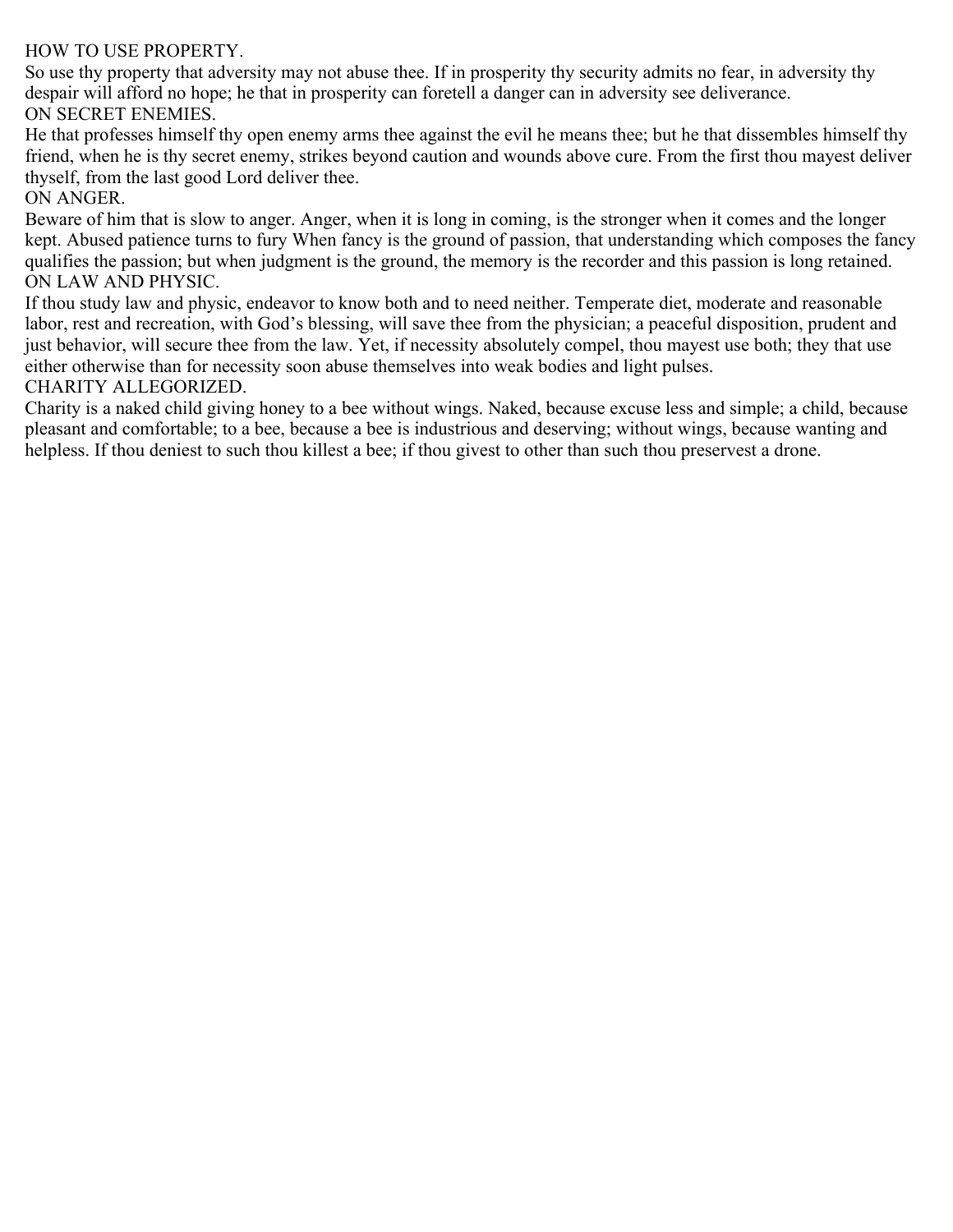#### ON DIET AND REGIMEN.

If thou desirest to take the best advantage of thyself, especially in matters where the fancy is mostly employed, keep temperate diet, use moderate exercise, observe seasonable and set hours for rest, and let the end of thy first sleep raise thee from thy repose; then hath thy body the best temper, thy soul the least incumbrance; then no noise shall disturb thine ear; no object shall divert thine eye ; then, if ever, shall thy sprightly fancy transport thee beyond the common pitch, and show the majorim of high invention.

## ON COMMUNICATING NEWS

Let the greatest part of the news thou hearest be the least part of what thou believest, lest the greatest part of what thou believest be the least part of what is true; and report nothing for truth, in earnest or in jest, unless thou know it, or at least confidently believe it to be so; neither is it expedient at all times or in all companies to report what thou knowest to be true; sometimes it may avail thee if thou seem not to know that which thou knowest. Hast thou any secret, commit it not to many, nor to any, unless well known unto thee.

#### On Dress

In thy apparel avoid profuseness, singularity and gaudiness; let it be decent, and suited to the quality of thy place and purse. Too much punctuality and too much morosity are the extremes of pride. Be neither too early in the fashion, nor to long out of it,nor too precisely in it. What custom hath civilized hath become decent; until then it was ridiculous. Where the eye is the jury, the apparel is the evidence; the body is the shell of the soul, apparel is the husk of that shell, and the husk will often tell you what that kernel is. Seldom does solid wisdom dwell under fantastic apparel; neither will the pantaloon fancy be inured within the walls of grave habit. The fool is known by his dyed coat. ON CONVERSATION.

Clothe not thy language either with obscurity or affectation; in the one thou discoverest too much darkness, and in the other too much lightness; he that speaks from the understanding to the understanding doth best. Know when to speak, lest while thou showest wisdom in not speaking, thou betray thy folly in too long silence. If thou art a fool, thy silence is wisdom; but if' thou art wise, thy long silence is folly. As too many words from a fool's mouth give one that is wise no room to speak, so too long silence in one that is wise gives a fool opportunity of speaking, and makes thee in some measure guilty of his folly. To conclude, if thou be not wise enough to speak, be at least so wise as to hold thy peace. The Life-boat.

By the Author of "Mary Powell." The night is dark, the winds are high, Black clouds race o'er the stormy sky; The lashing waves with hollow roar Resound along the rocky shore. "Nurse! nurse! I fear! Arise, awake; I feel the bed beneath me shake." "Hush, dearest lamb, and turn to sleep, The Lord His watch will o'er us keep. Return to rest, my sister sweet, Like snowflakes are your chilly feet; You feel within my warm arms pressed. An icicle upon my breast. What use your tearful eyes to strain Through casement splashed with driving rain You cannot help, you cannot see— Return, my sister sweet, to me." "Some woman young, as I, may cling Bound to some tall mast shivering; Some sea-boy, perched on dizzy height, May vainly look for beacon light." "Comrade, what ho! Art deaf or dead? We muster, by our captain led. A brig has struck."—"I come, I come! One kiss, good wife; I'll soon be home." More dark the night, the winds more high, Booming like heaven's artillery. Like egg-shell crushed, a boat will be— God help the perishing at sea! A minute gun sounds o'er the blast— Oh, sister, are you sleeping fast?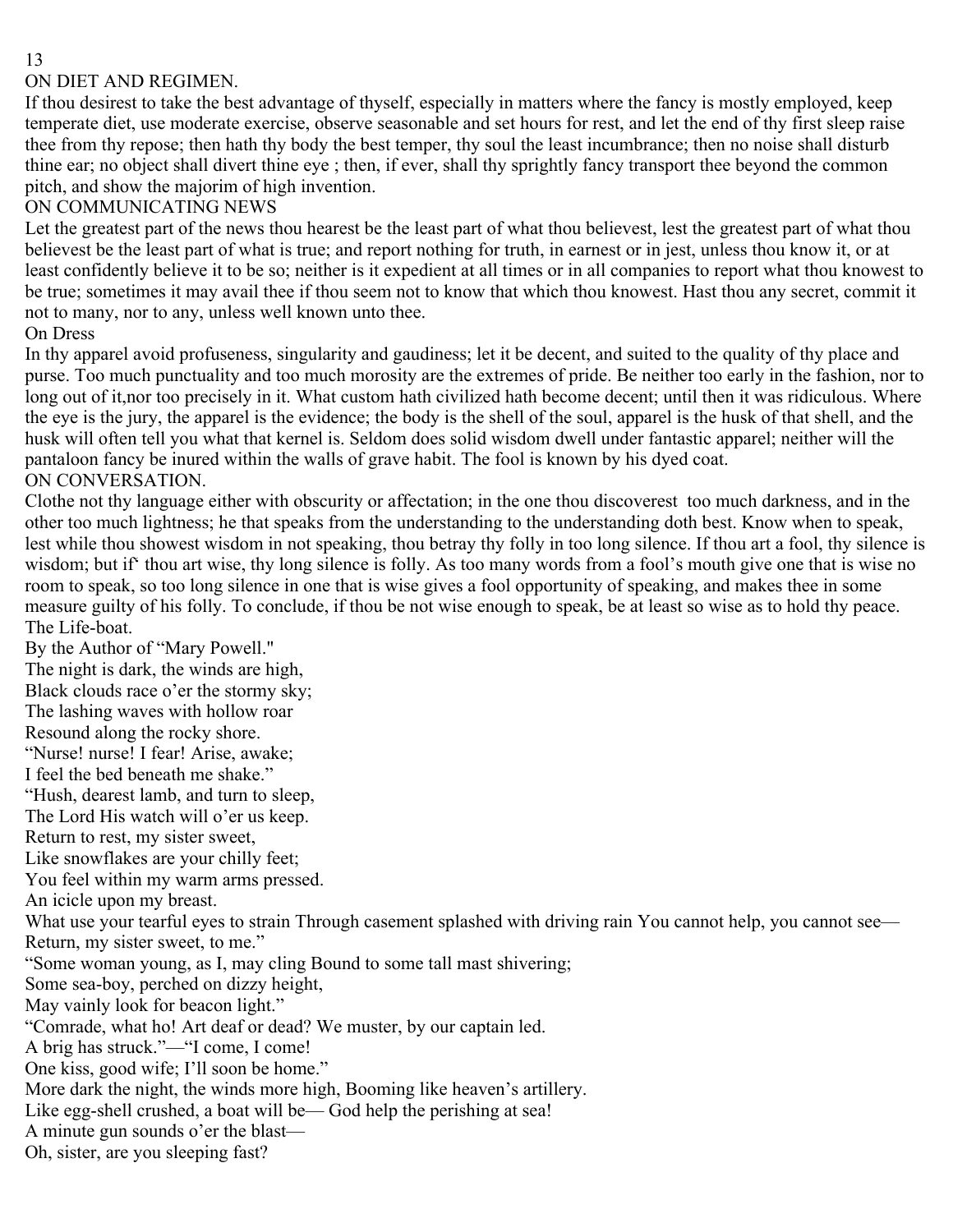I strain my sight, my ears I strain, To know if----- Hark, it comes again! "Oh,that I were a man to go And help the poor ship suffering so! The yawning timbers soon must part They knock against my troubled heart. Can naught be done? If, as we may pray God hears, believing prayer alway, And bids us watch, that we may kno And feel at least for others' woe. Thank God! brave men are hurrying past Toward the beach with help at last. Oh! that their aid in time may be— The gallant Life-boat puts to sea! TWO PICTURES. An old farm-house with meadows wide, And sweet with clover on each side ; A bright-eyed boy who looks from out The door with woodbine wreathed about, And wishes, his one thought all day: "Oh! if I could but fly away From this dull spot the world to see, How happy, happy, happy, How happy I should be!" Amid the city's constant din, A man who round the world has been, Who 'mid the tumult and the throng, Is thinking, thinking all day long : "Oh! could I only tread once more The field-path to the farm-house door, The old, green meadow could I see, How happy, happy, happy, How happy I should be.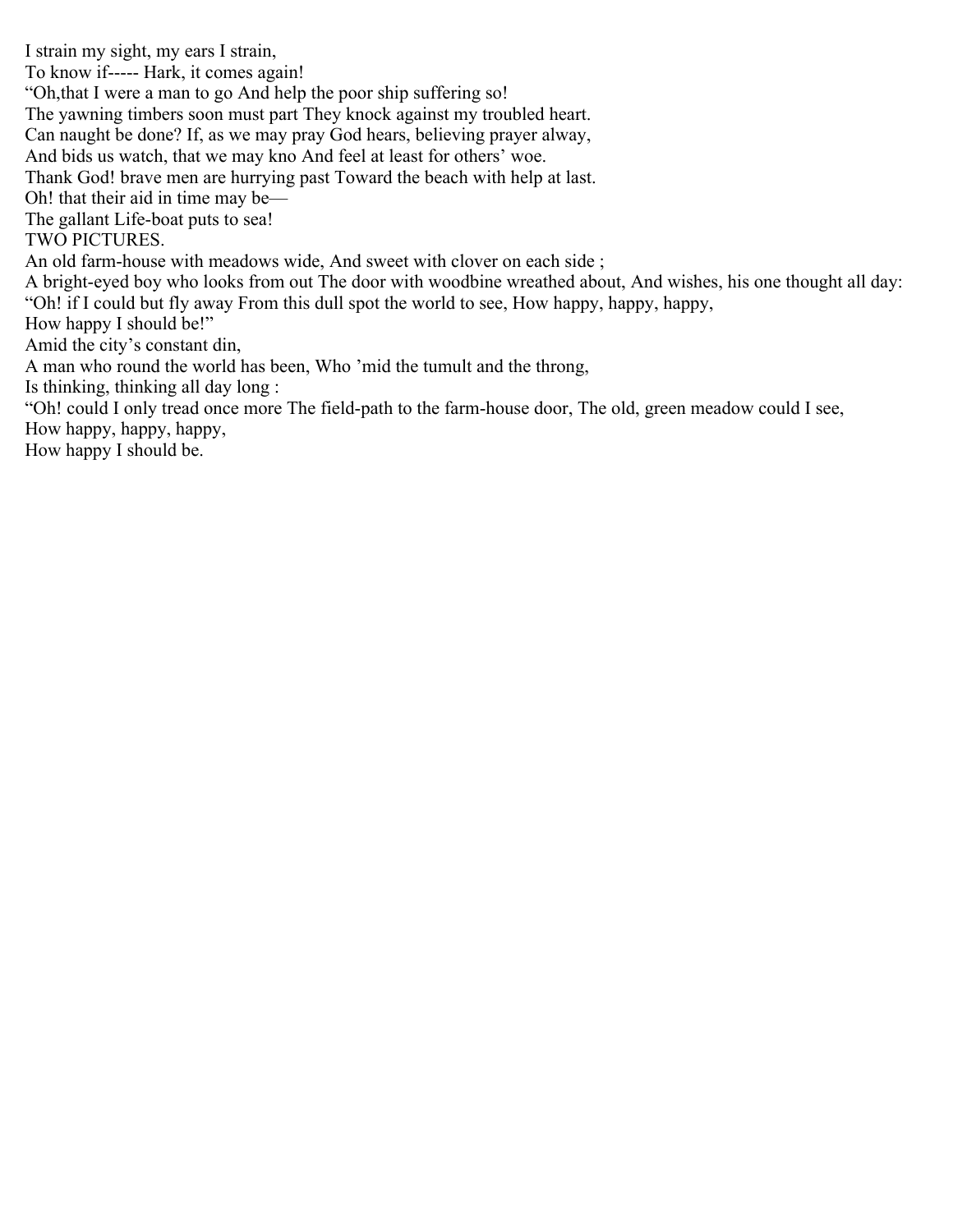"God's ways seem dark, but soon or late, They touch the shining hills of day, the evil cannot brook delay, The good can well afford to wait."

## SOME POPULAR SUPERSTITIONS.

[New York Sunday News]

Actors and actresses are excessively superstitious. One of the foremost leading ladies In the country told the writer once that she had never combed her hair after dark but the act had brought her a disappointment, The same lady had a passion for the rocking chair, and whenever she got up out of one stopped its rocking. If she had not, she said, the next person who sat In it would fall ill. When her right hand itches, it is a sign she will shake hands with a stranger, and if the thrill occurs to the left, It signifies to her the receipt of money. Her husband, who is a popular low comedian, believes firmly that to break a looking-glass foretells death, because his father fell in a fatal epileptic fit, while shaving, and broke the mirror in his tumble.

The old superstition of thirteen at table is well known. Not long ago the writer dined with a friend, whose guests and family made up that fatal number. The host sent the oldest son away to obviate the dreadful consequences. Yet this same gentleman laughed at his wife when she suspended a fancy horseshoe over the front door on New Year's Day for luck. There are plenty more omens to order. If your left eye itches, you will cry before the day is over; but if it happens to your right, you will laugh, hear good news or see someone you love. If your foot itches, you will walk on strange ground, which is to go on a journey, and the same performance to your knee prognosticates a guest. It is unlucky to lay your knife and fork crosswise, to see the new moon for the first time over your left shoulder, to find a knife or razor, or to cross a funeral procession. If you sing during a meal you will soon encounter disappointment, as any one who would be guilty of such an impoliteness deserves. If a dog bays under your window It portends sickness, and the howling of dogs la a sure sign of death—to the night's rest of any one in earshot. To find a pearl in an oyster betokens good fortune, of course, and a four-leaved clover is equally desirable and about as rarely met with. To carry a cat with you when you move is bad luck, but to have a strange cat walk into your house is good—for the cat, doubtless. A bee buzzing about the room is a sign of a letter, as well as that some one will be stung if he is not careful. The crowing of a cock at early morning, or the dropping of a scissors, knife, etc., which sticks in the floor, foretells visitors. To have money in your pocket at new moon, means that you will not be broke for a month; and to stumble in going up stairs, is a promise that you will not be married for a twelve-mouth. On the contrary, if four persons cross hands while shaking, two will get married Boon; and if three unmarried people of the same Christian name meet at the table, they will all be wedded within a year, It is a bad omen to postpone a marriage after the appointed time.

Many people will not present a knife or scissors without getting a cent, at least, in return, as It would cut friendship. Young ladies should not present their sweethearts with slippers, as they will certainly walk away with their affections. The loss of a garter means that of a lover, and to break a needle while making a garment betokens that the owner will live to wear it out. To be startled by a snake is a sign of sickness. If you break a shoestring or lose a button from your gaiter your sweetheart Is going to prove unfaithful, and to find money is unlucky— for the loser, at any rate. If a housewife drops a piece of bread with the buttered side down she will have a hungry visitor, and all any one else has to do to make sure of a fair day is to eat all the food on the table at the time. There is luck in odd numbers and Andy Johnson had firm faith in them. He used to back it up by showing that he had seven letters in his name: at twice seven (fourteen) he became a tailor's apprentice (though the luck in that is not very clear); he worked seven years, was free at thrice seven (twenty-one); was made State Congressman in five times seven (1835), and an M. C. in 1842. He entered the Senate at the age of forty-nine, was made Military Governor of Tennessee on March 7, 1862, and in 1865, aged fifty-six, was elected Vice President—which was about the unluckiest thing that ever happened to him, most people would say.

All those are household omens which find belief in the most unlikely places. Another is that if you make a rhyme by chance while you are speaking and utter a wish before you say anything more aloud it will be fulfilled. So if you have a dream in a strange bed and tell it before breakfast it will come to pass. Crickets in a house are lucky; if they go away it betokens death. The poor, harmless hammer-tick or death-watch is a terrific omen to some people, and a coal in the shape of a coffin flying out of the fire at any one foredooms him to death. Sailors are very superstitious. To lose a mop or a water-bucket, or throw a cat overboard, is unlucky. Whistling brings on wind; children create good fortune for the ship they voyage in, and clergymen, or "holy Joes," bring bad. To make a mistake of a word in writing a letter is a sign that the request it embodies will be refused, and to drop a letter or dry it before a fire is to make sure that ft will go astray. Itching at the nose and the biting of a flea mean company. Nelson had a horseshoe nailed to the mast of the Victory for luck. He died on her deck. White specks on the nails predict various events, according to their location.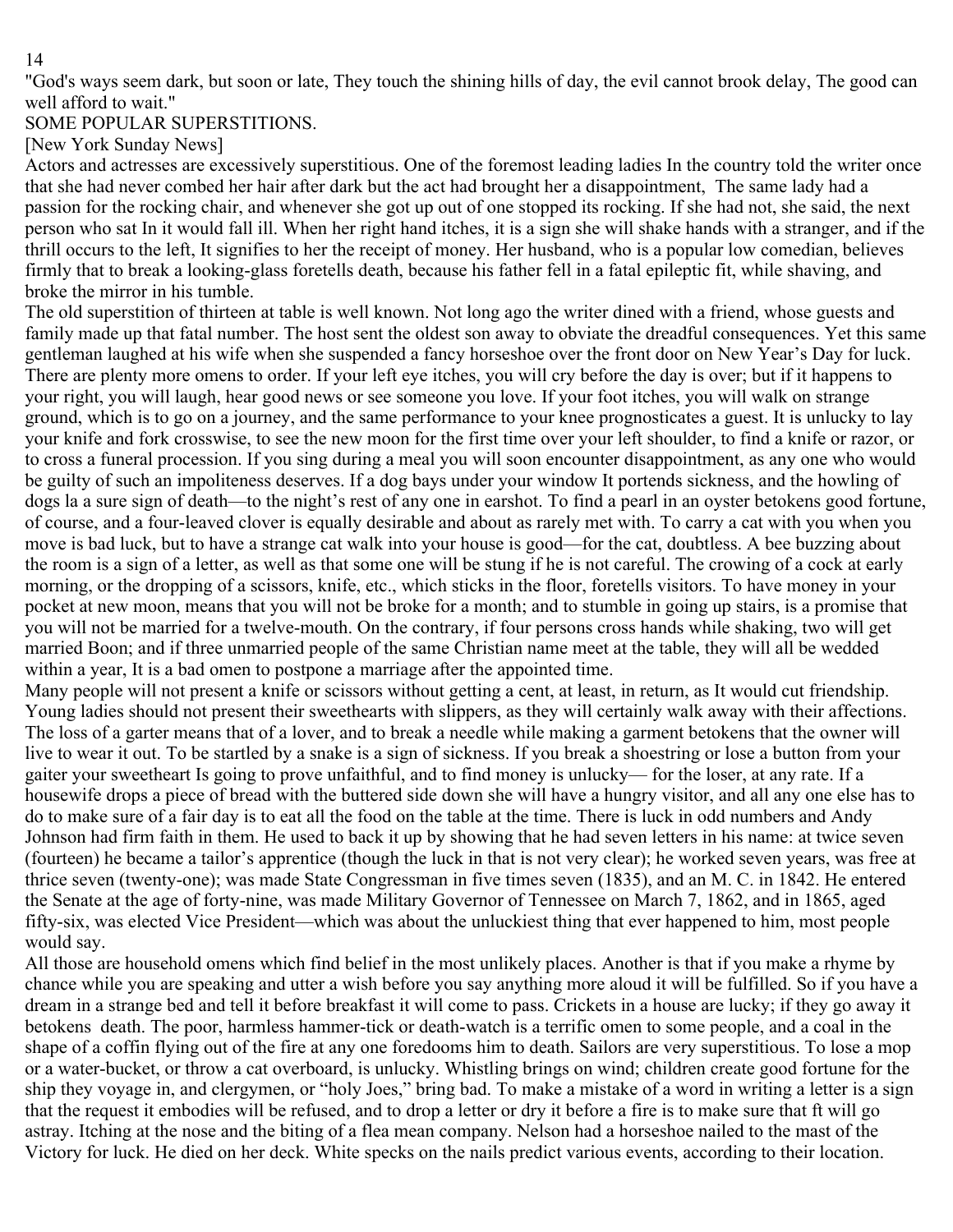## Luck.

An old effigy in the bark Superstition, drifting through the muddy waters of shallow brains. Yes, image though it be, there are natives dwelling on the shore of common sense who venerate it equal to the poor Chinese with their heathen gods. Some vain astronomers (who think they are Herschel's brothers) viewing it through their dim telescope of thought, pronounce it to be two fixed stars, good luck and bad luck. Silly philosophers have decided it to be a gem of untold value. Miserable fatalists regard it as an immovable rock either of danger or of protection. Lazy mortals call it an angel in disguise about to minister to their wants as they idly stroll along the beach of life. The ignorant are certain it's a land fertilizer, to be spread over the ground of events from which may spring every plant of occurrence. Others vow it to be a faithful dog, that will come and go, wagging its tail at every angle of circumstance. And now what is it, this luck, chance or fate? It is no bird to fly in and out of homes. No guilty creature, if it has been cursed at. It is only a poor scarecrow for the fields of the mind, to frighten and cheat us silly creatures out of the land of faith and promise, or better still a will-o' the-wisp, which gives light and hope to the benighted traveler only to lure him farther from the beaten track of reason.— Carrie Ramirez.

## Costly Domes.

The domes of all the great Russian churches are plated with gold a quarter of an inch thick. The new Church of the Savior, just dedicated in Moscow, has a coat which cost \$15,000,000, and the Isaac Cathedral in St. Petersburg represents three times that amount. Although these churches offer to the starving peasantry such fine chances to plunder they are never touched. The wretches fear Divine vengeance and would starve rather than invoke it What short work a Pacific bonanza king would make of them if he could get possession of them! It would not be a race so much as a steeple chase for the sold plate and the silver shrines.

## Zero's History,

The Accident by Which Degrees Were Conferred on the Weather.

"Zero," on the common thermometer, like the fanciful names of the constellations, is a curious instance of the way wise men's errors are made immortal by becoming popular. It may be worth while to say that the word itself (zero) comes to us through the Spanish from the Arabic, and means simply, hence, nothing. In expressions like "90 degrees Fahr.," the abbreviation "Fahr." stands for Fahrenheit, a Prussian merchant of Dantzic, on the Baltic sea. His full name was Gabriel Daniel Fahrenheit.

From a boy he was a close observer of nature, and when only nineteen years old, in the remarkably cold winter of 1709 he experimented by putting snow and salt together, and noticed that it produced a degree of cold equal to the coldest day of the year. And that day was the coldest day the oldest inhabitant could remember. Gabriel was the more struck with the coincidence of his little scientific discovery, and hastily concluded that he had found the lowest degree of temperature in the world, either natural or artificial. He called the degree zero, and constructed a thermometer, or rude weather-glass with a scale graduating up from zero to boiling point, which he numbered, and the freezing point 32, because, as he thought, mercury contracted the thirty-second of its volume on being cooled down from the temperature of freezing water to zero; and expanded a one-hundred and eightieth on being heated from the freezing to the boiling point.

Time shows that this arrangement, in stead of being truly scientific, was as arbitrary as the division of the Bible into verses and chapters, and that these two points no more represented the real extremes of temperature than "from Dan to Beersheba" expressed the exact extremes of Palestine.

But Fahrenheit's thermometer had been widely adopted with its inconvenient seale, and none thought of any better until his name became an authority, for Fahrenheit finally abandoned trade and gave himself up to science.

The three countries which use Fahrenheit are England, Holland and America. Russia and Germany use Raumer's thermometer, in which the boiling point is counted eighty degrees above the freezing point. France uses the centigrade thermometer, so called because it makes the boiling point 100 degrees from freezing point. On many accounts the centigrade system is the best, and the triumph of convenience will be attained when zero is made the freezing point, and when the boiling point is put 100 or 1000 degrees from it, and all the subdivisions are fixed decimally.

If Fahrenheit had done this at first, or even if he had made this one of his many improvements after the public had adopted his error, the luck of opportunity, which was really his, would have secured to his invention the patronage of of the world.

Envelopes were first used in 1839. The first steel pen was made in 1830. The first air pump was made in 1654. The first lucifer match was made in 1799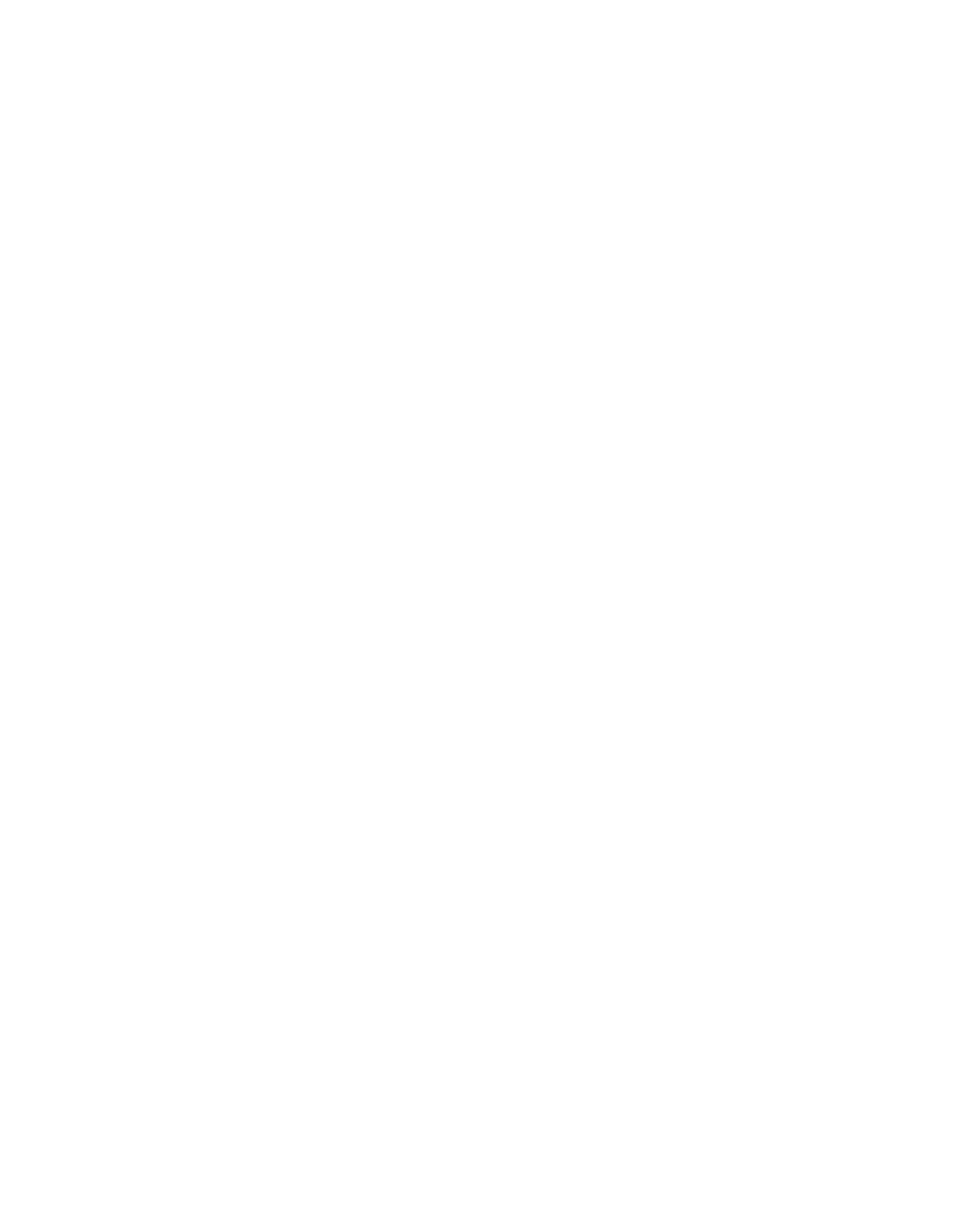#### ENGLISH AND FOREIGN SONG-BIRDS.

The English birds are more domestic and familiar than ours ; more directly and intimately associated with man ; not, as a class, so withdrawn and lost in the great void of the wild and unreclaimed. England is like a continent concentrated all the waste land, the barren stretches, the wildernesses left out. The birds are brought near together and near to man. Wood birds here are house and garden birds there. They find good pasturage and protection everywhere. A land of parks, and gardens, and hedge-rows, and game preserves, and a climate free from violent extremes—what a stage for the birds, and for enhancing the effect of their songs ! How prolific they are, how abundant ! If our songsters were hunted and trapped, by bird-fanciers and others, as the lark, and gold-finch, and mavis, etc., are in England, the race would soon become extinct. Then, as a rule, it is probably true that the British birds, as a class, have more voice than ours have, or certain qualities that make their songs more striking and conspicuous, such as greater vivacity and strength. They are less bright in plumage, but more animated in voice. They are not so recently out of the woods, and their strains have not that elusiveness and plaintiveness that ours have. They sing with more confidence and copiousness, and as if they, too, had been touched by civilization.

Then they sing more hours in the day, and more days in the year. This is owing to the milder and more equable climate. I heard the sky-lark singing above the South Downs in October, apparently with full spring fervor and do-light. The wren, the robin and the wood-lark sing throughout the winter, and in midsummer there are perhaps three times as many vocal throats as here. The heat and blaze of our midsummer sun silence most of our birds. \* \* \*

On the other hand, there are certain aspects in which our songsters appear to advantage. That they surpass the European species in sweetness, tenderness and melody I have no doubt, and that our mocking-bird, in his native haunts in the South, surpasses any bird in the world in compass, variety and execution is highly probable. That the total effect of his strain may be less winning and persuasive than the nocturne of the nightingale is the only question in my mind about the relative merits of the two songsters. Bring our birds together as they are brought together in England, all our shy woodbirds—like the hermit thrush, the yeery the winter wren, the water wagtail, the many warblers, the greenlet, the solitary vireo, etc.—become birds of the groves and orchards, and there would be a burst of song indeed, John Burroughs, in the Century.

## EXTINCTION OF GREAT BIRDS.

It is a noteworthy fact that some of the great birds most interesting to naturalists have become extinct, apparently within the memory of man, and even within two centuries. Of these birds, perhaps the most famous was the dodo (Didus ineptus), which was an inhabitant of the Mauritius island, and, at the time of its discovery, in 1598, it was extremely common; but so effectually has it been eradicated that it is now only represented by a few pictures of the seventeenth century, and two heads, a foot, a few feathers and some of its bones that are scattered about among the museums of Continental Europe, From the pictures above mentioned, and the descriptions of the early voyagers, it appears that this giant among pigeons was a large, bulky bird, weighing seventy-five pounds. Its bill was long and strong, and the upper part of the mandible was so horny, arched, hooked and ferocious in appearance that its discoverers for a long time considered it a ground vulture. Its body terminated in a rounded extremity, being destitute of true tail feathers, having a tuft of plumes to take the place.

From Madagascar we have the remains of eggs that were found among human implements that were a good lift for two men, and that, after being cut in two, were probably used as vessels for holding water, their capacity being several gallons. The hen that laid these monster eggs is unknown to science, but must have been a wondrous spectacle. Two other birds, the solitaire and nazarene, have also become extinct within the traditions of man. The former attained a weight of forty-five pounds, had feet and beak like a turkey, but in no other respects resembled the didus above mentioned. The plumage was of a browish-gray color, and, according to Legnat, they produced a noise like a rattle by fluttering their wings, which he says were enlarged at the extremity of the bone into a round knob like a musket ball. The nazarene had only three toes, and from its bones we judge that it was thrice as large as the didus.

Even as recently as fifty years ago a large bird, forty inches in length, called the great auk, was occasionally found as far south as Boston, and was quite common in the Arctic region. To-day not a single specimen is known to exist in the world, having become totally extinct, but by what means will always remain an enigma. Very few specimens of it are known, and only one skin is on exhibition in this country; this was purchased by a gentleman in New York at a cost of \$750 in gold.

Let everything THAT HATH BREATH praise the Lord.

D.C. Cook (D. C. Cook) Chicago, Ill.

THE MIGRATION OF BIRDS.

Ducks are reported to be able to fly 1,500 miles at one time, and the pace of the swallow and martin is put down at 900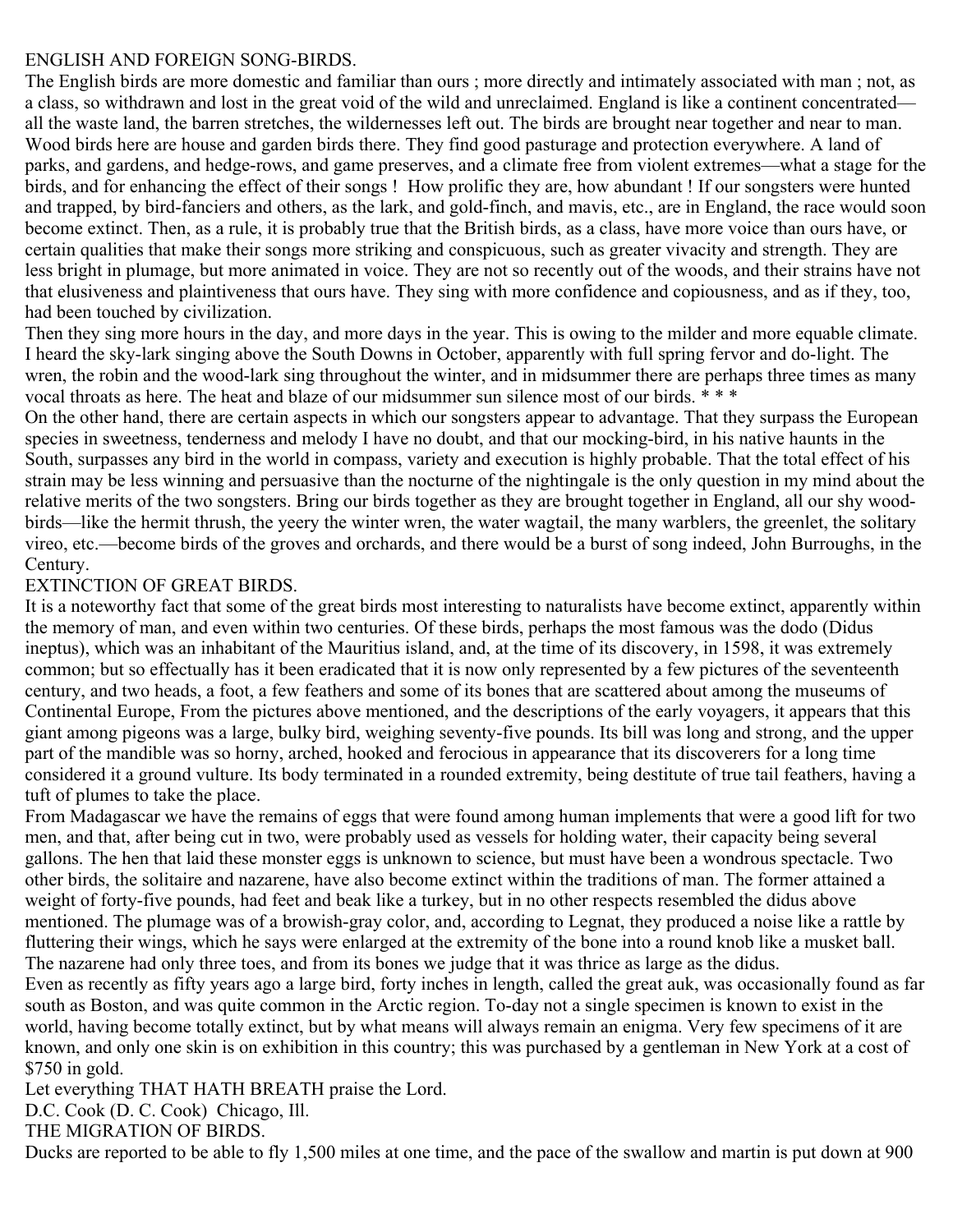miles in twenty-four hours. Linnets and other seed-eating birds have been known to settle on the mast and rigging of ships far away from land out at sea. They will take their night's rest on the rigging, and when leaving the ship know exactly in what direction to continue their flight. It is said that the migration of birds will foretell severe weather, and it is well known by the bird-catchers, when the larks and other northern birds appear, that snow and hard weather will follow the flight. These warnings, of migratory birds, though apparently insignificant, may be of vast political and even national importance. If the Emperor Napoleon, when on the road to Moscow with his army in 1811, had condescended to observe the flights of storks and cranes passing over his fated battalions, subsequent events of the politics of Europe might have been very different. These storks and cranes knew of the coming on of a great and terrible winter; the birds hastened toward the south, Napoleon and his army toward the north.

Actions speak more forcibly than words; they are the test of character. Like fruit upon a tree, they show the nature of man; while motives, like sap, are hidden from our view. 15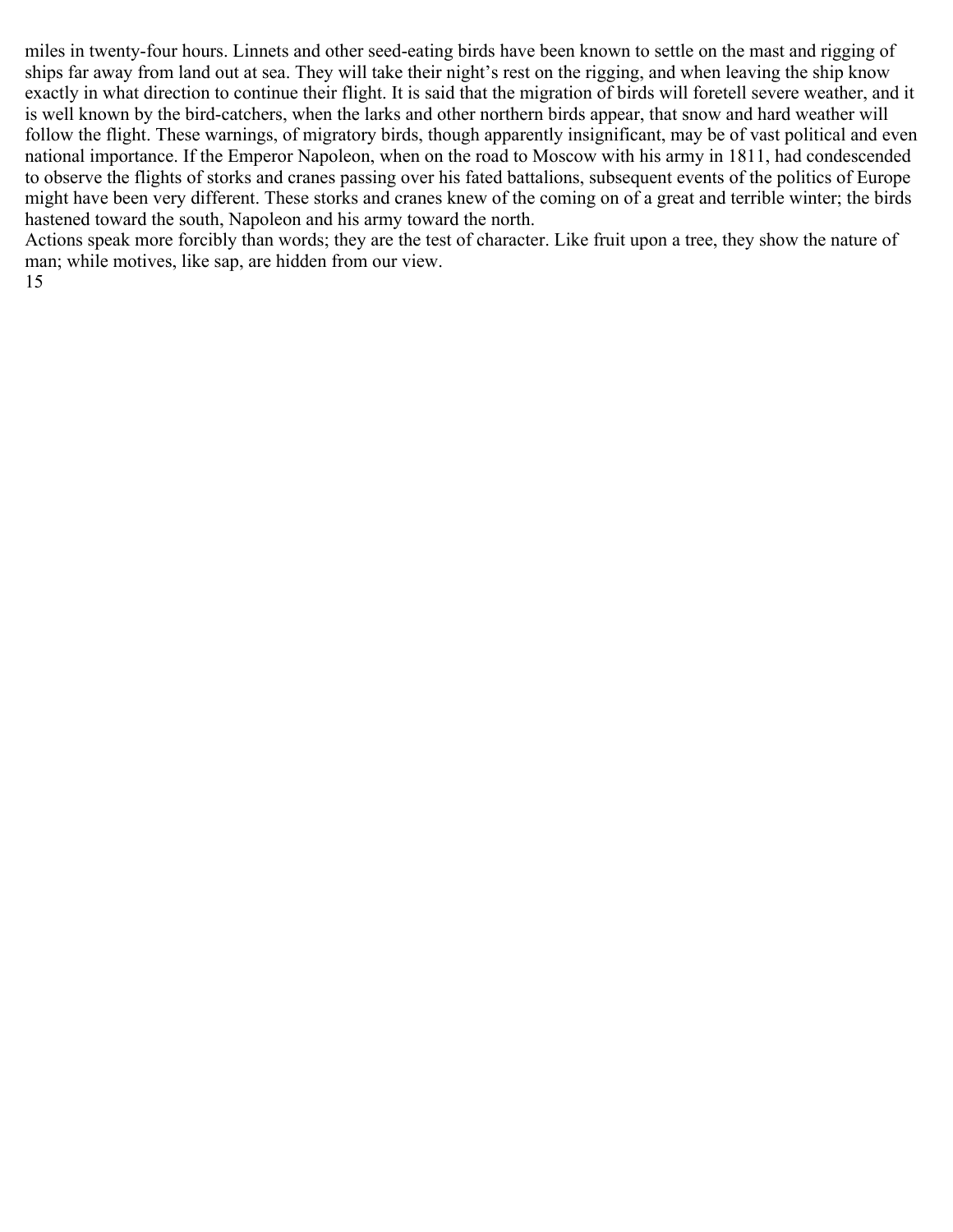"Ours is the seed time, God alone Beholds the end of what is sown Beyond our vision, weak and dim the harvest hour is hid with Him."

THE MIGRATION OF BIRDS.

[London Standard]

Familiar as this migration of birds is to us, there is, perhaps, no question in zoology more obscure. The long flights they take, and the unerring certainly with which they wing their way between the most distant places, arriving and departing at the same period year alter year, are points in the history of birds of passage as mysterious as they are interesting. We know that most migrants fly after sundown, though many of them select a moonlight night to cross the Mediterranean. But that their meteorological instinct is not unerring is proved by the fact that thousands are every year drowned in their flight over the Atlantic and other oceans. Northern Africa and Western Asia are selected as winter quarters by most of them, and they may be often noticed on their way thither to hang over towns at night, puzzled, in spite of their experience, by the shifting lights of the streets and houses. The swallow or the nightingale may sometimes be delayed by unexpected circumstances. Yet It Is rarely that they arrive or depart many days sooner or later, one year with another. Prof. Newton considered that were sea fowl satellites revolving around the earth their arrival could hardly be more surely calculated by an astronomer. Foul weather or fair, heat or cold, the puffins repair to their stations punctually on a given day, as if their movements were regulated by clock-work. The swiftness of flight which characterizes most birds enables them to cover a vast space in a brief time. The common black swift can fly 276 miles an hour, a speed which, if it could be maintained for less than half a day, would carry a bird from Its winter to its summer quarters. The large purple swift of America is capable of even greater feats on the wing. The chimney- swallow is slower—ninety miles per hour being about the limits of its powers; but the passenger pigeon of the United States can accomplish a journey of 1,000 miles between sunrise and sunset. It is also true, as the ingenious Herr Palmer has attempted to show, that migrants during their long flights may be directed by an experience partly inherited and partly acquired by the individual bird. They often follow the coast lines of continents, and invariably take, on their passage over the Mediterranean, one of three routes. But this theory will not explain and Shep at first appeared to feel desolate, but a member of the family soon saw that he had found a way of comforting himself. He went into the parlors and would jump on a chair and sit awhile, looking at the many vacant seats; then he would jump down and sit in another chair, keeping this up until he had occupied every seat in the rooms, evidently relieving his loneliness by playing company to himself." FAY.

When God formed the rose, He said: "Thou shalt flourish and spread thy perfume." When He commanded the sun to emerge from chaos, He added: "Thou shalt enlighten and warm the world." When he gave life to the lark He enjoined upon it to soar and sing in the air. Finally He created man, and told him to love. And seeing the sun shine, perceiving the rose scattering its odors, hearing the lark warble In the air, how could man help loving?—Alexander Grun. MOTHER AND CHILDREN.

There are two kinds of love—love which receives and love which gives; and as it is more blessed to give than to receive, a mother's love, which is always giving, is the choicest love of all. Children honor most the mother that loves most; and religious daughters make pious mothers. One hundred and twenty clergymen, being assembled together, were invited to state the human instrument of their change in heart. How many laid the crown of that mercy on their mother? Above one hundred! Her children rise up, and call her blessed. Exchange.

Love, hope, fear, faith these make humanity; These are its sign and note and character. Robert Browning. Hope is a lover's staff; walk hence with that and manage it against despairing thoughts. "Two Gentlemen of Verona." The Nightingale.

Very unpretending in color and insignificant in size is the bird known as the "king of songsters." The whole of the upper part of the bird is a brown, and the throat and belly a pale gray, the tail reddish brown, long and rounded. The full length of the bird is about six and one-half inches. He is imported from England and Germany, the larger part coming from the latter country, but he is met with over the whole continent of Europe, from Sweden to the Mediterranean, and over a large portion of Central Asia as far north as the middle of Siberia. He also visits north-western Africa in the course of his migrations. Woods, groves and leafy forests, in the immediate vicinity of water, afford the favorite retreats of these most musical, most melancholy songsters. In such localities they live, each pair within its own especial domain, which, although small, is jealously guarded and boldly defended from all intrusion. Some parts of Southern Europe are especially frequented by these delightful birds. Spain, in particular, is extremely fortunate in this respect, and in certain districts their enchanting voices are heard from every bush and hedge. The declivities of Sierra Morena may be literally described as an extensive nightingale garden.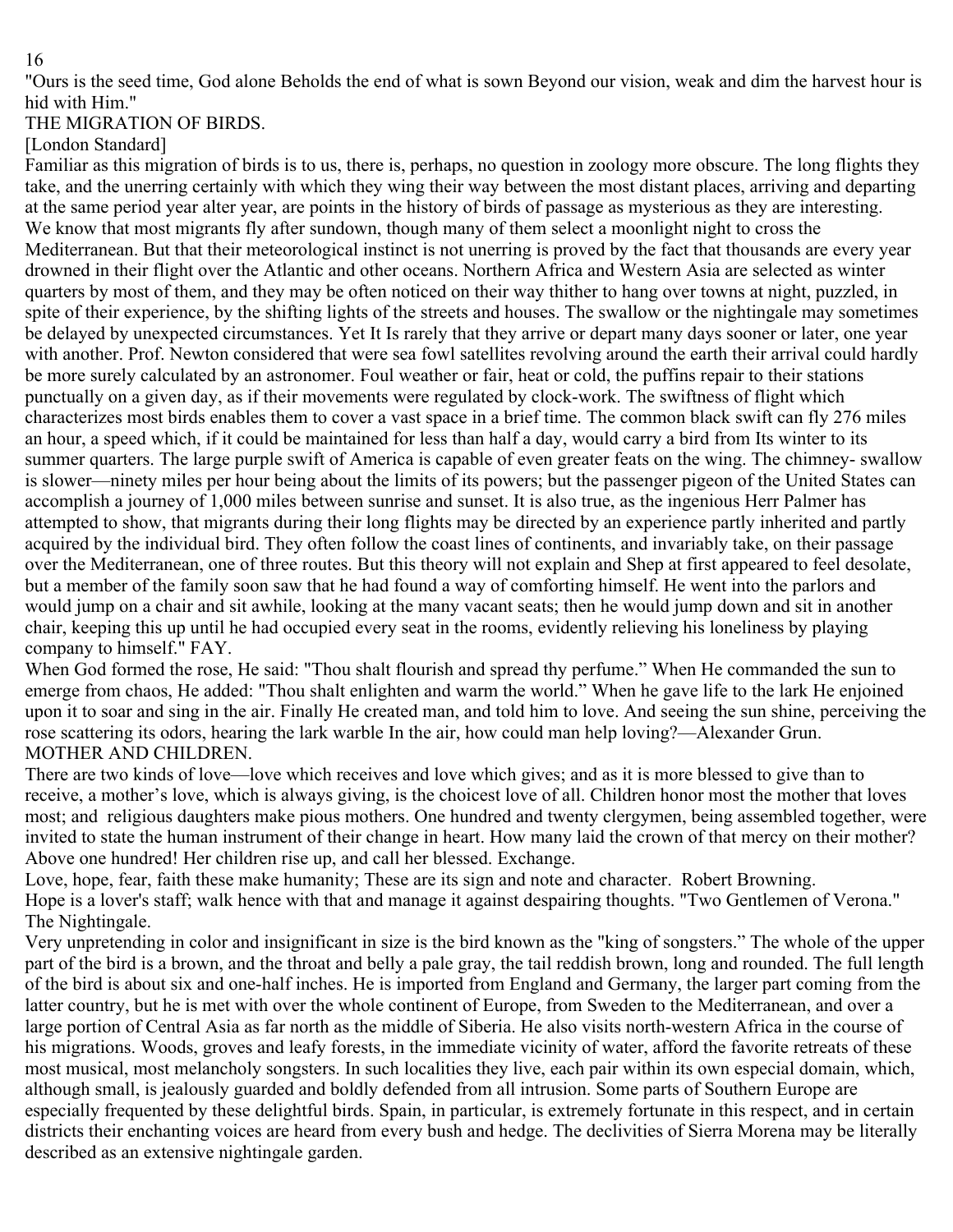The flight of the bird is undulatory, but, though light and rapid, it is rarely sustained beyond a short distance. That these birds, however, are capable of great exertion while on the wing must be evident to any one who has witnessed the endeavors of two contending rivals in love matters to drive each other from the field.

No sooner have the nightingales arrived at their nesting places in Europe, about the middle of April, than their songs are to be heard almost incessantly. Some pour forth their thrilling notes through the long, bright night, just as the American mockingbirds whistle during the moonlight nights of spring-time and early summer, but generally they sing only in the daytime, except during the breeding season, when the desire to please and attract their mates renders the male birds excited and restless. The nest is built of leaves, dried grass, bits of bark and roots, lined with finer grass and horsehair loosely put together and placed in some hollow in the ground in the roots or stump of a tree. There are five eggs in a nest, and only one nest in a season, unless the eggs of the young get destroyed, in which case there is a second laying. The moulting season commences in July, after which, when the birds are in new, full plumage, the autumn migrations begin. These journeyings are accomplished in families or small parties, the birds flying with great rapidity to very distant countries, in April they reappear in Europe, the males about two weeks in advance of the females, and at once seek their former haunts and greet the old homes in joyful strains.

The prevailing opinion is that the bird is delicate and seldom lives long in a cage. This opinion is just contrary to the facts in the case. Not only does the nightingale live in a cage for many years, but he grows stronger and sings better constantly ; and there are many authentic cases of the bird's breeding and rearing its young while so confined. When properly cared for the bird will live fifteen years ; and one case is stated where a bird lived for twentyfive years. Within the past three or four years the sale of these birds has greatly increased, because lovers of the grandest and sweetest bird music have learned how to so care for the performer as to elicit from him most charming harmonies. He has a natural song, and like the American mocking-bird, is also a mimic. His cage may hang by itself in a less frequented part of the bird-room, but the more singers there are in the same room for him to contend with and surpass, the wider will be his range of voice. Each country has its nightingale. America has the red bird, called the Cardinal Grosbeak, or Virginia nightingale. The "hedge-singers" or "tree nightingales" of Africa, and the beautiful and very lively nightingales of China, are all fine songsters and whistlers; but the bird known as the English or German nightingale is the true nightingale. The prices vary from \$15 to \$20 and \$25. The bird may be found on sale in the shops from October to May. —[Holden's Bird Magazine.

Birds Blown Out to Sea.

## [Naturalist's Letter]

Many of our birds fly several thousand miles every autumn, passing not only over Florida, where they might find perpetual summer, but over the gulf and far beyond into the great summer land of the Amazon, after a short stay returning again to the north. How the small birds fly so great distances is incomprehensible, but I have seen many of our small feathered friends on the little key of Tortugas, 200 miles or more from Cape Florida. Great flocks of them would alight upon the walls of the fort, especially during storms, evidently thoroughly tired; but the next day they were up and away over the great stretch of the gulf and the Caribbean sea.

Numbers of the English birds, and many from northern Europe, make early voyages down into the African continent, and careful observers say that they have seen the great storks, so common In Germany, moving along high in the air, bearing on their backs numbers of small birds that had taken free passage, or were perhaps stealing a ride. In these wonderful migrations many birds are blown out to sea and lost, while others become so fatigued and worn out that they will alight on boats. A New England fisherman, who in the autumn follows his calling fourteen or fifteen miles from shore. Informed me that nearly every day he had four or five birds as companions. One day he fell asleep, and, upon suddenly opening his eyes, there sat a little bird on his hand, demurely cocking his head this way and that as if wondering whether he was an old wreck or a piece of driftwood.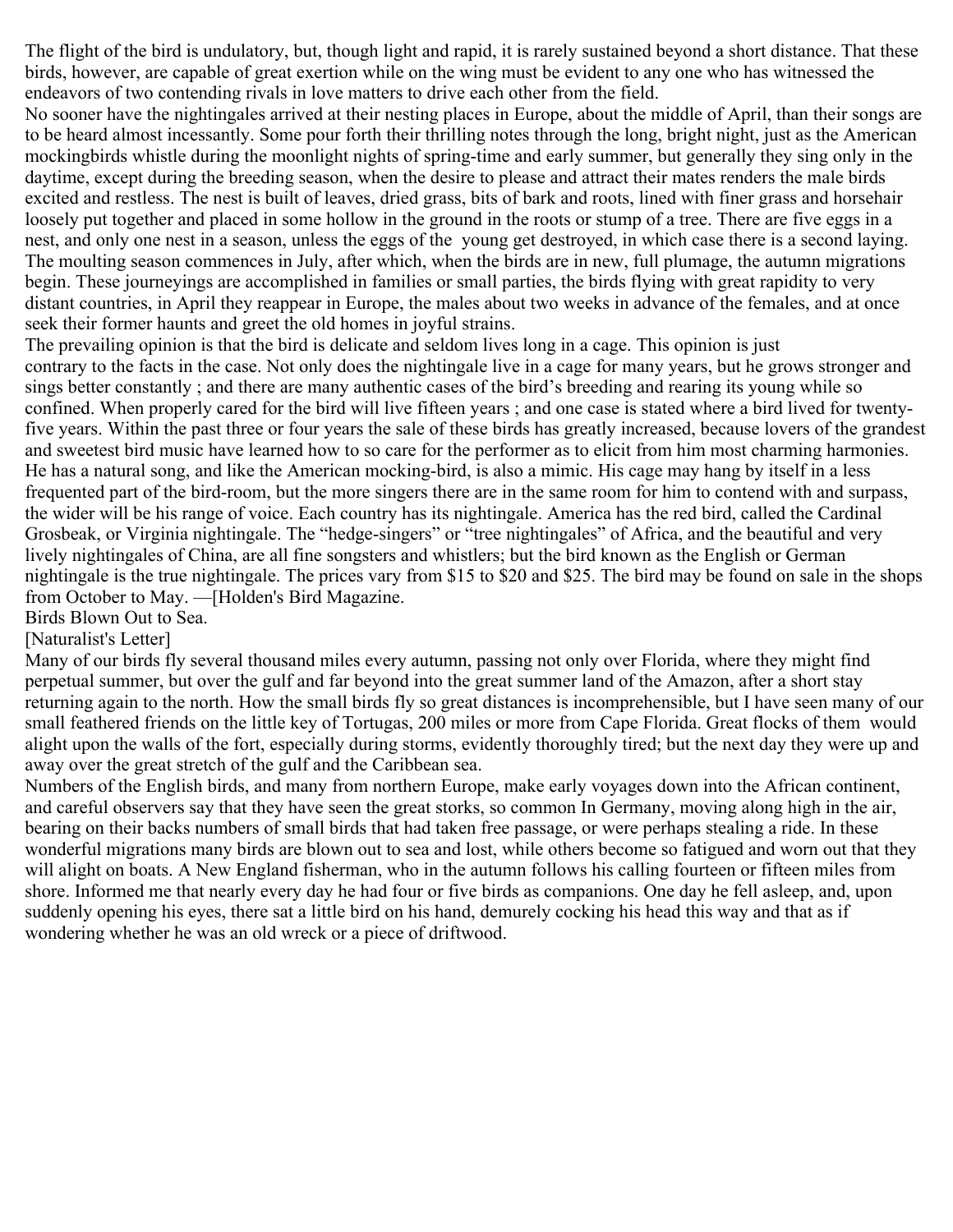Sacred Birds.

Extraordinary honors were paid to the goose in ancient times and it is still held in great veneration by some of the Eastern nations. The figure that occurs so frequently on Buddhist monuments is the Brahmanee goose. The ancient Britons, according to Caesar, held it impious to eat the flesh of geese. The ibis was another bird held in the highest sanctity by the old Egyptians. There are still numerous pits containing ibis mummies in that country. The largest of them, a little to the westward of the pyramid of Aboutir, is about twenty feet, deep. The floor of this pit, for probably a depth of many feet, is covered with heaps on heaps, and layers on layers, of coarse earthern jars, the lids cemented down, containing each a body of an ibis, preserved with bitumen, and enclosed in numerous folds of narrow cloth bandages. Some of the mummies are found in a state of great preservation—black and charred, and incapable of being taken whole out of the bandages, but all the bones, the heads, and the feathers entire. Whether those birds were thus embalmed and brought to this place of burial whenever found dead, or whether collected here only as objects of worship is a question of which no ancient authority assists in the solution. The Mahomedans have a great veneration and esteem for the stork. It is almost as sacred with them as the ibis was with the Egyptians; and they would look upon a person as profane who should kill, or even harm one. So precious were these birds held in Thessaly, which country they are said to have cleared of serpents, that the slayer of a stork was punished with death. They were thought much of at Rome; for when a person, from a freak of luxury ordered one to be placed on his dinner-table, he drew upon himself the direful obloquy of the whole city. The robin is considered in several countries a sacred bird; to kill one is little less than sacrilege, and its eggs are free from the hand of the bird-nester. It is asserted that the respect shown to it by man is joined in by the animals of the wood. The weasel and wild cat, it is said, will never molest it when killed. One cause for the veneration in which it is held may be the superstition which represents it as a medium through which mankind are warned of approaching death. Before the decease of a person, a robin is believed, in many instances, to tap thrice at the window of the room in which the sick person is lying. Grim states that the peculiar veneration with which this bird is treated has been shown by the whole German race from remote times ; and he refers to the bird's color and its name as evidences that it was sacred to Thor, the god of lightning. The swallow, too, in Germany, is everywhere deemed a sacred bird. Like the stork, it preserves the house on which it builds its nest from fire and lightning. The Spanish peasants have a tradition that it was a swallow that tried to pluck the thorns out of the crown of Christ as he hung upon the cross; hence they have a great reverence for this bird, and will never destroy it. In parts of France the wren is a sacred bird; to kill or rob its nest is deemed an atrocity which will bring down the lightning on the culprit's dwelling. Such an act was also regarded with horror in Scotland. The following is a popular malediction upon those who rob the nest of the, wren :

"Malisons, malisons,mair than ten, That barry the lodge of Heaven's hen,"

The whydah bird and the water wagtail are held sacred by the natives of several parts of Africa. Among the Mendan Indians the dove is held so sacred that neither man, woman, nor child will injure it; indeed, the Mendan Indians declare that even their dogs, ferocious as they are, instinctively respect that bird.

THE PARROT'S REBUKE. Parrots are queer creatures, and like monkeys, sometimes seem like a very burlesque upon humanity. One South American bird had unfortunately learned upon shipboard the habit of profane language. The mate, a little ashamed of the creature's profanity, undertook a cure by dousing it with water at each offence. Polly evidently imbibed the reproof, for during a gale, when a heavy sea broke over a hen-coop and deluged the hens and cocks pretty thoroughly, she marched up to the dripping fowls and screamed out: "Been swearing again, hain't ye?"—Harper's Young Folks.

Your Heavenly Father Feedeth Them. D.C. Cook, Chicago, Ill. (D. C. Cook) Love on another.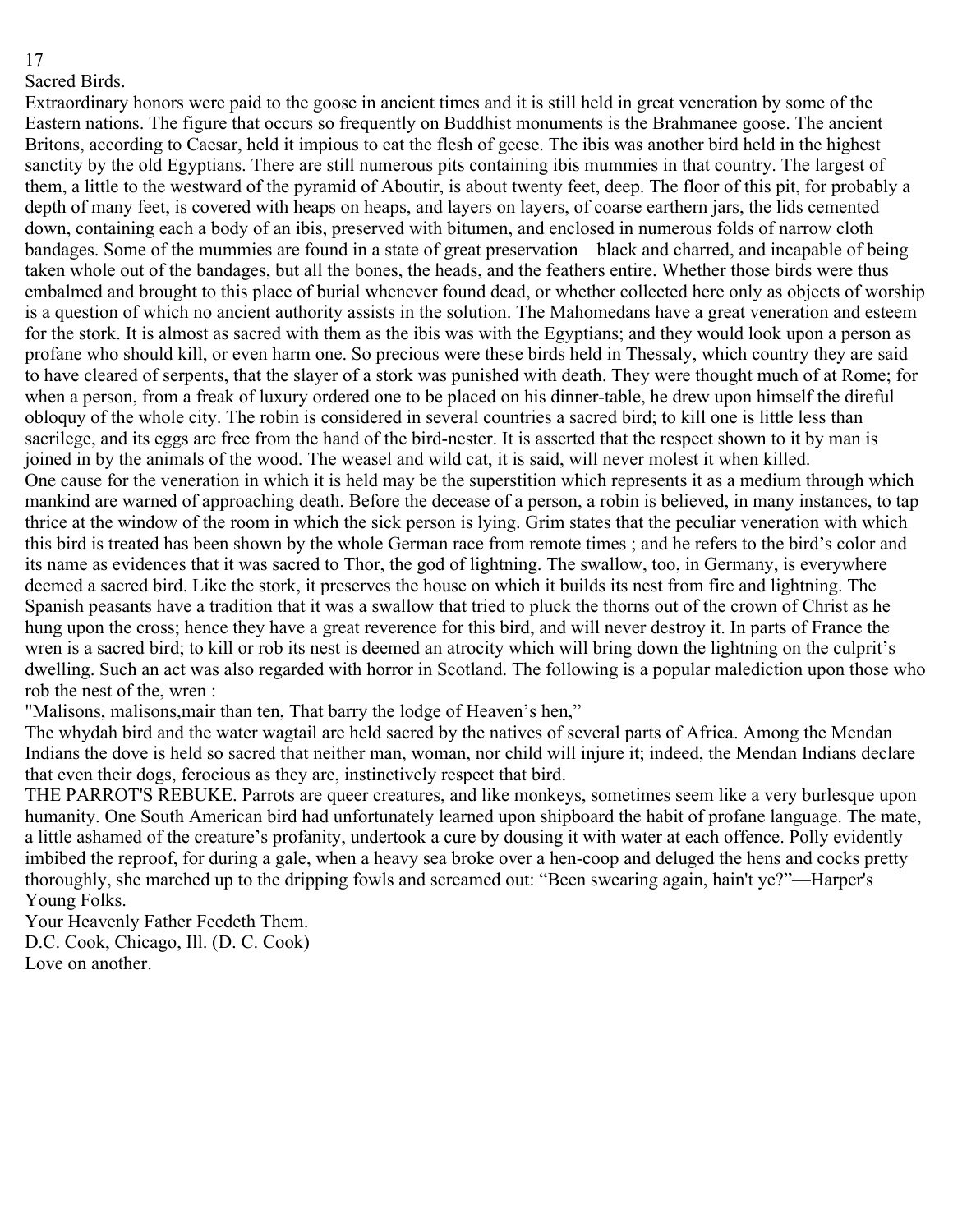A POETICAL CONTRAST.

The Dove and the Raven.

Few poems have been more widely read than "Poe's Raven," so peculiar in its style and gloomy in its thought and conception. For long years it has hung over the human heart with a dark, despondent chilliness, and where sorrow and loss and disappointment had found a lodgment in a weak and sensitive nature, it has made the gloom darker, the loss heavier and the disappointment still greater. Echoing through the sad portals of bereaved and lonely hearts, the refrain of "Nevermore" has been the death knell of hopes that might have been nursed into renewed life by a mere cheerful faith and a brighter and happier visitant from "Aiden."

With this view of the matter in his mind, Rev. J. H. Martin, D. D., (Rev. J.H. Martin, D.D.) pastor of the First Presbyterian Church of Atlanta, has written a companion poem "The Dove," which takes a more cheerful and soulinspiring view of the "dear departed. Instead of a dark winged messenger of sorrow and gloom, a bird of brighter plumage and sweeter voice comes back from "Aiden" to the silent chamber of the bereaved lover. To all Christian hearts that look beyond mere literary excellence, this tender poem of faith and hope will prove most acceptable. THE DOVE.

A COMPANION TO POE'S RAVEN. Rev. J. H. Martin, D. D. (Rev. J.H. Martin, D.D.) Once upon a summer evening, As I lay reposing, dreaming, While the twinkling stars were beaming, And their light was faintly gleaming, Through the window of my room, Suddenly beside my pillow, Like the murmur of a billow, Or the sigh of weeping willow, 'Mid the shadow and the gloom, There was heard a gentle sound Floating on the air around, As an echo from above; And I waking saw a dove Perched upon the whitened head Of a statue near my bed, And it seemed with soft, low cooing, My lone heart to soothe with wooing, Like an angel from the sky, Or a spirit hovering nigh. While I lay entranced and dreaming, Startled by the echo seeming To be whispered from above, In the starlight faintly gleaming, With its form of beauty beaming, I beheld the snowy dove— With a thrill of wonder gazing On the visitor, amazing, I demanded : "Who are you ?" And the gentle bird of whiteness, With its snowy robe of brightness, Answered with a coo: "I am sent." he said "from Aiden, By a fair and lovely maiden, With message unto thee : I am come to soothe thy sorrow, Bid thee from despair to borrow Hope that thou her face shalt see; For thy cherished one is living, And her thoughts to thee is giving, On a bright and distant shore; And I come, her carrier dove, With a message from thy love, Who is thine forevermore.'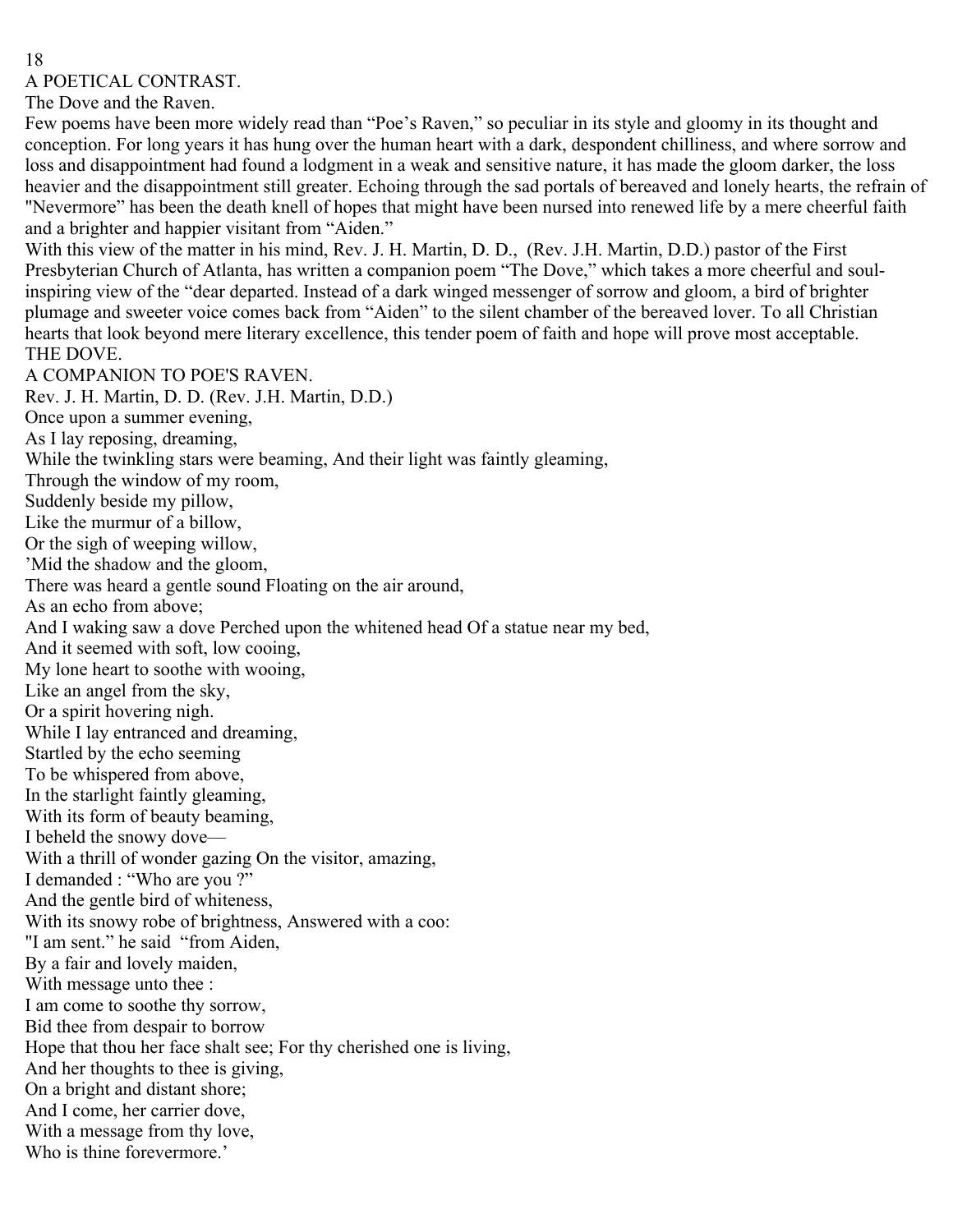By this joyful news excited, Raptured, ravished and delighted, I, the snowy bird addressing, Asked, with earnest voice inquiring, What my soul was most desiring, That her name to me expressing. He would set my heart at rest -Still the tumult in my breast, And assure me that my maiden, In the distant fields of Aiden Waited for me on that shore— Would be mine forevermore. Then I spoke with greater fervor, I, the maiden's ardent lover : "Does my own departed live?" (To the bird of whiteness listening While my eager eyes were glistening. For the answer he should give); 'Tell me. O thou carrier dove, Of my absent cherished love, Whom I Knew in days of yore; Has she passed the shining portal Of the blessed land immortal. Going through the golden door? Does she move in light and splendor, Do the graces all attend her, On that fair and distant shore?" Words and tones and looks revealing All my depths of inward feeling, Moved, affected by my pleading, And my anxious question heeding, Thus the dove, my soul discerning, Answer made these words returning: "In the distant fields of Aiden, On a bright, Elysian shore, Dwells a fair and lovely maiden, And her name is Elinore; 'Mid the flowers about her blooming, 'Mid the odors sweet perfuming All the balmy air around, She arrayed in robes of whiteness, Walks an angel in her brightness, With a wreath immortal crowned." Then the bird, his wings unfolded, Left me, as I lay beholding, Filled with transport and delight; With a soft sonorous coo, Nodding, bidding me adieu. Through the open window flew Out into the gloomy night. But the bright, enchanting vision Of the distant fields Elysian, And my cherished Elinore, As a fair and lovely maiden Dwelling in the land of Aiden, Is my light forevermore. There shall I, my loved, one greeting, At our future, early meeting. On that distant radiant shore, With ecstatic joy and gladness, Free from parting, pain and sadness Clasp again my Elinore, Call her mine forevermore! The Syrian dove, the very same species I believe that were sold "two for a farthing" at the temple of Jerusalem, coo in the cottonwoods of Arizona. They are not more than a third the size of the dove of the Ark. NOW. Now the conflict and the trial, Now the restless sea of life; Now the suffering, pain, and anguish, Now the battle and the strife. THEN. Then the laurel crown, and glory, Then the rest and peace for aye ; Then the Father's smile of welcome, And the endless Sabbath day.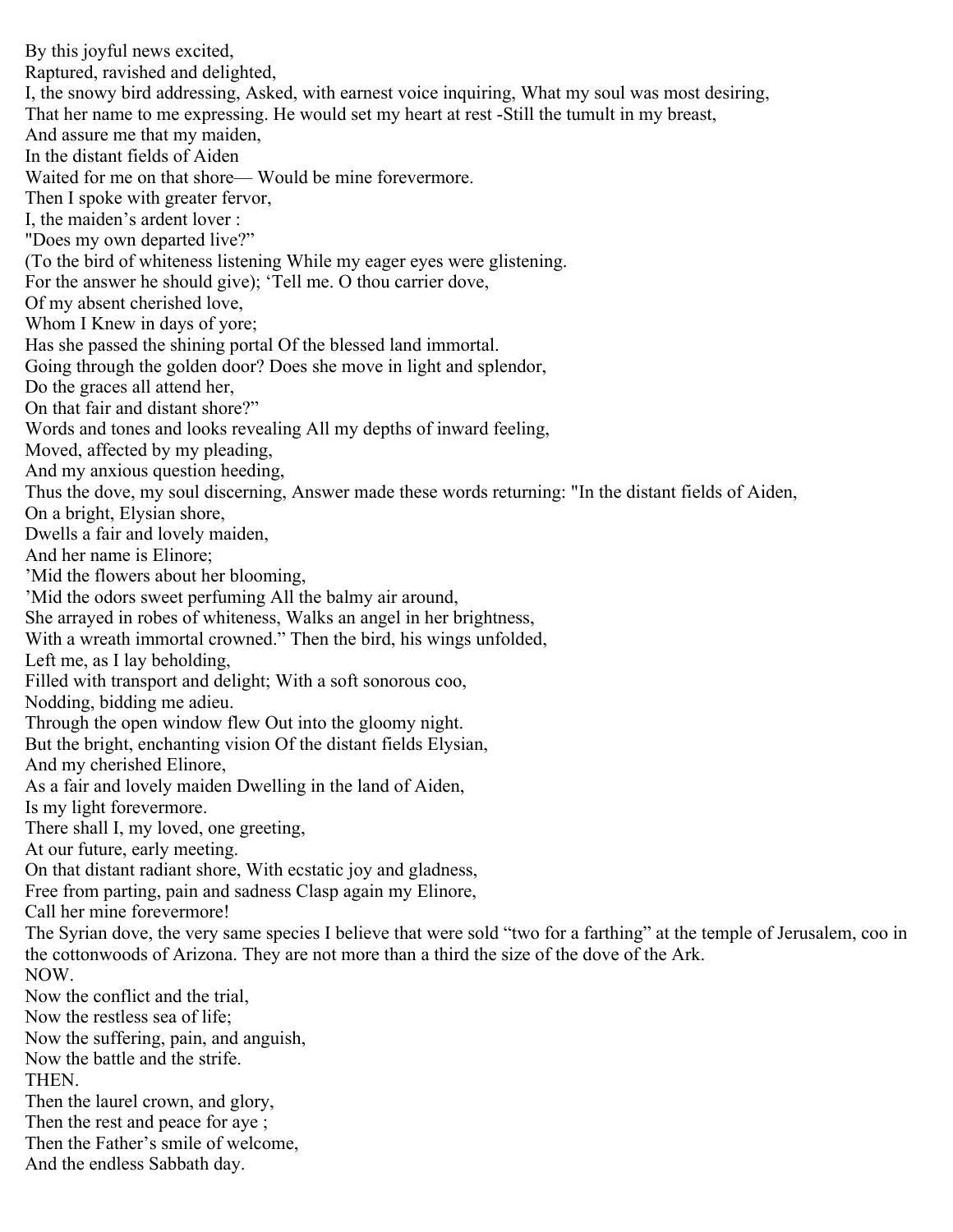—Sel.

Shall We Meet Again!

George D. Prentice.

The fiat of death is inexorable. There is no appeal for relief from the great law which doomed us to dust. We are all destined to flourish and fade as the leaves of the forest and the flowers that bloom, wither and fade in a day have no frailer hold upon life than the mightiest monarch that ever shook the earth from his footsteps. Generations of men will appear and disappear as the grass, and the multitudes that throng the world to-day will disappear as footsteps on the seashore.

Men seldom think of the great event of death until the shadow falls across their own pathway, hiding, from their eyes the faces of loved ones whose living smile was the sunlight of existence. Death is the antagonist of life, and the thought of the tomb is the skeleton of all feasts. We do not want to go through the dark valley, although the dark passage may lead to paradise; we do not want to go down into damp graves, even with princes for bedfellows.

In the beautiful drama "Ion" the hope of immortality, so eloquently uttered by the death-devoted Greek, finds a deep response in every thoughtful soul. When about to yield his life a sacrifice to fate, his Clemanthe asks if they should meet again, to which he responded: "I have asked that dreadful question of the hills that look eternal—of the clear streams that flow forever-—of stars among whose fields of azure my raised spirit has walked in glory. All are dumb. But as I gaze upon thy living face, I feel that there is something in the love that mantles through its beauty that can not wholly perish. We shall meet again, Clemanthe."

In Persia they bottle up their tears as of old. This is done in the following manner: As the mourners are sitting around and weeping, the master of ceremonies presents each one with a piece of cotton wool, with which to wipe off his tears. This cotton is afterward squeezed into a bottle, and the tears are preserved as a powerful and efficacious remedy for reviving a dying man after every other means has failed. It is also employed as a charm against evil influences. This custom is probably alluded to in Psalm lvi., verse 8 : " Put thou my tears into a bottle." The practice was once universal, as is found by the tear bottles which are found in almost every ancient tomb, for the ancients buried them with their dead as a proof of their affection.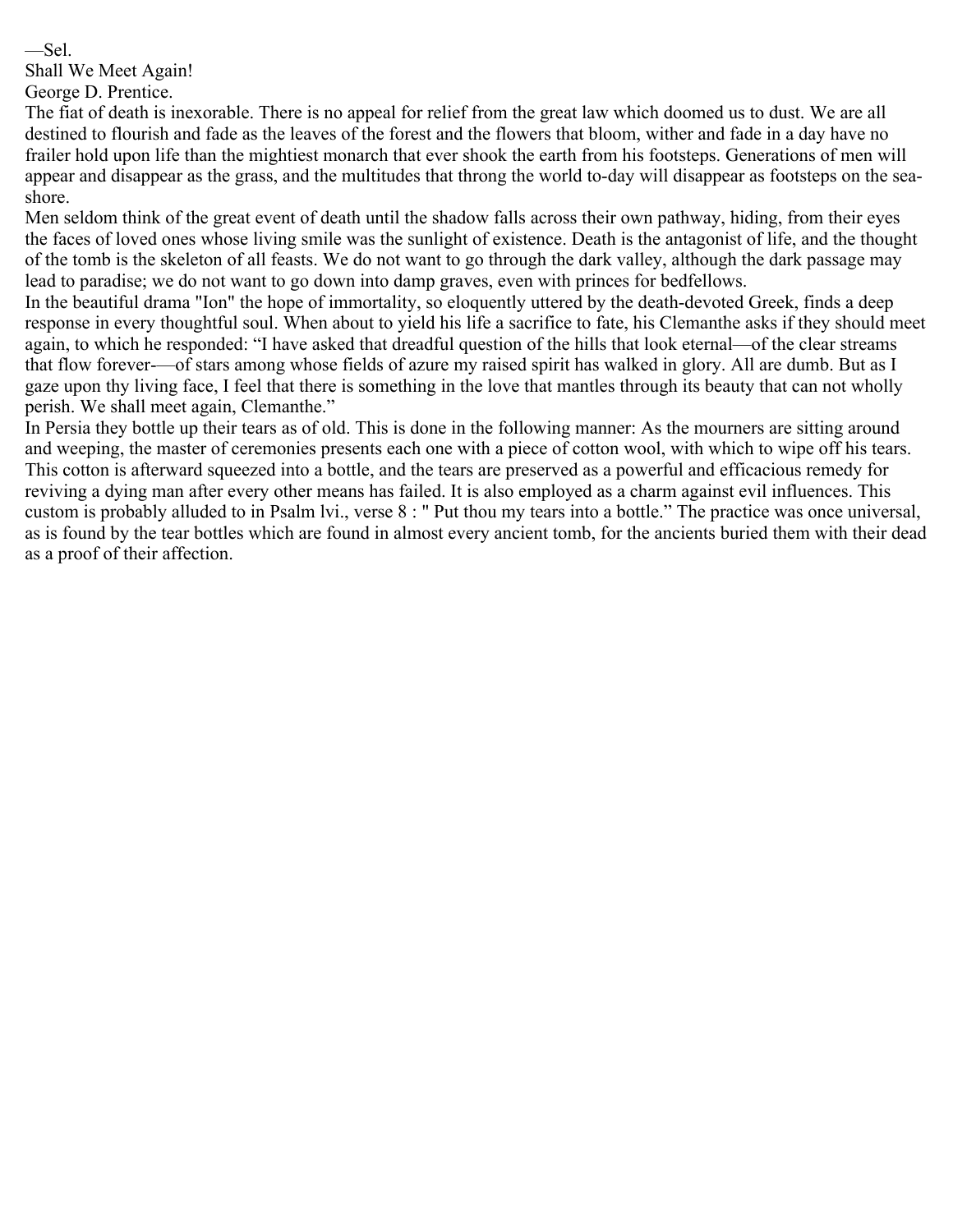BITS OF INFORMATION.

Sir Humphrey Davy invented his safety lamp, to prevent accidents which are liable to occur in coal mines, so early as 1815.

The signature of "Boz," used by Dickens, was adopted from "Moses," pronounced through the nose—a nickname of his younger brother.

The phrase "piping hot" originated from the custom of a baker blowing a pipe or horn in the villages of England to let the people know he had just drawn his bread hot from the oven.

Molasses, liquorice paste, a decoction of figs, and glycerine are used in the manufacture of plug tobacco to impart a sweet taste, give color and prevent rapid drying ; common salt and other salts are used for flavoring; anise and other aromatics are added for their flavor.

Bancroft, in his history, has the following in regard to the introduction of slaves into what is now United States territory: "In the month of August, 1619, a Dutch man-of-war entered James river and landed twenty negroes for sale. This, indeed, was a sad introduction of negro slavery in the English colonies." The most of the authorities make the date December, 1620.

Mrs. Sarah J. Hale, life-time editor of "Godey's Lady's Book," wrote "Mary Had a Little Lamb." The origin of the poem is this : A daughter of Mrs. Hale's neighbor was taken very ill, and the doctor was asking the girl's mother what she had been eating. Mrs. Hale, who had just come over to the house, heard the mother say : "Mary had a little lamb, and Mary loves lambs, you know." These simple words touched Mrs. Hale so deeply that she went home and wrote the immortal poem.

It is said that the custom of presenting eggs at Easter is the survival of an old pagan custom celebrating the anniversary of the creation or the deluge. The egg presented by the pagans was an allusion to the mundane egg, for which Ormuzd and Ahriman were to contend till the consummation of all things. The custom of dyeing eggs at Easter is very old and common to all countries, but may have been taken back to the East by Christian travelers.

The house of John o' Groat's was situated on Duncan's Bay Head, the most northerly point in Great Britain. It received its name from John of Groat and his brothers, who came from Holland in 1489. The house was octagon in shape, being one room, with eight windows and eight doors, to admit eight members of the family, the heads of different branches of it, to prevent their quarrels for precedence at table, which on one occasion nearly proved fatal. By this contrivance each came in at his own door, and sat at an octagon table, at which, of course, their places were all alike.

The Spaniards visited Canada previous to the French, and, finding no gold or silver which they were in search of, often said among themselves, "Aca nada" there is nothing here. The Indians learned this sentence and its meaning. The French arrived, and the Indians, who did not want their company, and supposing they were also Spaniards on the same mission, were anxious to inform them in the Spanish sentence "aca nada." The French, who know as little Spanish as the Indians, supposed this incessant recurring sound was the name of the country, and gave it the name of "Canada," which it has borne ever since.

Names of Countries.

The following countries, it is said, were originally named by the Phoenicians, the greatest commercial people in the world. The names, in the Phoenician language, signifies something characteristic of the places which they designate : Europe signifies a country of white complexion; so named because the inhabitants were of a lighter complexion than those of Asia and Africa.

Asia signifies between, or in the middle, from the fact that the geographers placed it between Europe and Africa. Africa signifies the land of corn or ears. It was celebrated for its abundance of corn and all sorts of grain. Siberia signifies thirsty or dry—very characteristic.

Spain, a country of rabbits or conies. It was once so infested with these animals that it sued Augustus for an army to destroy them.

Italy, a country of pitch, from its yielding great quantities of black pitch.

Calabria, also, for the same reason.

Gaul, modern France, signifies yellow-haired, as yellow hair characterized its inhabitants.

The English of Caledonia is a high hill. This was a rugged, mountainous province in Scotland.

Hibernia is utmost, or last habitation, for beyond this to the westward the Phoenicians never extended their voyages. Britain, the country for tin, great qualities being found on it and adjacent islands. The Greeks called it Albion, which signifies in the Phoenician tongue either white or high mountain, from the whiteness of its shores, or the high rocks on the western coast.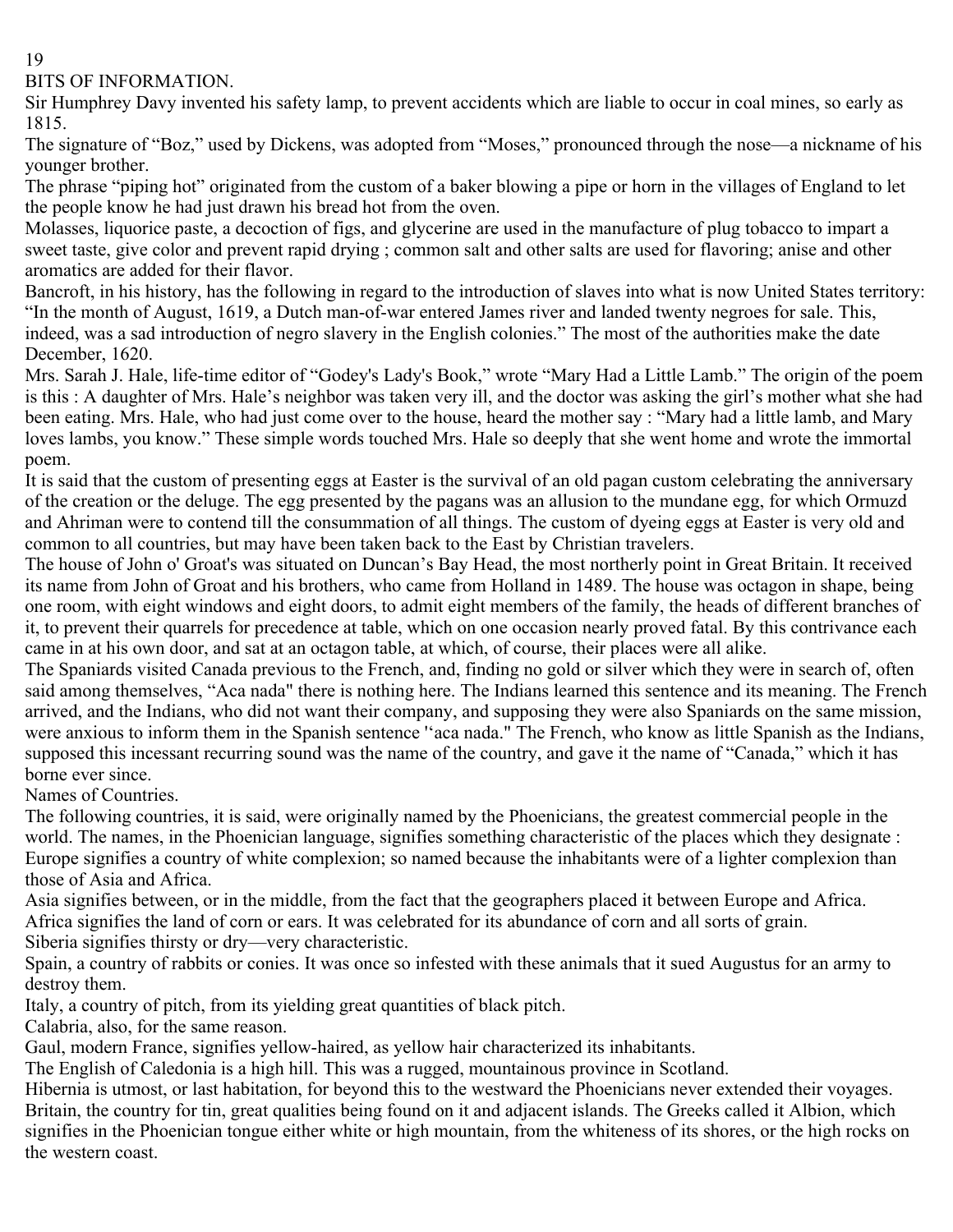Corsica signifies a woody place.

Sardinia signifies the footsteps of men, which it resembles.

Syracuse, bad savor, so called from the unwholesome marsh on which it stood.

Rhodes, serpents or dragons, which it produced in abundance.

Sicily, the country of grapes.

Scylla, the whirlpool of destruction.

Etna signifies a furnace, or dark, or smoky.

Madam de Stael said : "If I were mistress of several languages, I would think in the deep German, converse in the gay French, write in the copious English, sing in the majestic Spanish, deliver in the noble Greek, and make love in the soft Italian.

Origin of Popular Phrases.

Globe Democrat.

Comparisons are Odious.—No earlier instance of the use of this proverbial impression is given than from Swift. Dogberry's version, in "Much Ado About Nothing," iii, 4, is, "Comparisons are odorous." The phrase as first quoted above is to be found in George Herbert's "Iacula Prudentum" (1740). It occurs also in Lilly's "Midas," iv, 1, "Camparisons can not be odious where the deities are equall" And again, in his Euphues (ed. Arber, p. 68), "But least comparisons should seem odious chiefly where both the parties be without comparison, I will omit that, and seeing that we had both rather be talking with them, than talking of them, we will immediately go to them."

The Age of Chivalry is Gone.—The expression occurs in the edition of Aurke's works published in 1826, and it refers following an eloquent preamble —to the ill-fated Marie Antoinette, who was guillotined during the horrors of the French Revolution. In the addition to the preface to Childe Harold, dated London, 1813, Lord Byron says: "So much for chivalry. Burke need not have regretted that its days are over, though Marie Antoinette was quite as chaste as most of those in whose honors lances were shivered and knights unhorsed."

Cleanliness is Next to Godliness. — This phrase is generally assumed to be in the scriptures, and not long ago it was quoted by a well known English speaker at a meeting in Exeter Hall, London, thus: " 'Cleanliness was next to Godliness,' said the apostle." But the expression is not to be found in the scriptures, nor can its origin be traced with certainty. In Chamber's "Book of Dogs," vol. ii., p. 206; at foot of second column, the Rev. Rowland Hill is made to use it thus: "Good Mr. Whitfield used to say, 'Cleanliness is next to Godliness.' " The idea is said by some writers to be derived from a Hebrew sentence.

The Fittest Place for Man to Die.—

Whether upon the scaffold high Or in the battle's van,

The fittest place for man to die Is where be dies for man.

Written by Davis, a young Irish poet, and originally published in the Dublin Gazette in 1848.

Utopia.—This is a word derived from the Greek, and signifies "No place." Sir Thomas Moore first used it to designate his model State, and feigned it to be located among the Atlantic isles. From this fiction the term Utopian is used to denote theoretical or imaginary schemes and places. The Republic of Plato was, in like manner, situated in the happy regions of the West, even beyond the Hesperides Islands. There may have been, in the days of Plato, some knowledge of the American archipelago, and here his republic may have arisen and flourished.

Scot Free.—"Do as much for this purpose, and thou shalt pass scot free."— [Sir Walter Scott, The word "scot" is an old Anglo-Saxon word, mean tax. In the the old law scot and lot was a customary contribution laid on subjects according to their ability.

Money Makes the Mare Go.—At a Kentucky horse race, a long time ago, a man had a mare which was noted for its fleetness. An effort was made to induce him to permit a trial of speed, but until a purse was raised to his figure he refused, saying, "Money makes the mare go."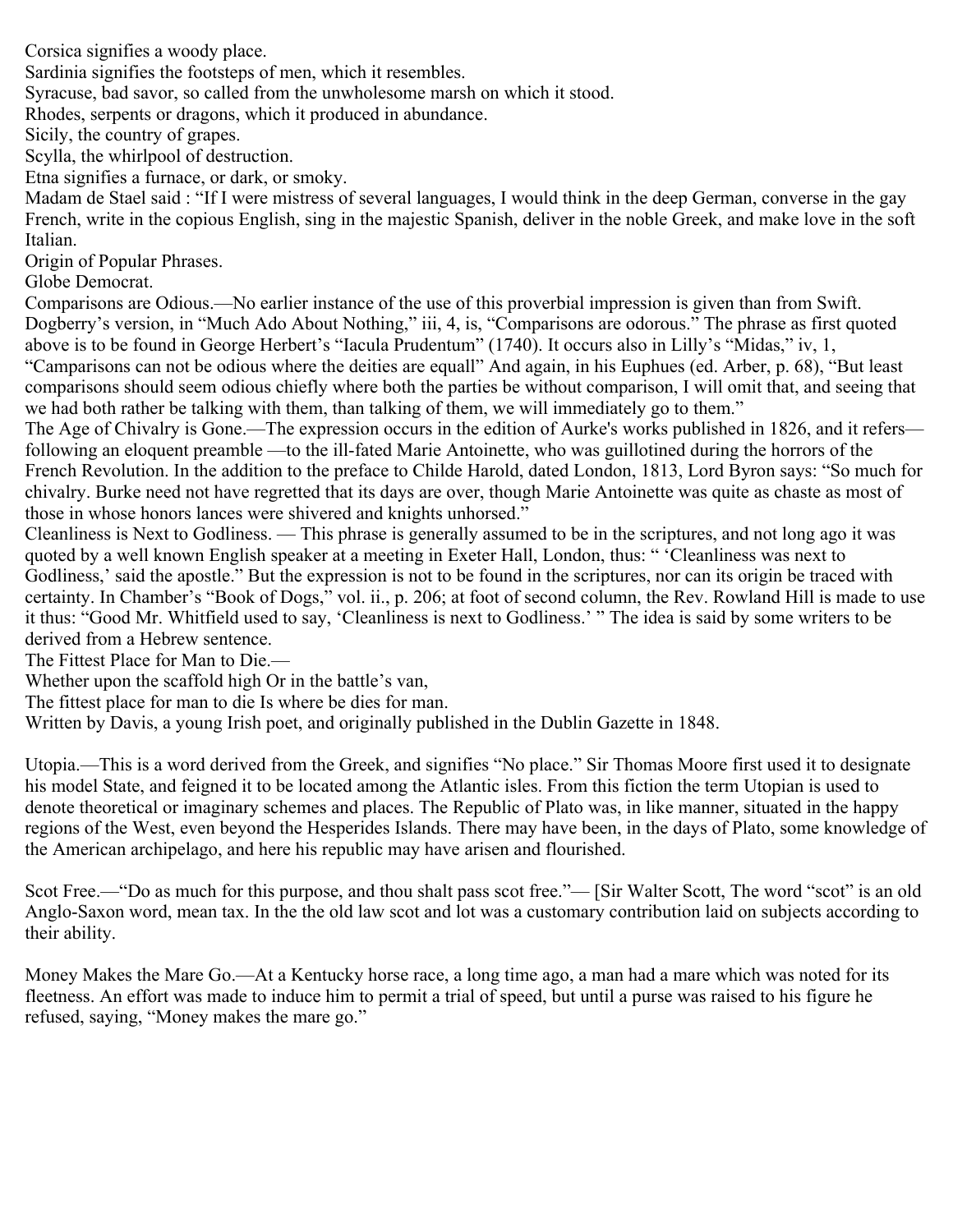A Literary Curiosity.

[The following remarkable little poem is a contribution to the San Francisco Times from the pen of Mrs. H. A. Deming (Mrs. H.A. Deming). The reader will notice that each line is a quotation from some one of the standard authors of England and America This is the result of a year's laborious search among the voluminous writings of thirty-eight leading poets of the past and present. We would be glad to hear from any person who can tell the authorship of each line.—Ed.]

LIFE.

Why all this toil for triumphs of an hour Life's a short summer, man a flower. By turns we catch the vital breath and die,— The cradle and the tomb, alas, so nigh. To be is better far than not to be, Though all man's life may seem a tragedy. But light cares speak when mighty griefs are dumb ; The bottom is but shallow whence they come. Your fate is but the common fate of all ; Unmingled joys to no man here befall. Nature to each allots his proper share ; Fortune makes folly her peculiar care. Custom does not often reason overrule, And throw a cruel sunshine on a fool. Live well, how long or short permit to heaven, They who forgive most, shall be most forgiven. Sin may be clasped so close we cannot see its face, Vile intercourse where virtue has no place. Then keep each passion down, however dear ; Thou pendulum betwixt a smile and tear. Her sensual snares let fruitless pleasure lay, With craft and skill to ruin and betray , Soar not too high to fall, but stoop to to rise, We masters grow of all we most despise. O then, I renounce that impious selfesteem ; Riches have wings, and grandeur is a dream. Think not ambition wise because 'tis brave, The paths of glory lead but to the grave. What is ambition? 'tis a glorious cheat! Only destructive to the brave and great. What's all the gaudy glitter of a crown ? The way to bliss lies not on beds of down.

How long we live, not years, but actions tell; That man lives twice who lives the first life well. Make; then, while ye may, your God your friend, Whom Christians worship, yet not comprehend. The trust that's given guard ; and to yourself be just; For, live we how we can, yet die we must.

POPULAR SONGS. A good many different persons have written the popular songs of the last fifty years, and in nearly every case they have lived to see their songs quickly forgotten by the fickle public. With only a few exceptions the songs that have had the widest success lived but a few years at the most. Of course there are some songs that will be sung by generation after generation, as "Home, Sweet Home," "Old Folks at Home," "Sweet By and By," and a few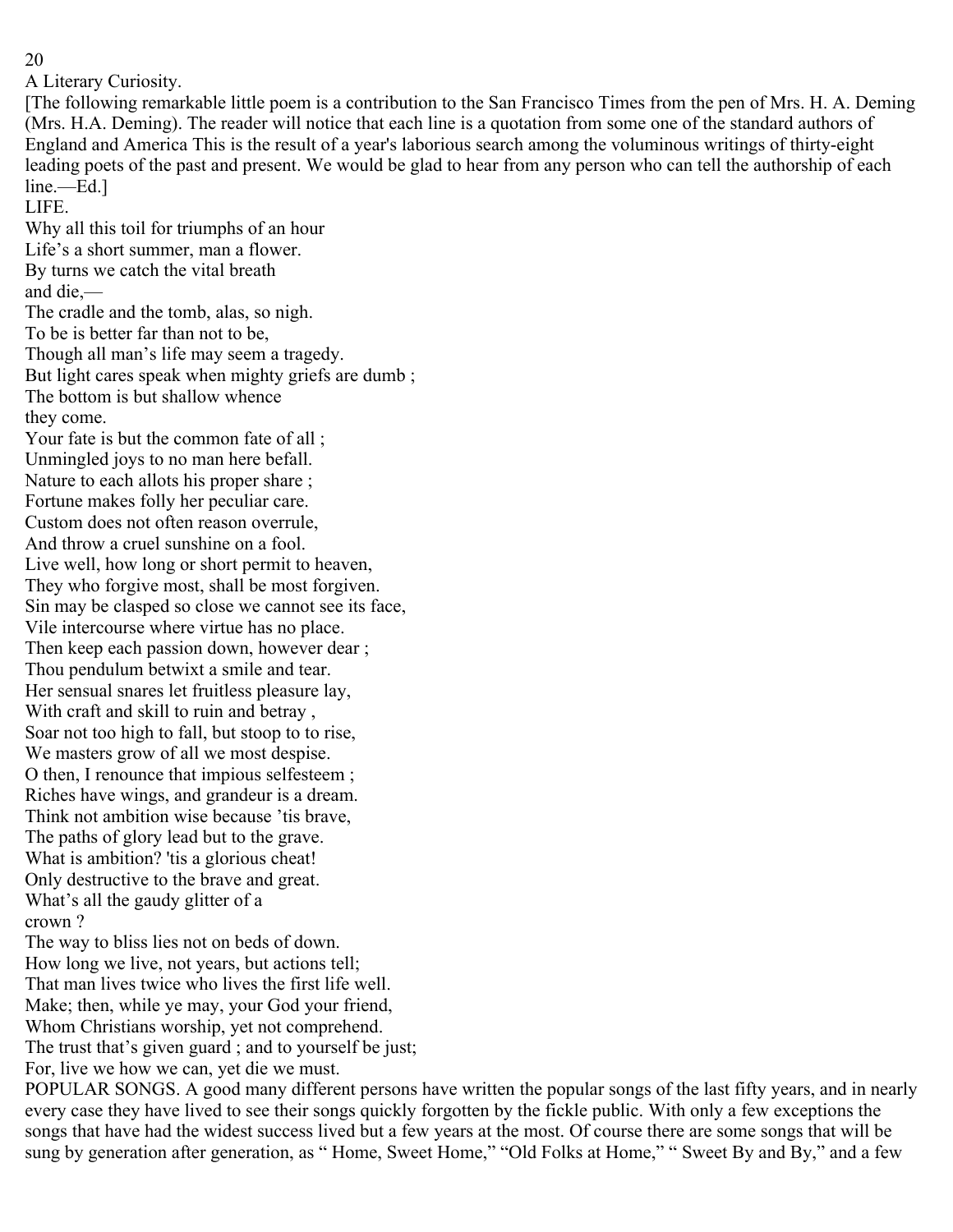others that have become household melodies, Yet there are hundreds of others of equal merit that won universal popularity and passed away with the people who sang them. Some songs of the slightest merit have had undeserved popularity, made their authors or publishers rich, and quietly dropped into oblivion.

"Shoo Fly," sung ten years ago from one end of the Union to the other, had a sale of 80,000 copies, and is now forgotten. It was certainly the most worthless musical absurdity ever written, and its success was largely owing to its being alluded to by Gen. Butler in Congress in the course of a political wrangle with a fellow member. It netted the fortunate publishers several thousand dollars.

"Old Folks at Home" was written Stephen O. Foster thirty years ago, who sold it to Christy, of minstrel fame, for \$5, and received a bonus of \$5 more for the privilege of having his (Christy's) name on the title-page as author, and after the piece had made him rich he generously gave Foster \$50 more, which was all he ever received for the song. But it served to make the author famous and to sell his other songs ; yet he died a poor man. For a while the piece waned in public favor, until it was sung by Mlle. Nilsson at her concerts, when it ; took a new start, and at the present time it is one of the best-selling songs in the market. The numerous transcriptions from its melody, by upward of twenty different composers, serve to keep it popular. It is really a worthy companion to "Sweet Home," and will probably be sung for a hundred years or more.

During the war several songs published at the time had a remarkable success. " Weeping, Sad and Lonely," had a sale of upward of 300,000. " When Johnny Comes Marching Home, " " Tenting on the Old Camp Ground " (sung by the Hutchinson family), "John Brown's Body Lies a Moldering in the Grave," each had a very large sale and enriched their publishers, and in one or two cases their authors. But only one of these has remained from oblivion—"Tenting on the Old Camp Ground"—which is being sung by the daughters of those whose memories go back to the sad scenes when they " tented on the old camp ground."—Boston Transcript.

To be Living is Sublime.—

One golden day redeems a weary year.

We are living, we are dwelling,

In a grand and awful time;

Age to age on ages telling,

To be living is sublime.

The above lines were written by Bishop A. Cleveland Coxe, of New York.

Hymen.—A beautiful youth of Athens, who, for the love of a young virgin, disguised himself and assisted at the Eleusinian rites, and at this time he, together with his beloved and divers other young ladies of that city, was surprised and carried off by pirates, who, supposing him to be what he appeared, was lodged with his mistress. In the dead of night, when the robbers were all asleep, he cut their throats. Thence, making hasty way back to Athens, he bargained with the parents that he would restore them their daughter and all her companions if they would consent to his becoming their son-in-law. Their consent was given. The marriage proving very happy, it became the custom to invoke the name of Hymen at all the nuptials.

Mortgage.—Derived from two French words, which mean ''death grip."

"Hail Columbia."—Written by Joseph Hopkinson, in 1797. At that time the war between England and France was ranging, and it was believed the United States would have to take up arms. Congress was in session at Philadelphia The people were divided, some favoring an alliance with France and some with England. One Saturday afternoon a young Philadelphia actor came to Hopkinson and said he was to have a benefit on the following Monday night, but that no boxes had been taken, and he feared that be would lose instead of gain by the benefit. The actor thought that he could fill up the house if he could get a patriotic song to the tune of ''President's March." He asked Hopkinson to write him one. Hopkinson promised to try and the result was -"Hail Columbia" The song was ready on the benefit night, and soon gained popularity.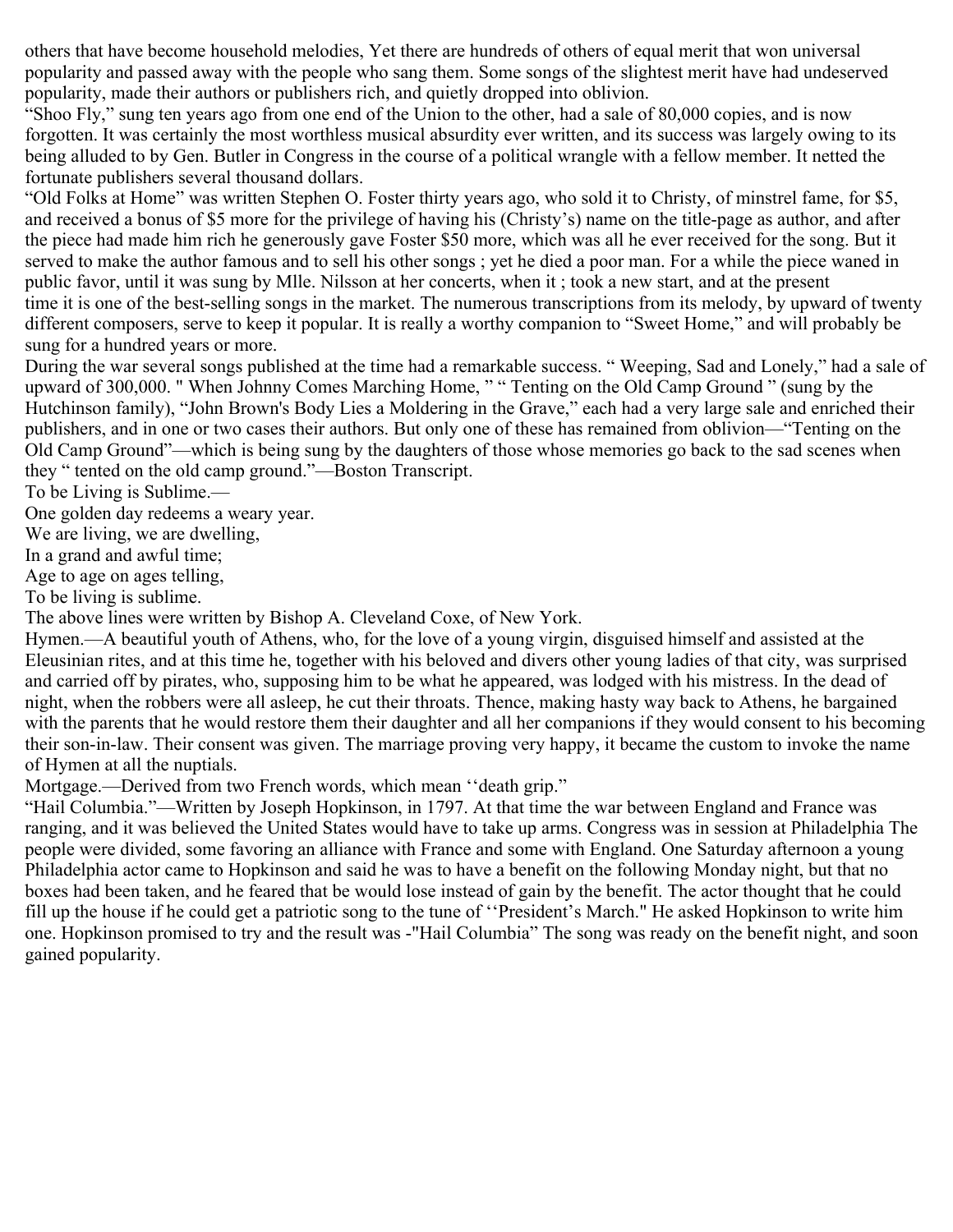Names of Places.

[Norristown Herald.]

When the English first came to Britain the east coast was in great part settled by the Angles, who came from what is now southern Denmark, Sleswick and Holstein. The southern portion of their new possessions was called East Anglia, and for greater convenience the people were divided into the Northfolk and the Southfolk, hence we find at this day the counties of Norfolk and Suffolk. In a similar manner several other English counties derived their names.

Northumberland is simply the land north of the Humber River, and is a portion of the old Kingdom of Northumbria. The names of Middlesex, Essex and Sussex, tell us that the Middle, East and South Saxons lived in these sections of the county. Cambridge derived its name from its principal town which was situated on the banks of the River Cam, at a place where a bridge had been built across the stream. "'Every machinist knows that a 'cam' is the name given to a piece of machinery which causes an eccentric motion." The River Cam is a crooked stream. Northampton and Southampton probably received their names from the towns which sprang up around north and south homes, for we find the word "ham" to be the same as our present word home, and "tun," which was derived from the Saxon verb 'tynan," to inclose; was in course of time applied to towns, probably because they were enclosed or walled around. Tun was easily altered to ton, and the letter p "loves to slip in between laoials and dentals.'

Webster says Hampshire is "from Hantune, Hantone (now Southampton), named

from its situation on the river Ant—on Anton (the Southampton Water.) But in another place he tells us Ham means home, hamlet, town, and that Ton is the same as town. (Shire comes from the Anglo-Saxon sciran, to shear, divide, that is to say a portion of the country divided from the rest, a country. (In Wyclif's translation of the Bible we read, "I have bought a town and I have nede to go out and so it." There are a few of these prefixes and affixes to names which will help us to understand the meaning of many English names of places. Leigh, a meadow, is seen in many names: altered in spelling, perhaps, but still the same word. According to the old saying "as many leighs as fleas" are to be found in Cheshire.

"In ford, in ham, in ley and tun The most of English surnames run."

Ford has the same meaning it had of old, and often tells us who was the owner of the crossing (who probably charged toll,) or the name of the stream crossed. For instance, Enysford, in Kent, was most probably a ford through the Darent owned by the Eyn, or Eyns, family. There was such a family in the time of Edward I. Or to take more familiar examples, Bradford, (Broad ford), Hereford (Army ford), Aberford, (ford at the mouth of the stream), and many others. Hereford was for a long time an English outpost against the Welsh, and they, the Welsh, still call it Heernford. And as for naming the stream, Crayford tells its own tale. But if we are not careful we may misinterpret these names and make such a mistake as to say that Dartford meant the ford through the river Dart.

This is not the case, for Dartford is on the Darent, and the word has much the same meaning as Waterford, coming as it does from the Celtic word "dwr" meaning water. This "dwr," with various twistings and turnings, can be seen in the names of many streams and lakes in England.

of names ending in "Ham," one of the most interesting is Nottingham. This place was called Snotinegaham—that is to say the "home of the dwellers in caves," and traces of the residences of these cave dwellers have been discovered by antiquarians. On our maps of ancient Ethiopia we find the word "Troglodytes," which is Greek, and has the same meaning as Snotinegaham; and tells us how the people of that part of the world lived in olden times, [in Ornithology the wrens are known as Troglodytes.] Durham means the home of the deer; Waltham, home in the woods; Oakham and Oldham carry their own meaning, and we have the combination of Oakhampton. Stead also meant a home, or a town ; and thus we have Horstead; Horsa's home, and Hampstead, the home, or home town, and we see that this is very much like our word homestead. In a more general sense of dwelling place, and not exactly expressing the tenderness of the word home, are many names commencing or ending in stol, stow, stock, stoke, as Tavestock, the place on the Tavy, Stockport, Stockton, Woodstock, Stockbridge, Stokeford, Stow, Stow Market, Bradstow, broad-place; Bristol, brightplace, and Chepstow, cheap-place.

There are a great many places the names of which end in ley, or ly, and this termination tells us that they were built in a meadow, field or common : thus Oakley was a village in a field of Oak-trees; Alderly was amid Alders; Beverly means Beaver-field, and Parsley was on moist pasture ground. The word field is some times a part of the compound name of a place, thus, Marshfield; Winfield; field of victory; and, where so many martyrs suffered in the time of Diocletian, Litchfield, the field of dead bodies.

But by far the most common of these endings is tun, or ton. They are too numerous to mention. Boston is a good illustration. In both the English Boston and its namesake in this country may be found a Butolph street, and the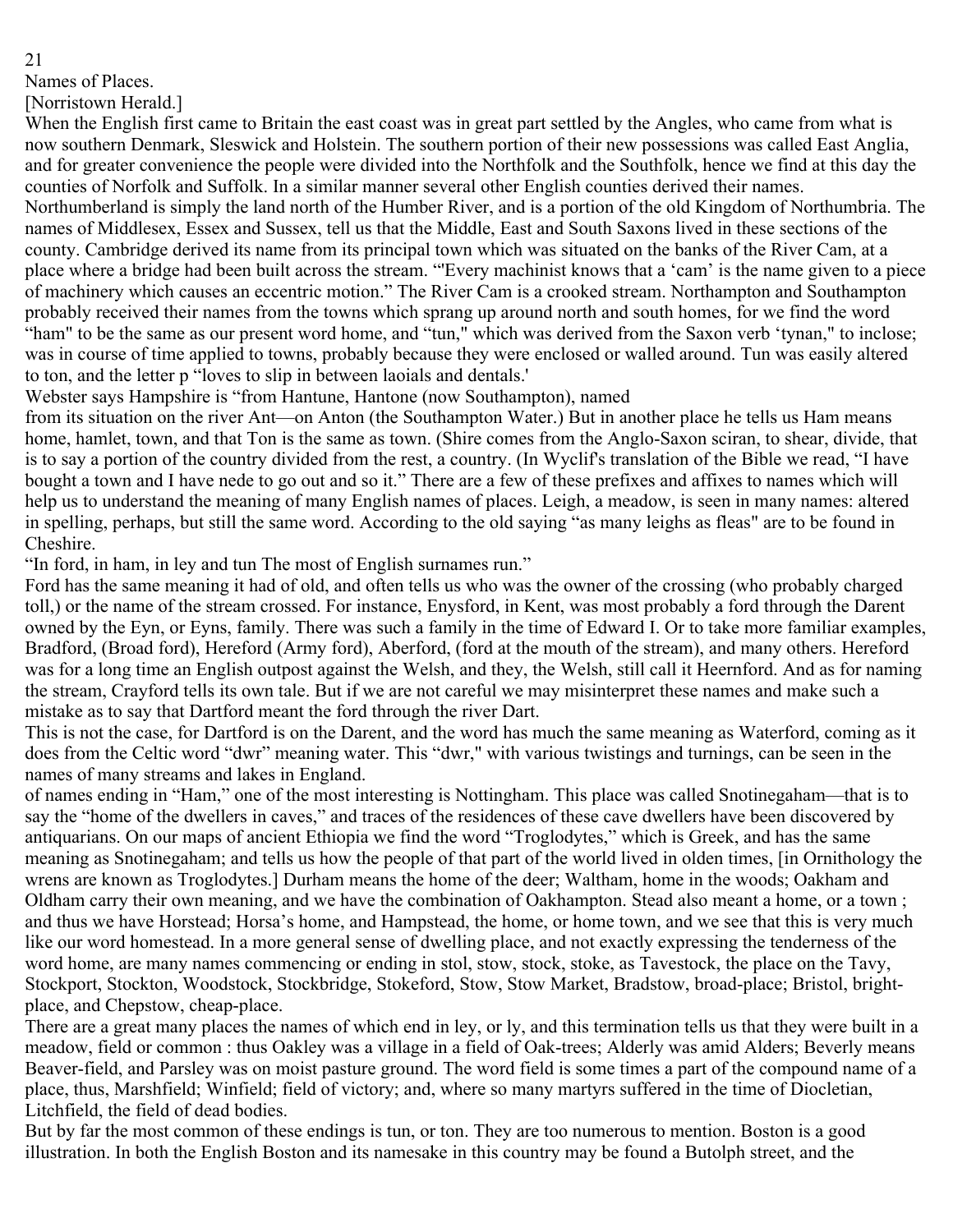Lincolnshire town was originally St. Butolph's Town, a name much shortened and condensed in Boston. The word thorp also means a town or village, thus, Althorp is 'Old Village)" Hanthorp, the village at the haven, and many others might be mentioned.

NAMES OF FABRICS.

Very few dry-goods men know the origin of the names of many of the goods they handle. Damask is from the city of Damascus; calico, from Calicut, a town in India formerly celebrated for its cotton cloth, and where calico was printed. Muslin is from Mosul, on the Euphrates ; alpaca, from an animal of Peru, of the llama species, from whose wool the fabric is woven. Buckram takes its name from Bochara. Fustian comes from Fostat, a city of the Middle Ages, from which the modern Cairo is descended; cambric, from Cambrai; baize from Bajac; dimity, from Damietta. Drugget is derived from a city in Ireland—Drogheda. Duck comes from Torque, in Normandy. Blanket is called after Thos. Blanket, a famous clothier connected with the introduction of woolens into England about 1340. Serge derives its name from Xerges, a Spanish name for a peculiar woolen blanket. Velvet is from the Italian velluto, "wooly (Latin, vellus, a "hide" or "pelt"). Shawl is the Sanskrit sala, "floor;" for shawls were first used as carpets and tapestry. Bandana is from an Indian word meaning to "bind" or "tie," because bandannas are tied in knots before they are dyed. Names of Countries.

The following countries, it is said were originally named by the Phoenicians, the greatest commercial people in the world. The names in the Phoenician language signifying something characteristic of the places which they designate; Europe signifies a country of white complexion, so named because the inhabitants were a lighter complexion of those of Asia and Africa.

Asia signifies between, or in the middle, from the fact that the geographers placed it between Europe and Asia. Africa signifies the land of corn or ears. It was celebrated according to its abundance of corn and all sorts of grain. Siberia signifies thirsty or dry— very characteristic.

Spain, country of rabbits or conies. It was once so infested with these animals that it sued Augustus for an army to destroy them.

Italy, a country for pitch, from its yielding great quantities of black pitch.

Calabria, also, for the same reason.

Gaul, modern France, signifies yellow-haired, as yellow hair characterized its inhabitants.

The English of Caledonia is a high hill. This was a ragged mountainous province in Scotland.

Hibernia, is utmost, or last habitation, for beyond this the Westward Phoenicians, never extended their voyages.

Britain, the country of tin, great quantities being found on it and adjacent islands. The Greeks called it Albion, which signifies in the Phoenician tongue either white or high mountains, from the whiteness of its shores or the high rocks on its western coast.

Corsica, signifies a woody place.

Sardinia signifies the footsteps of men, which it resembles.

Syracuse, bad favor, so called from the unwholesome marsh on which it stood.

Rhodes, serpents or dragons, of which it produced in abundance.

Sicily, the country of grapes.

Scylla, the whirl pool of destruction.

Etna signifies a furnace, or dark or smoky.

Each man is a hero and an oracle to somebody, and to that person whatever he says has an enhanced value.—Emerson. The truest characters of ignorance

Are vanity, and pride and annoyance.

—Butler.

A sound mind in a sound body is a short but full description of a happy state in this world.—Locke.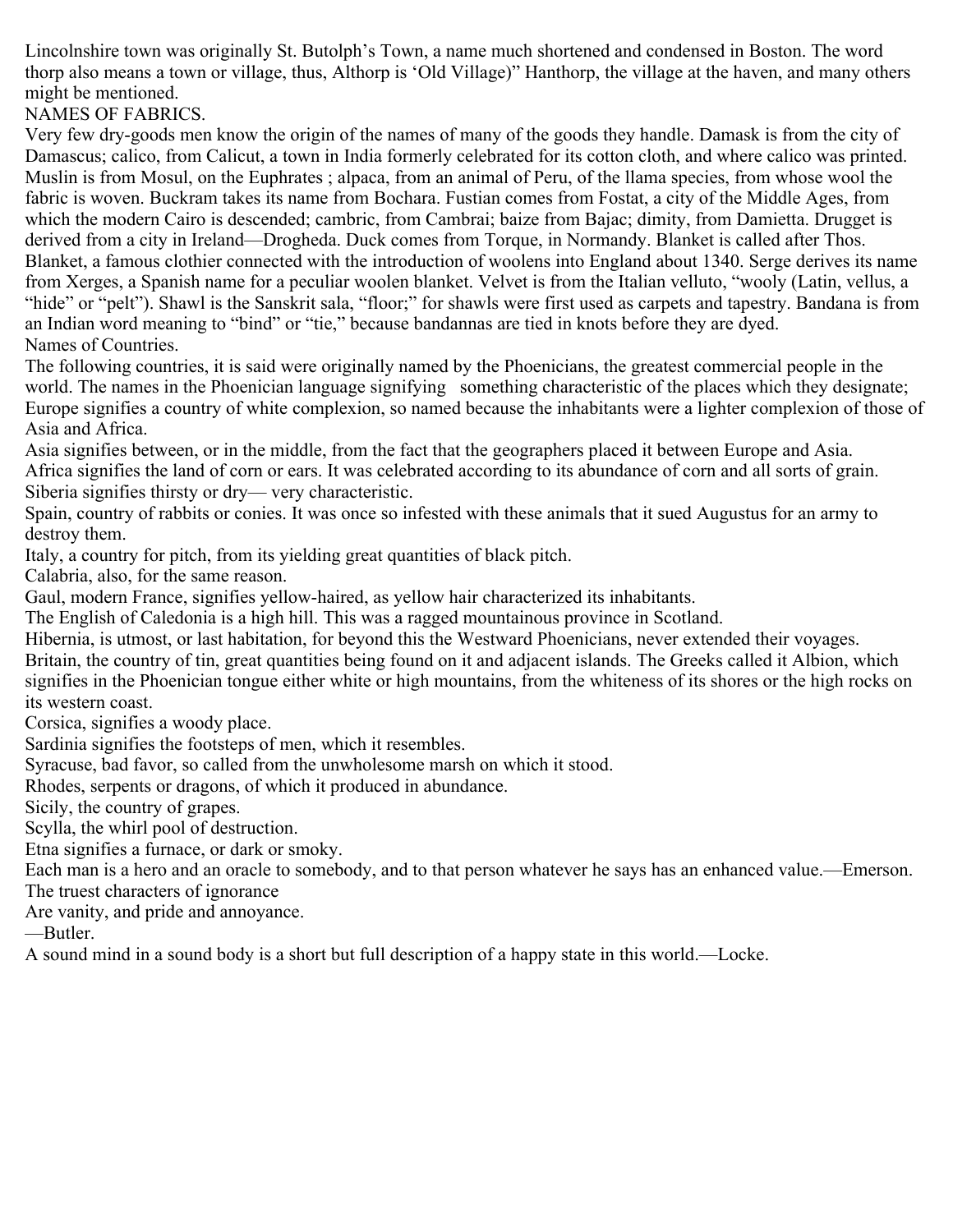22 HOPE. The night is mother of the day, The winter of the spring, And ever upon old decay The greenest mosses cling. Behind the cloud the starlight lurks, Through showers the sunbeams fall; For God, who loveth all his works, Has left his hope with all. Selected. Whittier. THE OAK'S LESSON. The oak tree's boughs once touched the grass, But every year they grew A little farther from the ground, And nearer toward the blue. So live that you each year may be, While time glides swiftly by, A little farther from the earth. And nearer to the sky. ADORATION. Flowers, when the night is done, Lift their heads to greet the sun; Sweetest looks and odors raise, Like a silent hymn, of praise. So my heart would turn away From her sorrow towards the Day; Lying open, in God's sight, As a flower in the light. —Henry J. Van Dyke, Jr.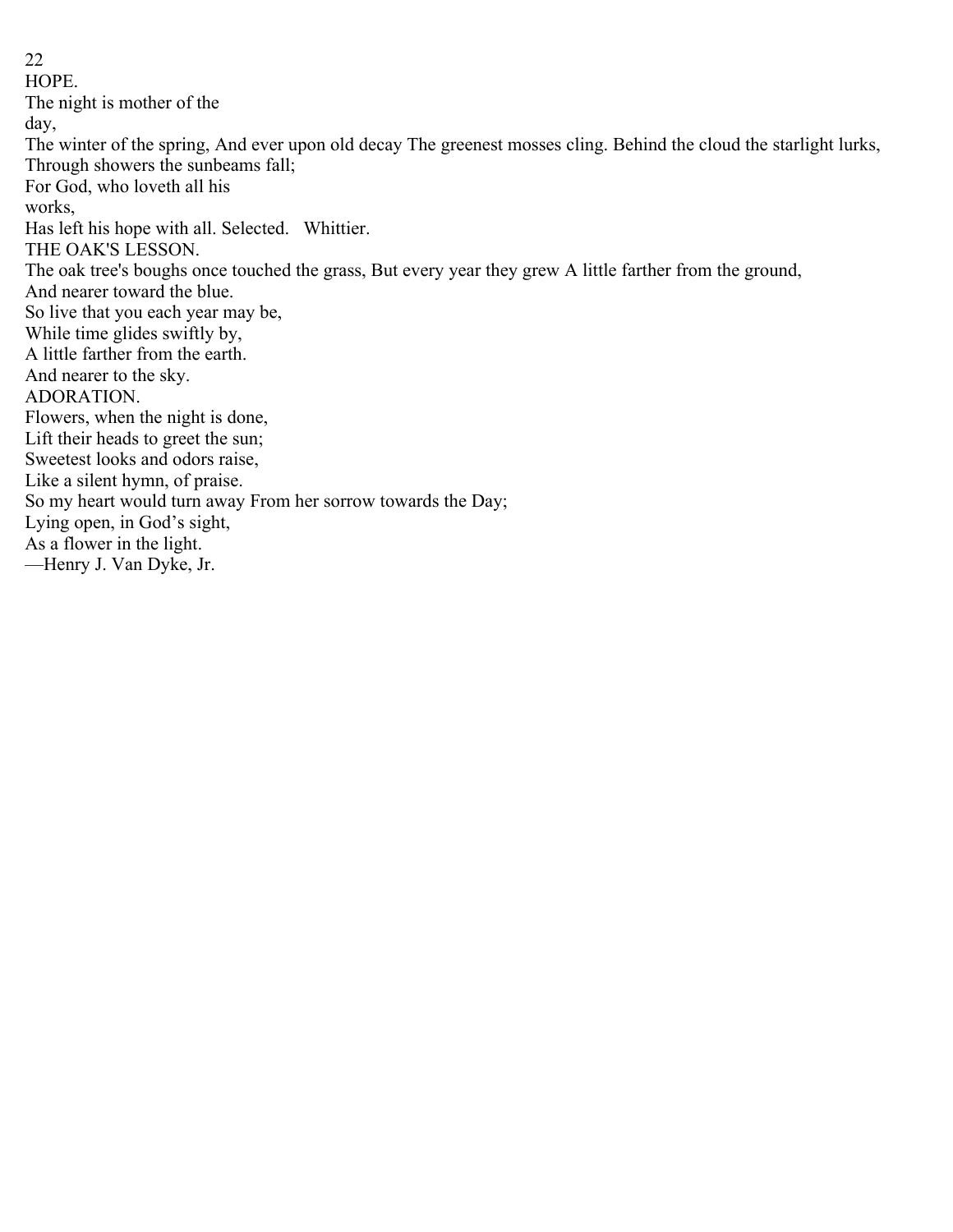# THE GREAT WEST.

A short lesson in geography, a very large problem in the algebra of our national civilization, and a by no means easy sum in the arithmetic of American Christian education, are suggested by the following:

"The Territory of Dakota is as large as the State of California; three times as large as the State of Iowa, and twice as large as the kingdoms of Great Britain and Ireland it is larger than the republic of France with its 38,000,000 of inhabitants; and with a population as thickly settled as those of Belgium or Holland, it would have room for 120,000,000 of people. It is bounded on the north by British America; on the south by the Missouri and Niobrara rivers which divide it from Nebraska; on the east by the Red river of the North and the Big

Sioux river, which divide it from the States of Minnesota and Iowa; and on the west by the Territories of Wyoming and Montana. It has a soil a large portion of which is of unsurpassed fertility. Eight years ago the first railway car crossed the Territorial line on the track of the Northern Pacific." Where unto is such an imperial State as this destined to grow? Of what sort are the moral and spiritual forces that are about to shape its growth? And yet Dakota is but a small portion of the immense territory that will in a few years be peopled with teeming millions of immortal souls.

Early History of Minnesota.

The name Minnesota is an Indian name, signifying " cloudy water. " Minnesota is the thirty-second State in the Union. The first European who set foot in Minnesota was Louis Hennepin, who in 1680, in a company of French fur-traders, ascended the Mississippi to the Falls of St. Anthony, to which he gave their name. In 1763 this region was ceded to Great Britain, and in 1766 was explored by Captain Jonathan Carver, a native of Connecticut. In 1783 it was transferred to the United States, as part of the Northwest Territory. In 1819 Fort Snelling was established. A few years ago, as my mother was going from Minneapolis to Mankato, she met a lady who was over seventy years old, who said her husband was one of the first soldiers sent to the fort. She, with four other ladies (wives of the soldiers), visited their husbands that summer (1819), and they were five weeks going from Prairie du Chien to the fort, on flat-boats. In 1823 the first steamboat visited Minnesota. Between this and 1830, a small colony of Swiss settled at Mendota, near St. Paul. In 1838 the Indian title to lands east of the Mississippi was extinguished. In 1843 a settlement was commenced at Stillwater; on March 3, 1849, Congress passed an act organizing the Territory of Minnesota, its western boundary being the Missouri river. At this time the population was between 4,000 and 6,000, and it was duly organized on the 1st of June following. In 1851, immigration was commenced in earnest; and so rapid was the increase of population, that on February 26, 1859, Congress passed an enabling act for its admission as a State. The provisions of the act were complied with, a constitution (under which the State is still governed) was passed and submitted to the people, and members of Congress elected the following October; and on May 11, 1858, Minnesota was formally admitted into the Union. THE MISSISSIPPI RIVER AND ITS TRIBUTARIES.

A pamphlet on the Mississippi river and its tributaries gives the following statement of the mileage of the navigable portion of each of the following-named rivers above its mouth : Missouri, 3,129; Mississippi, 2,161; Ohio, 1,021; Red, 986 ; Arkansas, 884 ; White, 779 ; Tennessee, 789 ; Cumberland, 609; Yellowstone, 474; Ouachita, 384; Wabash, 365; Allegheny, 325; Osage, 303 ; Minnesota, 295 ; Sunflower, 271 ; Illinois, 270 ; Yazoo, 228; Black (Ark.), 112 ; Green, 200; St. Francis 180; Tallahatchie, 175; Wisconsin, 160; Deer creek, 116 ; Tensas, 112; Monongahela, 110; Kentucky, 105; Bartholomew, 100; Kanawha, 940 Muskingum, 94 ; Chippewa, 90 ; Iowa, 80 ; Big Hatchie, 75 ; St. Croix, 65 ; Rock, 65; Black (La.), 61 ; Macon, 60 ; Boeuf, 55 ; Big Horn, 50; Clinton, 50 ; Little Red, 49 ; Big Cypress and Lake, 14; Big Black, 35; Dauchitte, 33. Total lumber of rivers, thirty-three ; total number of miles of navigation at present, 15,710.

## The Yellowstone Park.

The territory comprises 3,410 square miles, and is a veritable Wonderland. Within its borders are mountain ranges with dozens of peaks having an elevation of 9,000 to 11,700 feet above sea level, and whose summits are crowned with perpetual snows. In the valleys and gorges that lie between these peaks and ranges there are probably over one hundred spouting geysers and springs, all of which belch torrents of boiling water. Besides these there are numerous springs of sulphur, soda, magnesia, lime, and other mineral waters, most of which have caused beautiful stalagmitic or crystallized accretions, in the shape of cones and basins, to form about them. Still another form of springs are the boiling wells of delicate hued mud, known as the "Devil's Paintpots." The canons of the Yellowstone, three in number, are marvels of rocky grandeur and beauty a feature of one of them, and unequalled in the world, being the famous Glass Mountain, a lofty cliff formed of the rare and beautiful mineral known as obsidian. The lake, nearly 30 miles long and 15 wide, and the rivers and streams abound in fish, and the forests in elk, deer, antelope, big-horned sheep, feathered game, grizzly

#### 23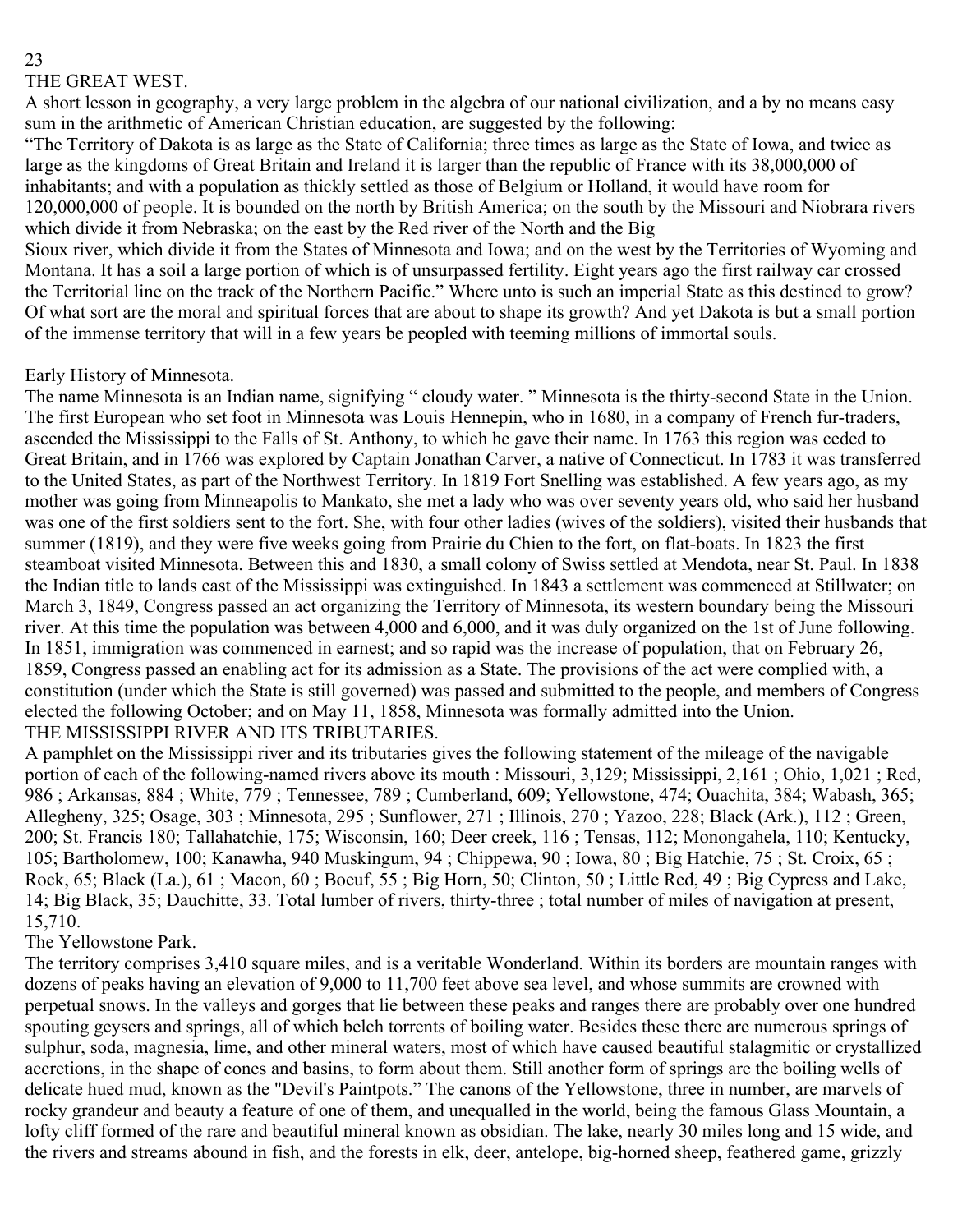bears, panthers, and the like. In various parts of the Park there are natural bridges, caves, and other singular formations. The whole region is a realm of marvels well worthy of the patronage of the world's tourists,

The Area of the Ottoman Empire is only about one-tenth of that of Russia, and the population only one-third—and about half of that of the United States. There are in European Turkey 2,000,000 Turks, 11,000,000 Sclavs, and 1,000,000 Greeks. In religion, there are about 5,000,000 Mohammedans, half of whom are not Turks, but descendants of those who embraced Islam to save their estates from confiscation.

In 1836 the patent for the invention of matches was granted.

#### THE YELLOWSTONE PARK.

The Yellowstone National Park extends sixty-five miles north and south and fifty-five miles east and west, comprising 3,575 square miles, and is all 6,000 feet or more above the sea-level Yellowstone lake, twenty miles by fifteen, has an altitude of 7,788 feet. The mountain ranges which hem in the valleys on every side rise to the height of 10,000 to 12,000 feet, and are always covered with snow. This great park, says Mr. Strahorn, contains the most striking of mountains, gorges, falls, rivers and lakes in the whole Yellowstone region. The springs on Gardiner's river cover an area of about one square mile, and three or four square miles thereabout are occupied by the remains of springs which have ceased to flow. The natural basins into which these springs flow are from four to six feet in diameter and from one to four feet in depth. The principal ones are located upon terraces midway up the sides of the mountain. The banks of the Yellowstone river abound with ravines and canons, which are carved out of the heart of the mountains through the hardest rocks. The most remarkable of these is the canon of Tower creek and Column mountain. The latter, which extends along the eastern bank of the river for upward of two miles, is said to resemble the Giant's Causeway. The canon of Tower creek is about ten miles in length and is so deep and gloomy that it is called "The Devil's Den." Where Tower creek ends the Grand canon begins. It is twenty miles in length, impassable throughout, and inaccessible at the water's edge except at a few points. Its rugged edges are from 200 to 500 yards apart, and its depth is so profound that no sound ever reaches the ear from the bottom. The Grand canon contains a great multitude of hot springs of sulphur, sulphate of copper, alum, etc. In the number and magnitude of its hot springs and geysers, the Yellowstone Park surpasses all the rest of the world. There are probably fifty geysers that throw a column of water to the height of from 50 to 200 feet, and it is stated that there are not fewer than 5,000 springs; there are two kinds, those depositing lime and those depositing silica. The temperature of the calcareous springs is from 160 to 170 deg., while that of the others rises to 200 or more. The principal collections are the upper and lower geyser basins of the Madison river and the calcareous springs on Gardiner's river. The great falls are marvels to which adventurous travelers have gone only to return and report that they are parts of the wonders of this new American wonderland.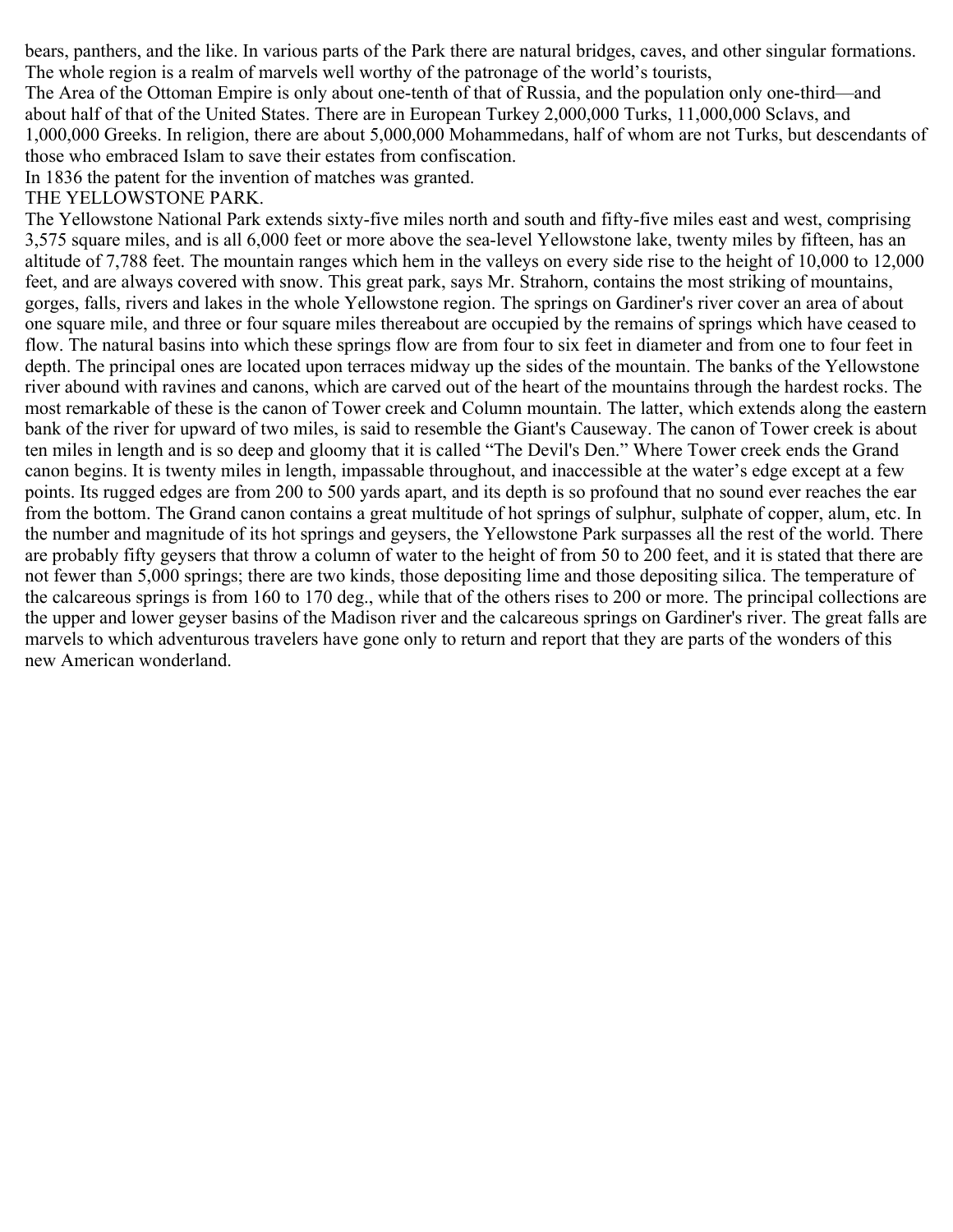"Tis useless to languish and sorrow and sigh for the joys that are past; there's something in store for the morrow as pleasing and bright as the last."

Dizzy Heights.

A French journal contains the following statement of the height of the different highest spires and monuments on the globe :

Feet.

| Towers of the Cathedral of Cologne480     |
|-------------------------------------------|
| Spire of the Cathedral at Rouen 450       |
|                                           |
| Cupola of St. Peter's at Rome429          |
| Spire of Strasbourg Cathedral426          |
|                                           |
| Cathedral of St. Stephen's, Vienna406     |
| St. Martin's, Landsthhl,, Bavaria399      |
|                                           |
| Spire of the Cathedral of Antwerp370      |
|                                           |
|                                           |
| Dome of the Cathedral at Milan327         |
|                                           |
|                                           |
| Trinity Church, New York258               |
| The Pantheon, at Paris240                 |
|                                           |
| The Washington monument is to be500       |
| COLOGNE'S GREAT CATHEDRAL.                |
| A Building Which Cost About \$10,000,000. |

New York, September 16.—A Berlin dispatch to the London Times, says: By a cabinet order the emperor has appointed the 15th of October as the date for the ceremonies of consecration and opening of the lately finished Cologne cathedral, when his majesty and most members of his house will honor the occasion by their presence. The date appropriately selected is the birthday of Frederick William IV., the emperor's deceased brother, to whose piety and love of art was due the resumption of the architectural labors, which were so auspiciously brought to an end about two weeks ago. Curiosity, of course, is busy conjecturing whether the ejected archbishop will appear with all his clergy in their robes of office, but in any case the ceremony will be dignified and imposing, as recording the triumph of German perseverance and German art.

Viewed from a financial point, the noble edifice represents an enormous amount of capital It is calculated that the sums applied to its completion since 1871 from public and private sources must amount to about 18,000,000 marks, which, added to the previous outlay, will give a grand total of 40,000,000 or over £2 000,000. In point of altitude, too, the towers of the cathedral are unequaled by any in the world, being 160 metres high, their closest competitor being the spire of the St. Nicholas church, in Hamburg being 144 metres. Then comes St. Peter's, in Rome, with 143; the Strasburg Minster, 142; the Cheops Pyramid, 137; St. Stephen's, in Vienna, 135; Freiburg, in Baden, 125; Antwerp Cathedral, 123; Florence, 119; St Paul's, London, 111; Madgeburg Cathedral, 103; Berlin Town hall tower, 88; so that the Cologne Cathedral is nearly twice as high as the last named imposing edifice.

Customs of Java.—In Batavia, the capital city of Java, the houses, which are as white as snow, are placed two or three hundred feet from the streets, the intervening space being filled with trees, literally covered with birds and every variety of plants and decorated. Every house has a piazza in front, flowers, with beautiful pictures, elegant lamps, bird cages, &c., while rocking chairs, lounges, &c., of the nicest description, furnish luxurious accomodation for the families who sit here mornings and evenings. At night the city is one blaze of light from the lamps. All the hotels have grounds eight or ten acres in extent around them, covered with fine shade trees, fountains flower gardens, &c. Meals are served up in about the same style as at a first-class hotel in the United States, although the habits of living are quite different. At daylight, coffee and tea are taken to the guests' rooms, and again at eight o'clock, with light refreshments. At twelve, breakfast is served, and at seven dinner. Coffee and tea are always ready day night. No business is done in the middle of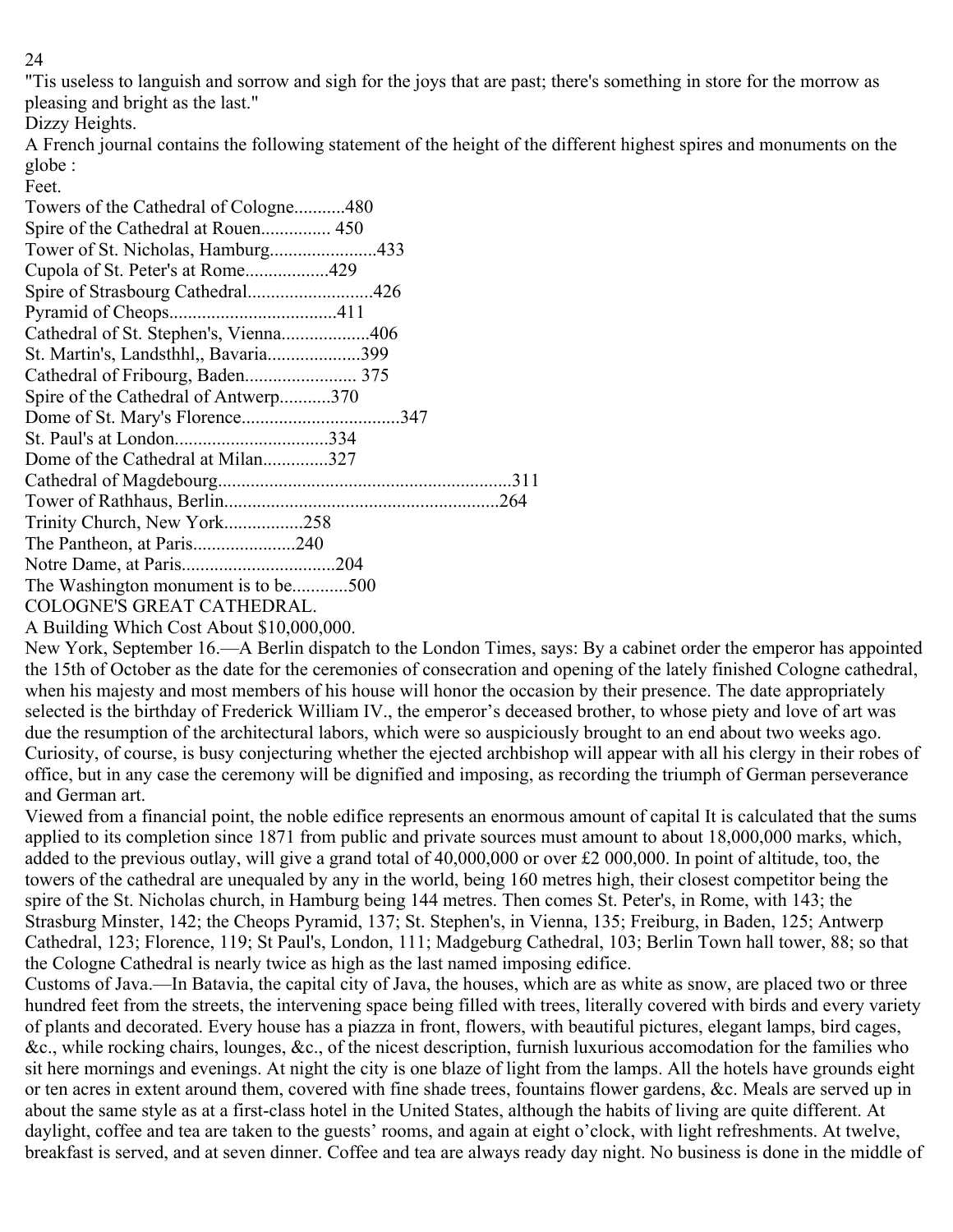the day on account of the heat. The nights are delightful; the birds are singing all night.

FACTS NOT GENERALLY KNOWN.

A high heat opens the grain of steel and prevents refining.

Palestine Pottery.

The Biblical descriptions of pottery are singularly applicative to the present process of manufacture. Now, in this nineteenth century, the potter sits at his frame and turns the wheel with his foot. Or, as we read in the Apocrypha: "So doth the potter, sitting at his work and turning the wheel about with his feet; he fashioneth the clay with his arm." The potter had a heap of the prepared clay near him and a pot of water by his side. Taking a lump in his hand he placed it on the top of the wheel, which revolves horizontally, and smoothed it into a low cone, like the upper end of a sugar loaf; then thrusting his thumb into the top of it, he opened a hole down through the center, and this he constantly widened by pressing the edges of the revolving cone between his hands. As it enlarged and became thinner, he gave it whatever shape he pleased, with the utmost ease and expedition.

It is evident, from numerous expressions in the Bible, that the potter's vessel was the synonym of utter fragility; and to say, as David does, that Zion's King would dash his enemies into pieces like a potter's vessel was to threaten with ruinous and remediless destruction.

We, who are accustomed to strong stoneware of considerable value, can scarcely appreciate some of these Biblical references, but for Palestine they are still as appropriate and forcible as ever. Arab jars are so thin and frail that they are literally dashed to shivers by the slightest strokes. Water jars are often broken by merely putting them down upon the floor; and the servant frequently returns from the fountain empty handed, having had all his jars dashed to atoms by some irregular behavior of the donkey.

Pointed Questions.

Can you put the spider's web back in its place that once has been swept away?

Can you put the apple again on the bough that fell at your feet to-day?

Can you put the lily-cup back on the stem, and cause it to live and grow ?

Can you mend the butterfly's broken wing, that you crushed with a hasty blow?

Can you put the petals back on the rose? If you could, would it smell as sweet?

Can you put the flour again in the husk, and show me the ripened wheat?

You think that these questions are trifling, dear. Let me ask you another one:

Can a hasty word ever be unsaid, or a deed unkind undone? —Selected.

Chaucer received a pitcher of wine every day, from the cellar of Edward III..

In the seventeenth century, on the continent, boots were never worn without spurs.

## RELATIVE AGE OF ANIMALS.

The average age of cats is fifteen years; of squirrels and hares, seven to eight years; a bear rarely exceeds twenty years; a wolf twenty; a fox fourteen or fifteen; lions are long lived, the one known by the name of Pompey living to the age of seventy. Elephants have been known to live to the age of 400 years. When Alexander the Great had conquered Porus, King of India, he took a great Elephant which had fought valiantly for the king, and named him Ajax, dedicated him to the sun, and let him go with this inscription : "Alexander, the son of Jupiter, dedicated Ajax to the sun." The elephant was found with this inscription, 350 years after. Pigs have been known to live to the age of twenty, and the rhinoceros, to the age of twenty-nine, a horse has been known to live to the age of sixty-two, but the average is twenty-five or thirty; camels sometimes live to the age of 100; stags are very long lived; sheep seldom exceed ten; cows live about fifteen years. Cuvier considers it probable that whales sometimes live 1,000 years. The dolphin and porpoise attain the age of thirty; an eagle died at Vienna at the age of 104; ravens have frequently reached the age of 100; swans have been known to live to the age of 300. Mr. Malerton has the skeleton of a swan that attained the age of 300 years. Pelicans are long lived. A tortoise has been known to live to the age of 107 years

Queer Names of Postoffices.

Four postoffices in the United States have only two letters in their names They are Ok, Oz, Ai and Po. The lightest town is Pound, in Wise county, Va. The town that holds the least is Gill, in Franklin county, Mass. Two hundred and forty postoffices begin with Rock 42 with Stone, 106 with Sand, 68 with Clay, and 15 with Mud. One hundred and thirty-five are Cedar, 124 Pine, 216 Oak 25 Chestnut, 100 Maple, 36 Locust, 61 Elm, 28 Apple, 38 Hickory, 27 Poplar, and 10 Spruce. Two are Poor, and 106 Rich; 81 are High, and 72 Low; 113 are Big, and 106 are Little; 11 are Short, and 100 Long; 42 Upper, and 24 Lower; 16 Great and 3 Small. Eight are Hot, and 38 Cold; 13 Wet, and 41 Dry; 47 Clear, and 15 Muddy. One is Violet, while 65 are Blue, 230 Green, 27 Yellow 42 Orange, 123 Red, 300 White, 105 Black and 36 Gray. Two hundred begin with Spring, 28 with Summer, 39 with Fall and 17 with Winter. More than a hundred offices, such as Ada, Ida, Uri, Ayr and the like, have but three letters to their names. —Golden Days.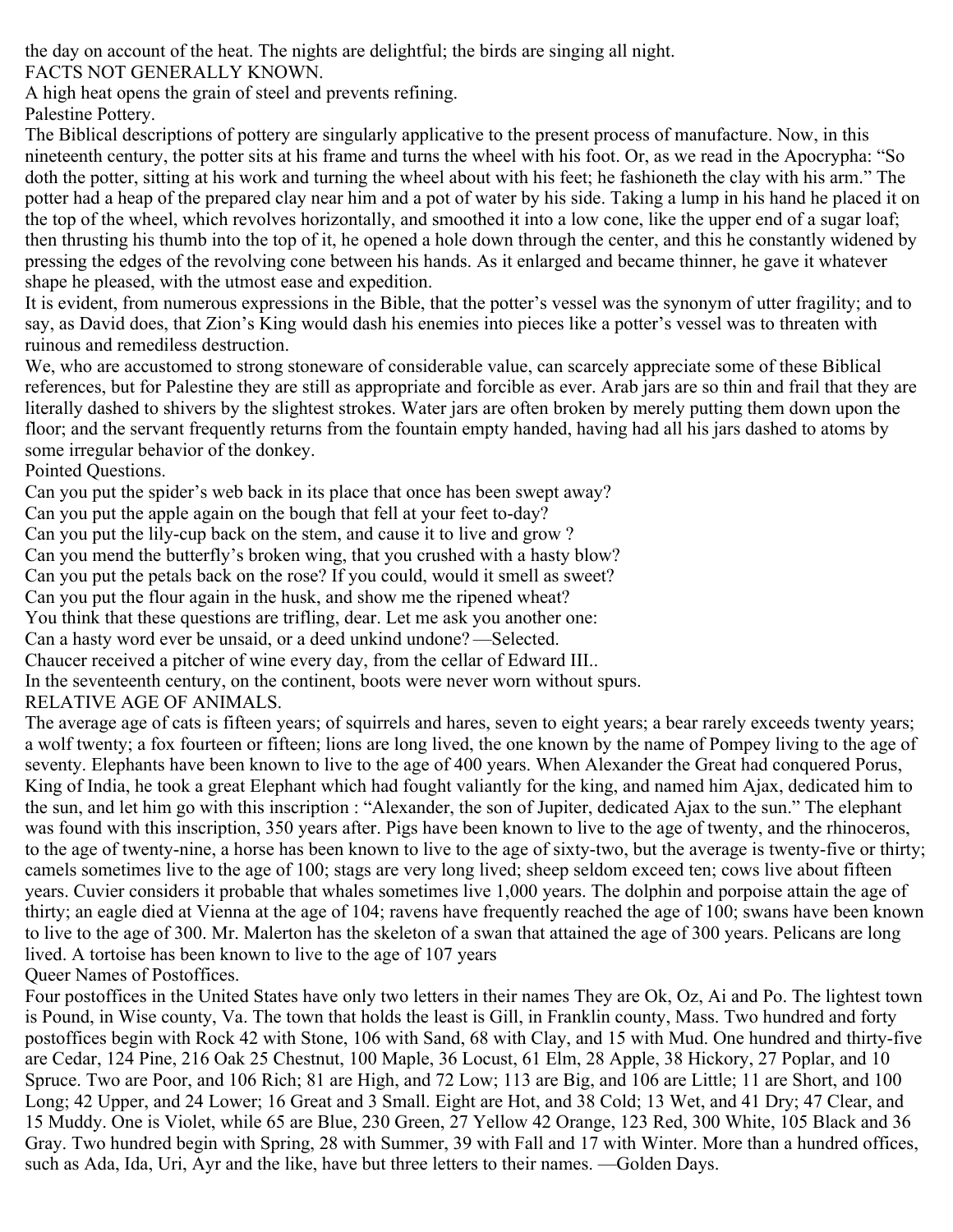The Origin of the Irish Potato.

To the Editor of The Sun—Sir: A bets that the common or Irish potato was flrst discovered in Virginia, taken from there to Ireland, cultivated, and brought back in an improved state, thus making it a natural product of America.

B bets that the common Irish potato is a native of Ireland, and was introduced into this country from there. Who wins? Stakeholder.

Neither wins. Sir Walter Raleigh took the potato to England from Virginia in 1586, but it had been carried to Spain from Quito years before that, and taken from Spain to Italy, where it was a common article of food before Raleigh found It in Virginia. It was sent to Flanders from Italy. Its occurrence in Virginia, it is thought, was due to a recent Introduction by the Spaniards. There is no proof that it was in cultivation by the aborigines of this country or those of Mexico. It grows wild to day in Peru and Chili, and elsewhere.

An English horticulturist, who is a careful observer of insect life, has noticed that honey-bees rarely go near those flowers which bumble-bees seem to like best.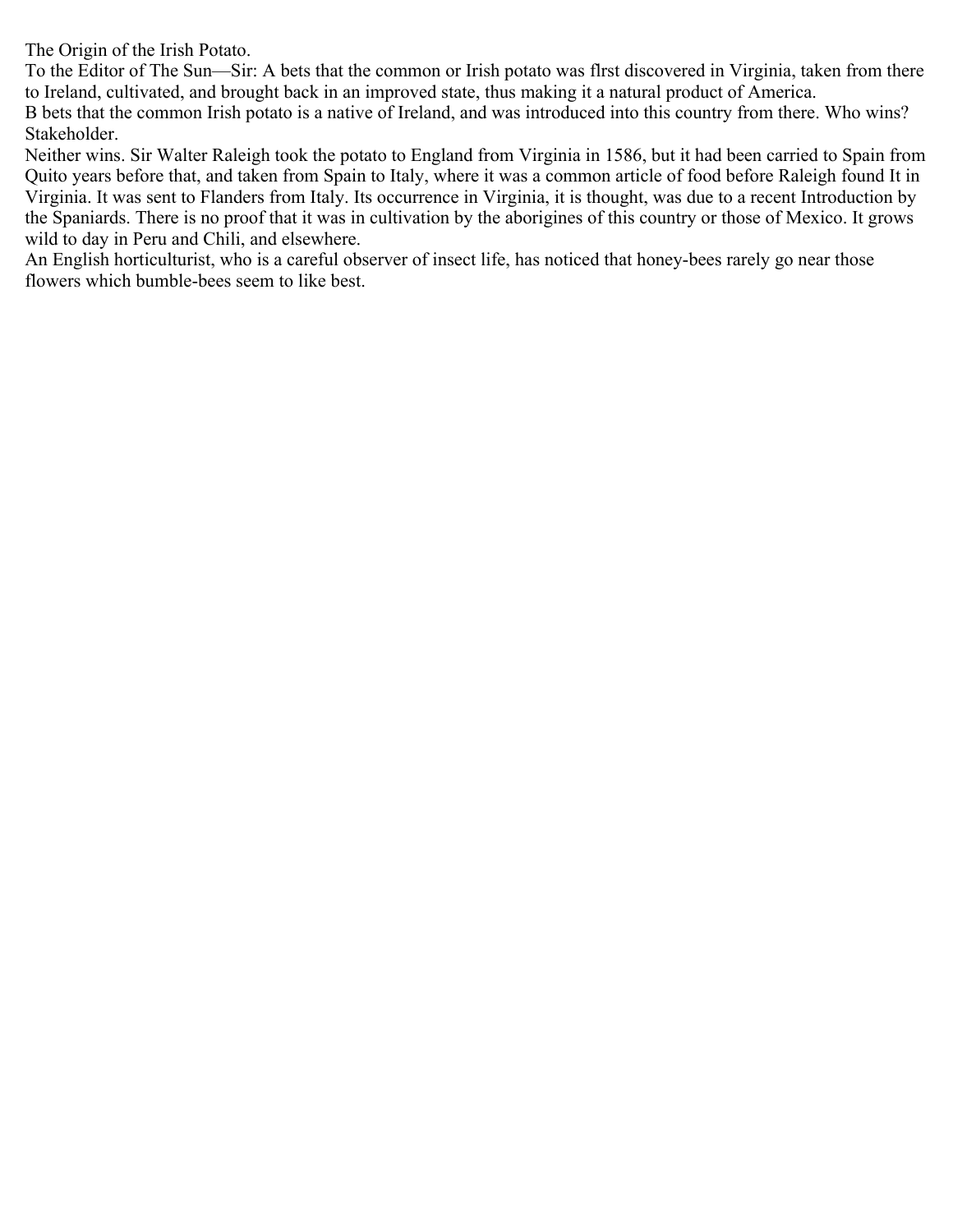"Forgive and forget, why the world would be lonely, The garden a wilderness left to deform, if the flowers but remembered the chilly winds only and the fields gave no verdure for fear of the storm." THE END OF THE WAY. The following beautiful lines were written by a young lady, an invalid for many years: My life is a wearisome journey, I'm sick with the dust and the heat, The rays of the sun beat upon me, The briers are wounding my feet; But the city to which I am journeying, Will more than my trials repay. And the toils of the road will seem nothing when I get to the end of the way. There are so many hills to climb upward I often am longing for rest, But He, who appoints me my pathway, Knows what is needful and best; I know in His word He has promised That my strength shall be as my day, And the toils of the road will seem nothing When I get to the end of the way. He loves me too well to forsake me, Or give me one trial too much; All His people have been dearly purchased, And Satan can never claim such, By-and-by I shall see Him and praise Him, In the city of unending day; And the toils of the road will seem nothing When I get to the end of my way. When the last feeble steps have been taken And the gates of the city appear, And the beautiful songs of the angels, Float out on my listening ear; When all that now seems so mysterious Will be plain and clear as the day; Yes, the toils of the road seem nothing When I get to the end of the way." Though now I am footsore and weary, I shall rest when I'm safely at home, I know I'll receive a glad welcome, For the Saviour himself has said, come, So when I'm weary in body, And sinking in spirit, I say. All the toils of the road will seem nothing When I get to the end of the way. Cooling fountains are there for the thirsty; There are cordials for those who are faint; There are robes that are whiter and purer Than any that fancy can paint; Then I'll try to press hopefully onward, Thinking often through each weary day, The toils of the road will seem nothing When I get to the end of the way. TRUST. A picture memory brings to me: I look across the years, and see Myself beside my mother's knee. I feel her gentle hand restrain My selfish moods, and know again A child's blind sense of wrong and pain But wiser now, a man gray grown, My childhood's needs are better known, My mother's chastening love I own. Gray grown, but in our Father's sight A child still groping for the light To read his works and ways aright.

I bow myself beneath his hand;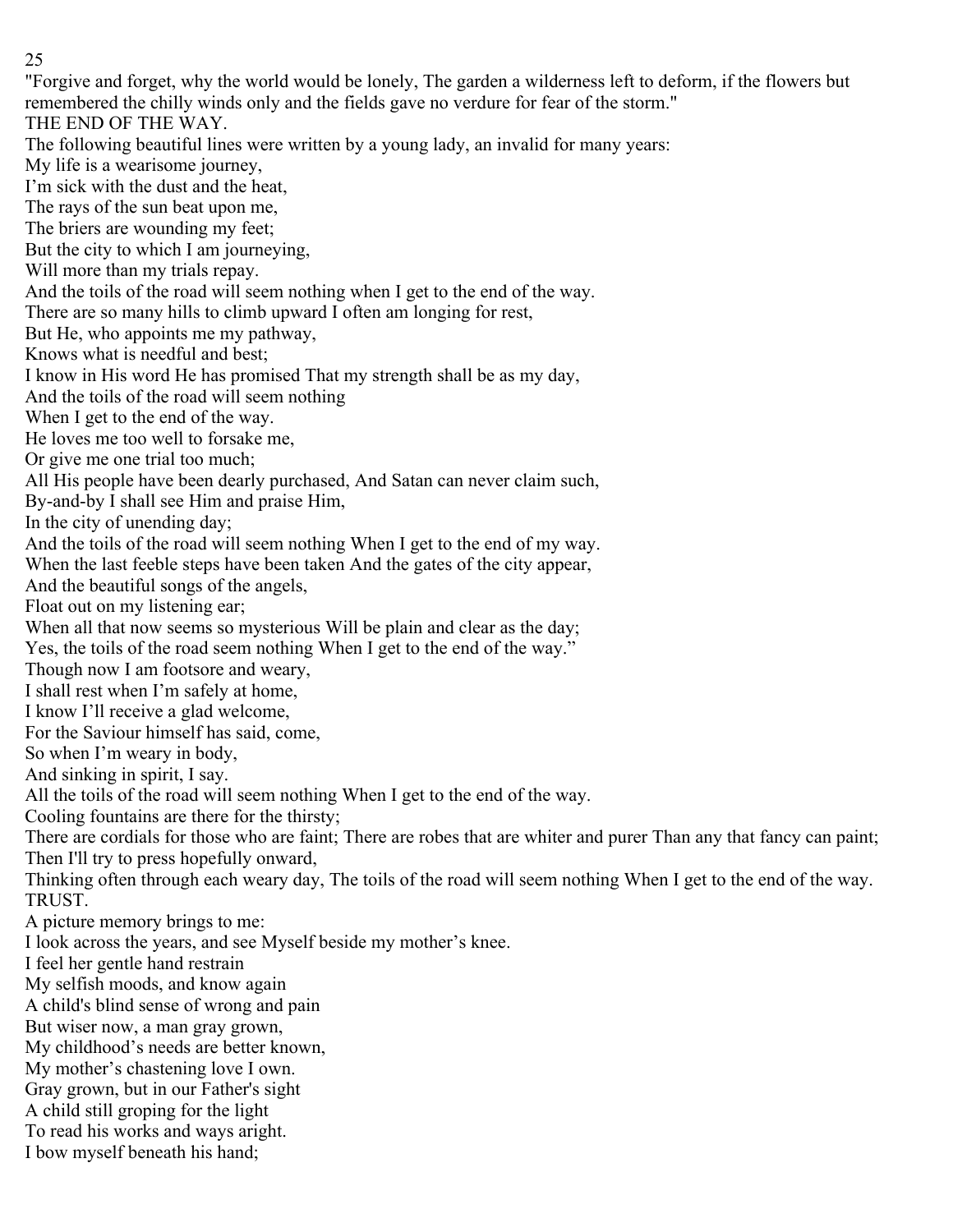That pain itself for good was planned, I trust, but cannot understand. I fondly dream it needs must be That as my mother dealt with me, So with his children dealeth he. He that loveth not knoweth not God, for God is Love. I John 4: 8 A Happy Conceit. When to the flowers so beautiful The Father gave a name, Back came a little blue-eyed one (all timidly it came), And standing at its Father's feet And, gazing in his face It said, in low and trembling tones: "Dear God, the name Thou gavest me, Alas ! I have forgot." Kindly the Father looked him down And said; "Forget-me-not" Golden Era. Words of Strength. There are three lessons I would write, Three words as with a burning pen In tracings of eternal light, upon the hearts of men. Have hope. Though clouds environ now, And gladness hides her face in scorn, Put thou the shadow from thy brow— No night but hath its morn. Have faith. Where'er thy bark is driven The calm's disport, the tempest's mirth— Know this God rates the hosts of heaven, The inhabitants of earth. Have love. Not love alone for one, But man as man, thy brother call And scatter, like the circling sun Thy charities on all. Thus grave these lessons on thy soul, Hope, Faith and Love, and thou shalt find Strength, When life's surges rudest roll, Light, when thou else wert blind. Frederick Schiller "Oh, hallowed day when Christ was born, Bring sweetest peace to everyone; From land of snow to land of sun let love prevail on Christmas morn."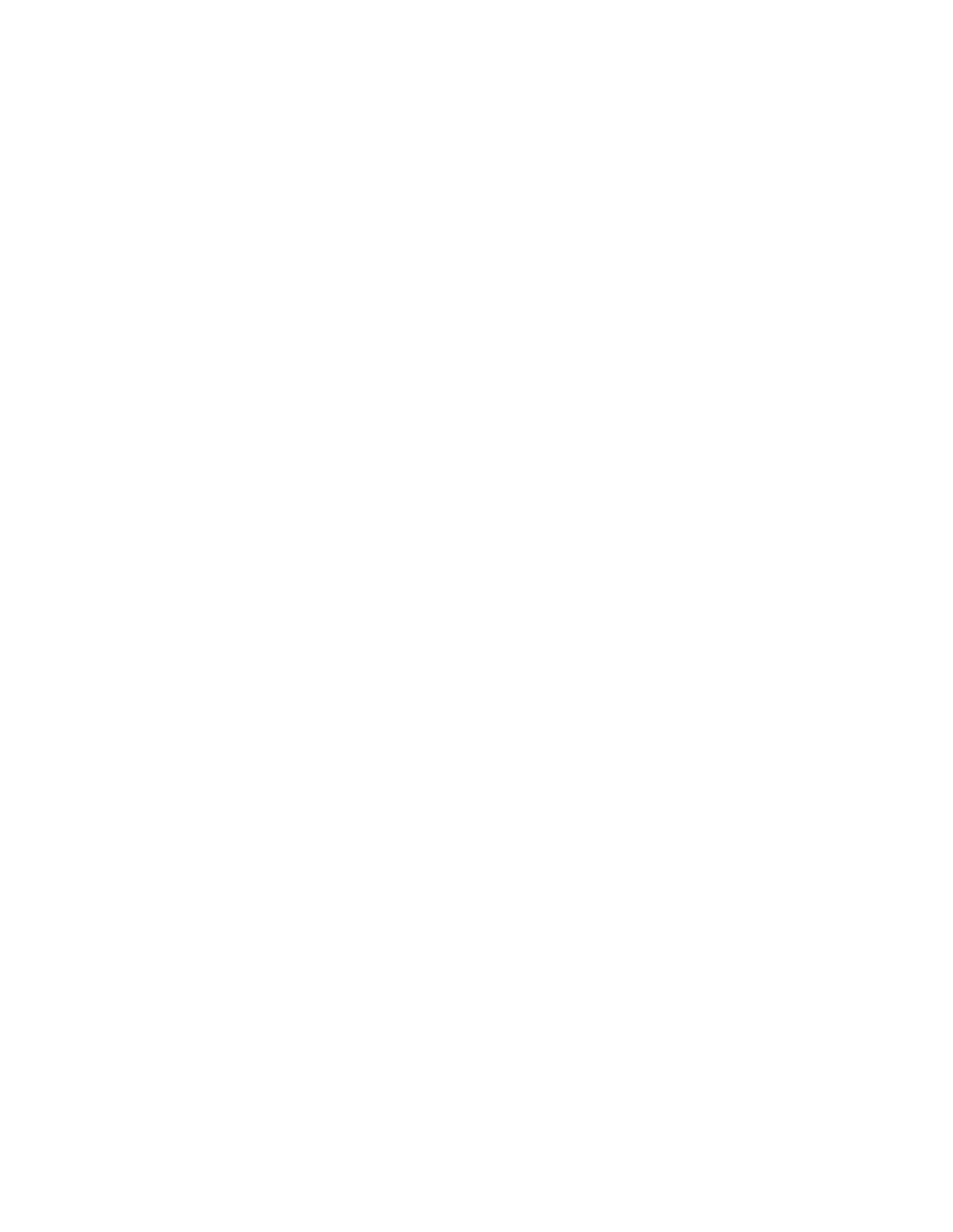A German emperor took for his motto "Better please one good man than a crowd of bad ones." BLACK PEARLS.

The Berlin papers state that an exceedingly valuable black pearl, belonging to the jewels of the British crown, and which was stolen more than a century and a half ago, was lately discovered at Pesth, and secured on behalf of the Queen. It seems that some months ago a dirty-looking fellow presented this pearl for sale to a jeweler in the Herrenstrasse, who referred him to Bierdermann, the court jeweler at Vienna. The latter had no sooner seen the jewel than he called in the police and gave him into custody. It was then ascertained that the fellow told the truth when he asserted that he knew not the real value of the pearl, which had been pawned to him for twenty florens by a man of the name of Gyuni. The latter turned out to have been in former times a personal servant to Count Batthyany, by whom he had been presented with the pearl, then set on a gold pin. The count seems never to have been aware of its value, but subsequent inquiries led to its identification as one of a set of three black pearls, the finest ever known, which were stolen from Windsor in 1728. The price paid for it on behalf of the Queen is said to have been close on ten thousand dollars.

The value assigned to this particular black pearl is due not simply to its color and size, but in part to the historic interest attaching to it. Supposing it to have been really what it is believed to have been, a fancy price might be expected for it, and its recovery is a remarkable and interesting fact. A contemporary says : "In reference to the recent discovery in Vienna of a valuable black pearl, supposed to have been one of three of the same color that formerly adorned the English crown, the Banff correspondent of the Aberdeen Free Press states that a gentleman there had shown him a black pearl of rare value and beauty that had been brought to this country a good many years ago from South America by a shipmaster. The pearl is oval-shaped, and is about the size of a small pea; and, although jet black, it has a polish of great brilliancy. It has been cut slightly on one of the sides, as if it had been previously placed in setting."

Black pearls are really not very uncommon ; they are found in the Gulf of Panama and in Western Australia, and rise in value from five to fifty dollars a grain. It appears that inferior-colored pearls are sometimes dyed black or russet-brown and sent into the market ; but the absence of the true oriental tint and lustre is so marked that only a very inexperienced eye can be deceived by them. The famous necklace of the Empress Eugenie consisting of a row of matchless black pearls, realized the large sum of twenty thousand dollars after the removal of the pearl forming the snap, which was subsequently sold for one thousand guineas, to form the centre of a bracelet. In the manufacture of the imitation black pearls, hematite, an important iron ore, is frequently used.

Pink pearls, when large, command exceptional prices. They are found in the rivers of South America and in the Bahama islands, and vary in value according to their quality, shape, and size, the price ranging from a dollar and a quarter to thirty dollars per grain. This kind of pearl is apt to have an irregularity of form which unfits it for use as a personal ornament. It is imitated in pale pink coral, cut and finished for the purpose ; but the counterfeits fail to present the peculiar sheen which distinguishes those that are genuine.—Art Amatuer.

Lemons were used by the Romans to keep moths from their garments, and in the time of Pliny they were considered an excellent poison. They are natives of Asia.

Amber, and Where it Comes From.

Young Folks' Rural.

Amber is a hard, almost transparent resin, found in but few places. In the German Ocean is an island commonly known as Basilia. A long time ago, after severe storms, there were large quantities of amber washed up along the shore, and by the inhabitants gathered and used as fuel. The substance has existed for ages, but is disappearing. It is a fossilized vegetable gum, from trees that stood in forests in epochs of the past, as the vegetation that formed the coal now being mined in various places. The Greeks regarded it with superstition as did the Romans, who believed it to be possessed of a soul. At the present time there is a bed of amber being worked as a mine near the coast of Prussia. This bed is about fifty feet below the surface, while one hundred feet beneath this bed is another vein of it. On the coast of the Baltic Sea, in Prussia, near Memel, it is found, and also at a point northeast of Konigsberg. Its demand comes principally from Mohammedan countries, as the demand for ginseng comes principally from China, where it is used as a tonic. In the olden time, amber, was declared by the Teutonic Court to belong exclusively to royalty, and the sale of it for a long time paid the court expenses. Kings guarded it and its digging by stringent laws, death being the penalty for seeking or digging it except for the use of royalty. Armed guards patrolled the coast for miles, and if a guard, a peasant or servant was found to have stolen even the smallest piece, the penalty was death on the gallows, kept up for years on purpose to strike terror and to punish those who would dare disregard the fiat of the law. For the past eighty years those who search for it pay the Prussian government for the privilege of obtaining it. Taking a piece of it without permission is punished with imprisonment, while the penalty attaching to trespass follows those who dare to walk within certain limits of the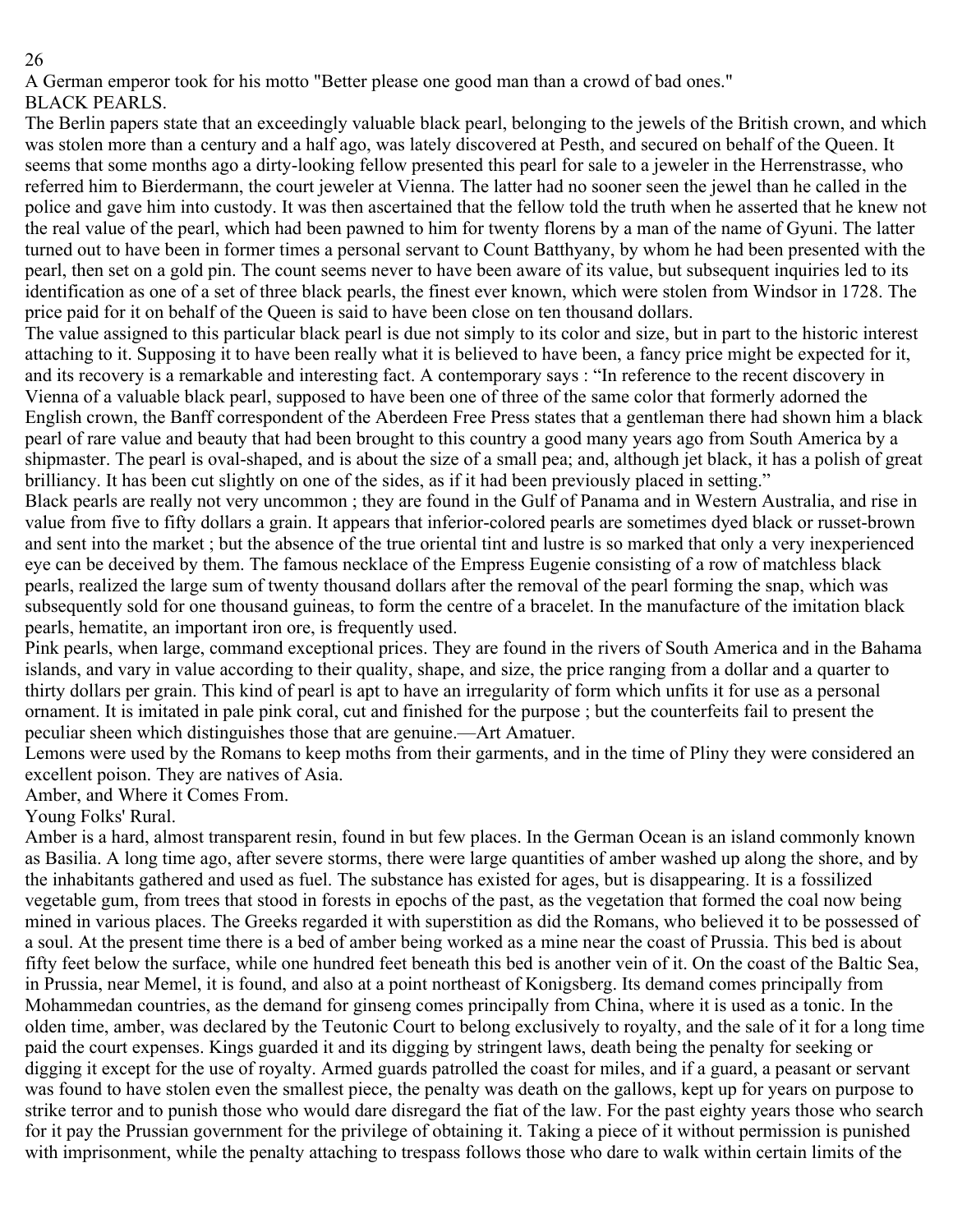beach, along which it is found after storms have washed it up from the depths of the sea, where the action of the waves loosens it from the earth that had formed over it ages ago, and which is distributed by the mighty mass of water. Those who obtain it along the coast wade into the sea after a storm while the water is yet rough, and gather it in nets, or as it comes with the loose sea-weed. The "cream of the waves" is carried to places on the shore where women and children hunt carefully for the pieces of amber, delivering each piece found to the superintendent or agent of the government. The yield varies from a quarter of a million to three quarters of a million dollars worth per year. That found deep under ground is the best. It is used for necklaces, jewelry, mouthpieces for pipes, etc., and its price is governed by its quality and size. A piece that weighs a pound is considered quite a prize, while a piece fifteen pounds in weight would bring \$6,000 or \$7,000. The largest piece yet found is in a museum in Berlin, and weighs thirteen and a half pounds. Amber throws out so much electricity when being worked that men cannot long work at one piece without being thrown into spasms. It is found in clay beds in a few places in the United States. At times specimens are found in which flies, bugs, mosquitoes, etc., have been caught, and are entombed as prisoners—held there for thousands of years. How the Ancients Engraved Gems.

#### [Harper's Magazine.]

#### We must remain as yet little in

doubt as to the methods employed by old artists to perfect these miracles of taste. We have, however, the absolute certainty that these ancient masters were familiar with the diamond, and that their best work was made by using this, the hardest of all substances, as a tool. A splintered fragment of the diamond served as a scraping tool, and they were well acquainted with the drill. Prehistoric man worked a drill at the very commencement of his existence. A Phoenician gem —a lion attacking a bull —shows how the drill was used. A number of circular depressions are found in the gem, which mark the extremities of the figures. This was done not only for the sake of effect, but to show the artist the limit of his work as to depth. After the holes were sunk the artist united the various portions of his work by scratching. Now, the use of the diamond point or splinter, fixed in an iron socket, allowed a certain flexibility of handling, which our modern process of gem engraving do not permit. Today the work is done by means of a minute rotating disk of copper, which is whetted with oil and diamond dust. On the least application of the substance to be cut to the disk, it is the disk which bites into the stone. The difference in manipulation is, then, that to-day it is the stone which goes to the tool, and not, as in olden times, the tool to the stone, it is more convenient, then, in 1879, to bring the cart to the horse. It can now be readily understood why, in modern work, time and labor being spared (the art conception not entering for the present into the subject) why this work of to-day is far inferior to the art of the past, It is purely a mechanical process now, for a rotating disk will no more draw lines which have feeling than will photographing processes paint pictures. It has been stated that we are not entirely acquainted with the methods employed by the old glyptic artists. This becomes quite evident from this fact, that their best work seems to have been both cut and polished at one and the same time. To-day we have no tool, no substance, which will accomplish this double feat. Mr. King, dwelling on the diamond point, says its extensive use is the great distinction between the antique and modern work. A Curious Fact.

Bands of music are forbidden to play on most of the large bridges of the world. A constant succession of sound waves, especially such as come from the playing of a good band, will excite the wires to vibration. At first the vibrations are very slight, but they will increase as the sound waves continue to come. The principal reason why bands are not allowed to play while crossing certain bridges, the suspension bridge at Niagara, for instance, is that if followed by processions of any kind they will keep step with the music, and this regular step would cause the wires to vibrate. At the suspension bridge military companies are not allowed to march across in regular step, but break ranks. The regular trotting gait of a large dog across a suspension bridge is more dangerous to a bridge than a heavily loaded wagon drawn by a team of large horses.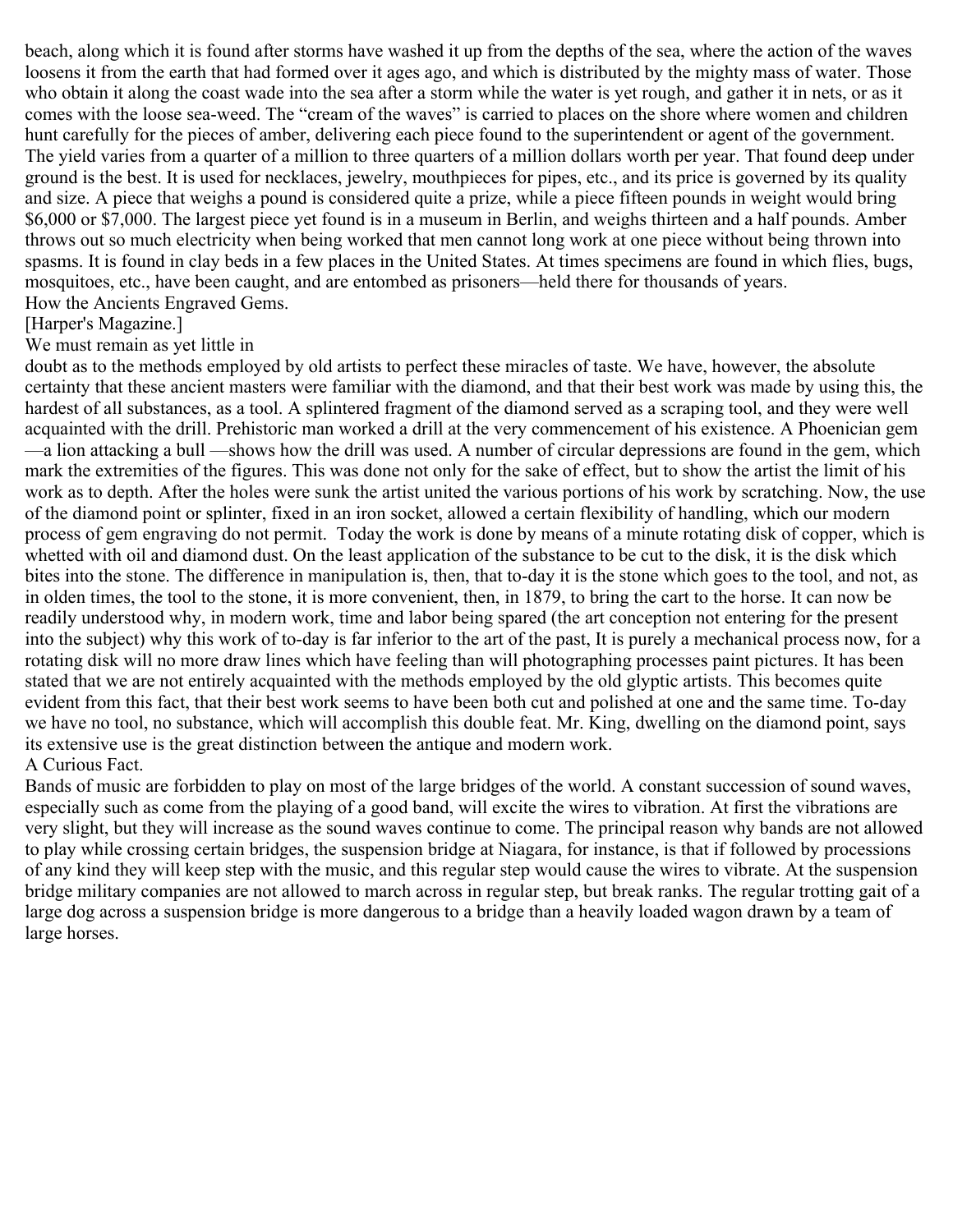Where There are no Sunsets.

The following is Congressman Cox's description of a scene at the North Cape: " Here in the uppermost point in Europe and at this midsummer season there is no sunset! Bring burial weeds and sable plume, for there is no sunset! Lift the funeral song of woe and tell through the land that sunset is no more, and yet I live ! And must I now be disenchanted ? Do I live, and is sunset no more? Do I see a country where the sun is going down, amid a mise en scene equal, if not superior, to that Ohio evening years ago, which I tried to portray with my poor pen, and yet it does not go down ? Was it not enough that for ten long days there was no night for us, and that the sun by gliding and glowing in the north without any respite had disturbed our customary experiences ? The reaction might be too sudden. The failure of the old orb to set might—well, there is no telling the cataleptic and other dire consequences. But here was the patent fact ; here were clouds and lights; all the hues of the prism in splendid display and yet no sunset after all ! Midnight, and yet light all aglow ! No gas, no candles, no stars, no moon—only the fiery orb and his traveling clouds of glory.

"But is not the sun All-sufficient without other fires? If he stays up and sets not, what more can the human heart desire ? What wonder that oriental mind clothed the sun with the majesty of divinity, and that the Magi saluted his coming with worship, as the source of life ? What wonder that his beams evoked music from Memnon ? Is he not the creator of health, and the great benefactor? And we have found a land where he will not rest."

Sweet Minded Women.—So great is the influence of a sweet minded woman on those around her that it is almost boundless. It is to her that friends come in seasons of sickness and sorrow for help and comfort. One soothing touch of her hand works wonders in the feverish child. A few words let fall from her lips in the ear of a sorrowing sister do much to raise the load of grief that is bowing its victim down to the dust in anguish. The husband comes home worn-out with the pressure of business, and feels irritable with the world in general; but when he enters the cozy sitting room and sees the blaze of the bright fire, and meets his wife's smiling face, he succumbs in a moment to the soothing influences, which act as the balm of Gilead to his wounded spirit. We are all wearied with combatting with the realities of life. The rough school boy flies in a rage from the taunts of his companions to find solace in the mother's smile; the little one, full of grief with its own large troubles, finds a haven of rest on its mother's breast; and so one may go on with instances of the influence a sweet minded woman has in the social life with which she is connected. Beauty is an insignificant power when compared with hers.

When a man dies, people inquire what property he has left behind him. Angels will ask what good deeds he has sent before him.

Without a belief in personal immortality, religion surely is like an arch resting on one pillar, like a bridge ending in an abyss.

Blessed is the man that Feareth the Lord, that Delighteth greatly in His commandments. Ps. 112:1

A GOLDEN RULE FOR AVOIDING SIN.

"Be thou in the fear of the Lord all the day long."

When you think, when you speak, when you read, when you write, When you sing, when you walk, when you seek for delight;

To be kept from all evil, at home and abroad,

Live always, as under "the eye of the Lord.''

COMPANY OF THE BIBLE.

By opening the Bible we may at any time walk in the garden of Eden with Adam; sit in the ark with Noah; share the hospitality or witness the faith of Abraham; ascend the mount of God with Moses ; unite in the secret devotions of David, or listen to the eloquent and impassioned address of Paul. Nay, more, we may here converse with Him who spake as never man spake ; participate with the spirits of the just made perfect, in the employment and happiness of heaven; and enjoy sweet communion with the Father of our spirits through his Son Jesus Christ.

He who would amass virtues, leaving out the guardian virtue humility, is like a man who leaves a precious dust exposed to the wind.

Believe, and if thy faith be right, that insight which gradually transmutes faith into knowledge will be the reward of thy belief.

Nothing does so fool a man as extreme passion. This doth make them fools which otherwise are not, and show them to be fools that are not.

Temporal afflictions hide those eternal blessings to which they lead, as temporal enjoyments often cover those eternal evils which they procure.

"It is in men as in soils where sometimes there is a vein of gold which the owner knows not of."

27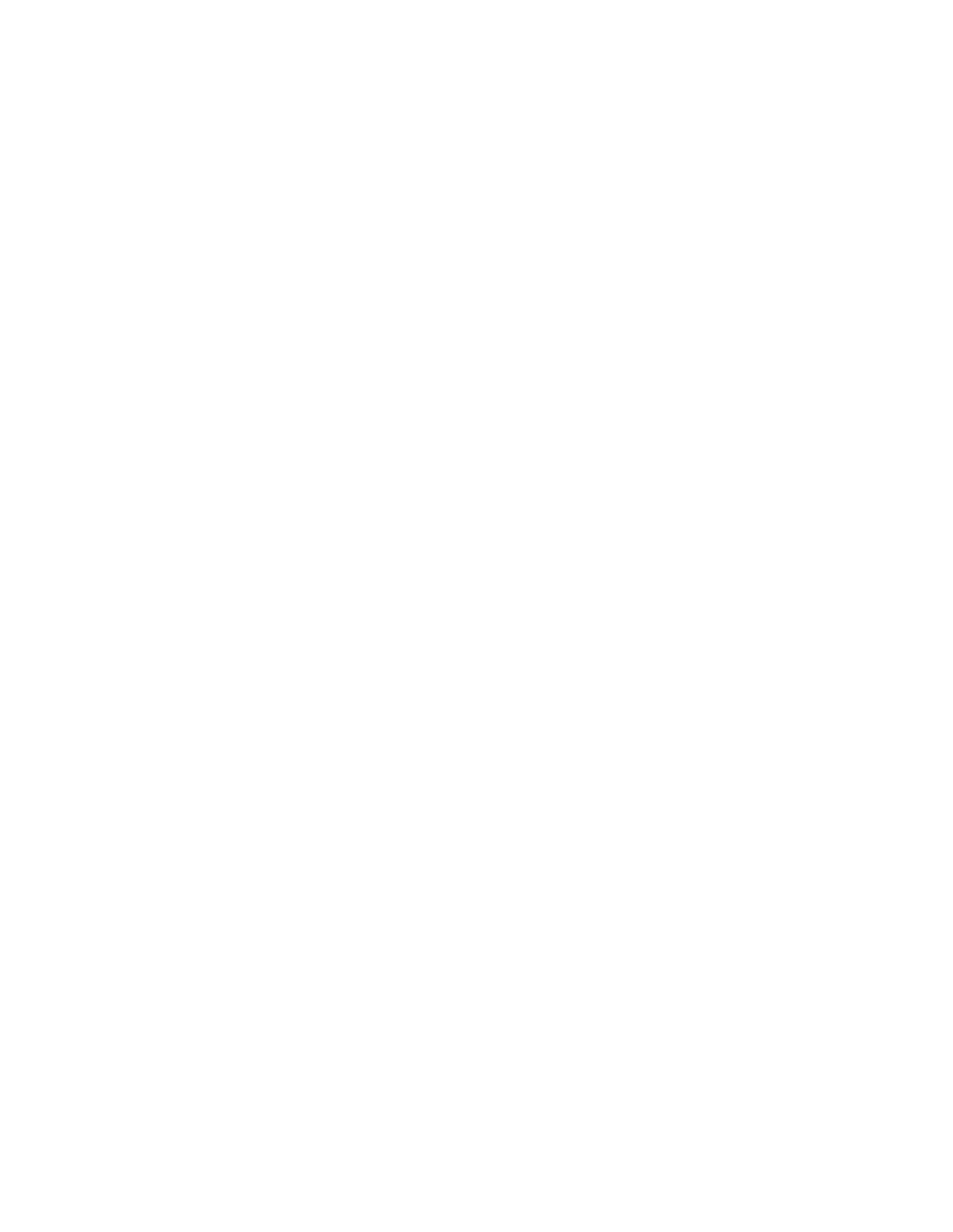BE CAREFUL WHAT YOU SAY.

In speaking of another's faults Pray don't forget your own. Remember those with homes of glass Should seldom throw a stone.

If we have nothing else to do Than talk of those who sin,

'Tis better we should look at home. And from that point begin.

We have no right to judge a man Until he's fairly tried Should we not like his company,

We know the world is wide.

Some may have faults, who has not?

The old as well as young,

Perhaps we may, for ought we know, Have fifty to their one.

I'll tell you of a better plan,

And one that works full well.

I try my own defects to cure Ere I of others tell.

And though I hope sometime to be No worse than some I know,

My own shortcomings bid me let The faults of others go.

Then let us all, when we commence To slander friend or foe,

Think of the harm one word may do To those who little know.

Remember curses sometimes like Our chickens, "roost at home," Don't speak of others' faults until we have none of our own.

The Mignonette and the Oak.

I marked a child—a pretty child,

A gentle blue eyed thing ;

She sowed the scented mignonette One sunny day in spring ;

And while the tiny grains she sowed The stream of thought thus sweetly flowed;

"On this dear bed the dew shall fall,

And yon bright sun shall shine;

'Twill spring and grow and blossom then;

And it will all be mine!"

And the fair thing laughed in childish glee To think what a harvest hers should be.

I saw a man an acorn plant Upon the hillside bare:

No spreading branch, no shading rock Lent friendly shelter there;

And thus as o'er the spot he bow'd I heard him, for he thought aloud.

"Frail thing! ere glossy leaf shall grace Thy wide and sturdy bough,

I may be laid amid the dead As low as thou art now:

Yet wilt thou rise in rugged strength And crown this barren height at length."

Each had a hope; the childish heart Look'd to a summer's joy;

The manly thought, strong and mature, Looks to futurit.

Each trusts to nature's genial power;

He wants a forest, she a flower.

Who sows the seeds of heavenly truth, And doubts Almighty power?

Will years less surely bring the oak, Than months the summer flower? Then sow, although no fruit you see, God, "in due time," will raise the tree.

The slightest thing we do sends a thrill vibrating along the endless chain of cause and effect to the utmost limit of time, through the whole grand machine of future existence. Man dies, but not one of his acts ever dies. Each is perpetuated and prolonged forever by interminable results, affecting some being in every age to come.

WOMAN'S WORK

Darning little stockings for restless little feet; Washing little faces to keep them clean and sweet; Hearing Bible lessons, teaching catechism ;

Praying, for salvation from heresy and schism ;

Sewing on the buttons, overseeing rations ;

Soothing with a kind word others' lamentations ; Guiding clumsy Bridget, and coaxing sullen cooks; Entertaining company, and reading recent books ;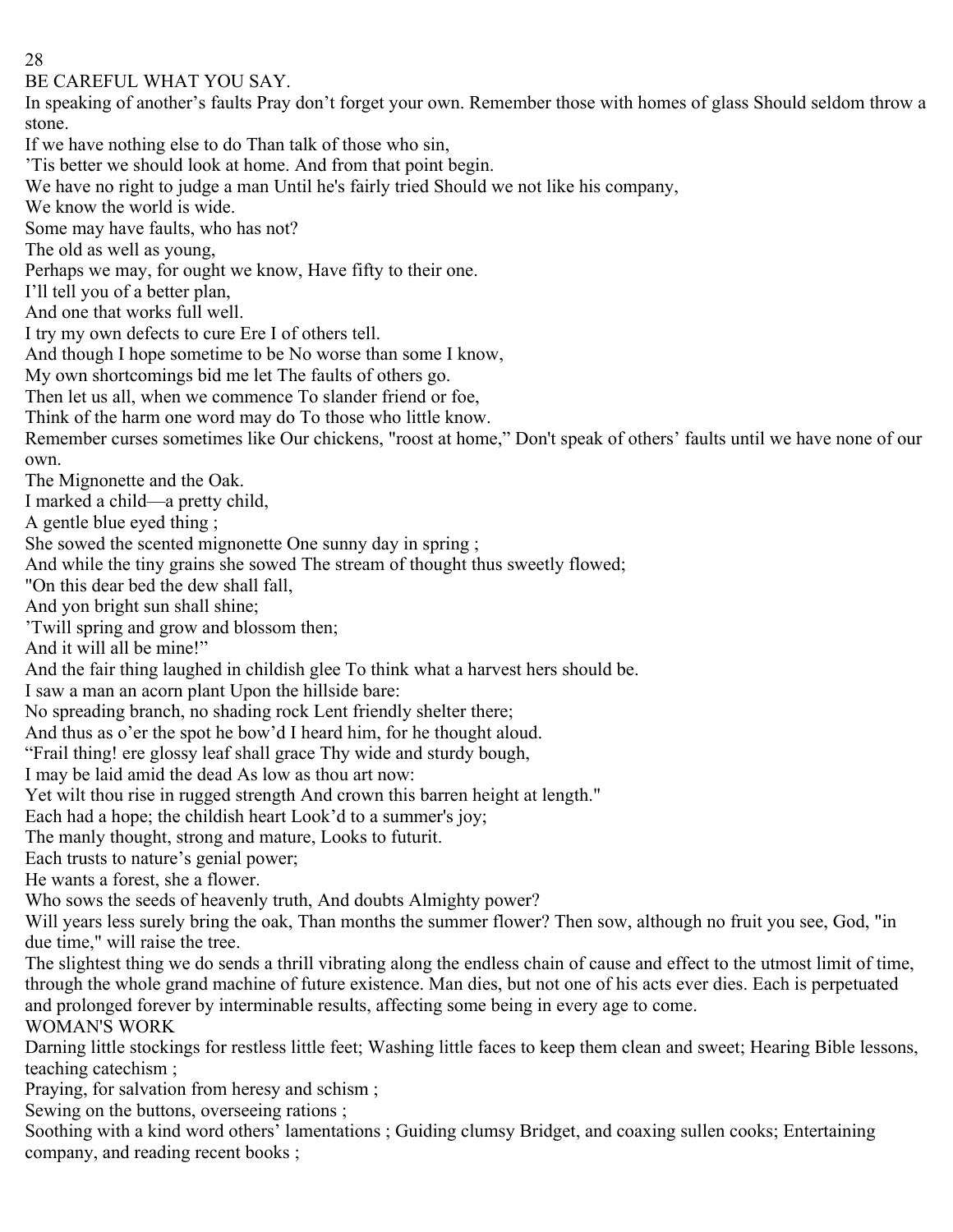Burying out of sight her own unhealing smarts; letting in the sunshine on other clouded hearts ; Binding up the wounded and healing of the sick ; Bravely marching onward through dangers dark and thick; Leading little children, and blessing manhood's years; Showing to the sinful how God's forgiveness cheers; Scattering sweet roses along another's path ; Smiling by the wayside, content with what she hath; Letting fall her own tears, where only God can see, Wiping off another's with tender sympathy. Learning by experience, teaching by example ; Yearning for the gateway, golden, pearly, ample. Lastly cometh silence, a day of deep repose — Her locks smoothly braided, upon her breast a rose; Lashes resting gently upon the marble cheek ; A look of blessed peace upon the forehead meek. Pale bands softly folded, the kindly pulses still; the lips know no smiling, the noble heart no thrill. Her couch needs no smoothing, she craveth for no care; Love's tenderest entreaty wakes no responses there Fresh grave in the valley -tears, bitter sobs, regret; One more solemn lesson that life may not forget. Face forever hidden, race forever run— " Dust to dust "'a voice saith, and woman's work Calling the Angels In. We mean to do it. Some day, some day, We mean to slacken this fevered rush That is wearing our very souls away, And grant to our goaded hearts a hush That is holy enough to let them hear The footsteps of angels drawing near. We mean to do it. Oh, never doubt, When the burden of daytime droll is o'er, We'll sit and muse, while the stars come out, As the patriarch sat at the open door Of his tent, with a heavenward gazing eye, To watch for the angels passing by. We see them afar at high noontide, When fiercely the world's hot flashings beat; Yet never have bidden them turn aside, And tarry a while in converse sweet; Nor prayed them to hallow the cheer we spread, To drink of our wine and break our bread. We promised our hearts that when the stress Of the life-work reaches the longed-for close, When the weight that we groan with hinders less We'll loosen our thoughts to such repose As banishes care's disturbing din, And then—we'll call the angels in. The day that we dreamed of comes at length, When tired of every mocking quest, And broken in spirit and shorn of strength, We drop, indeed, at the door of rest, And wait and watch as the day wanes on— But the angels we meant to call are gone ! —Margaret J. Preston in Baldwin's Monthly. Tribute to Women. The following beautiful tribute to women was written several years ago. It occurs in a tale of touching interest, entitled, "The Broken Heart"—its author, Dr. F. J. Stratton (Dr. F.J. Stratton):

"Oh the priceless value of the love of a pure woman ! Gold cannot purchase a gem so precious ! Titles and honor confer upon the heart no such serene happiness. In our darkest moments, when disappointment and ingratitude, with corroding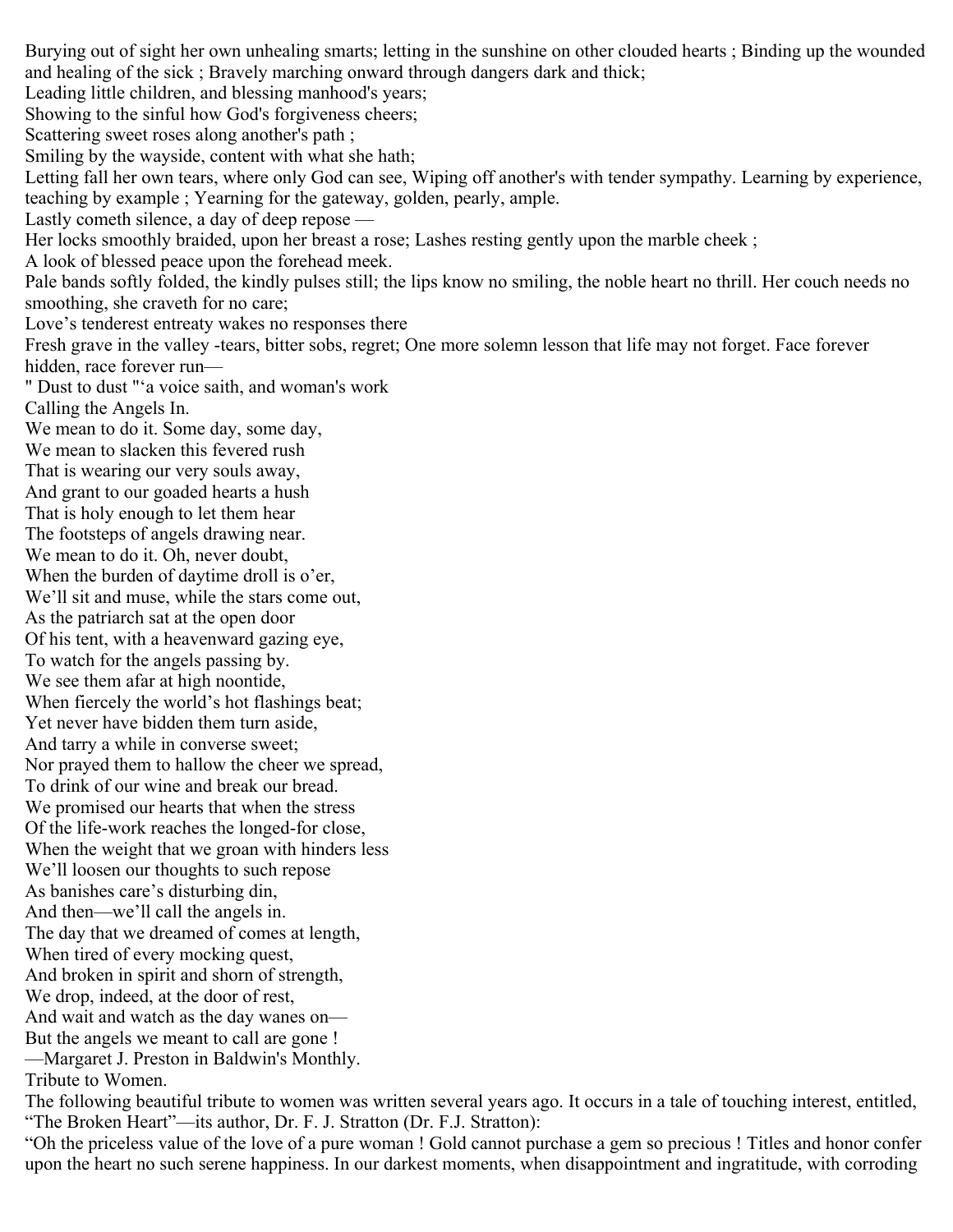care, gather thick around and even the gaunt form of poverty menaces with his skeleton fingers, it gleams around the soul with an angel's smile. Time can not mar its brilliancy ; distance but strengthens its influence; bolts and bars cannot limit its progress, it follows the prisoner into his dark cell, and sweetens the home morsel that appeases his hunger, and in the silence of midnight it plays around his heart, and in his dreams he folds to his bosom the form of her who loves on still, though the world has turned coldly from him. The couch made by the hand of the loved one is soft to the weary limbs of the sick sufferer, and the potion administered by the same hands loses half its bitterness. The pillow carefully adjusted by her brings repose to the fevered brain, and her words of kind encouragement revive the sinking spirit. It would almost seem that God, compassionating woman's first great frailty, had planted this jewel in her breast, whose heavenly influence should cast into forgetfulness remembrance of the fall, by building up in his heart another Eden, where perennial flowers forever bloom and crystal waters gush from exhaustless fountains."

THESE MYSTIC GLEAMS.

What is this life ? and what its aim ? What is its end to be?

Where do we go, or whence we Came ?

Say who can answer me ?

Is this the first—the opening strife ? Or have I lived before?

Is death the germ of other life, Beyond this mundane shore?

If I, ere this, have ever known A life of consciousness,

O tell me where the memory's flown, Or use of it to this?

I sometimes have—or think I have— An inner consciousness,

Like light-glints on a passing wave, Of other life ere this;

They come, and go, with lightning speed,

And scarcely leave a line On memory's page that I can read, Or trace I can divine.

Perhaps the time may come at last When I can read the whole—

The present volume and the past— That's written on my soul.

—Hartford Times.

Many people are busy in this world gathering together a handful of thorns to sit upon.—Jeremy Taylor.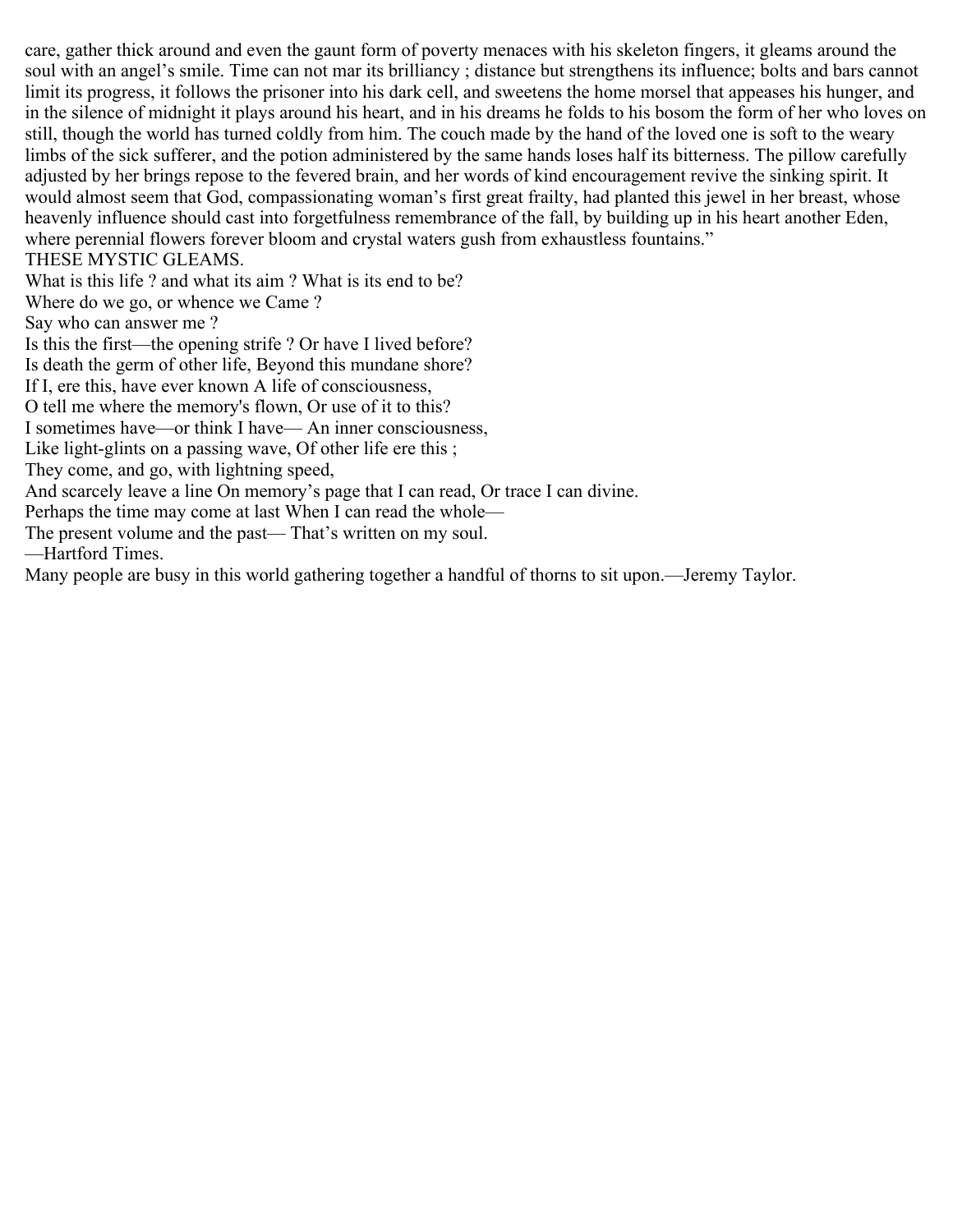#### Where Tin Ores are Found.

Tin is one of the earliest metals known, which is contrary to what, not many years ago, was the general opinion of scientific men. The researches, however, which within the last twenty years have been instituted with regard to the earliest races inhabiting Europe, have conclusively shown that weapons and implements of bronze (an alloy of tin and copper), were probably the metallic articles earliest in use, after those composed of copper alone, and before the introduction of iron. In the curious "lake dwellings," discovered in Switzerland, not only bronze implements, but bars of pure tin varying from four to twenty percent, being the most common. The principal present sources of tin are, first, Cornwall, where it is now almost exclusively produced from the mines, instead of washing or "stream works;" second, Saxony or Bohemia, in small quantities, and exclusively from mines; third, Banes and other islands of the Malay Archipelago, the Malay Peninsula, as well as parts of Hindostan and Burmah; all the productions from those (now furnishing the greater part of tin commerce) now generally known as "Straits tin" being derived from stream works, fourth, New South Wales, Queensland, and other parts of Australia, together with Tasmania, Spain, Bolivar and Mexico, also furnish (or have lately done so) some portion of the tin commerce; also Greenland, Japan, Finland, Siberia, Iceland and Madagascar.

#### Origin of Names in the Week.

In the museum at Berlin, in the hall devoted to northern antiquities, they have representations of the idols from which the names of the days of the week are derived. From the idol of the Sun comes Sunday. This idol is represented with his face like the sun, holding a burning wheel, with both hands on his breast, signifying his course round the world. The idol of the Moon, from which come Monday, is habited in a short coat, like a man, but holding the moon in his hands. Tuisco, from which comes Tuesday, was one of the most ancient and popular gods of the Germans, and represented in his garments of skin, according to their peculiar manner of clothing; the third day of the week was dedicated to his worship. Woden, from which comes Wednesday, was a valient prince among the Saxons. His image was prayed to for victory. Thor, from whence comes Thursday, is seated in a bed, with twelve stars above his head, holding a sceptre in his hand. Friga, from whence we have Friday, is represented with a drawn sword in his right hand, and a bow in his left. Seater, from which is Saturday, has the appearance of perfect wretchedness. He is thin-visaged, long-haired, with a long beard. He carries a pail of water in his right hand, wherein are fruits and flowers.— Philadelphia Saturday Night. —Several of the French newspapers publish extracts from a paper by M. A. Milne-Edwardes (M.A. Milne-Edwardes), the eminent naturalist, on the gorilla in Jardin des Plantes. He has made a lengthened study of this ape, and the description he gave of him was very much the reverse of favorable. The chimpanzee and orang-outang were, he declared, in comparison with the gorilla, models of sweetness and amiability. He never gave his keeper the least mark of affection; he never permitted himself to be touched without manifesting the utmost repugnance to the familiarity, and, in general, a bite was the return he made for a caress. He would not play with the other apes nor tolerate them in his neighborhood. M. Milne-Edwardes concluded by ranking the gorilla in point of intelligence, a long way below any of the anthropoid apes. The gorilla has recently died-killed, one wag says, by M. Milne-Edwardes's article. The Antiquity of Glass.

## Saturday Review.

The oldest specimen of glass bearing anything like a date is a little moulded lion's head, bearing the name of an Egyptian king of the eleventh dynasty, in the Slade collection at the British Museum. That is to say, at a period which may be moderately placed as more than 2,000 years B. C. glass was not only made, but made with a skill which shows that the art was nothing new. The invention of glazing pottery with a film or varnish of glass is so old that among the fragments which bear inscriptions of the early Egyptian monarchy are beads, possibly of the first dynasty. It cannot be doubted that the story preserved by Pliny, which assigns the credit of the invention to the Phoenicians, is so far true that these adventurous merchants brought specimens to other countries from Egypt. That the modern art of glass-blowing was known long before is certain from representations among the pictures on the walls of a tomb at Beni Hassan, of the twelfth Egyptian dynasty, but a much older picture, which probably represented the same manufacture, is among the half-obliterated scenes in a chamber of the tomb at Thy, at Sakkara, and dates from the time of the fifth dynasty, a time so remote that it is not possible, in spite of the assiduous researches of many Egyptologists, to give it a date in years. SACRED MOUNTAINS.

1. Mount Ararat, the mount upon which the ark of Noah rested, and which overlooked the graves of a ruined world. 2. Mount Moriah, the mount upon which Abraham offered up his son Isaac: where, afterward, Solomon built the temple. 3. Mount Sinai, the mount upon which the law was given to Moses. 4. Mount Hor, the mount upon which Aaron died. 5. Mount Pisgah, the mount upon which Moses died. 6. Mount Horeb, the mount where Moses saw the burning bush, and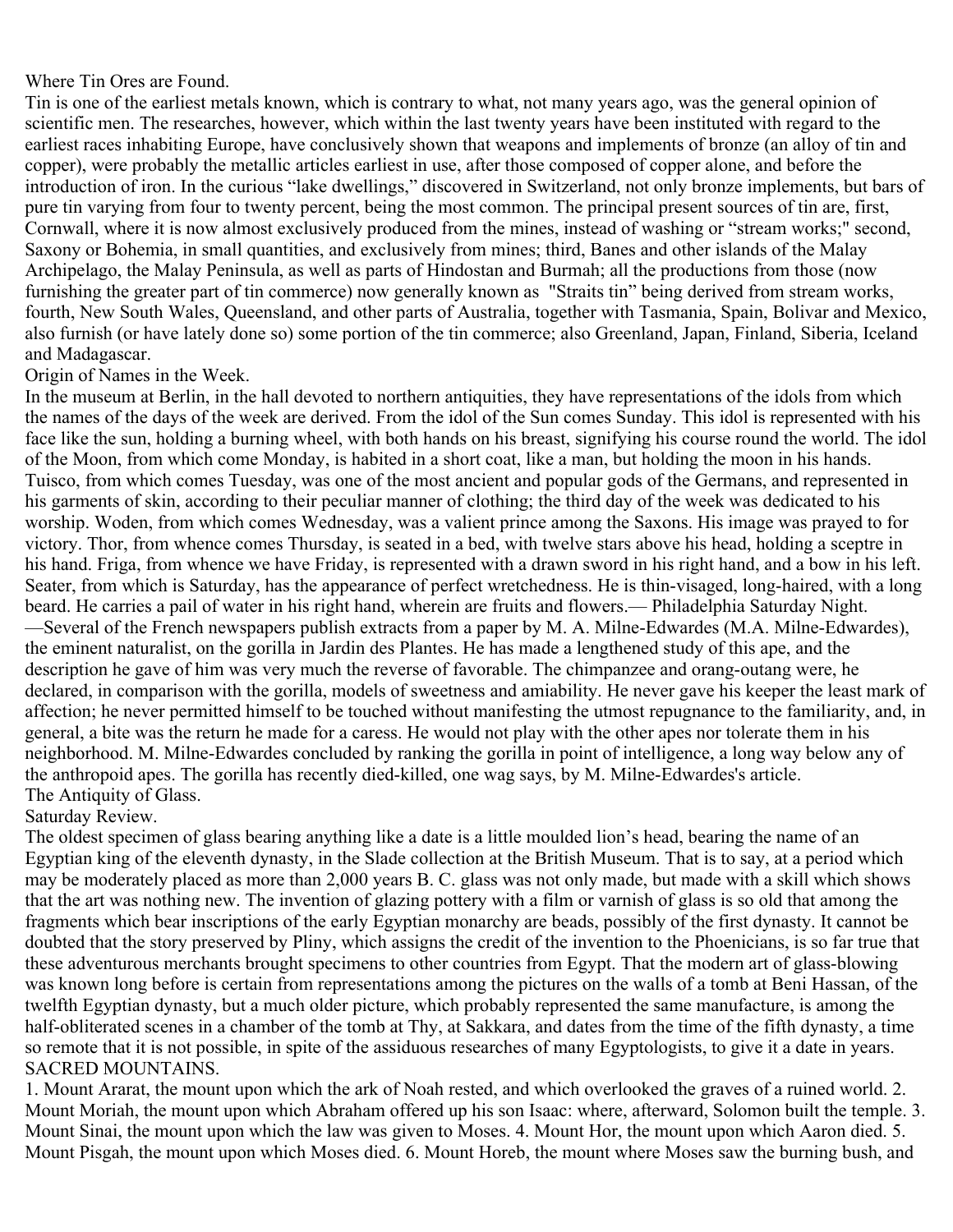where Elijah fled from the face of Jezebel. 7. Mount Carmel, where fire came down and consumed the sacrifice of Elijah, and where he slew the prophets of Baal; and from the summit of which he prayed for rain, and was answered. 8. Mount Lebanon, the mount noted for its great and beautiful cedars, etc. 9. Mount Zion—the literal Mount Zion was one of the hills on which Jerusalem was built, and stood near Mount Moriah, where Abraham offered up his son Isaac. 10. Mount Tabor, the mount upon which Christ was transfigured. 11. Mount. Olivet, the mount where our Savior prayed, being in agony, and saying, "If it be possible, let this cup pass from me," etc. 12. Mount Calvary, the mount where our Savior was crucified.

This last mount in the sacred category is not, however, least in importance to a ruined world. Isaiah 14: 22, "Look unto me and be saved, all the ends of the earth: for I am God, and there is none else." John 1: 29, "The next day, John seeth Jesus coming unto him, and saith, Behold the Lamb of God, which taketh away the sins of the world." John 3:16, "For God so loved the world that he gave his only begotten Son, that whosoever believeth in him should not perish, but have everlasting life."—Church Union.

Discovery of Silk and Satin.

The discovery of silk is attributed to one of the wives of the emperor of China, Hoang-ti, who reigned about two thousand years before the Christian era; and since that time a special spot has always been allotted in the gardens of the Chinese royal palace to the cultivation of the mulberry tree—called in Chinese the "golden tree"—and to the keeping of silk-worms. The first silk dress mentioned in history was made, not for a sovereign nor for a pretty woman, but for the monster in human shape, Helio-gabalus.

Persian monks who came to Constantinople revealed to the emperor Justinian the secret of the production of silk, and gave him some silk-worms. From Greece the art passed into Italy at the end of the thirteenth century. When the popes left Rome to settle at Avignon, France, they introduced into that country the secret which had been kept by the Italians; and Louis XI established at Tours a manufactory of silk fabrics. Francis I founded the Lyons silk works, which to this day have kept the first rank. Henry II of France wore the first pair of silk hose ever made, at the wedding of his sister. The word "satin," which in the original was applied to all silk stuffs in general, has since the last century been used to designate only tissues which present a lustred surface. The discovery of this particularly brilliant stuff was accidental. Octavio Mai, a silk-weaver, finding business very dull, and not knowing what to invent to give a new impulse to the trade, was one day pacing to and fro before his loom. Every time he passed the machine, with no definite object in view, he pulled little threads from the warp, and put them to his mouth, which soon after he spat out. Later on, he found the little ball of silk on the floor of his workshop, and was attracted by the brilliant appearance of the threads. He repeated the experiment, and, by using heat and certain mucilaginous preparations, succeeded in giving new lustre to his tissues. BE CAREFUL OF YOUR WORDS.

Keep a watch on your words, my darlings,

For words are wonderful things:

They are sweet, like the bees' fresh honey— Like the bees, they have terrible stings; They can bless, like the warm, glad sunshine, And brighten a lonely life;

They can cut, In the strife of anger,

Like an open two-edged knife.

Let them pass through your lips unchallenged, If their errand is true and kind—

If they come to support the weary,

To comfort and help the blind;

If a bitter, revengeful spirit Prompt the words, let them be unsaid;

They may flash through a brain like lightning, Or fall on a heart like lead.

Keep them back, if they are cold and cruel, Under bar and lock and seal—

The wounds they make, my darlings.

Are always slow to heal.

May peace guard your lives, and ever,

From the time of your early youth,

May the words that you daily utter Be the words of beautiful truth.

—California was ceded to the United States, May 21st, 1848.

Napoleon Bonaparte, was made King of Italy, March 31st, 1805.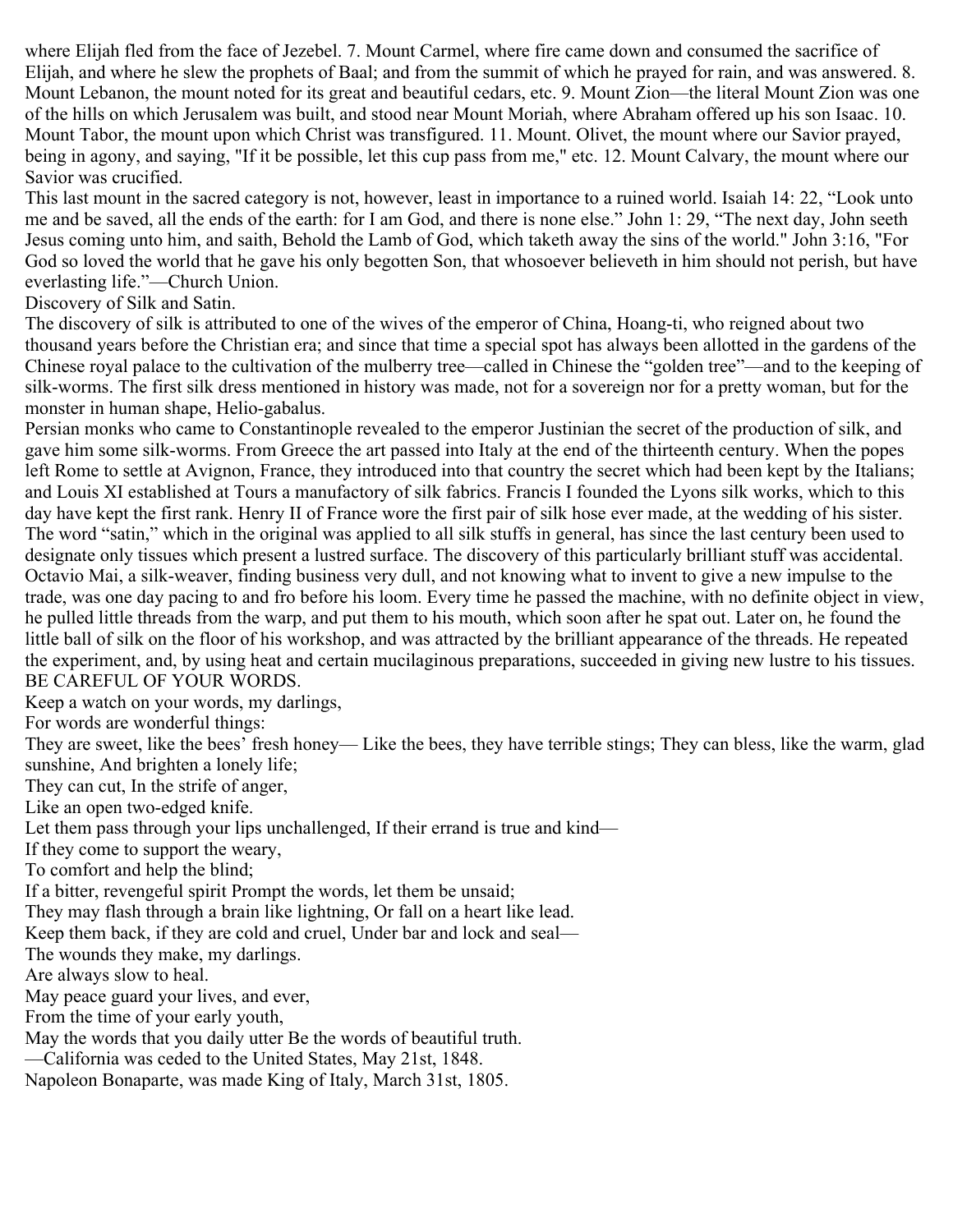30 Literary. OUGH. While passing by the old horse trough, I heard a hollow, hacking cough, And, turning, met my neighbor Gough. The wind was blowing raw and rough, Said I, "Old fellow, rather tough!" "Ah, yes," said he, " 'tis tough enough!" He limped along, perhaps a block, Then said: "Sharp pains afflict my hough; Would I were by some sunny lough; "Or managing the well-yoked plough, Or resting 'neath the rustling bough, Lulled by the gently murmuring sough. "But vain are all those wishes, though," Quoth he in accents sad and low; "Alas, I fear my cake is dough!" With pain I heard my old friend through, And when at last we bade adieu, I felt his fears would soon prove true. —Baldwin's Monthly. An educational journal thus describes the trouble a Frenchman had with the verb "break "I begin to understand your language better," said my French friend, M. Dubios, to me, "but your verbs trouble me still; you mix them up so with prepositions." "I am sorry you find them so troublesome," was all I could say. "I saw your friend Mrs. Murkerson just now," he continued. "She says she intends to break down housekeeping, am I right there ?" "Break up housekeeping, she must have said." "Oh, yes, I remember, break up housekeeping." "Why does she do that?" I asked. "Because her health is broken into." "Broken down." "Broken down? Oh, yes. And, indeed, since the smallpox has broken up in our city—" "Broken out."' "She thinks she will leave it for a few weeks." "Will she leave her home alone ?" "No, she is afraid it will be broken— broken—how do you say that ?" "Broken into." "Certainly, it is what I meant to say." "Is her son to be married soon?" No, that engagement is broken— broken—" "Broken off?" "Yes, broken off." "Ah, I had not heard of that." "She is very sorry about it. Her son only broke the news down to her last week. Am I right? I am anxious to speak English well." "He merely broke the news, no preposition this time " "It is hard to understand. That young man, her son, is a fine young fellow; a breaker, I think." "A broker; and a very fine young fellow. Good day. So much for the verb "to break." ENGLISH ORTHOGRAPHY. [These lines, which are truly a study for foreigners, are by Wentworth]. A pretty deer is dear to me, A hare with downy hair, A hart I love with, all any heart, But barely bear a bear. Tis plain that no one takes a plane To have a pair of pears, Although a rake may take a rake To tear away the tares. Sol's rays raise thyme, time razes all,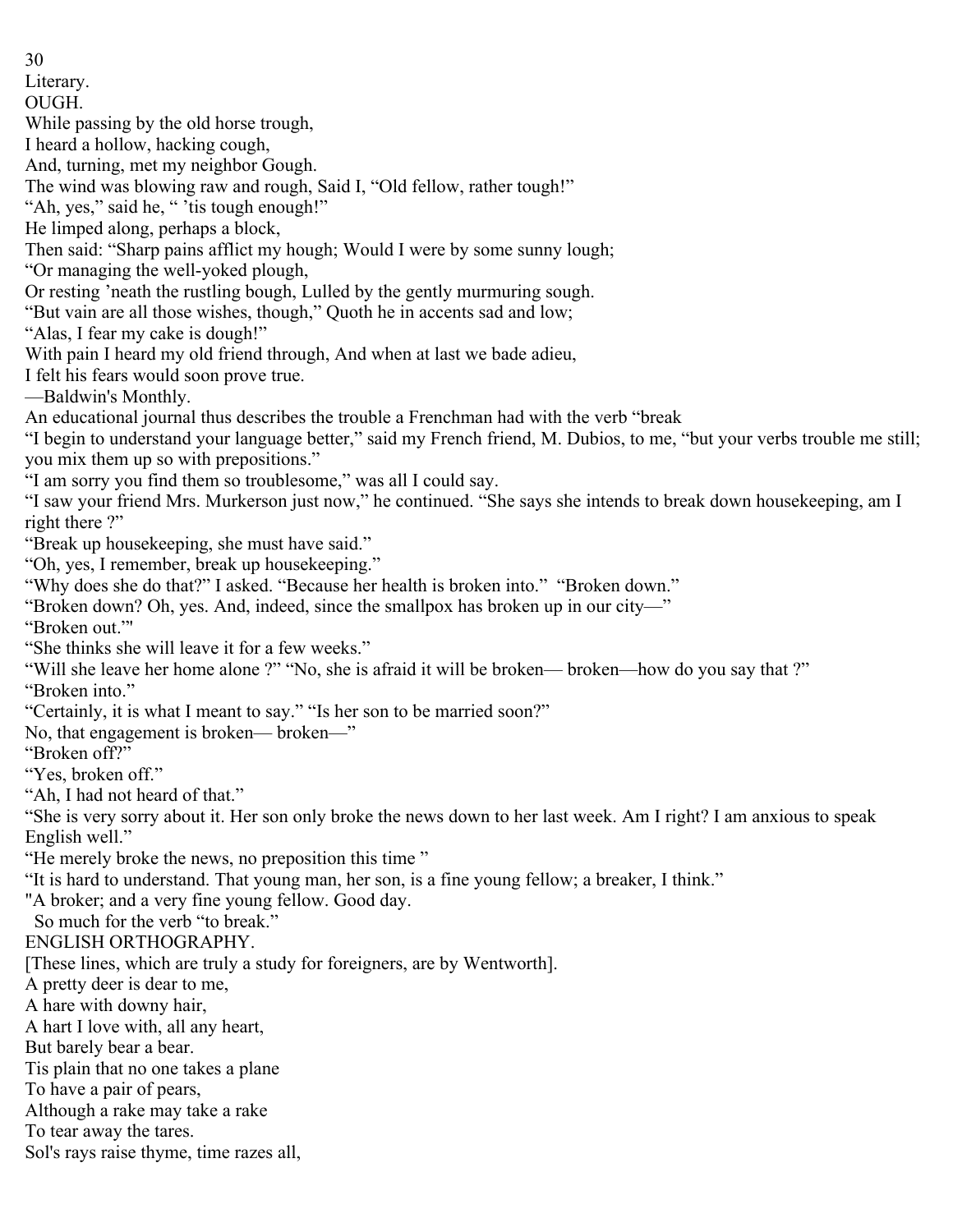And through the whole holes wear, A scribe in writing right may write To Wright and still be wrong; For write and rite are neither right And don't to right belong. Robertson is not Robert's son, Nor did he rob Burt's son, Yet Robert's sun is Robin's sun, And everybody's sun. Beer often brings a bier to man, Coughing a coffin brings. And too much ale will make us ail, As well as other things. The person lies who says he lies When he is not reclining, And when consumptive folks decline, They all decline declining. Quails do not quail before a storm, A bow will bow before it. We cannot rein the rain at all, No earthly power reigns o'er it. The dyer dyes awhile, then dies— To dye lie's always trying. Until upon his dying bed He thinks no more of dyeing. A son of Mars mars many a son, All Days must have their days, And ev'ry knight should pray each night To Him who weighs his ways. 'Tis meet that man should mete out meat To feed one's fortune's sun. The fair should fare on love alone, Else one cannot be won. A lass ! alas, is sometimes false. Of faults a maid is made, Her waist is but a barren waste-Though staid she is not stayed, The springs shoot forth each spring, And shoots shoot forward one and all Though summer kills the flowers it leaves The leaves to fall in fall. I would a story here commence, But you might find it stale, So we'll suppose that we have reached The tail-end of our tale. How to Say It. Say "I would rather walk," and not 'I had rather walk." Say ''I doubt not but but I shall, and not "I don't doubt but I shall. Say ''for you and me," and not "for you and I." Say "whether I be present or not," and not "present or no." Say "not that I know," and not "that I knew of." Say "return it to me," and not "return it back to me." Say "I seldom see him," and not "that I seldom or ever see him," Say "fewer friends," and not "less friends."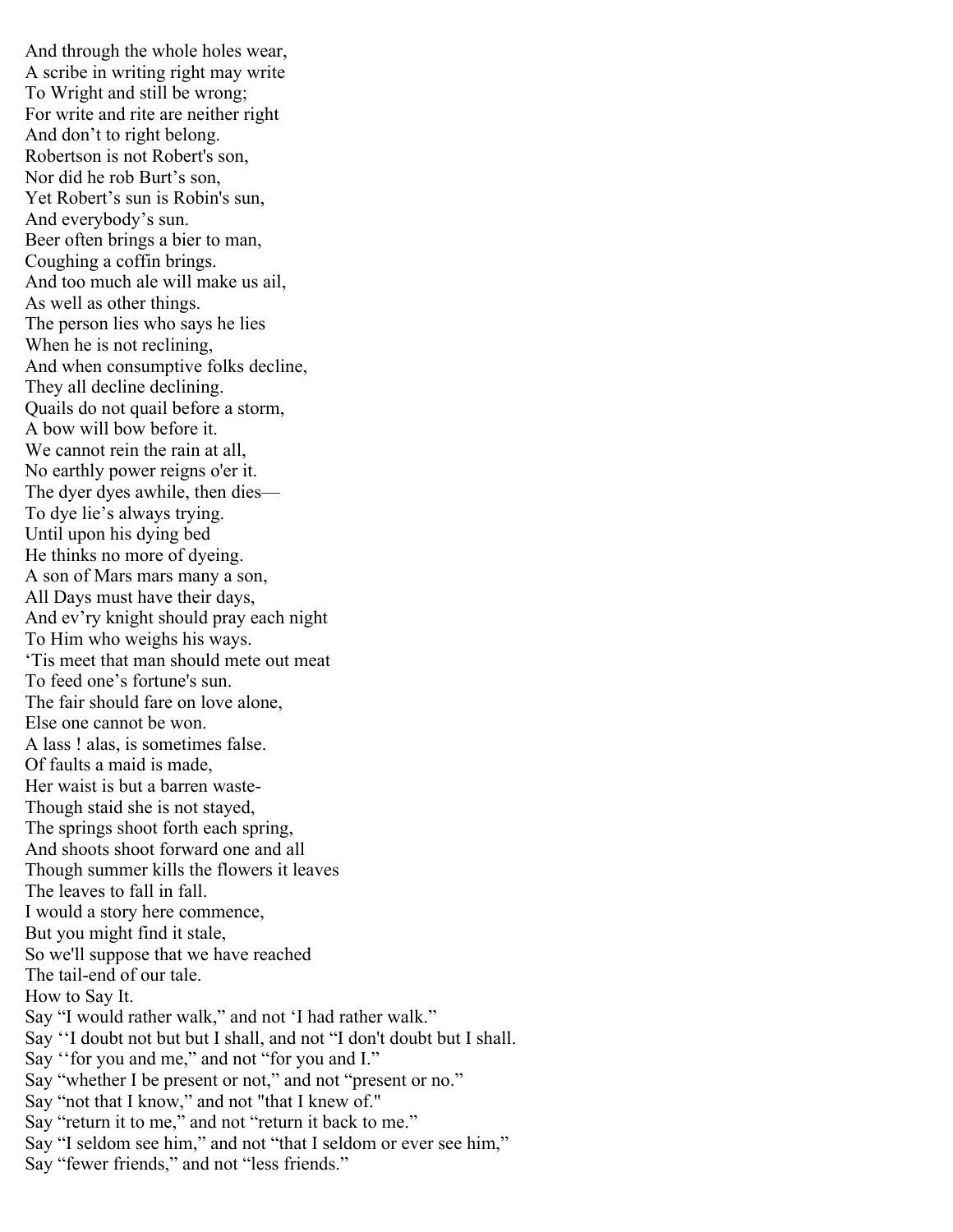Say "if I mistake not," and not "if I am not mistaken." Say "game is plentiful," and not "game is plenty." Say "I am weak in comparison with you," and not "to you." Say "it rains very fast," and not "very hard." Say "in its primitive sense," and not "primary sense." Say "he was noted for his violence, and not that "he was a man notorious violence." Say "thus much is true," and not "this much is true." A Few Verbal Errors. The following examples of the more common errors in the use of words are taken from "The Verbalist," by Mr. Alfred Ayres: Accord for give; as, "the information was accorded him." Aggregate for irritate; to aggregate is to make worse. Allude to for refer to or mention. As lor that; "not as I know," for "not that I know." Avocation for vocation; a man's vocation is his business; avocations are things that occupy him incidentally. Balance, for rest or remainder. Character for reputation; one may have a good reputation, but a bad character, and the two words should never be confounded. Dangerous, for danger; a sick man is sometimes most absurdly said to be dangerous, when it is only meant that the poor fellow is himself in danger—a very different thing. Demean, for debase, disgrace or humble To demean one's self is merely to behave one's self, whether "well or ill. Dirt, for earth or loam. Donate, for give. Execute, for hang, as applied to the criminal. It is the sentence not the man that is executed. Healthy for wholesome; an onion plant may be healthy, but when you pick an onion, there is no more healthiness or unhealthiness to that, although it may or may not be wholesome as an article of food. Illy, for ill. Inaugurate, for begin. Kids, for kid gloves. Learn, for teach. Liable, for likely or apt. Loan, for lend. Pants, for pantaloons, or (better still) trousers. Partake for eat. Plenty as an adjective, where plentiful is meant. Real, for very; as "real nice," "real pretty." Reside, for live: residence, for house. Retire, for go to bed. Seldom or ever, for seldom if ever, or seldom or never. Some, for somewhat; "she is some better to-day." Stop, for stay; "where are you stopping?" This is one of the vilest of Briticisms. Summons (the noun), for summons (the verb). Those kind of apples, for that kind. Transpire, for occur. Vulgar, for immodest or indecent. Without for unless.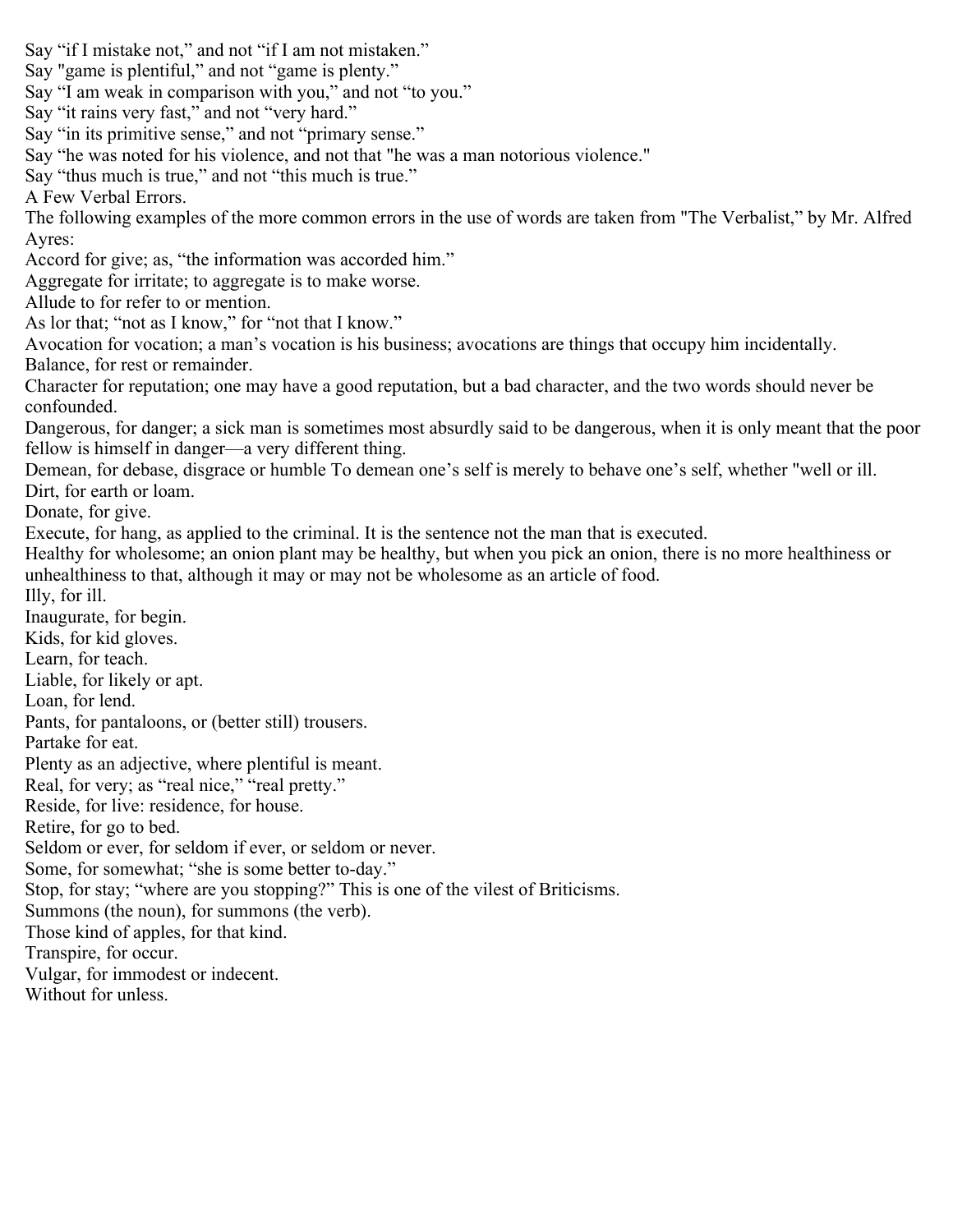SQUIBS.

Founded on a Rock.—Frederick Cozzens tells the following anecdote of a sermon by an Irish priest. The priest was a learned and eloquent Irishman, with a strong brogue, and the national proclivity to "bulls." The sermon was from the text—" Upon this rock will I build my church." After portraying the vicissitudes of his church, the good father closed with a peroration, as follows :

"And now, me harers, the Catholic Church is like a stately ship retoorning from a perilous voyage. All the waves and billows have tundered against her solid sides. The storms have beat upon her, lightnings have flashed, and tunders rolled above her. Her sails have been rint by the gale ; yet now she comes again into poort on aven kale, with ivery thrid of sail stretched to a prosperous breeze, and all her flags and pennons flaunting in the air. And why, me harers, why is it that our noble ship, the Choorch, comes thus safely sailing into poort ? It is because, me harers, she is foundered upon a rock."

The mother of twin sons met one of the brothers in a field one morning:

"Which of you two boys am I speaking to ?" asked the mother;

"is it you or your brother?"

"Why do you ask ? " inquired the lad, prudently.

"Because, if it's your brother, I will box your ears," answered the mother.

"It is not my brother, it is I," said the boy.

"Then your brother is wearing your coat, for yours had a hole in it."

"No mother, I am wearing my own coat."

"Goodness gracious !" cried the mother, looking at him intently; "you are your brother, after all."

Charles Mathews, the comedian, was served by a green-grocer, named Berry, and generally settled his bill once a quarter. At one time, the account was sent in before it was due ; and Mathews, laboring under the idea that his credit was doubted, said : " Here's a pretty mull, Berry. You have sent in your bill, Berry, before it was due, Berry. Your father, the elder Berry, would not have been such a goose, Berry. But you need not look so black, Berry, for I don't care a straw, Berry, and shan't pay you till Christmas, Berry."

A train was carrying a clergyman and five or six youths, who kept scoffing at religion, and telling disagreeable stories. The good man endured it all, simply remarking, as he got out, ''We shall meet again, my children." "Why shall we meet again ? " said the leader of the band. "Because I am a prison chaplain," was the reply.

A gentleman, at an eating saloon, asked the person next to him if he would please pass the mustard. "Sir," said the man, "do you mistake me for a waiter?" "Oh, no, sir," was the reply,

"I mistook you for a gentleman."

Customer—"What did you think of the Bishop's sermon on Sunday, Mr. Wigsby ?"

Barber. "Well, really, sir there was a gent a-settin' in front o

me as 'ad his 'air parted that crooked I couldn't 'ear a word."

A vegetarian, who was dodging an infuriated bull behind a tree, exclaimed : "You ungrateful beast, you toss a vegetarian, who never ate beef in his life ! Is that the return you make ?"

A Michigan stump-speaker boldly announced, the other day, that " the country is drifting into arnica." "Ough."

From the Somerville Journal.

The ploughboy whistled behind his plough.

For his lungs were sound and he had no cough:

He guided his team with a pliant bough

And watered it well at a wayside trough.

The toil was hard, for the land was rough-

It lay on the shores of a Scottish lough—

But his well-fed team was stout and tough,

And he plied his bough to flank and hough.

He ploughed all day, and the crow and chough

Flew around his head, though he oft cried shough,

But his plough at last struck a hidden sough

With a force that sent the share clear through.

Then the team took fright and ran off with the plough,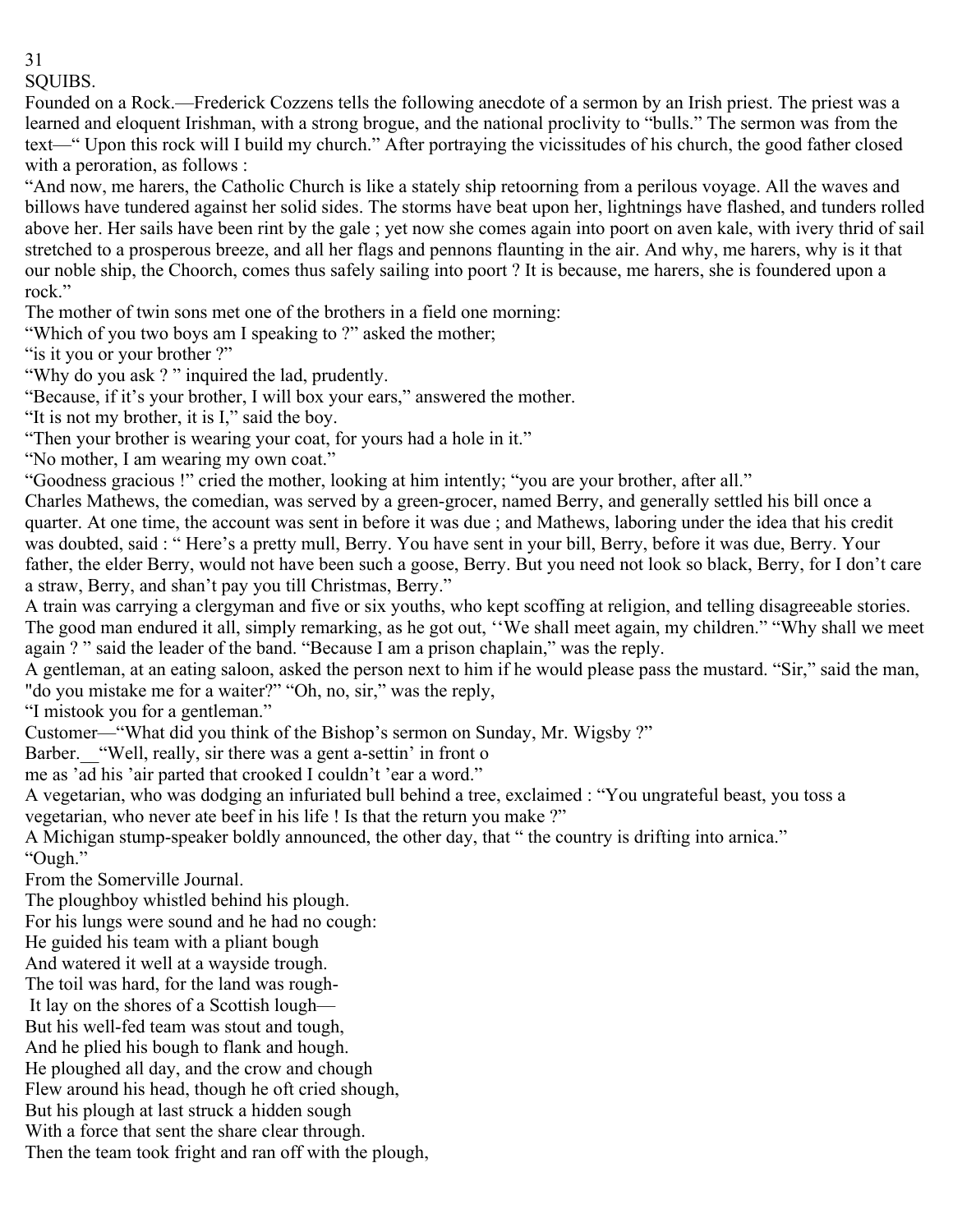With the speed of the wind from the ploughboy, though

He shouted " Whoa!" and into a slough

It plunged where the mud was soft as dough.

The ploughboy wept, for the wreck was thorough;

He fled that night from the farm to the borough.

"More Copy."

Once in autumn, wet and dreary, sat this writer, weak and weary, pondering o'er a memorandum book of items used before (book of scrawling head-notes, rather ; items taking days to gather them, in hot and sultry weather, using up much time and leather)-—pondered we those items o'er. While we canned them, slowly rocking, (through our mind queer ideas flocking,) came a quick and nervous knocking— knocking at the sanctum-door. "Sure that must be Jinks," we muttered—"Jinks that's knocking at our door—Jinks, the everlasting bore."

Ah, how well do we remind us, in the walls which then confined us, the " exchanges " lay behind us, and before us, and around us, all scattered o'er the floor. Thought we, "Jinks he wants to borrow some old newspapers to-morrow, and 'twill be relief from sorrow to get rid of Jinks, the bore, by opening wide the door." Still the visitor kept knocking knocking louder than before.

Bracing up our patience firmer, then, without another murmur, "Mr. Jinks," said we, "your pardon, your forgiveness we implore. But the fact is, we were reading of some curious proceeding, and thus it was, unheeding your loud knocking there before—" here we opened wide the door. But phancy, now, our pheelinks— for it wasn't Jinks, the bore—Jinks, nameless evermore! But the form that stood before us caused a trembling to come o'er us, and mem'ry quickly bore us back to days of yore—days when " items " were in plenty, and where'er this writer went he picked up interesting items by the score. 'Twas the form of him our "devil" in an attitude uncivil ; and he thrust his head within the open door, with "The foreman's out o' copy, sir, and says he wants some more." Yes, like Alexander, wanted more !

Now, this "local" had already walked about till nearly dead ; he had sauntered through the city till his feet were very sore—walked through the street called Market, and by-ways running off into the portions of the city both public and obscure; had examined store and cellar, and had questioned every "feller" whom he met, from door to door, if anything was stirring—any accident occurring—not published heretofore— and had met with no success ; he would rather kinder guess he felt a little wicked at that ugly little bore, with the message from the foreman that he wanted "something more."

"Now, it's time you were departing, you sad scamp !" cried we, upstarting ; "get you back into the office—office where you were before, or the words that you have spoken will soon get your bones all broken," (and we seized a cudgel, oaken, that was lying on the floor,) "take your hands out of your pockets and leave the sanctum door ; tell the foreman, there's no copy, you ugly little bore!" Quoth the devil, "Send him more."

And our devil, never sitting, still is flitting, still is flitting back and forth upon the landing just outside the sanctum door. Tears adown his cheeks are streaming—strange light from his eye is beaming—and his voice is heard, still screaming, "Sir, the foreman wants some

more!"—And our soul, pierced with that screaming, is awakened from its dreaming, and has lost the peaceful feeling that we ever had before; for the fancy will come o'er us, that each reader's face before us bears the horrid words—" We want a little more !"—Words, on the foreheads glaring, "Your'funny' column needs a little more !"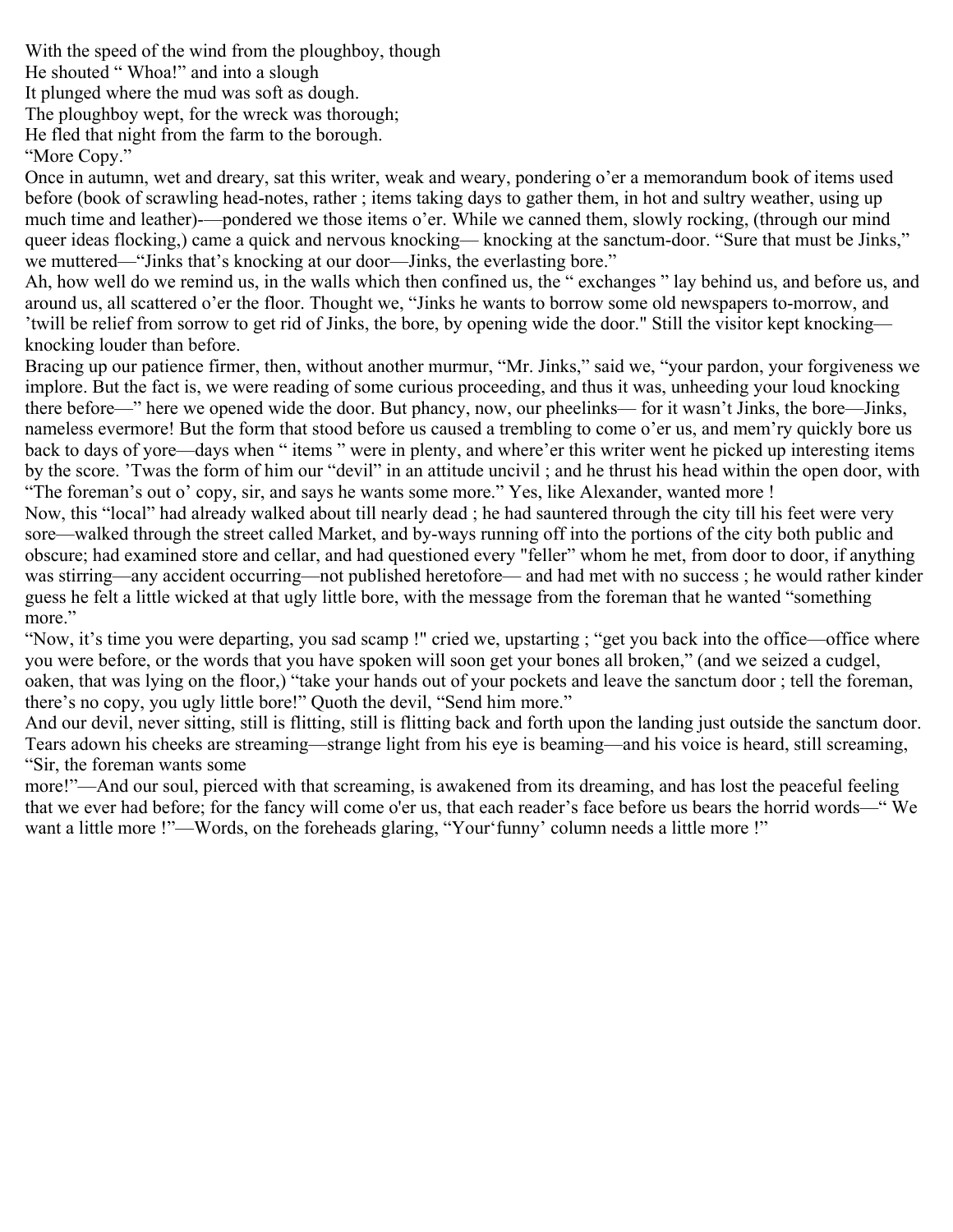A Melodramatic Meal.

The Style In Which a Distinguished Tragedian Ordered His Dinner.

From the Cincinnati Times.

Few tragedians these days carry the stilled mannerisms of the stage into ordinary intercourse in real life, as did many of the heavy histrionic heroes and heroines of the past. Goldsmith said of Garrick :

"On the stage he is natural, simple, affecting,

'Tis only when off the stage he is acting."

History tells us that the great Siddons was wont "to stab the potatoes" at meal time. Of our modern wooers of the tragic muse it is said that Lawrence Barrett is most prone in this regard to follow the example of his distinguished predecessors to such an extent that he orders his meals in blank verse. Such a scene as the following, a veracious chronicler tells, was witnessed at the Burnett House last week :

Enter obsequious waiter. Rattles dishes and shoots bill of fare at the great histrion in the customary style. Waiter—Soup, sir ?

Great Histrion—Aye, bring it me,

And likewise fish, whose name Is but a synonym for azure depths.

And then in haste procure for me a modicum of beef.

Waiter—Rare or well done ?

G. H.—Let not the fires its carmine hue too much embrown,

Nor from it let the bright red blood too freely flow,

Just done enough, my palate pleases best, Bring, too, the esculent endeared to sons of crushed Hibernia,

And with it, apples of Jerusalem stewed, And "Beacon street berries," that the vulgar name as beans.

And when thou hast this charge fulfilled, Bring me for dessert that mysterious thing That puzzled England's King ; Whose bothered brain could ne'er surmise Just how the apple in the dough was put. Then let me have a dark decoction Of that brown berry that the Arab loves. Now menial hireling, haste thy tardy limbs, For hungered am I, and the craving which my inwards feel Must soon be satisfied.

They were raised here in Austin, but she did not know much about gardening; at the same time, she did not care to expose her ignorance to her husband. They had been married only a short time when he said: "I notice the asparagus is about ripe; don't you want to go out into the garden and get some ?" She replied : I'll tell you what we will do. We will go out together. You climb up and shake the tree, and I'll catch them in my apron as they fall."— Texas Siftings True Wisdom.

President Webb, of Mississippi College, was interviewed by a young man who wanted to go to school. "Well," said the President, "what do you know?"

"Nothing," was the response.

"Well, you are just four years ahead of some of the other students. It takes them four years to learn what you know to start with. Your prospects are fine, sir."

A Bold Preacher.

The boldness of Samuel Davies will be illustrated by a single anecdote. When president of Princeton college, he visited England for the purpose of obtaining donations for the institution. The king (George II.) had a curiosity to hear a preacher from "the wilds of America." He accordingly attended, and was so much struck with his commanding eloquence, that he expressed his astonishment loud enough to be heard half way over the house, in such terms as these: "He is a wonderful man!" "Why, he beats my bishop?" etc. Davies observing that the king was attracting more attention than himself, paused, and, looking his majesty full in the face, gave him, in em-pathetic tone, the following rebuke: "When the lion roareth, let the beasts of the forest tremble; and when the Lord speaketh, let the kings of the earth keep silence." The king instantly shrank back in his seat, like a schoolboy who had been rapped on the head by his master, and remained quiet the remainder of the sermon. The next day the monarch sent for him, and gave him fifty guineas for the institution over which he presided, observing at the same time to his courtiers: "He is an honest man—an honest man." Not one of his silken bishops could have dared to give him such a rebuke. Nonsense.

A minister had a negro in his family, One Sunday, when he was preaching, he happened to look in the pew where the negro was, and could hardly contain himself as he saw the negro, who could not read or write a word, scribbling away most industriously. After meeting, he said to the negro, "Tom, what were you doing in church ?" "Taking notes, massa; all de gemmen take notes." "Bring your notes here and let me see them." Tom brought his notes, which looked more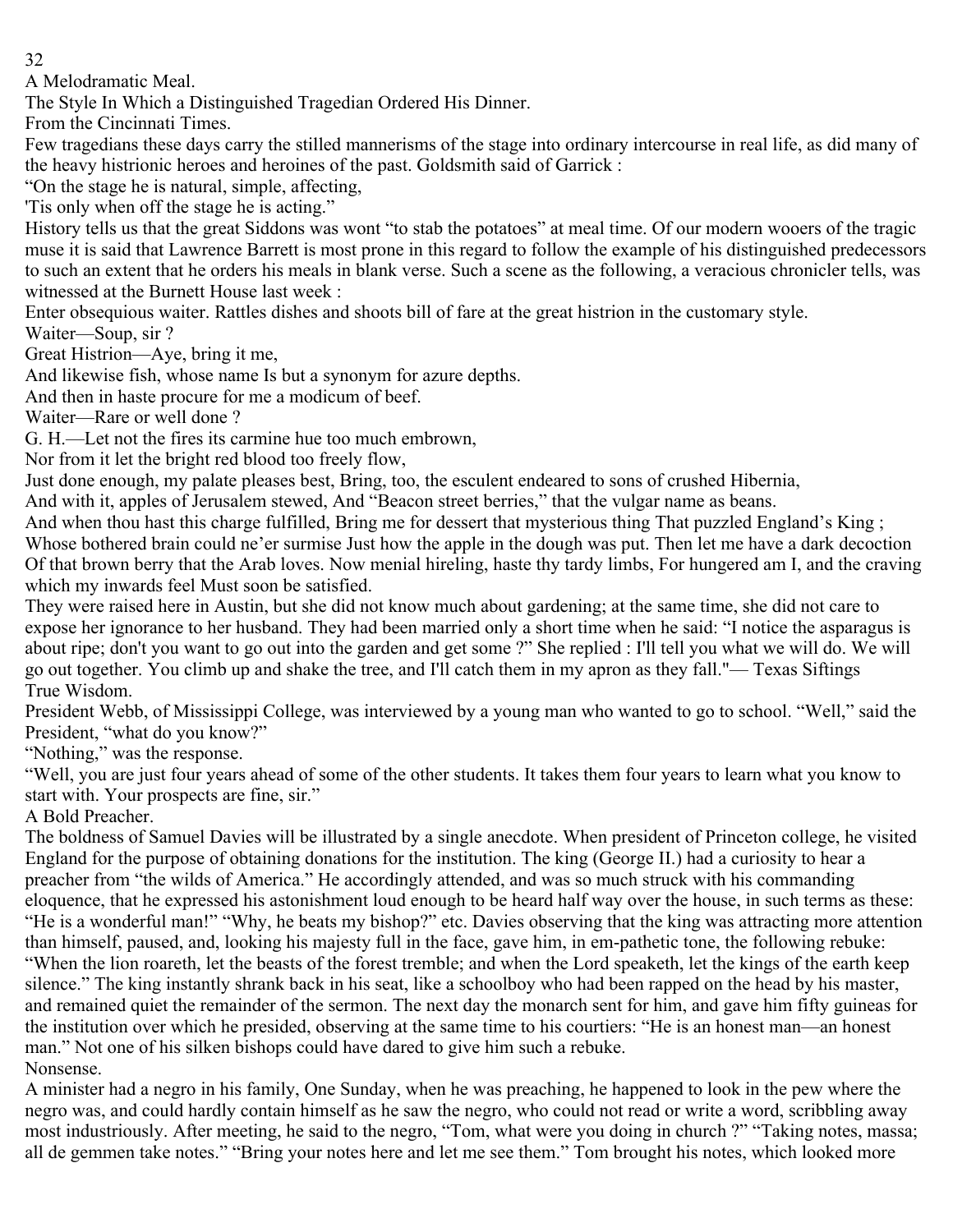like Chinese than English. "Why, Tom, this is all nonsense." "thought so, massa, all the time you preaching it." THE TARIFF QUESTION.

"I should like to discuss the tariff question with you."

"I have got four reasons for not discussing the tariff question with you."

"What are those reasons ?"

"Well, in the first place, I am a perfect ignoramus on the subject, and in the second place you don't know half as much about the tariff as I do, and thirdly, if you did know anything on the subject, you have not got sense enough to express yourself intelligibly, and in the fourth place such discussion creates unfriendly sentiment."

It took four men to separate them.

Apt at Rhyming.

Wit is sometimes worth money, but it is quite essential to have a good natured customer to deal with. When Allen Ramsay, the great Scotch poet began life he was so poor that he could not meet his first half-year's rent. After it became due he met his landlord and explained his circumstances, and expressed his distress at his failure to meet his obligation. The jolly landlord was quite kind to him, and said as he was a lad of some genius, he would give him a chance to cancel his debt without a shilling. "If," said the creditor, "you'll give me a rhyming answer to four questions in as many minutes. I'll quit the rent altogether." Allen said he would try. The questions were, "What does God love? What does the devil love? What does the world love? What do I love ?" Ramsay wrote :

"God loves man when he refrains from

sin ;

The devil loves man when he persists therein ;

The world loves man when riches on him flow,

And you'd love me could I pay you what

I owe!"

"The rent is paid," said the farmer, giving the ingenious tenant a hearty slap on the shoulder.

Eating a Peach.

A little girl's first experience in eating a peach: "I've eaten it, cloth and all, mamma; now what shall I do with the bone?"

Solid Comfort.

Josh Billings says: "Next to a clear conscience for solid comfort cums an old shu."

Absent Mindedness.

It is said that Lord Dudley, noted for his absent mindedness, once met Sidney Smith in the street and said: "Dine with me to-day,and I'll get Sidney Smith to meet you." Mr. Smith thanked him politely, but declined, because he was engaged to meet him elsewhere.

An Ugly King.—One day a peasant woman took a basket of eggs to the house where the royal party was lodged. At the door she met an individual who treated her politely, and on finding out her errand carried the basket to the kitchen, which done he returned with a handful of small coins. Emboldened by so much condescension the good woman mustered up courage to mention her great desire to see the King, Victor Emanuel. "Why, that's me !" said the person with whom she was speaking. She looked at him scrutinizingly; then, after some seconds of mute contemplation, she exclaimed: "Oh, no! you won't get me to believe that. Such a sweet and beautiful woman as the Queen would never have married a man si beurt." The King (for it was he) dismissed her with an extra piece of money, and proceeded in all haste to ask some peasants what was the meaning of si beurt. "So ugly!" was the reply. Victor Emanuel related this small incident with the greatest gusto.—[Temple Bar.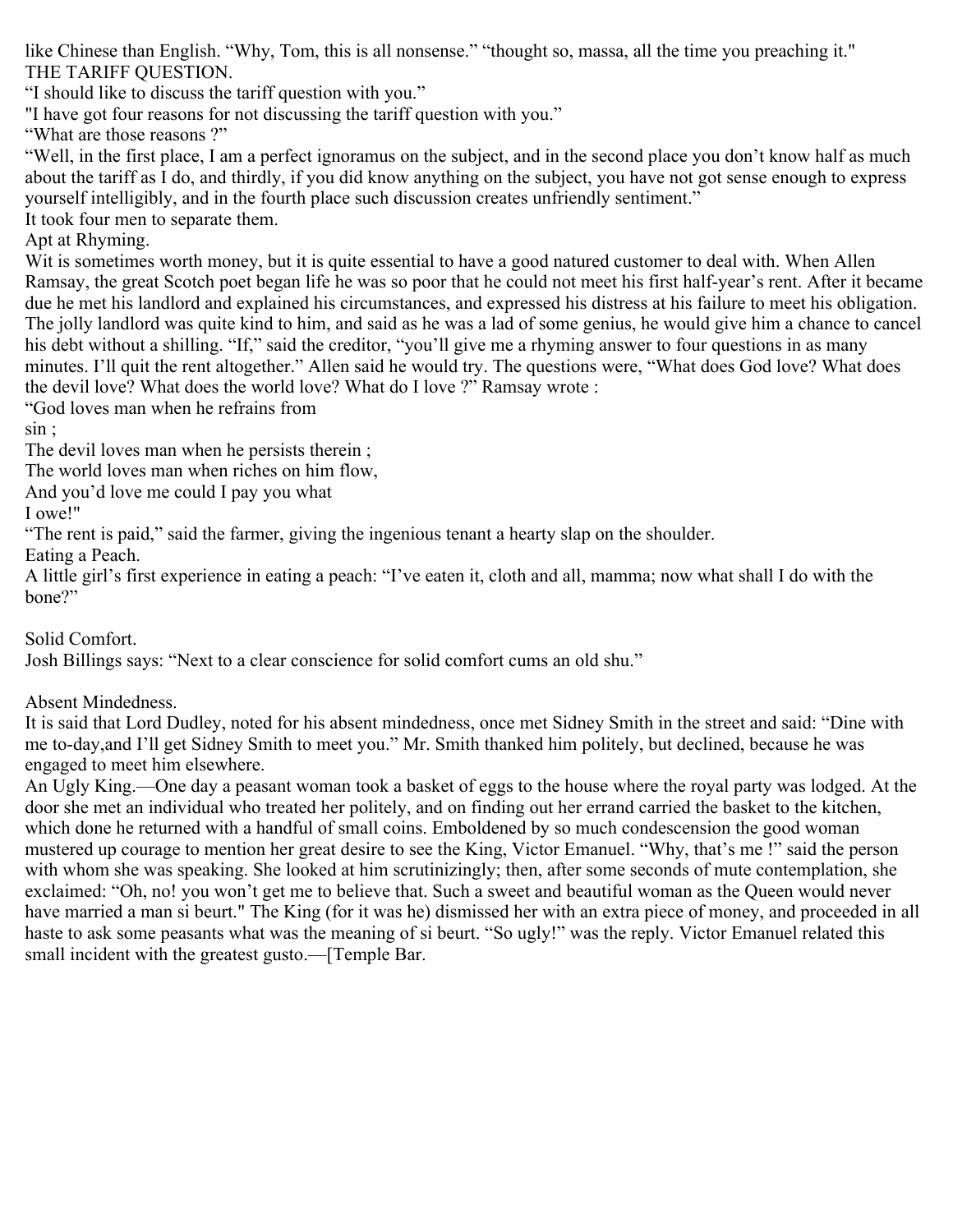Malapropos.

Charles Dickens once wrote to a friend: "I have distinguished myself in two respects lately. I took a young lady unknown down to dinner, and talked to her about the Bishop of Durham's nepotism in the matter of Mr. Cheese. I found she was Mrs. Cheese. And I expatiated to the member for Marylebone, Lord Fermoy—generally conceiving him to be an Irish member—on the contemptible character of the Marylebone constituency and Marylebone representatives." Two such mishaps in one evening were enough to reduce the most brilliant talker to the condition of the three " insides " of the London bound coach, who beguiled the tedium of the journey from Southhamption by discussing the demerits of William Cobbett, until one of the party went so far as to assert that the object of their denunciations was a domestic tyrant, given to beating his wife ; when, much to his dismay, the solitary lady passenger, who had hitherto been a silent listener, remarked: " Pardon me, sir; a kinder husband and father never breathed; and I ought to know, for I am William Cobbett's wife!"

Mr. Giles, of Virginia, and Judge Duval, of Maryland, members of Congress during Washington's administration, boarded at the house of a Mrs. Gibbon, whose daughters were well on in years, and remarkable for talkativeness. When Jefferson became President, Duval was Comptroller of the Treasury, and Giles a Senator. Meeting one day in Washington, they fell to chatting over old times, and the Senator asked the Comptroller if he knew what had become of that cackling old maid, Jenny Gibbon."

"She is Mrs. Duval, sir," was the unexpected reply.

Giles did not attempt to mend matters, as a certain Mr. Tuberville unwisely did. This unhappy blunderer resembled the Irish gentleman who complained that he could not open his mouth without putting his foot in it. Happening to observe to a fellow-guest at Dunraven Castle that the lady who had sat at his right hand at dinner was the ugliest woman he had ever beheld, the person addressed expressed his regret that he should think his wife so ill-looking.

"I have made a mistake," said the horrified Tuberville; "I meant the lady who sat on my left."

"Well, sir, she is my sister," was the response to the well-intentioned fib, bringing from the desperate connoisseur of beauty the frank avowal:

"It can't be helped, sir, then; for, if what you say be true, I confess I never saw such an ugly family in my life!"

When a woman becomes flurried she feels for a fan; when a man becomes flurried he feels for a cigar.

Women jump at conclusions and generally hit; men reason things out logically and generally miss.

Women always show by their actions that they enjoy going to church ; men are less demonstrative.

Some women can't pass a millinary store without looking in ; some men can't pass a saloon without going in.

A woman never sees a baby without wanting to run to it; a man never sees a baby without wanting to run from it.

Women love admiration on the part of others, and are often weak, vain and frivolous. Ditto men.

A man of fashion hates the rain because it deranges the set of his pantaloons; a woman of fashion hates it because it deranges her complexion.

When a woman wants to repair damages she uses a pin ; when a man wants to repair damages he spends about two hours and a half trying to thread a needle.

A woman can sit in a theatre for three hours without getting all cramped up, catching the toothache, or becoming faint for want of fresh air; men can't.—Exchange.

Troubling a Postmaster.

Mexico Leader.

A lantern-jawed young man stopped at the postoffice last Saturday, and yelled out: "Anything for the Wattses?" George Poteet, our polite postmaster, replied : "No, there is not."

"Anything for Jane Watts?"

"Nothing."

"Anything for Ace Watts?"

"No."

"Anything for Bill Watts?"

"No, sir."

"Anything for Tom Watts?"

"No, nothing."

"Anything for 'Fool Joe' Watts?"

"No, nor Dick Watts, Jim Watts, nor Sweet Watts, nor any other Watts, dead, living, unborn, native, foreign, civilized, or uncivilized, savage or barbarous, male or female, white or black, franchised or disfranchised, naturalized or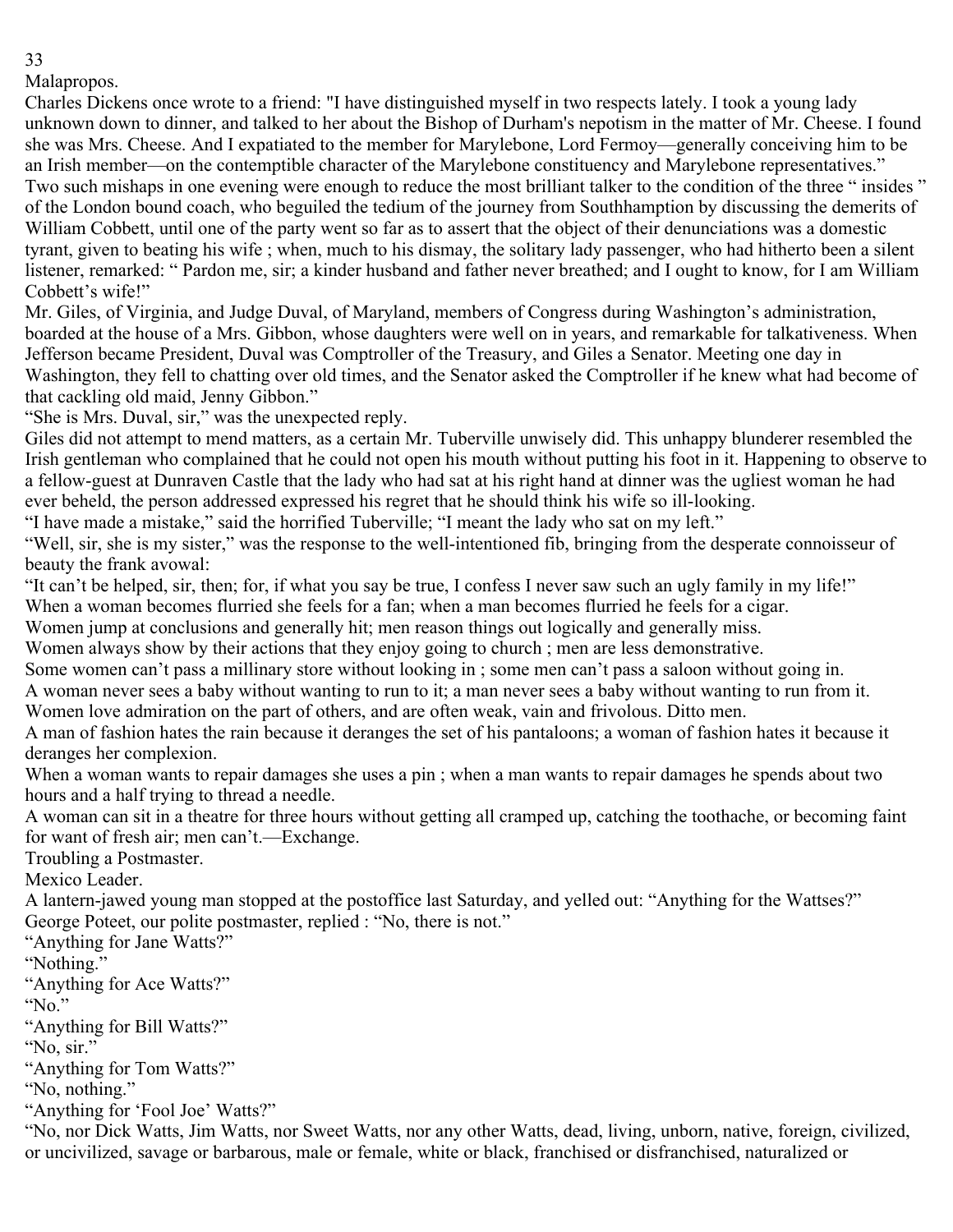otherwise. No, there is positively nothing for any of the Wattses, either individually, severally, jointly, now and forever, one and inseparable."

The boy looked at the postmaster in astonishment, and said :

"Please look if there is anything for John Thomas Watts?"

A gentleman was one day relating to a Quaker a tale of deep distress, and concluded by saying : "I could not but feel for him."

"Verily, friend," replied the Quaker, "thou didst right in that thou didst feel for thy neighbor; but didst thou feel in the right place—didst thou feel in thy pocket?"

The following story comes from a school in the Midlands, says the London Standard: The master told the boys of the third class to write a short essay on Columbus. The following was sent up by an ambitious essayist: 'Clumbus was a man who could make an egg stand on end without breaking it. The King of Spain said to Clumbus, 'Can you discover America?' 'Yes,' said Clumbus, 'if you will give me a ship.' So he had a ship, and sailed over the sea in the direction where he thought America ought to be found. The sailors quarreled and said they believed there was no such place. But after many days the pilot came to him and said, ' Clumbus, I see land.' 'Then that is America,' said Clumbus. When the ship got near the land was full of black men. Clumbus said, ' Is this America?' 'Yes, it is,' said they. Then he said, ' I suppose you are the niggers ?' 'Yes,' they said, 'we are.' The chief said, 'I suppose you are Clumbus?' 'You are right,' said he. Then the chief turned to his men and said, 'There is no help for it; we are discovered at last.' " "Home is the one thing sweet on earth. But home is built not of stones, but of hearts."

In the Original Tongue.

A story is told of a minister who was a candidate in a rural district of Northern Pennsylvania. He had been advised that the display of more erudition would help him into the favor of his hearers. But his education had been neglected, and it was only by drawing upon the knowledge of the Welsh tongue, which he had been taught as a child, that he hoped to properly impress his congregation. At different points in his sermon he remarked that the Latin, Greek, or Hebrew, as the case might be, was much more expressive than the English translation, and then he would give a few sentences of Welsh. Everything was going along smoothly, and the minister, as he approached the end of his sermon, thought he would give them just one more taste of the dead languages. "I am about to read you," said he, "another passage on this subject. But it is another of those passages that have been altered in the translation, and I will read it to you in the Chaldaic, in which it was written." He was just about to give them a little more Welsh, when, casting his eye over the congregation, he saw seated near the door a jolly-looking man, who was holding his sides tight to keep from bursting with laughter. The minister took in the situation in an instant. Here was a man in the church who understood Welsh, and was laughing at the trick that had been played upon the congregation. But not a feature in the minister's face charged. Fixing his eye straight upon the laughing man, just as the congregation thought he was about to give the Chaldaic version, he said again in Welsh: "For God's sake, my friend, don't say a word about this until I have a chance to talk with you." The congregation went home satisfied that they had listened to one of the most learned of sermons; the laughing man never told the story, and the minister was soon settled over the church, the people believing that a minister who could read the scripture in half a dozen languages was just the man for them.

Evolution and Development.

[Merchant-Traveler.]

Johnny and his father had been having a difficulty in the woodshed, owing to some disrespectful remarks made by Johnny respecting his sire.

"Now, sir," said the father, hanging the strap up. "has your opinion of your father changed?"

"Yes, it has," sobbed Johnny.

"Well, sir, what is it now?"

"Wy-wy—I think any man that'll jump on a fellow so much littler than he is a coward and dasn't take it up. Why don't you tackle somebody nearer your size?"

The old man grabbed for the strap, but the boy slipped out, and this Summer he is a candidate for the legislature. The most absent-minded man was not the man who hunted for his pipe when it was between his teeth, nor the one who threw his hat out of the window and tried to hang his cigar on a peg; no! but the man who put his umbrella to bed and went and stood behind the door.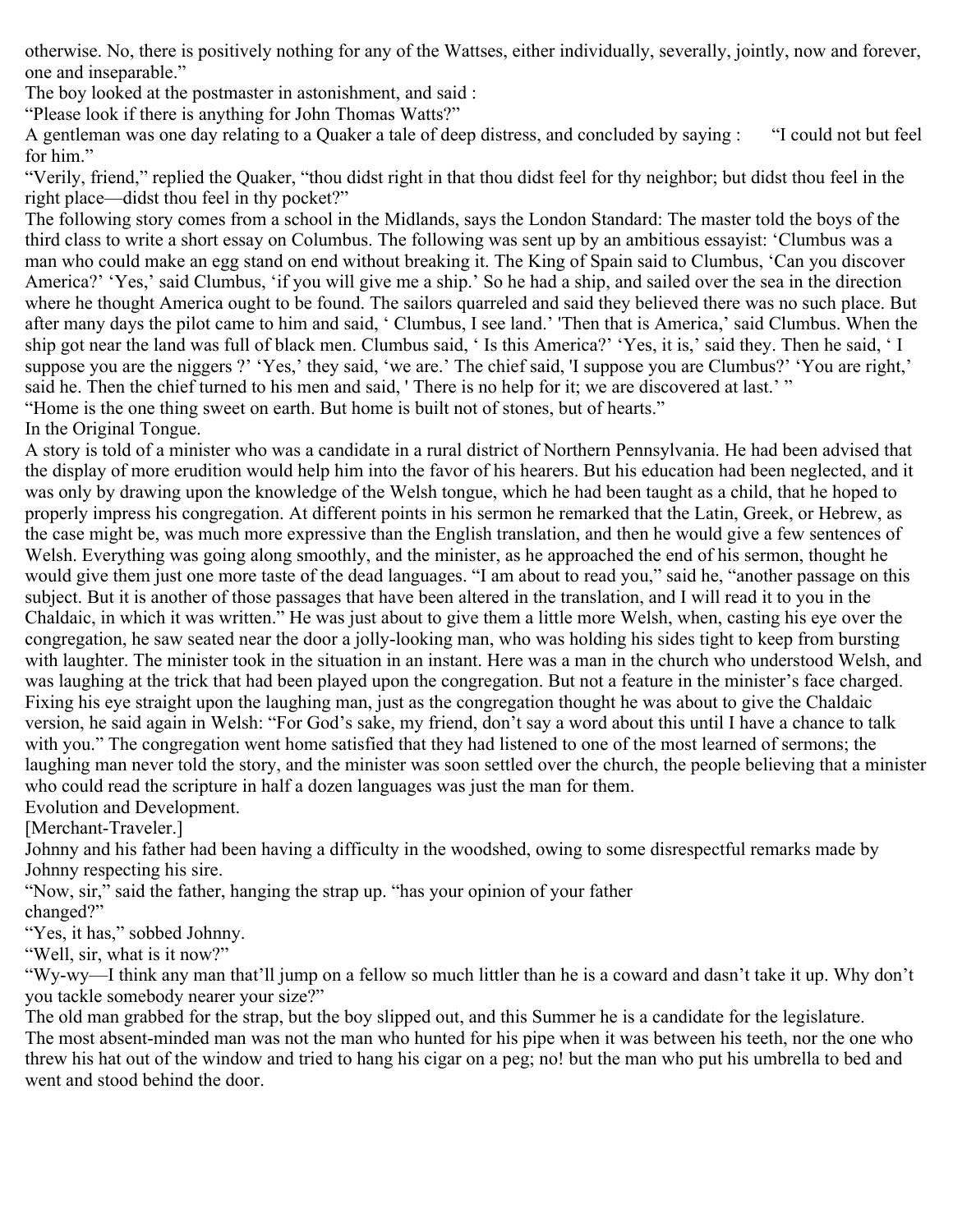WALK IN LOVE, AS CHRIST ALSO HATH LOVE US. EPH. V.2 A NAME IN THE SAND. BY GEORGE D. PRENTICE. Alone I walked the ocean strand; A pearly shell was in my hand; I stooped and wrote upon the sand My name, the year and day— As onward from the spot I passed, One lingering look behind I cast, A wave came rolling high and fast, And washed my line away. And so, methought, 'twill quickly be With every mark on earth from me; A wave of dark oblivion's sea Will sweep across the place Where I have trod the sandy shore Of time, and been to be no more— Of me, my day, the name I bore, To leave no track or trace. And yet, with Him "who counts the sands, And holds the water in his hands, I know a lasting record stands Inscribed against my name, Of all this mortal part has wrought, Of all this thinking soul has thought, And from these fleeting moments caught, For glory or for shame UNDER THE SEA. BY CARLOTTA PERRY. Deep down, deep down in the ocean's heart, There is silence and calm and peace, Though its waves are tossed to foam-white fleece, Though it rage and wail and beat and roar, And dash against the unheeding shore, Tho' it open its hungry and cruel lips, To the tiny crafts and the great white ships, Yet down, deep down in the ocean's heart, Is a wonderful, mystical underflow, And gentle currents run to and fro, A fair domain where tempests cease, And there is silence and calm and peace, Deep down, deep down in the ocean's heart. Deep down, deep down, in the human heart, Is a wonderful country, sweet and strange; Though far and sadly the feet may range, Though the hand work evil, tho' storms of sin, Break on the beauty of life, and win, Yet down in the depths of the human heart, In the stoniest heart that ever beat, Is that wonderful country fair and sweet. In the sinfullest heart is that one fair spot, That the dear God knows but the world sees not,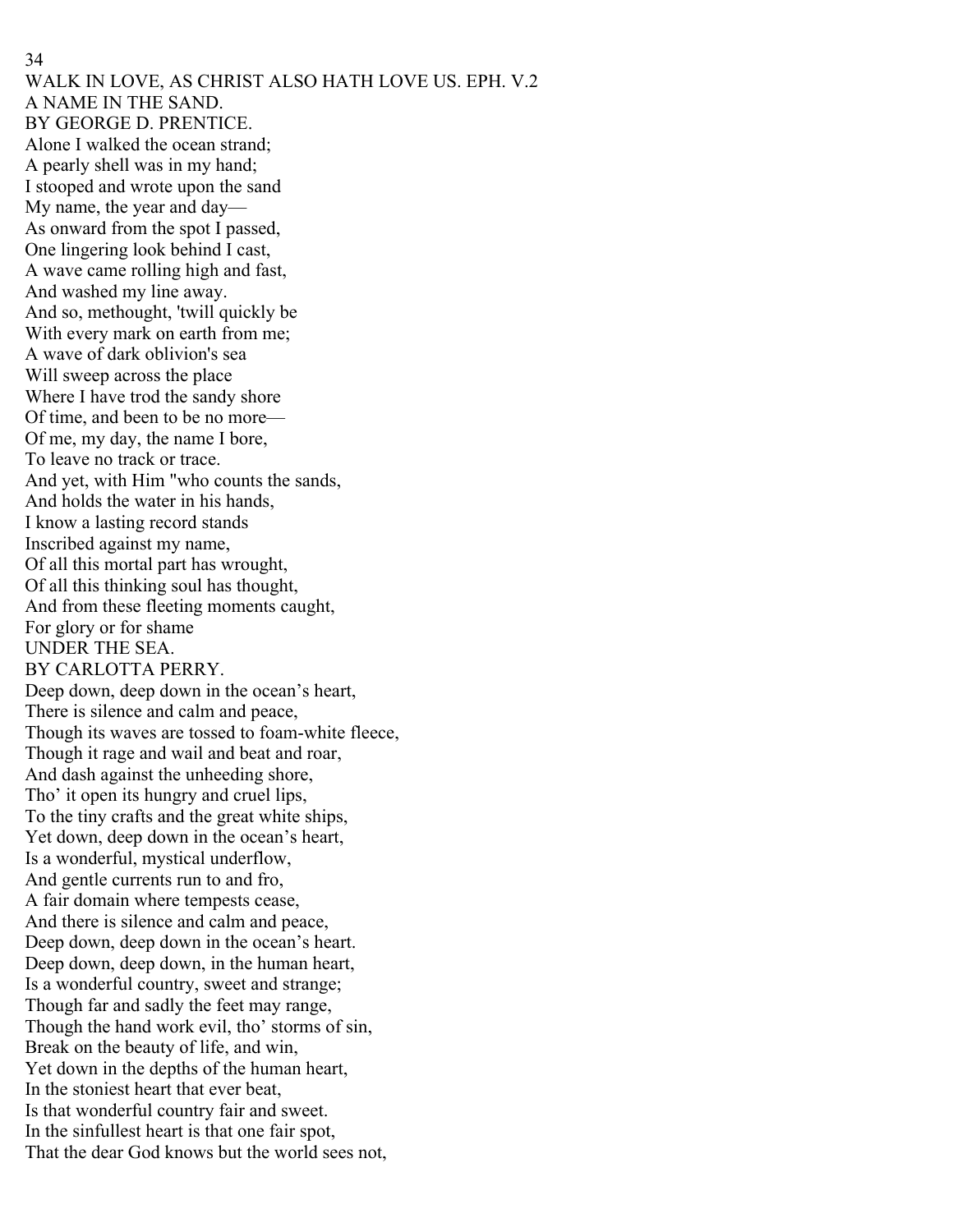Where the soul in secret its God doth meet. In that country, mystical, strange and dim, Hope singeth ever her deathless hymn. Sweet winds blow softly over isles of balm, And Peace is there with her brow of calm, And love hath blessings in her palm, Deep down, deep down in the human heart. FORGIVE. Lord, make us with each other live, As we would live in heaven; And learn each other to forgive, As we would be forgiven. BETTER THAN GOLD. Better than grandeur, better than gold, Than rank and titles a thousand-fold, Is a healthy body and a mind at ease, And simple pleasures that always please, A heart that can feel for another's woe, With sympathies large enough to enfold All men as brothers, is better than gold. Better than gold is a conscience clear, Tho' toiling for bread in an humble sphere, Doubly blessed with content and health, Untried by lusts and cares of wealth, Lowly living and lowly thought Adorn and ennoble a poor man's cot, For mind and morals in nature's plan Are the genuine tests of a gentleman. Better than gold is the sweet repose Of the sons of toil when the labors close; Better than gold is the poor man's sleep, And the balm that drops on his slumbers deep Brings sleeping draughts to the downy bed Where luxury pillows its aching head. The toiler simple opiate deems A shorter route to the land of dreams. Better than gold is a thinking mind That in the realm of books can find A treasure surpassing Australian ore, And live with the great and good of yore, The sage's lore and the poet's lay, The glories of empires passed away; The world's great dream will thus enfold And yield a treasure better than gold. Better than gold is a peaceful home, Where all the fireside comforts come— The shrine of love, the heaven of life, Hallowed by mother, or sister, or wife, However humble the home may be, Or tried by sorrow with heaven's decree The blessings that never were bought or sold, And center there, are better than gold.

Love is a flame which burns in heaven, and whose soft reflections radiate to us. Two worlds are opened, two lives given to it. It is by love that we double our being; it is by love that we approach God.—Aime Casting Our Care.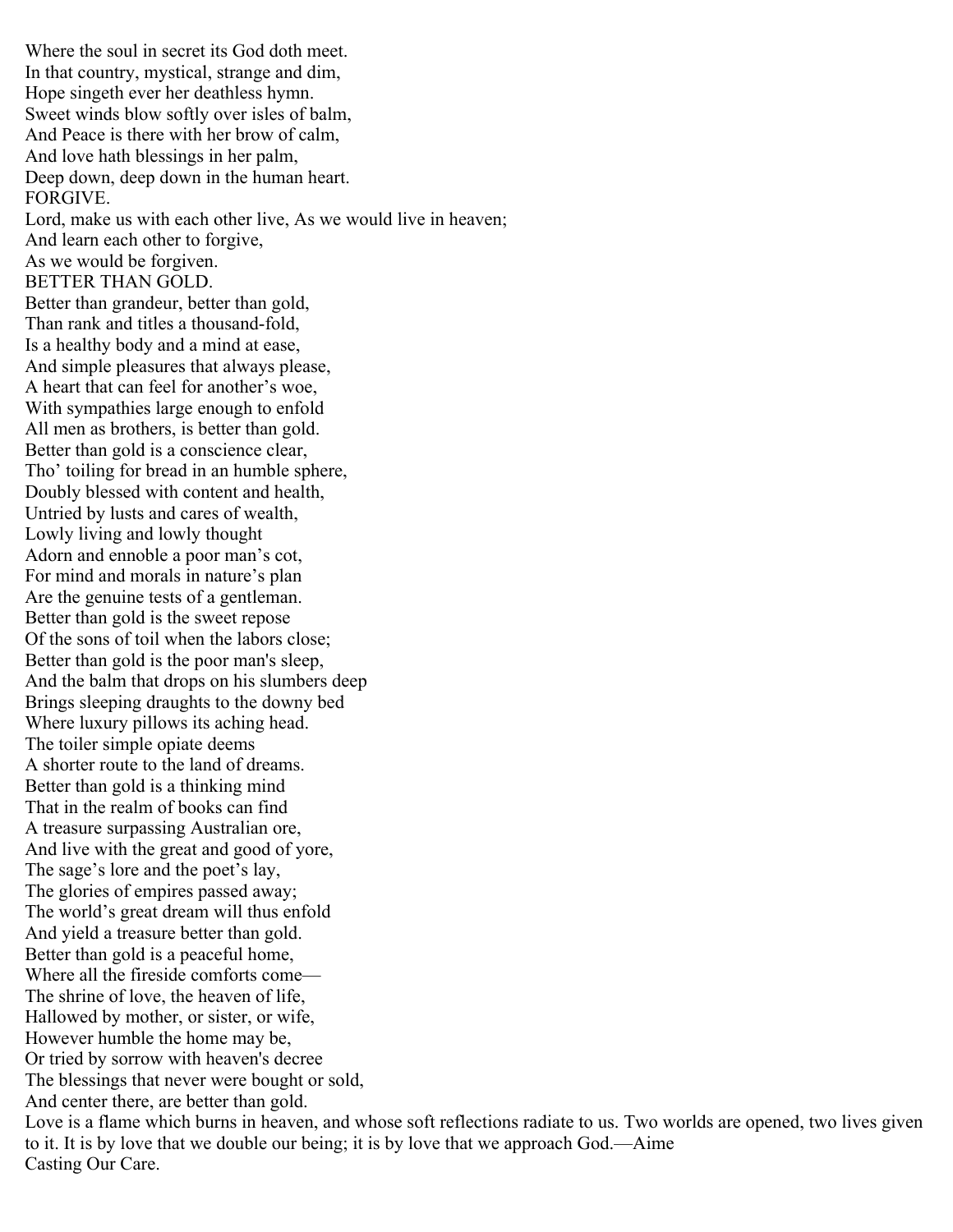## BY LUCY RANDOLPH FLEMING.

With pleading eye and broken toy My child stands at my knee; "You mend it, mother; I have tried; It is too hard for me." Ah, me! if but our wayward hearts Would learn the lesson sweet, And to the pitying Father bring Each trial that we meet, And cease our fretting by the way O'er what we fail to understand, Nor strive with puny strength till fain To yield all things into his hand— Teach, then, dear Lord, our steadfast faith To cast our care on thee, Confessing, with confiding heart, "It is too hard for me." Hastening On. For, lo! the days are hastening on By prophet bards foretold, When with the ever-circling years Comes round the age of gold, When peace shall cover all the earth, Its ancient splendor fling, And the whole world send back the song Which now the angels sing.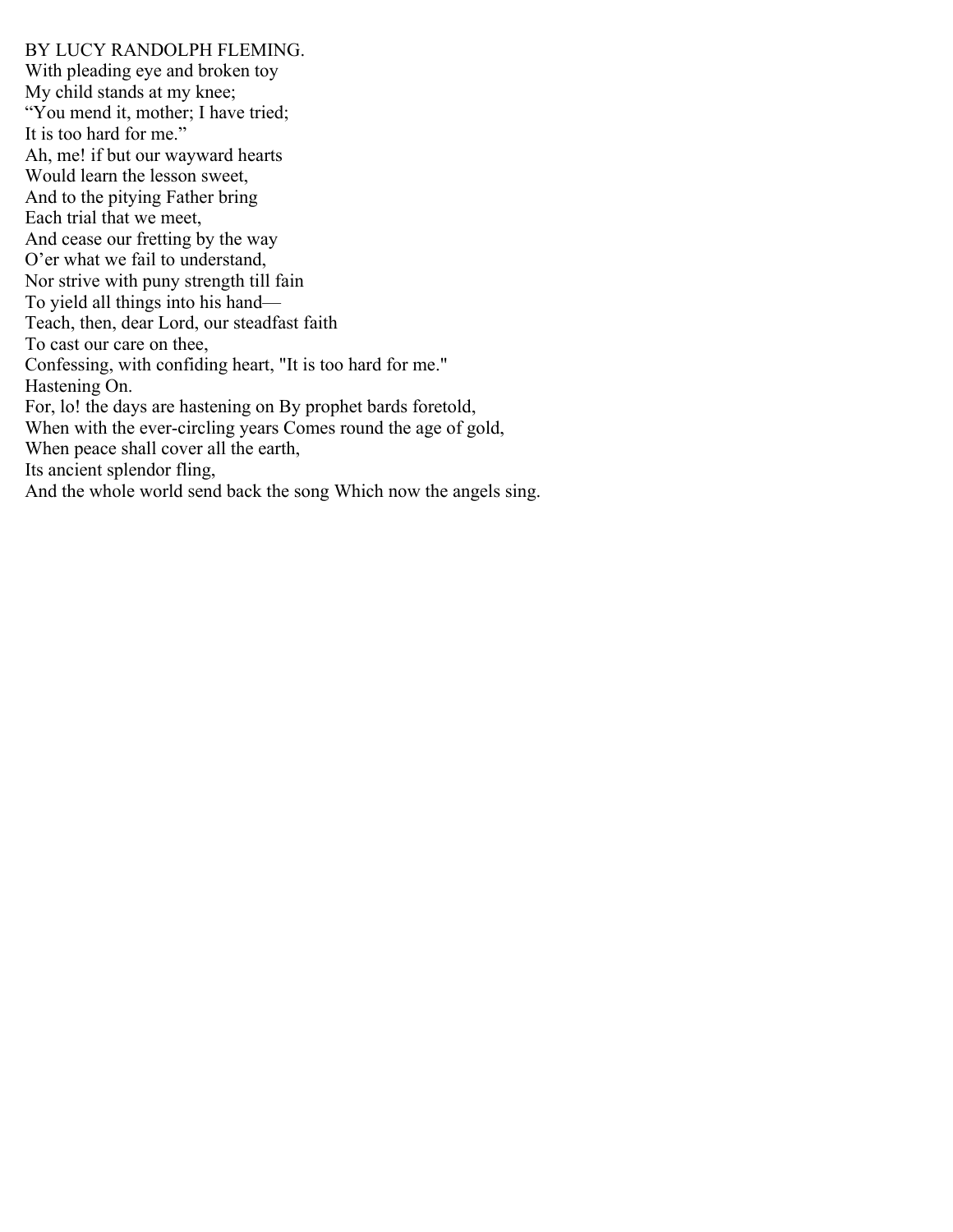THE HYMN MADE IN THE BASTILE.

About a hundred and sixty years ago a lady was confined in one of the dungeons of the bastile. It was no new thing for her to be in prison, for she had spent many years in captivity in various parts of France. And what was her crime? Religion. She loved her saviour and had laid herself at His feet, to live for him, and, if need be to die for him. Her name was Madam Guyon.

While in her lonely dungeon she composed a good many hymns. A Little Bird I Am, was one of them. She was not allowed paper or pen, but she committed her lines to memory, and often sung them to herself, and when at last she was released from prison, she wrote them down on paper.

A LITTLE BIRD I AM.

"A little bird I am,

Shut from the fields of air,

And in my cage I sit and sing To Him who placed me there; Well pleased a prisoner to be Because, my God, it pleases thee.

Naught have I else to do,

I sing the whole day long;

And, He whom most I love to please, Doth listen to my song;

He caught and bound my wandering wing, But still He bends to hear me sing

Thou hast an ear to hear,

A heart to love and bless,

And though my notes were e'er so rude Thou woulds't not hear the less, Because thou knowest, as they fall, That love, sweet love, inspires them all,

My cage confines me round, Abroad I cannot fly;

But though my wing is closely bound, My hearts' at liberty.

My prison walls cannot control The flight, the freedom of my soul.

O! it is good to soar These bolts and bars above,

To Him whose purpose I adore; Whose providence I love;

And in thy mighty will to find The joy, the freedom of the mind."

Who can read this without shedding a tear?

A Beautiful Poem.

E. W. W., Atlanta, Ga.: Please publish a short poem written by the late P. S. Worsley (P.S. Worsley), a tory English poet, on the fly-leaf of his translation of the Iliad, and presented to General Robert E. Lee.

The poem is as follows:

"The grand old bard that never dies,

Receive him in our English tongue.

I send thee, but with weeping eyes,

The story that he sung.

Thy Troy is fallen—thy dear land Is marred beneath the spoiler's heel; l cannot trust my trembling hand To write the things I feel.

Ah, realm of tears—but let her bear This blazon to the end of time—

No nation rose so white and fair,

None fell so pure of crime.

The widow's moan, the orphan's wail.

Rise round thee—but in truth be strong; Eternal right, though all else fail,

Can never be made wrong.

An angel's pen, an angel's mouth,

Not Homer's, could alone to me Hymn well the great confederate south, Virginia first, and Lee!"

FRIENDSHIP.

One day you will be pleased with a friend, and the next disappointed in him. It will be so to the end, and you must make up your mind to it, and not quarrel unless for very grave causes. Your friend, you have found out, is not perfect; nor are you, and you cannot expect to get much more than you give. You must look for weakness, foolishness and vanity in human nature; it is unhappy, if you are too sharp in seeing them.

The title of Mr. Longfellow's last contribution to the Atlantic is "Mad River in the White Mountains." It is a dialogue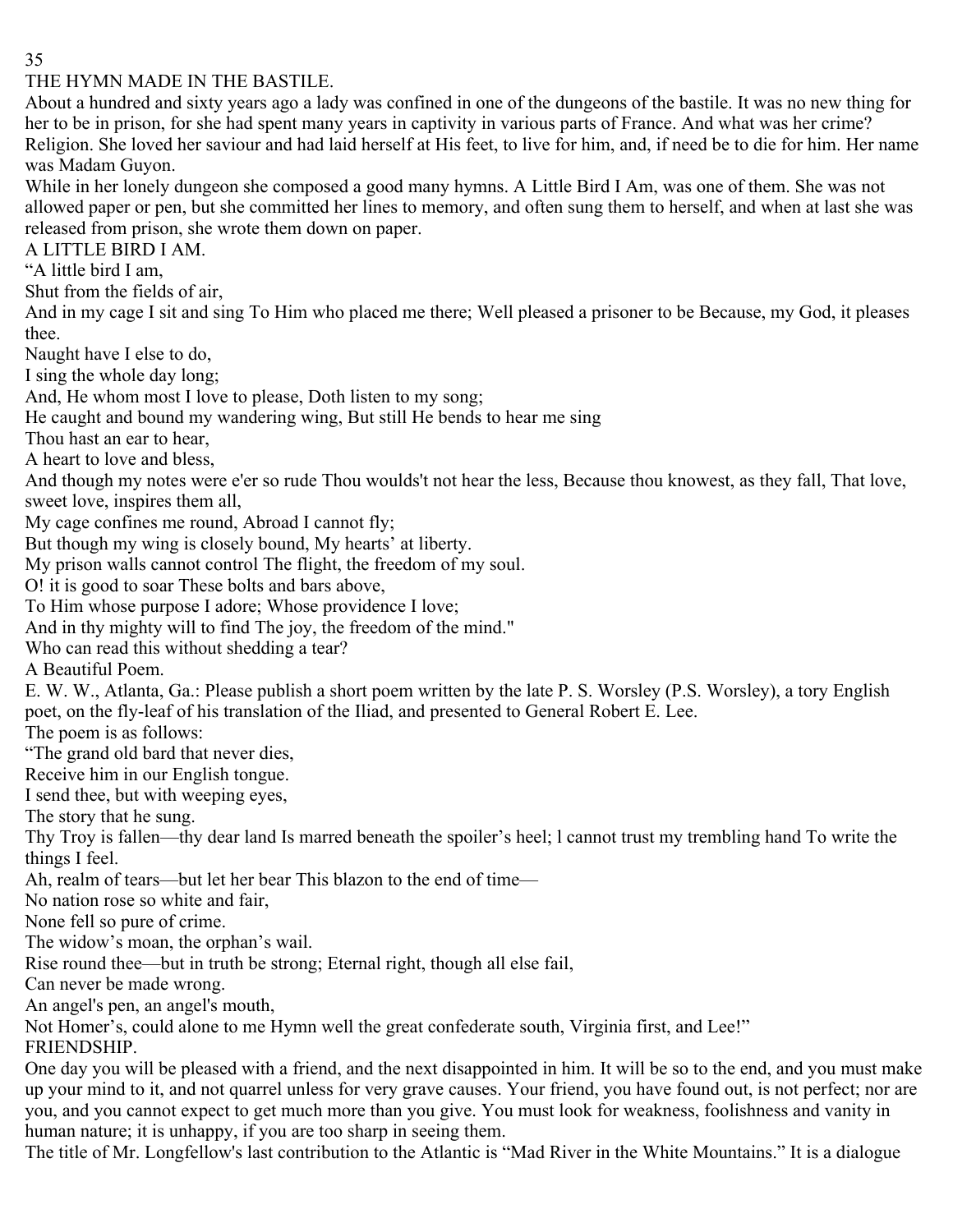between a traveller and the mountain stream, the man questioning, the river replying, and at last giving its history thus: A brooklet nameless and unknown Was I, at first resembling A little child, that all alone Comes venturing down the stairs of stone, Irresolute and trembling. Later, by wayward fancies led, For the wide world I panted; Out of the forest dark and dread Across the open fields I fled, Like one pursued and haunted. I tossed my arms, I sang aloud, My voice exultant blending With thunder from the passing cloud, The wind, the forest bent and bowed, The rush of rain descending. I Heard the distant ocean call, Imploring and entreating; Drawn onward, o'er this rocky wall I plunged, and the loud waterfall Made answer to the greeting. And now, beset with many ills, A toilsome life I follow; Compelled to carry from the hills These logs to the impatient mills Below there in the hollow. Yet something ever cheers and charms The rudeness of my labors; Daily I water with these arms The cattle of a hundred farms, And have the birds for neighbors. Now go and write thy little rhyme, As of thine own creating. Thou seest the day is past its prime; I can no longer waste my time; The mills are tired of waiting. What Is a Year! What is a year? 'Tis but a wave Of life's dark rolling stream, Which is so quickly gone that we Account it but a dream; 'Tis but a single earnest throb Of time's old iron heart, As tireless now and strong as when It first with life did start. What is a year ? 'Tis but a turn Of time's old broken wheel, Or but a page upon the book Which death must shortly seal, 'Tis but a step upon the road Which we must travel o'er; A few more steps and we shall walk Life's weary road no more. What is a year ? 'Tis but a breath From time's old nostrils blown; As rushing onward o'er the earth We hear his weary moan ; 'Tis like a bubble on the wave Or dew upon the lawn, As transient as the mist of morn Beneath the summer's sun, What is a year ? 'Tis but a type Of life's oft changing scene ; Youth's happy morn comes gaily on With hills and valleys green ; Next Summer's prime succeds the spring With flowers everywhere ; Then comes old winter-death and all Must find their level there. THE SEED. The farmer planted a seed, A little, dry black seed; And off he went to other work— For the farmer was never known to shirk, And cared for what he had need. The night came with its dew— The cool and silent dew; The dawn came and the day, And the farmer worked away At labors not a few. Home from his work one day— One glowing summer day— His children showed him a perfect flower; It had burst in a bloom that very hour;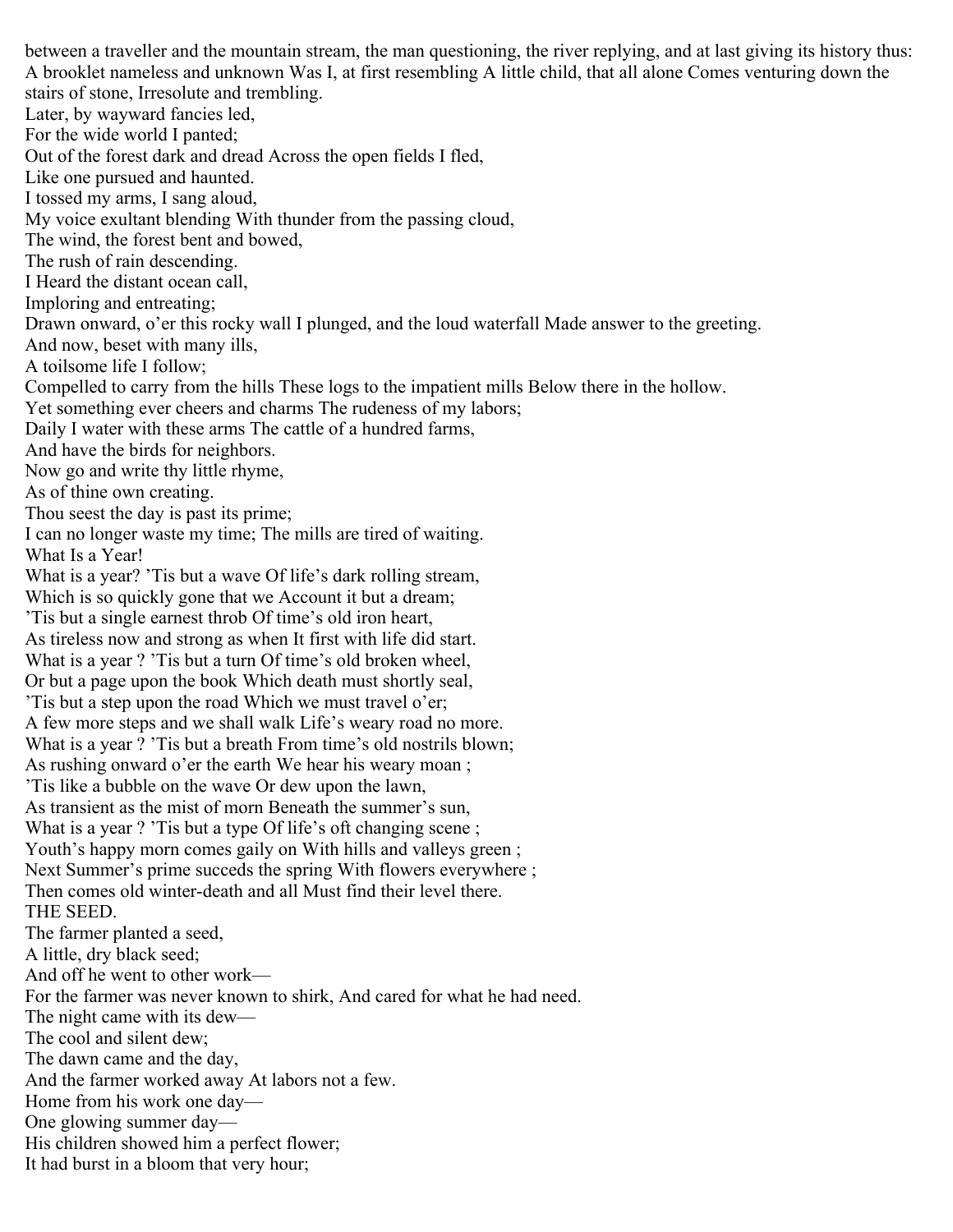How, I can not say.

But I know if the smallest seed In the soil of love be cast,

Both day and night will do their part;

And the sower who works with a trusting heart Will find the flower at last.

THE LETTER D.

Words commencing with the letter D, all more or less antagonistic to man's happiness: The primeval curse commenced with D—" Dust thou art and unto dust shalt thou return." Disobedience, doubt, delay, distress, depression danger, demented, desolate, dread, dire, darkness, detraction, drear, doleful, dependence, decay, dismal, distortion, deformed, dishonor, destruction, disdain, delusion, deception, destiny, disease, deaf, dumb, desperation, discontent, disloyal, dissatisfaction, despicable, delinquency, drowning, damaging, delirium, disorder, dejected, deplorable, defenceless, defamation, degrading, degenerate, devious, destitution, defeat, destroy, downward, decline, dismay, debt, disgrace, defraud, defaulter, duns, despoil, discord, despair, drunkenness, dissipation, dissolute, dice, disappointment, disaster, despondency, derangement, duel, deserted, divorced, deicide, deist, duty, deceased, departed, death, doom, devil, damnation.— Visitor Contributor.

## PATAGONIA.

Patagonia is a very attractive country. Its climate is of the coldest, its men are of the tallest, and its women of the ugliest specimens of the human race. Its mice are likewise gigantic, and the natives display an ineradicable propensity to tell lies. This delightful country is destined to become very important, in consequence of the recent discovery of gold therein. From the Cordilleras to the Atlantic, from the Santa Cruz to Terra del Fuego, the country teems with gold. VALUE OF SMILES.

Some people go through life with a frown, a scowl, or a gloom in their countenance. The very sight of them is chilling and repulsive. Others wear a cheerful expression, and thus lighten and bless all around them. The value of a smile is beyond estimate. It costs the giver nothing, but is beyond price to the erring and repenting, the sad and cheerless, the lost and forsaken. It disarms malice, subdues temper, turns hatred to love, revenge to kindness, and paves the darkest paths with gems of sunlight.

## ALL IS VANITY.

What are riches ? But a bubble. What is fame? But toil and trouble. What is genius ? 'Tis a spark That soon grows dark. What is beauty ? But a flower.

What is love? An April shower. What is friendship? 'Tis the fly Just born to die.

What are honors ? Empty spoil. What is learning ? Labor, toil.

What is youth ? An unspun thread; And how soon shred !

What is language ? Empty breath. What is age ? Herald of death.

What is time? One moment see Forerunner of Eternity.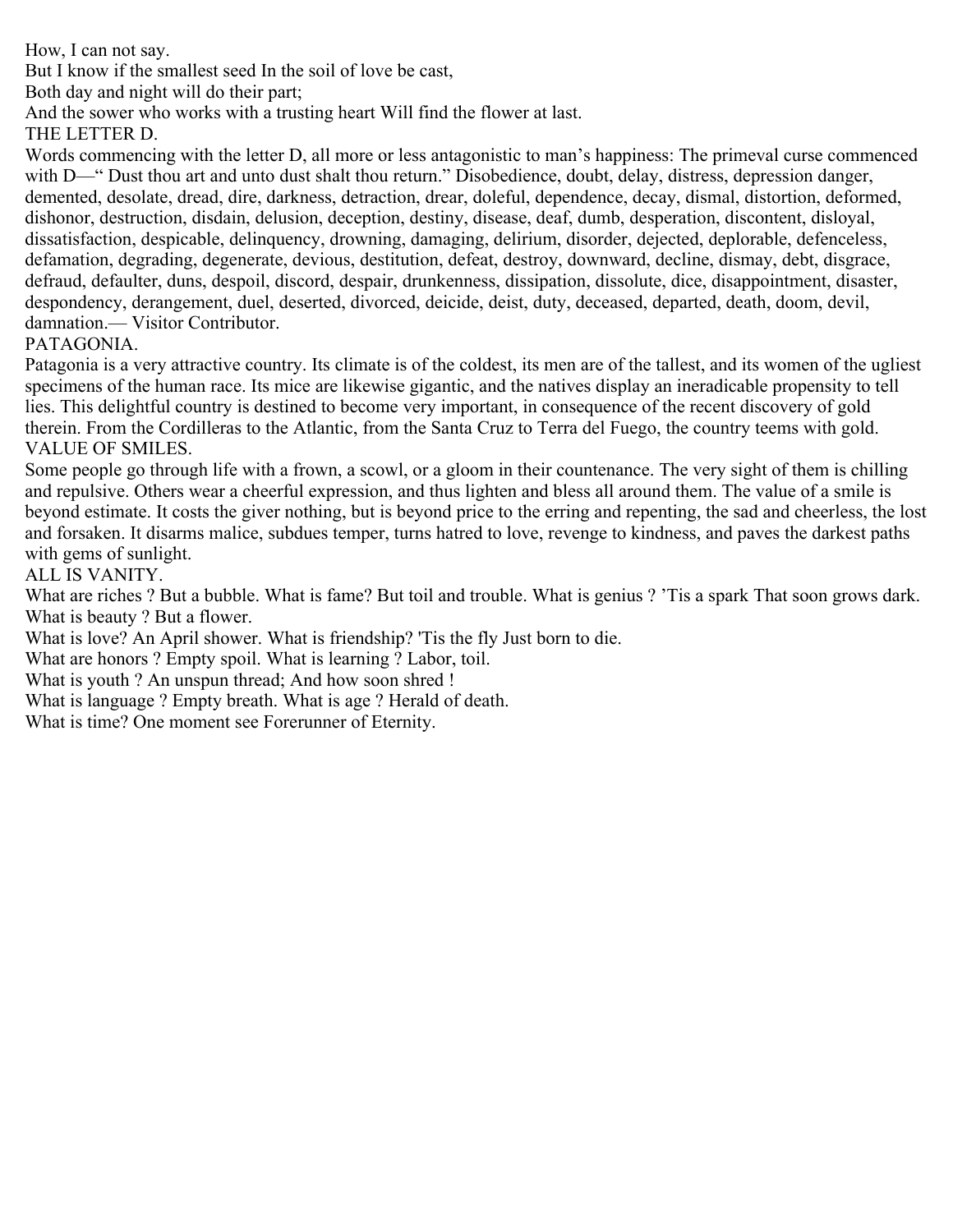## The Difference.

Tennyson can take a worthless sheet of paper, and, by writing a poem on it, make it worth \$5,000. That's Genius. Mr. Vanderbilt can write fewer words on a similar sheet and make it worth \$50,000,000. That's Capital. And I the United States can take an ounce and a quarter of gold and stamp upon it an "Eagle Bird" and "Twenty Dollars." That's Money. The mechanic can take the material worth fifty dollars and make it into a watch worth \$100. That's Business. A lady can purchase a comfortable bonnet for \$10, but prefers to pay \$100 for one, because it is more stylish. Thai's Foolishness. The ditch-digger works ten hours a day, and shovels out three or four tons of earth for one dollar. That's Labor.— Richmond State.

# NEW DEFINITIONS.

Tennyson can take a worthless sheet of paper and, by writing a poem on it, make it worth \$5,000. That's Genius. Mr. Vanderbilt can write fewer words on a similar sheet and make it worth \$50,000,000. That is Capital. And the United States Government can take an ounce and a quarter of gold and stamp upon it an " Eagle-bird", and " Twenty Dollars." That's Money. The mechanic can take the material worth \$5 and make it into a watch worth \$100. That's Skill. The merchant can take an article worth 25 cents and sell it to you for \$1.00. That's Business. A lady can purchase a comfortable, bonnet for \$10, but prefers to pay \$200 for one, because it is more stylish. That's Foolishness. The ditchdigger works ten hours a day and shovels out three or four tons of earth for \$1. That's Labor.— How Evangeline was Composed.

"Evangeline," Longfellow's immortal poem, is said to owe its origin to the following circumstance : Dining with Hawthorne and another friend from Salem, one day, after dinner, the friend said: "I have been trying to persuade Hawthorne to write a story based upon a legend of Arcadia, and still current there, a legend of a girl who in in the dispersion of the Arcadians was separated from her lover and passed her life in waiting and seeking for him, and only found him dying in a hospital when both were old." Longfellow wondered that this legend did not strike the fancy of Hawthorne, and said to him : "If you have really made up your mind not to use it for a story, will you give it to me for a poem?" To this Hawthorne assented, and moreover promised not to treat the subject in prose till Longfellow had seen what he could do with it in verse. And so we have "Evangeline" in beautiful hexameters—a poem that will hold its place in literature while true affection lasts.

How They Traveled in the Good Old Time.

In the sixteenth year of the reign of Charles II. of England was established the first turnpike-road where toll was taken, which intersected the counties of Hertford, Cambridge and Huntingdon. Until the middle of the middle of the eighteenth century, however, most of the merchandise conveyed from place to place was transported on pack-horses through short distances. Between distant places a cart was used, a pack-horse not being able to transport a sufficient quantity of goods to pay the cost of the journey. The common carrier between Selkirk and Edinburgh, a distance of thirty-eight miles, required a fortnight for his journey, going and returning. In 1678 a coach for passengers between Edinburgh and Glasgow, a distance of forty-four miles, was drawn by six horses, and the journey to and fro was completed in six days. In 1750 the coach took thirty-six hours to the journey. In 1849 the same route was made, by a route three miles longer, in one hour and a half !

In the year 1763 there was but one stage-coach between Edinburgh and London. This started once a month from each of these cities. It took a fortnight to perform the journey.

In 1835 seven coaches started daily between London and Edinburgh, which performed the journey in less than fortyeight hours.

In 1763 the number of passengers by the coaches between London and Edinburgh could not have exceeded about twenty-five monthly. In 1835 the coaches conveyed about 140 passengers daily.

Until the close of the last century, the internal transport of goods in England was performed by wagon, and was so expensive as to exclude every object except manufactured articles and such as, being of light weight and small bulk in proportion to their value, would allow a high rate of transport. Thus the charge from London to Leeds was at the rate of £13 a ton, being 13 1/2d. per ton per mile. Between Liverpool and Manchester it was 40s. a ton, or 15d. per ton per mile. Between Liverpool and Manchester it was 40s. a ton, or 15d. per ton per mile. Heavy articles, such as coal and other materials, could only be available for commerce where their position favored transport by sea, and, consequently, many of the richest districts of the kingdom remained unproductive.

The Origin of Dixie.

From the Oakland Times.

On a Saturday night in 1859, whe Dan Emmett was a member of Bryant's Minstrels, New York, Dan Bryant came to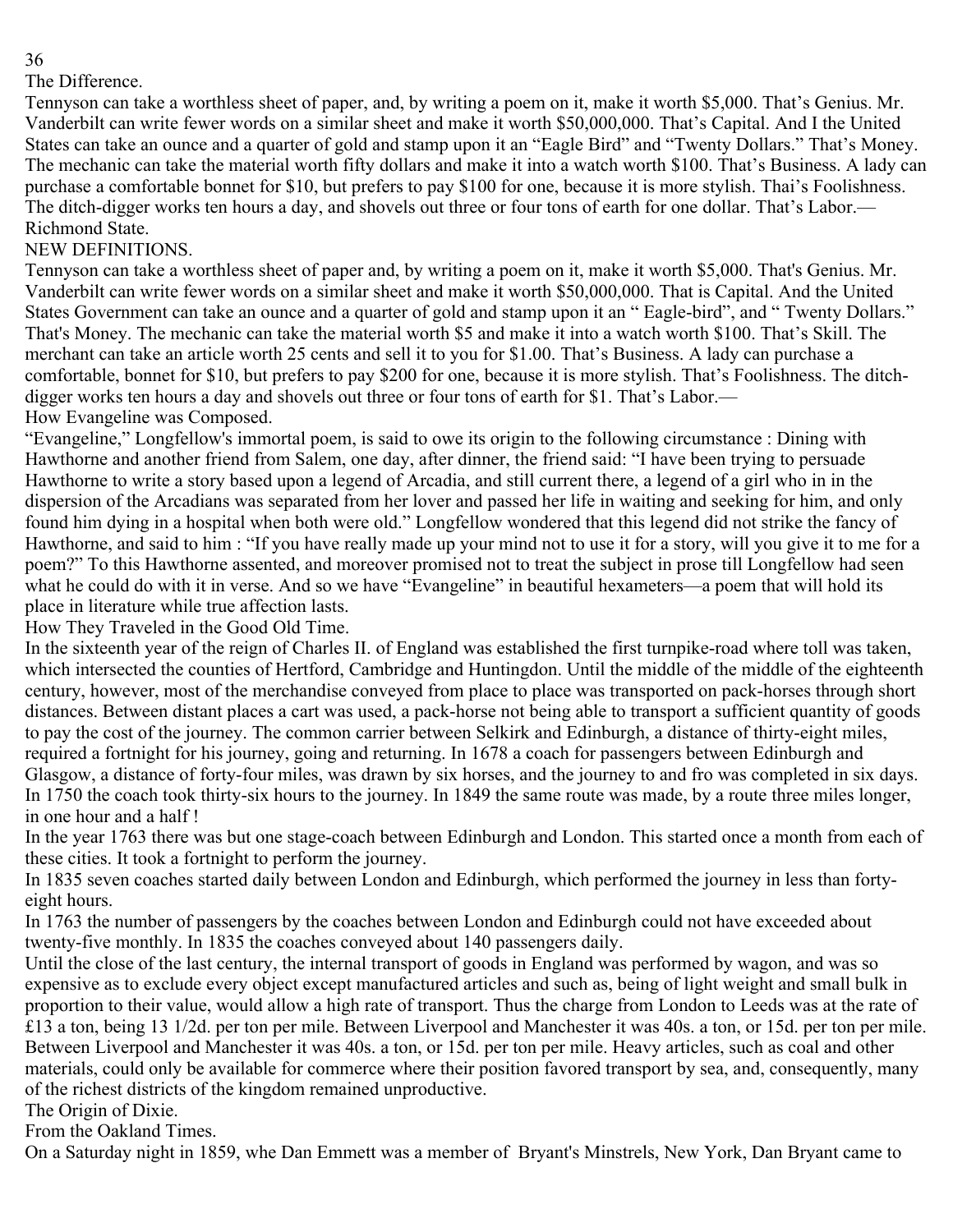him and said : " Dan, can t you get us up a walk around?' I want something new and lively for Monday night." Dan went to work, and by Sunday afternoon he had the words commencing "I wish I was in Dixie." This expression was not Southern, but appeared among the circus people of the North. In early fall, when nipping frosts would overtake the tented wanderers, the boys would think of the warmth of the South, and the common expression would be, Well, I wish I was in Dixie." This gave the catch-line, and the rest of the song was original. On Monday morning it was rehearsed and highly commended, and at night a crowded house caught up the refrain and half of them went home singing Dixie. The song became the rage, and W. W. Newcomb's (W.W. Newcomb's) Buckley's Minstrels and others gave Dan \$5 each for the privilege of using it. Mr. Werlean wrote to Emmett to secure the copyright; but, without waiting for a reply, published it with words by a Mr. Peters. Pond of New York, secured it from Emmett for \$600 ; but Werlean sold thousands of copies without giving him a nickel. Not only was Emmett robbed of the profits of his song; but the authorship of it was disputed. Will S. Hayes claimed it as his own. Pond brought the matter before a music publishers' convention, and settled the authorship; but Dan reaped no benefit from this tardy Justice. The Vatican.

This word is often used, but there are many who do not understand its import. The term refers to a collection of buildings on one of the seven hills of Rome, which covers a space of 1,200 feet in length and 1,000 feet in breadth. It is built on the spot once occupied by the garden of cruel Nero. It owes its origin to the Bishop of Rome, who, in the early part of the sixth century erected an humble residence on its site. About the year 1160, Pope Eugenius rebuilt it on a magnificent scale. Innocent II., a few years afterwards, gave it up as a lodging to Peter II, King of Arragon. In 1305, Clement V., at the instigation of the King of France, removed the Papal See from Rome to Avignon, when the Vatican remained in a condition of obscurity and neglect for more than 70 years.

But soon after the return of the Pontifical Court to Rome, an event, which had been so earnestly prayed for by poor Petrarch, and which finally took place in 1376, the Vatican was put into a state of repair, again enlarged, and it was thenceforth considered as the regular palace and residence of the Popes, who, one after another, added fresh buildings to it, and gradually encircled it with antiquities, statues, pictures and books, until it became the richest depository in the world.

The library of the Vatican was commenced 1400 years ago. It contains 40,000 manuscripts, among which are some by Pliny, St. Thomas, St. Charles Borromeo, and many Hebrew, Syrian, Arabian and Armenian Bibles.

The whole of the immense buildings composing the Vatican are filled with statues found beneath the ruins of ancient Rome; with paintings by the masters, and with curious medals and antiquities of almost every description.

When it is known that there have been exhumed more than 70,000 statues from the ruined temples and palaces of Rome, the reader can form some idea of the richness of the Vatican. It will ever be held in veneration by the student, the artist and the scholar. Rafael and Michael Angelo are enthroned there, and their throne will be enduring as the love of beauty and genius in the hearts of their worshippers.

WASHINGTON MONUMENT.

The Washington monument, now 414 feet high, is visible at a distance of miles from the city. The blocks of white marble of which the obelisk is composed are of all sizes and qualities, and come from all parts of the world. Among some of the most interesting are a block from Wm. Tell's chapel on lake Lucerne, erected in 1388, one from the ruined palace of Hannibal at Carthage, a large white marble from a temple erected by Augustus on the Nile, a massive block from Russia, and finely chiseled stones from Braddock's Field, Bunker Hill, Vesuvius, the Buddhist pile of Siam, the temple of Esculapius the isle of Paros, and from other places of interest in every country under the sun.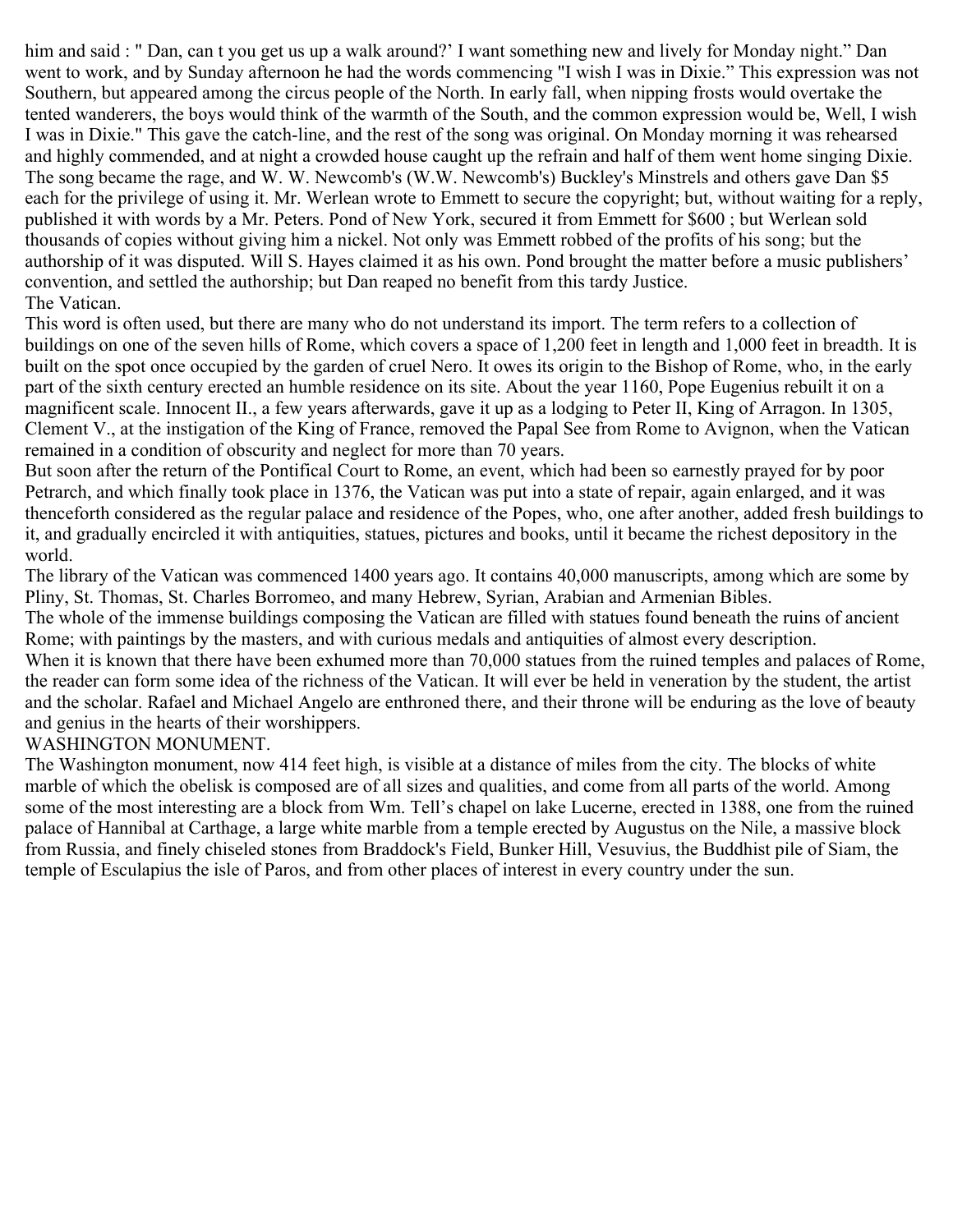Not Generally Known.

Keys were originally made of wood, and the earliest form was a simple crook similar to the common picklock. The ancient keys are mostly of bronze, and of remarkable shape, the shaft terminating on one side by the wards, on the other by a ring. Keys of this description were presented by husbands to wives, and were returned again upon divorce or separation.

Hats were first made by a Swiss at Paris, 1404 A. D. They are mentioned in history at the period when Charles VII. made his triumphal entry into Rouen, in 1449. He wore a hat lined with red velvet, and surmounted with a rich plume of feathers. It is from this reign that hats and caps are dated, which henceforth began to take place of the chaperons and hoods that had been worn before in France. Previous to the year 1510 the men and women of England wore close-knit woolen caps.

The custom of crowning the poets originated among the Greeks, and was adopted by the Romans during the empire. It was revived in the twelth century by the emperor of Germany, who invented the title of poet laureate. The French had royal poets, but no laureates. The title existed in Spain, but little is known of those who bore it. The tradition concerning the laureate in England is that Edward III, in 1367, emulating the crowning of Petrarch at Rome, in 1341, granted the office to Chaucer with a yearly pension. In 1630 the laureate was made a patent office. From that time there has been a regular succession of laureates.

Until the close of the eighteenth century the finest muslins in use were imported from India. The earliest mention of cotton among the classic nations of antiquity is by Herodotus, who speaks of it by the name of tree-wool, which name it still bears in German and several other continental languages. Cotton was not known in Egypt until about 500 years before Christ. Then it appears probable that it was imported, for all the cloths found enveloping the mummies of earlier ages have proved on examination to be linen. Cotton cloths are mentioned as having been imported into London in 1596, the knowledge of both the culture and manufacture having probably been conveyed there by the Moors and other Mohammedan nations. The former were the means of first bringing this manufacture into Europe. Baron Stein's Epitaph.

His nay was nay, without recall;

His yea was yea, and powerful all;

He gave His yea with careful heed,

His thoughts and words were well agreed; His word, His bond and seal.

Men spend their lives in anticipations or determining to be vastly happy at some period when they have time. But the present has an advantage over every other it is our own. Past opportunities are gone, future ones are not yet come. We may lay in a stock of pleasures as we would a stock of luxuries, but if we defer the tasting of them too long we shall find that both are soured by age.

Our little home, my darling,

Oh, whatever wind may blow,

The south with its quiver of sunbeams, The north with its flakes of snow,

Our little home, my dearest.

Is under the dear Lord's care.

And we fear no ill nor sorrow, Lovingly sheltered there.

ANCIENT WONDERS.

Nineveh was fourteen miles long, eight miles wide, and forty-six miles round, with a wall one hundred feet high, and thick enough for three chariots abreast. Babylon was fifty miles within the walls, which was seventy-five feet thick, and one hundred feet high, with one hundred brazen gates. The temple of Diana, at Ephesus, was four hundred and twenty feet to the support of the roof. It was one hundred years in building. The largest of the pyramids is four hundred and eighty-one feet in height, and eight hundred and fifty-three feet on the sides. The base covers eleven acres. The stones are about sixty feet in length, and the layers are two hundred and eight. It employed 350,000 men in building. The labyrinth of Egypt contains three hundred chambers and twelve halls. Thebes, in Egypt, presents ruins twenty-seven miles around, contained 350,000 citizens and 400,000 slaves. The temple of Delphos was so rich in donations that it was plundered of £10,000,000, and the Emperor Nero carried away from it two hundred statues. The walls of Rome were thirteen miles around.

The Royal Mummies.

Among the royal mummies recently discovered in Egypt, with all the mortuary appendages and inscriptions, are the bodies of Thutmes III. and Rameses II. Think of it. Here is the body, in an excellent state of preservation, of Thutmes,

37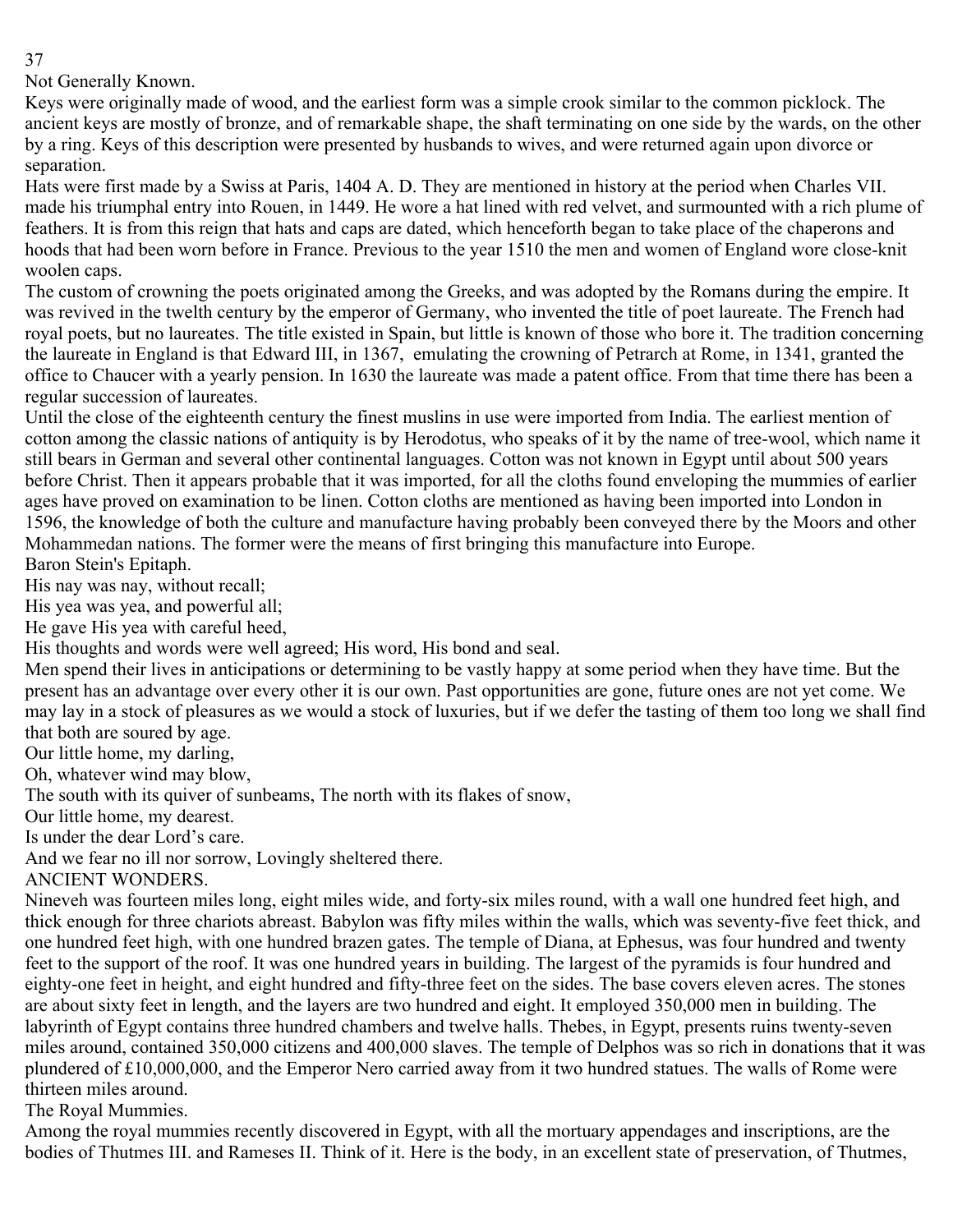the monarch who erected the obelisk that is now set up on the Thames embankment in London, and of Rameses, the monarch whose name and fame are perpetuated in the inscriptions on that monument. The account of the discovery says that "even the flowers and garlands, which were placed in their Coffins may be seen encircling the masks which cover the faces of the deceased just as they were left by the mourners over three "thousand years ago."

This great collection was found in a gallery two hundred feet long, " filled with relics of the Thebian dynasties relics that had been removed from their regular resting places in tombs and temples by the priests, and concealed in this secret subterranean gallery to preserve them against the sacrilege of some foreign invader. Included in the discovery are 3,700 mortuary statues, bearing royal car-touches and inscriptions, fifteen enormous wigs, and above all, a vast leathern tent " in a truly wonderful state of preservation." It is covered with hieroglyphs most carefully embroidered in red, green, and yellow leather ; the colors are quite fresh and bright, and the whole workmanship is described as beautiful. But more interesting and valuable than all the rest was a discovery of papyri—at least it might be so presumed, for they had not yet been unrolled. Four of these papyri were found in a secret gallery, hewn in the solid rock of the cliffs of the Lybian Mountains. The papyri are all in a perfect state of preservation. The largest is about sixteen inches wide, and its length, when unrolled is estimated from one hundred to one hundred and forty feet, and it is elegantly colored and illuminated. Great interest is manifested to know the contents of these ancient creeds and what light they may throw on the hitherto undiscovered secrets of the world.—Boston Budget.

## Wurtemberg.

The house of Wurtemberg, it is said, derives its name from the following legend: A poor burgher fell in love with the daughter of the Emperor of Austria, and, as the two young people saw no prospect of obtaining the imperial consent to the union, they fled together into Suabia, where they bought a small piece of land, and established an inn. It stood at the foot of a mountain, and its possessor therefore went by the name of "Wirt am Berg" or the ''Landlord at the Mountain." One day the Emperor was traveling to Frankfort, and stopped on his way at his daughter's house without recognizing her. She knew him directly, and persuaded her husband to make himself known to the Emperor, and to beg his forgiveness. Accordingly, taking their little son, they all fell at his feet, entreating his pardon, which he willingly granted. Moreover, the Emperor created his son-in-law a Duke; but in memory of this occurence he was to keep his name "Wirt am Berg," which subsequently became Wurtemberg.

The Great Wall of China.

[London News.]

## The great wall of China was measured In

many places by Mr. Unthank, an American engineer, lately engaged on a survey for a Chinese railway. His measurements give the height at eighteen feet and a width on top of fifteen feet. Every few hundred yards there is a tower twenty-four feet square and from twenty to twenty-five feet high. The foundation of the wall is of solid granite. Mr. Unthank brought a brick from the wall, which is supposed to have been made two hundred years before the time of Christ. In building this immense stone fence to keep out the Tartars the builders never attempted to avoid mountains or chasms to save expense. For thirteen hundred miles that wall goes over plain and mountain, and every foot of the foundation is in solid granite, and the rest of the structure solid masonry. In some places the wall is built smooth up against the bank, or canyons, or precipices, where there is a sheer descent of 1,000 feet. Small streams are arched over, but in the larger streams the wall runs to the water's edge, and a tower is built on each side. On the top of the all are breastworks or defences, facing in and out, so the defending forces can pass from one tower to another without being exposed to the enemy from either side. To calculate the time of building or cost of this wall is beyond human skill. So far as the magnitude of the work is concerned, it surpasses anything in the ancient or modern times of which there is any trace. The pyramids of Egypt are nothing compared to it.

## Trading in Japan.

The Japanese are the politest nation of Asia. Even tradesmen, though sharp, are Chesterfields, according to a recent traveler in Japan. He says: "If you wish to buy an article, don't ask its'price, but that of several other things, working indifferently round to it. Perhaps the vender says ten yen ; you laugh as if you very much amused, and say two yen. He laughs derisively, but quite good-naturedly, and you lay it down, whereupon he says eight yen; you laugh again and walk about, on which he looks amazed and says seven yen; you say, carelessly, three yen. He looks sad. You move as if to leave, when most likely he clasps his hands, looks jubilant, and says yuroshi, which means three yen, which possibly is far more than it is worth to him. If the sellers were sour and glum, this process would be unbearable ; but they are as smiling and pleasant as people can be."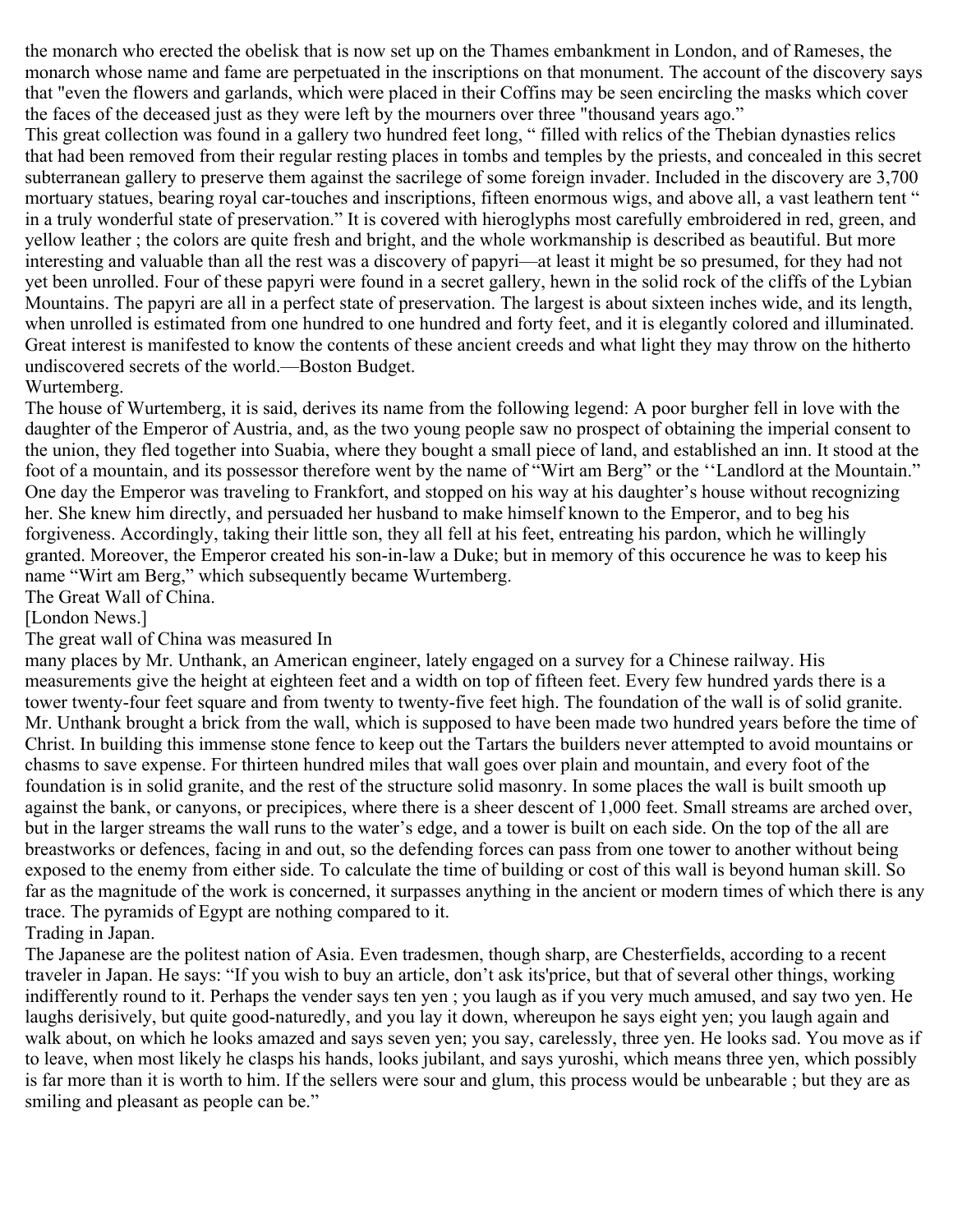## Leaning Towers.

The most remarkable leaning tower in Great Britain is that of the Caerphilly Castle, Glamorganshire. Being between seventy and eighty feet high, it is eleven feet out of perpendicular. The castle of which the tower forms a part was built about 1221, and the canting of the tower is said to have been caused by an explosion of hot liquid metal used by the occupants of the castle to pour on the heads of their enemies at a siege which took place in 1326. There are also leaning towers at Bridgenorth Castle, in Shropshire, and at Corfe Castle, in Dorsetshire both caused by the use of gunpowder during the civil war between King Charles and his parliament. Of churches with crooked spires, the most noteworthy is the famous one at Chesterfield, in Derbyshire. It leans six feet toward the south, and four feet four inches toward the west, and its height is 230 feet. So peculiar is the distorted appearance of this steeple that it is said to appear to be falling toward the spectator from whatever point he approaches it. There are several traditions extant respecting this singular architectural deformity. One is that the builder, a native of Chesterfield, having agreed to erect a church, did so, finishing the tower without adding a spire. The authorities of the town, not being satisfied with the structure, appealed to the Attorney-General, who gave his opinion that the spire was as much a part of the church as the tower, and that consequently the builder must finish his contract by its addition. The subject was, however, fully discussed at a meeting of the Institute of British Architects in January, 1855, and it was ascertained that the oak planks on which the framework on which the spires rests, are much decayed on one side, which is sufficient to cause the divergence from the perpendicular. The timbers also have the appearance of having been used in a green and unsound condition. The action of the sun upon the spire would therefore cause it to become crooked, and this may account for its distortion without attributing it to design.

## Some of Ole Bull's Tricks.

Ole Bull, who undoubtedly was a remarkable violinist, was certainly not one of the great classical serieux style, but rather one of the sensational effect school, not entirely free from tricks which Robert Macaire baptised "plagues." The above alluded to illegitimate effects were in some instances by him exaggerated, with a result which greatly pleased American gallaries; and more than once, when he had diminished his tone to a nearly inaudible pianissimo, did he continue the attitude, as if he was playing, but actually having drawn off the bow entirely from the violin, holding it in the air and producing no tone whatever; while his audience, in raptures at the softness of his really inaudible sighs, made ear trumpets of their hands and bent forward, eager to catch the sound which did not exist. Ole Bull, as if suddenly awakening from a trance, seemed to come to, and bowed to the enraptured audience. Another of his inventions, with which at first he astonished even the learned violinists at Vienna, was the facility with which he played, four-stringed chords, which he did by cutting the usually bowed bridge quite straight. That he did not succeed in blinding great men like Spohr, who spoke his mind very decidedly against him, is not to be wondered at. The Ruined City

# A Sketch of Alexandria. Its Ancient

Renown and Modern Importance.

Alexander the Great, sought to found a city after the destruction of Tyre, and in 332 B .C. and selected the sight of Alexandria because of its excellent position for trade. It is twelve miles west of the western Nile, and is between the Mediterranean sea and Lake Mareotis. The city grew rapidly and soon became the great center of Eastern commerce. The Ptolemies succeeded Alexander, and under them city contained as many as 800,000 thousand free inhabitants and as many slaves. It became the center of learning, and schools of Grecian philosophy flourished there. Magnificent monuments were erected, among them the Pharos, the Museum, and the Temple of Serapis, and there were gorgeous palaces and public buildings.

Julius Caesar besieged and took the city in 48 B. C. and eighteen years later Augustus made it an imperial city. It now began a new season of prosperity, continuing until the establishment of the seat of empire at Constantinople. The catacombs, public baths, Pompey's Pillar, with the Roman city wall, were erected during this period. In the year 215, the Roman Emperor Caracalla visited the city and ordered a general massacre, and under the rule of Gallienus a famine swept off half of the population. In 273, an insurrection resulted in the destruction of the great library in the museum. In 296, another insurrection ended in a general slaughter and in 365 an earthquake destroyed 50,000 people. The Persians captured the city in 616 and surrendered it to the Arabs. It then contained 400 palaces, 400 theatres, 4,000 public baths and 12,000 gardens.

From this time it rapidly decayed, and its population and trade diminished. Cairo took its place as the chief city of Egypt. It finally sank so low that in 1777 its population. Since then the city has been rebuilt and again raised to importance. It resembled an Italian city and had large streets, well paved, lighted with gas and abounding with fine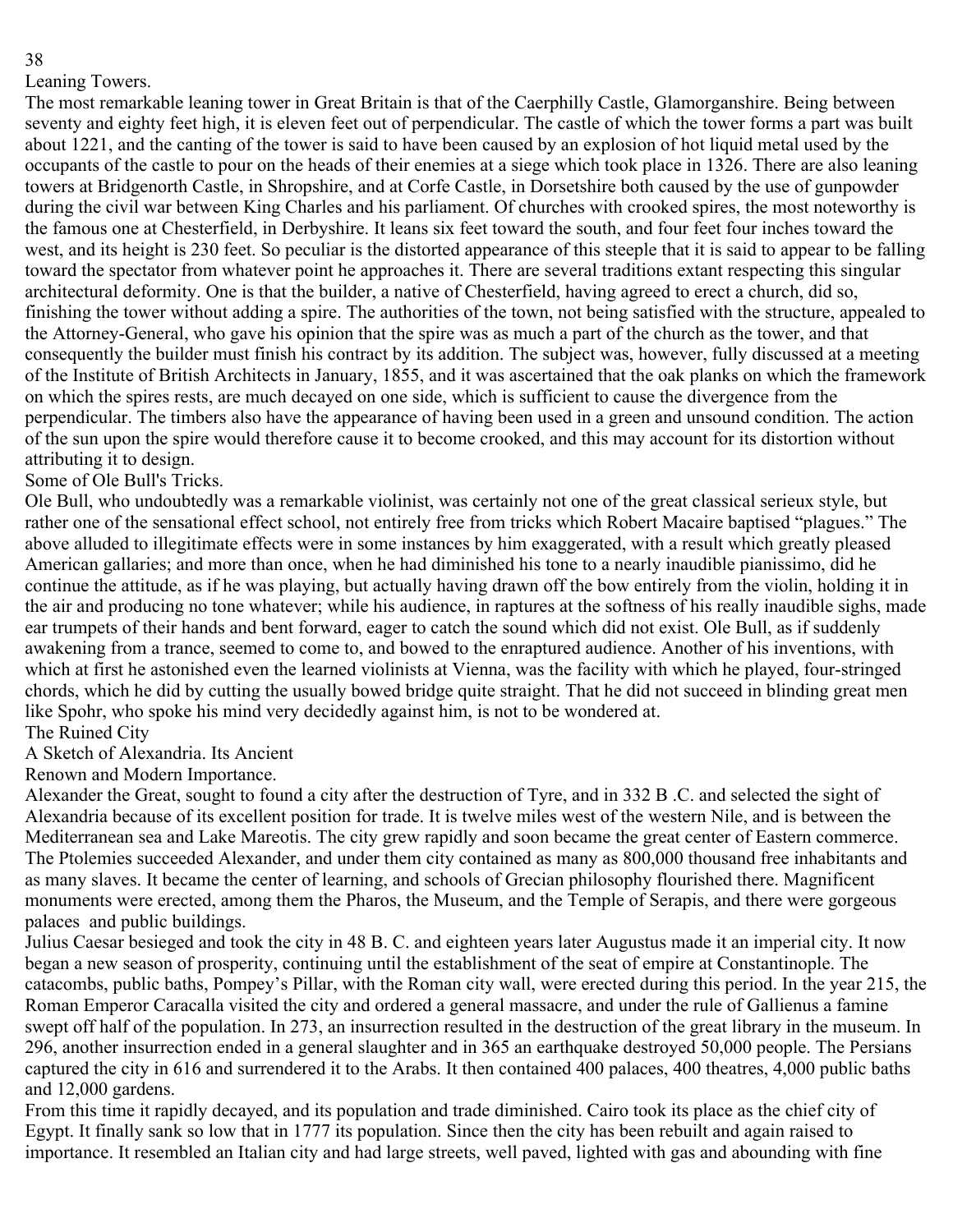residences. The great promenade of Mehemet Ali or Franks Square, where the massacre of June 11 began, was the central point of the city. Railways connected the city with Cairo, 130 miles distant, and with the Suez Canal. The city was a great central point for passengers, as all the steamers to and from India the Mediterranean and the Levant, all stopped there. Among the prominent buildings was the palace of the Khedive, at Ras-el Tin, the large naval arsenal, the naval and military hospitals, the custom house tribunal of commerce, Italian college and the various schools. The Turkish quarter was irregular, but the European quarter had many good streets and fine houses. The city has two quarters, one east and west of Pharos. The former has a break water mole and two quays. The city was supplied with water from the Nile, and was the seat of several large government and other manufactories. The principal exports were corn, cotton, wool, gums, rice, date, sugar, cotton seed, wheat, beans, senna and hides. The principal imports were woolen and silk goods, hardware and machinery, with timber, coal, petroleum, drugs and other products. SCOTLAND.

Scotland, with the natural drawbacks of unpropitious climate, unfruitful soil, rugged and profitless mountains, holds her own in the competitions of the world in a perfectly wonderful manner —taking as its direct opposite the favored clime of Mexico, with its silver mines, its eternal springs, the sunshine and its vegetation, we find that the rugged land of the North sends to different nations more productions, both of its soil and its arts, than the favored territory of the South, with all its vast proportions. Scotland helps to feed London from her flocks, to her sons the world is indebted for the most powerful and obedient forces in the practical application of steam, and at this day, while Great Britain builds a larger number of iron steamships than all the other nations of Europe put together, half of the work is done by the little country of Scotland.

Macaulay's Memory.

Ben Jonson won from his admiring contemporaries the epithet of "rare"— chiefly, if I remember aright, from his powers of memory. But Ben's powers were small compared with those of Macaulay, who recited the greater part of the Lay of the Last Minstrel after reading it for the first time. He used to say, and he was by no means a boastful man, that if by any chance, all the existing copies of Milton were to be destroyed, he thought he could replace the first six books of Paradise Lost from memory. "He seemed," said his friend Milman, "to have read everything; and to remember all that he had read. " I have seen a letter of the late Sir William Stirling Maxwell to a friend, entreating him to ask "Mr. Macaulay, who knows every-thing" for some piece of information.

"Macaulay," said Sydney Smith, "can you recite the list of Popes?"

"No," confessed Macaulay, "I get confused with the Johns and Gregories."

"Well," said Hallam, who was present, "can you manage the Archbishops of Canterbury?"

"The Archbishops of Canterbury!" was the disdainful reply, "any fool can recite his Archbishops of Canterbury backwards."

And he began, from Howley back to Pole, when his hearers declared themselves satisfied.

The love of truth and real desire of improvement, ought to be only motives of augmentation; and, where these are sincere, no difficulty can be made of embracing the truth as soon as it is perceived.

The Bridge of Sighs.

The Bridge of Sighs, which has been made famous by Byron in "Childe Harold," is in Venice. Criminals were conveyed across the bridge to hear their sentence, and from there led to their execution ; from this it derives its melancholy but appropriate name. It may be explained that the Ducal Palace is connected on the east side by this bridge with the prisons. Ruskin says of it, that the bridge is "a work of no merit, and of late period, owing the interest it possesses chiefly to its pretty name and the ignorant sentimentalism of Byron." Howells speaks of it as "That pathetic swindle, the Bridge of Sighs;" and a traveler writing of it says that the sighing company that crossed it must have been made up of "housebreakers, cut-purse knaves and murderers," and the name was given to it " by the people from that opulence of compassion which enables the Italians to pity even rascality in difficulties." Nevertheless, Byron thus sings of it: I stood in Venice, on the Bridge of Sighs ;

A palace and a prison on each hand :

I saw from out the waves her structures rise,

As from the stroke of an enchanter's wand :

A thousand years their cloudy wings expand Around me, and a dying glory smiles O'er the far times, when many a subject land Looked to the winged lion's marble piles,

Where Venice sate in state, thronged on her hundred isles.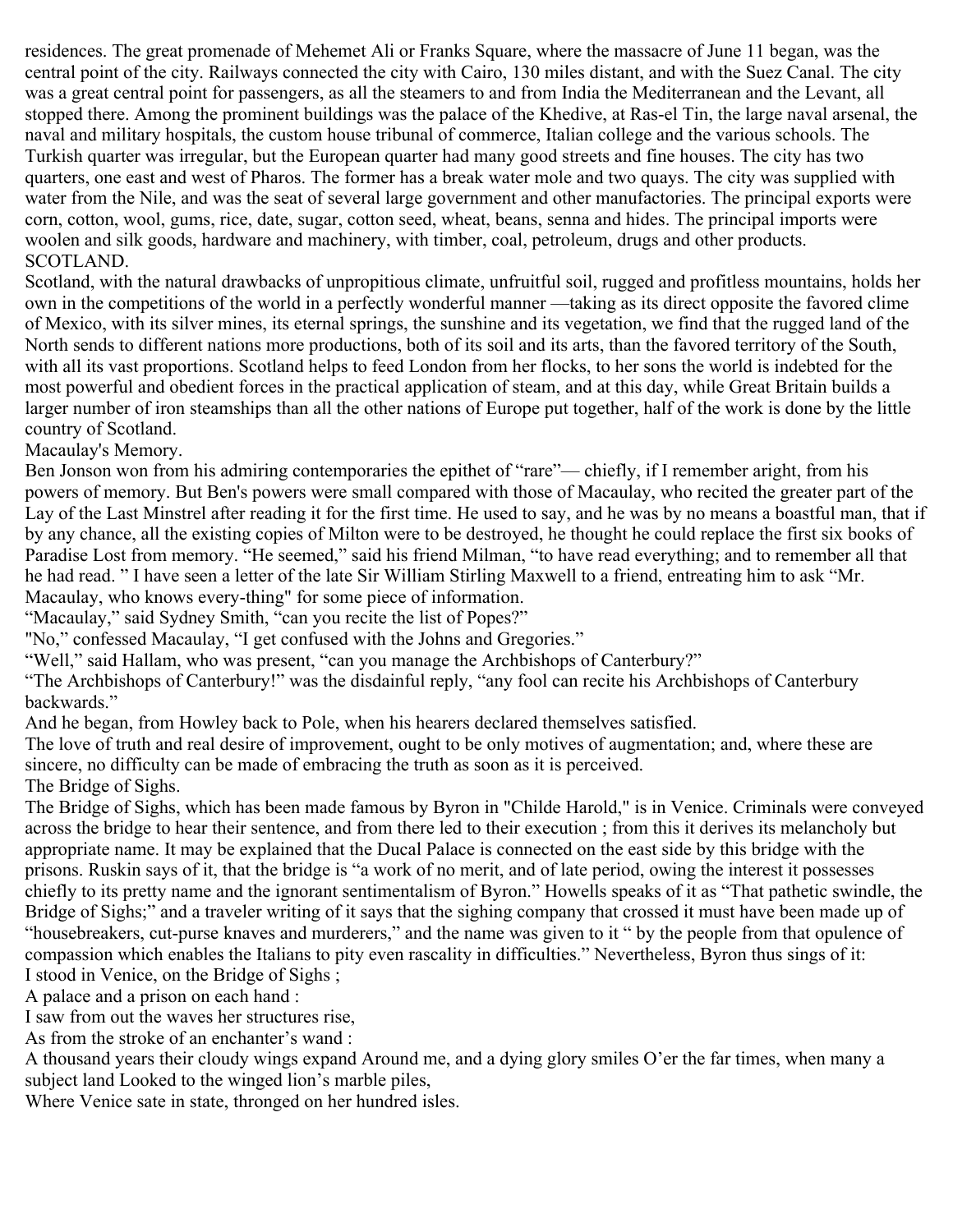THE STORY OF THE EDELWEISS. On one the hand of misfortune fell, And they led him away to a prison cell. He met in the street a little child, And she looked up in his face and smiled. She saw that to prison his pathway led, And " God be with you," she softly said. "God!" with a scornful laugh cried he; "Who is this God that we never see? "There is none. Yet you believe as true This tale they have told. Well, I pity you." "I need no pity," she bravely said; "Tis you who have need of mine instead, "For a dreary life and a desolate heart Is that in which God can have no part." She took from her basket a little flower; "It may seem like a friend in a lonely hour," And she put in his hand an Edelweiss She had dug that day under mountain skies. The prisoner faced his cell of stone But somehow he seemed not to be alone. In the grated window his Edelweiss Turned ever its face to the far-off skies, Reached out to the sunshine its little hands, And longed for the air of the mountain-lands. He watched the leaves of the plant unfold, And this is the story the Edelweiss told : "There is God on the hills where my life began, The God of the flower, and the God of man. "He gave us life, and we live because He rules all things with his changeless laws. "He is here with us in this prison cell. Oh, this dear God Ioveth his own so well! "Ever I turn to the wide, free skies, So near to the home of the Edelweiss, "And ever I long for the cool, sweet air That blew like a blessing about me there ; "So a longing stirs in your breast alway For the heart's true home on the hills of day. "Blows round you sometimes in ways of earth, The airs of the land where your soul had birth." "Can a flower be wiser than man ?" cried he ; "Has this brought a message from God to me?" Then he bowed his face on his hands and said : "God of the living, and God of the dead, "God of this flower, and God of me, Lead me out of my darkness up to thee." He felt his doubts and his yearnings cease; His heart was flooded with sudden peace. "There is a God !" and his face was bright, And his heart, like the Edelweiss, turned to the light When they opened the door of his cell, one day,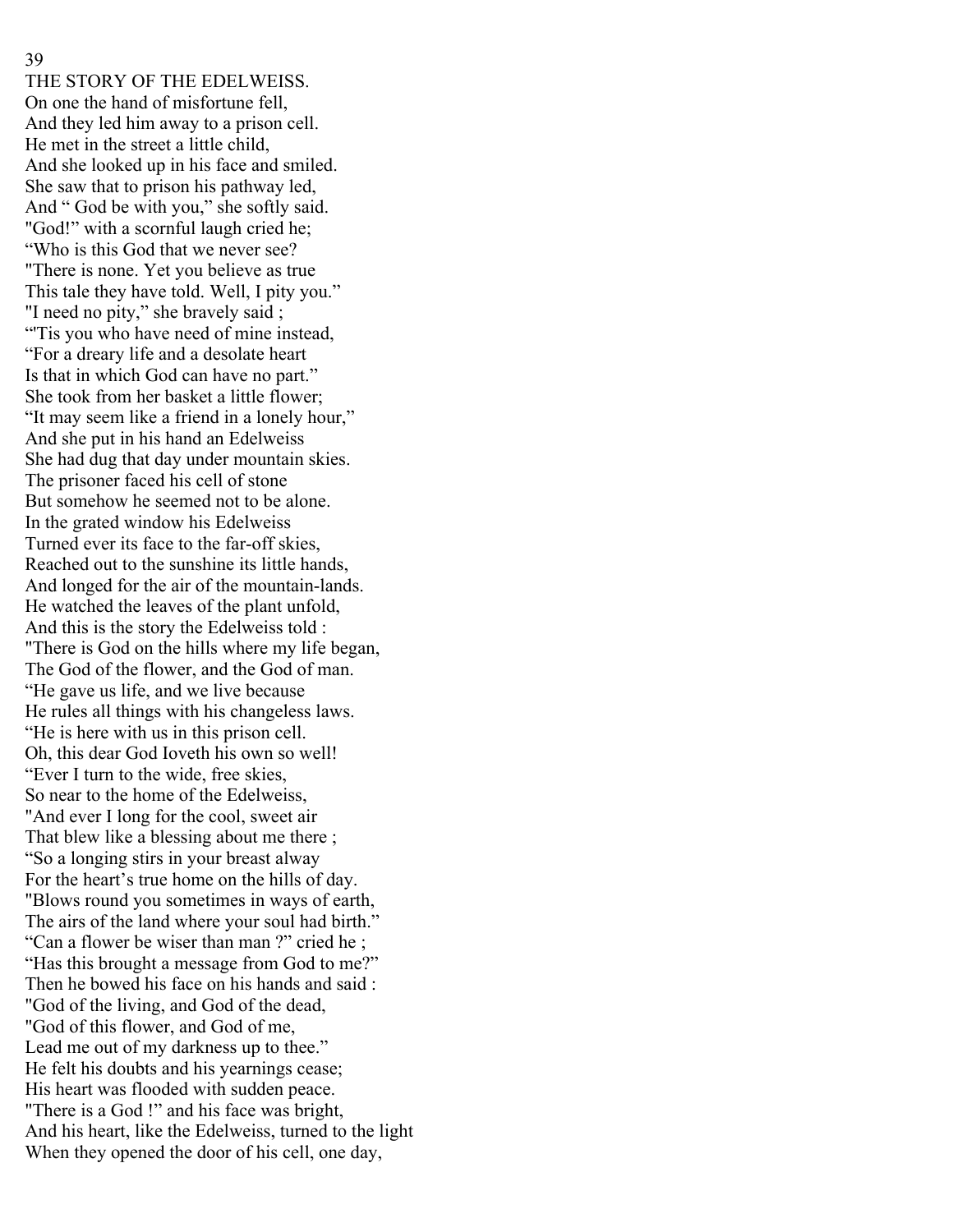And said he was free to go his way, He bore with him from his prison cell The flower that had lived its mission well. "Your God and mine is the same," said he; "You shall share the freedom that comes to me." And back to the hills, and its own dear skies, He tenderly bore the Edelweiss. And he knelt to kiss the flower, and say These good-bye words, ere he went his way: " You have led me from darkness into the light," And the heart of the flower was glad that night. —Eben E. Rexford. Three things to do—think, live and act. Three things to govern—your temper, tongue and conduct. Three things to cherish—virtue, wisdom and goodness. Three things to love—courage, gentleness and affection. Three things to contend for—honor, country and friends. Three things to hate—cruelty, arrogance and ingratitude. Three things to teach—truth, industry and contentment. Three things to admire—intellect, dignity and gracefulness. Three things to like—cordiality, goodness and cheerfulness.—Sel. Thou God Seest Me Gen. 16: 13. Flower in the crannied wall I pluck you out of the crannies,— Hold you here, root and all, in my hand, Little flower—but if I could understand What you are, root and all, and all in all, I should know what God and man is. —Tennyson. BE STILL. BY ALICE CARY. Come, bring me wild pinks from the valleys, Ablaze with the fire o' the sun— No poor little pitiful lilies That speak of a life that is done! And open the windows, to lighten The wearisome chamber of pain — The eyes of my darling will brighten To see the green hill-tops again. Choose tunes with a lullaby flowing, And sing through the watches you keep; Be soft with your coming and going— Be soft! she is falling asleep. Ah! What would my life be without her? Pray God that I never may know ? Dear friends, as you gather about her, Be low with your weeping—be low. Sing slower, sing softer and slower! Her sweet cheek is losing Its red; Sing low-aye, sing lower and lower— Be still! oh, be still! she is dead. AT EVENING. Upon the hills the wind is sharp and cold. The sweet young grasses wither on the wold. And we, O Lord, have wandered from thy fold ; But evening brings us home. Among the mists we stumbled, and the rocks, Where the brown lichen whitens, and the fox Watches the straggler from the scattered flocks; But evening brings us home. The sharp thorns prick us, and our tender-feet Are cut and bleeding, and the lambs repeat Their pitiful complaints—O,

rest is sweet,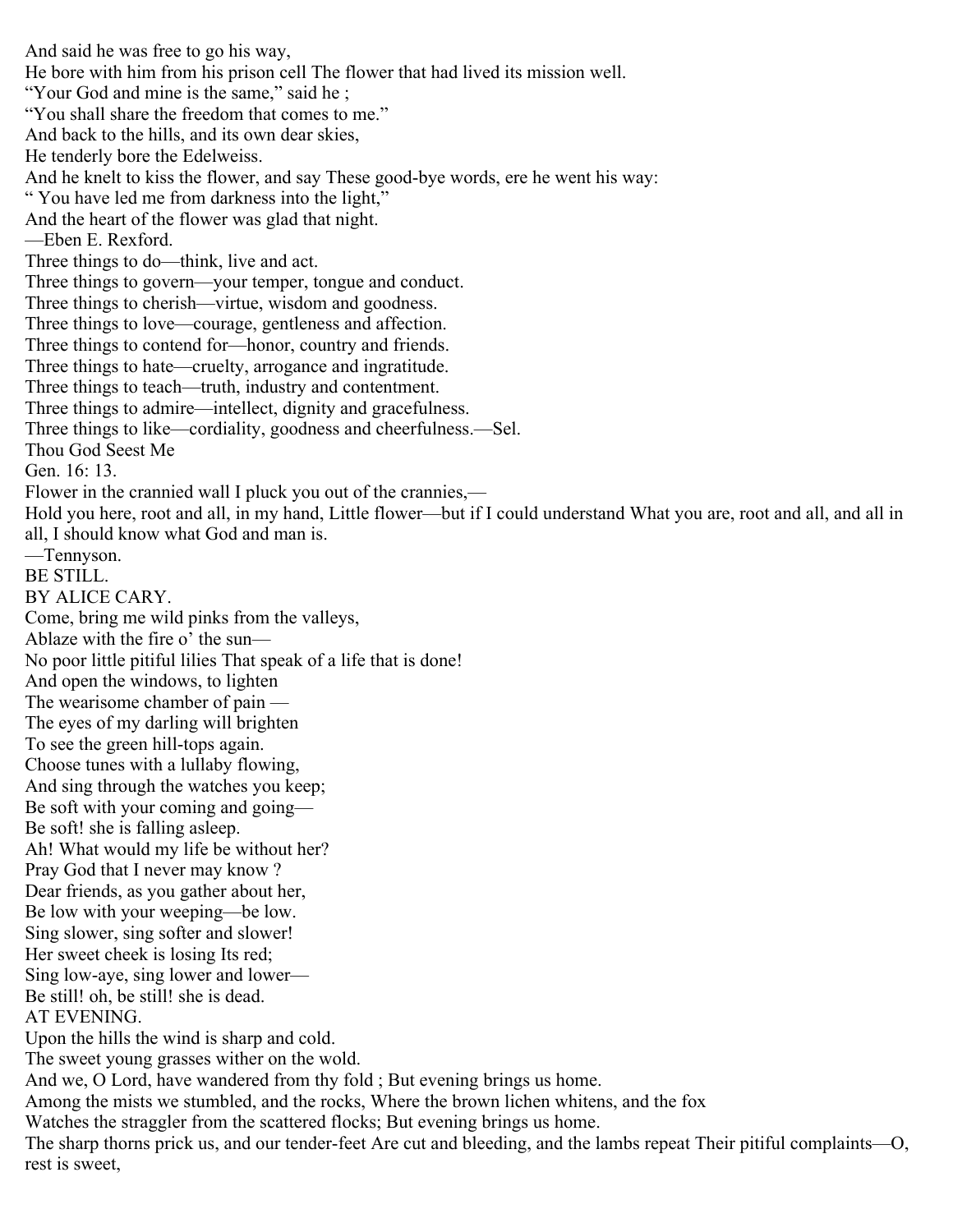When evening brings us home.

We have been wounded by the hunter's darts. Our eyes are very heavy, and our hearts Search for thy coming—when the light departs, But evening brings us home!

The darkness gathers. Through the gloom no star Rises to guide us. We have wandered far. Without thy lamp we know not where we are— At evening bring us home!

The clouds are round us, and the snow-drifts thicken.

O thou, dear Shepherd, leave us not to sicken In the waste night—our tardy footsteps quicken. At evening bring us home!

To him that o'ercometh God giveth a crown, Through faith we shall conquer, Though often cast down ; He who is our Savior Our strength will renew, Look ever to Jesus, He'll carry you through. —Sel.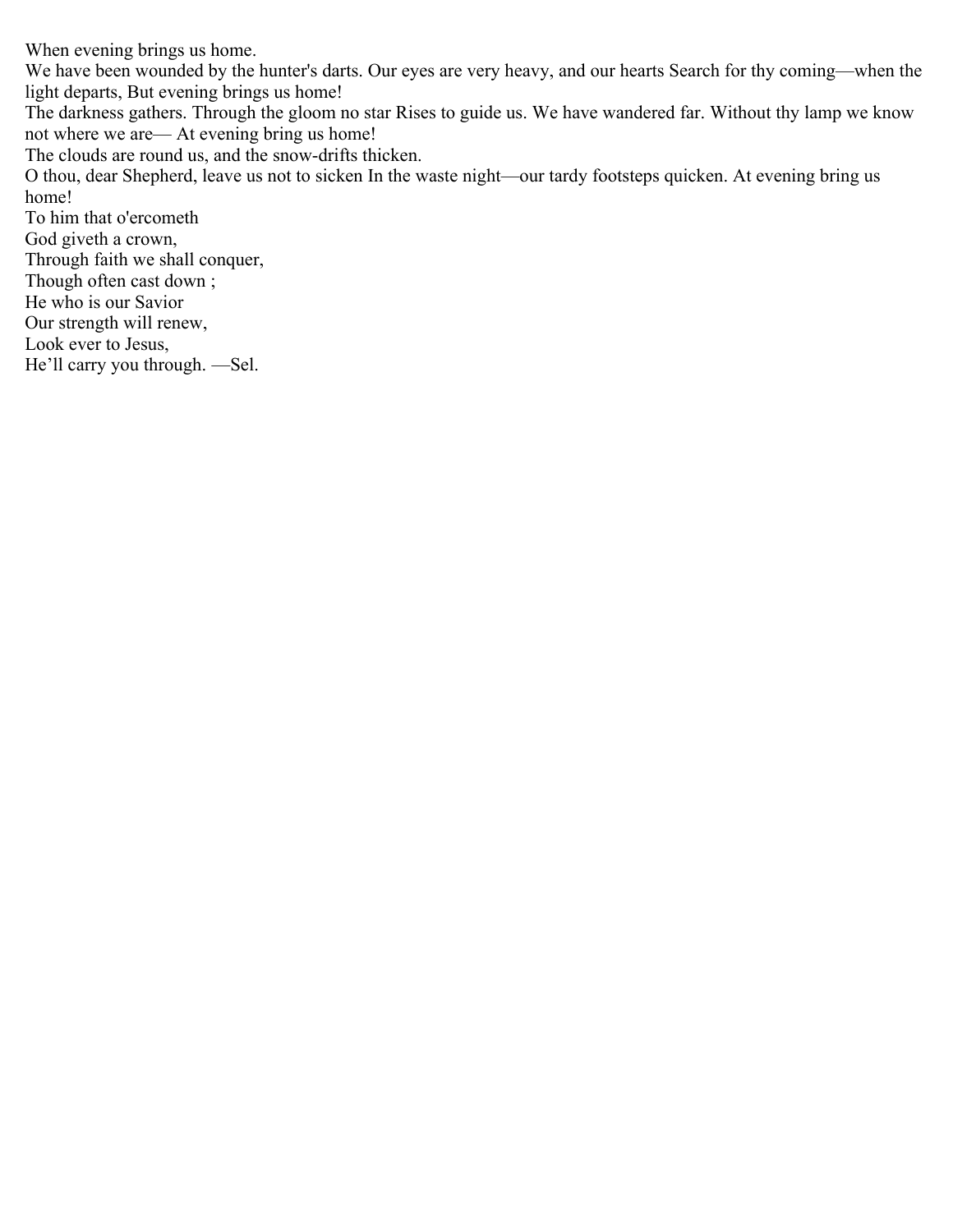A lovely Legend.

A century since in the North of Europe stood an old cathedral, upon one of the arches of which was a sculptured face of wondrous beauty. It was long hidden, until one day the sun's light striking through a slanting window revealed its matchless features. And ever after, year by year upon the days when, for a brief hour it was thus illuminated, crowds came and waited eagerly to catch but a glimpse of that face. It had a strange history. When the cathedral was being built an old man, broken with the weight of years and care, came and besought the architect to let him work upon it. Out of pity for his age, but fearful lest his failing sight and trembling touch might mar some fair design, the master set him to work in the shadows of the vaulted roof. One day they found the old man asleep in death, the tools of his craft laid in order beside him, the cunning of his right hand gone, his face upturned to this other marvellous face, which he had wrought there—the face of one whom he had loved and lost in early manhood. And when the artists and sculptors and workmen from all parts of the cathedral came and looked upon this face they said, "This is the grandest work of all; love wrought this."

In the great cathedral of the ages—the temple being builded for an habitation of God—we shall all learn sometime that love's work is the grandest of all.—J. L. Russell (J.L. Russell).

Songs from the German. Morning Song. Wake up, dear little child of mine, The morning sun begins to shine, And run across the sky to say, "Good little children, it is day." O, welcome, welcome, lovely light, That drives away the dreary night; Shine down and make our hearts as gay And bright as sunshine all the day! Evening Song. Sleep, my baby, sweetly sleep; God the Father thee will keep; Quickly now thy eyelids close, Softly, peacefully repose. All without, in winds of night, Sway the lilies tall and white; Far above thee, to and fro, Move the angels white as snow. Come, ye angels, bright and blest, Soothe my little one to rest; Sway his heart and move his mind, As the lilies in the wind. Sleep, my baby, sweetly sleep; God the Father thee will keep; For His angel guards shall spread Sheltering wings above thy bed.

\_\_Emma A. Smuller

A Chinese maxim says:—" We require four things of woman. That virtue dwell in her heart; that modesty, play on her brow; that sweetness flow from her lips; that industry occupy her hand."

He needs no other rosary whose thread of life is strung with beads of love and light.

A Pretty German Custom.

There is a beautiful custom among the Germans of having chorals played from the church towers at regular hours of the day. It is said they first derived the idea from the Arabs, who at certain hours of the day and night are called to prayers by the long wailing cry of the muezzins from the minarets of the mosques. When I first heard this music in Stuttgart, coming as it appeared to me from heaven, I was puzzled to know its object and the sources whence it came. I gazed above and around me, but I failed to detect its source. The beautiful melody, softened by distance, was floating in the air. It was like the invisible heavenly choir that enraptured St. Cecelia. A few days afterward, happening to be in the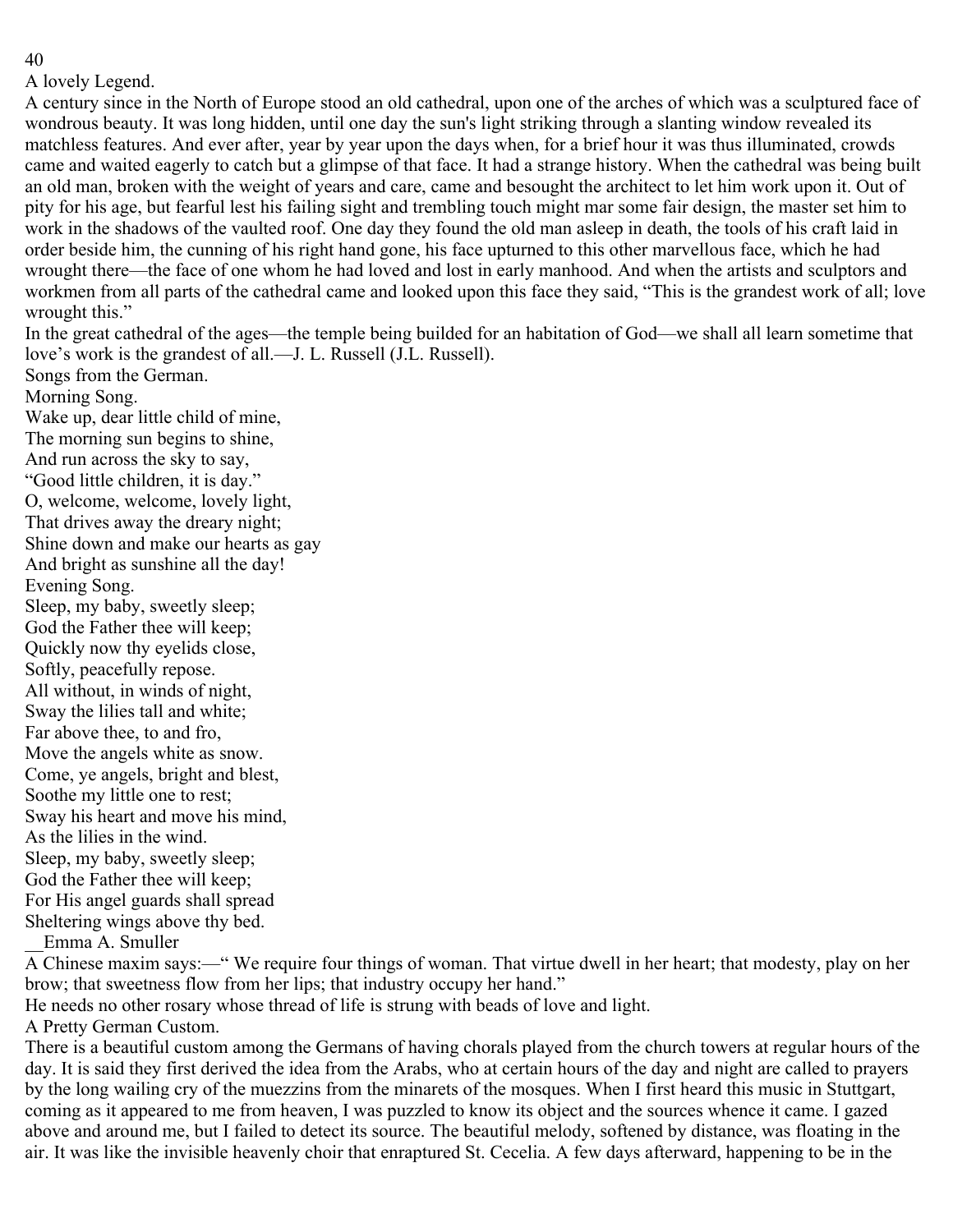same neighborhood, and at the same hour of the day, I was more fortunate in my discoveries. I again heard the music from above, its pealing notes coming to me from some far distance like the strains of a church organ. Near me was the Stifts Kirche an old church built in 1308, which has attached to it an immense octagon tower rising up to a height of nearly 200 feet. Encircling this near the top is a balcony, on which I at last espied the authors of the strange music. Several men with brass instruments were perched on that giddy height playing sacred music. When they had finished one piece they moved to another position on the balcony and played a different tune. Four selections in all were played, one toward each point of the compass. On making inquiries afterword I found that this playing from the church tower had been in practice for more than 100 years. A German lady, "once upon a time," belonging to one of the noble families, bequeathed a sum of money, the income of which was ever after to be devoted to paying the expenses of this religious observance. The clause in her will stated that chorals or selections of sacred music were to be played from this church tower twice a day, punctually every morning at the rising of the sun, and also from half past 11 to 12 at noon. The musicians for their services are paid 2 marks (50 cents) a day each—a mark for the morning and a mark for the noon service—which, for walking up and down that long flight of steps, in addition to playing several pieces of church music, is a small enough remuneration. Chorals are also played from another of the church towers in Stuttgart by a brass band, and also from church towers in Ludwigsburg, Rossenstein, Freiderichshanfen, near Stuttgart, and in others of the very old German cities and towns.—Springfield Repub.

Never give way to melancholy; nothing encroaches more; I fight against it vigorously. One great remedy is to take short views of life. Are you happy now ! Are you likely to you remain so till evening, or next week or next month, or next year ? Then why destroy present happiness by a distant misery which may never come at all, or you may never live to see it? For every substantial grief has twenty shadows, and most of them shadows of your now making.—Sidney Smith. Over the Wires.

I hear a faint low singing, Like the sound of distant choirs; 'Tis a message gleefully winging Over the telegraph wires. And what are the glad wires humming As they stretch in the sunlight away? "I am coming, coming, coming— I am coming home to-day!" And now I hear a sobbing, Like some soul sitting alone. With a heart that is wearily throbbing, And lips that can only moan. Oh ! what are the sad wires sighing As they reach through the darkness of night? "He is dying, dying, dying— Come on the wings of light!" The titillation of laughter Next falls upon my ear, And a burst of mad mirth after, Like the sound of a distant cheer. And what is the gleeful story That the round wires spread afar? " Our Nine is crowned with glory— Hip. hip, hip, hurrah!" Oh, what are the wires relating, Morning and noon, and night? " " The market is fluctuating!" Report of the Senate fight?" " Cashier X----a defaulter!" " Arrest a man named Brown! " " Jones died to-night by the halter!" "Wheat went suddenly down! " "Dead!" "Born!" "Going!" "Coming!" "Deluge!" and "Drought" and "Fires!"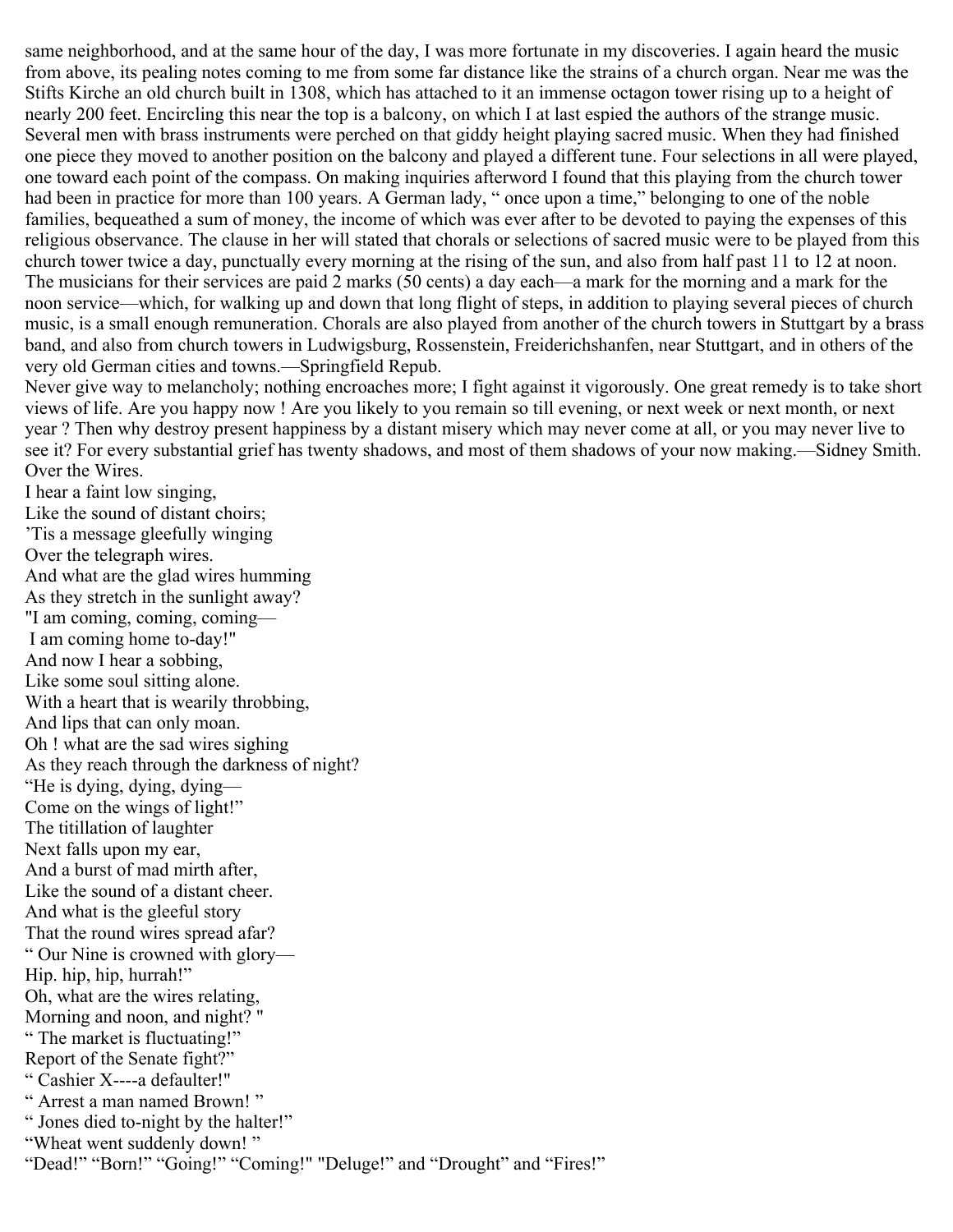Singing, and sobbing, and humming Over the telegraph wires. Baltimore Sun. WOMAN'S RIGHTS. BY MISS LOUISE MITCHELL. Woman's right It is to listen To the woes of aching hearts, And to soothe the wounds, all bleeding, Made by envy's cruel darts. And the arrows, tipp'd with poison, From the sland'rer's venom'd tongue, May by her be pluck'd more gently From the victim they have stung. Hers the right to counsel wisely Sons and daughters, young in years. And to teach them firmly, kindly, How to bear the world's cold sneers. And the right, with smiles of virtue. Oh! to win some tender youth— Ere too late from sin's dark abyss, Back into the paths of truth. O'er a fallen sister's sorrows, Hers the right to shed a tear. And to place a wreath of flowers On the pauper's lonely bier. Hers the right to an fill an angel's Place beside the couch of woe, And to bathe the brow, all fevered. Be that brow on friend or foe. Hers the right to smile when others Murmur "life is filled with care," And to whisper "trust thy Saviour, He for thee thy cross will bear." 'Tis woman's right, with love, to win Sparking and scepter'd throne, Crown and throne of priceless value, Affection's wreath - a happy home. MITCHELL'S MILLS, ELMORE CO., ALA., Dec. 11, '80. LIFE'S SECRET. O Life, so rich, so poor, so high, so low, Who of thy priceless treasures bears the key? Is't Wealth or Pleasure? Mid hushed revelry, A myriad weary voices echo: "No!" Or Power? See Julius' blood, by Brutus shed: Look where a Tsar draws treason-haunted breath; Ask her, who, crownless, mourns imperial dead. Is't Knowledge? With its birth, life's bane has come; Or song? Could song cheer Milton's darkened home, Byron's mad exile, Burns' too early death? Is't Art or Fame? Was Raphael seraph-eyed, Or century-living Titan satisfied? Who yet abide? Faith, Hope and Love, these three; Faith finds, Hope keeps, Love turns life's master key -—H. Hartshorne.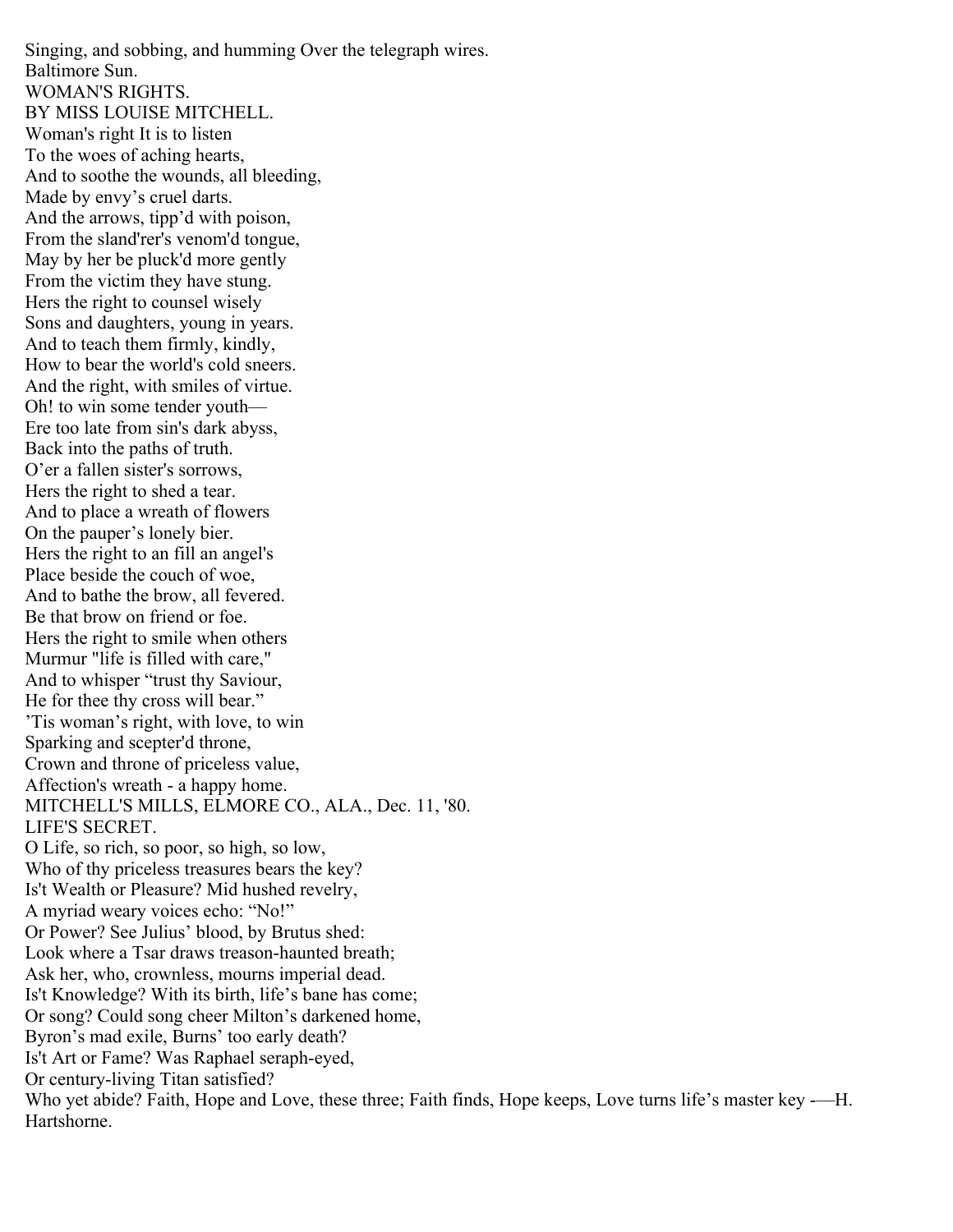Our Dead.

How sleep the brave, who sink to rest, By all their country's wishes blest! When Spring, with dewy fingers cold, Returns to deck their hallowed mould, She there shall dress a sweeter sod Than Fancy's feet have ever trod. By fairy hands their knell is rung; By forms unseen their dirge is sung; There Honor comes, a pilgrim gray, To bless the turf that wraps their clay; And Freedom shall a while repair To dwell, a weeping hermit there! The Bivouac of the Dead. The muffled drum's sad roll has beat The soldier's last tattoo ; No more on life's parade shall meet That brave and fallen few. On Fame's eternal camping-ground Their silent tents are spread, And Glory guards, with solemn round, The bivouac of the dead. No rumor of the foe's advance Now swells upon the wind; No troubled thought at midnight haunts Of loved ones ones left behind ; No vision of the morrow's strife The warrior's dream alarm ; No braying horn, or screaming fife, At dawn shall call to arms. Their shivered swords are red with rust. Their plumed heads are bowed, Their haughty banner trailed in dust, Is now their martial shroud; And plenteous funeral tears have washed The red stains from each brow, And the proud forms, by battle gashed, Are free from anguish now. The neighing troop, the flashing blade, The bugle's stirring blast, The charge, the dreadful cannonade, The din and shout are past: Nor war's wild note, nor glory's peal, Shall thrill the fierce delight Those breasts that never more may feel The rapture of the fight. Like the fierce northern hurricane That sweeps his great plateau, Flushed with the triumph yet to gain, Came down the serried foe; Who heard the thunder of the fray break o'er the field beneath, Knew well the watchword of that day Was Victory or Death ! Full many a norther's breath has swept O'er Angostura's plain, And long the pitying sky has wept Above its mouldered slain. The raven's scream, or eagle's flight, Or shepherd's pensive lay, Alone now wake each solemn height That frowned o'er that dread fray. Sons of the Dark and Bloody Ground! Ye must not slumber there, Where stranger steps and tongues resound Along the heedless air. Your own proud land's heroic soil Shall be your fitter grave ; She claims from war its richest spoil— The ashes of her brave. Thus, 'neath their parent turf they rest, Far from the gory field; Borne to a Spartan mother's breast On many a bloody shield. The sunshine of their native sky Smiles sadly on them here, And kindred eyes and hearts watch by The heroes' sepulchre. Rest on, embalmed and sainted dead,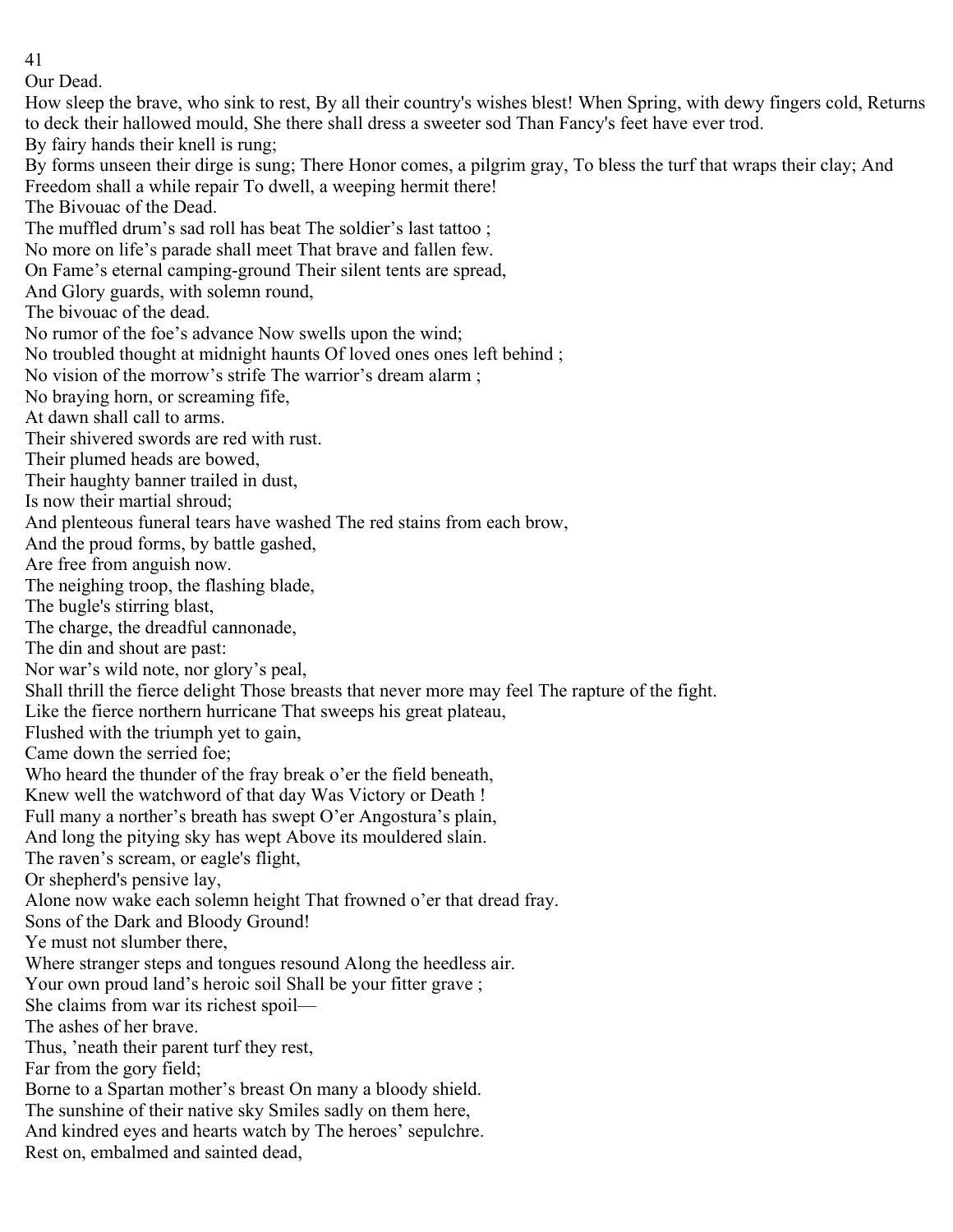Dear as the blood ye gave! No impious footstep here shall tread The herbage of your grave: Nor shall your glory be forgot While Fame her record keeps, Or honor points the hallowed spot Where Valor proudly sleeps. Yon marble minstrel's voiceless stone In deathless song shall tell When many a vanished year hath flown, The story how ye fell. Nor wreck, nor change, nor winter's blight, Nor time's remorseless doom, Can dim one ray of holy light That glides your glorious tomb. THEODORE O'HARA. Sleep, soldiers! still in honored rest Your truth and valor wearing; The bravest are the tenderest— The loving are the daring. Our Fallen Heroes. THE BLUE AND THE GREY. Let us smooth from our foreheads the sadness; 'Tis over—thank Heaven, therefore Let us hide now with garments of friendship The sack cloth and ashes of war. Not a word of the past ! It has perished— Gone down in its sadness and gloom, Yet because it so proudly was cherished Shall we sigh out our lives at its tomb? "Under the sod and the dew, Waiting the judgment day, Under the laurels the Blue, And under the willows the Grey." But the beauty and honor undaunted Still steadfast and stern as can be By the laurels a Lincoln has planted, By the hopes that were buried with Lee; Let us join in sweet concord together O'er the graves of the brave and the true, And ring out our voice to Heaven In the song of the "Red White and Blue." "Under the sod and the dew, Waiting the judgment day, Under the roses the Blue, And under the lillies the Grey." 'Twas well to bring garlands of flowers— Pale lillies and violets blue, And strew them over our neroes That sleep under the sod and the dew, At the sound of the bells' sad tolling, With banners and measured tread, To join in the Heavenly mission In wreathing the graves of our dead. "Under the sod and the dew, Waiting the judgment day, Under the violets the Blue, And under the daisies the Grey." The older I grow—and now I stand on the brink of eternity—the more comes back to me that sentence in the Catechism which I learned when a child, and the fuller and deeper its meaning becomes— "What is the chief end of man?—To glorify God and enjoy him forever."—Carlyle. THE CONQUERED BANNER. Furl that banner ! for 'tis weary, 'Round its staff 'tis drooping dreary Furl it, fold it—it is best; For there's not a man to wave it; And there's not a sword to save it; And there's not one left to lave it In the blood which heroes gave it; And its foes now scorn to brave it; Furl it, hide it—let it rest. Take the banner down, 'tis tattered; Broken at its staff and shattered, And the valiant hosts have scattered, Over whom it floated high. Oh ! 'tis hard for us to fold it; Hard to think there's none to hold it; Hard that those who once unrolled it; Now must fold it with a sigh.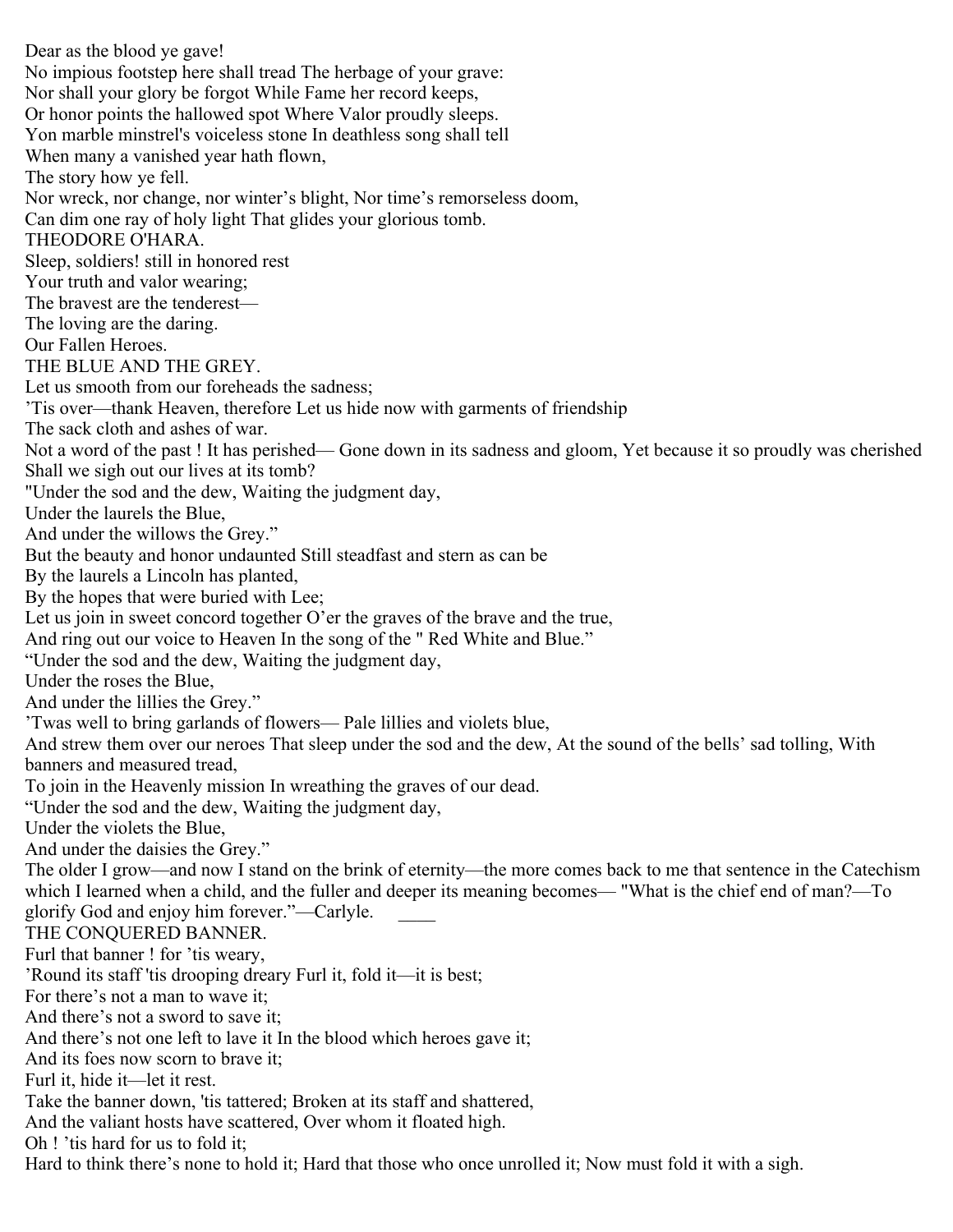Furl that banner! furl it sadly; Once ten thousand hailed it gladly, And ten thousand wildly, madly, Swore it would forever wave— Swore that foreman's sword could never Hearts like theirs entwined dissever, Till that flag would float forever, O'er their freedom or their grave. Furl it! for the hand that grasped it, And the hands that fondly clasped it, Cold and dead are lying low; And that banner, it is trailing, While around it sounds are wailing, Of its people in their woe. For, though conquered, they adore it, Love the cold, dead hands that bore it, Weep for those who fell before it, Pardon those who trailed and tore it, And, oh ! wildly they deplore it, Now to furl and fold it so. Furl that banner ! true 'tis gory, Yet 'tis wreathed around with glory, And 'twill live in song and story, Though its folds are in the dust. For its fame on brightest pages, Penned by poets and by sages, Shall go sounding down through ages, Furl its folds though now we must. Furl that banner ! softly, slowly; Treat it gently it is holy— For it droops above the dead, Touch it not—unfurl it never, Let it lay there, furled forever, For its people's hopes are dead. GROWING.

Let me, then, be always growing, Never, never standing still— Listening, learning, better knowing Thee and thy most blessed will; Till I reach thy holy place, Daily let me grow in grace.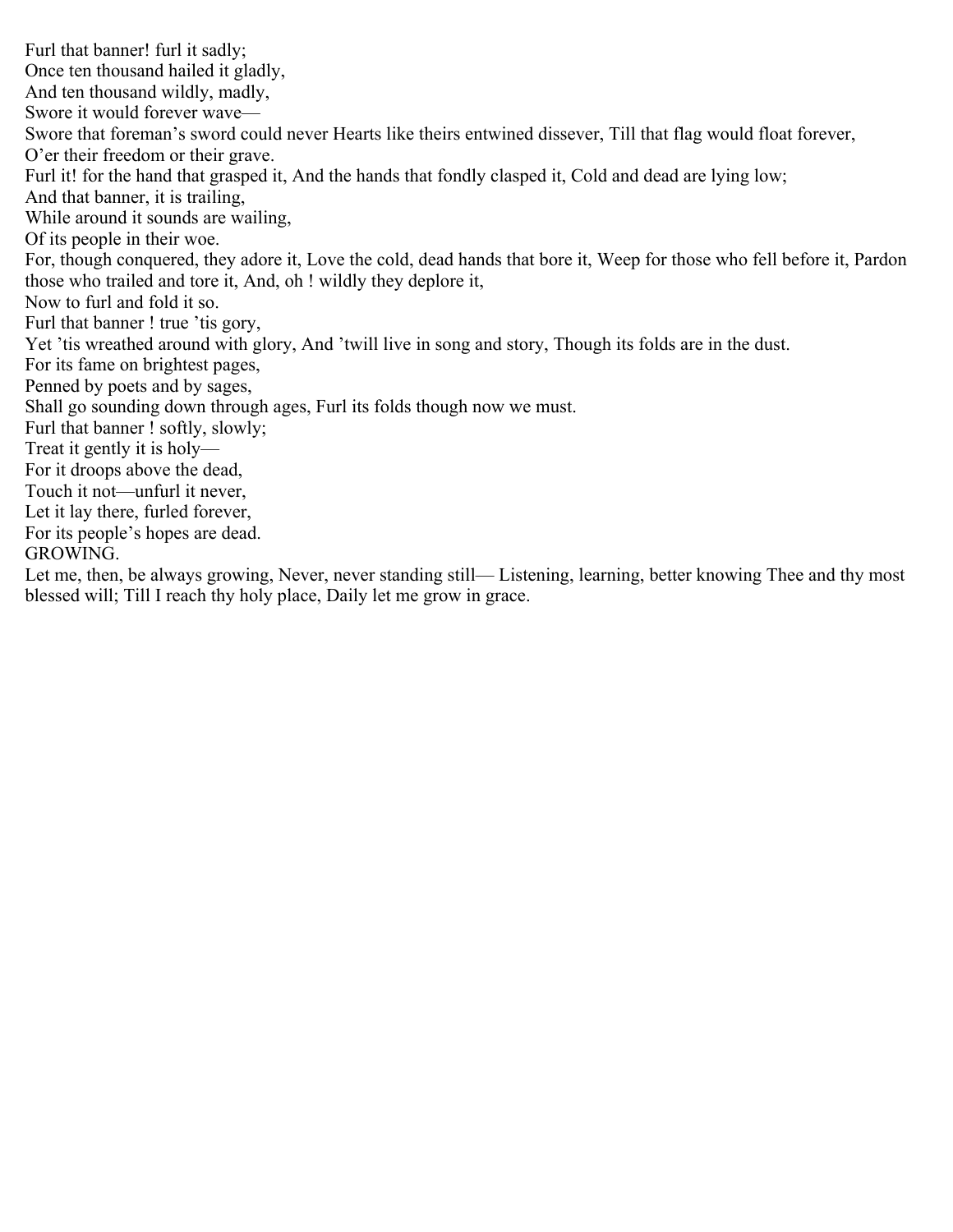The SAVIOUR LIVES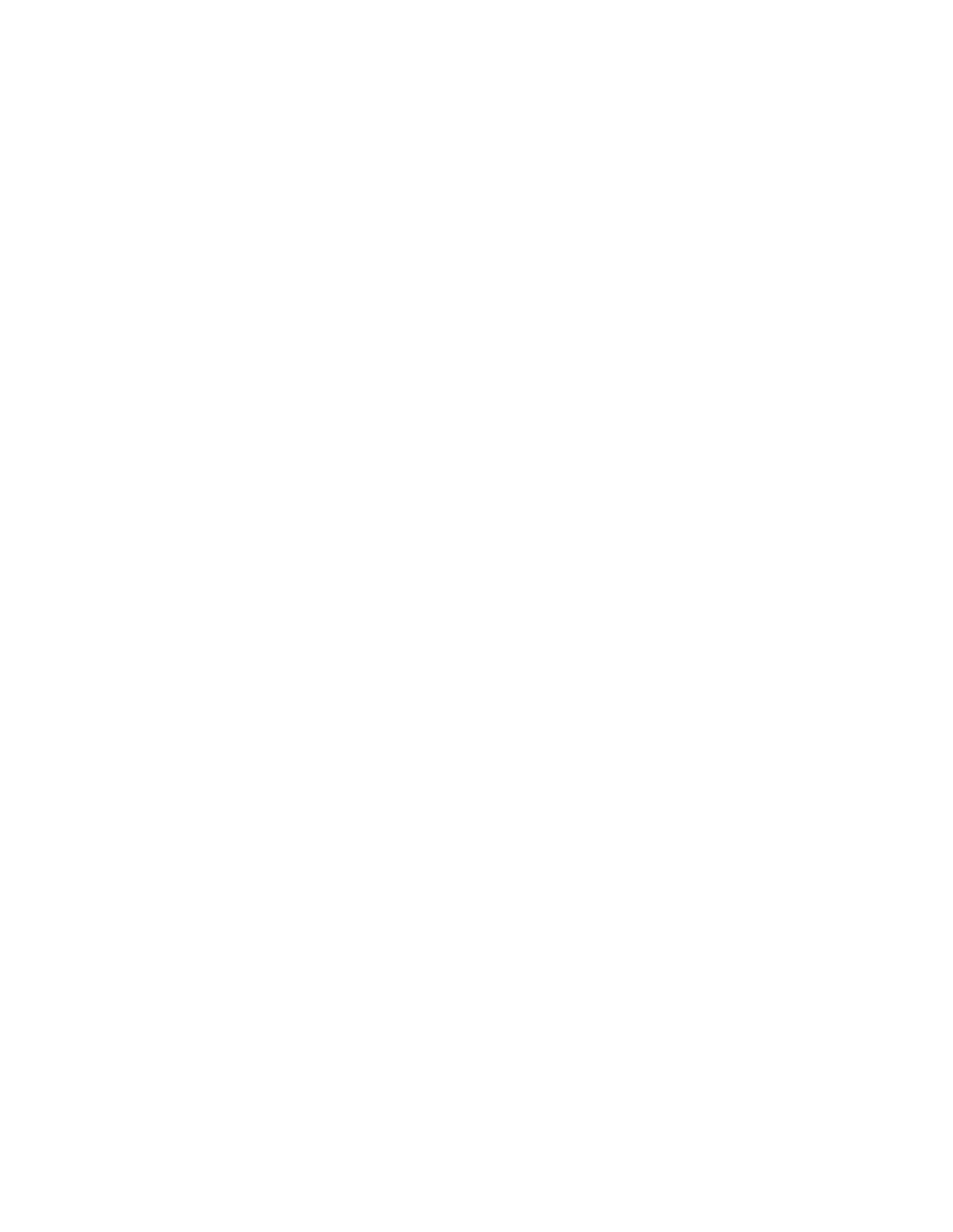CHRISTIAN OBSERVER WILLIE'S CHRISTMAS PRAYER. BY C. O. THOMAS (C.O. THOMAS) 'Twas the night before Christmas, and golden-haired Willie Knelt down to his evening prayer. He'd been thinking all day—now don't call him silly— Of old Santa Claus driving a pair Of the cunningest reindeer, with toys, a big sleigh full, And smiles on his broad face bewitching and playful, Swooping down through the keen snowy air. And while "Now I lay me" he whispered, in fancy He saw the bright vision again. Toys, reindeer, old Santa Claus, all at a glance he Recalled as he ended; and then, With troops of glad hopes through his little brain flocking, He prayed, "And let Santa Claus fill my stockings Just as full as he can. Amen." Jumping quick into bed, the dear little fellow In a jiffy was sound asleep, When, lo! all at once a light, soft and mellow, Began through the chamber to creep. But Willie saw nothing save piles of nice candies, Drums, trumpets, tin soldiers, and queer jack-a-dandies, That danced through his slumbers deep. Yet still, when the beautiful light, like a glory, Fell full on his face as he dreamed, He saw from the fire-place as in the old story, Dear Santa Claus come—so it seemed; And he laughed—in his sleep—as the funny old chappie, So round and so rosy, so jolly and happy, Upon him with gentle smile beamed. But when, with a wink, the dear, merry old fellow, With hair and long beard white as wool, All sorts of nice things—red, green, blue, and yellow— Began from his pockets to pull, Willie woke from sheer joy, and, behold! it was morning, And there hung his stockings, the chimney adorning, And Some One had crammed them chock-full.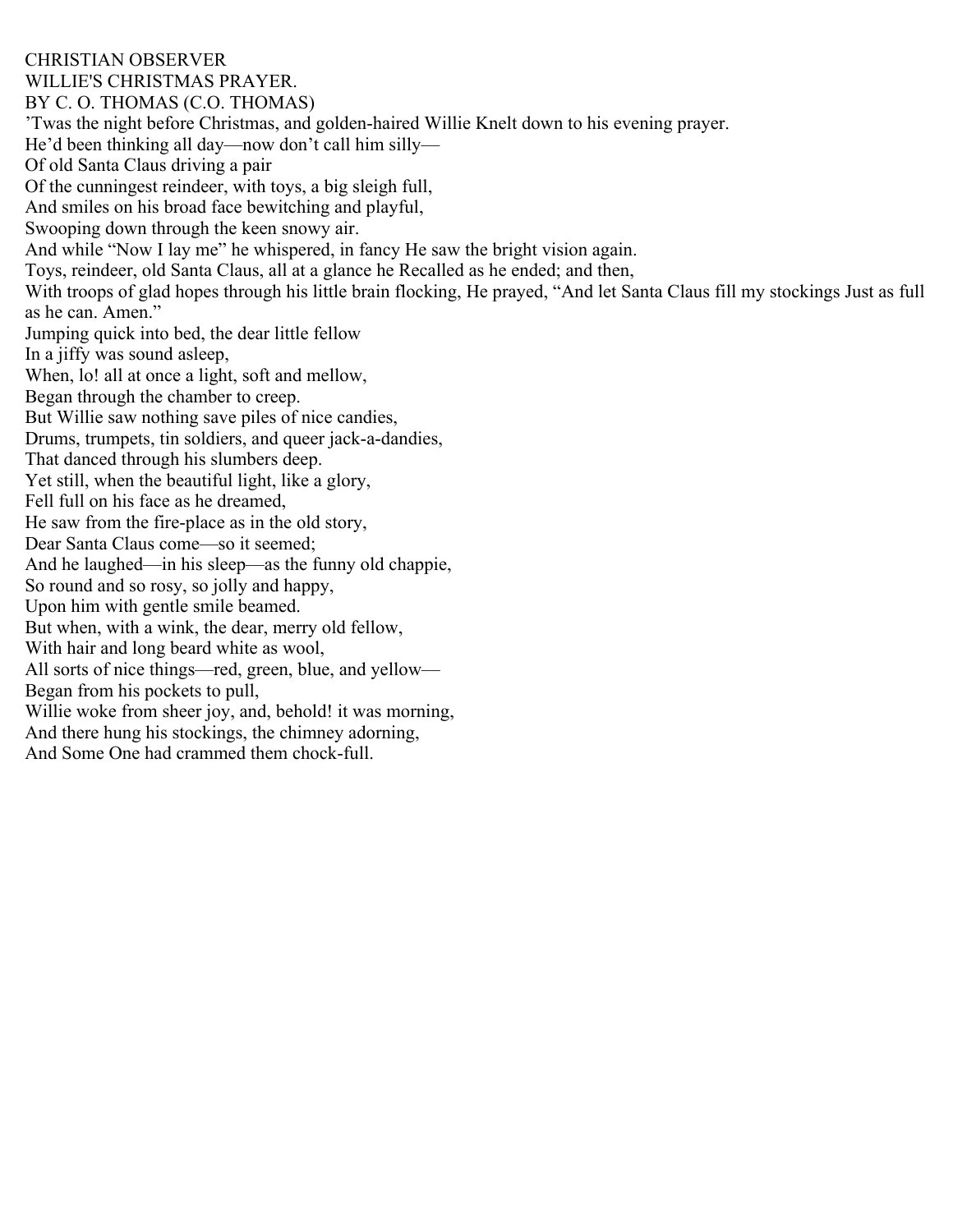# DECEMBER 23, 1885.

those who had enjoyed his services, taking his ordination to the full work of the ministry.

After a thorough and very satisfactory examination, presbytery ordained him, then near three-score, and sent him to work in this county, where he is doing a most excellent and acceptable service.

Although he had not taken a regular [literary] nor theological course, yet presbytery readily ordained him under the "extraordinary clause," and every one approves it; and here, suffer the remark, all that the advocates of lowering our standard for the ministry could hope to [realize] under their proposed change, and without altering the Standards.

Besides the field left vacant by Mr. [?] death, there are other important [fields] in this section for evangelistic work, his is all, and in all, a very promising [field] of labor—white to the harvest. Who will come to it? If any one desires further information, they may inquire of Rev. D. L. Buttolph, D. D. (Rev. D.L. Buttolph), Marietta, Ga.; or Mr. R. B. McArver (R.B. McArver), Coosa, Ga.;

Mr. John Jones, Dirt Town, Ga. Besides these fields there are other important vacancies in Cherokee Presbytery,[?]., Cartersville church, at Cartersville, Ga.; Euharlee church, Euharlee, Ga.; Cave Spring, at Cave Spring. Rev. J. E. Jones (Rev. J.E. Jones) at Cedarton, Ga., or Dr. Buttolph, will give information. A.

**Contributions** 

For the Christian Observer.

A Card.

A member of our Southern Presbyterian Church, whose annual subscription for years past to the cause of Foreign Missions has been \$100, and who has this year already contributed \$175, proposes to be one of 140 persons to make a special Christmas offering of \$100 each, to pay

Inglis, Esq., Treasurer, P. O. Box 131. Baltimore, and I will let them hear through the papers of each week, as to how the work is getting on.

Dec. 17. J. N. Craig, Sec, (J.N. Craig, Sec.)

For the Christian Observer.

Rev. Joseph Morton Scott.

About four weeks ago, it was mentioned in the papers of our Church, that the Rev. J. M. Scott (Rev. J.M. Scott), of Point Pleasant, W. Va., was critically ill. Fears were expressed that the sickness might be unto death. Those fears have been realized. He is not, for God has taken him.

It is not proposed to give a sketch of of his life, nor to offer an estimate of his character and his work. This must be done by other hands. And, among those who knew him intimately, and loved him, there will doubtless he found many who can speak of him in these respects, so far as is needful. It will suffice to say that Mr. Scott was known in the Southern Presbyterian Church as an earnest, devoted and able minister of the gospel. His work for Christ was done chiefly in Kentucky and Missouri. In those regions he is much respected and loved for his work's sake. He had taken charge of the church at Point Pleasant, only about two years ago. There, after the bonds of affection had grown strong between the pastor and his kind and devoted people, he was called to his rest. Mr. Scott died at 1 o'clock a. m., Nov. 27. To make this statement is a sad but incumbent duty:—to describe his last sickness and his death, is a pleasure and a solemn privilege.

 It is true that the writer experiences a degree of timidity in attempting to record the scenes of that sick room. They are scenes fraught with the experience of God's presence and his grace. There is a simple power, a solemn grandeur in the facts of that closing life, that are found [?]

either the Southern Methodist or the Southern Baptist Church; add not only this, but more than any Presbyterian Church on the continent. We are aware that the conditions of mission work are so varied that it is not safe to infer much from a statistical comparison like this; but we may be allowed to say one thing, It is our constant aim and endeavor that from the office in Baltimore, to our remotest mission station, self-denial, economy and frugality shall be the order of our work.

For the Christian Observer.

From a Columbia Director.

Dear Sirs.—The ingeniousness and sweet simplicity of the editorial in the Southern Presbyterian of last week, on the action of the Board of Directors of the Columbia Seminary, is most refreshing. The way in which the agitation in the Church may be instantly and effectually quieted is for the Church just to leave (Dr. Woodrow) alone. Let him teach what he pleases under authority of the Synods, or without their authority, and all is well!

Certainly. It takes two to make a quarrel, and the shortest and quickest way out of a war is for one of the belligerents to withdraw, and you have peace at once. Wonderful discovery. It beats arbitration all hollow. The surprise of all surprises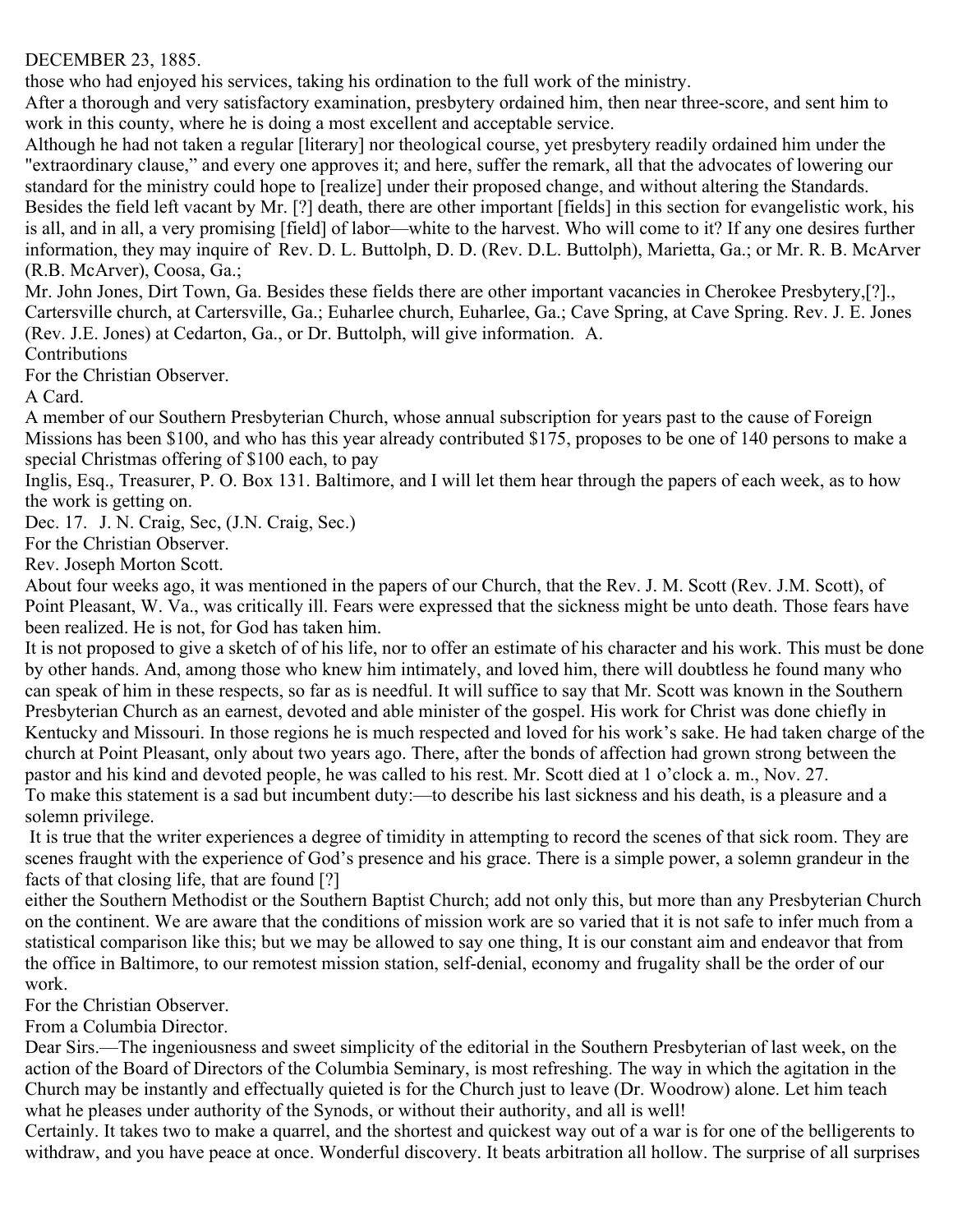is that the idea never struck the dull faculties of the two great armies who maintained a deadly struggle during the four years civil war. The fact is it is equal to the great discovery of how the principle of non contradiction may be established between science and the Bible respecting Adam's body and organic dust.

What signifies error, heresy, or anything else, compared with "calm" in the Church. We have only to leave him alone in the enjoyment of his stipend and in the enjoyment of his great discovery, and "all is well."

Now, sirs, the resolution asking Dr. Woodrow if he would conform his instructions to the expressed wishes of the [?] and Dr. Woodrow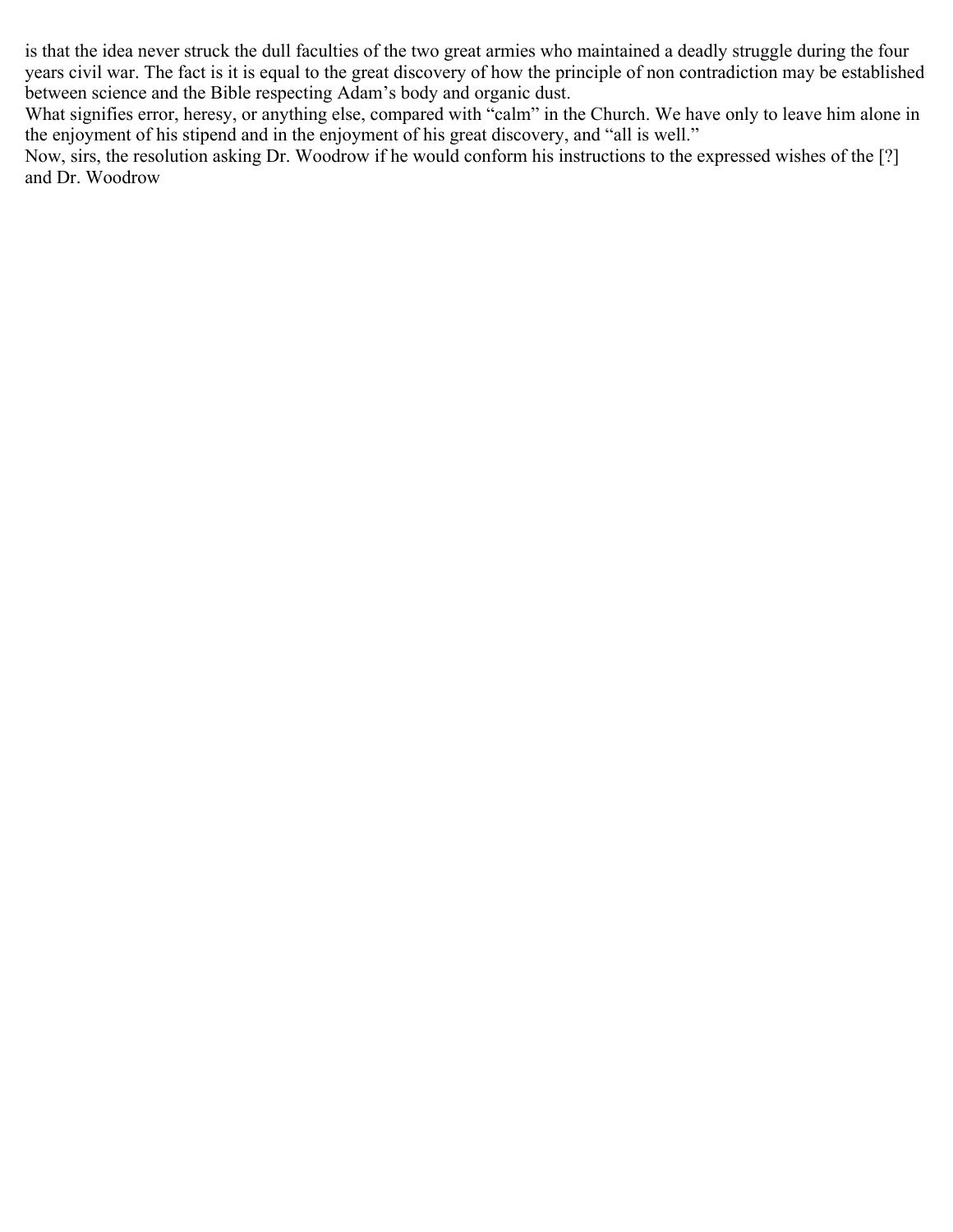The poem below first appeared a number of years ago in the Tullahoma (Tenn.) Independent. It was written and furnished that paper by "Blondine," a daughter of Mrs. Virginia French, of Tennessee, and a young school-girl at the time:

THE OLD COAT OF GRAY.

BY "BLONDINE." It lies there alone: it is rusted and faded. With a patch on the elbow, a hole in the side; But we think of the brave boy who wore it, and ever Look on it with pleasure, and touch it with pride. A history clings to it; over and over, We see a proud youth hurried on to the fray. With his form like the oak, and his eye like the eagle's; How gallant he rode in the ranks of "the Gray!" It is rough, it is worn, It is tattered in places, But I love it the more for the story it bears— A story of courage in struggle with sorrow; And a heart that bore bravely its burden of cares; It is ragged and dusty, but ah! it was shining In silkiest sheen when he bore it away, And his smile was as bright as the glad summer morning When he sprang to his place in the ranks of "the Gray."

There's a rip in the sleeve, and the collar Is tarnished. The buttons all gone with their glitter and gold; 'Tis a thing of the past, and we reverently lay it Away with the treasures and relics of old; As the gifts of love solemn, sweet and outspoken, And cherished as leaves from a long vanished day, We will keep the old jacket for the sake of the loved one Who rode In the van in the ranks of "the Gray." Shot through with a bullet-right here in the shoulder, And down there the pocket is splintered and soiled,

Ah, more! see the lining is stained and discolored: Yes—blood-drops the texture have stiffen'd and soiled;

It came when he rode at the head of the column, Charging down in the battle one deadliest day. When squadrons of foemen were broken asunder, And victory rode with the ranks of "the Gray." Its memory is sweetness and sorrow commingled, To me it is precious—more precious than gold: In the rent and the shot holes a volume is written, In the stains of the lining is agony told; That was twelve years ago, when in life's sunny morning, He rode with his comrades down into the fray. And the old coat he wore, and the good sword be wielded Were all that came back from the ranks of "the Gray." And it lies there alone; I will reverence it ever— The patch on the elbow; the hole in the side; For a gallanter heart never breathed than the loved one Who wore it in honor and soldierly pride;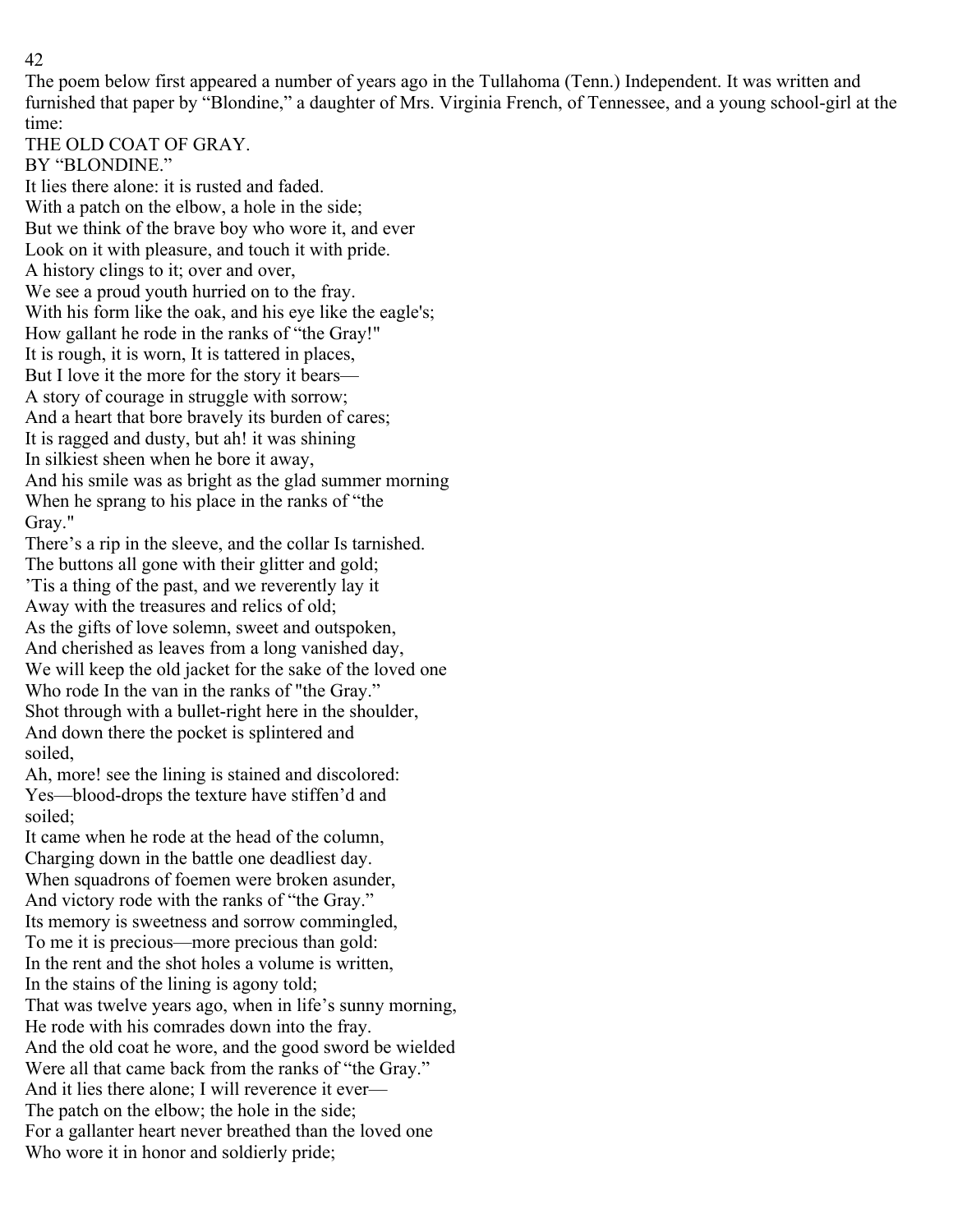Let me brush off the dust from its tatters and tarnish. Let me hold it up closely and lay It away— It is all that is left of the loved and the lost one Who fought for the right In the ranks of "the Gray." THE SOUTHERN SOLDIER BOY. Young as the youngest who donned the gray, True as the truest that wore it— Brave as the bravest, he marched away, (Hot tears on the cheeks of his mother lay,) Triumphant waved our flag one day, He fell in the front before it. Firm as the firmest, where duty led, He hurried without a falter; Bold as the boldest, he fought and bled, And the day was won- but the field was red, And the blood of his fresh young heart was shed On his country's hallowed altar. On the trampled breast of the battle plain, Where the foremost rants had wrestled, On his pale, pure face not a mark of pain, (His mother dreams they will meet again,) The fairest form amid all the slain, Like a child asleep—he nestled. In the solemn shades of the woods that swept The field where his comrades found him, They buried him there—and the hot tears crept Into strong men's eyes that had seldom wept, (His mother—God pity her— smiled and slept, Dreaming her arms were around him.) A grave in the woods with the grass o'ergrown, A grave in the heart of his mother— His clay in the one lies lifeless and lone: There is not a name, there is not a stone— And only the voice of the wind maketh moan O'er the grave where never a flower is strewn. But his memory lives in the other. Rev. A. J. Ryan in Boston Pilot. (Rev. A.J. Ryan) By Mrs. C. A. Bail. (C.A. Bail) In memoriam of our loved and lost cause and our martyred dead; "outnumbered, not outbraved." Written expressly for the Charleston Dally News. Charleston: Joseph Walker. Agt., Stationer and Printer, 129 Meeting street, 1866. THE JACKET OF GREY. Fold it up carfelly, lay it aside; Tenderly touch it, look on it with pride: For dear must it be to our hearts evermore, The jacket of grey our loved soldier boy wore. Can we ever forget when he joined the brave band, Who rose in defense of our dear Southern land. And in his bright youth hurried on to the fray, How proudly be donned It? the jacket of grey. His fond mother blessed him and looked up above, Commending to heaven the child of her love; What anguish was her's, mortal tongue can not say, When he passed from her sight in the jacket of grey. But her country had called, and she would not repine,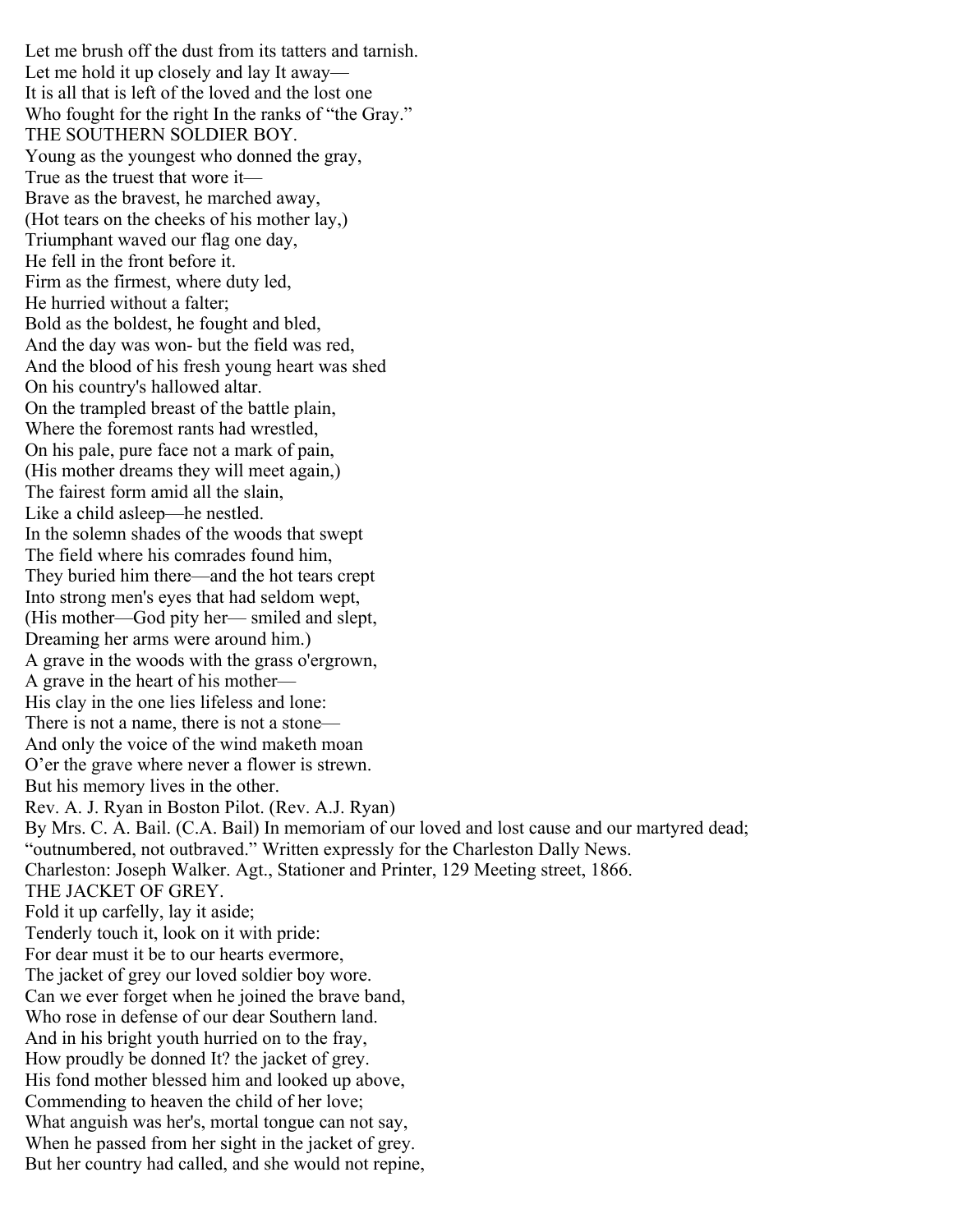Though costly the sacrifice placed on its shrine; Her heart's dearest hopes on its altar she lay, When she sent out her boy In the jacket of grey. Months passed, and war's thunders rolled over the land, Unsheathed was the sword, and lighted the brand; We heard In the distance the sounds of the fray, And prayed for our boy in the jacket of grey. Ah! vain, all, all vain were our prayers and our tears. The glad shout of victory rang in our ears; But our treasured one on the red battle-field lay, While the life-blood oozed out on the jacket of grey: His young comrades found him, and tenderly bore The cold lifeless form to his home by the shore; Oh, dark were our hearts on that terrible day. When we saw our dead boy in the jacket of grey. Ah! spotted and tattered, and stained now with gore, Was the garment which once he so proudly wore; We bitterly wept as we took it away, And replaced with death's white robes the jacket of grey. We laid him to rest in his cold narrow bed, And 'graved on the marble we placed o'er his head, As the proudest tribute our sad hearts could pay, He never disgraced the jacket of grey. Then fold It up carefully, lay It aside. Tenderly touch It, look on It with pride: For dear must it be to our hearts evermore. The jacket of grey our loved soldier boy wore. NATIONAL NOTES. Decoration Day. Below is a heretofore unpublished poem of Longfellow, taken from the Atlantic for June; Sleep, comrades, sleep and rest On this Field of the Grounded Arms, Where foes no more molest, Nor sentry's shot alarms ! Ye have slept on the ground before, And started to your feet At the cannon's sudden roar, Or the drum's redoubling beat. But in this camp of Death No sound your slumber breaks; Here is no fevered breath, No wound that bleeds and aches. All is repose and peace, Untrampled lies the sod; The shouts of battle cease. It is the Truce of God! Best, comrades, rest and sleep ! The thoughts of men shall be As sentinels to keep Your rest from danger free. Your silent tents of green We deck with fragrant flowers; Yours has the suffering been, The memory shall be ours. BY PARK BENJAMIN.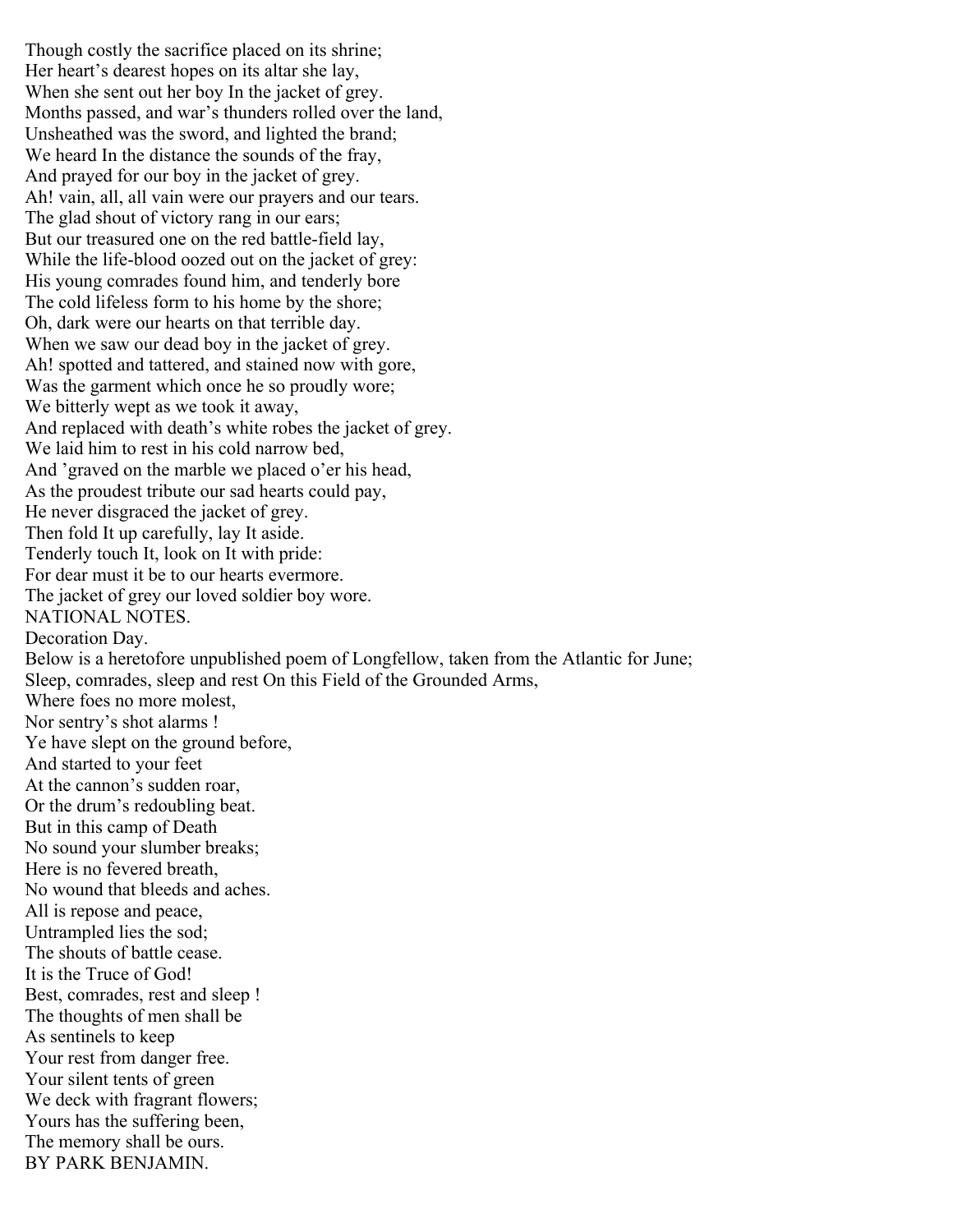'Tis eve! one brightly beaming star Shines from the eastern heavens afar, To light the footsteps of the brave, Slow marching to a comrade's grave. The northern wind has sunk to sleep, The sweet south breathes, as, low and deep The martial clang is heard, the tread Of those who bear the silent dead. And whose the form, all stark and cold, Thus ready for the loosened mould— Thus stretched upon so rude a bier? Thine, soldier, thine—the volunteer! Poor volunteer! the shot, the blow, Of fell disease hath laid him low— And few his early loss deplore— His battle done, his journey o'er. Alas! no fond wife's arms caressed, His cheeks no tender mother pressed, No pitying soul was by his side, As, lonely in his tent, he died. He died—the volunteer— at noon ; At evening came the small platoon ; And soon they'll leave him to his rest, With sods upon his manly breast. Hark to their fire! his only knell, More solemn than the passing bell; For, ah! it tells a spirit flown Without a prayer or sigh—alone! His deeds and fate shall fade away, forgotten since his dying day; And never on the roll of fame Shall be inscribed his humble name. Alas! like him, how many more, Lie cold on Rio Grande's shore; How many green, unnoted graves Are bordered by those turbid waves. Sleep, soldier, sleep—from sorrow free, And sin and strife—'tis well with thee— 'Tis well; though not a single tear Lament the buried volunteer. [New Orleans Delta, Feb. 13, 1848. The song birds of the South shall sing, From forest [grand] and flowery stem, And gentlest waters, murmuring:, Unite to hymn their requiem. And spring will deck their hallowed bed With types of resurrection's day, And silent tears the night hath shed. The morning's beam will kiss away. Those heroes rest in solemn fame On every field where Freedom bled; And shall we let the torch or shame Fall like a blight upon our dead? No, wretch! We scorn thy hatred now. And hiss thy shame from pole to pole; The brutes are better far than thou. And beasts would blush to own thy soul "Dishonored graves!" Take back the lie That's breathed by more than human hate, Lest, Ananias-like, you die, Not less deserving of his fate. Our Spartan women bow in dust Around their country's broken shrine; True—as their cause was right and just; Pure—as their deeds have been divine. Their angel hand the wounded cheered— Did all that woman ever dares.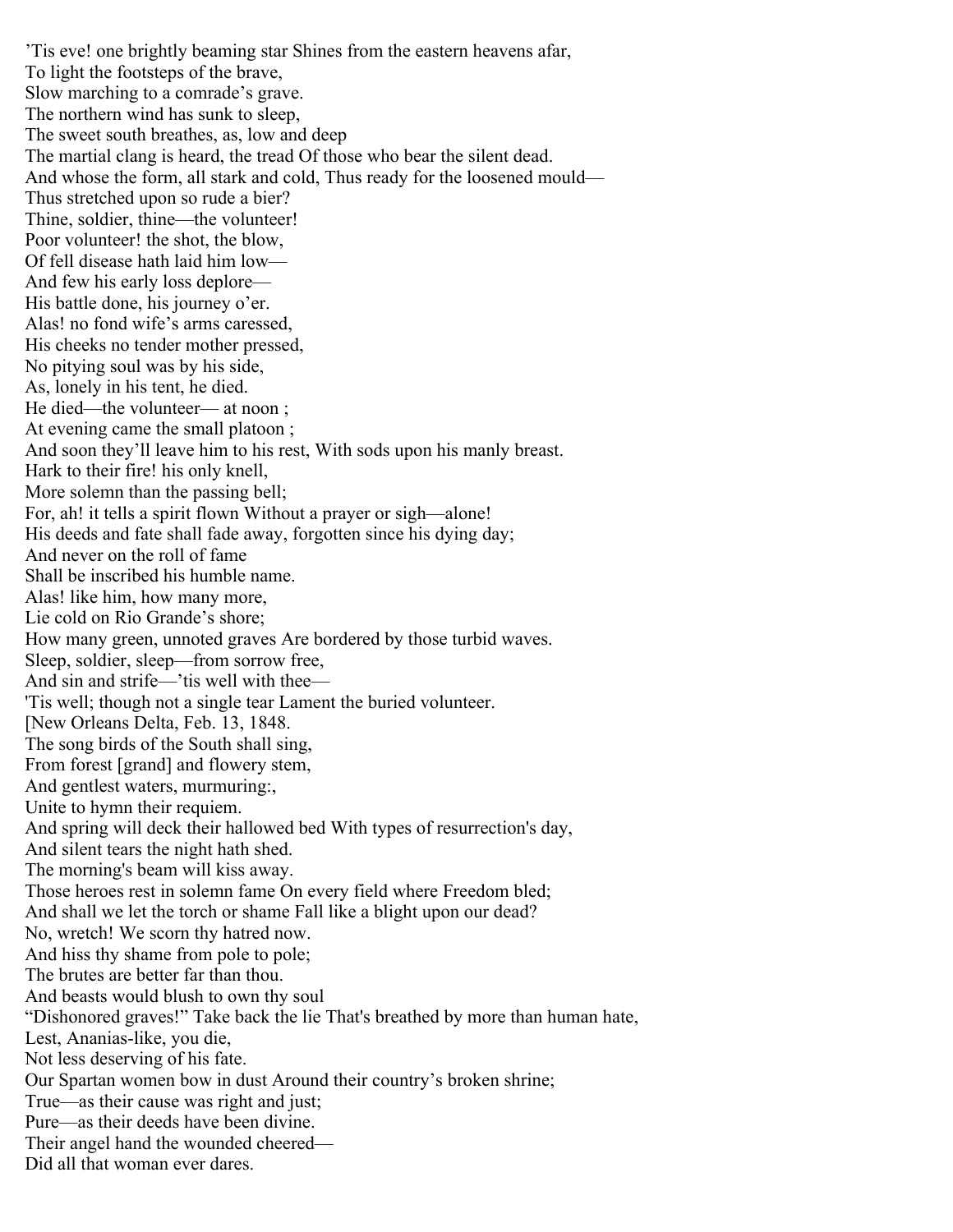When wealth and homes had disappeared They gave their tears, and smiles and prayers; They proudly gave their jewels up For all they loved—as worthless toys; Drank to the dregs the bitter cup To feed our sick and starving boys. Their glorious flag on high no more Is borne by that unconquered band; 'Tis furled. Upon the "silent shore'' Its heroes around it stand. No more beneath its fold shall meet The armies of immortal Lee; The rolling of their drums' last beat is echoing in eternity.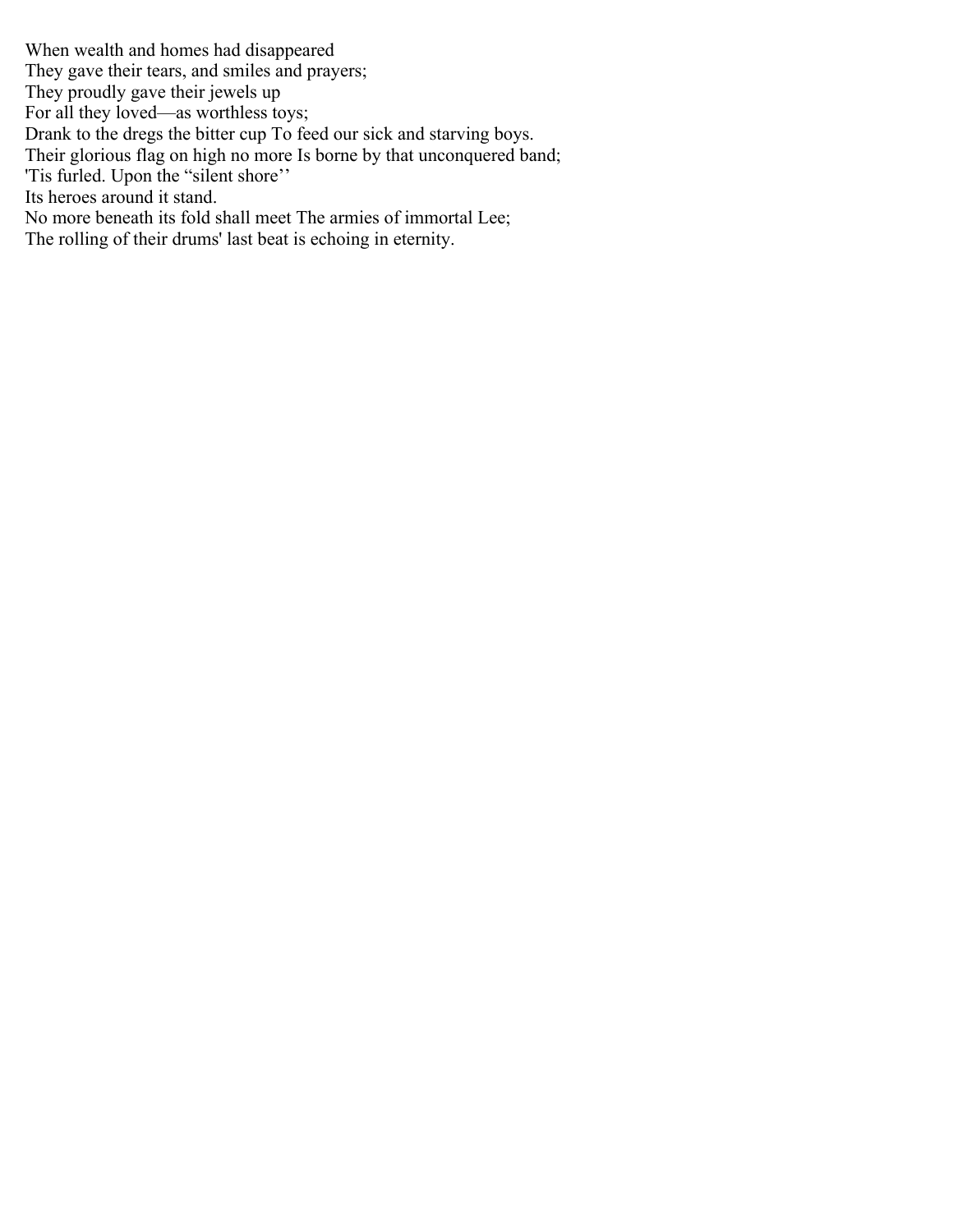[For the Richmond Whig. July, 1862.] RODES' BRIGADE.

[BY LARRY LEE] "W.P.C."

Down by the valley 'mid thunder and lighting, Down by the valley 'mid jettings of night,

Down by the deep crimsoned valley of Richmond The twenty-five hundred moved on the fight: Onward, still onward, to the portals of glory,

To the sepulchred chambers yet never dismayed— Down by the deep crimsoned valley of Richmond, Marched the bold warriors of Rodes' Brigade

See ye the fires and flashes still leaping,

See ye the tempest and jettings of storm,

See ye the banners of proud Alabama,

In front of her columns move steadily on

Hear ye the music that gladdens each comrade, Riding on wings through torrent of sounds;

Hear ye the booming adown the red valley?

Carter unbuckles his swarthy old hounds.

Twelfth Mississippi, I saw your brave column run through the channels of living and dead; Twelfth Alabama, why weep your old war-horse?

He died as he wished, in the gear at your head. Seven Pines, ye will tell on the pages of glory How the blood of the South ebbed away 'neath your shade;

How the sons of Virginia fought in the red valley,

And fell in the columns of Rodes' Brigade.

Fathers and mothers, ye weep for your Jewels;

sisters, ye weep for your brothers in vain;

Maidens, ye weep for your sunny-eyed lovers—

Weep, for they never can come back again

But know ye that victory, the shrine of the noble, Encircles the houses of death newly made,

And know ye that freedom, the shrine of the mighty, Shines forth on the banners of Rodes' Brigade. Daughters of

Southland, come bring ye bright flowers;

Weave ye a chaplet for the brow of the brave;

Bring ye the emblems of freedom and victory;

Bring ye the emblems of death and the grave;

Bring ye some motto befitting a hero;

Bring ye exotics that never will fade;

Come to the deep-crimsoned valley of Richmond,

And crown the young chieftain who led his brigade.

In the poem sent us by Mrs. Rodes the word night at the end of second line, first verse, reads light.

Second line, second verse, reads:

"Hear ye the peltings and beating of storm."

Sixth line, second verse, reads:

"As it floats through the air mid the torrent of sounds.

Seventh line, third verse, reads:

"How lads of Virginia."

Fifth, sixth, seventh and eighth lines of fourth verse read.

"Weep ye, but know what a halo of glory Encircles each chamber of death newly made, And. Know ye, that victory the shrine of the mighty.

Stands forth on the banners of Rodes' Brigade" The third word, the, in third and fourth lines of fifth verse reads some, and emblems,

as used in the place in copy we print, reads in the singular, emblem in copy Mrs. Gen. Rodes sends us. With the exceptions noted words and lines in both copies sent us are the same.

To the Memory of the Late Hon. Geo. S. Houston.

The old Mountain Eagle has winged his last flight.

All his labors and sorrows are ended;

The brave heart, whose valor ne'er tailed In the fight,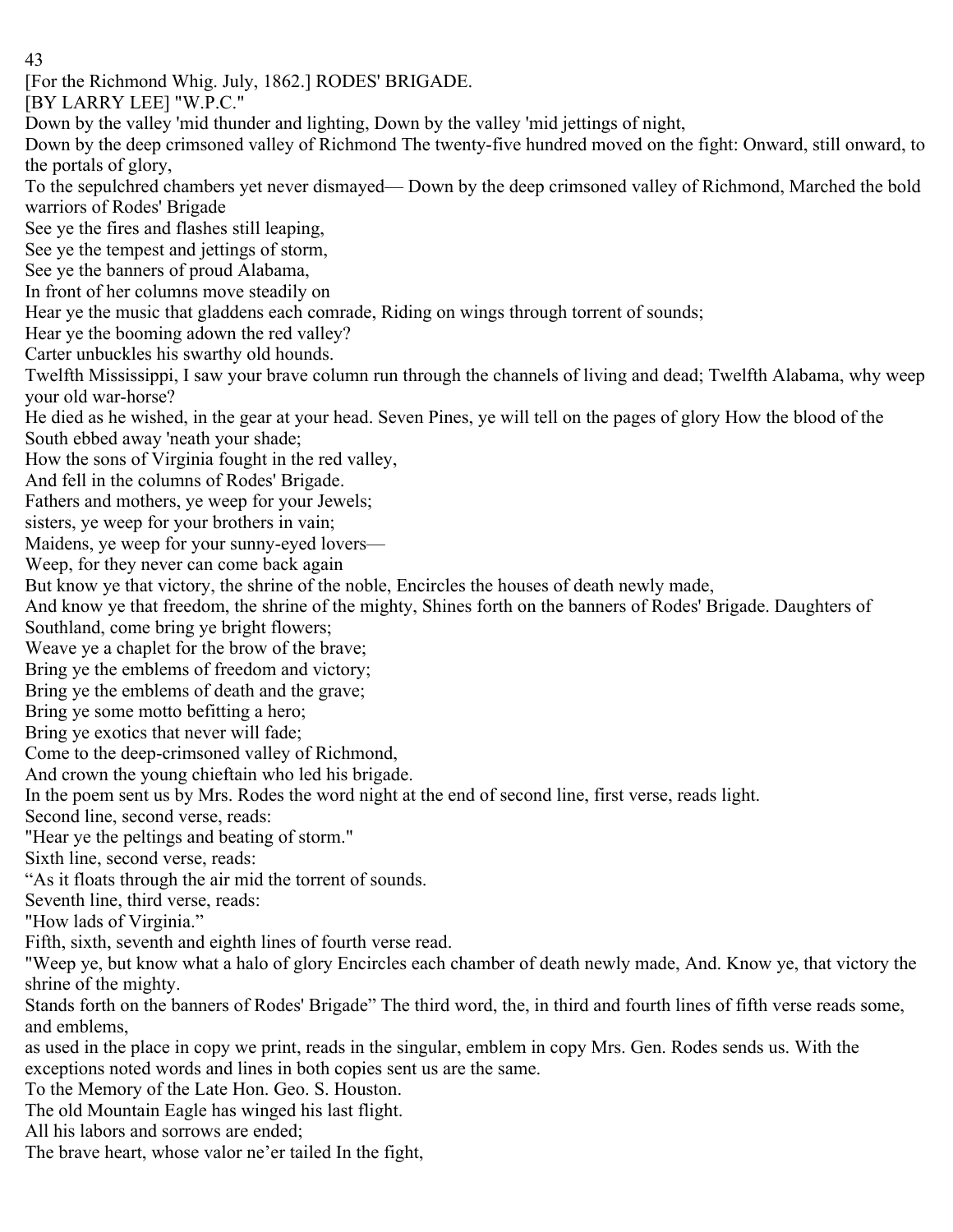To the will of its Maker has bended. While fighting for liberty, home, and the right, He let nothing his zeal overwhelm; When shadows of night gathered thick on his sight, He met death with his hand on the helm. With sorrowful hands they have made him a grave Where the birds will sing dirges above him, They've laid him away like a true hearted brave, In the land of the people that love him. He'll need not the pages of history's lore, To hand down his fame or his glory, In the hearts of the people 'twill live evermore Like an old and a beautiful story. O, men of the Southland, your causes are great For loving your fair land o' bowers; For the noble and true, from the camp and the State, Are lying full thick 'neath her flowers. RALPH REDTHORNE. "HE WHO DIED AT AZAN." The Springfield Republican says: The beautiful poem, called then Not Dead but Risen, which was read at the memorial service of the late Mr. Bowles, attracted wide attention, and its publication was followed by enquiry and discussion as to its authorship. This was finally rightly attributed to Edwin Arnold, an English barrister (we believe) who has written but little, but that little of singular beauty and perfectness. Mr. Arnold describes the lines as a paraphrase from certain Arabic verses quoted In Palgrave's Travels in Arabia. Mr. Arnold is an authority in Sanskrit literature, and has made occasional essays in other Oriental fields." The following is the poem: After Death in Arabia. He who died at Azan sends This to comfort all his friends. Faithful friends! It lies, I know, Pale and white and cold as snow; And ye say, "Abdallah's dead ! " Weeping at the feet and head. I can see your falling tears, I can hear your sighs and prayers; Yet I smile and whisper this— "I am not the thing you kiss: Cease your tears and let it lie; It was mine, it is not 'I.' " Sweet friends! What the women lave, For its last bed of the grave, Is a hut which I am quitting, Is a garment no more fitting, Is a cage, from which at last, Like a hawk, my soul hath passed. Love the inmate, not the room— The weaver, not the garb—the plume Of the falcon, not the bars Which kept him from the splendid stars ! Loving friends ! Be wise, and dry Straightway every weeping eye: What ye lift upon the bier Is not worth a wistful tear. 'Tis an empty sea-shell—one Out of which the pearl has gone: The shell is broken—it lies there; The pearl, the all, the soul, is here, 'Tis an earthen jar whose lid Allah sealed, the while it hid That treasure of his treasury, A mind that loved him ; let it lie! Let the shard be earth's once more, Since the gold shines in His store! Allah glorious! Allah good! Now thy world is understood; Now the long, long wonder ends ! Yet ye weep, my erring friends, While the man whom ye call dead,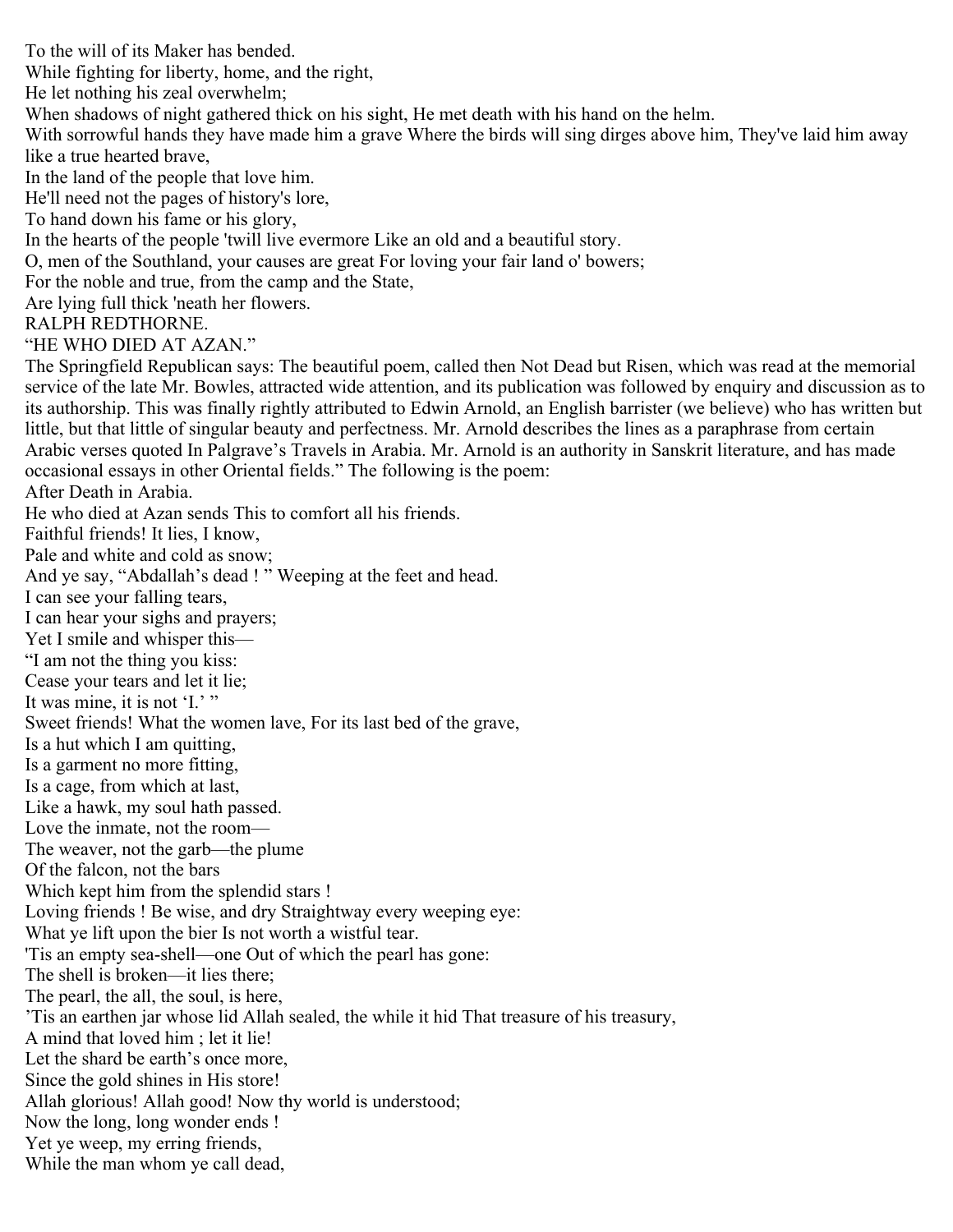In unspoken bliss, instead, Lives and loves you ; lost, 'tis true, By such light as shines for you; But in the light ye cannot see Of unfilled felicity— In enlarging paradise Lives a life that never dies. Farewell friends ! Yet not farewell; Where I am, ye too shall dwell; I am gone before your face, A moment's time, a little space; When ye come where I have stepped, Ye will wonder why ye wept; Ye will know, by wise love taught, That here is all, and there is naught. Weep awhile, if ye are fain— Sunshine still must follow rain ; Only not at death—for death, Now I know, is that first breath Which our souls draw when we enter Life, which is of all life centre. Be ye certain all seems love, Viewed from Allah's throne above; Be ye stout of heart, and come Bravely onward to your home! La Allah, Allah Allahl Yea! Thou Love divine! Thou Love alway! He that died at Azan gave This to those who made his grave "God reads the soul, and not the face; He hears the thoughts, and not the tounge; In Heaven the features wear no grace, Love that which round the spirit hung; And only they are truly seen Whose lives on earth have noble been."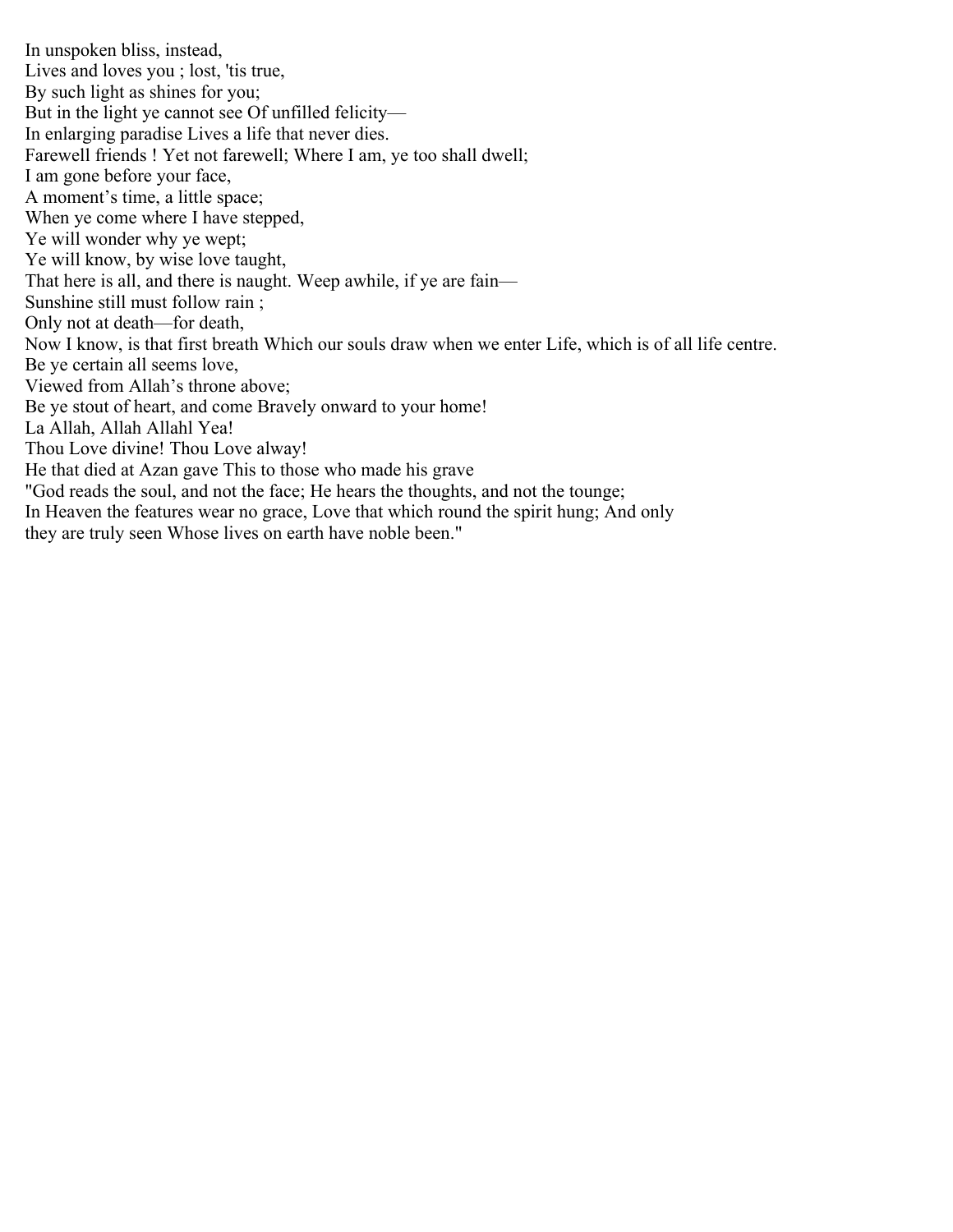Men of America.

The greatest man, "take him for all," of the last hundred years, was George Washington, an American.

The greatest metaphysician was Jonathan Edwards, an American.

The greatest natural philosopher was Benjamin Franklin, an American.

The greatest of living sculptors is Hiram Powers, an American.

The greatest writer of law, in the English language, for the present century, was Judge Story, an American.

The greatest orators that ever lived were Clay, Calhoun and Webster, all Americans.

The greatest of living historians are George Bancroft, and Wm. H. Prescott, both Americans.

The greatest ornithologist is Jno. Audubon, an American.

There has been no English writer in the present age whose works have been marked with more humor, more refinement, or more grace than those of Washington Irving, an American.

The greatest lexicographer and philosopher since the time of Johnson, was Noah Webster, an American.

The inventors, whose works have been productive of the greatest amount of happiness to mankind in the last century, were Godfrey, Fitch, Fulton and Whitney, all Americans.

JOHN QUINCY ADAMS.

If fifty persons should be asked to name the most prosaic and uninteresting character in American history, forty-nine would probably select John Quincy Adams. Webster, Clay, Calhoun, General Jackson, his contemporaries, one and all, were picturesque, were leaders of men, had ardent followers and vehement opponents. Enemies, indeed, Adams had in abundance and savage ones, but friends and followers he had none. Many generations, however passed away before there came people who could see that the Cavalier had not usurped all the picturesqueness of his age, but that the grim and austere Puritans, our fore-fathers, also had their share of this quality.

A like justice will be done to Mr. Adams. He will never become attractive but posterity will not hate him as so many of his own generation did ; while his rigid, uncompromising adherence to duty, his courage, independence and constancy, his pure patriotism, his rare political integrity, his industry and great acquirements, his clear common sense and keen logic, will in time be generally appreciated, as they were on rare occasions only during his lifetime.

Only when his own motives were traduced, or his own actions were attacked, did he show the latent heat within him; then, indeed, he blazed forth fiercely and consumingly. He was not a great orator, but he had a terrible power of sarcasm, a keen, unerring logic. He feared no man, no body of men; he was of a truly wonderful courage, moral, mental and physical; he could stand absolutely alone in face of vast odds, with as tranquil a fearlessness as could have been felt by the most distant and obscure camp followers in the opposing forces. All he wished was to feel assured what was right; and, from the moment when he had determined this, neither fear nor favor nor thought for his own interests could move him one hair's breadth.—International Review.

Lady Washington.

In some "Memoirs" found in a very old library we read that Mrs. Washington was in her day a lady wielding the same sort of a scepter as the Empress Eugenie did in hers, and that the Princess of Wales does now. She was queen of fashion of her time, and the cut of her silks, the flow of her laces, indicated the proper method to all her coterie of friends, and from thence it circled to the outer world. Even in the early days of the republic, according to this authority, women dressed in rich fabrics, and expensive accessories to the toilet were considered necessary. When Thomas Jefferson was Minister to France, he took enough interest in his women folks to send home to them from Paris white satin slippers, long gloves, lace slips and other pretty things. In one of his letters he gives a parental caution against extravagance, but urges his daughters to always keep themselves dressed as ladies.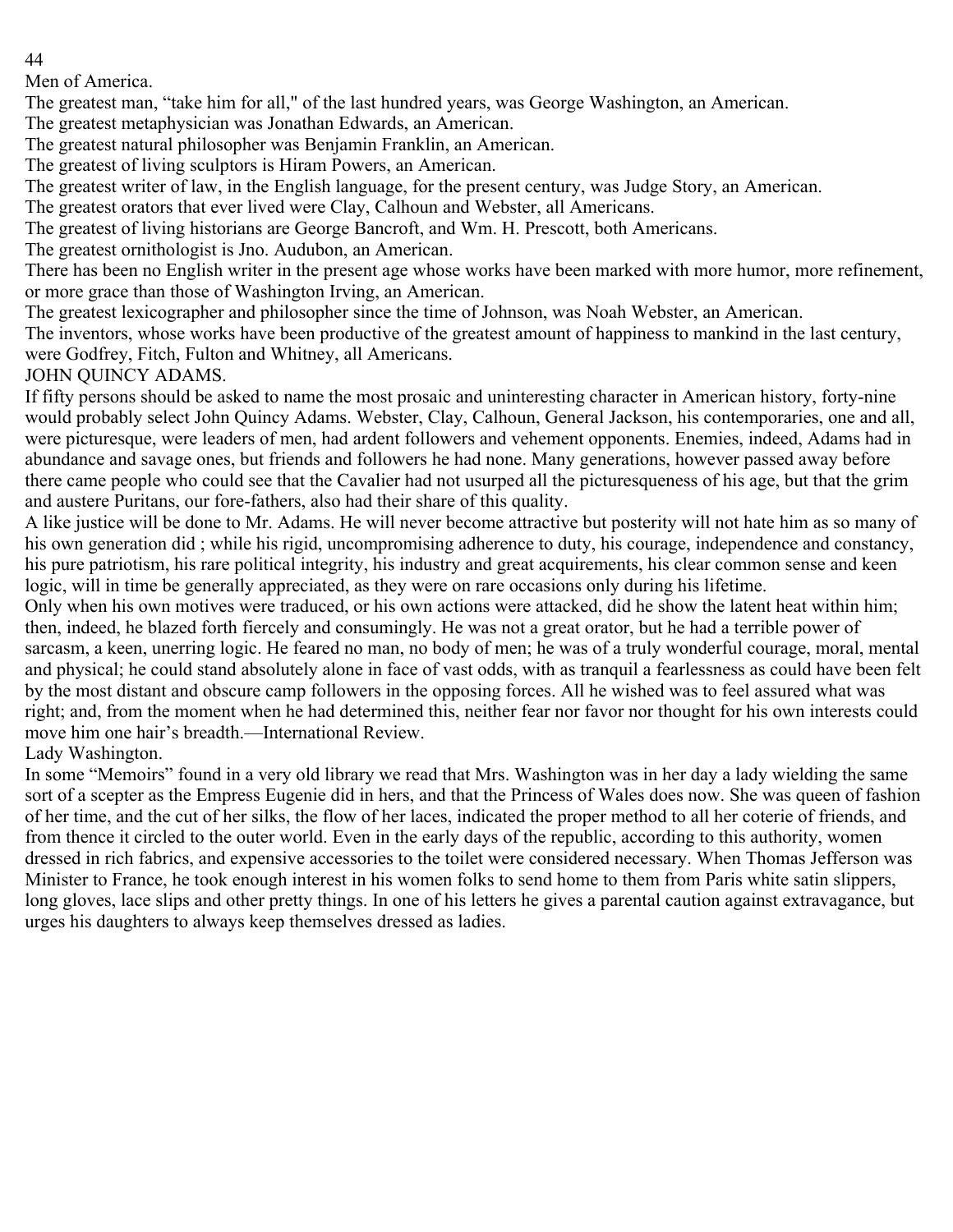THE "GOD-LIKE" WEBSTER.

Webster, Choate and Sumner.

Thirty ears ago, when a student at Amherst College. I remember going over with several of my classmates to Northampton, where Daniel Webster and Rufus Choate were the opposing lawyers in the great Oliver Smith will case. I shall never forget the impression made by the great contrast between the manner and gesticulation of these two distinguished pleaders in their closing arguments. The court-room was crowded almost to suffocation, and the immense interest Involved, together with the high reputation of the opposing counsel, combined to excite the attention and interest of all to a remarkable degree. Webster's gestures, as well as his words, were comparatively few, but weighty, massive, the very embodiment of dignity and conscious strength. Most of the time during his half-hour argument, he stood perfectly motionless, his body slightly bent forward, and his hands behind his back. Choate spoke for nearly two hours, in a manner the very counterpart of Webster's, and yet equally appropriate to the speaker's individuality. He was all alert, every vein swelled to fullness, every muscle at its utmost tension. He advanced toward the Jury and retreated. He rose on tiptoe, and several times in his excitement seemed to spring up entirely off his feet. He ran his long, nervous fingers through his dark hair, and anon shook them in the air above his head with so swift a motion that they seemed to run into each other like the spokes on a spinning-wheel. His plea lasted two hours. The day was hot, and when he had concluded he sank into the arms of attendants in a state of perfect exhaustion and was borne out into the lobby like a corpse. The excitement in the court room was intense, but Webster's calm, stern logic carried the day over Choate's brilliant and fiery rhetoric. The verdict was for Webster and the will.

One word concerning the gesticulations of Charles Sumner. He was always dignified and self-possessed, and in his movements, as well as words, always conveyed the idea of deliberation and scholarly culture rather than of that spontaneous warmth and impulsive feeling which is most apt to stir emotion in a hearer. But he had one gesture which he used not often, but always once or twice in his great speeches, which never failed to send the blood thrilling to my temples; and I noticed that it had a similar effect on many others. He raised his hand higher and higher, with appropriate gesticulation, while building a climax, and when he came to cap It, he rose on tip-toe and thrust his hand up into the air with great force and with a look of exultant triumph. It was magnificent. It fitted the subject and the man.—[Cor. San Francisco Bulletin.

A Visit to Henry Clay's Tomb.

Here we visited Ashland Farm, the home of the " Great Harry of the West. " All of that once magnificent farm (except a portion owned by James Clay and on which he now resides) was bought by the State of Kentucky. A portion has been set apart for an Agricultural and Mechanical School. The old residence, on account of its dilapidated condition, has been rebuilt by one of his sons on the same model. A good many of the trees planted by the hands of Mr. and Mrs. Clay as ornaments to the grounds have been cut down and carried away. He is buried in one of the most elevated spots in the Lexington Cemetery. The State of Kentucky has erected over his remains a very imposing monument of granite and marble, out from its own quarries. In the basement of the monument, through a glass door, is seen his tomb, on which is inscribed one of those eloquent sentences, taken from one of his speeches in Congress, in which he calls on God to bear him witness to the purity of his motives and the absence of any desire for self-aggrandizement that prompted his advocacy of the pending measure before Congress.—Lexington (Ky.) Cor. Macon Telegraph. OUR HEROIC DEAD.

A king once said of a prince struck down: "Taller he seems in death!

And this speech holds true, for now as then 'Tis after death that we measure men.

And as mists of the past are rolled away, Our heroes, who died in their tattered gray, Grow taller and greater in all their parts 'Till they fill our minds as they fill our hearts,

And for those who lament there is this belief:

That glory sits by the side of grief."

—J. BARRON HOPE.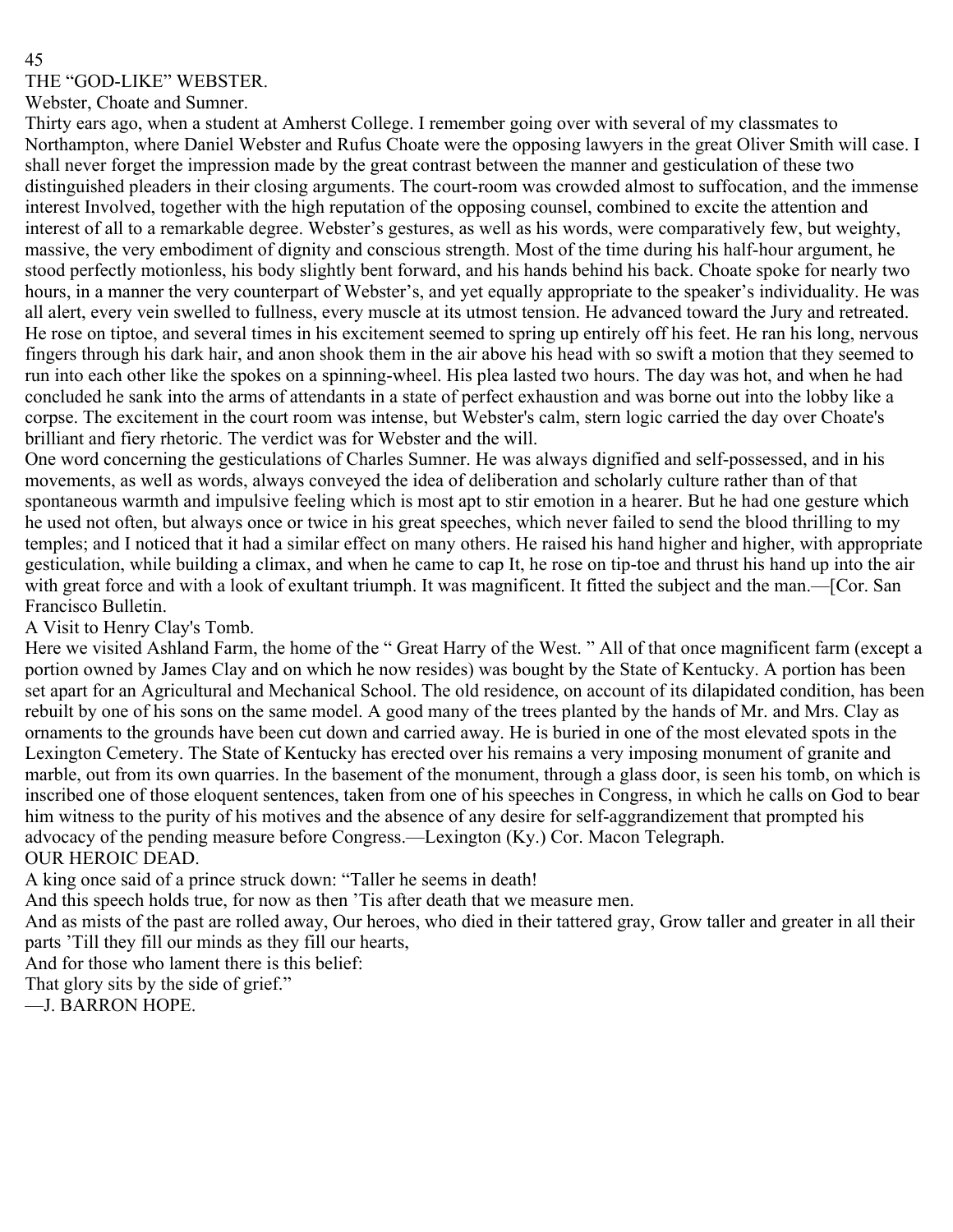# OLD HOME AND SHOP OF ANDREW JOHNSON IN EAST TENNESSEE

The Hair of the Presidents.

In the patent office at Washington there are many objects of interest connected with the government and those who administered its affairs in times gone by. A friend of the writer says that while examining some of those objects of curiosity, nothing struck him so forcibly as the samples of small locks of hair taken from the heads of different chief magistrates, from Washington down to President Pierce, secured in a frame covered with glass. Here is, in fact, a part and parcel of what constituted the living bodies of those illustrious individuals whose names are familiar as household words, but who now live only in history and the remembrance of the past.

The hair of Washington is nearly a pure white, fine and smooth in its appearance.

That of John Adams is nearly the same color, though perhaps a little coarser.

The hair of Jefferson is of a different character, being a mixture of white and auburn, or a sandy brown, and rather coarse. In his youth Mr. Jefferson's hair was remarkable for its bright color.

The hair of Madison is coarse, and of a mixed white and dark.

The hair of Monroe is a handsome dark auburn, smooth, and free from any mixture. He is the only President, excepting Pierce, whose hair has undergone no change in color.

The hair of John Quincy Adams is somewhat peculiar, being coarse and a yellowish gray in color.

The hair of General Jackson is almost a perfect white, but coarse in its character, as might be supposed by those who have examined the portraits of the old hero.

The hair of Van Buren is white and smooth in appearance.

The hair of General Harrison is a fine white, with a slight admixture of black.

The hair of John Tyler is a mixture of white and brown.

The hair of James K. Polk is almost a pure white.

The hair of General Taylor is white, with a slight admixture of brown.

The hair of Millard Fillmore is, on the other hand, brown, with a slight admixture of white.

The hair of Franklin Pierce is a dark brown, of which he had a plentiful crop.

It is somewhat remarkable, however, that since Pierce's time no one has thought of preserving the hair of his successors. There are vacancies in the case, but there is no hair (or was not a short time since) either of Buchanan, Lincoln, Johnson, Grant, Hayes, Garfield or Arthur, for the inspection of futurity.

During their occupancy of the presidential chair, Buchanan's hair was nearly a pure white; that of Lincoln's dark and wiry, liberally sprinkled with silver threads; Johnson's was iron gray —in youth his hair was coal black and very luxuriant; Grant's was dark and coarse; Hayes' sandy and mixed with white; Garfield's a beautiful auburn, while that of Arthur is brown and wavy.

The Twenty-first President.

Chester A. Arthur is the twenty-first President of the United States, his twenty predecessors having been in office during a period of ninety-one and a half years. Of these, Washington, Jefferson, Madison, Monroe, Jackson and Grant each served eight years. The next longest term was that of Lincoln, who was elected for two terms, but served but four years, one month and eleven days. Seven Presidents—John Adams, John Quincy Adams, Van Buren, Polk, Pierce, Buchanan and Hayes—each served four years. Seven others served factional terms, of which that of John Tyler was longest, being three years and eleven months. The next was Andrew Johnson's, continuing three years, ten months and nineteen days. Mr. Fillmore's was two years, eight months and twenty five days; Taylor's, one year, three months, and five days; Garfield's six months and fifteen days; and Harrison's, which was shortest of all, beginning on the 4th of March, 1841, and closing by his death on the 4th of the following April—just one month.

Live to-day as though sure eternity is your boon to-morrow.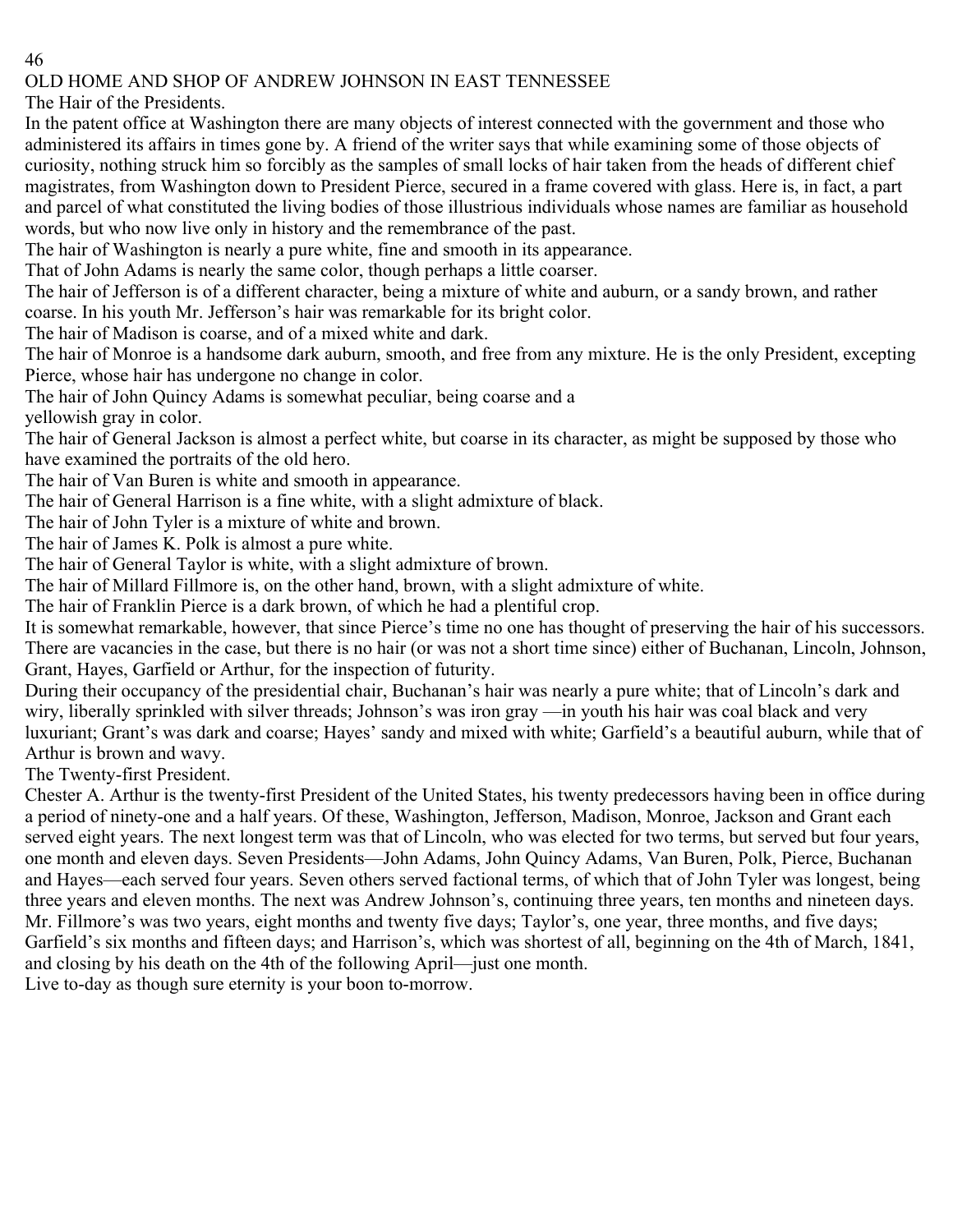Two poems.

The Favorites of Lincoln and Garfield

The favorite poems of Lincoln and Garfield inspire a mournful and permanent interest. The authors of both are unknown. Mr. F. B. Carpenter (F.B. Carpenter), the artist, writes that, while engaged in painting Lincoln's picture at the White House, he was alone one evening with the President in his room, when he said:

"There is a poem which has been a great favorite with me for years, which was first shown to me when a young man by a friend, and which I afterward saw and cut from a newspaper and learned by heart. I would," he continued, "give a great deal to know who wrote it, but have never been able to ascertain." Here is the poem :

OH, WHY SHOULD THE SPIRIT OF MORTAL BE PROUD ?

Oh, why should the spirit of mortal be proud?

Like a swift-fleeting meteor, a fast-flying cloud, A flash of the lightning, a break of the wave,

Man passes from life to his rest in the grave.

The leaves of the oak and willow shall fade

Be scattered around and together be laid

And the young and the old, and the low and the high,

Shall molder to dust and together shall die.

The infant a mother attended and loved,

The mother that infant's affection who proved,

The husband that mother and infant who blessed,

Each, all, are away to their dwellings of rest.

The maid on whose cheek, on whose brow, in whose eye,

Shone beauty and pleasure—her triumphs are by;

And the memory of those who loved her and praised

Are alike from the minds of the living erased.

The band of the King that the scepter hath borne,

The brow of the priest that the miter hath worn,

The eye of the sage and the heart of the brave Are hidden and lost in the depth of the grave.

The peasant, whose lot was to sow and to reap;

The herdsman, who climbed with his goats up the steep;

The beggar, who wandered in search of his bread. Have faded away like the grass that we tread.

The saint who enjoyed the communion of heaven,

The sinner who dared to remain unforgiven,

The wise and the foolish, the guilty and just,

Have quietly mingled their bones in the dust.

So the multitude goes, like the flower or the weed That withers away to let others succeed;

So the multitude comes, even those we behold,

To repeat every tale that has often been told.

For we are the same our fathers have been;

We see the same sights our fathers have seen—

We drink the same stream and view the same sun, And run the same course our fathers have run.

The thoughts we are thinking our fathers would think;

From the death we are shrinking our fathers would shrink;

To the life we are clinging they also would cling;

But it speeds for us all, like a bird on the wing.

They loved, but the story we cannot unfold;

They scorned, but the heart of the haughty is cold; They grieved, but no wail from their slumbers will come;

They joyed, but the tongue of their gladness is dumb.

They died, ay! they died; and we things that are now,

Who walk on the turf that lies over their brow,

Who make in their dwelling a transient abode,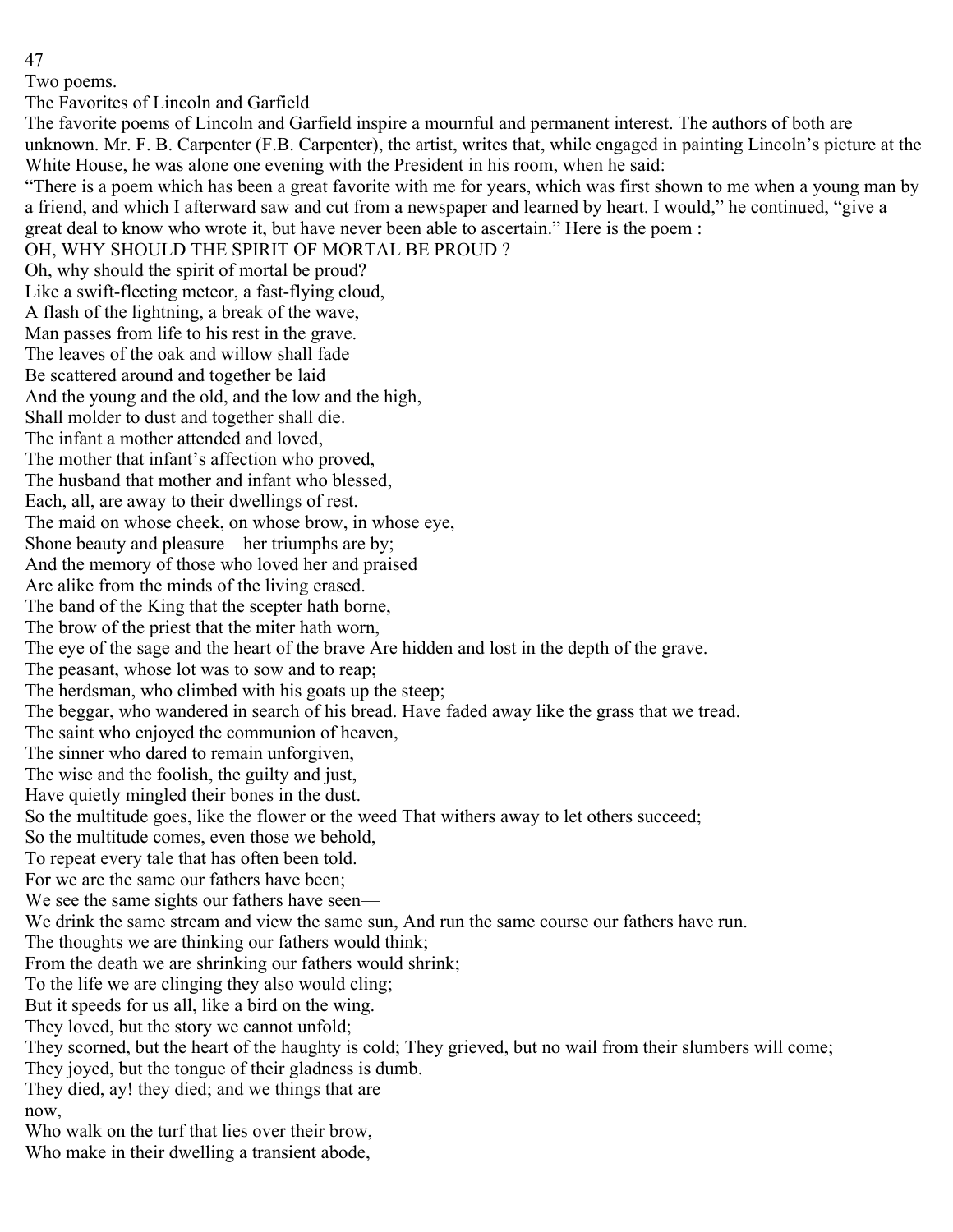Meet the things that they met on their pilgrimage road. Yea! hope and despondency, pleasure and pain, We mingle together in sunshine and rain; And the smiles and the tears, the song and the dirge, Still follow each other, like surge upon surge. 'Tis the wink of an eye, 'tis the draught of a breath. From the blossom of health to the paleness of death, From the gilded saloon to the bier and the shroud— O, why should the spirit of mortal be proud? Garfield's favorite poem, which we give below, has a lofty tone not unlike that of Lincoln's. It would be a dull soul who could read it without taking inspiration and comfort from it: HO ! REAPERS OF LIFE'S HARVEST. Ho! reapers, of life's harvest, Why stand with rusted blade Until the night draws 'round thee And day begins to fade? Why stand ye idle, waiting For reapers more to come? The golden morn is passing; Why sit ye idle, dumb ? Thrust in your sharpened sickle, And gather in the grain; The night is fast approaching. And noon will come again. The Master calls for reapers, And shall He call in vain ? Shall sheaves lie there ungathere And waste upon the plain ? Mount up the heights of wisdom. And crush each error low; Keep back no words of knowledge That human hearts should know. Be faithful to thy mission, In service of thy Lord, And then a golden chaplet Shall be thy Just reward. Congressional Suicides. There have been a number of members of Congress who have committed suicide. Haywood Chauncy Biddle shot himself through the head, in Tennessee, about 1875. He was undoubtedly insane. James Blair, a Representative from South Carolina, blew out his brains at a boarding-house on Capital Hill, April 1, 1831. Felix McConnell, a member from Alabama, committed suicide, in a fit of delirium, at the St. Charles Hotel, Washington, by stabbing himself and then cutting his throat, Sept. 10, 1816. Representative James Ashmore, from South Carolina, blew out his brains at Sardis, Miss., Dec. 6, 1861. Elijah Hise, Representative in the Fortieth Congress, committed suicide at Russellville, Ky., May 8, 1876. John White, Representative from Kentucky, committed suicide at Richmond, Ky., Sept. 27, 1815. James G. Wilson, United States Senator from New Jersey, threw himself from his house, in a fit of delirium, in 1832, and was killed. William Ramsey, Representative from Pennsylvania, committed suicide at Barnum's Hotel, in Baltimore, by shooting himself through the eye with a pistol, about 1810. John Ewing, of Indiana, was found dead in his room at Vincennes in 1839, and on his table the following epitaph; Here lies a man who loved his friends. His God, his country, and Vincennes. Representative Alfred B. White, of Ohio, committed suicide by taking poison on the grave of his two children, at Columbus, Aug. 1, 1865. He was charged with improper acts in connection with cotton speculations. James Henry Lane, United States Senator from Kansas, committed suicide at Fort Leavenworth, about 1866. James S. Johnson, Representative from Kentucky, committed suicide while suffering from ill-health, at Owensboro,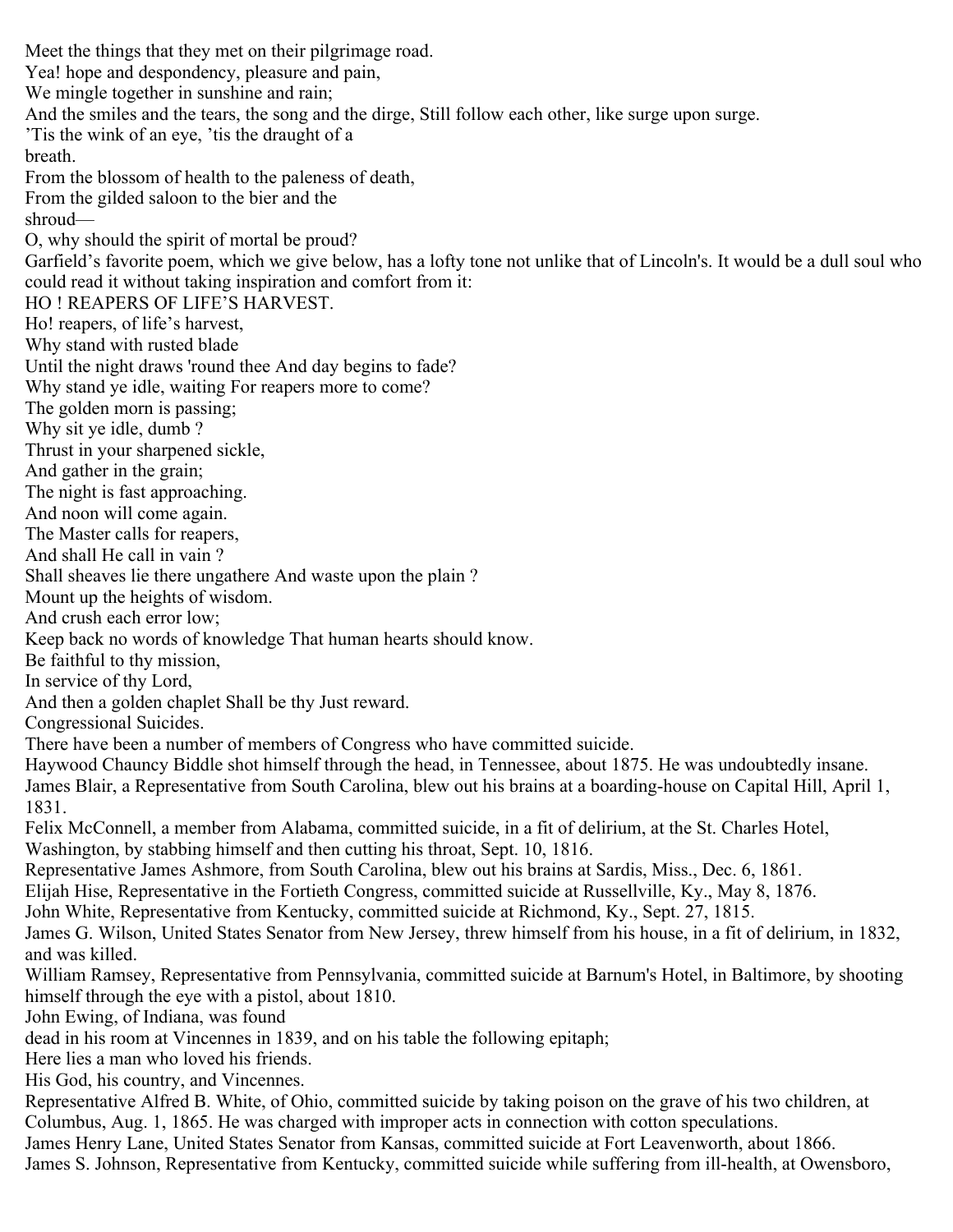Ky., Feb. 12, 1873.

ACCIDENTALLY KILLED.

A number of Congressmen and ex-Congressmen have met with accidental deaths.

Clement L. Vallandigham died from the accidental discharge of a pistol in 1870, while arguing a murder case at Lebanon, Ohio.

Robert Young, United States Senator from Indiana, was killed by a railroad train while walking on the track, at Indianapolis, Nov. 14, 1856.

Abraham B. Venable, United States Senator from Virginia, perished in the burning of the Richmond Theater, Dec. 21,1811.

James Martin, Representative from South Carolina, was drowned on the passage from New Orleans to Galveston, Nov. 15, 1857. He was the founder of the Southern Quarterly Review.

Josiah Stoddard Johnson, Senator from Louisiana, died May 19, 1813, from the effect of an explosion of gunpowder on a steam packet on the Red river.

Charles J. Julian, Senator from Delaware, died Oct. 17, 1862, from injuries received while experimenting with a riflecannon which he had invented.

HOMICIDES.

There have been members of Congress who have killed men not on the field of honor.

Henry Daniels, from Virginia, shot his brother-in-law at Mount Sterling, Ky., in 1845, as the result of a quarrel. Daniel Sickles killed Philip Barton Key, Feb. 28, 1859.

Richard Weightman, a Delegate from New Mexico in the Thirty- second Congress, killed a Santa Fe trader with the same knife with which he cut a cadet comrade at West Point—an act for which he was expelled from West Point Presidential Handwriting.

Abraham Lincoln wrote a very small hand. Gen. Grant's can easily be read.

The handwriting of Andrew Johnson was large and labored.

John Tyler and James A. Garfield were the best writers among the Presidents.

Franklin Pierce was the worst writer of all the Presidents.

The handwriting of William Henry Harrison was classic.

James K. Polk made a signature which looked like copper-plate.

The handwriting of Rutherford B. Hayes could not be counterfeited as he never made the same letter the same way twice.—Brooklyn Press.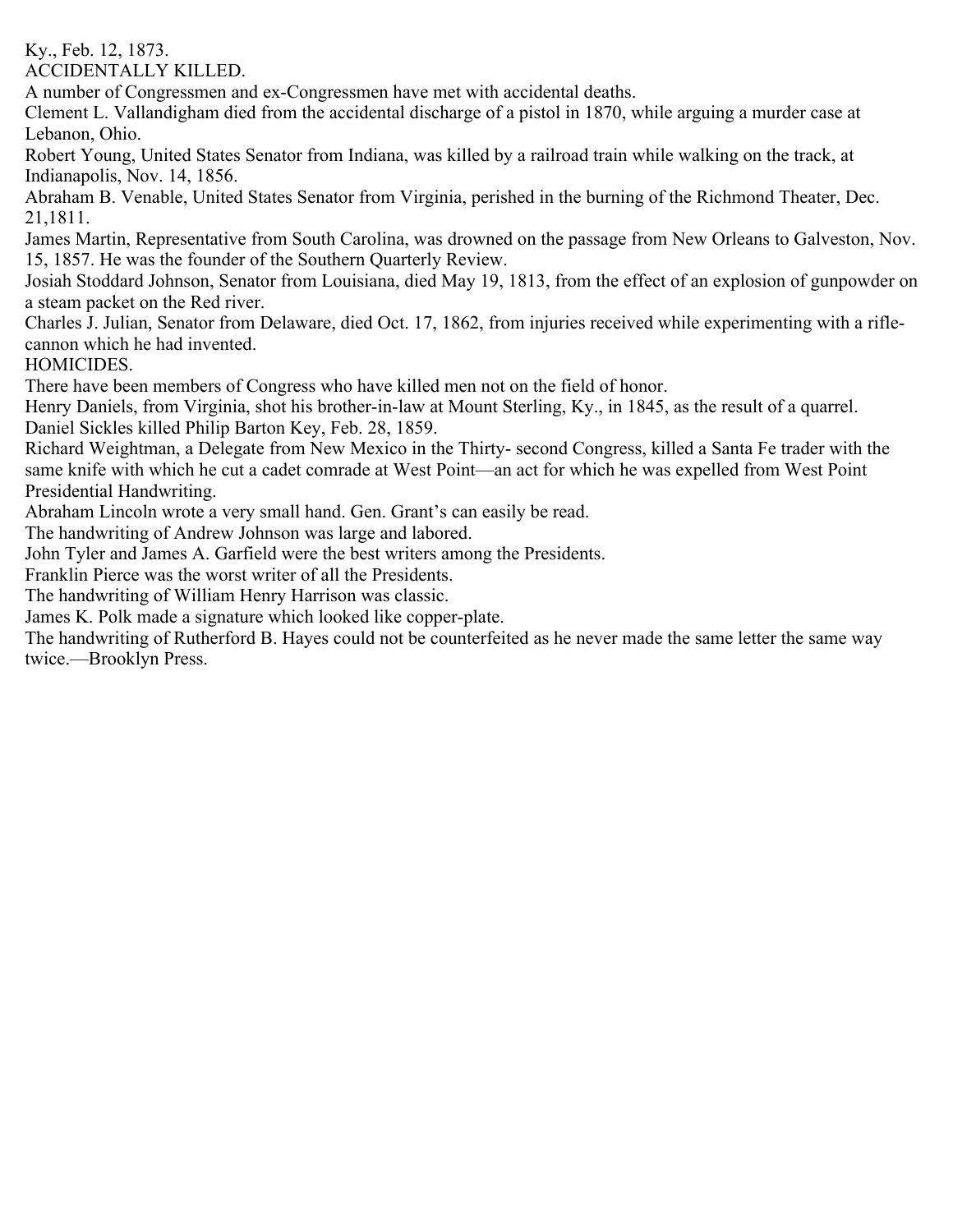#### Political Tragedies.

The disputes of party leaders for the last three-quarters of a century in the old states would make a wonderful volume, but those of New York would surpass all others. As I recur to the bitter contest between Burr and Hamilton, I find how many others have flowed from that early example, and how strangely history repeats itself. There was a period in the history of New York filled with duels produced by these conflicts. From 1797 to 1801, and from 1801 to 1804, the utmost violence marked the politics of New York. Not only ink but blood was freely shed by both parties. I count a dozen serious duels in that interval of eight years. The rivals were Alexander Hamilton and Aaron Burr, but long before the first was killed by the bullet of the latter, there were other fatal affairs. In 1798 Mr. Henderson killed Mr. Jones in New York city for writing a political squib. Jefferson and Burr were both Democrats, and in 1800 both received the same number of votes for president, and some of the federalists, eager to defeat their ablest foe, Jefferson, were disposed to throw their electoral votes for Burr, but Alexander Hamilton, the federal leader, bitterly opposed that alternative, and no doubt his opposition to that scheme led to his death at the hands of Burr, less than four years after. "I trust," wrote Hamilton, "New England will not so far lose its head as to fall into this snare, there is no doubt that upon every permanent and virtuous calculation Jefferson is to be preferred. He is by far not so dangerous a man, and he has pretensions to character. As to Burr, there is nothing in his favor. His private character is not defended by his most partial friends. He is bankrupt beyond redemption, except by the plunder of his country." And Jefferson was elected over Burr. Then began the reign of the Democrats in New York, and other duels. First, the death of Philip Hamilton, the eldest son of the great financier, Alexander Hamilton, in 1802, in a political duel with Democrat named Eacker; then the quarrel between Cheetham, the Jefferson editor, and Coleman, the Hamilton editor, which resulted in the duel which ended in Coleman's death. This was followed by the fierce conflict between De Witt Clinton (DeWitt Clinton), afterward governor of New York, a Federalist, and John Swartwout, a Democrat, and a friend of Burr. They fired five shots, and Swartwout was terribly wounded. This followed by a challenge from De Witt Clinton (DeWitt Clinton) to Senator Dayton of New Jersey, afterward arranged, and this by another duel between Robert Swartwout, in which Richard Riker was severely wounded.

Matters were shaping for the mortal combat between Burr and Hamilton. Jefferson was nominated for reelection as president in 1804, but Burr was defeated for vice-president, and Governor Clinton selected as the Democratic candidate in his place. Indignant at this new outrage on his pride, and failing to get the regular Democratic nomination for governor of New York, Burr ran as stump candidate for that office against Morgan Lewis, regular Democratic candidate. Hamilton was fierce in his hostility to Burr, and Burr was badly defeated in the same year that saw Jefferson chosen president a second time. There is no doubt that from this moment Burr resolved to fight Hamilton. The latter had been unsparing in his assaults upon his rival, and Burr, hearing of these comments, sent him a challenge, and refused all compromise but an abject apology. This was refused by Hamilton, and on the 11th of July, 1804, they fought at Weehawken, near New York, and Hamilton was killed, leaving a widow and seven children, his beautiful daughter Angelica, made a maniac by the fearful tragedy. Such is the skeleton of New York politics over three quarters of a century ago. The future, if less tragical, has not been less quarrelsome. Both parties have been almost equally afflicted by able and ambitious rivals. George Clinton, De Witt Clinton (DeWitt Clinton), Governor Morris, the Livingstons, the Van Rensselaers, the Hoffmans, the Wrights, the Van Burens, the Dickinsons, the Sewards, Weeds, Talmadges, the Jays and the Marcys have been on both sides of various factions in the Democratic, Federal, Whig, Anti-masonic and Republican parties.

#### TRUE AND FALSE.

A gem is a gem Though it lies in the dust,

Though every by-passer Should give it a thrust;

Though hidden awhile,

Still its virtues shall shine,

Till it suddenly gleams With a glory divine.

Sand is but sand Though the wind, passing by Should bear it above To the stars of the sky;

But tried by the truth And the testings of fame, Forgotten it falls To the soil whence it came.

Though obscurity trample And tread upon worth,

It will steadily rise From the trammels of earth; Though change's vagaries The worthless advance,

It will flee in dismay At truth's conquering glance. —Geo. Birdseye, in Detroit Free Press.

The EVERLASTING MEMORIAL

BY BONAR.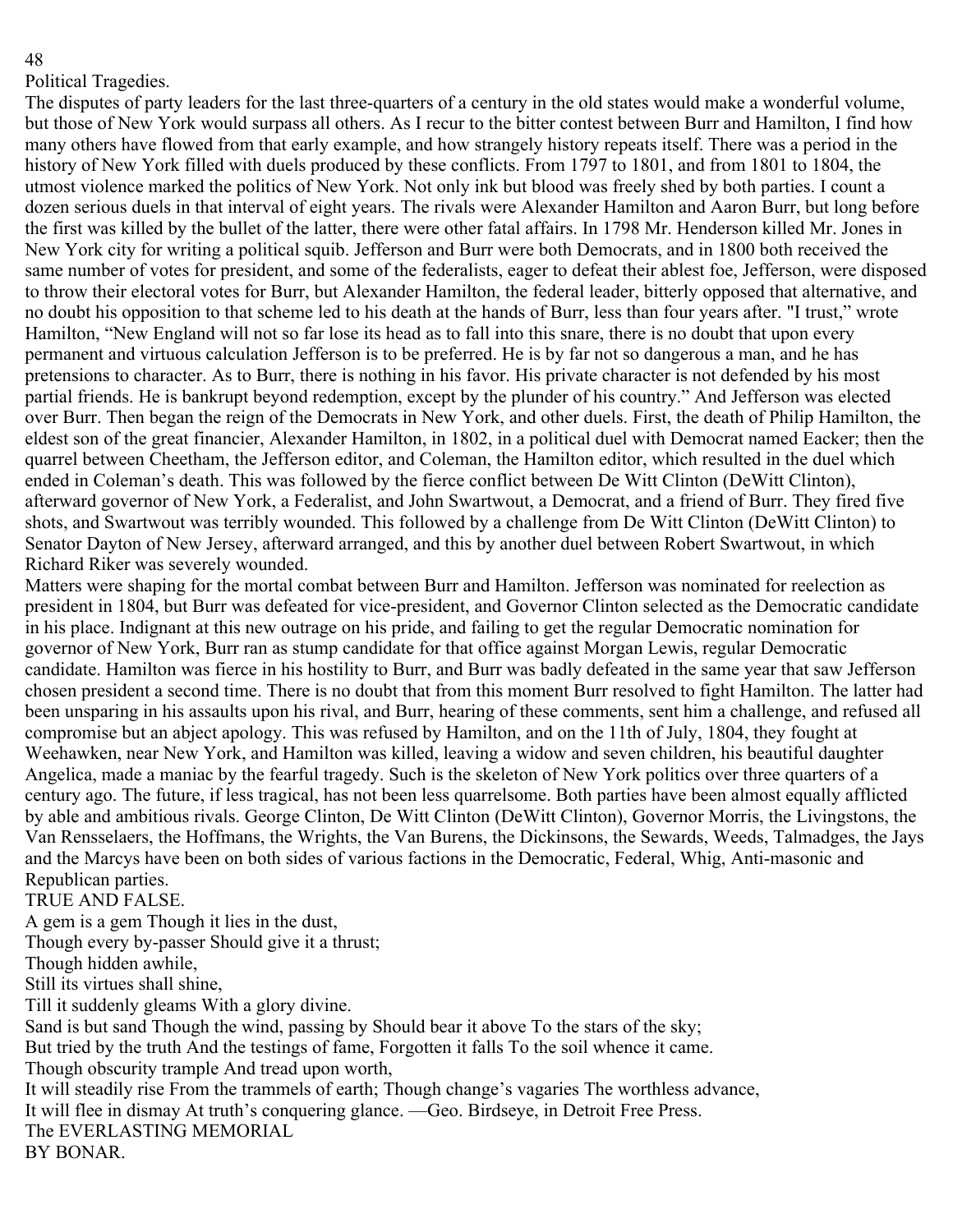Up and away, like the dew of the morning, That soars from the earth to its home in the sun— So let me steal away, gently and lovingly, Only remembered by what I have done. My name and my place, and my tomb all forgotten, The brief race of time well and patiently run, So let me pass away, peacefully, silently, Only remembered by what I have done. Gladly away from this toil would I hasten, Up to the crown that for me has been won, Unthought of by man in rewards or in praises, Only remembered by what I have done. Up and away, like the odors of sunset, That sweeten the twilight as darkness comes on; So be my life—a thing felt but not noticed, And I but remembered by what I have done. Yes, like the fragrance that wanders in freshness, When the flowers it came from are closed up and gone; So would I be to this world's weary travellers, Only remembered by what I have done. Needs there the praise of the love-written record, The name and the epitaph graved on the stone? The things we have lived for, let them be our story, We ourselves but remembered by what we have done. I need not be missed, if my life has been bearing (As its Summer and Autumn moved silently on) The bloom, and the fruit, and the seed of its seasons, I shall still be remembered by what I have done. I need not be missed, if another succeed me, To reap down those fields which in spring I have sown, He who plowed and who sowed is not missed by the reaper— He is only remembered by what he has done. Not myself, but the truth that in life I have spoken; Not myself, but the seed that in life I have sown, Shall pass on to ages—all about me forgotten, Save the truths I have spoken, the things I have done. So let my living be, so be my dying; So let my name lie, unblazoned, unknown; Unpraised and unmissed I shall still be remembered ; Yes, but remembered by what I have done. The motto of Dr. Cuyler ought to be written in letters of gold—"No one was ever lost on a straight road." It is the crooked road that leads men to trouble. Honesty in business makes a soft bed to sleep on. A dying man, referring to his property said, " It is not much, but there is not a dirty shilling in it." Men have made piles of money, but how much dirty

money will judgment find in it? Is your money clean money? "He that walketh uprightly walketh surely." The man that

cheats and defrauds and takes short cuts will sooner or later come to grief, and he ought to.—Selected.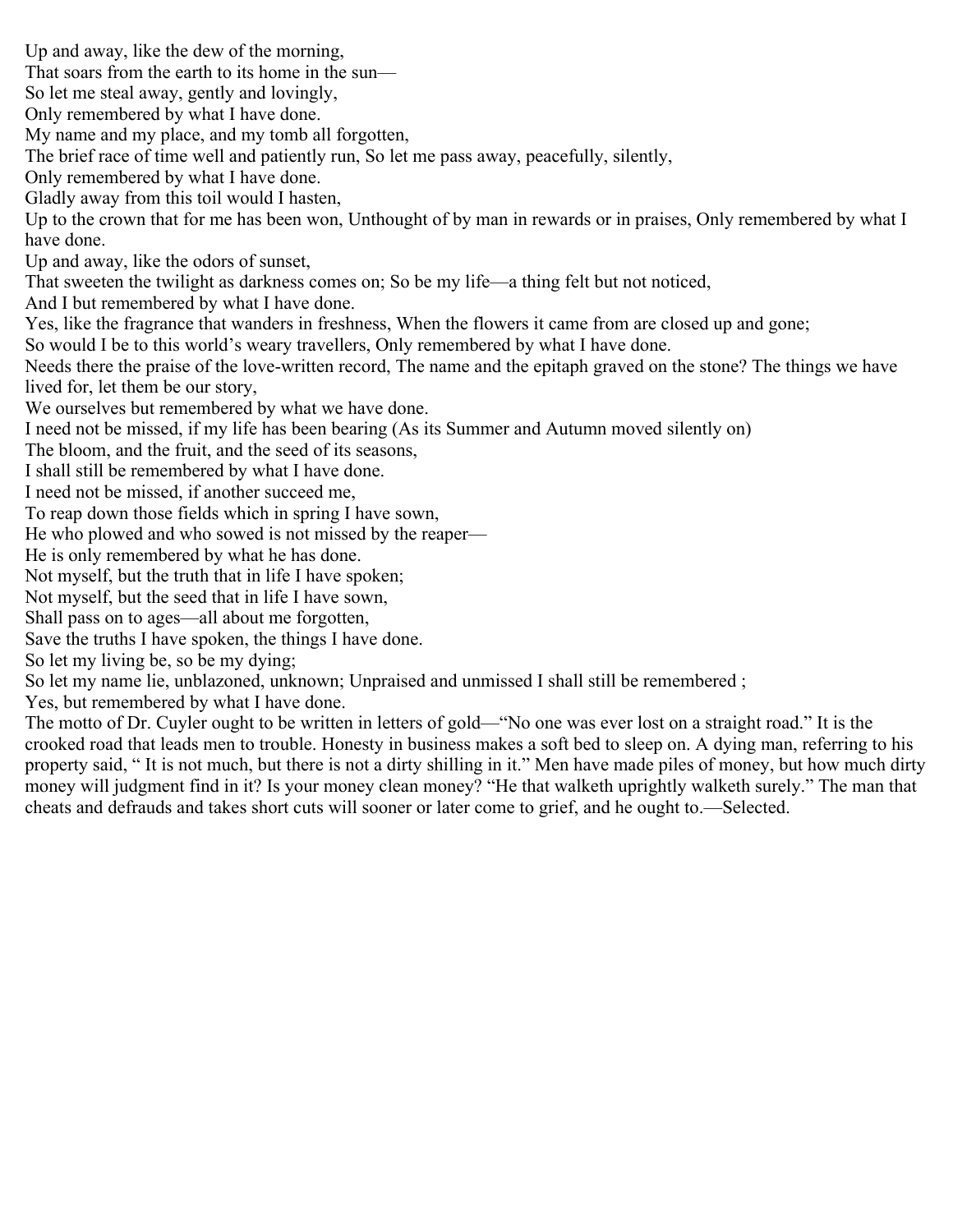# GRAVES OF THE PRESIDENTS.

Washington's remains were deposited in their present resting place at Mount Vernon, Va., in 1837.

Beneath the Unitarian Church, Quincy, Mass., may be found the remains of John Adams and John Quincy Adams, second and sixth Presidents respectively.

Jefferson lies buried in a thick growth of woods to the right of a road leading from Charlotteville, Va., to Monticello. Madison's grave is in the center of a large level field at Montpelier, Va. The region around is one of great natural beauty. Monroe is buried on a beautiful site in-Hollywood Cemetery, Richmond, Va.

General Jackson is buried at the Hermitage, his famous house, on the Lebanon pike, eleven miles from Nashville. Tenn. Van Buren sleeps in the little village cemetery of Kinderhook, Columbia county, N. Y.

Harrison's grave is situated at North Bend, Ind., a few yards from the track of the I. C. & L. R. R., where it enters the tunnel. No monument or inscription tells the story of the life of the hero of Tippecanoe.

John Tyler's grave in Hollywood Cemetery, Richmond, Va., is also unmarked, save by a juniper and two magnolia trees. The remains of the eleventh President, James K. Polk, lie buried in a beautiful spot at the corner of Vine and Union streets, Nashville, Tenn.

The remains of Zachary Taylor, after three removals, repose now in a public spot in the beautiful cemetery at Frankfort, Ky., where they are in company with many illustrious dead.

Millard Fillmore, the second accidental President, lies buried in a beautiful site in Forest Lawn Cemetery, Buffalo, N. Y. Pierce lies buried in the old cemetery at Concord, N. H., in company with the founders of Concord.

Buchanan lies buried in an attractive spot in Woodward Hill Cemetery, Lancaster, Pa., on the banks of the Conestoga. Lincoln is buried at Oak Ridge Cemetery, Springfield, Ill., and his resting-place is marked by probably one of the most magnificent memorials in the United States.

The grave of Johnson, the third accidental President, is at Greenville, Tenn., and is marked by a fine granite arch. General Garfield's remains are interred on a slope of Lake View Cemetery, Cleveland, overlooking Lake Erie, and subscriptions have already been started for the erection of a fitting monument to his memory.

"There is no flock, however watched and tended,

But one dead lamb is there!

There is no fireside, howsoe'er defended,

But has one vacant chair; "

"Let her rest, sweetly rest,

Her life work is done,

The conflict is ended,

The glory begun;

So ripe for the kingdom, so longing for home, On earth's dreary shore no longer to roam,

Let her rest."

# ALEXANDER HAMILTON STEPHENS.

It is not news to mention that " Mr. Stephens of Georgia is dead. The telegraph sent that message to the ends of its wires, March 4th, an eventful day in the history of this country.

A well known author visited Niagara, intending to write a description of the great cataract, but on nearing the place he was overcome by the scene, and his account was brief. He felt himself as a child again, and he penned, what he had never done before, that "There is a God."

[hand written] Yours truly, Alexander H. Stephens.

This figure as an illustration of how the writer feels over the bier of Alexander H. Stephens, is not exaggerated. Considered both physically and intellectually Mr. Stephens was a prodigy more worthy of fame than any of his fellows. In contemplating the character we have the most indisputable testimony of God in man.

He once told the writer that he hardly remembered the time that he expected to live longer than two years. Yet notwithstanding his frailty and poverty, he had a will power whereby he achieved distinction early in life, and during about half his three score and ten years he was in the public service, as State and National Legislator, then second in authority in the Confederate government, and last of all, as Executive of his native State. He so battled with poverty as to be enabled to contribute largely towards the education of fifty young men before the war and more than half as many afterward.

# 49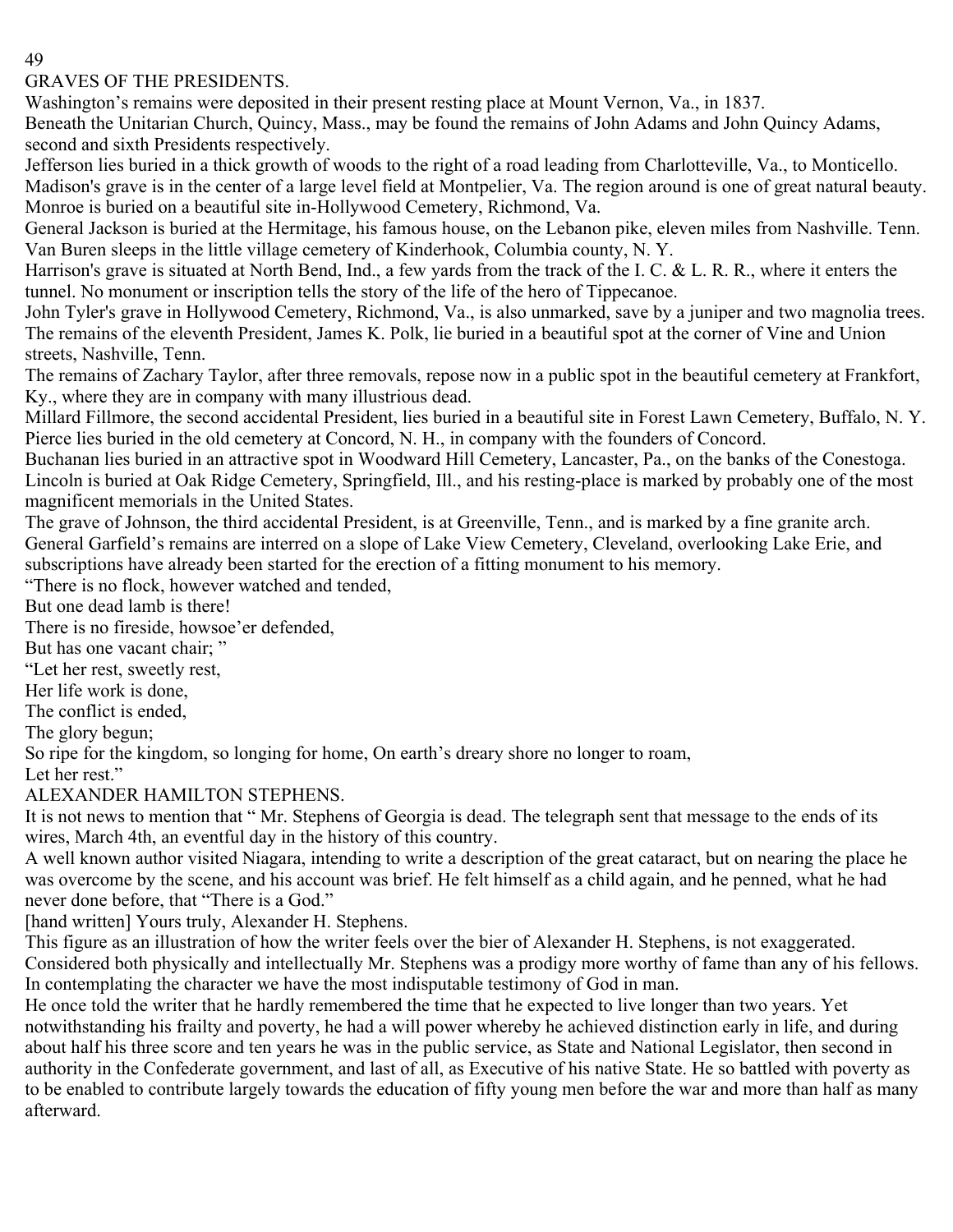#### THE LATE SENATOR HILL.

The Hon. Benjamin H. Hill, late United States Senator from Georgia, died on the 16th inst., at Atlanta, of cancer, after a lingering and painful illness, borne with heroic fortitude. Mr. Hill was born in Jasper County, Georgia, in 1823. He received a classical education, graduated at the Athens University in 1844, and immediately began the study of law. The following year he was admitted to the bar, and soon attained a lucrative practice. In 1851, and again in 1859, Mr. Hill was elected to the lower branch of the State Legislature. He joined in the secession movement in the South, and became a member of the Confederate Senate. In 1875 he was elected to the Forty-fourth Congress to fill a vacancy, and was reelected at the close of his term. He soon resigned, having been chosen to represent his State in the United States Senate. Fallen! Risen!

ON THE DEATH OF SENATOR HILL, OF GEORGIA.

I.

Fallen! Fallen! The stateliest Oak on the hill-side, Has crashed to the quivering lea, While the echoes by field, and rill-tide, Roll down to the troubled sea; Or rise, till the Heavens awaken, And their startled spaces afar, Would seem by the tumult shaken, Which follows a bursting star! Ah, me! How low is the crown of the giant Tree! How fallen! fallen! fallen! II. The Eagle that soared thro' the azure, By a God-like will possessed, With truth as the grand emblazure Of his proud, puissant crest, In his loftiest flight was haunted By the shadow of blasting Blight, And saw—but with eyes undaunted— His noontide change to night, From the beckoning sun, To the web Death's ebon loom had spun, The woven glooms of a place of tombs. He hath fallen, fallen, fallen! III. Yet, what if the Oak, in thunder Be hurled from his Mountain hope, To perish in darkness, under Its savage and sullen slope ; And what if the dumb, dead Eagle, Unchallenged by gleam or gust, No longer enthroned and regal, Lies prone in the pulseless dust, Cold, Cold, In the deepening fold of the frozen mould, Fallen! fallen! fallen! IV. To the soil of a realm enchanted, Shall the germ of the withered Tree By invisible hands transplanted, Re-bloom on a deathless lea, O'er the height of the hills of Adenn Shall the re-plumed Eagle soar, With the lustre of eyes unfading, And a wing that shall droop no more!

Ah! cease your wailing—cease, From the flame of his torture—prison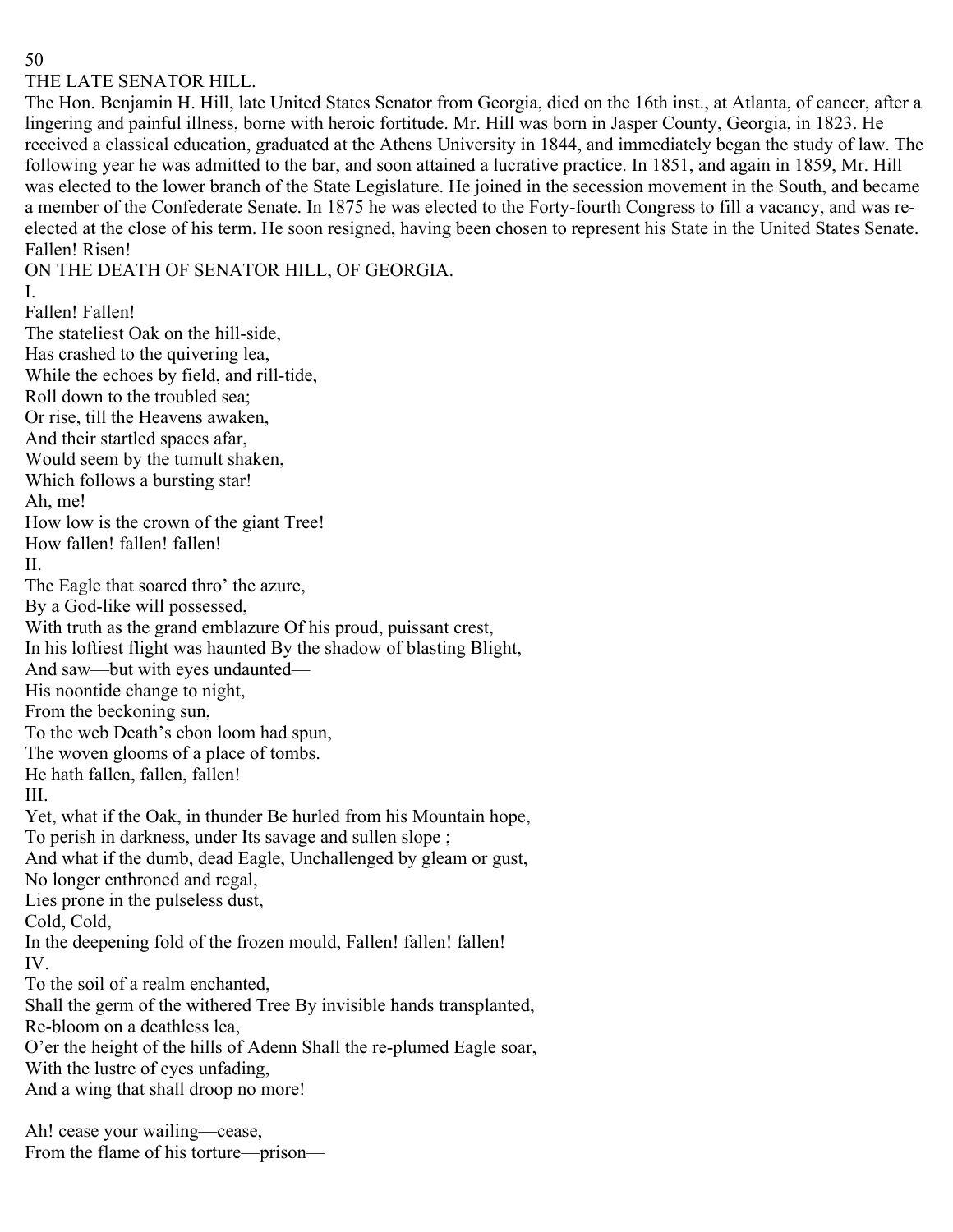From the woe of his hopeless Blight, From the anguish of day, and the doom of night, From the vulture-beak, whose dart Flashed over his fainting heart, The spirit ye loved has gained release ! Release! Release! To the Central calms, to the golden Palms, Whose shadowy glories quiver In the depths of the Sacred river, To the chrism of Christ, to the perfect Peace, He has risen, risen, risen! —Paul Hamilton Hayne Dixie Forever. At the state confederate reunion in Missouri a motion to rewrite "Dixie" almost caused a riot, and was unanimously voted down. What! change the words of "Dixie," The good old song we sang When leaden bullets marked the time, And silver bugles rang? The lines that find an echo In every southern heart, The strains that melt our very souls Until the tear-drops start? You might as well make over, In something strange and new, The prayer we lisped at mother's knee When fell the evening dew. The moth to dust and powder Has turned the coat of gray, But "Dixie" lives on every lip, The southern "Marseilles." "Away down south in Dixie!" Calls up a vision bright Of moonlight where the Suwanee flows And cotton fields by night; And rows of tall palmettos Against the starlit sky; And oh! to live in Dixie land, In Dixie land to die! Beneath the starry ensign That high above our heads Its splendor to the morning breeze In fadeless beauty spreads; The banner from whose glories The south no more shall sever, I take my stand in Dixie land, For "Dixie's" words forever. FURL IT. Long ago the great poet-priest wrote of the flag of the lost cause: "Furl that banner, for 'tis weary, Round its staff 'tis drooping dreary; Furl it, fold it; it is best," I heartily agree with Father Ryan and the Grand Army of the Republic men that a public display of the dear old Stars and Bars does no good. Let us forget it in public and cherish it only in our hearts. We are now one country; one people, one flag. "Furl that banner, softly, slowly; Treat it gently—it is holy— For it droops where, heroes rest, Though 'twill live in song and story, For their deeds of deathless glory, Furl it, fold it; it is best." Yet we who fought under that flag may be forgiven if we wish that in death its folds should lie upon our breasts. My life, my pride, my bride, Cover me deep and let me lie With that blood-washed emblem of days gone by, In my lonely grave to bide. PRIVATE, Fifth Georgia Cavalry, Wheeler's corps.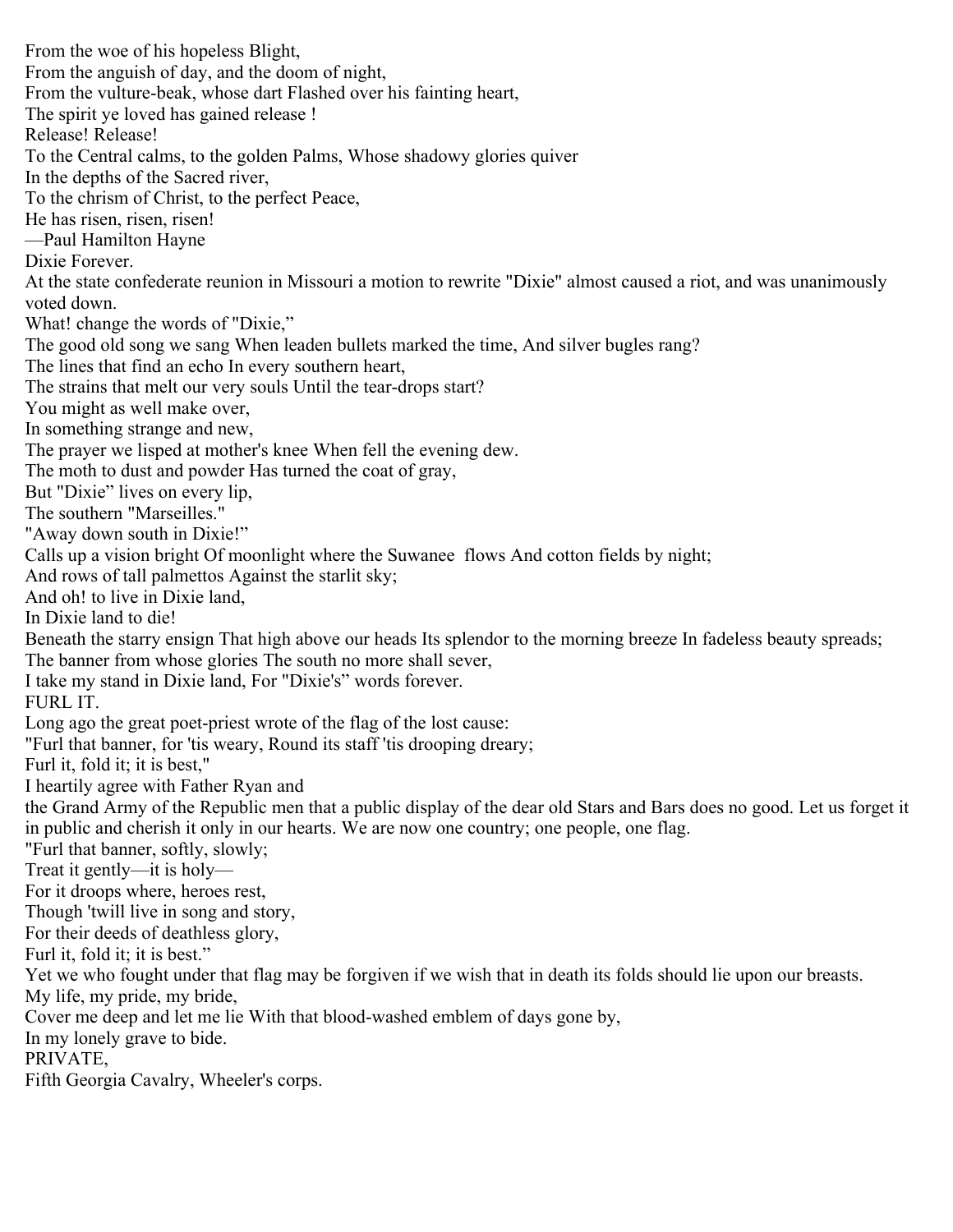An Incident in Payne's Career.

A writer in the Southern World says that a warm friendship subsisted between John Ross, the celebrated chief of the Cherokee, and John Howard Payne. Payne was staying with Ross in a miserable cabin in Georgia where Ross had sought a refuge at a time when the Cherokee were ordered to quit Georgia. A militia party arrested them, and they started for Milledgeviile one drenching night, Payne on a horse led by a soldier who presently began humming "Home Sweet Home." "Well, I certainly never expected to hear that under such circumstances," said Payne. "Do you know who wrote the words?" "No, do you?" quoth the militiaman. "I did." "Oh, you did. Well, then, go ahead and repeat them, or I'll bounce you off that horse and lead you instead of him." Payne repeated them with feeling, and then sang them. The man in command was much impressed, and said the composer of such a song should if he could help it, never go to prison. Arrived at Milledgeviile, they were, much to their surprise, discharged after examination and Ross said he entirely attributed this leniency to "Home, Sweet Home."

COMING HOME AT LAST.

[Will Carleton, in Harper's Weekly.]

The banishment was overlong,

But it will soon be past;

The man who wrote Home's sweetest song Is coming home at last!

For years his poor abode was seen In foreign lands alone,

And waves have thundered loud between This singer and his own,

But he will soon be journeying To friends across the sea ;

And grander than of any king His welcome here shall be!

He wandered o'er the dreary earth,

Forgotten and alone ;

He who could teach Home's matchless worth Ne'er had one of his own,

'Neath winter's cloud and summer's sun, Along the hilly road.

He bore his great heart, and had none To help him with the load ;

And wheresoever in his round He went with weary tread,

His sweet pathetic song he found Had floated on ahead !

He heard the melodies it made Come pealing o'er and o'er,

From royal music bands that played Before the palace door;

He heard its gentle tones of love From many a cottage creep,

When tender crooning mothers strove To sing their babes to sleep;

And wheresoe'r true love had birth This thrilling song had flown ;

But he who taught Home's matchless worth Had no home of his own !

The banishment was overlong.

But, it will soon be past ;

The man who wrote Home's sweetest song Shall have a home at last!

And he shall rest where laurels wave And fragrant, grasses twine ;

His sweetly kept and honored grave Shall be a sacred shrine.

And pilgrims with glad eyes grown dim Will fondly bend above The man who sung the triumph hymn Of earth's divinest love.

To be seemingly, or actually, indifferent to things which are awesome or appalling, is not always a mark of high courage or of mental strength. Such indifference may be the result of an apathetic or stolid disposition, while, on the other hand, true heroes and martyrs may suffer keenly from apprehension of the

By the Sea.

Slowly, steadily, under the moon,

Swings the tide, in its old time way;

Never too late, never too soon—

And the morning and evening make the day.

Slowly, steadily over the sands And over the rock to fall and flow,

And this wave has touched a dead man's hands, And that one has seen a face we know.

They have borne the good ship on her way,

Or buried her deep from love and light;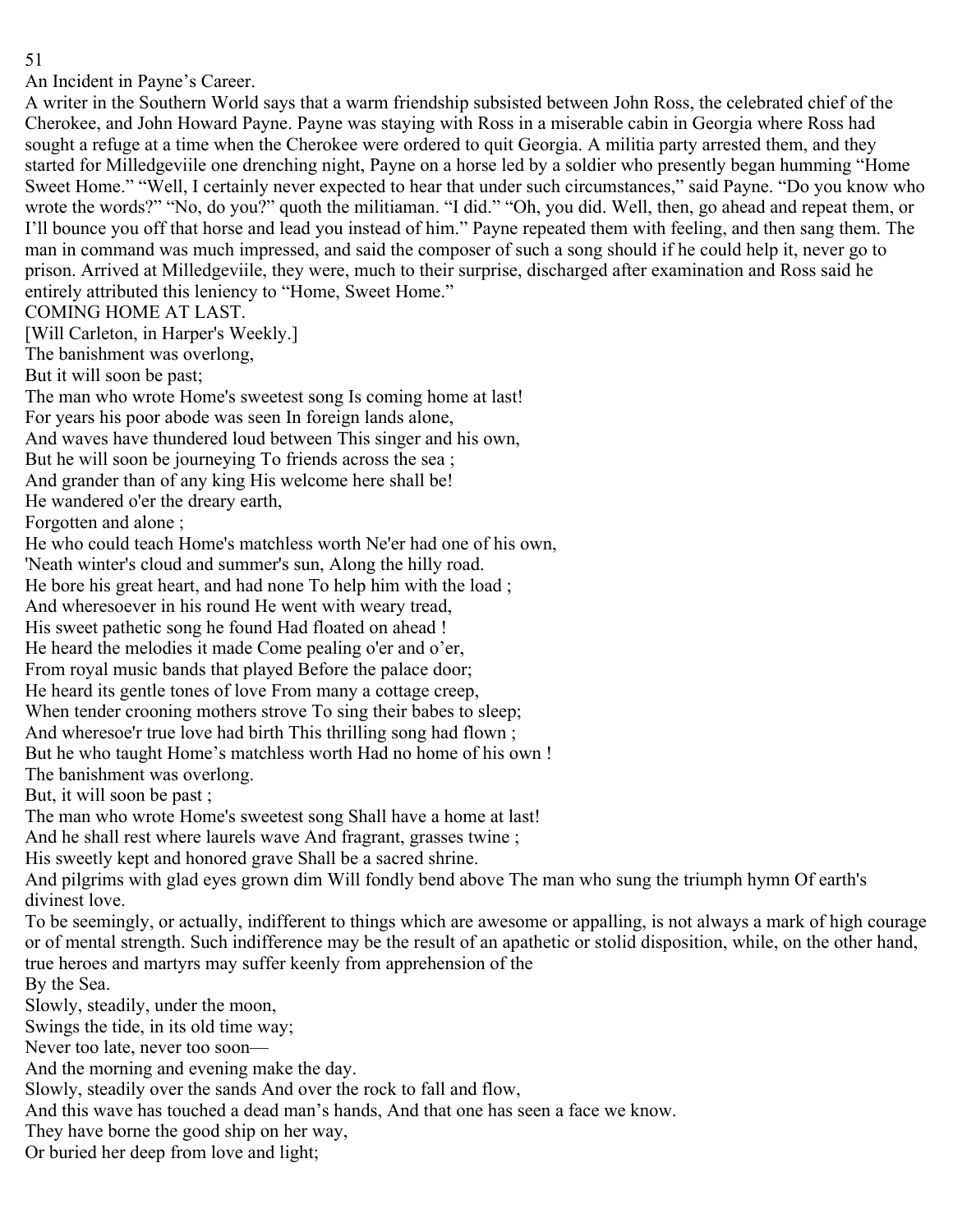And yet, as they sink at our feet to-day, Ah, who shall interpret their message right? For their separate voices of grief and cheer Are blended, at last, in one solemn tone; And only this song of the waves I hear— "For ever and ever His will be done." Slowly, steadily, to and fro, Swings our life in its weary way; Now at its ebb, now at, its flow, And the evening and morning make the day. Sorrow and happiness, peace and strife, Fear and rejoicing, its moments know; How, from the cords of such a life, Can the clear music of heaven flow? Yet to the ear of God its swells, And to the blessed around the throne. Sweeter than chimes of Sabbath bells— " For ever and ever His will be done." [Philadelphia Bulletin] Great Men's Stupidities.

Sir Isaac Newton constructed a house for his cats. For the convenience of the cat he cut a large hole for entrance, for the equal convenience of the kitten he cut a smaller one, and it was not until his attention was called to it that he realized the fact, which one would suppose might be self-evident to the feeblest understanding, that the large hole would have served for both. The author of the " Principia," one of the grandest works of human intellect, failed to perceive that a kitten could go through a hole made for a cat. Richard Brinsley Sheridan hired a suburban villa, and two days later received a visit from a friend, who was told to climb the fence in order to enter the house. " But why not open the gate?" the friend inquired. "Because I can't untie the string." " Why don't you cut it, then ? " Sheridan looked at him in amazement, drew his knife, cut the rope, walked through the gate, and, turning around, kicked the gate off the hinges. " If you love me, kick me in the same fashion," he remarked to his friend. The most brilliant wit of his time, the dramatist who could unravel the most intricate complications in stage situations, had climbed a fence for two days for lack of the stroke of a penknife. A few years ago one of our famous men was found dead under circumstances which gave rise to suspicion of suicide. One of his acquaintances remarked: "He was certainly crazy. One evening I called upon him and found him trying to write a letter. I could hardly see my way across the room. He complained that his eyesight must be failing, as it was hard for him to follow the lines upon the paper. In surprise, I turned up the gas. His look of astonishment as he looked at the light, at me, at the letter, and at the light again, was something impossible to describe. Of course he was crazy. If he hadn't 'been, he would have turned up the gas himself." So easily do we reach our conclusions; so easily do we take things for granted.

Yet Sir Isaac Newton was never supposed to be "out of his mind," and Sheridan was never suspected of being a lunatic. The gas jet simply served to throw more light on the stupidity of a sensible man, instead of proving by its feeble glimmer the corresponding feebleness of his intellect. Nothing is more constantly and completely surprising than these apparent lapses of intelligence in persons whose intellect

is acknowledged to be superior to the average. From a fool we expect foolishness, and seldom have we reason to complain of disappointment. From the wise we expeat wisdom, though we sometimes fail to find it. It is said that it is only the fool who learns no wisdom from experience; but the foolishness of sensible people is generally of a kind which experience can in no way modify. It is occasional, variable, unexpected, of a peculiar quality, admits no argument from precedent, gives no basis for calculation. Probably by contrast and incongruity its effect is heightened, and it seems more senseless than ordinary dullness because it is inevitably compared with the usual mental brilliancy. We learn from the entertaining "Letters of Gustave Flaubert" that he had prepared a dictionary of the stupid sayings of great men, and the volume is a unique and amusing one. It was the illustrious Napoleon III. who made the profound observation: "The wealth of a country depends on its general prosperity." The famous Havin wrote, as if giving utterance to a most valuable philosophical statement: "As soon as a Frenchman crosses the frontier he finds himself on foreign soil." Emerson says: "Men who have commanded great armies and taken great cities, who have made laws for an empire, or proclaimed the greatest discoveries in science, have sometimes shown the utmost idiocy in connection with the commonest affairs of life."—-Phrenological Journal. Cleveland's Birthday.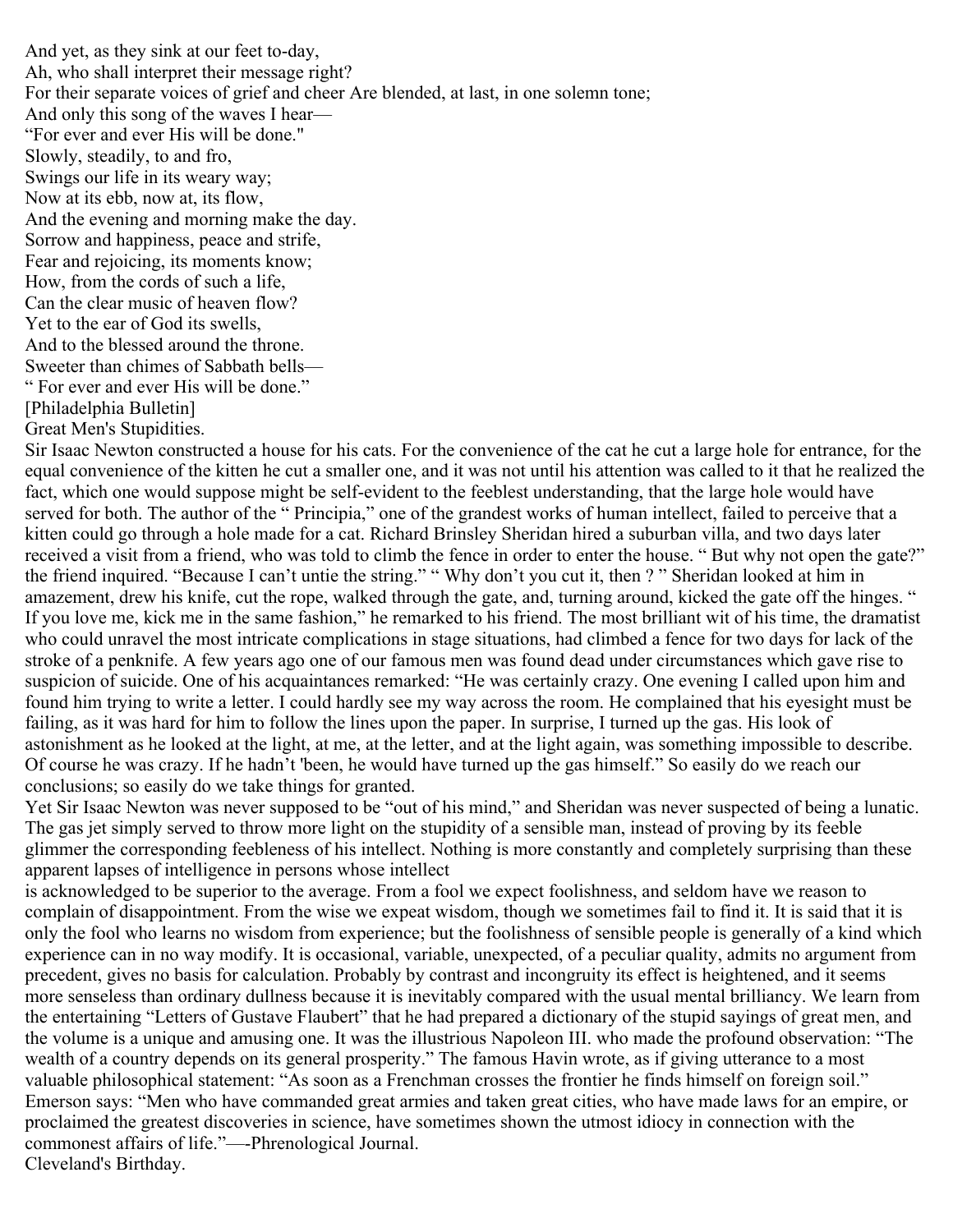Washington, March 18.—President Cleveland is today celebrating his forty-ninth birthday. Only one other President ever celebrated a forty-ninth birthday in the White House. This one was President Grant, who celebrated his fortyseventh and forty-eighth, as well as his forty-ninth, birthdays there. Only three other Presidents entered the White House this side of fifty years of age. They were Grant, Garfield and Pierce, and the last two mentioned were past the fortyninth mile-stone when they took the oath of office. President Grant came to the office even a little younger than President Cleveland. He was forty-six years, ten months and seven days old when he assumed its duties. President Cleveland was forty-seven years, eleven months and sixteen days of age when he entered the office. Thirteen of the Presidents were in the fifties when they entered the White House—Taylor, Polk and Fillmore, 50; Arthur, 51; Lincoln, Hays and Van Buren, 55; Washington and Johnson, 57; Jefferson, Madison, Monroe and J. Q. Adams, 58. Five were past sixty at their inauguration—John Adams 62 : Andrew Jackson, 62 at his first inauguration ; Harrison, 68; Taylor 65; Buchanan, 68.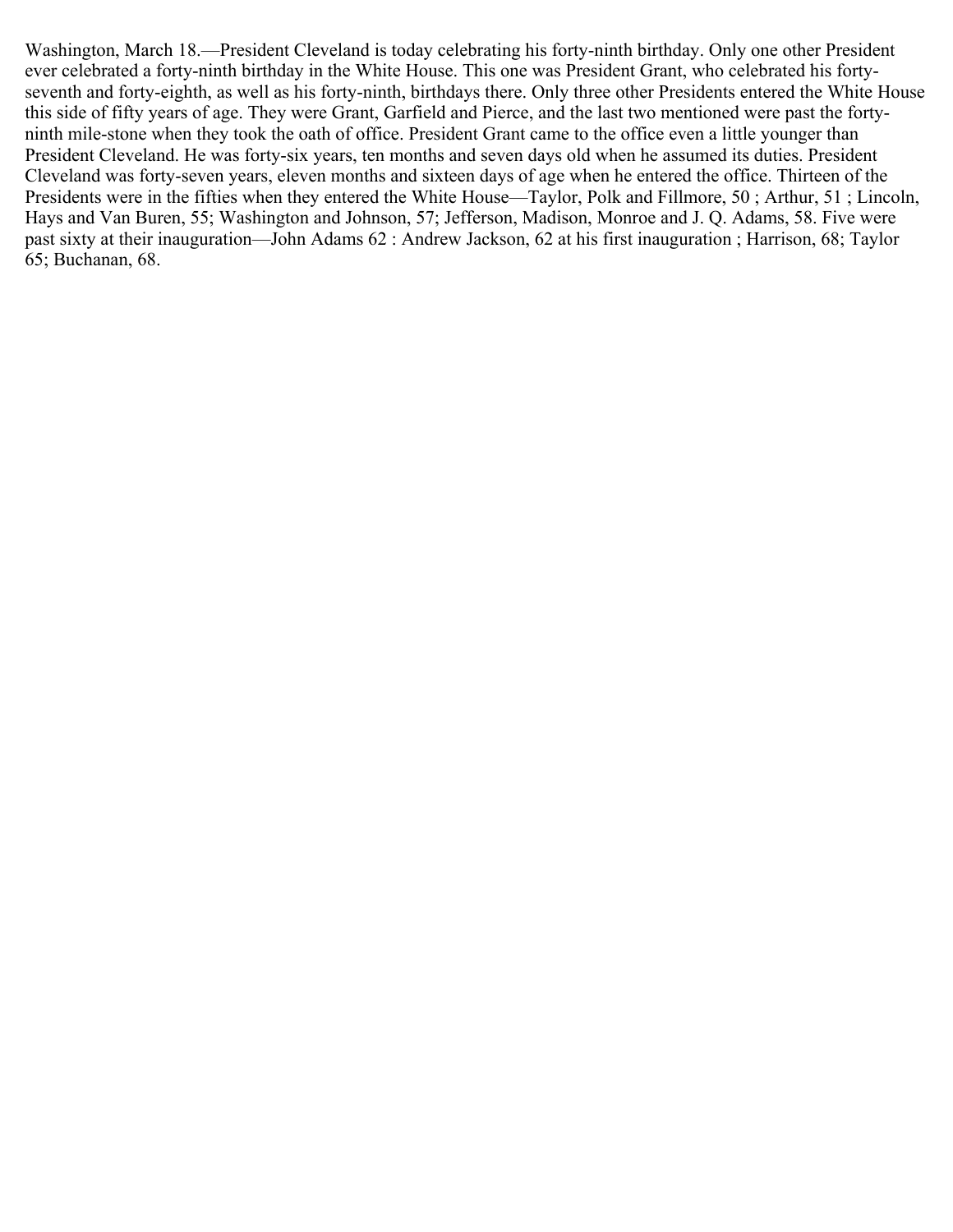#### Historical Corner

In this corner we will always-give you some facts of history. Sometimes it will be the history of the men of the Bible, sometimes not. In this number we will tell you something of English history. Perhaps the best way to begin the study of English history is to learn the names of the kings and queens of that nation. Some one has arranged them in rhyme so as to make them easily committed to memory.

The Kings and Queens of England. First William the Norman, Then William his son ; Henry, Stephen and Henry, Then Richard and John. Next, Henry the Third, Edwards, one two and three; And again, after Richard, Three Henrys, we see. Two Edwards, third Richard, If rightly I guess ; Two Henrys, Sixth Edward, Queen Mary, Queen Bess : Then Jamie, the Scotchman, Then Charles, whom they slew, Yet received after Cromwell Another Charles, too. Next Jamie the Second Ascended the throne, Then good William and Mary Together came on. Then Anne, Georges four, And fourth William, all passed, And Victoria came— Pray God she's the last. English Kings how they died. William the Conqueror died from enormous fat, from drink, and from the violence of his passions. William Rufus died the death of the poor stags he hunted. Henry I. died of a broken heart, occasioned by the bad conduct of his children. Richard Coeur de Lion died by an arrow from an archer. John died, nobody knows how; but it is said from chagrin, which we suppose is another name for a dose of hellebore. Edward III. is said to have died a natural death. Edward I. is also said to have died of a "natural sickness." Edward II. was barbarously and indecently murdered by ruffians employed by his own wife and her paramour. Edward IV. died of dotage; and Richard II. of starvation—the very reverse of George IV. Henry IV. is said to have died of "fits caused by uneasiness," and uneasiness in palaces was a very common complaint. Henry V. is said to have died of a "painful affliction prematurely." This is a courtly term for getting rid of a king. Henry VI. died in prison, by means then known only to his jailor and now only to heaven. Edward V. was strangled in the tower by his uncle Richard III. Richard III. was killed in battle. Henry VI. wasted away as a miser ought to. Henry VII. died of carbuncles, fat and fury.

Edward IV. died of a decline.

Queen Mary is said to have died of a broken heart.

Queen Bess is said to have died of melancholy, from having sacrificed Essex to his enemies.

James I. died of drinking and the effects of vice.

The empire of Queen Victoria. The Queen of Great Britain is now sovereign over a continent, 100 peninsulas, 500 promontories, 1,000 lakes, 2,000 rivers, and 10,000 islands. She waves her hand, and 500,000 warriors march to battle to conquer or die. She bends her head, and at the signal 1,000 ships of war and 100,000 sailors perform her bidding on the ocean. She walks upon the earth, and 120,000,000 of human beings feel the slightest pressure of her foot. Come, all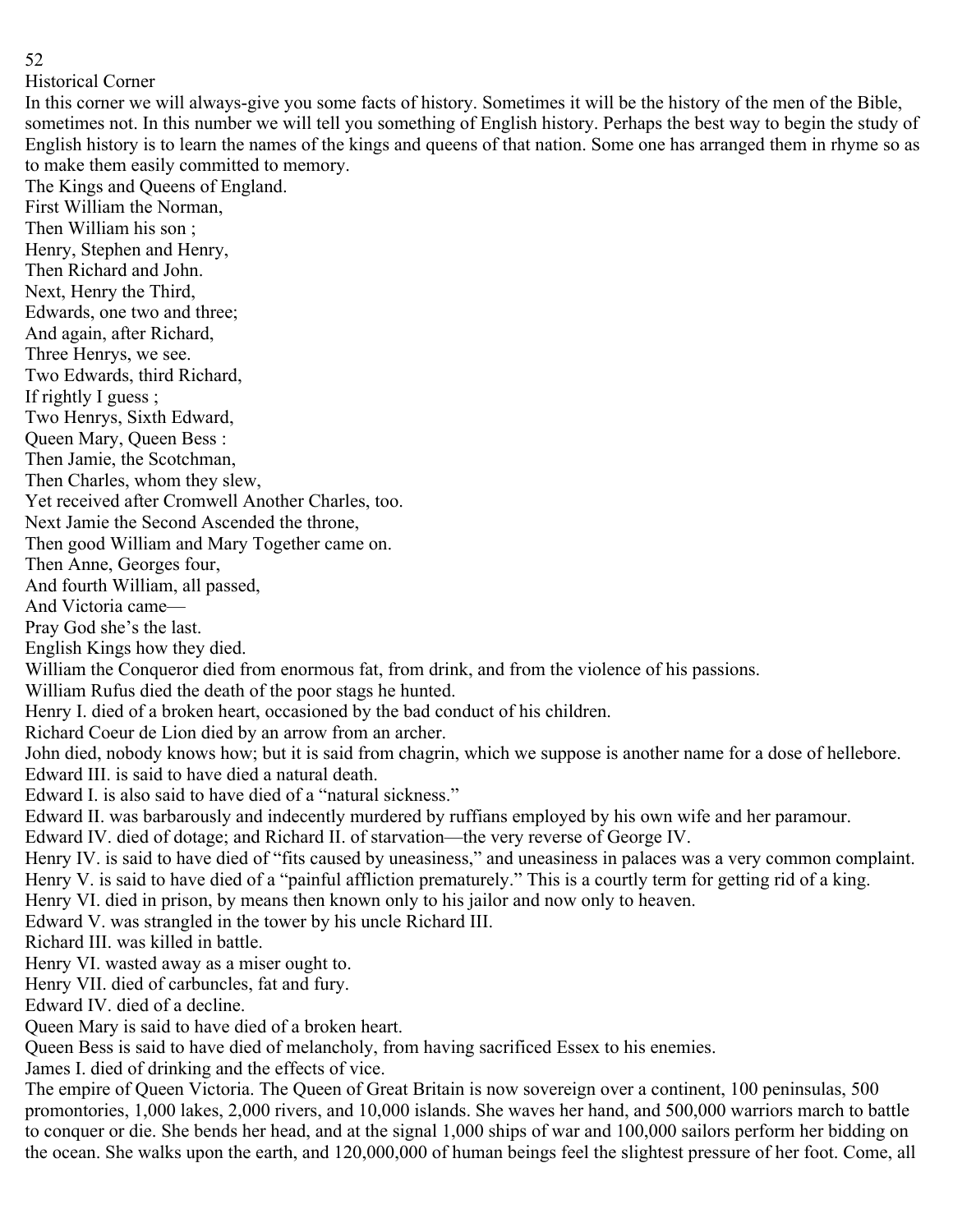ye conquerors, and kneel before the Queen of Great Britain, and acknowledge the superior extent of her dependent provinces, her subjugated kingdoms, and her vanquished empires! The Assyrian empire was not so wealthy. The Roman empire was not so populous. The Persian empire was not so extensive. The Arabian empire was not so powerful. The Carthaginian empire was not so much dreaded. The Spanish empire was not so widely diffused. Notable persons.

William Ewart Gladstone, The Prime Minister of England.

The Disraeli Family.

Mr. Benjamin Disraeli's son Isaac was born at Ellfield in 1776. In 1802 he married a Jewish lady of great beauty and remarkable accomplishments, Miss Maria Basevi, the sister of Joshua Basevi, an eminent architect. Two years later his eldest son, Benjamin, the present Lord Beaconsfield, was born at Enfield, England. The family of Disraeli is as ancient as many of the noblest houses of Great Britain. In the fifteenth century, the ancestors of the present Premier were settled in Spain, where they were powerful and wealthy merchants, but whence toward the close of that century, they were driven by the persecutions of the Inquisition to seek refuge in the territories of the Venetian Republic. "There," says Lord Beaconsfield, in his preface to his father's works, ''grateful to the God of Jacob, who had sustained them through unprecedented trials and guarded them through unheard-of perils, they assumed the name of D'Israeli—a name never borne before or since by any other family— in order that their race might be forever recognized." The family prospered in Venice as they had prospered in Spain, and in 1745 Benjamin Disraeli retired from business and settled at Enfield. Another Year Gone.

The spring has less of brightness Every year;

And the snow a ghastlier whiteness Every year;

Nor do summer flowers quicken, Nor autumn fruitage thicken As they once did for they sicken Every year.

It is growing darker, colder,

Every year;

And the heart and soul grow older Every year;

I care not now for dancing,

Or for eyes with passion glancing, Love is less and less entrancing Every year.

To the past go more dead faces Every year;

As the loved leave vacant places Every year;

Everywhere the sad eyes meet us, in the evening's dusk they greet us, And to come to them entreat us, Every year. "You are growing old," they tell us "Every year;

You are more alone," they tell us, "Every year;

You can win no new affection,

You have only recollection,

Deeper sorrow and dejection,

Every year."

Yes, the shores of life are shifting Every year;

And we are seaward drifting Every year;

Old pleasures, changing, fret us, The living more forget us,

There are fewer to regret us,

Every year.

But the truer life draws nigher Every year;

And the morning star climbs higher Every year;

Earth's hold on us grows slighter, And the heavy burden lighter,

And the Dawn Immortal brighter Every year.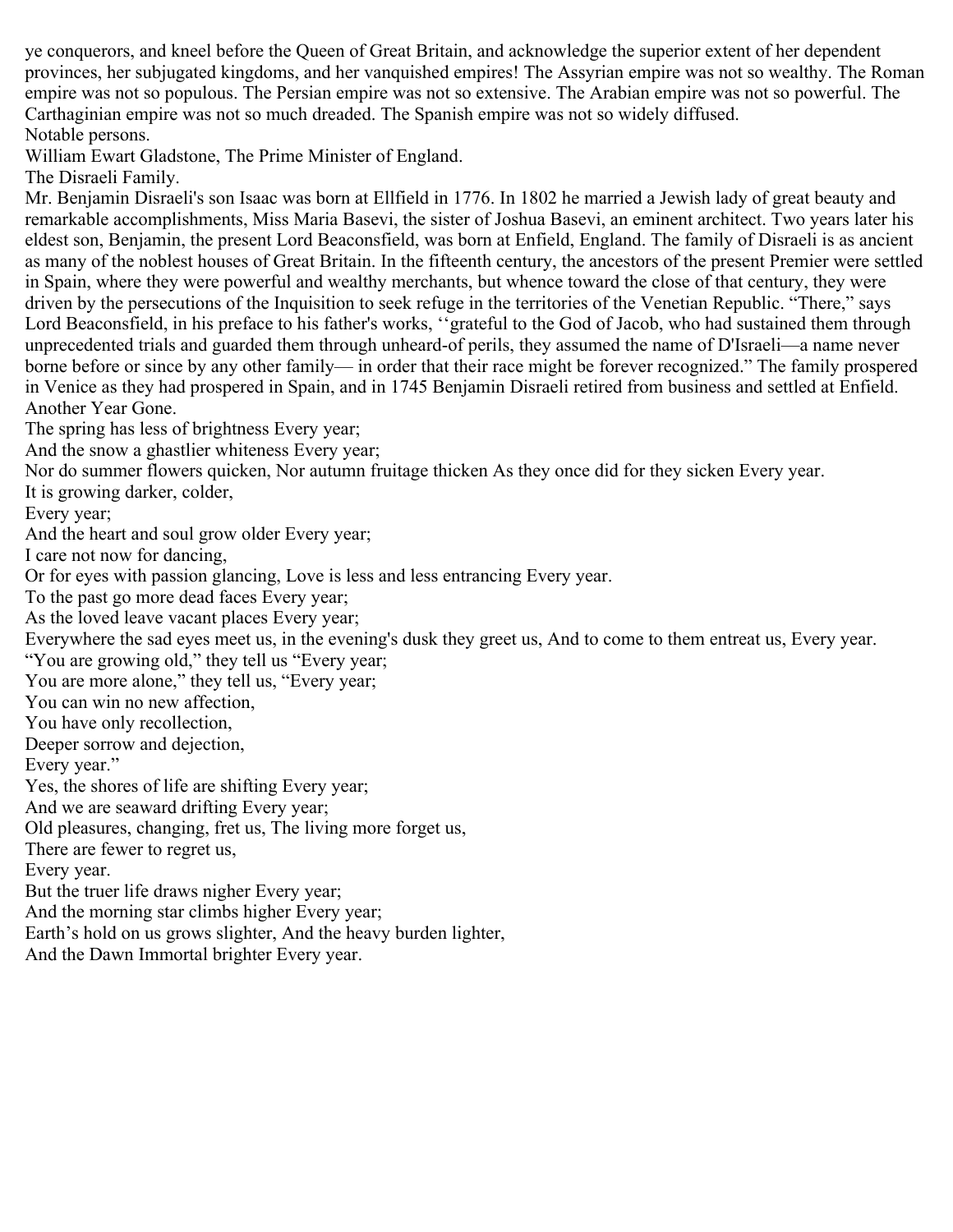Britain's Rulers.

The Kings and Queens of England Length of the Reigns of the [?] Houses.

The Norman line began with William the Conqueror ; then came in succession the houses of Plantagenet, Lancaster, York, Tudor, Stuart, the Commonwealth, Stuart-Orange, Stuart and Hanover. William the Conqueror was the sixth sovereign of Normandy. Henry II, the first of the Plantagenets, was the son of Matilda of Scotland, a direct descendant of Edmund II., sur-named Ironside, who was the son and successor of Ethelred II., born in 989, and King of the Anglo-Saxons in 1016. Henry IV., as the last of the Plantagenets (Richard II) left no children, was the eldest son of John of Gaunt, Duke of Lancaster, fourth son of Edward III., and of Blanche, daughter and heiress of Henry Plantagenet, Duke of Lancaster, great-grandson of Henry III. Edward IV., the first of the House of York, was descended from the fifth son of Edward III., as the Lancastrian Kings had descended from the fourth son of the same sovereign. Henry VII., the first of the Tudors, was a descendant of Henry V. James I. of England, and VI. of Scotland, was the son of Lord Darnley and Mary Queen of Scots, and his right to the succession rested on his descent from Henry VII., through his greatgrandmother, Margaret. Charles II. was the second child among six of Charles I., and started anew the Stuart line at the restoration. Mary, who with William of Orange, ruled Britain, was a Stuart, as was also Anne, "the good Queen." George I., of the House of Hanover, was descended on his mother's side from James I. The following will show the length of the reigns of the several houses : Years.

The Norman line.............................1066-1154 Plantagenet.................................1154-1399 Lancaster...................................1399-1461 York........................................1461-1485 Tudor.......................................1485-1603 Stuart......................................1603-1649 Commonwealth................................1649-1660 Stuart.................... . ...............1660-1688 Stuart-Orange...............................1688-1702 Stuart......................................1702-1714 Hanover.....................................1714 The following will show at a glance the rulers. There were often a number of Queens, and, as the space is limited, only the actual rulers' names are given : Norman— William.............................................1066-1087 Wm. Rufus 1087-1100 Henry I............................................ 1100-1135 Stephen.......................... .................1135-1154 Plantagenet— Henry II.....................................1154-1189 Richard I........................................ 1189-1199 John.................................................. 1199-1216 Henry III .......................................1216-1272 Edward I .........................................1272-1307 Edward II........................................ 1307-1327 Edward III.......................................1327-1377 Richard II...................................... 1377-1399 Lancaster— Henry IV......................... ................1399-1413 Henry V.......................... .................1413-1422 Henry VI .........................................1422-1461 York— Edward IV 1461-1483 Edward V.......................................... 1483-1483 Richard III 1483-1485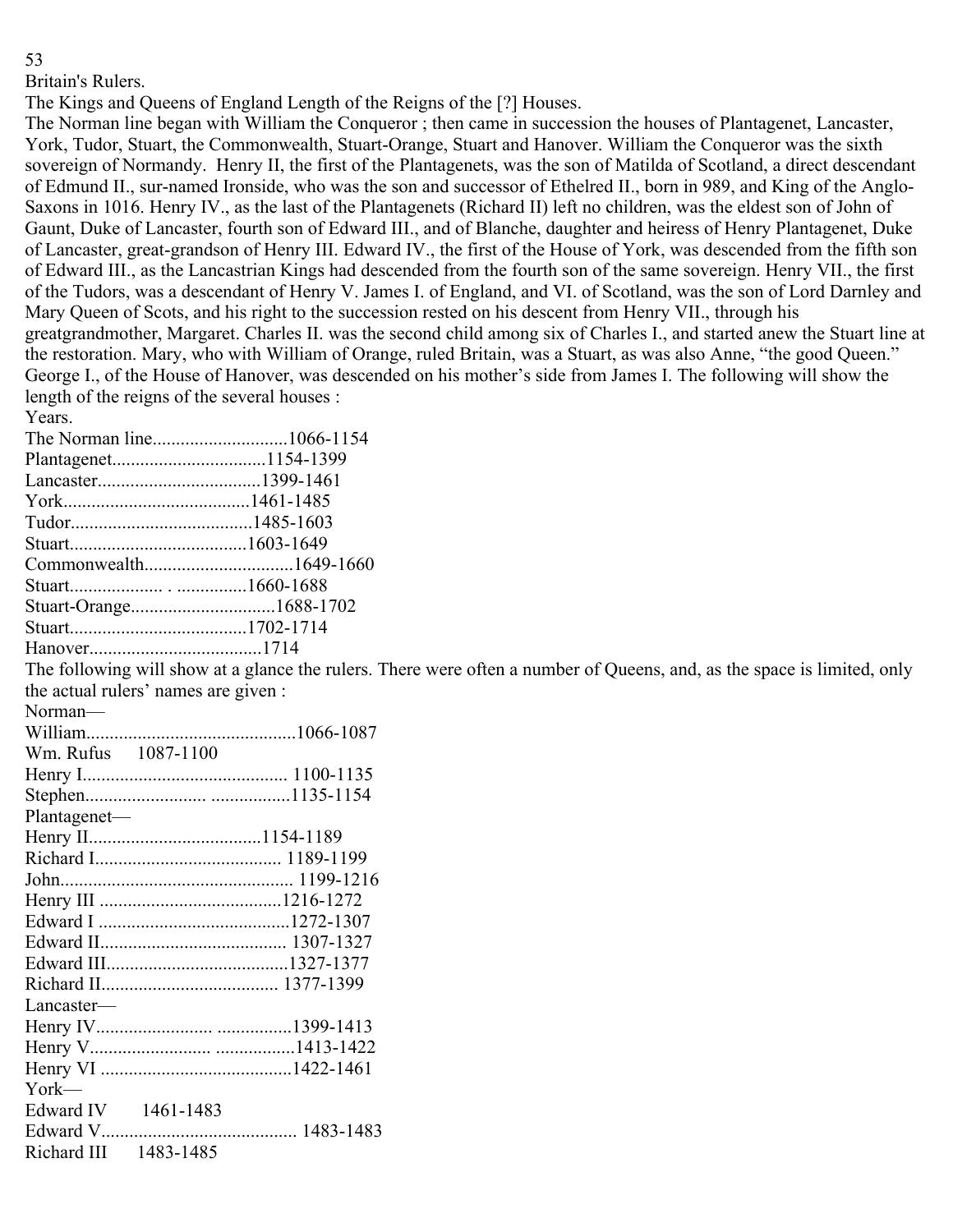Tudor— Henry VII........................................ 1485-1509 Henry VIII.......................................1509-1547 Edward VI.........................................1647-1553 Tudor— Mary...........1553-1558 Elizabeth......1588-1603 Stuart— James I................1603-1625 Charles I......1625-1649 Commonwealth Parliamentary Executive......1649-1653 Protectorate...1653-1660 Stuart— Charles II.....1660-1685 James II..............1685-1688 Stuart-Orange— William and Mary.... 1688-1694 William III....1694-1702 Stuart— Anne...........1702-1714 Hanover— George I..............1714-1727 George II......1727-1760 George III.....1760-1820 George IV......1829-1830 William IV.....1830-1837 Victoria.......1837 Powers of the British Queen.

The Queen alone can create a peer, baronet, or knight, and confer privileges on private persons. She alone can erect corporations, and raise and regulate fleets and armies, though under such restrictions relating to appropriation and expenditure of money as make it impossible for her to exercise her power to the detriment of English liberty. She is the head of the Church; she convenes and dissolves all ecclesiastical synods and convocations, and nominates to vacant bishoprics and other Church offices. She sends ambassadors to foreign States, receives ambassadors at home, makes treaties and alliances, and declares war and peace, though her power in these respects also is in a large degree limited by the power of Parliament to enact or reject such laws as may be necessary to make it effective.

Previous to the Revolution of 1688 the Government of England was mainly carried on by virtue of what was called the royal prerogative; that is, by the King in person, with the advice of ministers appointed by himself, who were only responsible to their Sovereign for their management of public affairs. One of the results, however, of that revolution was the transfer of the power of the State from the Crown to the House of Commons. Instead of a Government by prerogative, there was then established a Government by Parliament, from whom all laws must emanate, requiring only the approval of the Crown as a condition of their enactment.

As is well known, the Queen appoints her own advisers, irrespective of the wishes or approval of Parliament, and though popularly the Ministry is supposed to possess the whole executive power, no important measure is presented by them to the consideration of Parliament through the channel of the Ministry, and Parliament may originate and pass acts at its pleasure, subject to the constitutional right of the Queen to nullify them by her veto. The Queen can convene Parliament and terminate its sessions at will.

There have been but two instances in which the Lords and Commons have met by their own authority, namely, previous to the restoration of Charles II, and at the Revolution in 1688. There is one contingency, however, upon which, under authority of law, Parliament may meet without summons. It was provided in the reign of Anne that in case there should be no Parliament in being at the time of the demise of the Crown, then "the last preceding Parliament shall immediately convene and sit at Westminster, as if the said Parliament had never been dissolved." Such a Parliament, however, by a statute in the reign of George III., can only continue in existence for six months, if not sooner dissolved.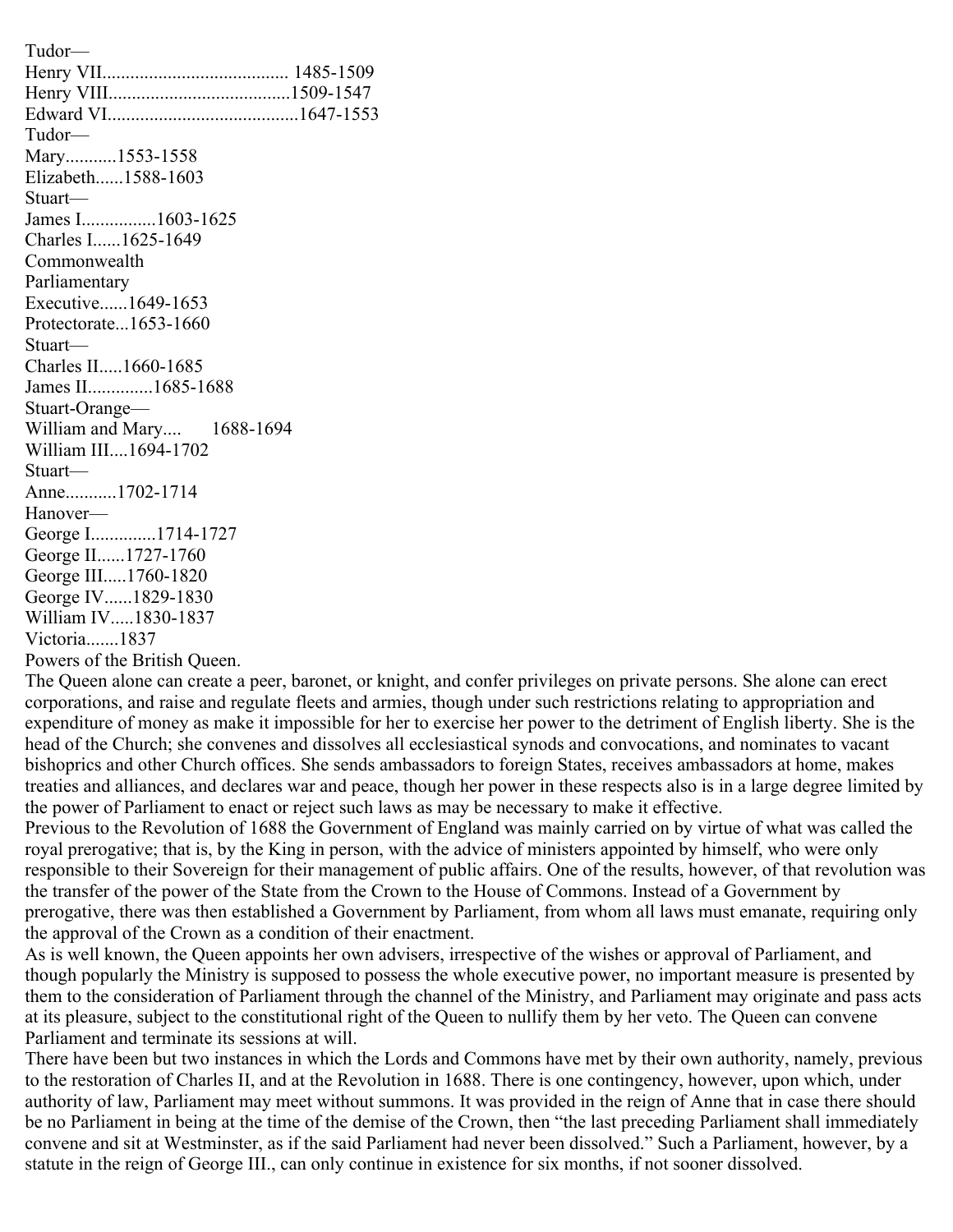This, then, is the power of the Queen. She may, with the advice of her Ministers alone, assemble, prorogue, and dissolve Parliament, declare war, confirm or disallow the acts of Colonial Legislatures, give effect to treaties, extend the term of patents, grant charters of incorporation to companies or municipal bodies, create ecclesiastical districts, regulate the Board of Admiralty, and make appointments to offices in the various departments of State, create new offices and define the qualifications of persons to fill the same, and declare the periods at which certain acts of Parliament, the operation of which has been left to the Queen and Council, shall be enforced. With regard to the expenditure of money, it is expressly provided in the act of settlement, to which reference has been made, that money levied for the use of the Crown without grant of Parliament is illegal. The Crown is entirely dependent upon Parliament for its revenues.— W. T. Davis, in Harper's Magazine (W.T. Davis)

Thoughts of a Queen.

Elizabeth, the young Queen of Roumania, speaks admirably six languages, and is a clever, handsome and kindly woman. Suffering has made her tender. Her great grief is the loss of her only child, a beautiful and gentle little girl, only four years old. The Queen keeps an album, in which she writes down her stray thoughts, and a continental journalist has copied some of them. Here is one queenly sentiment: "Life is an art in which too many remain only dilettantes. To become a master one must pour out one's life-blood." Again: "White hairs are the crests of foam which cover the sea after the tempest." "Sleep is a generous thief; he gives to vigor what he takes from time." "If you could throw as an alms to those who would use it well the time that you fritter away, how many beggars would become rich!" "Duty only frowns when you flee from it; follow it and it smiles upon you." There is a keen satire in the following: "The world never forgives our talents, our successes, our friends, nor our pleasures. It only forgives our death. Nay, it does not always pardon that."

S. B. S., Auburn, Ala.: Please give the poem beginning "There is a time we know not when," and state the author's name.

The poem is from the pen of Dr. Addison Alexander, and it was a great favorite with a former generation. The whole poem is as follows:

There is a time we know not when,

A point we know not where,

That marks the destiny of men To glory or despair There is a line by us unseen,

That crosses every path;

The hidden boundary between God's patience and His wrath.

To pass that limit is to die,

To die as if by stealth;

It does not quench the beaming eye,

Or pale the glow of health.

The conscience may be still at ease.

The spirits light and gay,

That which is pleasing still may please And care be thrust away.

But on that forehead God has set Indelibly a mark,

Unseen by man, for man as yet,

Is blind and in the dark.

Oh, where is this mysterious borne By which our path is crossed;

Beyond which God himself hath sworn That he goes is lost?

How far may we go on in sin?

How long will God forbear?

Where does hope end, and where begin The confines of despair?

An answer from the skies is sent—

Ye that from God depart.

While it is called today repent,

And harden not your heart.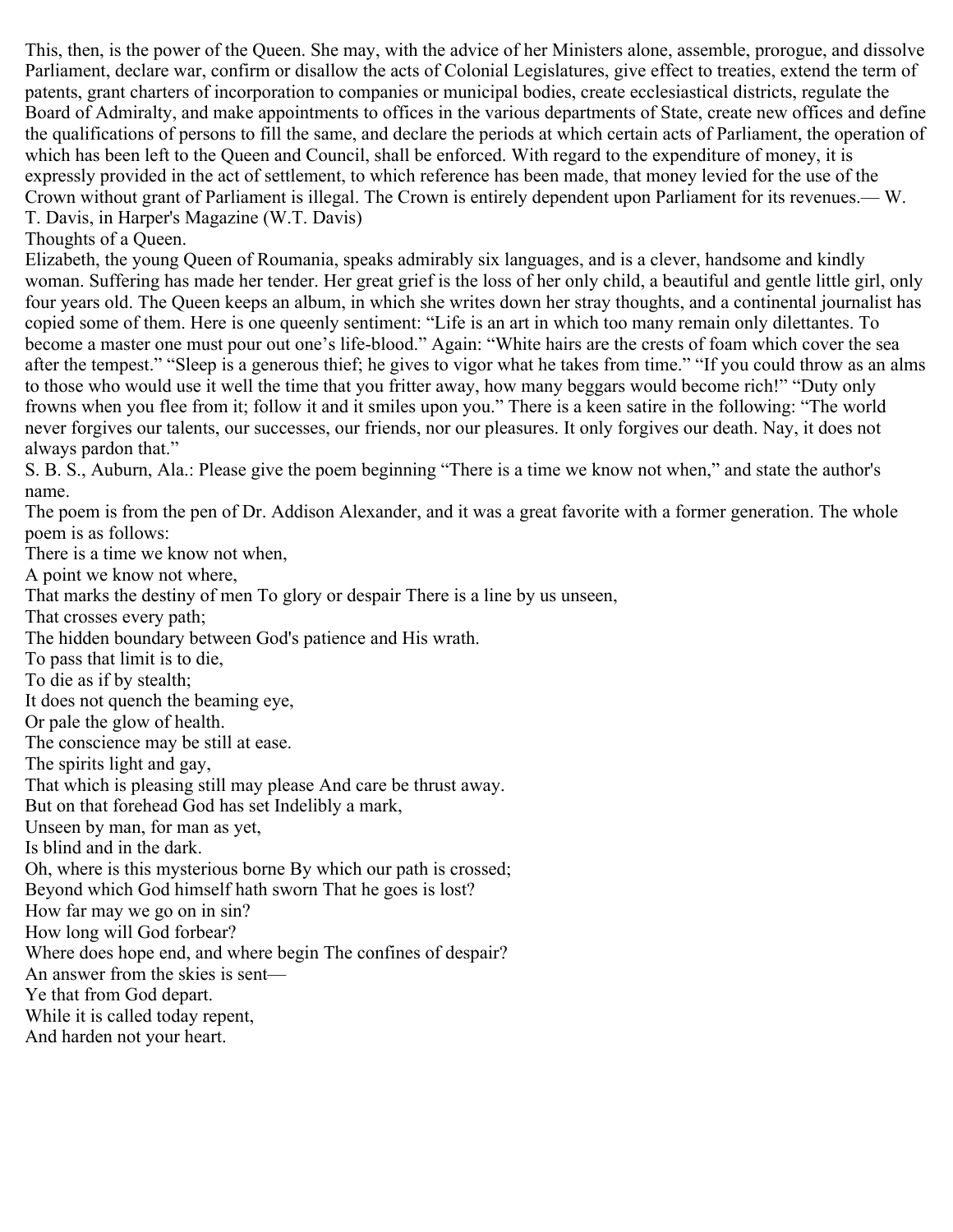# Unhappy Queens.

We say "happy as a queen," while, in reality, the majority of queens have been very unhappy. Many a royal lady can cry out, as did poor Marie Antoinette, when looking at her white looks, "bleached by sorrow. " The diadem often rests upon an aching brow : and the purple covers many a form that would willingly exchange the velvet and ermine for the white robes of a last, long, quiet sleep.

"Alas! " exclaimed Mary, Queen of Scots, on finding herself within the grasp of her oppressors, "I am not yet five-andtwenty!" Not yet five-and-twenty, and how much sorrow had been experienced in those years ! Married to the Dauphin of France when but sixteen years of age, she was a widow in a very short time. She was devotedly fond of her young husband, nursing him tenderly when sick, and mourning him deeply when he died. The moment she landed in Scotland, from France, a religious persecution assailed her. Educated a Roman Catholic, she desired to hold to her faith, which was not an acceptable one to the people of Scotland. She made a proclamation that she did not intend to disturb the religion established in her realm ; but this did not save her from much unhappiness, and many a tear did the staunch old reformer, Knox, cause her to shed. She married Lord Darnley, who met with a tragic death, and whom she loved despite his evil ways and bad temper. She detested the Earl of Bothwell, and was, yet, drawn into the plot which made her his wife. Her nobles rose against her, and she was imprisoned in Lochleven castle. Her succeeding years, until she fell into the hands of Elizabeth, is a history of captivity, flight, and poverty. Then came the end, when, looking from behind her prison bars, she broke forth with the pathetic cry, "Perio!"

I perish. Nineteen long years of captivity were ended by death, and the beautiful but unfortunate queen laid her head on the block, and amid the groans and tears of the bystanders, it was severed from the body.

Annie Boleyn, amid all the glitter of the court, was an unhappy queen. Henry VIII, her tyrant husband, was as eager to rid himself of her as he had been to marry her. Jane Seymour soon supplanted her in the king's affections, and, upon the first pretext, she was arrested and sent to the Tower. Her execution soon followed; and when Henry heard the booming of the gun telling that Annie was dead, "Ha! ha!" he exclaimed,

"the deed is done!" and the next day married Jane Seymour.

A very unhappy queen was Maria Theresa, the neglected wife of Louis XIV, of France. He had loved the beautiful Mary Mancini, although he wedded the Infanta Maria Theresa. The truth burst upon the unhappy wife that there were others far dearer to her husband than she was; and amid the splendor and festivities of the court, one heart was ever sad, one heart ever bleeding. Showering costly gifts upon his favorites, devoting himself to them in the very presence of his wife. For twenty years Louis continued to insult and grieve his queen. Devotedly fond of him, she bore his conduct in silence, until death took her away, leaving him free to pursue his guilty course.

The sad story of Queen Caroline, of England, is familiar to us. The regal life of the Empress of the French, Eugenie, was not without its thorns; and the story of Queen Caroline Matilda, sister of George III, of England, and wife of Christian, King of Denmark and Norway, is a very sad one. These are but a few of the long list of unhappy queens ; and should satisfy us that the most exalted station is frequently the most miserable ; that the diadem, to the head that wears it, is sometimes an aching crown of thorns.

#### Napoleon's Parents.

The family of Bonapartes were of pure Italian race; there was not a drop of French blood in any of them. Their ancestors had come from the main-land in the early history of Corsica, and their names are found in the remote annals of Ajaccio. Carlo Bonaparte was a poor gentleman of excellent breeding and character, who married in his youth young and romantic girl named Letizia Ramolino, who followed him in his campaigns up to the moment of the birth of Napoleon. It is impossible to say how much the history of Europe owes to the high heart and indomitable spirit of this soldierly woman. She never relinquished her authority in her family. When all her children were princes and potentates, she was still the severe, sterne Madame Mere. The beauty and grace of Josaphine Beauharnais never conquered her; the sweet Tyrolese prettiness of Maria Louisa won from her only a sort of contemptuous indulgence. When her mighty son ruled the continent, she was the only human being whose chiding he regarded or endured." She was faithful in her rebukes while the sun shone, and when calamity came, her undaunted spirit was still true and devoted to the fallen. Her provincial habit of economy stood her in good stead in her vigorous old age; she was rich when the Empire had passed away, and her grandchildren needed her aid. It must have been from her that Napoleon took his extraordinary character, for Carlo Bonaparte, though a brave soldier and an ardent patriot in his youth, was of an easy and genial temper, inclined to take the world as he found it, and not to insist too much on having it go in his especial way. After the cause of Corsican liberty was lost by the success of the French arms, he accepted the situation without regret, and becoming intimate with the conquerors, he placed as many of his family as possible on the French pension list. His sons Napoleon

# 54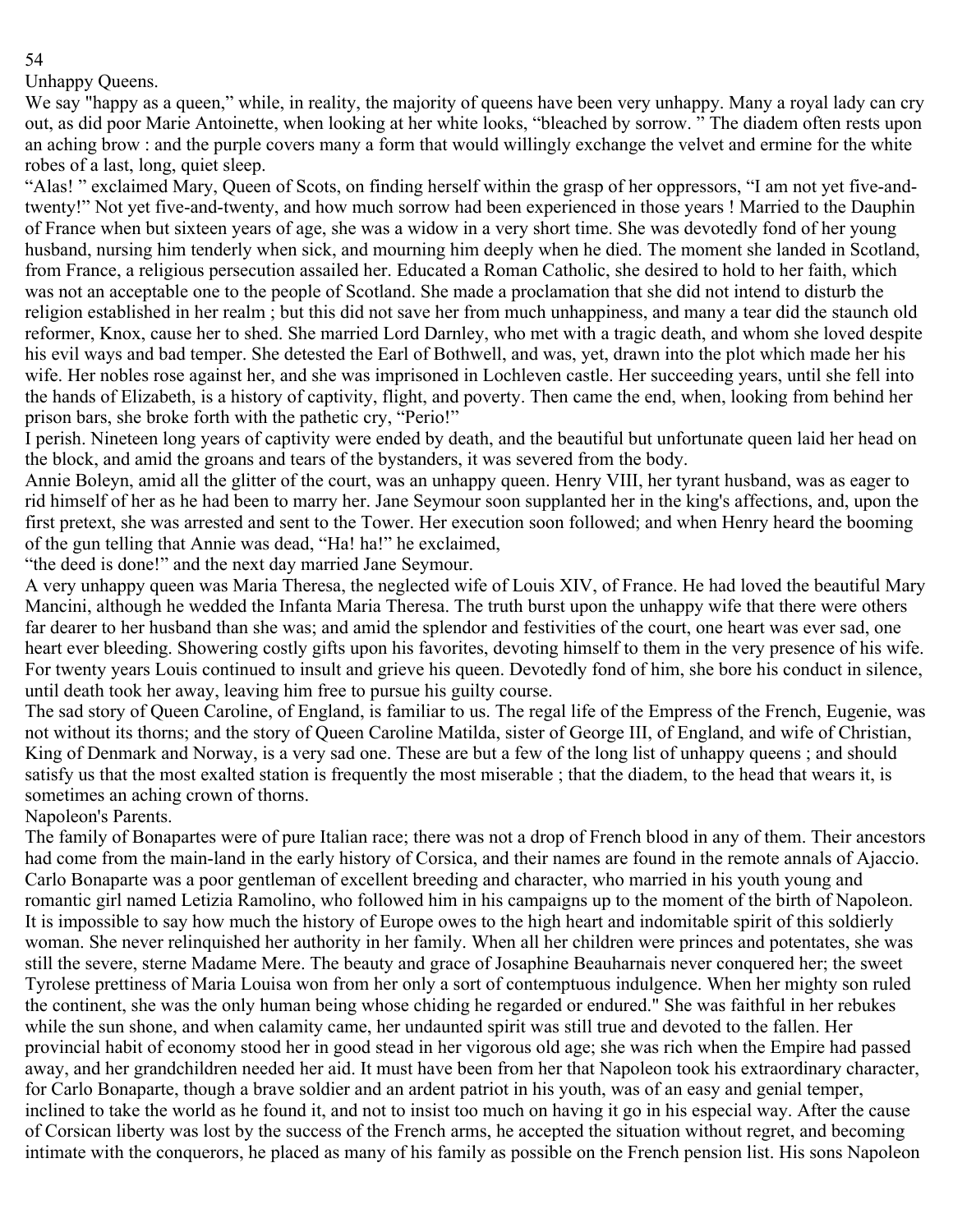and Louis were given scholarships at Brienne and at Autun, and his eldest daughter, Elise, entered the royal institution at St. Oyr. While yet in the prime of life, he died of the same deadly disease which was to finish Napoleon's days at St. Helena; and the heroic mother, her responsibilities becoming still heavier by this blow, lived for eight years longer amid the confusion and civil tumult which had become chronic in Corsica; and then, after the capture of the island by the English in 1793, she made her escape with her children to Marseilles, where she lived several years in great penury.— Harper's Magazine for December.

State Nicknames.

Cut this out and and past in your hat to have handy, when anyone; asks what different states are called

Alabama, Cotton State, Arkansas, Bear State, California, Golden State, Colorado, Centennial State, Connecticut, Nutmeg State, Delaware, Blue Hen State, Florida, Peninsula State, Georgia, Cracker State, Illinois, Sucker State, Iowa, Hawkeyr State, Indiana, Hoosier State, Kansas, Sunflower State, Kentucky, Blue Grass State, Louisiana, Pelican State, Maine, Pine Tree State, Maryland, Old Line State, Massachusetts, Bay State, Michigan, Wolverine State, Minnesota, Stub Toe State, Nebraska, Black Water State, New Hampshire, Granite State, Nevada, Blackwater State, New Jersey, Jersey State, New York, Empire State, North Carolina, Old North State, North Dakota, Flickertail State, Oklahoma, Sooner State, Ohio, Buckeye State, Oregon, Beaver State, Pennsylvania, Keystone State, Rhode Island, Little Rody, South Carolina, Palmetto State, South Dakota, Swings Cat State, Tennessee, Big Bend State, Texas, Lone Star State, Vermont, Green Mountain State, Virginia, The Old Dominion, Washington, Chenook State, West Virginia, The Handle, Wisconsin, Badger State. "Perform today's duties, And pray today's prayers, Enjoy today's beauties, And bear today's cares. "To God bring thy sorrows, From Him take thy rest, With Him leave thy morrows, And thou shalt be blest.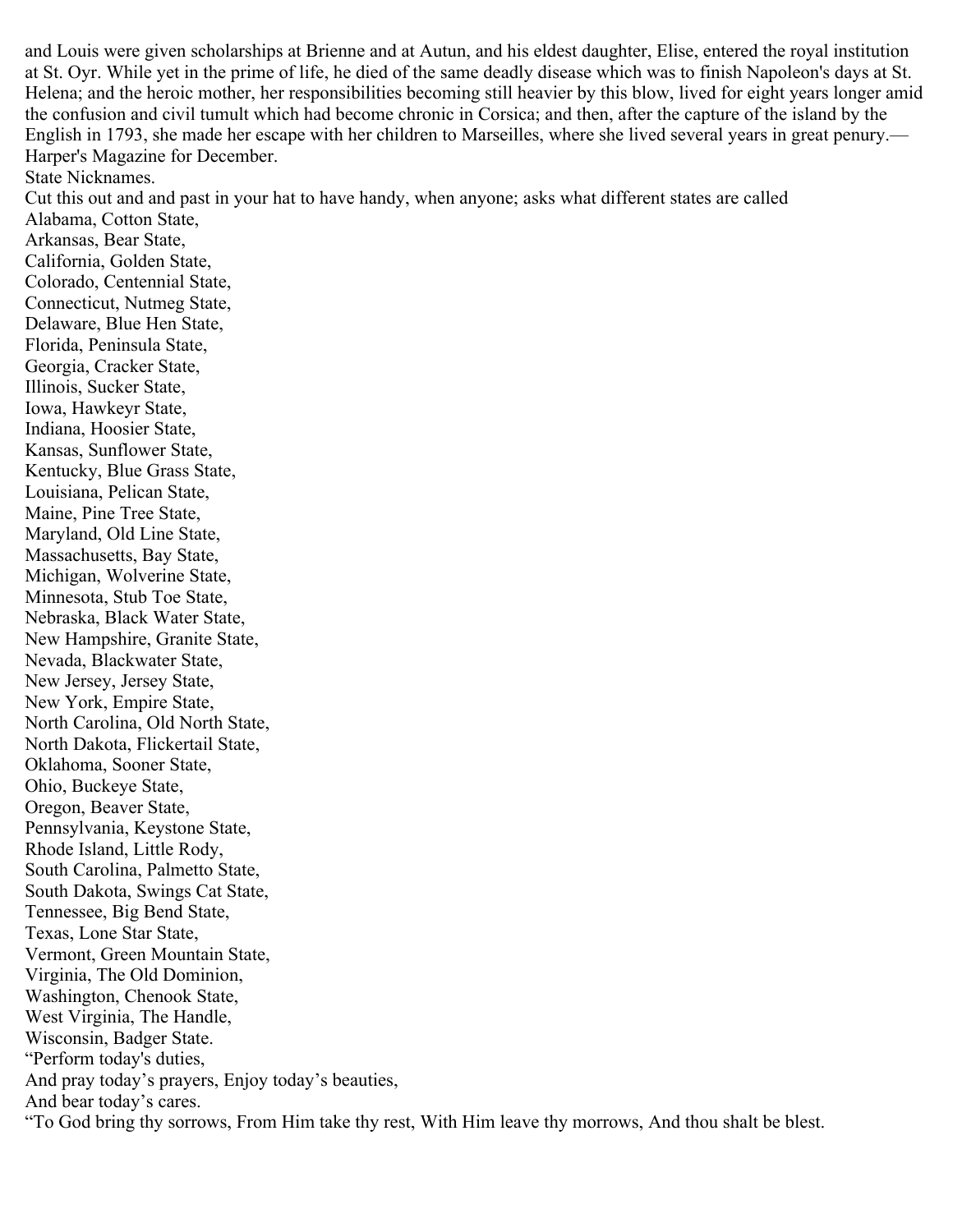#### 55 NOTABLE PERSONS.

Ferdinand De Lesseps

The Man Who Made the Suez Canal.

At the present time M. de Lesseps is in Egypt anxiously guarding the interest of the Suez Canal. He is understood to have engaged the promise of Arabi Pasha that he will not be a party to its damage or destruction, and has published on behalf of the Suez Canal Company a declaration made by a great number of Bedouin chiefs that they will destroy the canal unless the British retire from the occupation of Egypt. The strength of this declaration lies in the fact that other nations beside the British have an interest in the canal. While that of the United Kingdom is the greatest, theirs is not less real because inferior in magnitude. On the other hand, England's defense of the canal against the Bedouin's would be a service rendered to all the leading commercial countries, and it may be doubted whether the canal is really in danger of destruction with such a force at hand as that representing several nations interested in its safety, now in Egypt and in Egyptian waters. M. de Lessep's anxiety for the; safety of the canal, the greatest work of his life, is natural, but it may be questioned whether his essentially unfriendly attitude towards England is the right one to take in order to insure it.

Ferdinand de Lesseps was born at Versailles in 1805, the son of Jean Baptiste Barthelemi,, Baron de Lesseps. When twenty years old he was appointed attache to the French consulate in Lisbon. He was afterwards engaged in the Commercial Department of the Ministration of Foreign Affairs, in 1828 he was attache to the Consul-general at Tunis, and in 1831 was made Consul to Alexandria. In his thirty fifth year he was made Consul at Rotterdam, and in 1839 negotiated in behalf of French commerce with the Danish Government. The same year he was transferred to the Consulate at Barcelona. In 1844 he returned again to Alexandria, but was speedily reappointed to Barcelona. French Minister at

Court of Madrid in the last days of the reign of Louis Philippe, he returned to Paris after the revolution in which that monarch fell, and was sent by the Republican Government to represent France at Rome, then under a government headed by Merzzini. His commission to negotiate for the construction of the Suez Canal was given in 1854, but not until 1856 was the Campaigne International formed for this purpose. The years between then and 1864 were spent in collecting money for his great project and in the overcoming of other difficulties than the financial one; but in July, 1864, the final and favorable decision of Napoleon III was gained and work on the canal fairly begun. It was opened in 1809, the year witnessing the completion of perhaps the greatest piece of engineering of modern times and the highest triumph of the indefatigable man who had constructed it.

M. de Lesseps is a well preserved old man, good-looking and fascinating in discourse. He has visited the United States, and is personally acquainted with many of our public men.

### The Ex-Empress Eugenia's Mother.

The marriage of her daughter with the late Emperor Napoleon III. Is the Countess de Montijo's chief claim upon the attention of the newspapers. Otherwise probably the lady would have died and been buried with little foreign notice of these mournful events. She went to Paris with two pretty daughters thirty-five years ago, and though living quietly, became the subject of the following note entered at Police Headquarters by one of the Paris detectives: "There is staying at No. 45 Rue St. Antoine, in a rather shabby apartment, on the third floor, a Mme. de Montijo, who professes to be the wife of a Spanish grandee. Her style of living is modest and she receives no visits from ladies; but three or four times a week a number of gentlemen, principally foreigners, come and pass the evening with her and play cards. It Is presumable that they are attracted as much by the beauty of Mme. de Montijo's daughters as by the wish to gamble." On the border of this note the Prefect of Police wrote: "Find out whether Mme. Montijo is really the wife of a nobleman;" and on a document appended to it was the return: "Mme. de Montijo is really what she professes to be, the wife of the Count of that name, but the pair were virtually divorced three years after marriage, and the Countess professes to live on her jointure of ten thousand francs a year."

Five years afterward the marriage of the Countess's eldest daughter to the rich Spanish Duke of Alba brought wealth to her family; for it is reported that the Duke gave the old lady one hundred thousand francs a year on condition that she should stay away from Spain. She returned to Paris with the fascinating Eugenie, set up an establishment of considerable splendor, became a guest at President Louis Napoleon's receptions and a protracted visitor at his suburban palaces; and succeeded in keeping Eugenie presumably heart-whole until Napoleon got ready to lay siege to the little fortress. In order to facilitate operations she said to him one day, in effect: "Your attentions to my dear child are so marked and have become so remarked upon that really, Mr. President, I think we shall have to take our departure from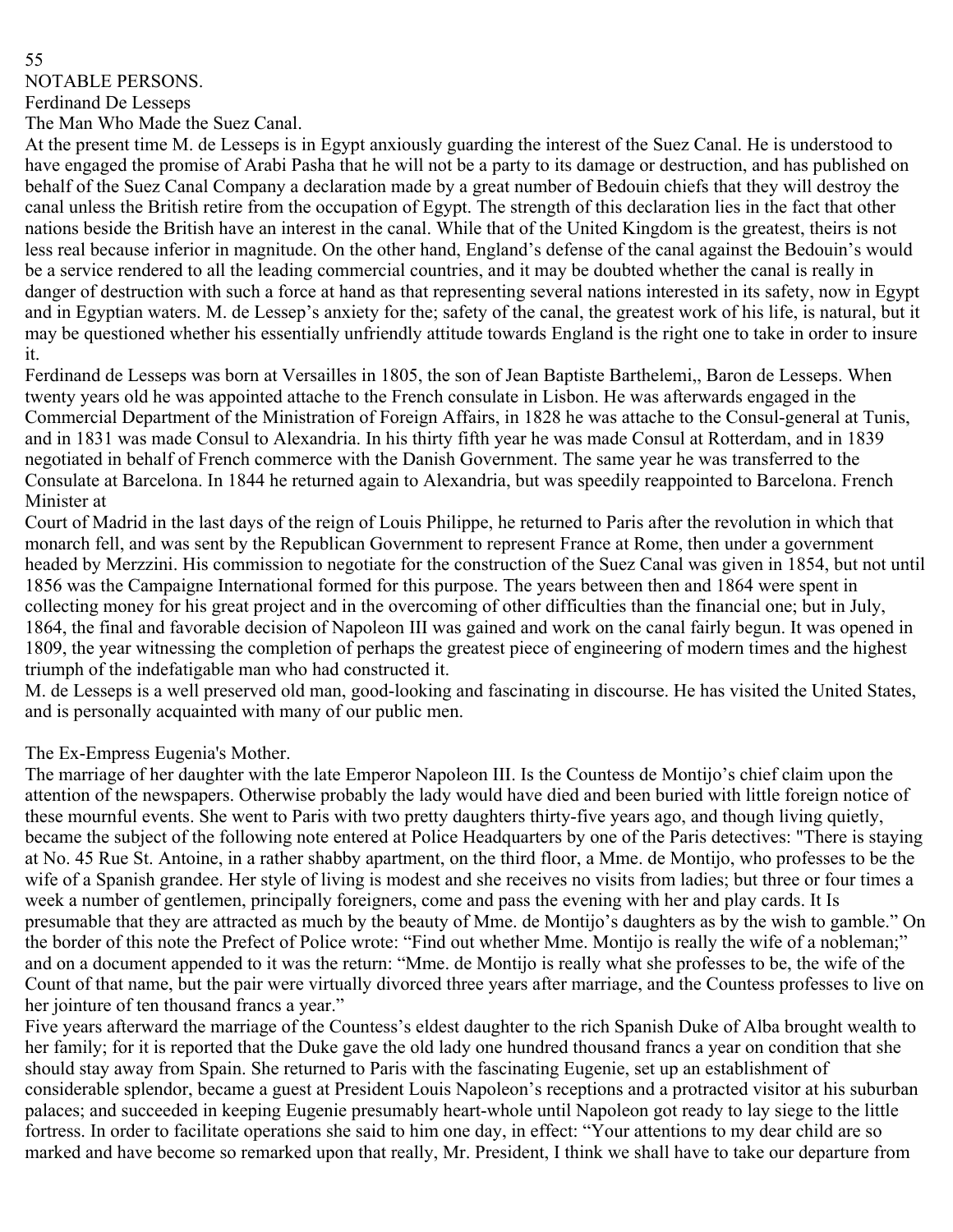our adopted and beloved Paris. We shall be forced, I fear, to make the sacrifice; unless, unless, -" "My dear Countess," interrupted, substantially, the smitten Nephew of his uncle, "don't say another word. I understand you perfectly. Pray give me until to-morrow." Forthwith he acquainted his Cabinet with his Intention to marry Mlle. Montijo. They objected that the lady was not his equal socially. He replied that he would have her anyhow. About a week afterward he was proclaimed Emperor; and about two months afterward he was bound to the beautiful Eugenie by both civil and ecclesiastical ceremonies, the latter in the Cathedral of Notre Dame. During the Empire the Countess lived as became an Emperors mother-in-law; and when Napoleon fell at Sedan she retired gracefully to Spain. Her widowed and childless daughter, after a long and trying journey from Chiselhurst, reached Madrid too late to bid her farewell. The dead Countess was the daughter of a Mr. Kirkpatrick, once an English consul at Malaga. Her husband was the youngest son of the Count of Montijo, who subsequently became his father's heir. Like her daughters, she was beautiful in her prime, and was victorious through beauty.—[N.Y. Post.

### OUIDA.

Her Name, Fortune, Dwelling, Appearance, Habits, and Disposition.

From the Philadelphia, Press.

Florence, April 8.—Louisa de la Ramee of French extraction, her grandfather having been a Frenchman; but she is English on both sides of the house, having been born at Burr St. Edmunds, Suffolk, forty-three years ago. The story runs that her father and mother, being inharmonious in their domestic relations, separated during her girlhood -- he coming to the Continent, and she remaining in England. Ouida's youth was passed in various countries, so that she may be said to have no particular nationality. She speaks fluently French. Italian, and German, as well as her native tongue, and writes those foreign languages with facility.

If Ouida's books (she derived her pen name from the childish pronunciation by her little niece, of her first name, which is Louisa de la Ramee) are not quite appreciated by the critics, they are appreciated by her publishers, for they sell largely and rapidly. Her first novel. "Held in Bondage," brought her, I understand. \$3,000, and she now gets at least \$10 000 for every new work in three volumes that she writes. She has grown so popular within the last eight or ten years that she can make very favorable terms with publishers, and she never neglects, it is said, her own interests. "Moths" and "Friendship" have been exceedingly profitable, yielding her to date, respectively, \$14,000 and \$15,000, and are still in demand

She is reported to have made from \$250,000 to \$300,000 by her writings, and her money has been so well invested that her income is estimated at \$15,000 a year, considered very large in Italy. When to this is added her annual earnings by the pen, it is not strange that she is counted here as very rich.

The celebrated authoress lives in a handsome villa outside the gates, furnished and decorated handsomely and expensively. It is full of pictures, engravings, statuettes, bronzes, books, and all sorts of bric-a-brac, for which she has great fondness and fine taste. If she has little love of her own kind, she loves dogs, horses, cats, birds, and animals generally, having in her house many pets. She often says that they are neither perfidious nor ungrateful, and that to call a man a dog, as most men are constituted, is a compliment that he seldom merits. She drives out daily, when the weather is pleasant, and is usually-accompanied by two or three dogs.

Everybody in and about Florence knows her by sight. She is a rather striking figure, being tall and well formed, and having a strong, rememberable face. with light eyes and an abundance of yellow hair. She dresses handsomely and expensively, but in an unconventional manner, and not always in good taste. At times she is overloaded with color and ornaments, and then, again, she is simple in attire to a point of severity. It would seem that she enjoys attracting attention and making a sensation, although she pretends otherwise. An American artist here calls her a feminine imitator of Byron, for whom she cherishes an enthusiastic admiration. She also adores Heinrich Heine and Leopardi, which shows that the bent of her mind is sombre and cynical. In fact, most of her literary tastes are what would be denominated unhealthful. Her views of life are not cheerful, and her countenance is generally marred by an expression of unamiability. What has made her bitter nobody knows. It is due partly to temperament and partly to circumstances. Her early life has probably been such as to sour her. Morover, she is an idealist, and, consequently, doomed to disappointment in all her relations with the world.

The poor are very much attached to Ouida, which is natural, as she is very kind to them personally and pecuniarily. She gives freely and largely in charity, and she is said never to hear of a case of indigence and suffering which she does not try to relieve. On the whole, she appears to be a strong, earnest, generous, honorable, pure-minded woman, whose faults are mostly on the surface. She believes she does much good by exposing the weaknesses and meannesses and vices of society, and by presenting patterns of men and women who put the common creatures of life to shame. She travels a good deal, spending six or seven months here, and the rest of the year in France and England. She has a few friends who are devoted to her, and for them and to them she is goodness itself. With all her talents and success she is discontented,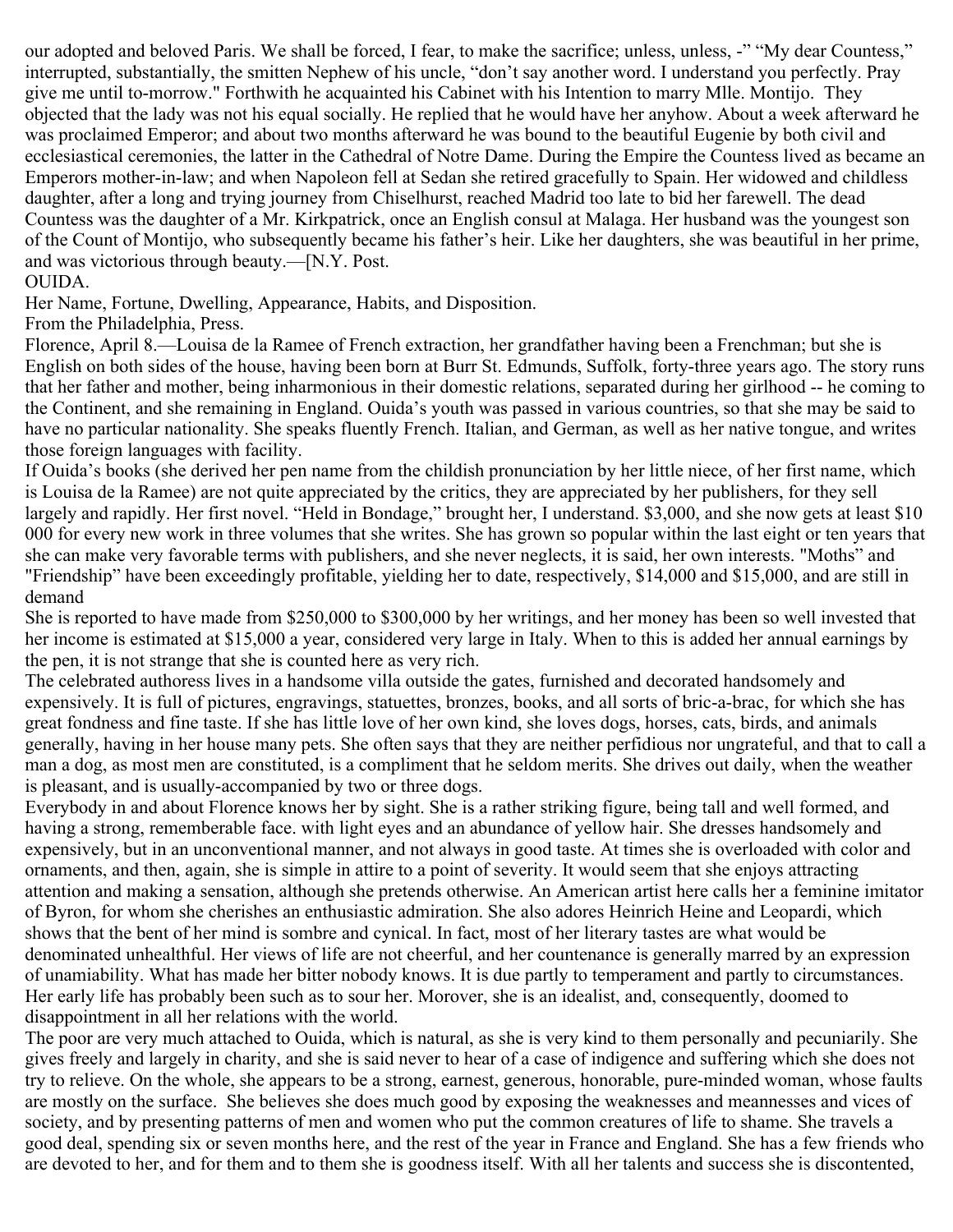and is, inwardly, a solitary and unsatisfied soul.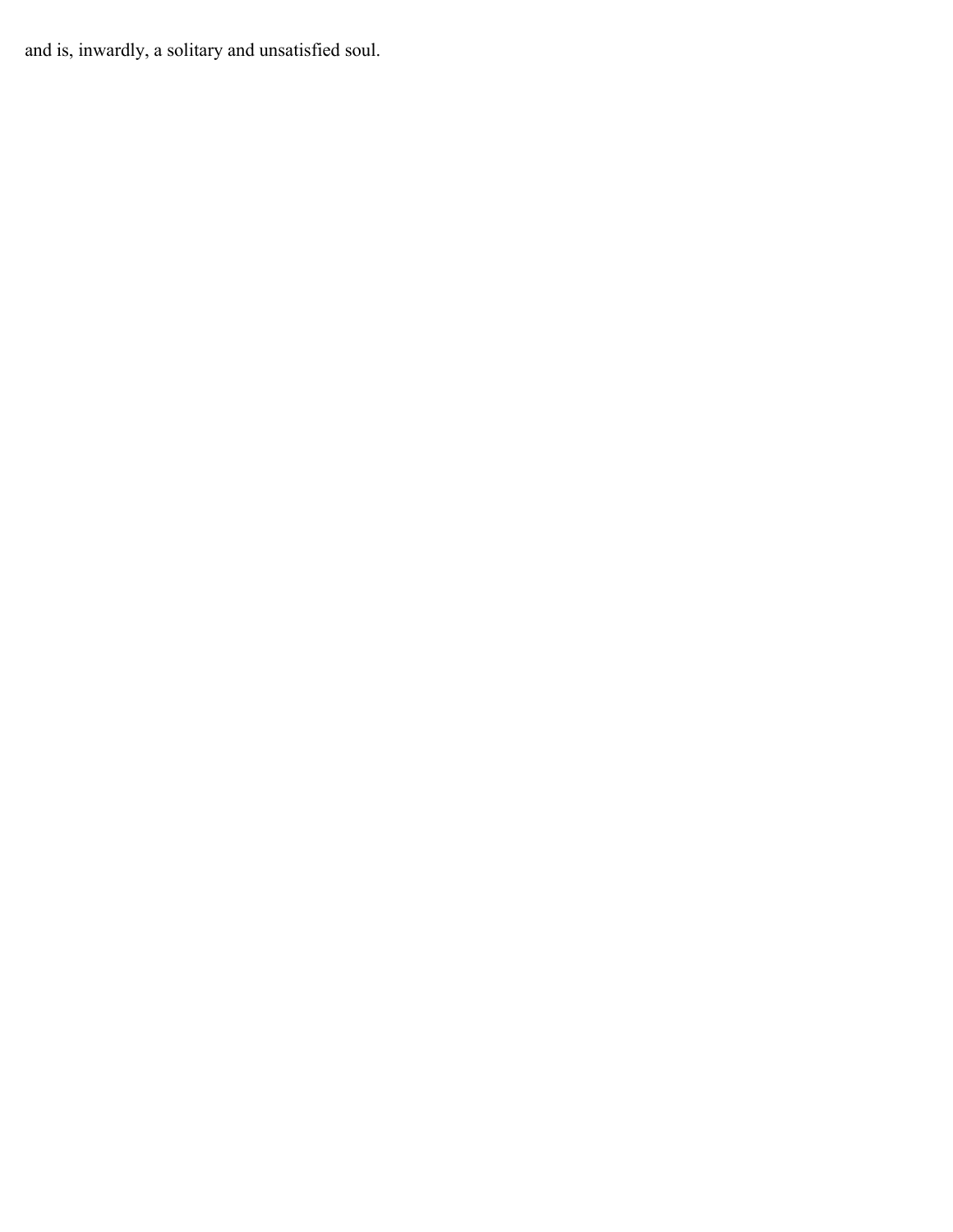The Story of Godiva

A. G. R., Henderson, N. C.: Can you please publish for us Tennyson's poem describing Lady Godiva's sacrifice to save her town?

Not only we, the latest seed of Time,

New men, that in the flying of the wheel Cry down the past; not only we that prate Of rights and wrongs, have loved the people well, And loathed to see them overtaxed; but she Rid more, and underwent, and overcame,

The "woman of a thousand summers back,

Godiva, wife to that grim Earl who ruled in Coventry; for when he laid a tax Upon his town, and all the mothers brought Their children, clamoring, "If we pay, we starve!" She sought her lord, and found him, where he strode

About the hall, among his dogs, alone,

His beard a foot before him, and his hair A yard behind. She told him of their tears,

And prayed him, "If they pay this tax they starve!"

Whereat he stared, replying, half amazed,

"You would not let your little finger ache For such as these?" "But I would die," said she. He laughed, and swore by Peter and by Paul; Then filliped at the diamond in her ear;

"O, ay, ay, ay, you talk!" "Alas!" she said,

"But prove me what it is I would not do."

And from a heart as rough as Esau's hand,

He answered, "Ride you naked through the town, And I repeal it;" and nodding, as in scorn,

He parted, with great strides, among his dogs.

So left alone, the passions of her mind,

As winds from all the compass shift and blow, Made war upon each other for an hour,

Till pity won. She sent a herald forth,

And bade him cry, with sound of trumpet, all The hard condition; but that she would loose The people; therefore, as they loved her well, From then till noon no foot should pace the street, No eye look down, she passing; but that all Should keep within, door shut and window barred.

Then fled she to her inmost bower, and there Unclasped the wedded eagles of her belt,

The grim Earl's gift; but ever at a breath She lingered, looking like the summer moon Half dipt in cloud; anon she shook her head And shivered the rippled ringlets to her knee; Unclad herself in haste; adow the stair Stole on; and, like a creeping sunbeam, slid From pillar unto pillar, until she reached The gateway; there she found her palfey trapt in purple blazoned with armorial gold.

She rode she forth, clothed on with chastity;

The deep air listened 'round her as she rode,

And all the low wind hardly breathed for fear. The little wide-mouthed heads upon the spout Had cunning eyes to see; the barking cur Made her cheeks flame; her palfry's footfall shot Light horrors through her pulses; the blind walls Were full of chinks and holes; and over head Fantastic gables, crowding stared, but she Not less through all bore up, till, last, she saw The white-flowered elder thicket from the field Gleam through the Gothic archways in the wall, Then rode she back, clothed in white chastity. And one low churl, compact of thankless earth The fatal byword of all years to come, Boring a little auger hole in fear,

Peeped—but his eyes, before they had their will, Were shrivelled into darkness in his head,

And dropt before him. So the Powers, who wait On noble deeds, cancelled a sense misused;

And she that knew not, passed: and all at once With twelve great shocks of sound, the shameless noon

Was clashed and hammered from a hundred towers

One after one; but even then she gained

Her tower, whence re-issuing, robed and crowned,

To meet her lord, she took the tax away,

And built herself an everlasting name.

# TRUST IN THE LORD.

We do not know what shall be on the morrow; but God does. We do not know the hearts of men; but he does. We cannot control the winds, or the waves ; but he can. We cannot guide ourselves, or keep ourselves, or save ourselves; but he can do it. He sees the end from the beginning. He rules the universe in wisdom and in power, and he loves and pities and blesses us, his creatures. Let us trust in him with all our hearts, and he will never leave us nor forsake us.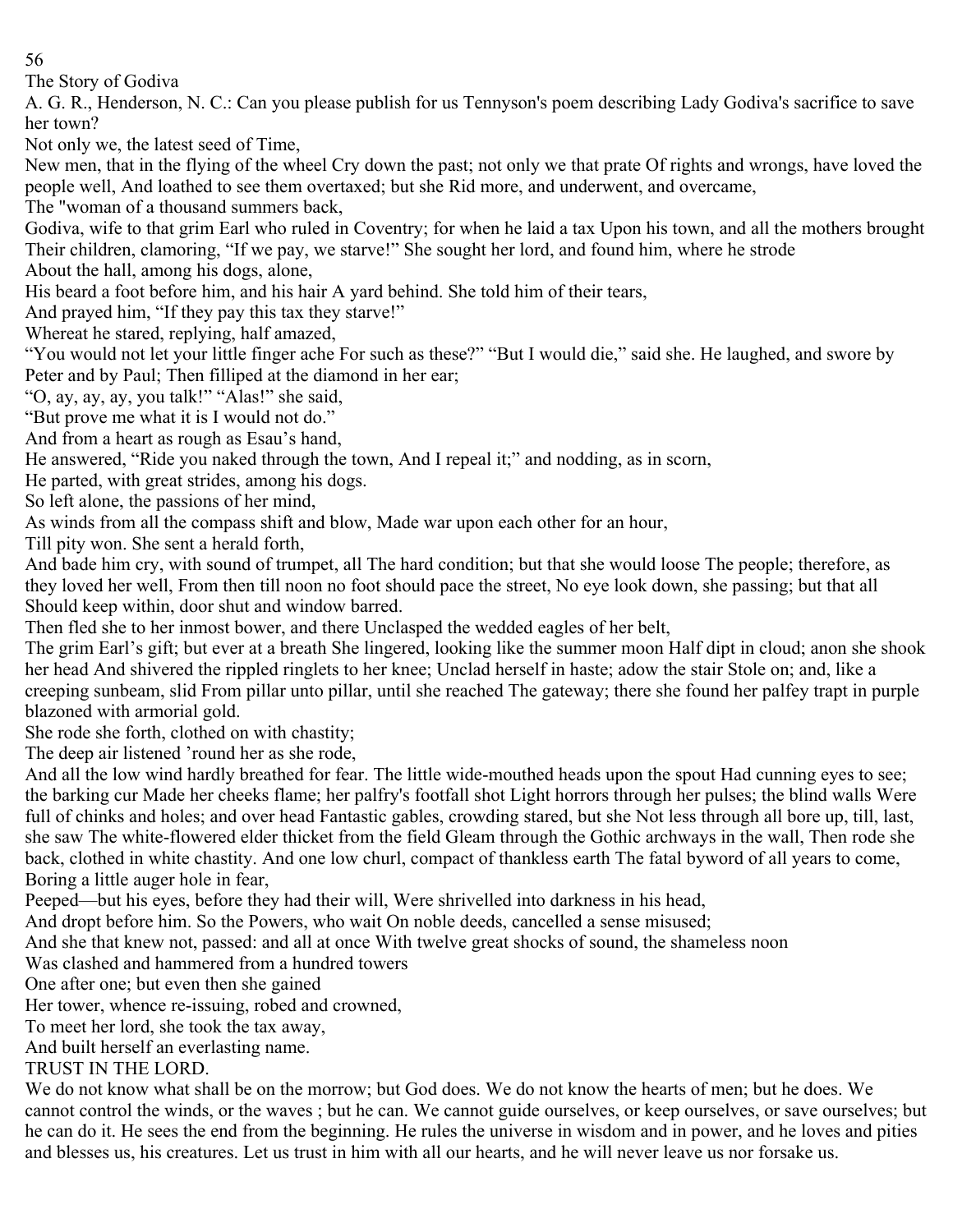Longfellow's First Poem.

When our great poet was nine years old, his master wanted him to write a composition. Little Henry, like all children, shrank from the undertaking. His master said :

"You can write words, can you not? " "Yes," was the reply. "Then you can put words together?" "Yes, sir." "Then," said the master, "you may take your slate and go cut behind the school-house, and there you can find something to write about, and then you can tell what it is, what it is for, and what is to be done with it, and that will be a composition." Henry took his slate and went out. He went behind Mr. Finney's barn, which chanced to be near, and seeing a fine turnip growing up, he thought he knew what that was, what it was for, and what would be done with it. A half-hour had been allowed Henry for his first undertaking in writing compositions. In a half-hour he carried in his work, all accomplished, and the master is said to have been affected almost to tears when he saw what little Henry had done in that short time : Mr. Finney's Turnip. Mr Finney had a turnip, And it grew, and it grew; And it grew behind the barn, And the turnip did no harm. And it grew, and it grew. Till it could grow no taller; Then Mr. Finney took it up And put it in the cellar. There it lay, there it lay, Till it began to rot; When his daughter Susie washed it, And she put it in the pot. Then she boiled it, and boiled it, As long as she was able; Then his daughter Lizzie took it, And she put it on the table. Mr. Finney and his wife Both sat down to sup; And they ate, and they ate, Until they ate the turnip up. Longfellow's Finest Sonnet. "As a fond mother, when the day is o'er, Leads by the hand her little child to bed, Half willing, half reluctant to be led, And leaves his broken playthings on the floor. Still gazing at them through the open door. Nor wholly reassured and comforted By promises of others in their stead, Which, though more splendid, may not please him more; So Nature deals with us, and takes away Our playthings one by one, and by the hand Leads us to rest so gently that we go Scarce knowing if we wish to go or stay, Being too full of sleep to understand How far the unknown transcends the thought we know." God's Lighthouses. By Lou J. Beauchamp. Oh Sailor, far out on the sea, where the winds beat thy bar to and fro, Dost thou fear in the dark some dread rock May send thee and thine down below? Have faith, over yon stands the tower, And the keeper toils up the dark way. And at last he has lit the great lamp And thy vessel steers safe in the bay. O, soul, far adrift on life's sea.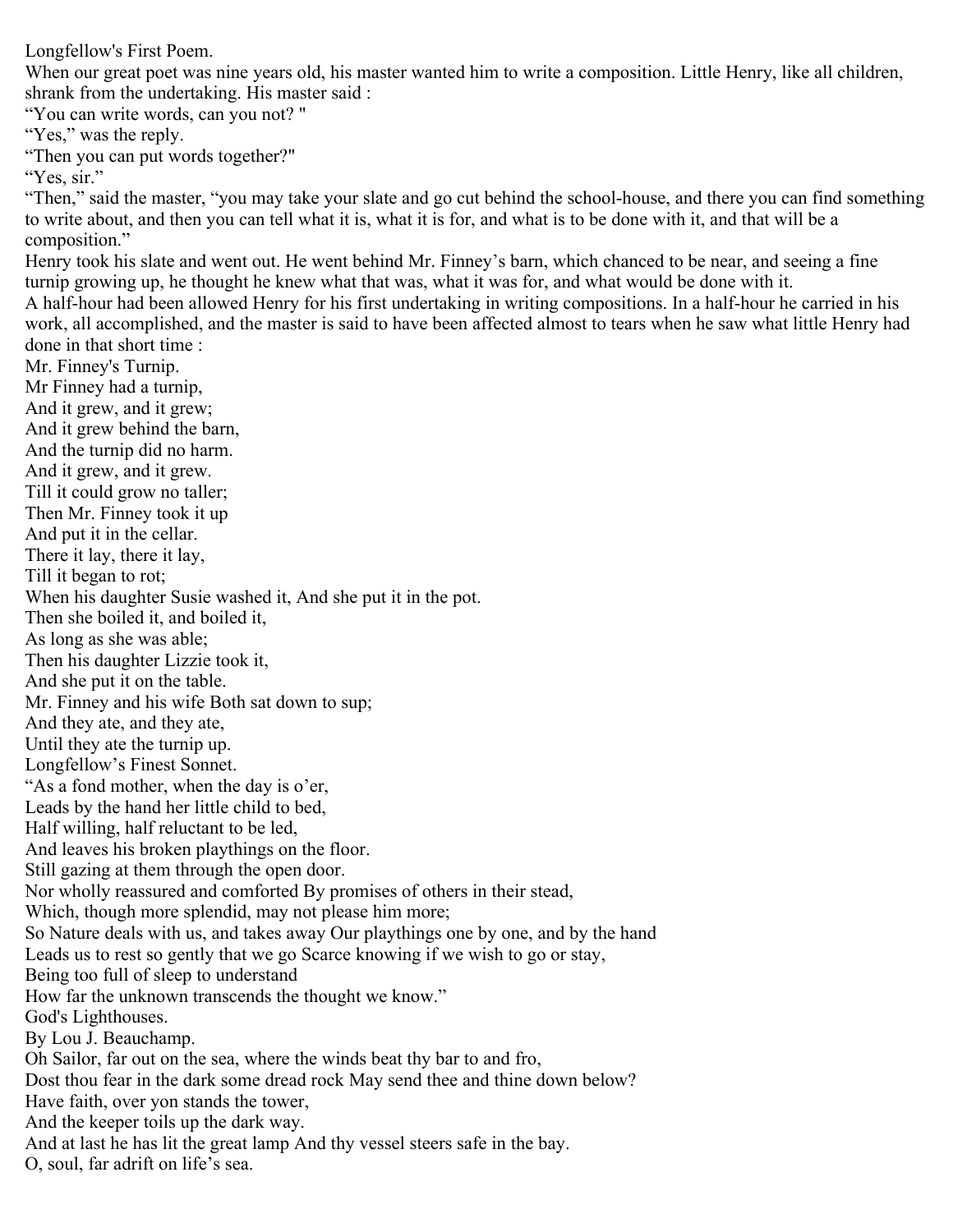Are the waves of thy guilt mounting high ? Does the darkness of sin strike a chill to the heart And no light come to thee from the sky? Have faith though the thunders roll loud From the storm king's dread faraway cam. Over yon stands the lighthouse of God, And He knows when to light- up the lamp. A storm but makes sweeter the air. And a dark night precedes the bright day. For every high wave of our guilt There is calm in God's Penitent Bay; And all along sin's darkened shore. E'en where gathers death's heaviest damps. Stand the stately lighthouses of God, And He knows when to light up the lamps. Hamilton, O. "Hast thou not known, hast thou not heard, That the everlasting God, the Lord, The Creator of the ends of the earth, Fainteth not, nor is weary ? There is no searching of his understanding. He giveth power to the faint, And to them that have no might he increaseth strength Even the youth shall faint and be weary, And the young men shall utterly fall; But they that wait upon the Lord shall renew their strength They shall mount up with wings as eagles; They shall run and not be weary, And they shall walk, and not faint."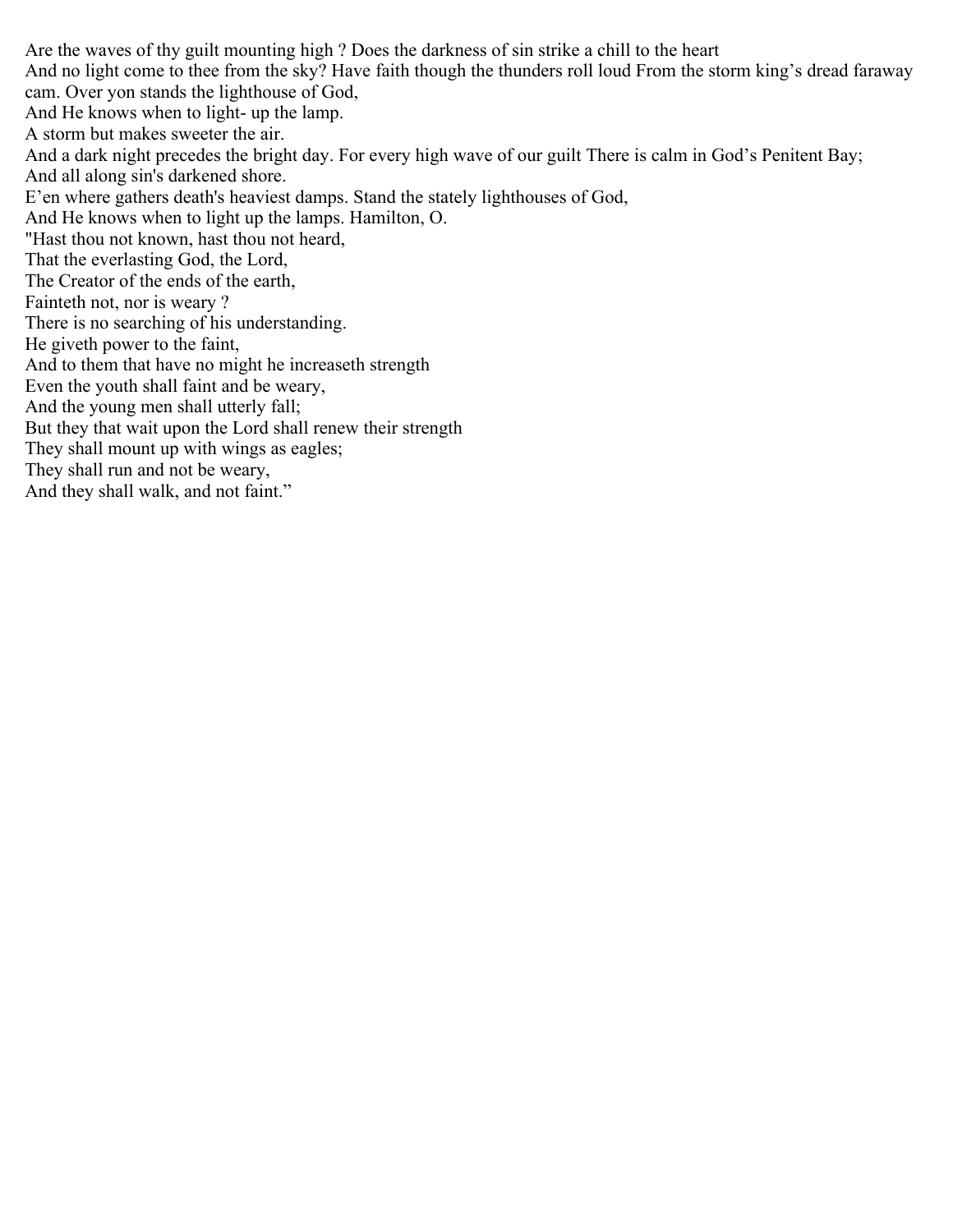"Thy word is a lamp unto my feet and a light unto my path."

CURIOSITIES OF THE BIBLE.

The following Bible curiosities are said to have been gained by a study of the good book by the Prince Granada, heir apparent to the Spanish throne, during his thirty-three years' imprisonment at the Place of Sculls Prison, Madrid : In the Bible the word Lord is found 1,853 times ; the word Jehovah, 6,855 times ; and the word reverence but once, and that in the ninth verse of the One Hundred and Eleventh Psalm. The eighth verse of the One Hundred and Eighteenth Psalm is the middle verse of the Bible The ninth verse of the eighth chapter of Esther is the longest verse. The thirtyfifth verse, eleventh chapter of St. John, is the shortest. In the One Hundred and Seventh Psalm, four verses are alike the eighth, fifteenth, twenty-first and thirty-first. Each verse of the One Hundred and Thirty-sixth Psalm ends alike. No names or words with more than six syllables are found in the Bible. The thirty-seventh chapter of Isaiah and the nineteenth chapter of II. Kings are alike. The word girl occurs but once in the Bible, and that in the third verse and third chapter of Joel. There are found in both books of the Bible 3,586,483 letters, 773,693 words, 31,373 verses, 1,189 chapters and 66 books. The twenty-sixth chapter of the Acts of the Apostles is the finest chapter to read. The most beautiful chapter in the Bible is the Twenty-third Psalm. The four most inspiring promises are John iv. 2 ; John vi. 37; Matthew xi. 28; and Psalms xxxvii. 4. The first verse of the sixtieth chapter of Isaiah is the one for the new converts. All who flatter themselves with vain boastings of their perfection should learn the sixth chapter of Matthew. All humanity should learn the sixth chapter of St. Luke from the twentieth verse to its ending.

# THE BOOKS OF THE BIBLE.

The following metrical arrangement of the books of the Bible, from the Christian at Work, will help children, especially, to remember their respective localities in the Bible:

THE OLD TESTAMENT.

The great Jehovah speaks to us

In Genesis and Exodus;

Leviticus and Numbers see, Followed by Deuteronomy,

Joshua and Judges rule the land,

Ruth gleans a sheaf with trembling hand Samuel, and numerous Kings appear,

Whose Chronicles we wondering hear.

Ezra and Nehemiah now,

Esther the beauteous mourner show ;

Job speaks in signs, David in Psalms,

The Proverbs teach to scatter alms.

Ecclesiastes next come on,

And the sweet Song of Solomon.

Isaiah, Jeremiah then,

With Lamentations, takes his pen;

Ezekiel, Daniel, Hosea's lyres,

Swell Joel's, Amos', Obadiah's Next, Jonah, Micah, Nahum come,

And softly Habakkuk finds room,

While Zephaniah, Haggar calls,

Rapt Zechariah builds his walls,

And Malachi, with garments rent," Concludes the Ancient Testament.

THE NEW TESTAMENT.

Matthew, Mark, Luke and John,

Record the Life of God's dear Son.

The Apostles' Acts are next disclosed,

And Paul's Epistle, for Rome composed.

Two other letters to Corinth sent, are followed by one, Galatia meant.

One also is sent to Ephesus,

And one to Philippi, one to Colosse,

Then, Thessalonians, Timothy and Titus come on, Together with the letter to Philemon.

The Epistle to the Hebrews now comes in view, which shows the Old Testament

fulfilled in the New. Now follow Epistles from James, Peter and John, In numbers reverse, of three, two and one, And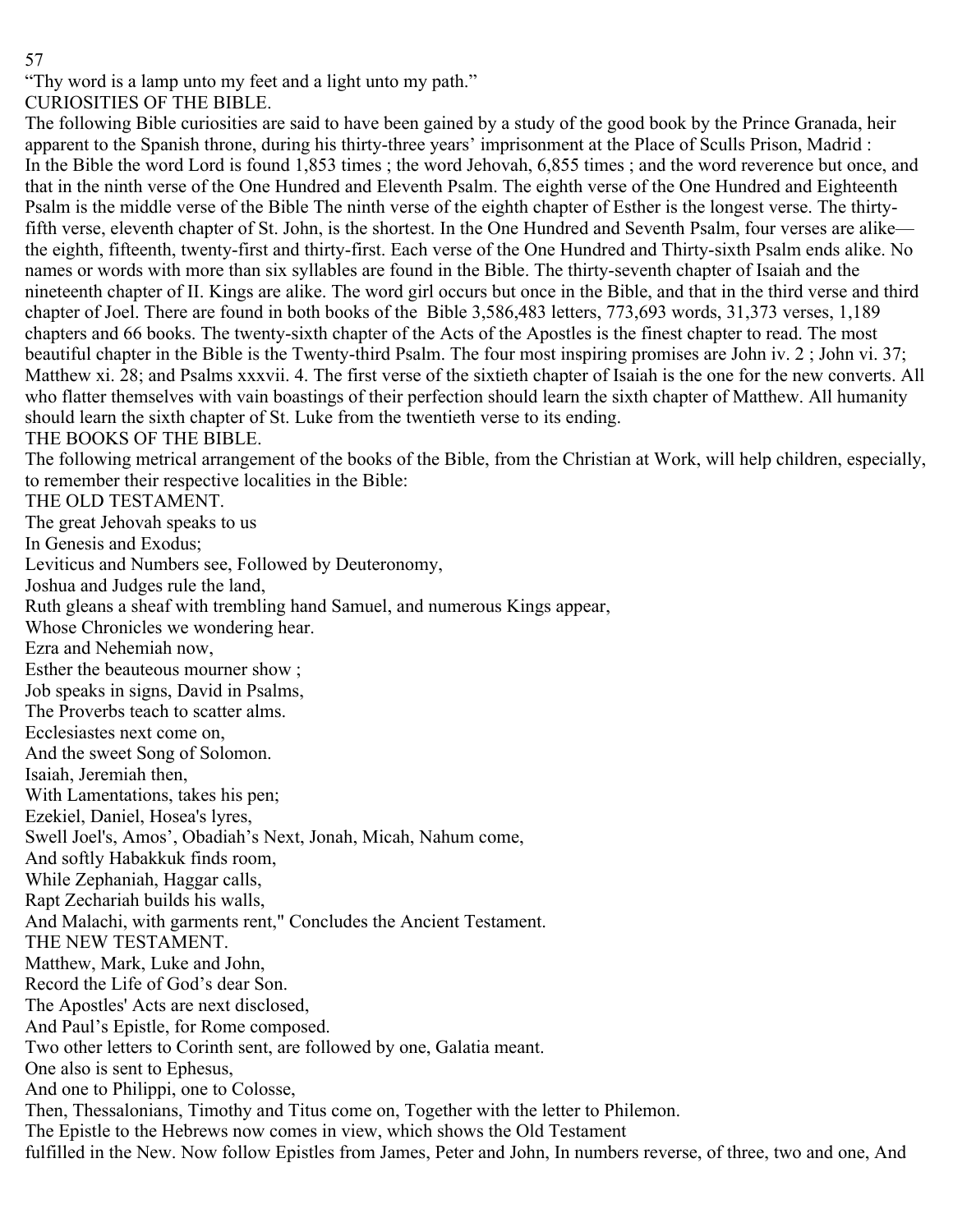now, at the close, is the epistle of Jude, With John's Revealed Vision, which, in Patmos he viewed. The Anvil of God's Word.

Last eve I passed beside a blacksmith's door,

And heard the anvil ring its vesper chime;

Then, looking in, I saw upon the floor

Old hammers worn with beating years of time.

"How many anvils have you had," said I,

"To wear and batter all these hammers

so?"

"Just one," he answered; then, with twinkling eye—

"The anvil wears the hammers out, you know."

And so, I thought, the anvil of God's word

For ages skeptic blows have beat upon;

Yet, though the noise of Paine, Voltaire, was heard,

The anvil is unworn—the hammers gone.

—The Current.

The Depth of the Bible.

The Bible is assailed and criticised as never before. Yet there never was an era in which it was so generally read and studied as it now is. Never was it more influential than now, and those who study it the most carefully, daily find in its pages that which they have not mastered. An anecdote of the late Rev. Dr. R. J. Breckinridge (Rev. Dr. R.J. Breckinridge), of Kentucky, illustrates this fact:

Dr. Breckinridge once said to a friend, "I suppose that there is no book written on any subject, or in any language, that I could not master in one year, if I should set myself about it.

"But I have made the Bible a special study for thirty-four years, and I never open it that I do not discover something new. It reminds me of the great firmament. Penetrate as far as you may, with the aid of the most powerful glass that the ingenuity of man has produced, and still there is something beyond."

The Bible mentions Cross 27 times and Crown 80 times.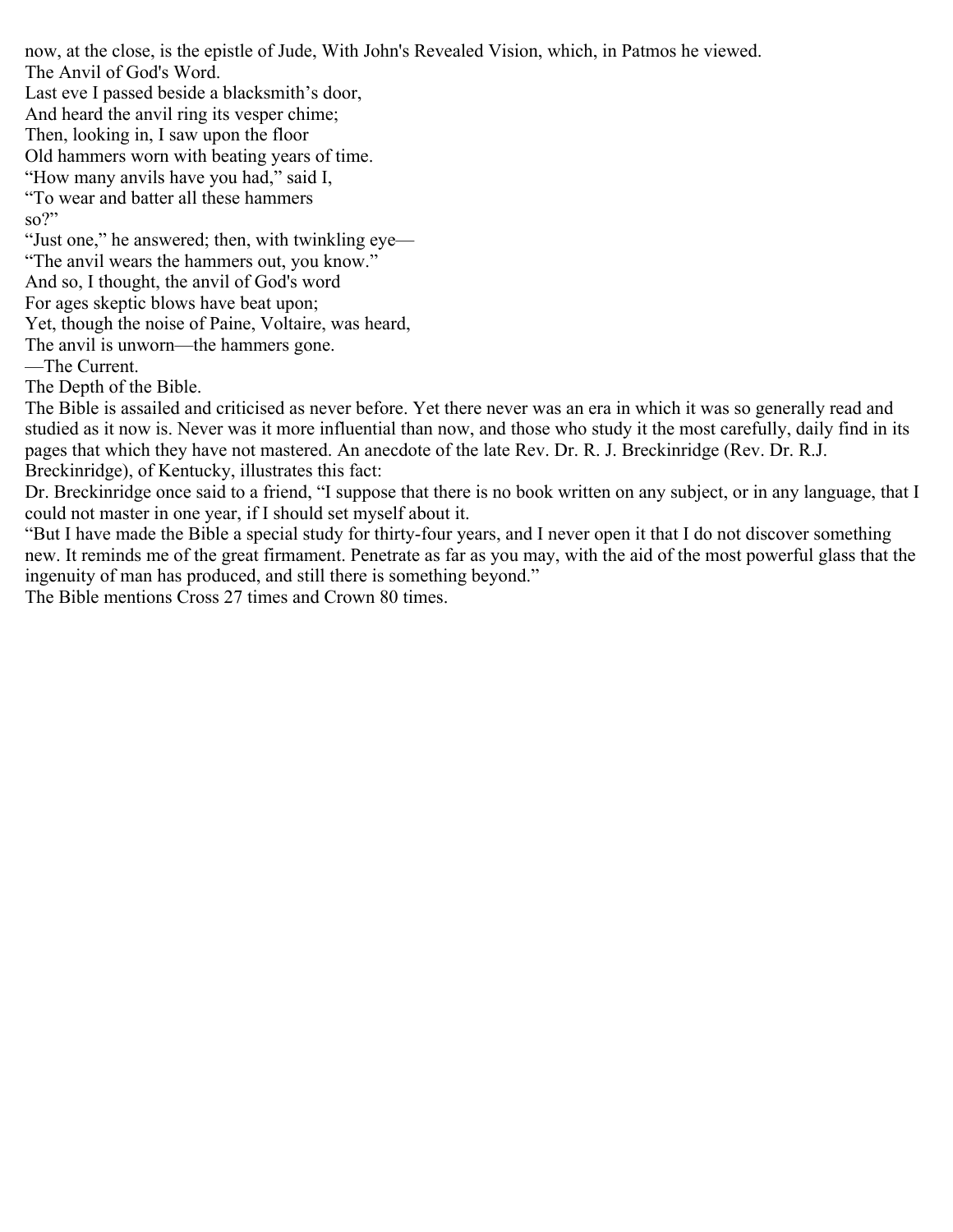Abraham and Lot.

Genesis Chapter XIII.

On the green crest that overlooked the vale Of Jordan westward, Abraham and Lot Stood and communed, as each with kindling eye Scanned the fair landscape. 'Neath the mellowing sun

Of Palestine, in glorious beauty, lay The valley, "as the garden of the Lord."

Through leagues of rolling verdure and bright flowers

Dallied the Jordan on its silver path,

The noon-tide o'er its waters shimmering.

Far as the eye could sweep, the boundless wealth

Of peace and quiet and fertility

Slept like a flood of glory o'er the scene.

Then Abram to his kinsman : "Let there be Peace 'twixt our households, for we brethren are; Lest watchful heathen that surround us say—

What do Jehovah's followers more than we ?

And thus His name be scandalized and shamed. This goodly land—our final heritage—

E'en now we hold by deed direct from heaven.

Look thou abroad o'er all the wide domain And make thy choice; if to the right thou turn, Then to the left will I : or if the left Best pleases thee, then to the right I go,

That there be peace between us evermore."

And Lot, whose greed o'erp wered the courtesy Of deference to age and dignity,

Cast longing eyes where eastward rolled the sea Of verdure, to the dim horizon's bound.

"There will I dwell"—his sad resolve; nor long His venerable kinsman he delayed To leave ; then turning with his earthly all,

He "pitched his tent toward Sodom."

Look again

When years have wrought their changes, and the gems

Of selfishness in fruitage have matured.

Ah ! would ye know the kin of Abram now ?

His visitants are angels, but they come.

From wrath to burn anon to drag him forth,

Half willing and regretful, with the few Who share his fears; while all else in a storm Of heaven-enkindled fire is lost forever.

Down thro' the ages lives the patriarch,

Noble, unselfish and magnanimous,

In memory immortal. Lot survives,

Sample of nature wherein faith dilute With worldliness, avails indeed to save,

But never to ennoble or illume.

E. W. B. Canning. (E.W.B. Canning)

Stockbridge, April, 1879

Chinese Geographical Names.

A few definitions of Chinese geographical prefixes and suffixes may be of service in elucidating the nomenclature of current war news. First, prefixes: Ta, as in Taku, means great and siao, as in Siao-Ping-Thou, means small. Pei or pe, nan, tung and si are, respectively, north, south, east and west. Thus, the Pei-Ho is the North River, etc. Shang and hai are upper and lower. Pai, hei and whang are white, black and yellow. Suffixes are more numerous and familiar. Kiang, ho, tchuan, ula, muren and tchu each and all mean river. Thus, Yalu Kiang and Liao Ho are simply Yalu River and Liao River. Shui, kou, thsuan, khi, gol, and ussa are unfamiliar terms, meaning a brook or small river. Hu, nor and omo mean lake, as in the well-known Lor Nor and Kosso Gol. Po, tse and tien mean a small lake or swamp, or a town situated near such a place. Hai means sea; thus, Whang-Hai is the Yellow Sea, Tupg-Hai is the Eastern Sea and Nan-Hai is the Southern Sea. Tao, and sometimes shan, means island, but shan more often means a mountain range. Ling is a pass over a mountain range.—Boston Transcript.

THE BUSH BURNING BUT NOT CONSUMED. BY W. A. M.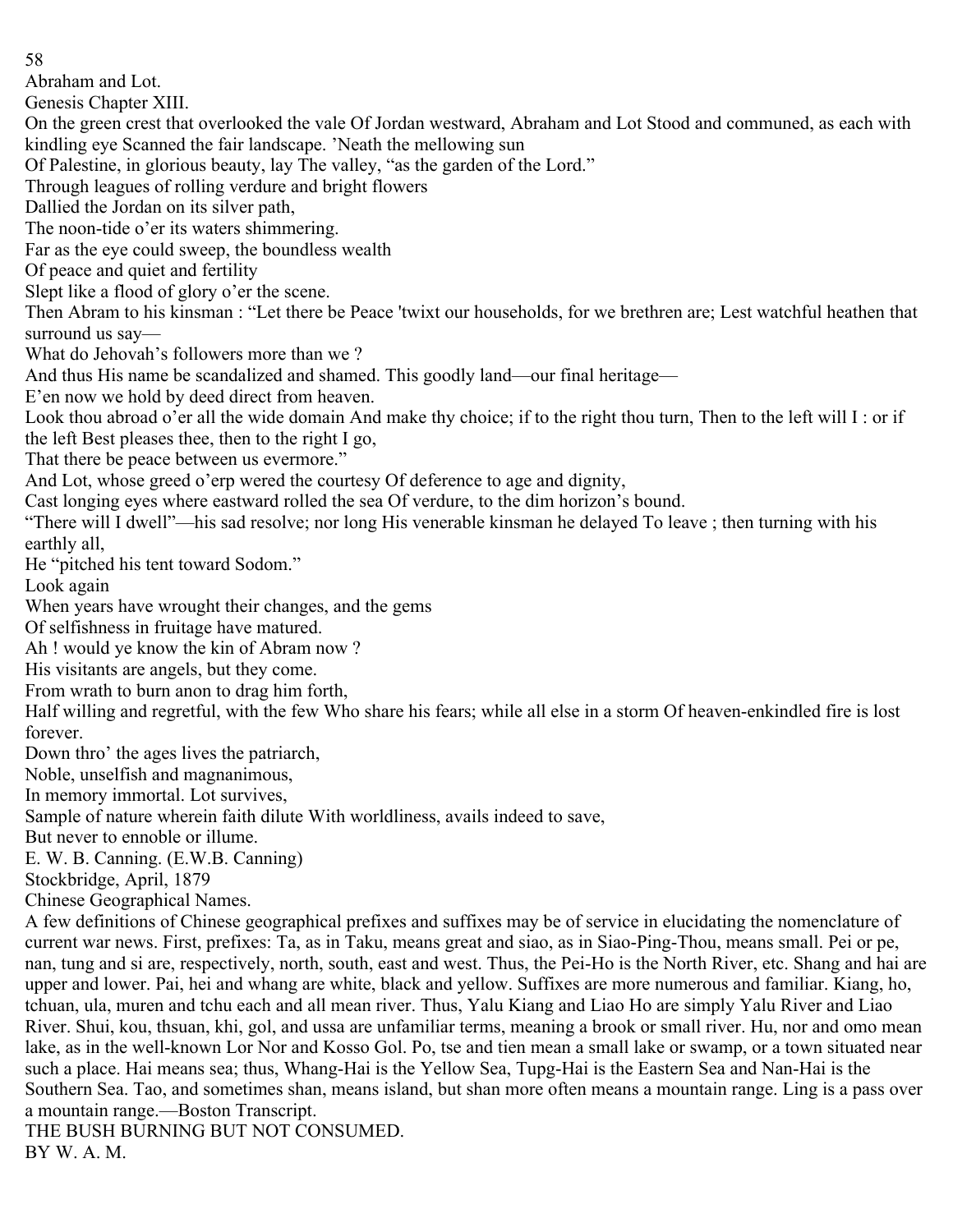The angel of the burning bush was "The God of Abraham." This was then another of those "symbolic manifestations which prepared the way for the appearance of the great mystery of godliness, God manifest in the flesh." But what special significance did it possess to Moses on this occasion ? It was undoubtedly to him a symbol of the present condition and future destiny of Israel. The bush burning yet unconsumed, told him of God's people in Egypt enduring severe fiery trials yet preserved through him who dwelt with them even in their bondage. This made the vision ever after a source of encouragement and support

to Moses. For, at the close of life, when giving his farewell blessings to the tribes, his richest benediction upon the sons of Joseph was to wish for them "the goodwill of him that dwelt in the bush."

The "Burning Bush" is the official and time-honored symbol of the Presbyterian Church. Our fathers of the Reformation, in the day of their sore straits, sufferings, and persecutions, chose as their motto the representation of the burning bush with the words of the old Latin Bible round about it as its scroll, "Nec tamen consumebatur," yet it was not consumed. To this symbol the history of our Church has been strangely and nobly true. This symbol, more perhaps than any other, has been dyed in blood, not in the blood of our Church's enemies, but the blood of her own anguish. The Presbyterian more than any other has been the Church of martyrdom ; trampled in her struggles for the freedom of man's mind; trampled but rising again, "burning, but not consumed." She has been justly called the mother of freedom — the freedom of the soul of man ; fighting ever , for this—that Jesus Christ, and he only, is 'Lord of man's conscience, and King and Head of his Church. This great truth is growing to- day, growing in Methodism, in Congregationalism, and in Evangelical Episcopacy, and we care not under what name it grows. Thank God that the truth so often crushed to earth has risen again and is flourishing. But it ought not to be forgotten by what Church's bloodshed and sweat of anguish the seed of this truth was sown. Those Waldensian heroes, in whose honor Milton sang, and who, amid their Italian hills, "kept God's truth so pure of old," before there was any "Reformation" elsewhere in Europe—they were Presbyterians; and their motto was the bush burning in the wilderness. Those Huguenot men who saved France, and whom France to France's endless loss and shame, crushed down in blood on the day of St. Bartholomew—they also were Presbyterians, the men of the burning hush. They, who from Germany and Puritan England, and the Scotland of the Covenant, saved the world's liberties—they, too, were the Church of the Burning Bush. Where in modern history has there been heroism or martyrdom for principle like this ? God's holiness, God's sovereignty, God's redemption of man through Christ's atonement. God's exclusive right to control man's conscience—these are the truths to make men heroes—a family tree with God's glory on each branch, "a bush burning," but by God's power and love upheld and "not consumed."—Canada Presbyterian.

# THE PARTING HOUR.

There's something in the parting hour Will chill the warmest heart;

Yet kindred, comrades, lovers, friends. Are fated all to part;

But this I've seen—and many a pang Has pressed it to my mind—

The one who goes is happier than those he leaves behind.

No matter what the journey be— Adventurous, dangerous, far, To the wild deep or black frontier, To solitude or war— Still something cheers the heart that dares

In all of humankind,

And they who go are happier Than those they leave behind.

The bride goes to her husband's home With doubtings and with tears; but does not Hope her rainbow spread Across her cloudy fears?

Alas! the mother who remains,

What comfort can she find But this—the gone is happier than the one she leaves behind?

Have you a friend—a comrade dear— An old and valued friend?

Be sure your term of sweet concourse At length will have an end!

And when you part—as part you will— Oh, take it not unkind If he who goes is happier Than you he leaves behind! God wills it so, and so it is;

The pilgrims on their way, though weak and worn, more cheerful are

Than all the rest who stay;

And when at last poor man, subdued, Lies down to death, resigned,

May he not still be happier far, than those he leaves behind?

—Edward Pollock.

When each day of toil is over.

And tired nature's pulse is still;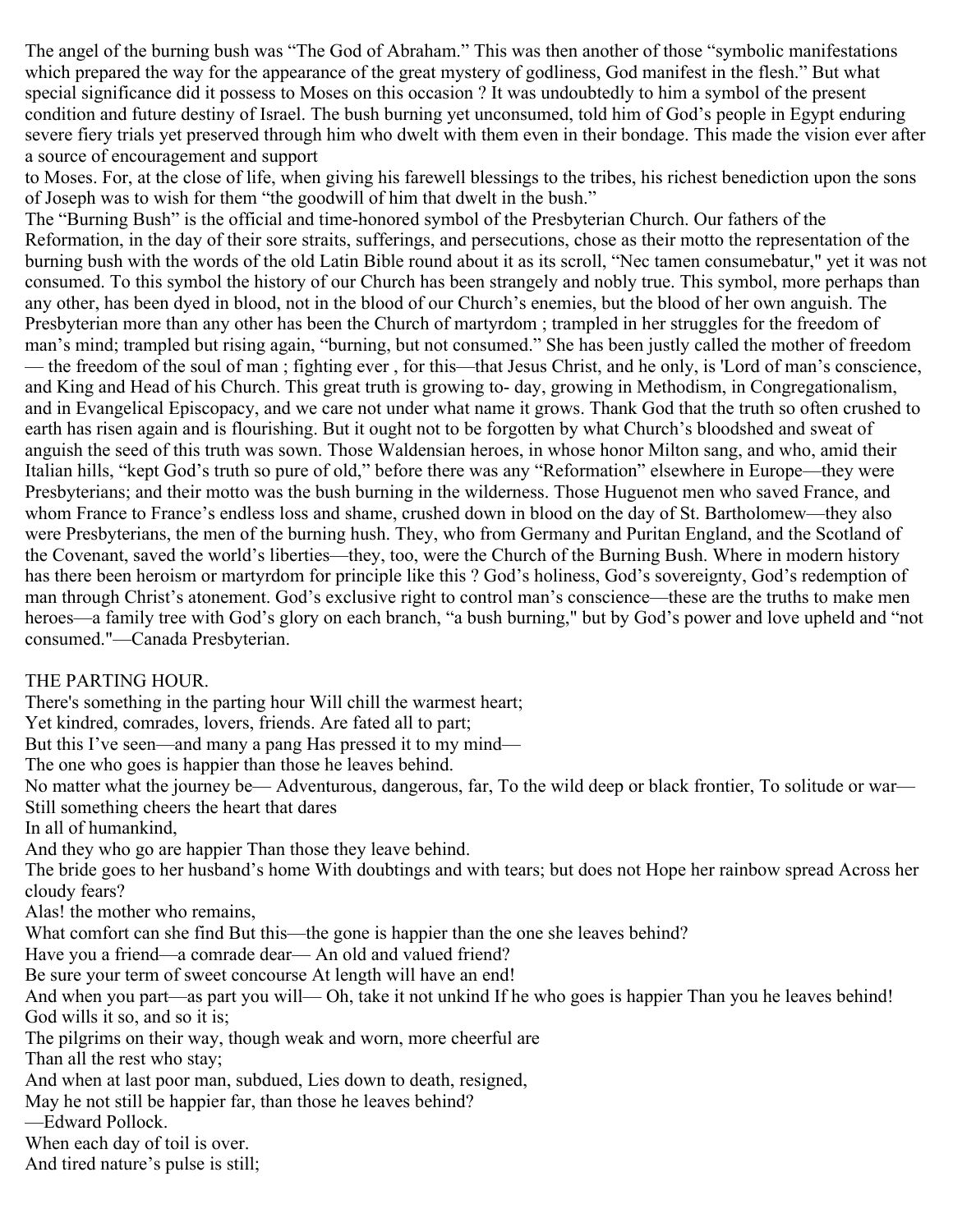When the bees have left the clover, And the light has left the hill: When the maiden moon is climbing Step by step her golden stair, When the evening bells are Chiming, Then we wonder who doth. care. Who doth care if hearts are breaking, Or a life is crushed and sad; Or the road the soul is taking, Whether it be good or bad; Who doth care if we should suffer, Suffer as we watch and wait For a loved one in the shadow, For a hand upon the gate? When this life of toil is over, And our throbbing hearts are still ; When the bees have left the clover, And the twilights left the hill, When we sleep beneath the flowers, In their beauty, rich and rare; Hearts that never have been ours, Will they know or will they care? Will D. Mus<sup>[?]</sup>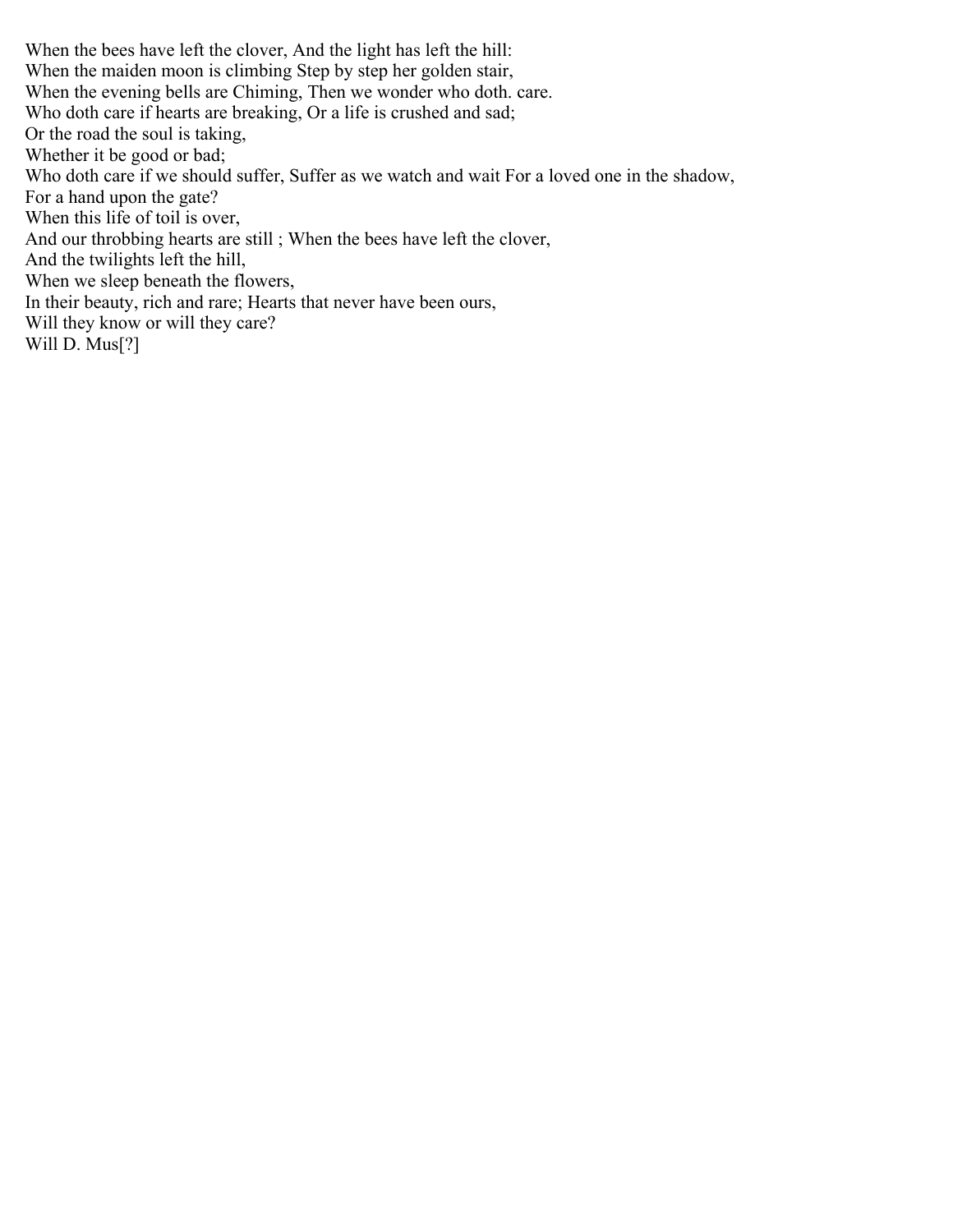"HE SMOTE THE ROCK THAT THE WATERS GUSHED OUT"

"Bread shall be given thee; thy waters shall be sure."

"I've found a glad hosanna For every woe and wail,

A handful of sweet manna When grapes from Eschol fail. I've found a Rock of Ages When desert wells were dry; And after weary stages,

I've found an Elim nigh."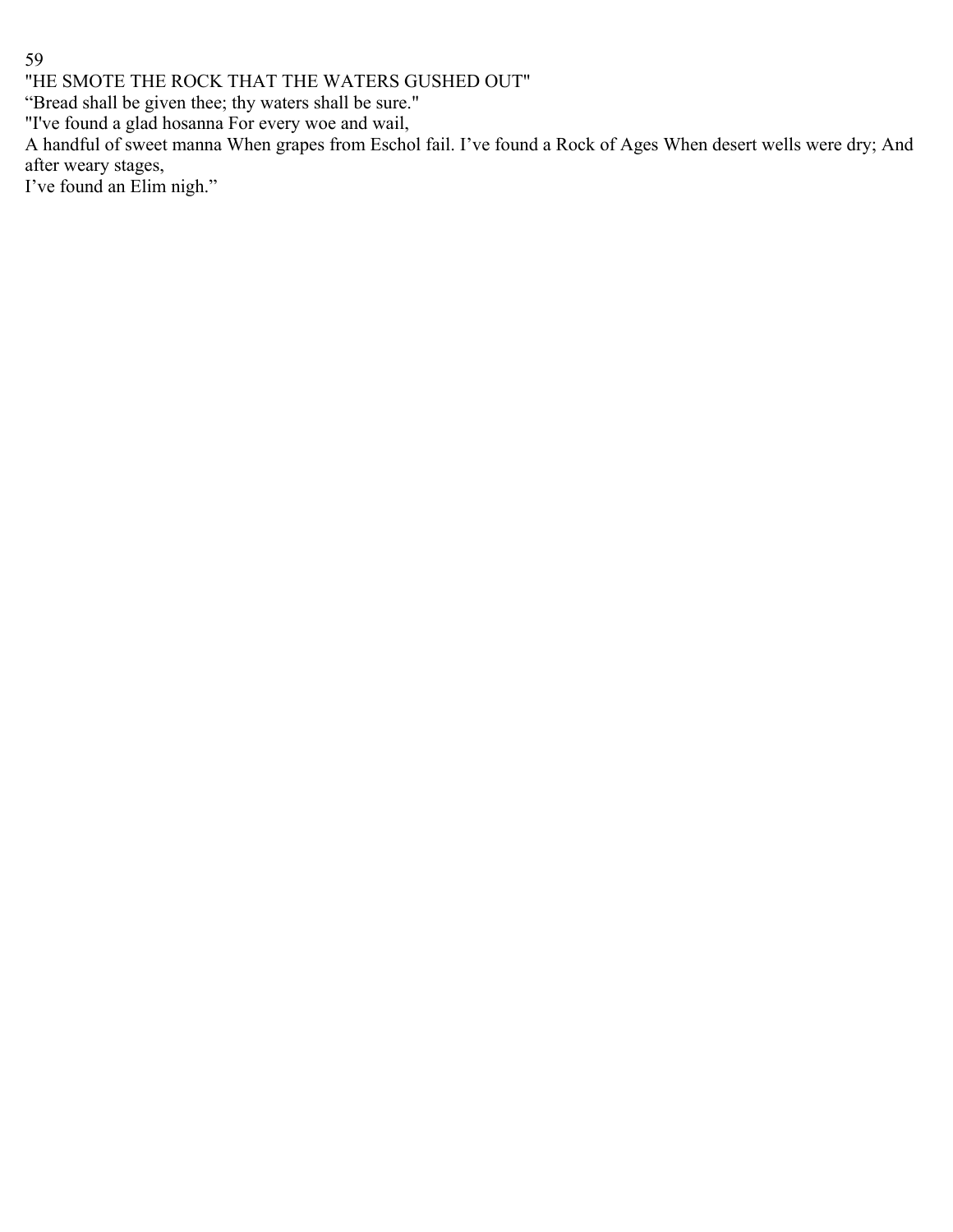# LIGHT FROM HEBREW PROPER NAMES.

# BY PROFESSOR H. B. SMITH, D.D. (Professor H.B. Smith, D.D.)

We are accustomed to name every child soon after he comes into the world, and to choose a name according to our own fancy without reference to its meaning. By far the largest number of people in this country are probably ignorant that proper names have any meaning. Names are with us so many labels, and no more significant than if we called one man A and another X. Yet we regard such a label as indispensable.

In the lower stages of society a name is not thought a necessity until the child is old enough to show some peculiarities, and then he receives a descriptive name. The names of our western Indians seem to be of this kind—as "Old-manafraid-of-his-horses." When the custom of naming infants is introduced, the names chosen are significant either of some quality already shown by the child, or of the parent's aspiration for it. As every child is beautiful to its mother, we cannot wonder to find the Romans calling their daughters Amabilis, which we have contracted to Mabel, and which means lovely or lovable, or Clara (bright), and their sons Pius, or Felix, or Constans.

Nearly all nations have liked to recognize God in some way when naming their children. Marcus was a boy dedicated to the god Mars. Theodore and Dorothea both mean God's gift. The Arabs go farthest, perhaps, of any modern people in this custom. A very common name in the East, as we know from the Arabian Nights, is Abd-allah, which means Servant-of-God. One of the stories in that fascinating book is about Shems-ed-din and Nour-ed-din. The former name means Sun-of-religion, and the latter Light-of-religion. One of the caliphs of the line of Haroun-ar-Rashid, was called Mostasem-bi-'llah, which means Taking-refuge-with-God. If such names seem strange to us, we may remember that the Puritans used such names as Thankful, Mercy, and Patience, while a well-known name in the time of Cromwell was Praise-God.

Even a careless reader of the Bible will discover that Hebrew proper names have a meaning, for the names are often brought into connection with the events that suggested them; or we have the thought of the father or mother told us. Hannah called her son Heard-of-God (Samuel), because he was the answer to her prayer. Moses called one of his sons Eliezer (My-God-is-help, the same name is found elsewhere), and said, "The God of my father was my help and delivered me from the sword of Pharaoh." Sometimes a name was changed to make it more significant, as in the case related Numbers 13: 16, "Moses called Hoshea the son of Nun Jehoshua." The former name means salvation or deliverance, the latter means Jehovah-is-salvation. Moses wanted to strengthen the faith of his lieutenant and successor in God as the only source of deliverance.

They only the victory win who have fought the good fight and have vanished the demon that tempts us within: Who have held to their faith unseduced by the prize that the world holds on high; Who have dared for a high cause to suffer resist, fight—if need be, to die."

Speak, history! Who are life's victors? Un [?] the long annals and say Are they those whom the world called the victors, who won the success of a day The martyrs or Nero? The Spartans who fell at Thermopylae's tryst,

Or the Persians and Xerxes? His judges or Socrates? Pilate or Christ?

WHENCE THEY COME.

Long before Mr. Matthew Arnold lived and wrote, Dean Swift had sung the praises of the "Two noblest things sweetness and light." It is Swift also who wrote that "Censure is the tax a man pays to the public for being eminent," and who tells us, in his "Tale of a Tub," that "Bread is the staff of life." "Out of mind as soon as out of sight," comes from the sonnets of Lord Brooke, and it was his friend and contemporary, Sir Philip Sidney, who coined the phrase, " My dear, my better-half." Humphry Gifford, a writer of the sixteenth century, has the following :

"I cannot say the crow is white, But needs must call a spade a spade."

Bickerstaff, a playwright as seldom read as he is often quoted, is author of the prudent admonition that " Enough is as good as a feast," and of the indisputable assertion that "One cannot have one's cake and eat it too." From Home's " Douglas" comes the famous speech, "My name is Norval," familiar to the readers of Enfield's once celebrated but now forgotten "Speaker;" and in the same play is found the consolatory assurance that "Virtue is its own reward." " The almighty dollar " come to us from Washington living; and it was Beaumont and Fletcher who first taught us to speak of "money" as " the sinews of war." "How goes the enemy?" is a question often asked in the "Dramatist" of Reynolds; and "Pray, sir, what, is your opinion of things in general?" is one of the "catchwords " of that impecunious sponger, Jeremy Diddler. From old Chaucer we learn that " Mordre wol out." and that it wise to "Maken virtue of necessity." It is he, too, who wrote, "Yet in our ashen cold is fire yreken," a passage which the poet Gray must, consciously or unconsciously, have had in memory when he penned the celebrated line "Even in our ashes live the wonted fires." It is Gray also who speaks of ''Youth on the prow, and pleasure at the helm; " of " Thoughts that breathe, and words that burn ; " who warns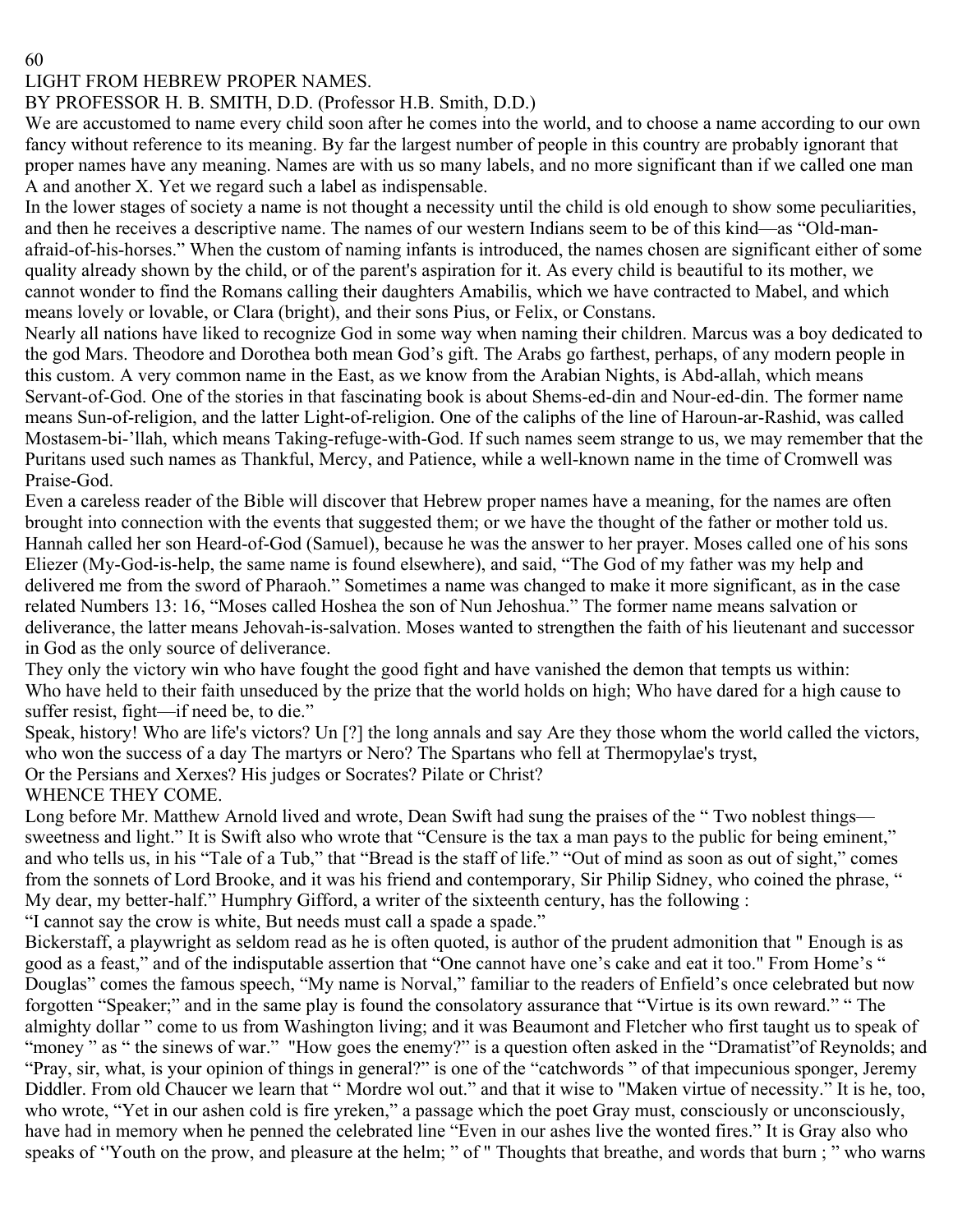us that " Favorites have no friends," and that " Where ignorance is bliss, 'tis folly to be wise." It is the shy recluse Cowper who expresses his opinion that "God made the country, and man made the town," and who sings the praise of " Cups that cheer but not inebriate." The light-hearted Gay instructs us that "Life is a jest, and all things show it," and it is a part of his cheerful philosophy that "While there's life there's hope."—Chambers' Journal THOUGHTS BY THE WAY.

Hold up my goings in thy paths, that my footsteps slip not.—Ps. xvii. 5.

Though, by divine grace, I have been rescued from the paths of the destroyer, yet do I pray for sustaining grace, that I may be kept in the way of godliness that leads to heaven? While I labor to enter into God's rest, do I pray that He will keep me, and aid me in reliance on His strength, to be faithful to the end ?

—The body of our prayer is the sum of our duty ; and as we must ask of God whatsoever we need, we must labor for all that we ask.—Jeremy Taylor.

—Though in God's paths, we must pray to be kept in them; for we stand no longer than He may hold us, and go no further than He may carry, and uphold, and strengthen us. Do all that we can to stand, and then pray to be kept from falling, and by the grace of God we are safe !

—Lord! be mine the prize to win ;

Guide me through this world of sin,

Keep me by thy saving grace;

Give me at thy side a place;

Sun and shield alike thou art,

Guide and guard my erring heart;

Grace and glory flow from thee,

Shed, O, shed them, Lord on me ! Lyte

The three reasons which a good woman presented for objecting to a preacher were striking ones. She said that in the first place he read his sermon ; in the second place, he did not read it well; and in the third place it was not worth reading.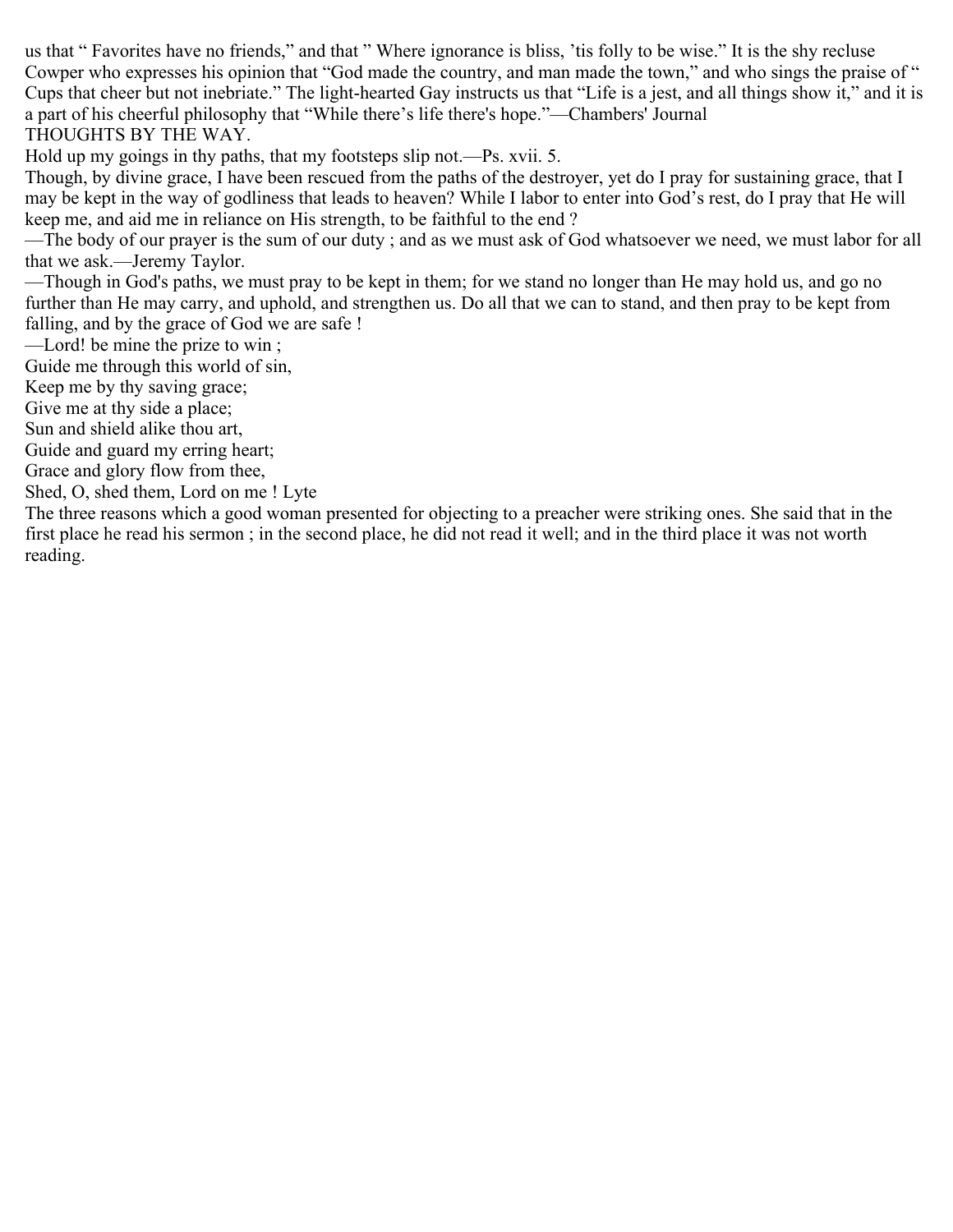MARTIN LUTHER.

For the Christian Observer.

Luther's Personal Experience.

BY REV. E. C. GORDON (Rev. E.C. Gordon)

Amid all the ecclesiastical and national advantages which, during this anniversary of Luther's birth, will be signalized, we must not overlook the great lesson to be learned from his personal experience.

In consequence of his father's poverty and disposition, Luther's early days formed a long struggle against adverse circumstances. He studied first at Magdeburg, where, with other poor students, he begged his bread. From Magdeburg he was transferred to Eisenach. There he almost despaired of obtaining a livelihood until Ursula Cotta, moved with pity for the boy who sang sweet German songs before her door as he begged for bread, took him to her home and heart. In the house of the Cottas he not only made great progress in his studies, but also learned the truth which he has embalmed in the words: "There is nothing sweeter on earth than the heart of a woman where piety dwells."

In 1501 he went to the University at Erfurth, where he prosecuted his studies with distinguished success. His father designed him for the law, but the sudden death of an intimate friend, and afterwards a terrific thunder-storm, so powerfully affected his heart and conscience, that he determined to seek in the immediate service of God the salvation of his soul. His father violently opposed this course, and for a time Martin yielded. At last impelled by the lash of conscience, he fled from the university to the neighboring Augustinian monastery. No visions of earthly glory beckoned him on. To find justification in God's sight was his sole object. Had the answer of the Church to his passionate questions on this subject been satisfactory, there would have been no reformation attempted by him.

Rome taught him, as she teaches now, that in order to be "just with God," a man must not only believe in Christ, but also keep the ten commandments of God and the six commandments of the Church; that justification comes by obedience, by fast and penance, by purgatorial fires. In consequence Luther's life at the monastery was an unceasing round of fast, penance and prayer. "Oh! my sins, my sins," he cried. He was often found at the foot of the altar, his hands clasped, his eyes streaming with tears, his heart bursting with anguish. All this to one of his sanguine and energetic nature formed a life of agony; all the more horrible because it brought no relief. When relief came, it came from another and an unexpected quarter.

In the convent was a book, bound with a chain. Luther had never seen but one other copy of it. It was a Bible. To it he constantly returned as a devout student, seeking to know the will of God.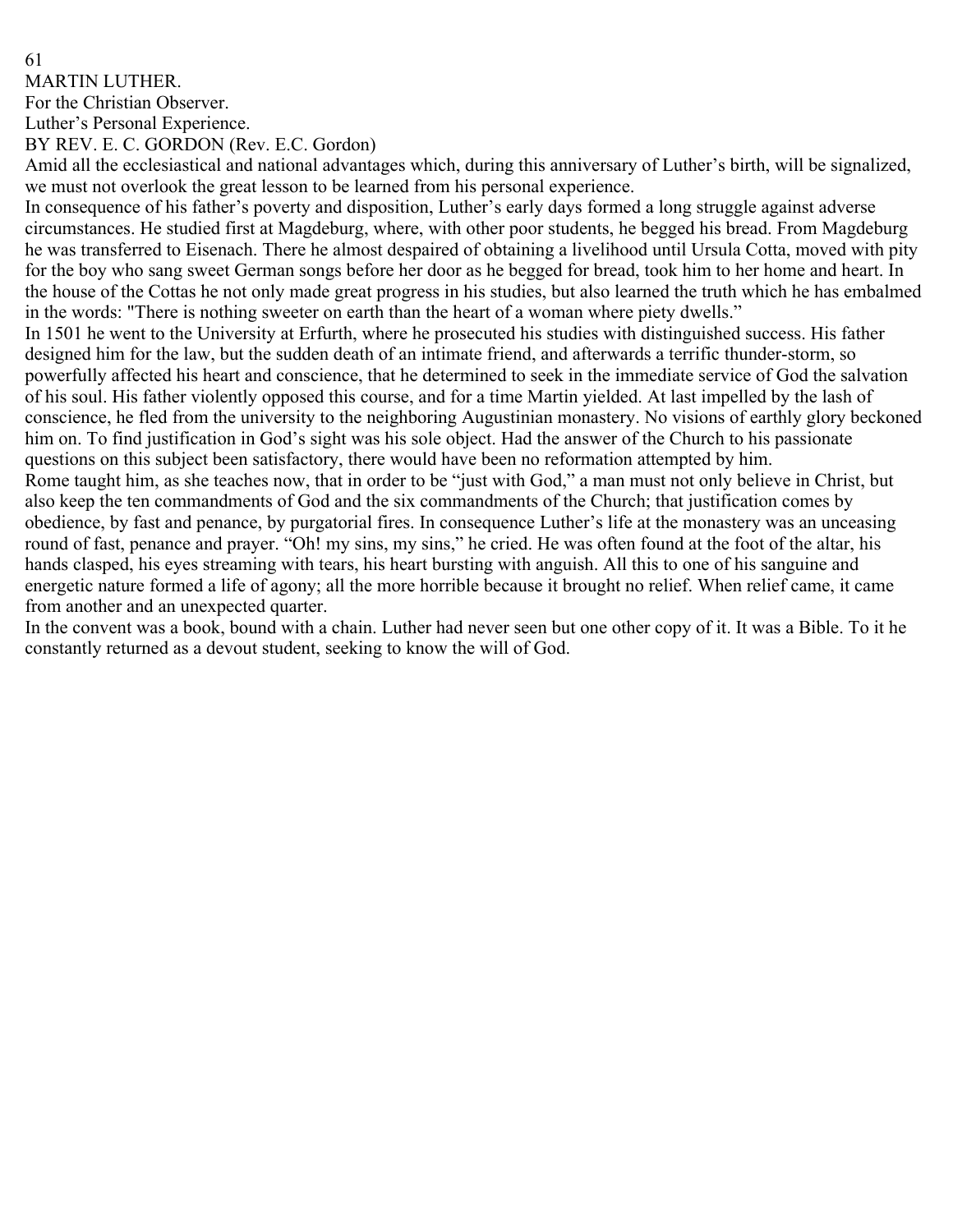In it he found a word which was as good seed: "The just shall live by his

faith."

While in this attitude, the vicar-general of his order, John Staupitz, visited the convent and told him of the grace of God; taught him the Augustinian (Calvinistic) theology, I gave him a Bible, urged him to study it, held up the sacrificial work of Christ and said: "Instead of torturing yourself on account of your sins, throw yourself into your Redeemer's arms. Trust him; trust in the righteousness of his life, in the atonement of his death."

These sublime truths at last brought peace to Luther's tortured soul. He learned "that a man is justified by faith without the deeds

of the law."

It thus appears that Luther fought the battle of the Reformation in his own heart, long before he was called on to contend with the power of an apostate Church. While others were seeking new realms in the sphere of letters and policies; while Columbus was marking out paths across unknown waters, opening up new continents to tempt the cupidity of the old world; while men were searching for gold or empire in America and India, this Augustinian hermit, turning aside from the things of earth, sought and found reconciliation with God; and having found the word of life, he set out, not to destroy Rome, but to save the souls of men.

HYMN.

As shadows, cast by cloud and sun,

Flit o'er the summer grass,

So in Thy sight, Almighty One,

Earth's generations pass.

And while the years, an endless host, Come pressing swiftly on,

The brightest names that earth can boast

Just glisten and are gone.

Yet doth the Star of Bethlehem shed A lustre pure and sweet;

And still it leads, as once it led,

To the Messiah's feet.

O Father ! may that holy Star,

Grow every year more bright,

And send its glorious beams afar,

To fill the world with light.

— William Cullen Bryant.

TWO CHRISTIAN HEROES.

THE CHRISTIAN'S SIGN-POST.

"The living saints and dead, But one communion make."

"Our changeful lives are ebbing to an end,

Onward to darkness and to death we tend;

O Conqueror of the grave, be Thou our guide,

Be Thou our light in death's dark even-tide;

Then in our mortal hour will be no gloom,

No sting in death, no terror in the tomb."

Faithfulness and sincerity are the highest things.—Confucius.

The law of the harvest is to reap more than you sow. Sow an act and you reap a habit; sow a habit and you reap a character; sow a character and you reap a destiny.—Geo. D. Boardman.

Without earnestness no man is ever great, or does really great things. He may be the cleverest of men; he may be brilliant, entertaining, popular; but he will want weight. No soul-moving picture was ever painted that had not in it depth of shadow.—Peter Bayne.

A dull axe never loves grindstones, but a keen workman does; and he puts his tools on them in order that they may be sharp. And men do not like grinding; but they are dull for purposes which God designs to work out with them, and therefore he is grinding them.—Beecher.

Love, like the opening of the heavens to the saints, shows for a moment, even to the dullest man, the possibilities of the human race. He has faith, hope and charity for another being, perhaps but a creation of his imagination; still, it is a great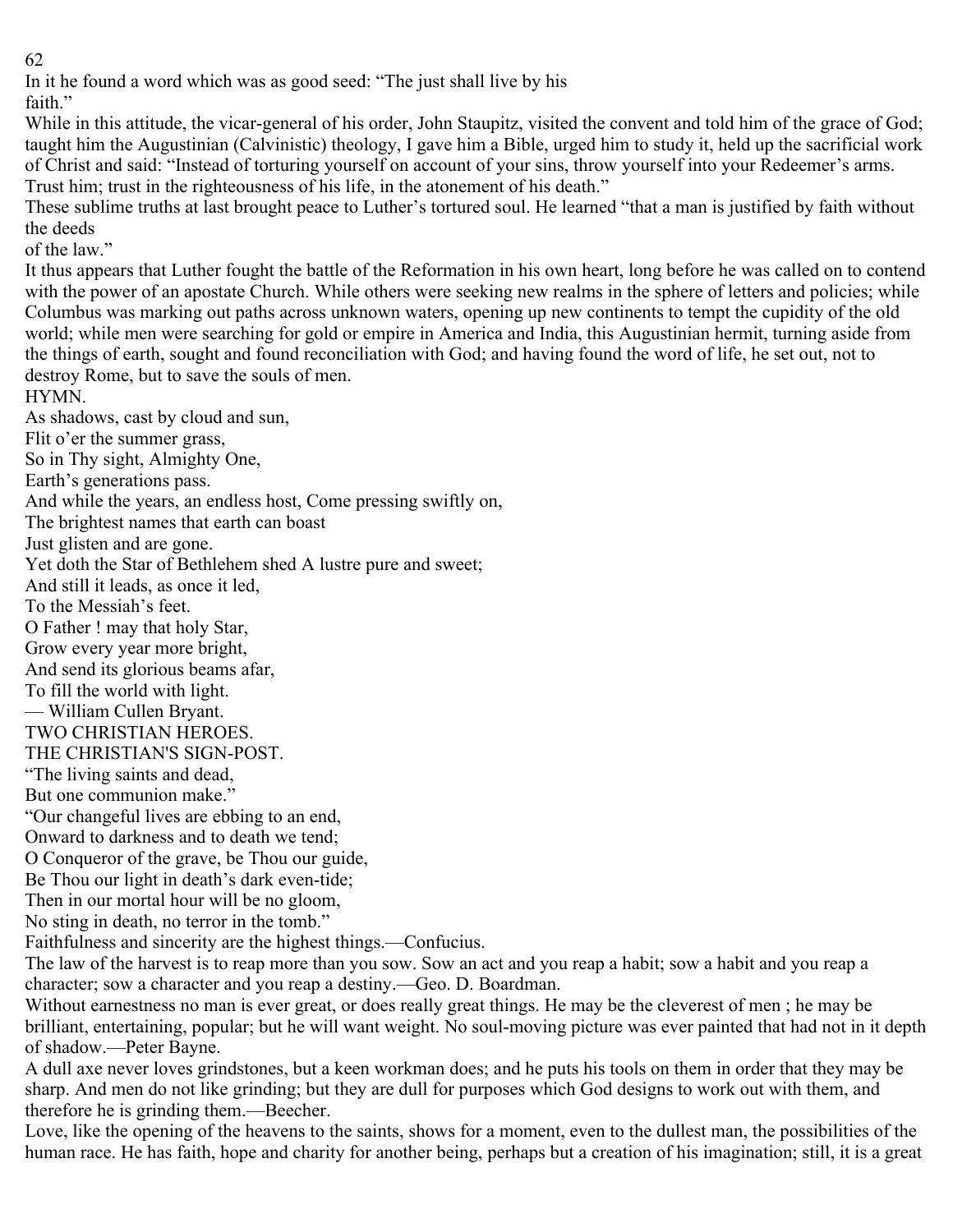advance for a man to be profoundly loving even in his imaginations.—Helps.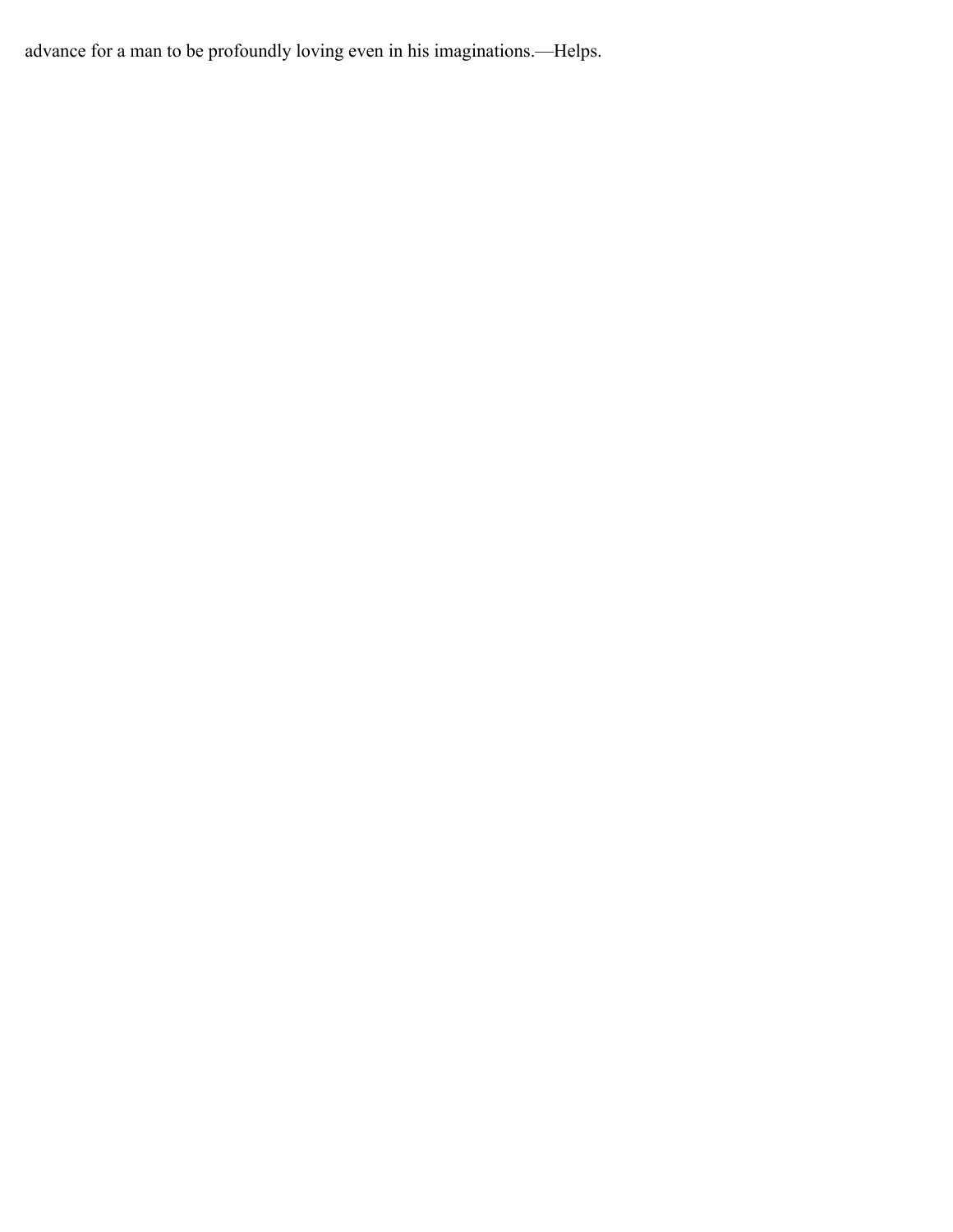John Bunyan

"Came North, and South, and East, and West,

Four sages to a mountain-crest,

Each pledged to search the world around Until the wondrous well he found.

"Before a crag they made their seat,

Pure bubbling waters at their feet.

Said one, 'This well is small and mean,

Too petty for a village green!'

Another said, 'So small and dumb,

From earth's deep centre can it come?'

The third, 'This water seems not rare;

Not even bright, but pale as air!'

The fourth, 'Thick crowds I looked to see;

Where the true well is, these must be.'

"They rose and left the mountain crest,—

One North, one South, one East, one West.

O'er many seas and deserts wide They wandered, thirsting till they died.

"The simple shepherds by the mountain dwell,

And dip their pitchers in the wondrous well."

"Whosoever will, let him take the Water of Life freely."

The Cross.

Father, now Before thee I humbly bow Low the knee.

And thank thee Lord, that thou has died for me; That thou didst bear upon the accursed tree My fearful load of sin upon thy head; And that for me thy precious blood was shed And Lord,

I pray Thy word This day May rest Within My breast. And cry—Lord, help Thou me To live For thee; And day by day to read thy word, And know Thou art a saving Lord.

Religion is the tie that connects man with his Creator, and holds him to His throne. If that tie is sundered or broken, he floats away a worthless atom in the universe—its popular attractions all gone, its destiny thwarted, and its whole future nothing but darkness, desolation and death.—Daniel Webster.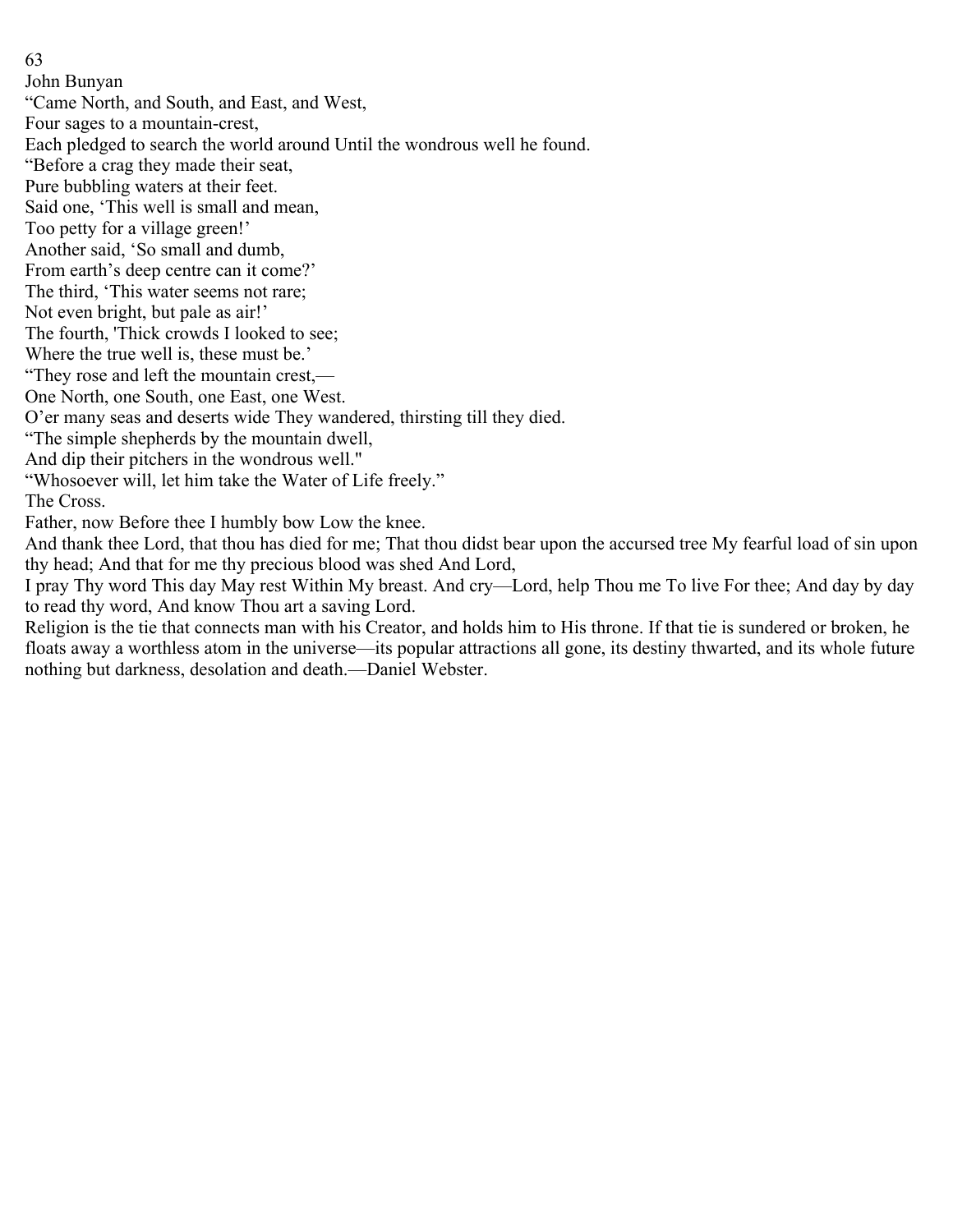## THE REFINER OF SILVER.

Some time since a few ladies, met together in Dublin to read the Scriptures, and make them the subject of conversation, were reading the third chapter of Malachi. One of the ladies gave it as her opinion that the "Fuller's soap" and the "refiner of silver" were the same image, both intended to convey the same view of the sanctifying influence of the grace of Christ; while another observed there is something remarkable in the expression in the third verse "And he shall sit as a refiner and purifier of silver." They agreed that possibly it might be so ; and one of the ladies proposed to call on a silversmith, and report to them what he said on the subject. She went accordingly, and without telling the object of her errand, begged to know the process of refining silver, which he fully described to her.

"But, sir," she said, "do you sit while the work of refining is going on ?"

"O yes, madam," replied the silversmith; "I must sit with my eye steadily fixed on the furnace, for if the time necessary for refining be exceeded in the slightest degree, the silver will be injured."

She saw at once the beauty, and comfort too, of the expression, "He shall sit as a refiner and purifier of silver." Christ sees it needful to put his children into the furnace; His eye is steadily intent on the work of purifying, and His wisdom and love are both engaged in the best manner for them. Their trials do not come at random ; the very hairs of your head are all numbered. As the lady was leaving the shop, the silversmith called her back, and said he had still further to mention that he only knew when the process of purifying was complete, by seeing his own image reflected in the silver. Beautiful figure! When Christ shall see His own image in His people, His work of purifying will be accomplished. The Great Refiner.

"And he shall sit as a refiner and purifier of silver."

'Tis sweet to feel that he who tries The silver, takes his seat Beside the fire that purifies,

Lest too intense a heat,

Raised to consume the base alloy,

The precious metal too destroy.

'Tis good to think how well he knows The silver's power to bear The ordeal to which it goes;

And that with skill and care,

He'll take it from the fire when fit,

For his own hand to polish it.

'Tis blessedness to know that he,

The piece he has begun Will not forsake, till he can see,

To prove the work well done,

An image, by its brightness shown,

The perfect image of his own.

Then Great Refiner! sit thou by,

Thy promise to fulfil;

Moved by the hand, beneath Thine eye, And melted at Thy will,

O, may the work forever shine.

Reflecting beauty pure as Thine.

Republished by request.

Chisel Work.

BY MRS. MARGARET J. PRESTON.

'Tis the Master who holds the mallet, And day by day

He is clipping whate'er environs The form, away:

Which, under his skilful cutting,

He means shall be Wrought silently out to beauty Of such degree

Of faultless and full perfection,

That angel eyes Shall look on the finished labor With new surprise,

That even his boundless patience Could grave his own Features, upon such fractured And stubborn stone.

'Tis the Master who holds the chisel;

He knows just where Its edge should be driven sharpest,

To fashion there

The semblance that he is carving; Nor will he let

One delicate stroke too many,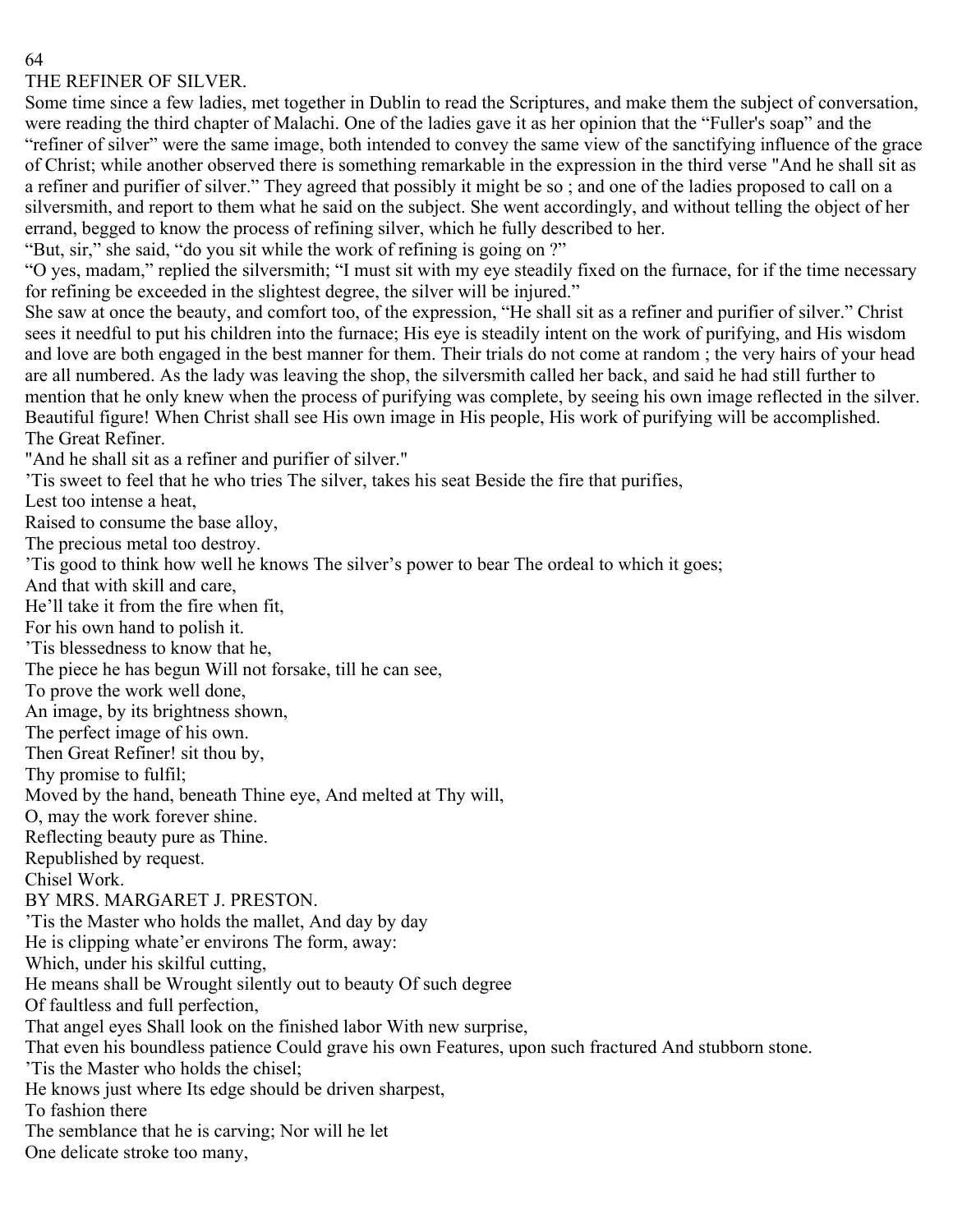Or few, be set On forehead, or cheek, where only He sees how all Is tending—and where the hardest The blow should fall, Which crumbles away whatever Superfluous line Would hinder his hand from making The work divine. With tools of thy choosing, Master, I pray thee, then, Strike just as thou wilt; as often, And where, and when The vehement stroke is needed. I will not mind, If only thy chipping chisel Shall leave behind Such marks of thy wondrous working And loving skill, Clear carven on aspect, stature, And face, as well— When discipline's ends are over— Have all sufficed To mould me into the likeness And form of Christ. FAITH AND WORKS. No answer comes to those who pray, And idly stand And wait for stones to roll away At God's command. He will not break the binding cords Upon us laid, If we depend on pleading words. And do not aid. When hands are idle, words are vain To move the stone; An aiding angel would disdain To work alone. But he who prayeth, and is strong in faith and deed, And tolleth earnestly, ere long, He will succeed.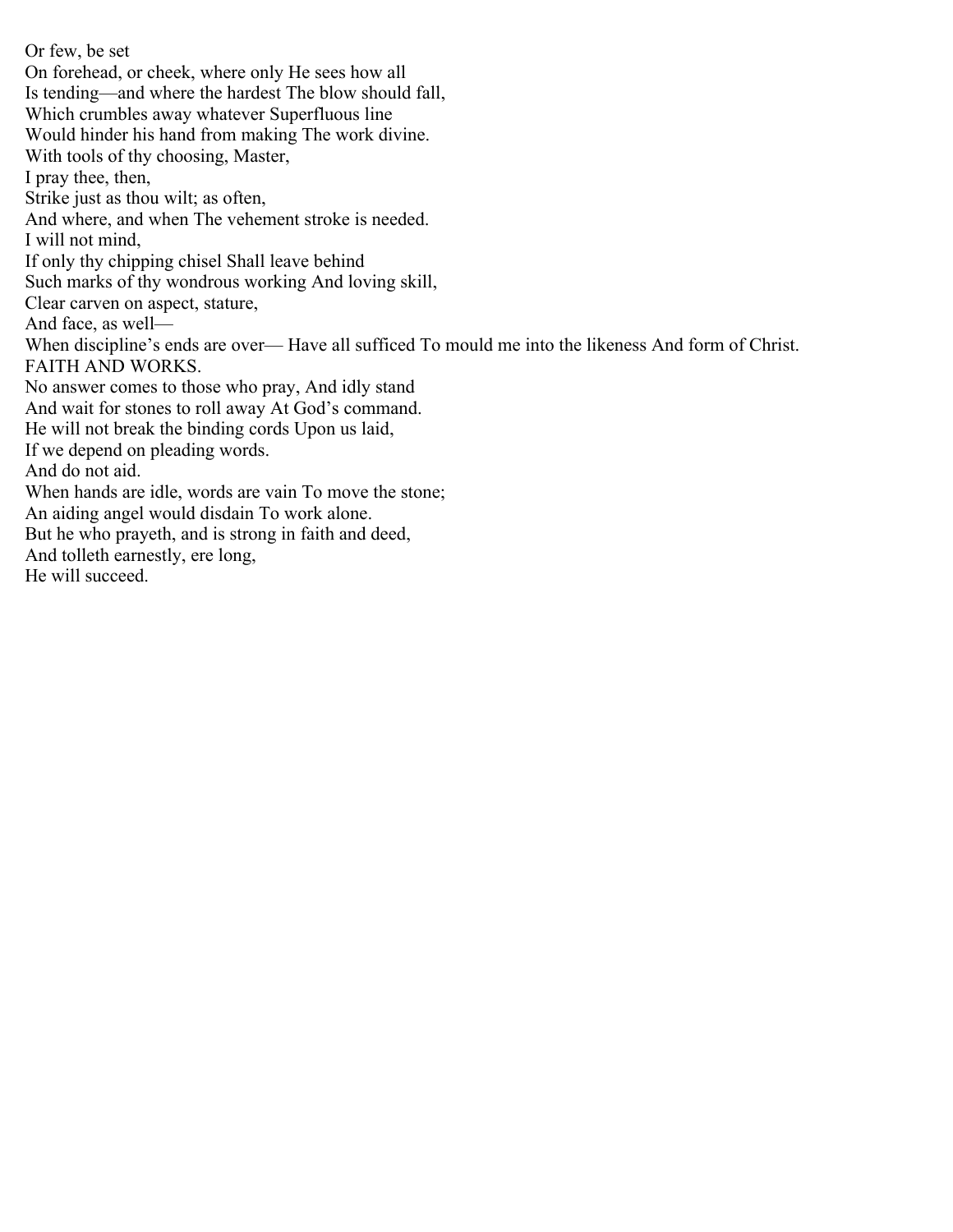Fight the good fight of faith.

"He the true ruler and conqueror, he the true king of his race, Who nerveth his arm for life's combat, and looks the strong world in the face."

"Firey trails make golden Christians; if the furnace be seven times hotter, it is to make us seven times better"

"God sees our hearts as we see faces."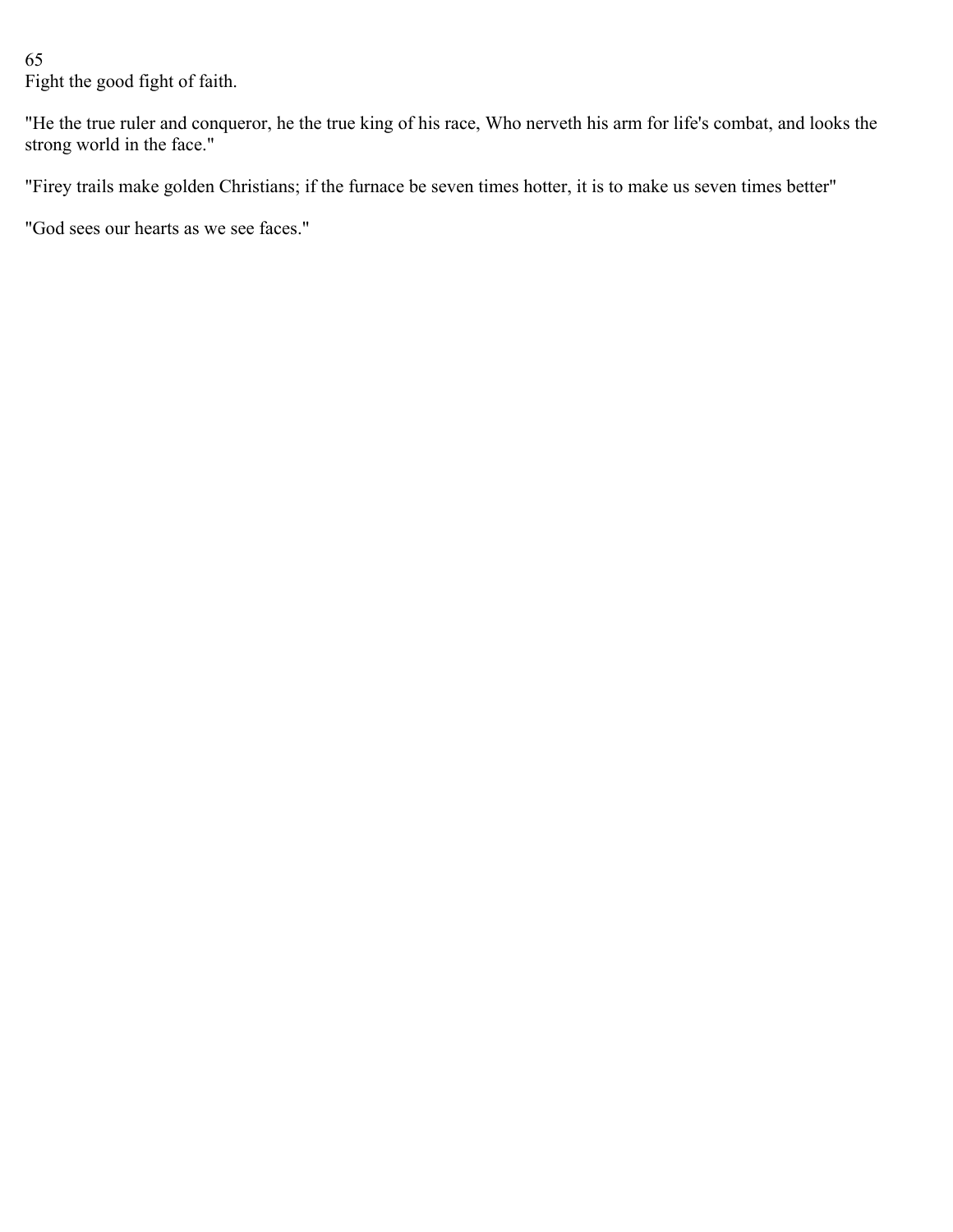ST. MATTHEW.

Once, on the loved sea-shore Of favored Galilee,

The Master walking stopped and spake These two words, "Follow me."

And Matthew hearing, rose

And followed Christ thenceforth;

And all the gain of this poor world He left, as nothing worth.

Now, for the seat he left Christ giveth him a throne,

And riches of eternal life For all he lost atone.

So plenteous, Lord, Thy gift To every one shall be,

Who, counting this world nothing worth, Doth only follow Thee.

DEATH OF THE TWELVE.

Matthew suffered martyrdom with a sword at a city of Ethiopia.

Mark expired at Alexandria, after having been dragged through the streets.

Luke was hanged to an olive tree in Greece.

John was put into a chaldron of boiling oil, but escaped death in a miraculous manner, and was afterward banished to the Isle of Patmos and died, it is thought at home, naturally.

Peter was crucified at Rome with his head downward.

James, the Greater, was beheaded at Jerusalem

James, the Less, was cast from a lofty pinnacle of the temple and then beaten to death with a fuller's club.

Philip was hanged up against a pillar at Hicropolis, Phrygia.

Bartholomew was flayed alive.

Andrew was bound to the cross, from which he preached to his persecutors until he died.

Thomas was run through the body with a lance, in the East Indies.

Jude was shot to death with arrows, probably in Persia.

Mathias was first stoned and then beheaded.

Barnabas, of the Gentiles, was stoned to death by the Jews at Salonica.

Paul was beheaded at Rome by Nero.

The Apostle's Creed.

This is the oldest symbol of the Christian Church. It is quite short, and yet very comprehensive. It is the most generally received confession of Christendom, and is the badge of the disciples of Christ. In its repetition, God the Father, as the Creator, God the Son, as the Redeemer, and God the Holy Ghost, as the Sanctifier, are acknowledged as the objects of faith; and the forgiveness of sins, a religious home in the church on earth, a spiritual communion with the saints who compose it, a glorious resurrection after death, and everlasting life in heaven are confessed as the end and reward of faith.

The primitive Christians repeated the Apostle's Creed every Lord's day in the celebration of the Lord's Supper. In the fifth century this custom was introduced into the ordinary service, and its observance became quite general. Luther repeated it every morning and evening in his private devotions, recommended the practice to all Christians, made it a part of his order of worship in the form of the creed hymn, and its repetition, in one form or the other, has prevailed in the Lutheran Church ever since, as well as in many other Protestant churches.—

AN ALPHABET.

Art thou weary, near despairing, Bow'd at times with care and grief, Conscious of thy weakness; sharing Darksome doubts: while no relief, Even from the source of blessing, Finds its way thy heart to cheer?

Go on, straight to Jesus pressing, Helpless soul, thy strength is near! In the work that lies before thee Jesus takes the greatest part:

Keep on with the "good old story," Labor on with willing heart!

Mindful of the night approaching Now, while it is called to-day,

On—combat with doubts encroaching, Push along thy heavenward way! Quench, with water from the fountain, They shall fall when faith appears;

Use thy talents for the Savior,

Visit oft the Throne of Grace;

Watch! and see that thy behavior Xcels in the Christian Race!

Yearn for souls—on Christ depending, Zeal for Him—means life unending.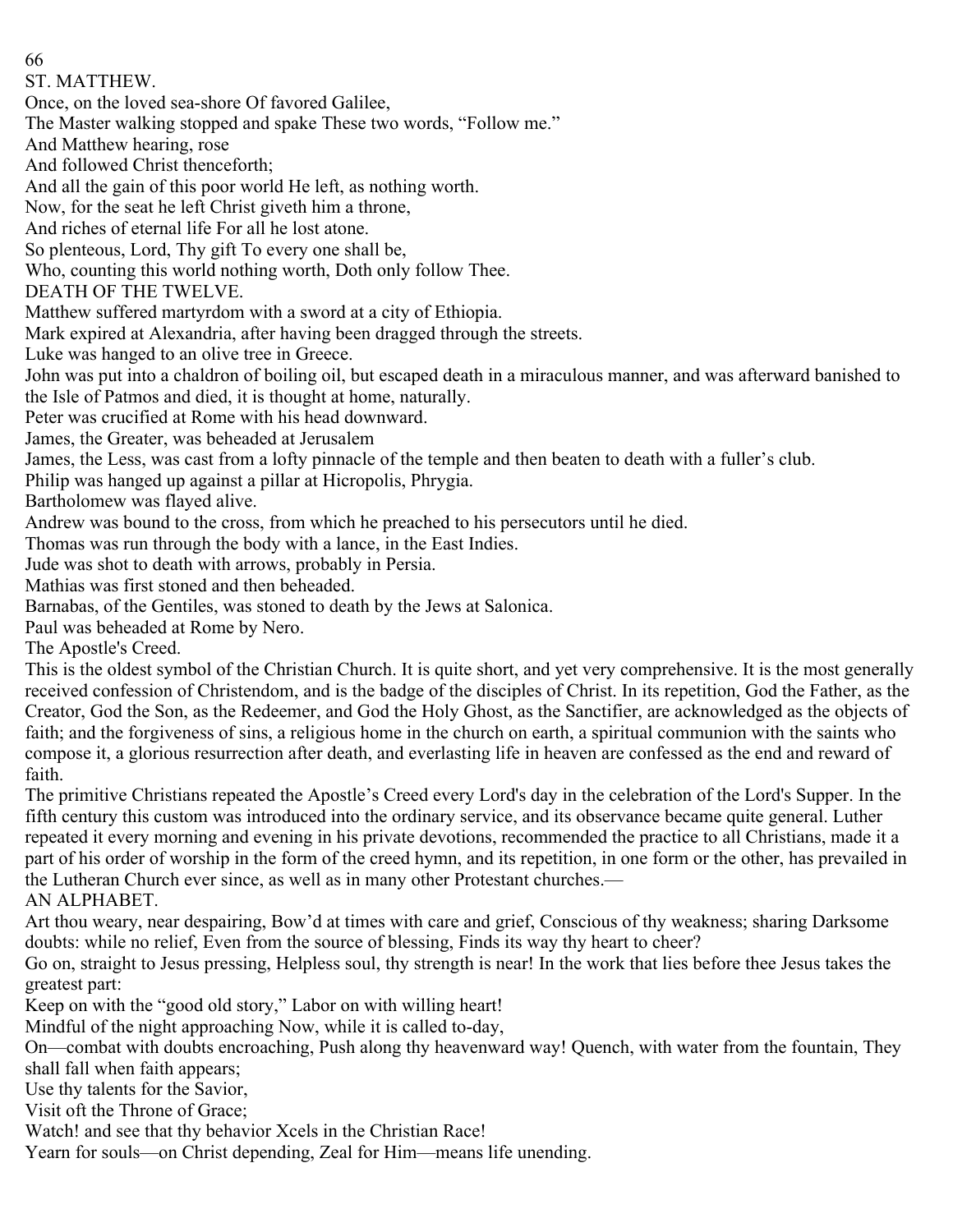## How God Uses Little Things.

A nut once saved the life of a German count. A plot had been laid to murder him, and the murderer lay hid in his castle through the day. Before going to bed he drew some things from his pocket and a nut fell on the floor, which he did not notice. That night the murderer entered the bedroom, but stepped on the nut, which, breaking, cracked loud enough to waken the count, and the murderer fled. Who would say that all this was mere accident? In God's providence the man might have stepped just beside that nut, or the count might have picked it up, or he might not have let it fall, or one of a dozen other things might have been; but we know what was, and this was not by chance. All things are in God's hands. SOMEBODY'S SAYINGS.

Tears are the strength of all women. Gratitude is the memory of the heart. Common sense is not a common thing. Antiquity is the aristocracy of history. Every philosopher is cousin to the atheist. The cleverest of all devils is opportunity. Heaven made virtue; man the appearance. A delicate thought is a flower of the mind. Superstition is a foolish fear of the Deity. He who tries to prove much, proves nothing. Wisdom is to the soul, what health is to the body. He who knows his incapacity, knows something. We are never as happy, nor as unhappy as we fancy. "IF THOU BE GLORIFIED." I would not have the restless will That hurries to and fro, Seeking for some great thing to do, Some wondrous thing to know; I would be guided as a child, And led where'er I go. I ask Thee for the daily strength To none that ask denied, A mind to blend with outward life While keeping by Thy side; Content to fill a little space; If Thou, be glorified. Christ did not send, But came Himself to save; The ransom price He did not lend, But gave. Christ died, the Shepherd for the Sheep; We only fall asleep. THREE APPEARINGS. "Unto them that look for Him shall he appear the second time without sin unto salvation" (Heb. ix. 28). "When Christ, who is our life, shall appear, THEN SHALL YE ALSO APPEAR WITH HIM IN GLORY " (Col. iii. 4).

"Where shall the ungodly and the sinner appear" (I Pet. iv. 18).

The most dangerous wrong step is the first step. --Franklin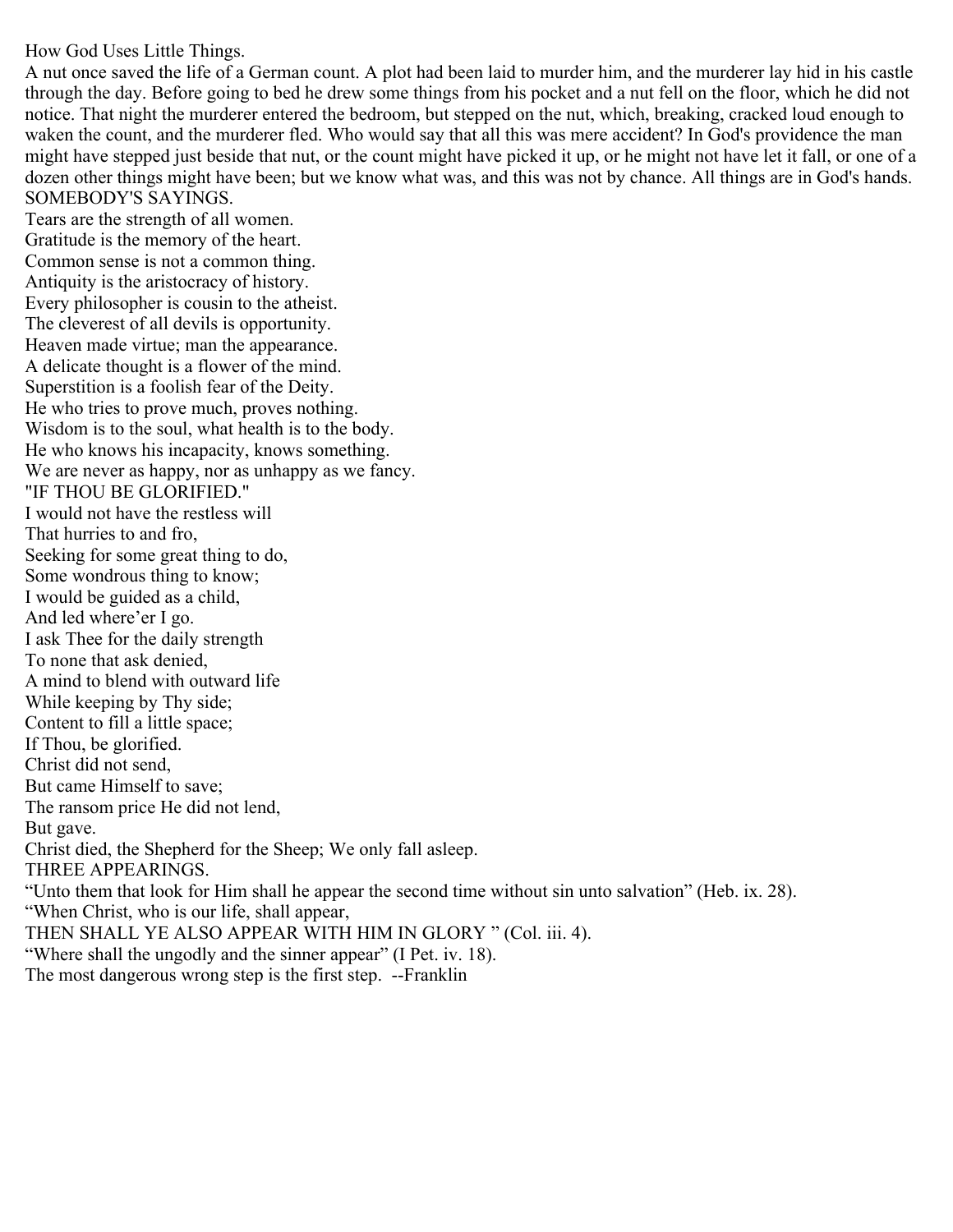MY TIMES ARE IN THY HAND. My times are in Thy hand! I know not what a day Or e'en an hour may bring to me; But I am safe while trusting Thee, Though all things fade away. All weakness, I On Him rely, Who fixed the earth and spread the starry sky. My times are in Thy hand! Pale poverty or wealth, Corroding care of calm repose, Spring's balmy breath, or winter snows, Sickness or buoyant health— Whate'er betide, If God provide, 'Tis for the best—I wish no lot beside. My times are in Thy hand! Should friendship pure illume, And strew my path with fairest flowers, Or should I spend life's dreary hours In solitude's dark gloom, Thou art a Friend Till time shall end Unchangeably the same. In Thee all beauties blend. My times are in Thy hand! Many or few my days, I leave with Thee; this only pray, That by Thy grace, I, every day Devoting to Thy praise, May ready be To welcome Thee, Whene'er Thou comest to set my spirit free. My times are in Thy hand! Howe'er those times may end, Sudden or slow my soul's release, Midst anguish, frenzy, or in peace, I'm safe with Christ, my Friend. If He be nigh, Howe'er I die, 'Twill be the dawn of heavenly ecstasy. My times are in Thy hand! To Thee I can intrust My slumbering clay, till Thy command Bids all the dead before Thee stand. Awaking from the dust, Beholding Thee, What bliss 'twill be With all Thy saints to spend eternity! To spend eternity In heaven's unclouded light! From sorrow, sin and frailty free, Beholding and resembling Thee. O, too transporting sight! Prospect too fair For flesh to bear! Haste, haste, my Lord, and soon transport me there. Blessed is the man that walketh not in the counsel of the ungodly, Nor standeth in the way of sinners, Nor sitteth in the seat of the scornful, But his delight is in the law of the Lord, And in his law doth he meditate day and night. Selected for the Christian Observer Child, I Will Take Thy Hand. Answer to "Father, Take My Hand." The way is dark, my child! but leads to light, I would not always have thee walk by sight; My dealings now thou canst not understand.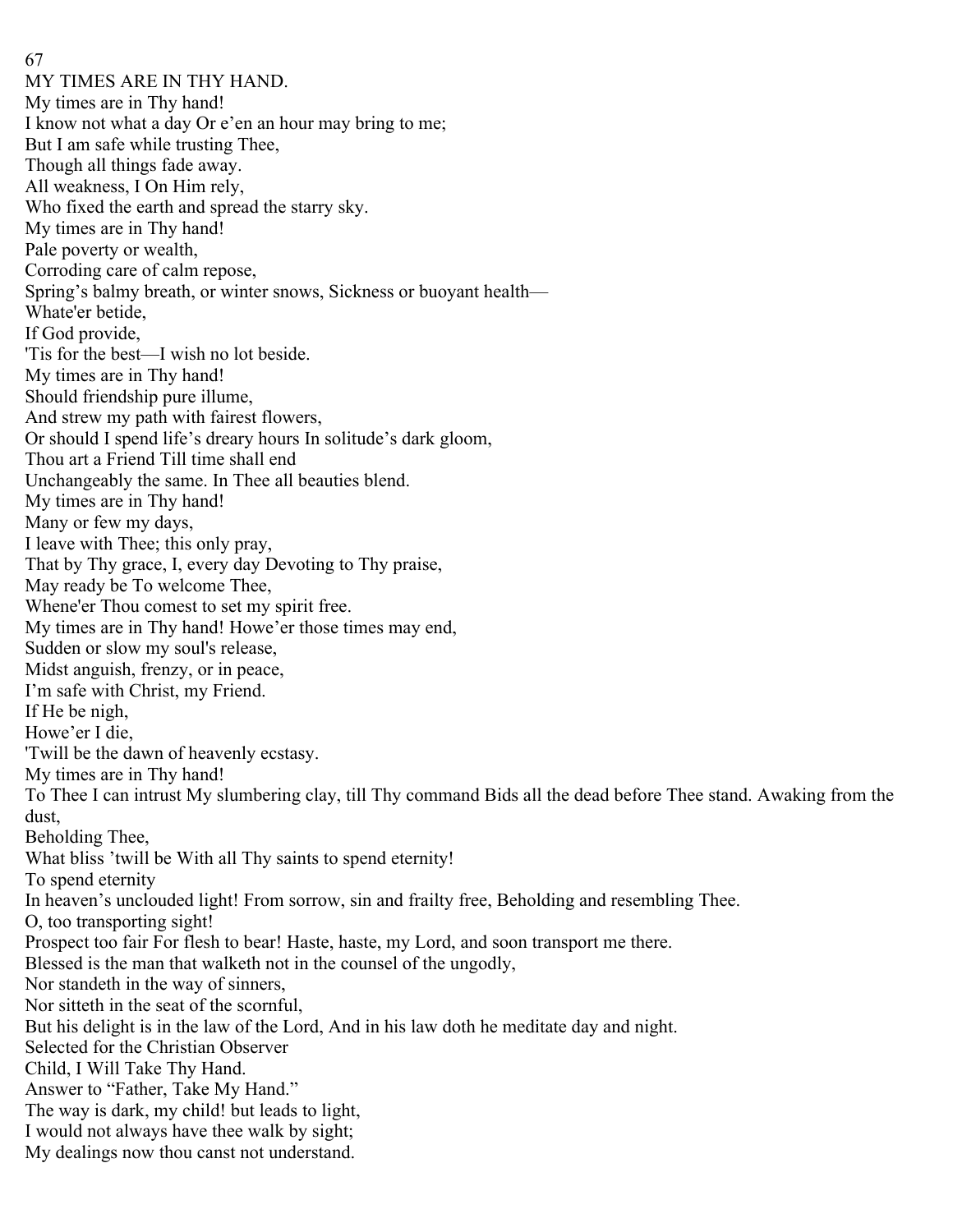I meant it so; but I will take thy hand, And through the gloom, Lead safely home, My child. The day goes fast, my child, but is the night Darker to me than day? In me is light; Keep close to me, and every spectral band Of fears shall vanish. I will take thy hand, And through the night, Lead up to light My child. The way is long, my child! but it shall be Not one step longer than is best for thee, And thou shalt know at last, when thou shalt stand Safe at the goal, how I did take thy hand, And quick and straight, Lead to Heaven's gate My child. The path is rough, my child, but oh! how sweet Will be the rest for weary pilgrims meet, When thou shalt reach the borders of that land To which I lead thee, as I take thy hand, And safe and blest, With me shall rest My child. The throng is great, my child, but at thy side Thy Father walks; then be not terrified, For I am with thee, will thy foes command To let thee freely pass; will take thy hand, And through the throng, Lead safe along, My child. The cross is heavy, child; yet there is One Who bore a heavier for thee. My son, My well beloved, for Him, bear thine; and stand With him at last; and from thy Father's hand Thy cross laid down, Receive thy crown, My child. Without and Within. I plucked an apple from off a tree, Golden and rosy and fair to see— The sunshine had fed it with warmth and light, The dews had freshened It night by night, And high on the topmost bough it grew, Where the winds of heaven about it blew, And while the mornings were soft and young The wild birds circled and soared and sung; There, in the storm and calm and shine. It ripened and brightened this apple of mine, Till the day I plucked it from the tree, Golden and rosy and fair to see. How could I guess, 'neath that daintiest rind, That the rose of sweetness I hoped to find— The innermost hidden heart of the bliss Which dews and winds and the sunshine's kiss Had tended and fostered by day and by night Was black with mildew and bitter with blight; Golden and rosy and fair of skin, Nothing but ashes and ruin within? Ah! never again with toil and pain Will I strive the utmost bough to gain— Though its wind-swung apples are fair to see; On a lower branch is the fruit for me. LITTLE BY LITTLE. Little by little the times go by— Short if you sing through it, long if you sigh; Little by little—an hour a day, Gone with the years that have vanished away; Little by little the race is run, Trouble and waiting and toil are done, Little by little the skies grow clear; Little by little the sun comes near; Little by little the days smile out Gladder and brighter on pain and doubt; Little by little the seed we sow Into a beautiful yield will grow, Little by little the world grows strong, Fighting the battle of Right and Wrong; Little by little the Wrong gives way,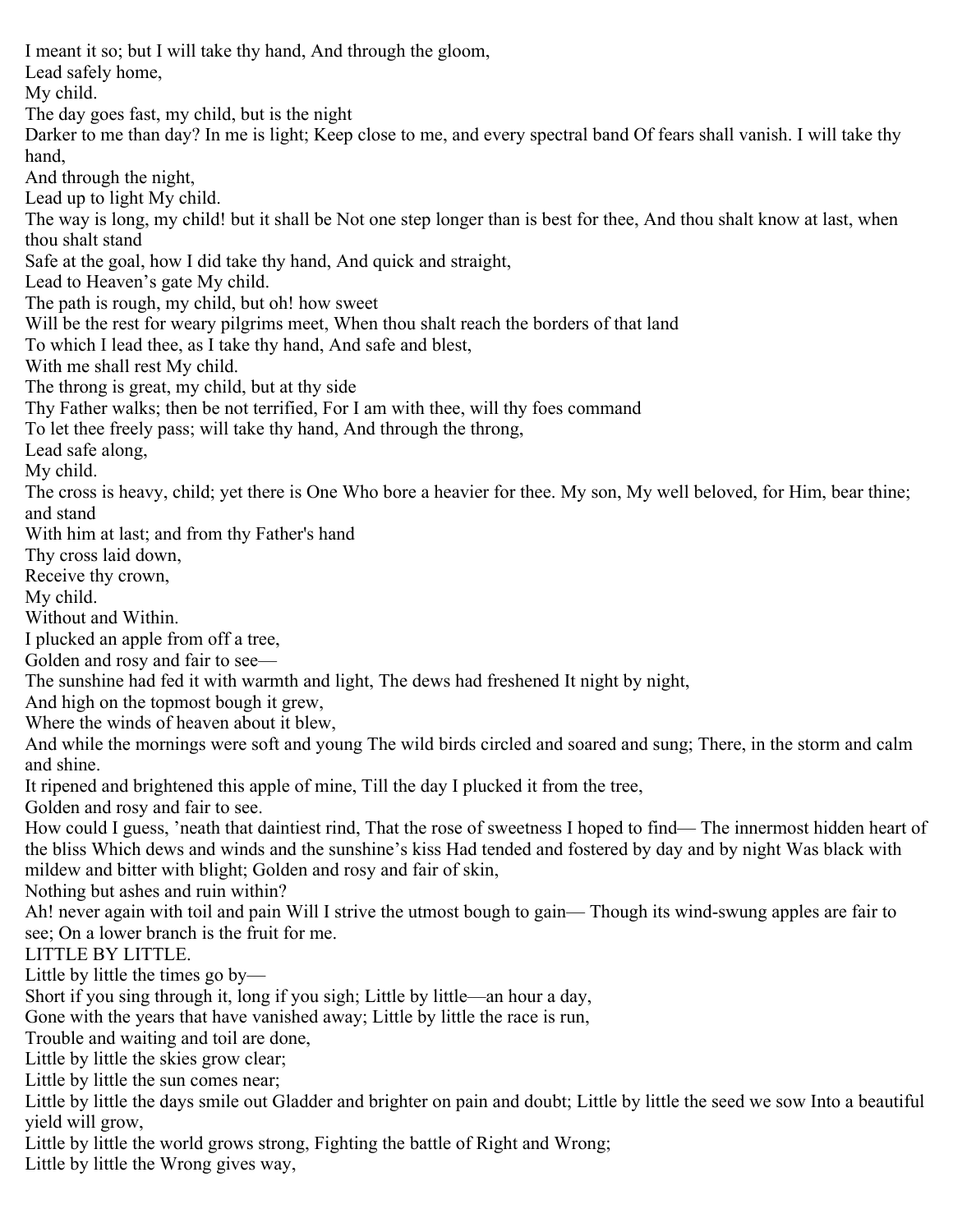Little by little the Right has sway; Little by little all longing souls Struggle up near the shining goals. Little by little the good in men Blossoms to beauty for human ken; Little by little the angels see Prophecies better of good to be; Little by little the God of all Lifts the world nearer the pleading call. Mother, Home and Heaven. The sounds that fall on the mortal ear, As dew drops pure at even, That soothe the breast or start the tear, Are mother, home and heaven. A mother—sweetest name on earth— We lisp it on the knee, And idolize its sacred worth In manhood's infancy. A home—that paradise below— Of sunshine and of flowers, Where hallowed joys perennial flow By calm, sequestered bowers. And heaven that port of endless peace, The heaven of the soul When life's corroding cares shall cease. Like swooping waves to roll. O weep not, then, though cruel time The chain of love has riven; To every link, in yonder clime, Reunion shall be given. Oh, fall they not on mortal ear, As dew drops pure at even, To soothe the breast, or start the tear, A mother, home and heaven! A NEW YEAR'S ACROSTIC. Happy is every one that retains wisdom, Prov. iii, 18. Abstain from all appearance of evil, 1 Thess. v, 22. Ponder the path of thy feet, Prov. iv, 26. Pray one for another, James v, 16. Yield yourself unto God, Romans vi, 12. New things do I declare, Isaiah xiii, 9. Enter not into the path of the wicked, Prov. iv, 14. Watch and pray, Matthew xxvi, 41, Year of my redeemed is come Isaiah Ixiii, 4. Every word of God is pure, Prov. xxx, 5. Abhor that which is evil, Romans xii, 9. Rejoice in the Lord always, Philippians iv, 4. "Had I the tongues of Greeks and Jews, And nobler speech than angels use, If love be absent I am found Like tinkling brass an empty sound. Were I inspired to preach and tell All that is done in heaven and hell, Or could my faith the world remove, Still I am nothing without love." In man's most dark extremity Oft succour dawns from Heaven. --Scott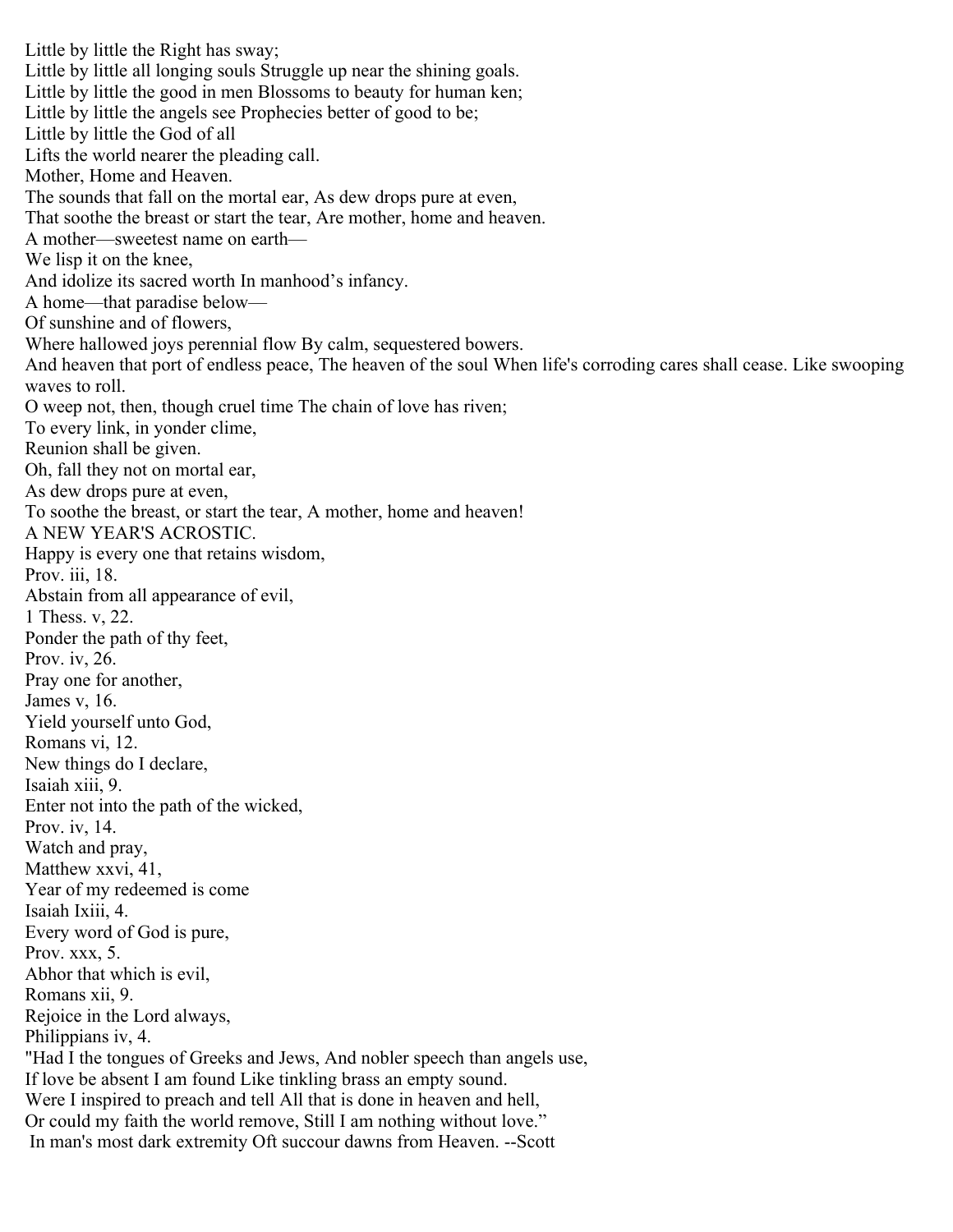That Boy

A BOY should be kept in a barrel and fed through the bunghole until he is 21 years of age."

Thus Mark Twain.

Which of course, was an exaggeration for the sake of humor. A boy is a boy. He always will be a boy until he is a man. He cannot help being a boy all the time and everywhere. You can't put a man's head on his shoulders.

Oh, I,know! He comes home from school, drives in the front door like a catapult, raises an Indian warwhoop, throws his books on a chair and his cap in a corner and dives into the depths of a couch.

Whew!

How the protest fly; "Don't." "Don't yell so." "Don't crush the cushions." "Don't come in with such dirty shoes." "Don't be so careless with your cap." Don't—don't—don't!

Whereat the boy, who has come home heartful of boisterous gladness, is disappointed. He grows sullen and savage.

Slamming the door behind him he goes out with a grievance against his home folks—to the street, where he finds better company.

The boy is rough and clamorous. He is built that way on purpose. If he is to be a man he must be full of vitality— with a vent.

The boy prides, himself on his roughness. It is his natural mode of expressing himself. What seem to you to be faults seem to him virtues. The only way, for instance, the boy Knows how to show his love for his sister is to tease her, though he would die for her.

What must be the effect of nagging such a boy?

Under his jacket are keen sensibilities.

He hides them under a mantle of rough exterior. Constant warfare on the part of his household frets and hurts him to the core of his being.

In order, to "get even" he is likely to go wrong.

There is a better way. Be gentle with the kid. You may be able to lead him, but you cannot drive him—successfully.

If you do force him you will get only sullen obedience from him—and inward hostility.

Appeal to his sense of manliness. He has a lot of it in him. He will gratefully respond.

Give him a task to do or an errand. Make him tired. That will take the whoop out of him.

And when he does a job and does it well, thank him. That warms his heart.

A Church or a Circus

The trustees of a church in Chicago have asked the pastor to resign because they say he is too old.

The preacher is 60.

Having given 25 of the best years of his life—the very heart of his manhood—he is to be turned out like an old horse. Moreover, the trustees are quoted as saying: "What we need is a hustling young business fellow who can raise money and who can attract attention by his sermons."

Ah, the thing is plain!

What these trustees want is a church where money comes in, a church of influence and prestige.

Their idea of a church is a successful plant—artistic music that will attract critical people, sensational preaching that will excite the comments of the press and bring the crowds.

And, mind you, in all this programme there is no iota of Christianity, or, if so, it is merely incidental.

If a church is anything more, than an ethical society or a club or a lodge it, is a divine institution organized for a particular purpose.

The real church is set for the cultivation of spiritual life and for the saving of the souls of men. All else is Incidental. An expensive building may be all right — if it shall minister to spiritual uses.

Excellent music is good—if it does not degenerate into mere entertainment purposes.

Strong preaching, eloquent preaching is necessary—if it is gospel preaching.

But when a so-called church puts the main emphasis on an imposing building, or high priced music that is more intellectual than heartful, or oratory that is merely fetching, or social gifts and graces, to the neglect of the stirring of the spiritual depths of men's souls, why—

That church ought to go out of the church business and go into the theatrical business. Or better still— It should go into the circus business.

Men and women can get music at the concerts, oratory from the lecture platform, society where they choose. They go to church for another purpose.

The old Chicago preacher was turned off because he would not run an opera house.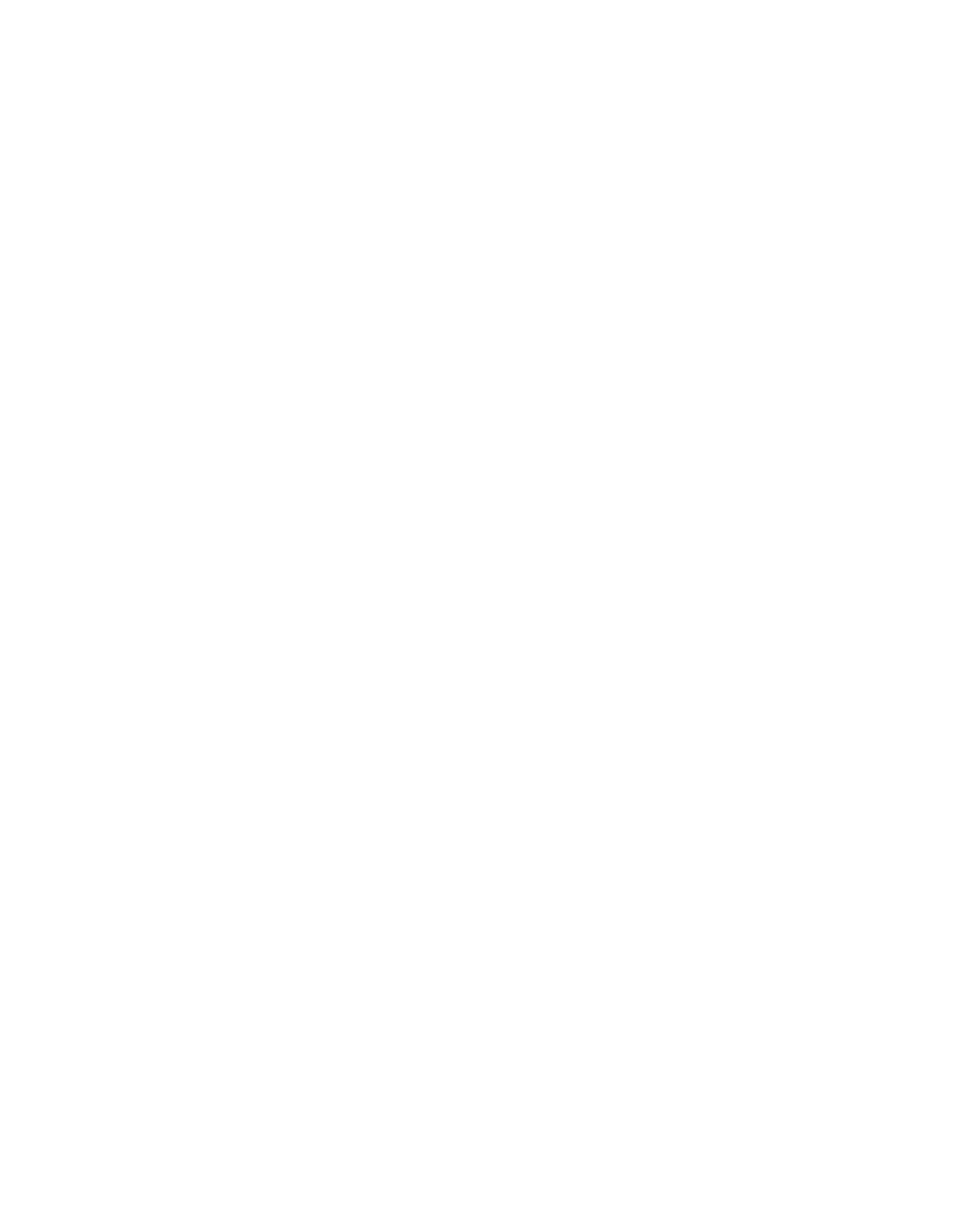Overcome

There's the Wright brothers.

When those boys, were running their little bicycle repair shop in Dayton, O., and were making experiments along the line of aerial flights the croakers said: "Invent a machine heavier than air that will fly? It can't be done." It was done.

And it was done by overcoming obstacles that others believed to be insurmountable.

When Cyrus Field proposed to lay a path for intelligence on the bottom of the ocean the mockers derided what they called his folly. Field put his fortune into cable factories and built a great vessel for laying the cables. And when the line broke and people said, "I told you so," he grappled the ends and tied them together to stay. The impossible was achieved..

When Whitney proposed to build the cotton gin wiseacres shook their heads. "Impossible. The fiber of the plant is too short. You can't do it." But Whitney built his machine and wrote over it, "Cotton is king."

"Talk over a wire?" sneered the knockers when they heard about Bell's invention of the telephone. "Talk without a wire?" said the disbelievers when told of wireless telegraphy.

Some persons must be converted, it seems, like the Apostle Paul, by being struck by lightning.

There's the Gunnison tunnel. The Gunnison river was on the wrong side of the Rocky mountains. A daring government engineer proposed to bore a hole through the mountain and divert the stream.

"What?" said the skeptics.

Not long ago President Taft touched a key out in the arid valley on the other side, and the Gunnison river flowed through the tunnel.

Man was made to overcome things. Overcome!

It is a great word. It marks the difference between success and failure.

Overcome! It is the touchstone of progress. It is the keynote of the New Testament. "Overcome and you shall have a crown of life."

You must overcome things because you are the stronger, or you must be overcome because they are stronger than you. Will you overcome or be overcome?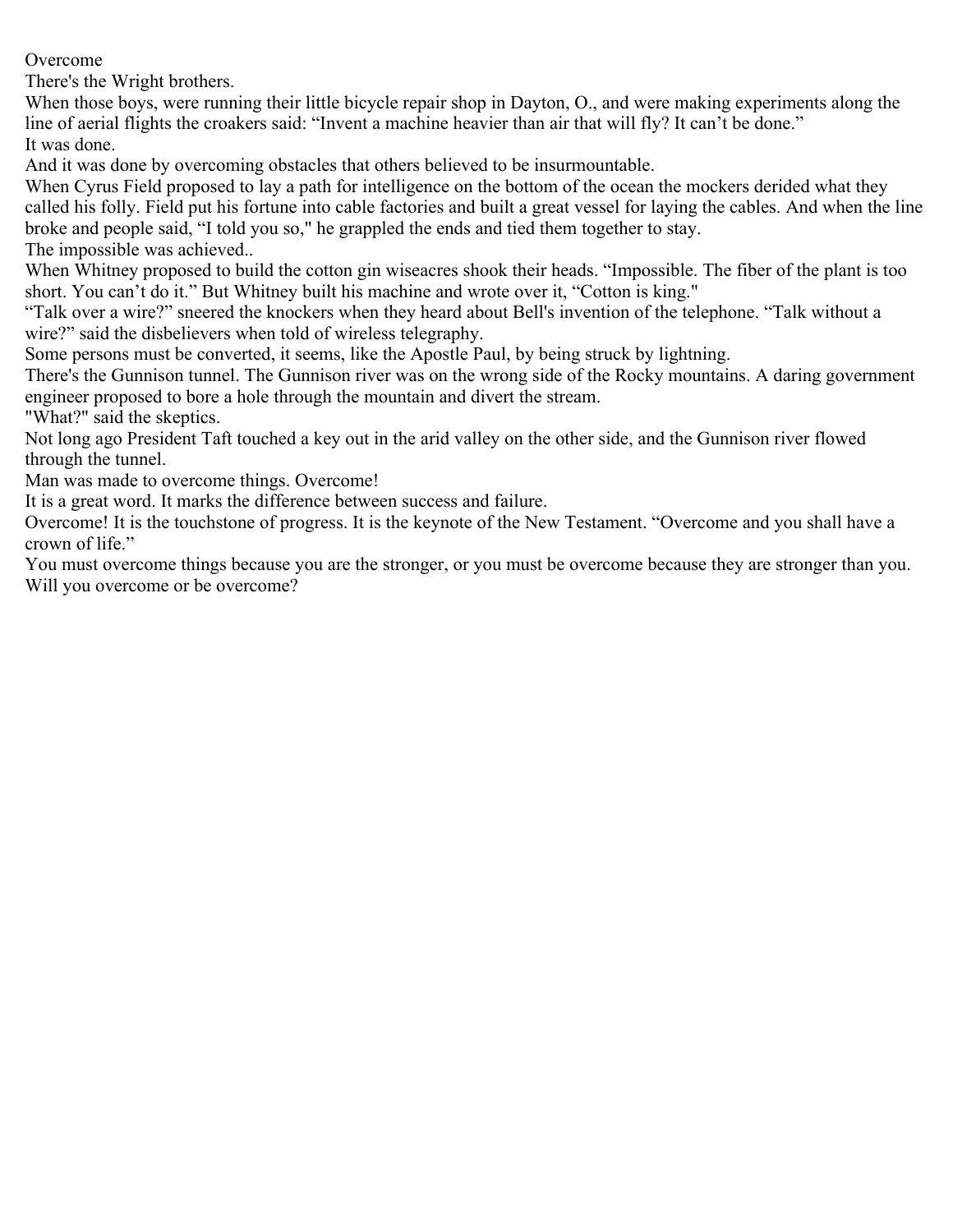THE CHURCH AND THE WORLD. The Church and the World walked far apart On the changing shore of time; The World was singing a giddy song, And the Church a hymn sublime. "Come, give me your hand," cried the merry World, "And walk with me this way; But the good Church hid her snowy hand, And solemnly answered, "Nay, I will not give you my hand at all, And I will not walk with you; Your way is the way to endless death, And your words are all untrue." "Nay, walk with me but a little space," Said the World, with a kindly air, "The road I walk is a pleasant road, And the sun shines always there; Your path is thorny and rough and rude, While mine is flowery and smooth; Your lot is sad with reproach and toil, But in circles of joy I move: My path, you can see, is a broad, fair one, And my gate is high and wide; There is room enough for you and for me To travel side by side." Half shyly the Church approached the World, And gave him her hand of snow; And the old World grasped it and walked along, Saying In accents low: "Your dress is too simple to suit my taste, I have gold and pearls to wear; Rich velvets and silks for your graceful form, And diamonds to deck your hair." The Church looked down at her plain white robes, And then at the dazzling world, And blushed as she saw his handsome lip With a smile contemptuous curled. "I will change my dress for a costlier one," Said the Church, with a smile of grace; Then her pure white garments drifted away, And the world gave in their place Beautiful satins and fashionable silks, And roses and gems and pearls; And over her forehead her bright hair fell, Crisped in a thousand curls. "Your house is too plain," said the proud old World, "I'll build you one like mine; With kitchen for feasting, and parlor for play, And furniture ever so fine." So he built her a costly and beautiful house— Splendid it was to behold; Her sons and her daughters met frequently there, Shining in purple and gold. And fair and festival—frolics untold, Were held in the place of prayer; And maidens bewitching as sirens of old, With worldly graces rare, Invented the very cunningest tricks, Untrammelled by gospel or laws, To beguile and amuse and win from the world Some help for the righteous cause. The Angel of Mercy flew over the Church,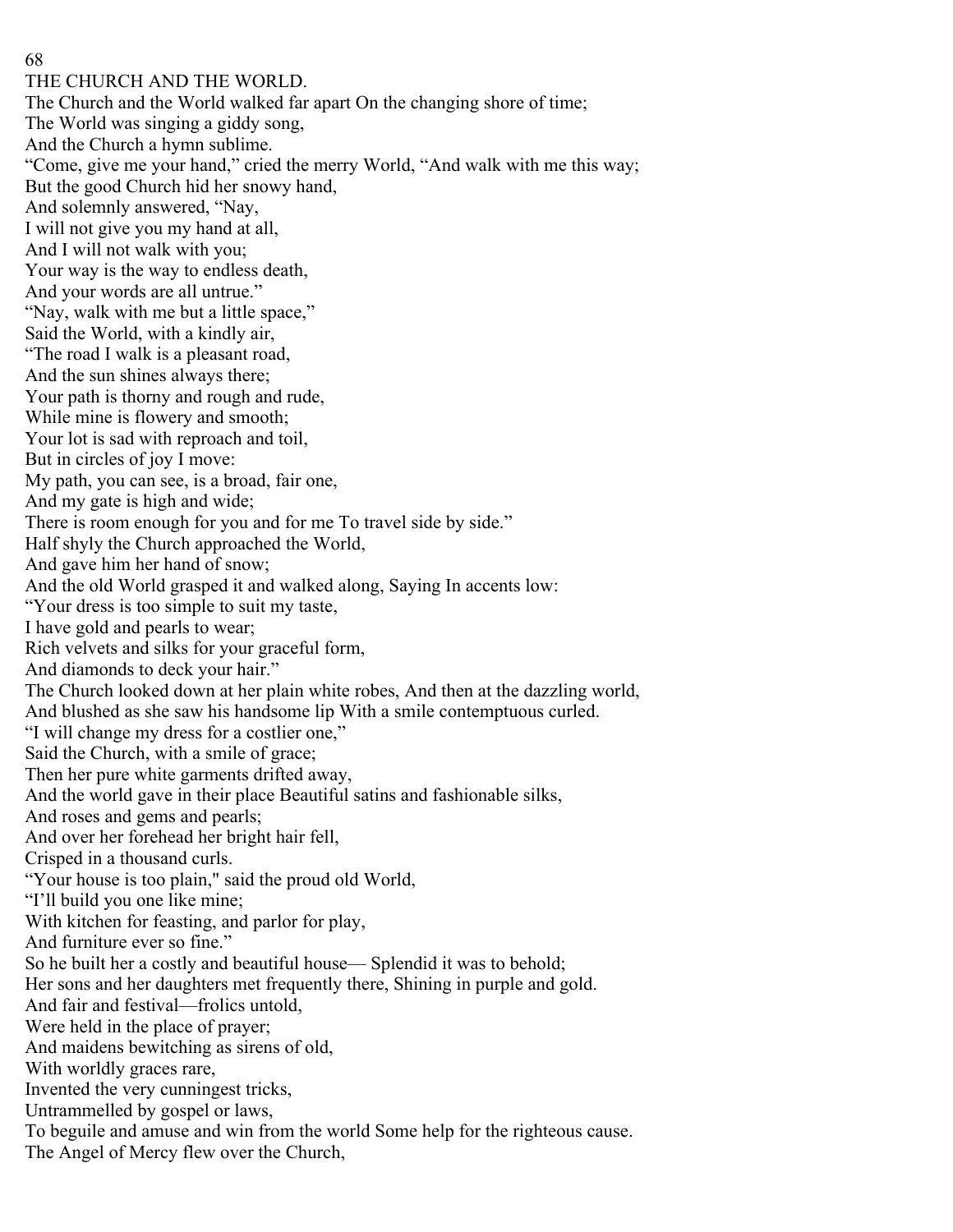And whispered, "I know thy sin;" Then the Church looked back with a sigh and longed To gather the children in; But some were off at the midnight ball, And some were off at the play; And some were drinking in gay saloons, As she quietly went her way. Then the sly World gallantly said to her, "Your children mean no harm, Merely indulging in innocent sports;" So she leaned on his proffered arm, And smiled and chatted and gathered flowers, As she walked along with the world; While millions and millions of precious souls To the horrible gulf were hurled. "Your preachers are all too old and plain," Said the gay World, with a sneer; "They frighten my children with dreadful tales; Which I do not like them to hear. "They talk of judgment, fire and pain, And the horrors of endless night; They talk of a place that should not be Mentioned to ears polite; I will send you some of a better stamp, Brilliant, and gay, and fast; Who will show you how people may live as they list, And go to heaven at last. "The Father is merciful, great and good, Loving and tender and kind; Do you think he would take one child to heaven, And leave the rest behind? "Go train your preachers up to the times, Adopt the stylish way; Entertainment is what we ask of you, And only that will pay." So she called for pleasing and gay divines, Gifted, and great, and learned, And the plain old men that preached the Cross Were out of her pulpits turned. Then Mammon came in and supported the Church, Renting a prominent pew; And preaching and singing and floral display, Proclaimed a period new. "You give too much to the poor," said the World, "Far more than you ought to do; Though the poor need shelter and food and clothes, Why need it trouble you? "And afar to the heathen in foreign lands Your thoughts need never roam; The Father of mercies will care for them— Let charity begin at home. "Go take your money and buy rich robes, And horses and carriages fine; And pearls and jewels and dainty food, And the rarest and costliest wine. "My children they dote on all such things, And if you their love would win, You must do as they do and walk in the ways That they are walking in." Then the Church held tightly the strings of her purse, And gracefully lowered her head, And simpered, "I've given too much away; I will do, sir, as you have said." So the poor were turned from her door in scorn, And she heard not the orphan's cry; And she drew her beautiful robes aside As the widows went weeping by;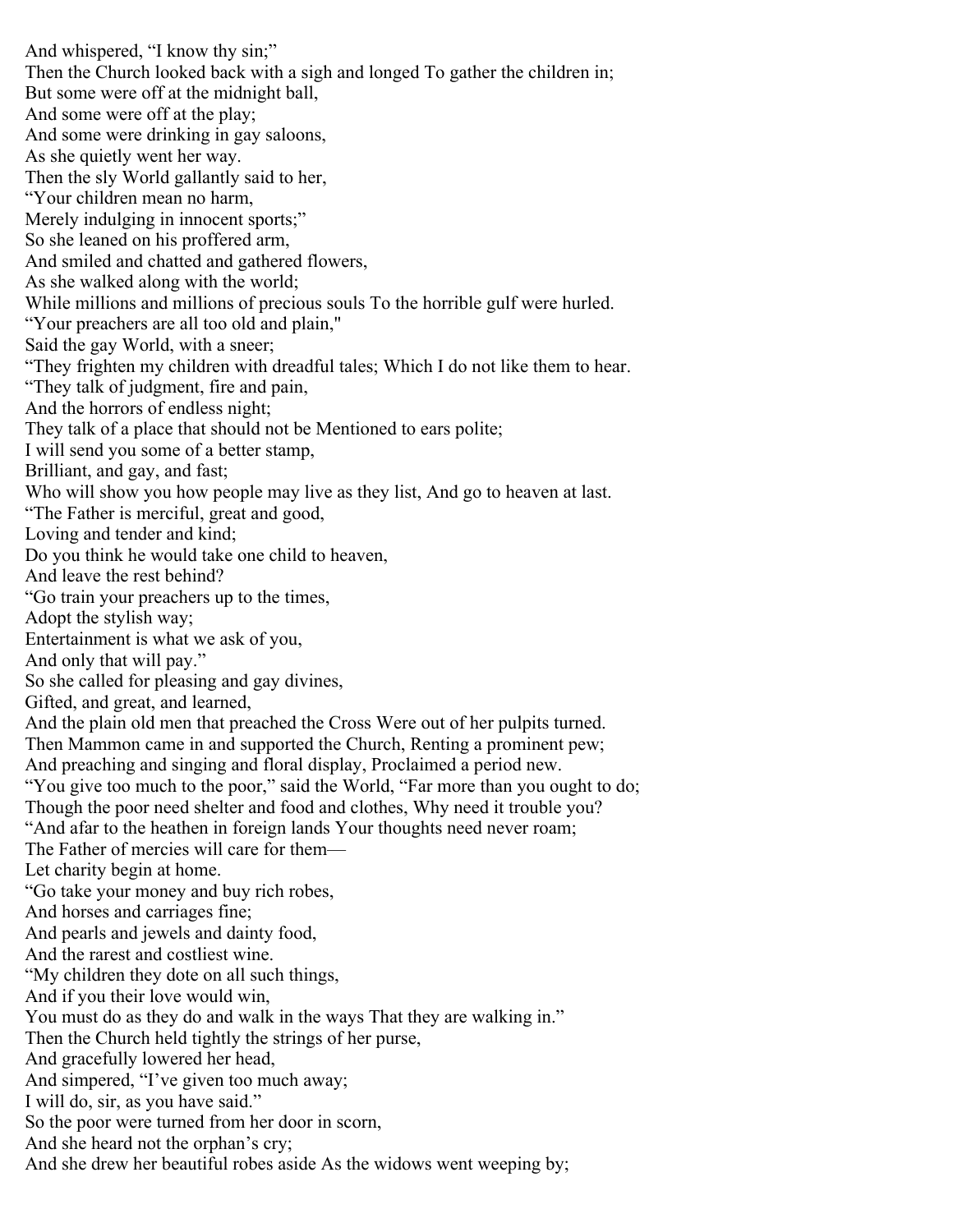Her mission treasuries beggarly plead, And Jesus' commands were in vain; While half of the millions for whom he died Had never heard his name. And they of the Church and they of the World Walked closely, hand and heart, And only the Master, who knoweth all, Could tell the two apart. Then the Church sat down at her ease and said, "I am rich and in goods increased; I have need of nothing and naught to do But to laugh and dance and feast." And the sly World heard her, and laughed in his sleeve, And mockingly said aside, "The Church has fallen, the beautiful Church, And her shame is her boast and pride." Then the Angel drew near the mercy seat, And whispered in sighs her name; And the saints their anthems of rapture hushed, And covered their heads with shame. And a voice came down through the hush of heaven, From Him who sat on the throne; "I know thy works, and what thou hast said, And how thou hast not known That thou art poor, and naked, and blind, With pride and ruin enthralled, The expectant Bride of a heavenly Groom, Now the harlot of the World! "Thou hast ceased to watch for that Blessed Hope, And hast fallen from zeal and grace; So now, alas, I must cast thee out, And blot thy name from its place." WHEAT AND TARES. "Growing together, wheat and tares, Clustering thick and green, Fanned by the gentle summer air, Under one sky serene ! Over them both the sunlight falls ! Over them both the rain; Till the angels come, when the Master calls, To garner the golden grain. "Growing together, side by side, Both shall the reapers meet ! Tares, aloft in their scornful pride, Bowing heads of the wheat. Swift and sure, o'er the waving plain, The sickle sharp shall fly, And the precious wheat, the abundant grain, Shall be harvested in the sky. "But ah ! for the tares ! For them the word Of a terrible doom is cast ! Bind them and burn ! said the blessed Lord, They shall leave the wheat at last ! Never again the Summer rain, Never the sunshine sweet, That were lavished so freely all in vain, On the tares among the wheat. "Where shall the reapers look for us, When the day of days shall come ? Solemn the thought ! with grandeur fraught, Of that wondrous Harvest Home !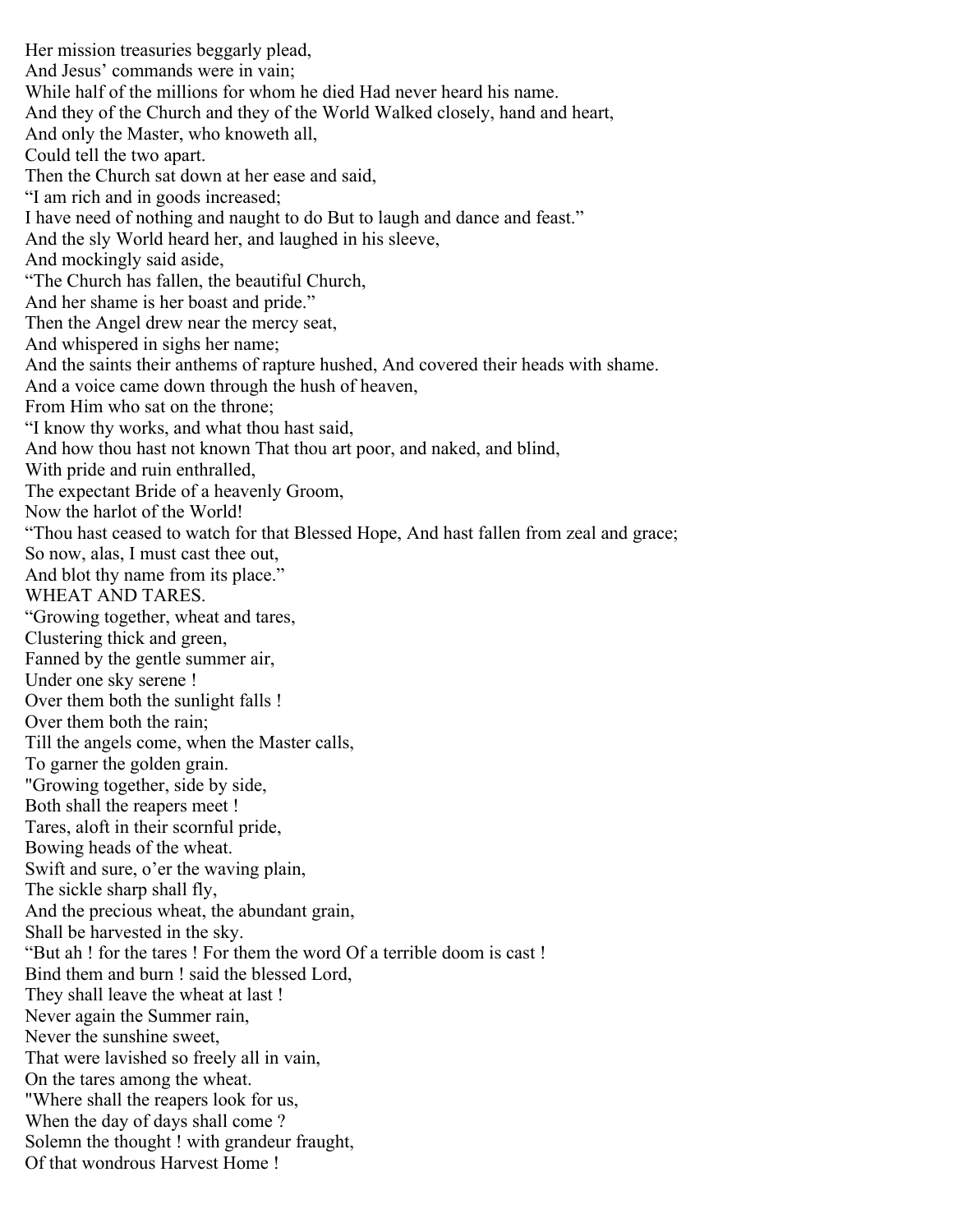Jesus ! Oh grant, when thine angels come,

And reap the fields for thee,

We may be gathered safely home,

Where thy precious wheat shall be !"

—Selected from a S. S. concert exercise by Marion West.

GOLDEN CANDLESTICK.

A discovery of some interest has recently been made at Gaza, in the old mosque of that city, which was once a Jewish synagogue. But on one of the marble columns of this mosque is a beautifully executed model of the golden candlestick of the temple. It resembles very much the one on the arch of Titus at Rome; only this one is surrounded with a wreath, as if trimmed for some festive occasion, perhaps the feast of tabernacles. It has the seven branches with candles burning in the sockets. The, knife of sacrifice hangs from one of the branches, and some other instrument from another branch on the opposite side; The name of Rabbi Hanna, son of Yoseph--John, the son of Joseph--in old Hebrew is inscribed below on the same column.

Mardi Gras.

R. C. S., Cusseta, Ala.: I am a small boy, but a daily reader of your interesting paper, If your space will allow please give me a short history of mardi gras, its origin, etc.

Mardi gras is the Tuesday preceding Lent. In Roman Catholic countries the faithful

upon the eve of entering Lent were indulged with permission to give themselves up to festive enjoyment. The form of this festivity is generally a carnival which is celebrated with more pomp in Rome, Venice, Paris and New Orleans than any where else. It probably had its origin in the saturnalia of pagan Rome modified by the early Christians into a feast during the several days proceeding the great fast of forty days supposed to have been instituted by the bishop of Rome before the middle of the second century. Mardi gras means "Fat Tuesday." In Paris its celebration was first permitted in masks by the regent duke of Orleans. In this country it has never had a foothold except in New Orleans.

Of mines, the highest in the world is the silver mine of Potosi, in the Andes of Peru, which is stated as being 11,367 feet above the level of the sea; and the deepest mine is the salt mine of Neusalswerk, Westphalia, which is said to be 2,050 feet below the sea.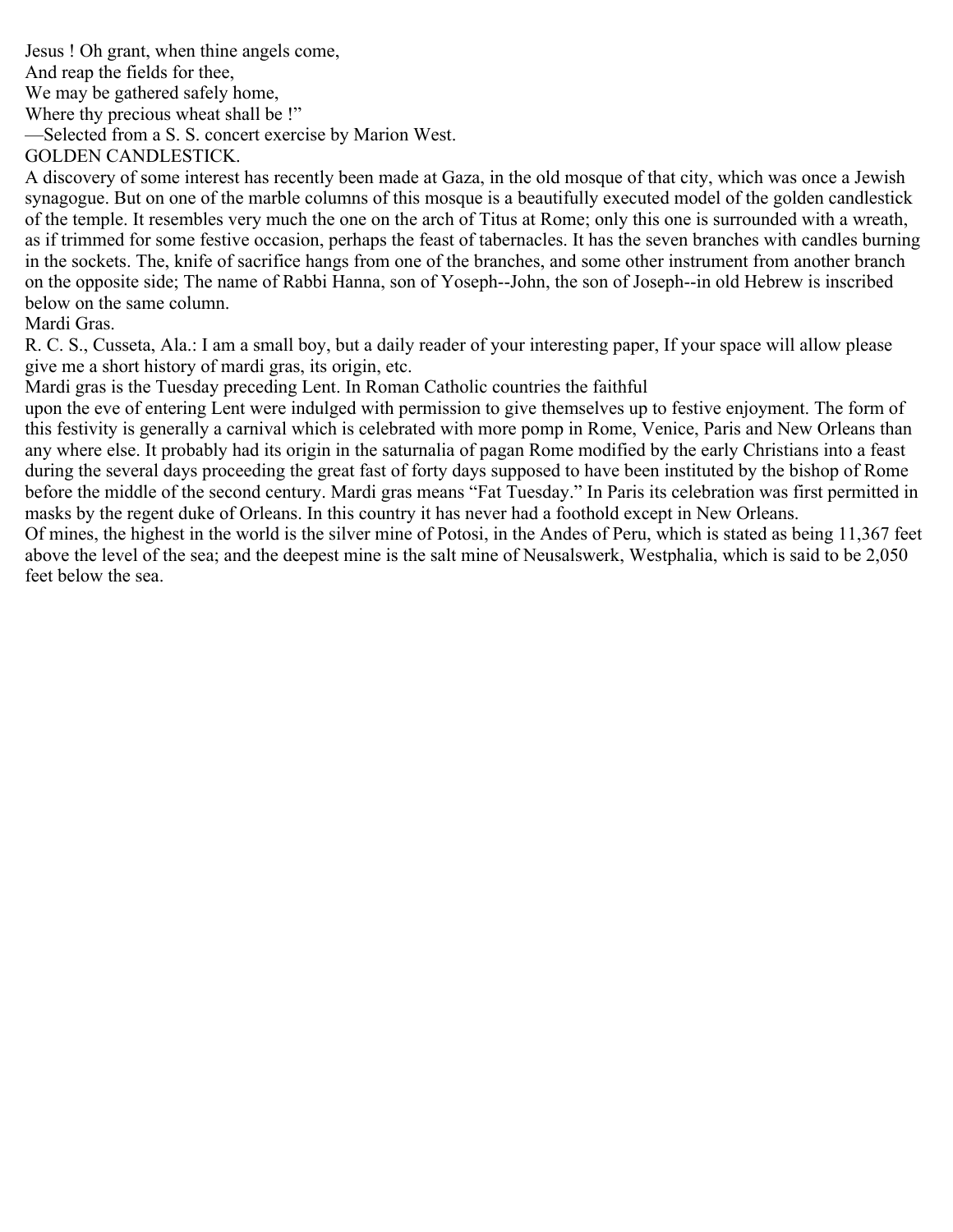Ancient Roman Chair, with Ivory

Carvings, known as St. Peter's Chair.

Among the ancient specimens of ivory carving is one preserved at Rome and known as St. Peter's Chair, being popularly believed to have been used on some occasion, if not habitually, by that apostle. The chair is not all of ivory, but carved plaques of that substance are inserted in it, as shown in our engraving, which gives its present condition, and the arrangement of the carvings. These represent the labors of Hercules, and are certainly of the era of Augustus; in fact, one of the best and earliest specimens of Roman ivory-work.

Another celebrated relic in ivory was executed about the middle of the sixth century; the throne or chair made for Maximian, archbishop of Ravenna from the year 546 to 556. This is now preserved among the treasures of the cathedral at Ravenna, and is engraved in the great book of Du Sommerard, and by Labarte in his handbook. The chair has a high back, round in shape, and is entirely covered with plaques of ivory, arranged in panels richly carved in high relief, with scenes from the gospels and with figures of saints. The plaques have borders with foliated ornaments—birds and animals, flowers and fruits, filling the intermediate spaces. Du Sommerard names amongst the most remarkable subjects, the Annunciation, the adoration of the wise men, the flight into Egypt, and the baptism of our Lord. Sir Digby Wyatt says that this chair, having always been carefully preserved as a holy relic, has fortunately escaped destruction and desecration; and, but for the beautiful tint with which time has invested it, would wear an aspect little different from that which it originally presented in the lifetime of the illustrious prelate for whom it was made. This valuable object could scarcely have been all wrought at one time, as Doctor Kugler distinctly traces in it the handling of three different artists, who could scarcely have all lived at the same period. Some of the plates resemble diptychs. Thus, the series portraying the history of Joseph in Egypt is quite classical; another, and less able artist in the same style, provided the plates for the back, and in one set of five single figures the Greek artificer stands apparent. The simplest explanation appears to be that the throne was made up by the last-mentioned artist out of materials provided for him, and that what was wanting to make it entire was supplied by him. JANUARY.

Janus am I; oldest of potentates:

Forward I look and backward, and below—

I count, as god of avenues and gates,

The years that through my portals come and go.

I block the roads and drift the fields with snow;

I chase the wild fowl from the frozen fen;

My frosts congeal the rivers in their how,

My fires light up the hearths and hearts of men.

WHY POPES CHANGE THEIR NAMES.

It is a fact generally known that monks and nuns on assuming their vows, and popes on ascending the pontificial throne, usually change their names. The reason of this change in the case of the popes is a superstitious belief that unless this is done the new pontiff will not live long. The custom has prevailed since it was inaugurated in 956 by Octavian Conti, who assumed the name and title of John XII, Julius Menici would have made a breach had he been permitted, but his friends prevailed upon him to take the name of Clement, he being the seventh pope to bear that name. Thirty-two years later, in 1775, Marcelius Servius was elected, and insisted upon retaining his own name. As Marcellus II., therefore, he ascended the throne on the 7th of April. He was a young man and in robust health, and yet he lived but twenty-one days after his election. Since that time no pope has ventured to offend against the tradition. It is a little singular that while the name of John has been a favorite one, no less than twenty-one popes having chosen it, none have chosen it since the death of John XXII., in 1416. The first pope bearing the name of Pius took the position in 142, and the name did not reappear after his death till 1458.

The Hierarchy of the Roman Catholic Church.

Rome, May 15.—The Gerarchia Cattolica is a sort of directory of the Catholic Church. It is due from the publishers early in the year, but the appearance of the present issue has been delayed in order to include the important nominations and appointments that have been made recently. The Gerarchia contains a complete list of the dignitaries, both high and small, of the church throughout the world.

This book was published first at the beginning of the last century, under the pontificate of Clement XI. The publication is commonly known and spoken of in Rome, not by its proper title, but as Il Cracos, a name derived from the fact that it had its origin in a newspaper printed as early as 1716 by one Giovanni Francesco Characas.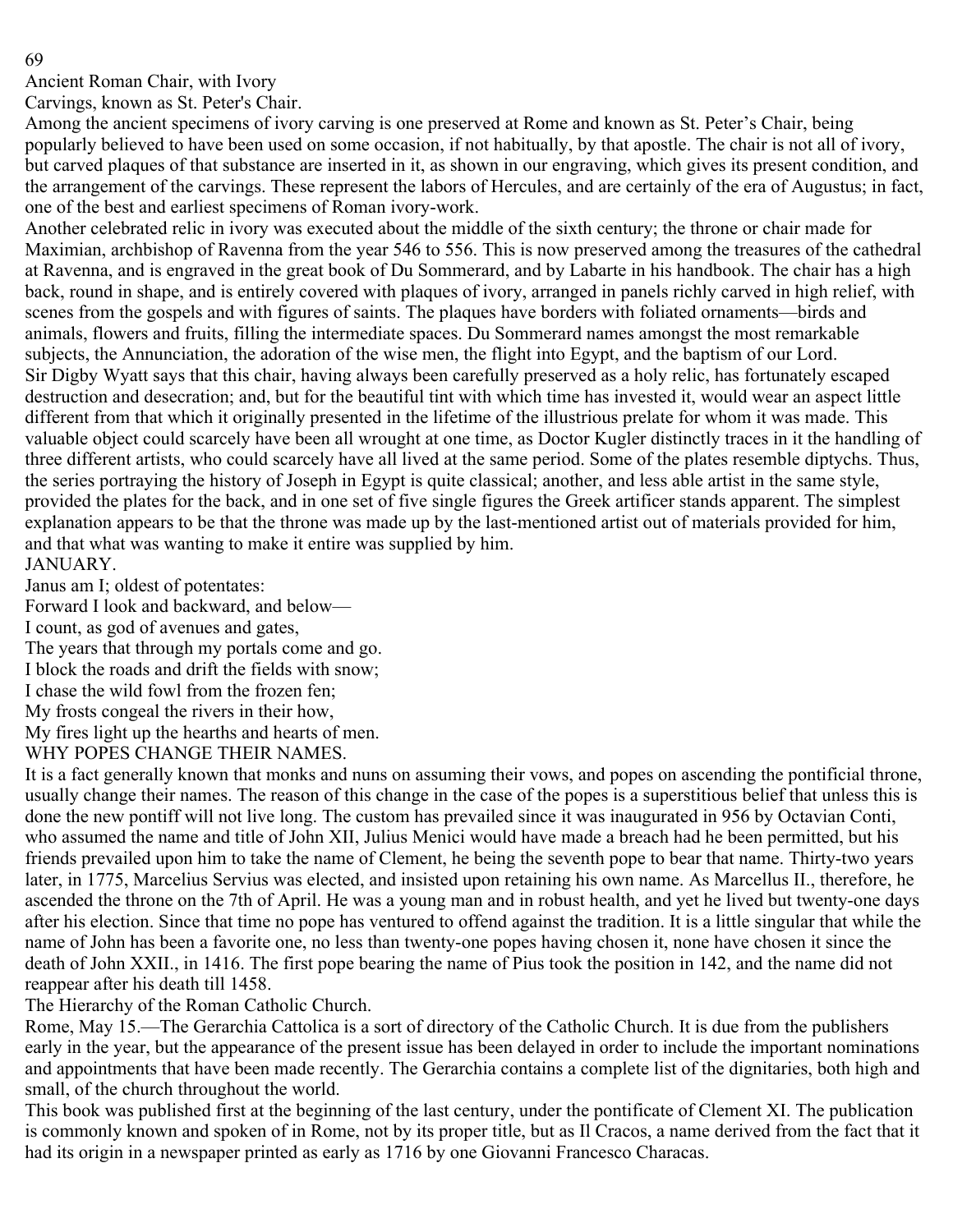The present number gives a list of the 263 Popes, ending as follows:

Joachim Pecci, born in Carpineto, March 2, 1810, elected February, 20, 1878, and crowned March 3, is now in his 73d year and in the fifth year of his pontificate.

The Sacred College is now composed of 65 Cardinals. There are consequently five vacancies, of which only four remain to be filled, since the name of one new Cardinal is reserved in pectore --that is to say, has been determined upon but not yet published.

The oldest member of the Sacred College is Cardinal Donnet, Archbishop of Bordeaux; he is 87. The youngest is Cardinal Zigliari, only 49, a learned Dominican supposed to be the

greatest Thomist living. The nationalities of the Sacred College are as follows:

The tallest Cardinal is Howard, the shortest Jacobini, Secretary of State. The fattest is Bartolini, the thinest McCloskey. All agree that the most learned is Bilio, possibly the future Pope. The greatest orator is Alimonda, the greatest student Pitra, the greatest linguist Haynald. Ten Cardinals have been selected out of religious communities, fifty-five from the secular clergy. The aggregate age of the members of the Sacred College is 3,390 years, which gives an average of a little over 52 years.

Of the 65 Cardinals, 0 are of the order of Bishops, 46 of the order of Priests and 13 of the order of Deacons. Only one Cardinal is now living who, was created as far back as Gregory XVI., Cardinal Schwarzenberg, Archbishop of Prague. He is fourteen years younger than Donnet, but has been a Cardinal ten years longer. There are 43 Cardinals of Pio Nono's creation, and 21 created by the present Pope. Since Leo XIII was crowned, 20 Cardinals have died, averaging five yearly.

It seems only yesterday since Archbishop McCloskey was made a Cardinal; yet he stands already in the first quarter of the college in regard to age of creation.

Of the nine patriarchial sees of the Catholic Church, that of Constantinople is vacant, while the others are filled. The Latin rite has all over the world 149 archiepiscopal sees, and the Oriental rite has 27. There are 568 Bishops of the Latin rite; 47 of the Oriental.

Figures corrected to April 1 of the present year show that throughout the world the Catholic Church has a hierarchy composed of 1289 prelates having jurisdiction. In this number are not included the Vicar-Generals of the dioceses nor the honorary Monsignori. During his pontificate, Leo XIII. has erected five archiepiscopal sees, 15 episcopal sees, 7 apostolic vicarates, and 3 apostolic prefectures. The ordinary denomination of some sees in partibus infidelium has been dropped this year. For example, Archbishop Corrigan, Coadjutor of New York, who last year was known as Archbishop of Petra, in partibus, is mentioned this year as Archbishop of the titular see of Petra, the in partibus being dropped altogether. The Pope has taken this step because many of those ancient sees are no longer inhabited by infidels, but by Christians.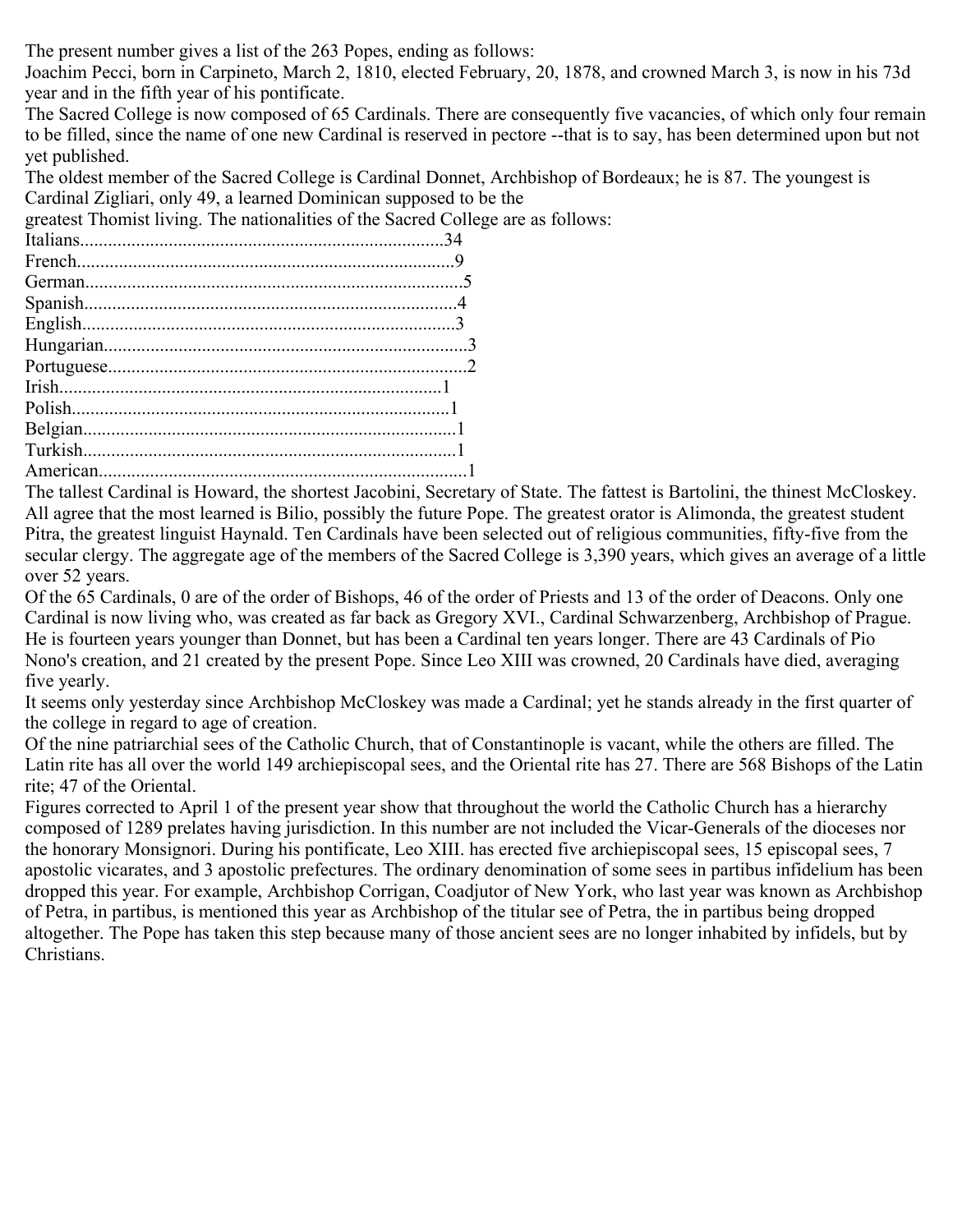The Number Seven.

Subscriber, Anniston, Ala.: Why is the number seven supposed to possess a mystic power?

The mystic power supposed by the credulous to belong to the number seven is due to the ancient belief that it is a holy number. This sanctity was no doubt given to it primarily by the Mosaic narrative of the division of the weak into seven days, the last of which was a day of rest, set apart and chosen for that purpose by deity itself. That the ancient Hebrews regarded the number as possessed of some mysterious, sacred quality is plain from its use as recorded in the scripture narrative. There were seven days in creation, seven weeks between the Passover and Pentecost, seven days allowed to feasts, and the same number to the ceremonies of purification; seven victims were offered as sacrifice on special occasions, the seventh was the sabbatical year, and seven times seven was the year preceding the year of jubilee. The use of the symbolic number in the Apocalypse is something remarkable, the seven churches of Asia, the seven golden candlesticks, the seven stars, seven spirits before the throne, the book with seven seals, etc. The mystical meaning ascribed to this number was not peculiar to the Hebrews, however; it also prevailed among the Persians, the ancient Hindoos, the Greeks, and the Koreans. Thence the superstition filtered down through the ages till the present time. Thus there were seven wise men of Greece, seven wonders of the world, seven graces, and so on. Ancient astronomy had but seven planets, the Sun, Moon, Mars, Mercury, Saturn, Jupiter and Venus, and the seven metals of alchemy were supposed to correspond with these, gold, silver, iron, quicksilver, lead, tin and copper, but modern discoveries in astronomy and chemistry interfered rather awkwardly with this very effective combination. In fact, the enlightenment of modern times has shown so plainly the absurdity of superstitions concerning numbers that none but the credulous are now influenced by them.

"Somebody's Darling"

Reader, Clayton, Ga.: Please give place in your columns to "Somebody's Darling."

The following is the poem requested by our correspondent:

SOMEBODY'S DARLING

Into a ward and the whitewashed halls,

Where the dead and the dying lay,

Wounded by bayonets, shells and balls, Somebody's darling was borne one day— Somebody's darling, so young and so brave, Wearing yet on his pale, sweet face,

Soon to be hid by the dust of the grave,

The lingering light of his boyhood's grace. Matted and damp are the curls of gold,

Kissing the snow of the fair young brow;

Pale are the lips of delicate mould:

Somebody's darling is dying now.

Back from his beautiful blue-veined brow, Brush all the wandering waves of gold:

Cross his hands on his bosom now:

Somebody's darling is still and cold.

Kiss him once for somebody's sake.

Murmur a prayer both-soft and low:

One bright curl from Its fair mates take,

They were somebody's pride you know. Somebody's hand hath rested there;

Was it a mother's, soft and white?

And have the lips of a sister fair Been baptized in their waves of light?

God knows best! he was somebody's love: Somebody's heart inshrined him there; Somebody waited his name above, Night and morn, on the wings of prayer; Somebody wept when he marched away, Looking so handsome, brave and grand; Somebody's kiss on his forehead lay,

Somebody clung to his parting hand. Somebody's waiting and watching for him, Yearning to hold him again to her heart;

And there he lies, with his blue eyes dim,

And the smiling, childlike lips apart. Tenderly bury the fair young dead,

Pausing to drop on his grave a tear;

Carve on the wooden slab at his head, "Sombody's darling lies buried here."

The Proud Character.

The chief and common companion of pride is ignorance. Our pride feeds itself by dwelling upon the possession of some

70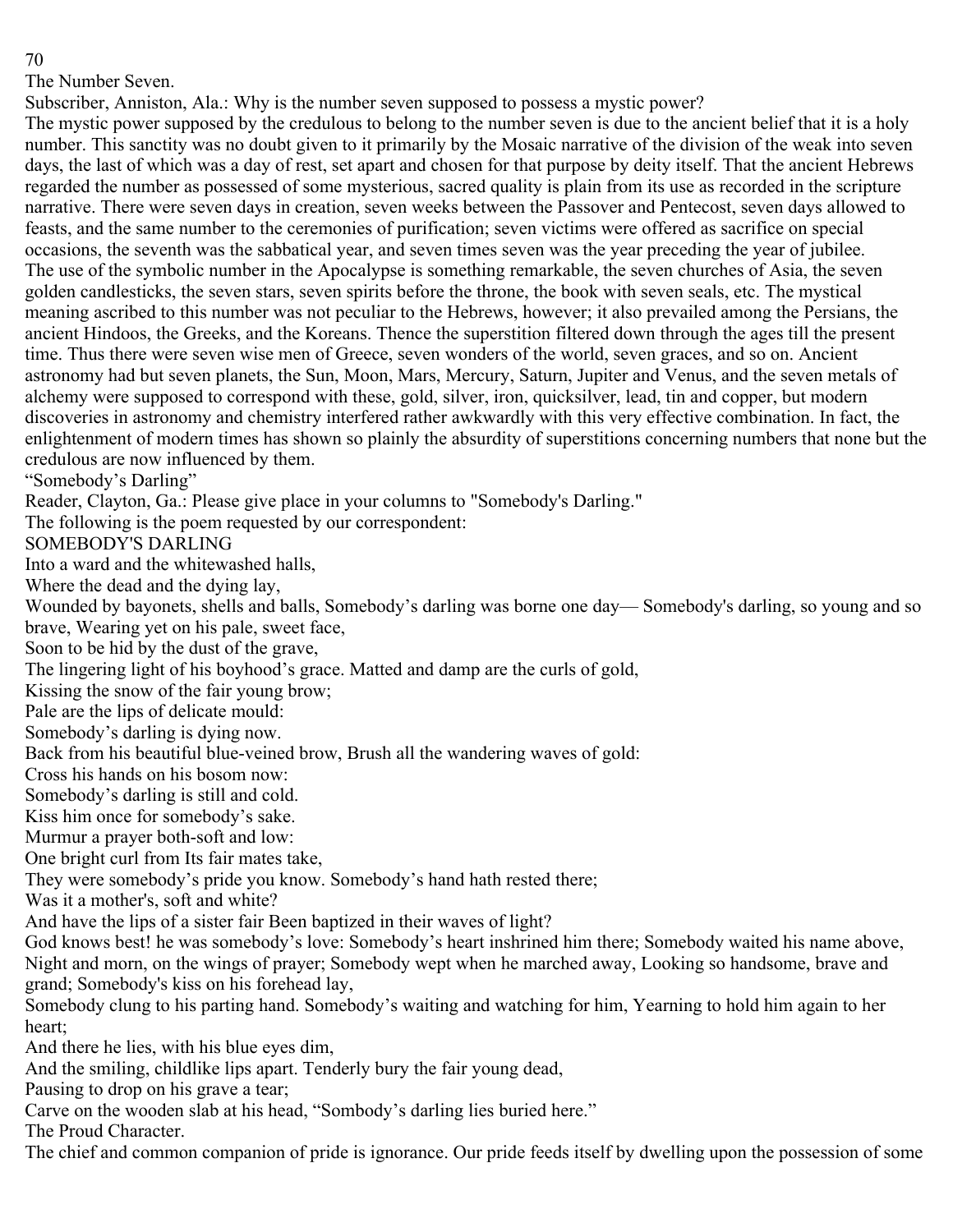ornament which we believe to be extraordinarily brilliant. But did we see the precious jewels which adorn many others in like circumstances, we should shun to wear ours, and meekly set ourselves to increase our store of grace. When a savage points proudly to the glass beads that adorn his neck, or a schoolboy plumes himself upon being able to spell a common word, we cannot help laughing at their foolish ignorance. One day, when sitting in an express train, I noticed a swallow flying along, now far ahead, now far behind, making flying circles round the train. "I wonder," thought I, "what the little creature would say if it described the impression which our highly-prized invention must make upon it. It must be amused at the huge engine, with the puffing chimney, and all the snorting, whistling, hissing, and rattling, while it, without the slightest noise or effort, but only with a pair of tiny wings, which one might put into his waistcoat pocket, accomplishes a speed of from eighty to ninety miles an hour. Surely we have not yet learned all the art of locomotion, even with our 6,000 years' study and trying."

# AN OLD TEMPERANCE PLEDGE.

It is a pleasure to look back and see how certain great minds of early days gave heed to the need of temperance principles, weighing carefully the pros and cons of a cause that has now become the issue of the hour. In an old almanac of the year 1837 is found the following:

''Being satisfied from observation and experience, as well as from medical testimony, that ardent spirits, as a drink, is not only needless, but hurtful, and that the entire disuse of it would tend to promote the health and happiness of the community, we hereby express our conviction, that should the people of the United States, and especially all young men, discountenance entirely the use of it, they would not only promote their own personal benefit, but the good of our country and the world.

(Signed) James Madison, Andrew Jackson, John Quincy Adams."

There are widely different methods of expressing the same emotions. An Oriental shows his reverent for a sacred place, or a sacred presence, by baring his feet, while he keeps his head covered. An ?, on the other hand, when he would exhibit reverence, bares his head, while he keeps his feet covered. The spirit is the same in both cases; and the custom is conformed to the traditions of the people indulging it. Again, there are those, in the West, not in the East, who, as a matter of principle, keep both head and feet covered, before their fellows, and in any place of worship; although they are not lacking in the spirit of true reverence. These customs are not without their value, if they are not without their meaning. As an expression of a right spirit they are noteworthy and important. But they may be so exaggerated, or so perverted, as to lose all faith signification. For a gentleman to bare his head be it lifting his hat in the presence of a lady, as he passes her on the street, is a token of respect for her womanhood.

"A sacred burden is this life ye bear, Look on it, lift it, bear it solemnly, Stand up and walk beneath it steadfastly; fail not for sorrow, falter not for sin, but onward upward till the goal ye win."

"Put on the gospel armor, each piece put on with prayer; where duty calls or danger, be never wanting there."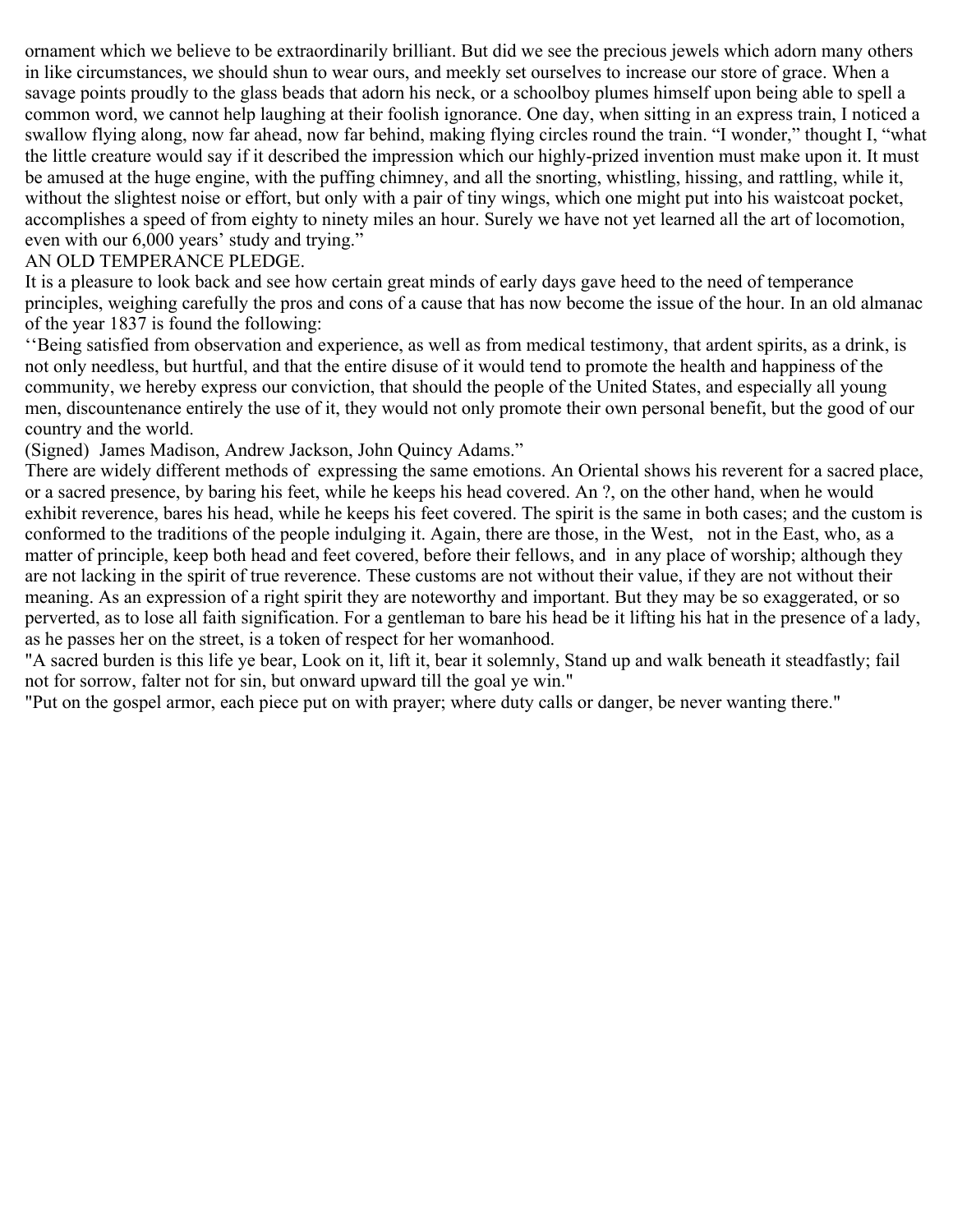- 71
- Curiosities of the Bible.
- The books of the Old Testament, 39.
- The chapters in the Old Testament, 929.
- Verses in the Old Testament, 23,241.
- Words in the Old Testament, 592,430
- Letters in the Old Testament, 2,728,100
- The books in the New Testament, 27.
- The chapters in the New Testament, 260.
- Verses in the New Testament, 7,959.
- Words in the New Testament, 181,
- Letters in the New Testament, 838,380.
- The Apocrypha has chapters, 183.
- The Apocrypha has verses, 7,081.
- The Apocrypha has words, 152,185.
- The middle verse is the 8th of Psalm cxvii.
- The word "and" occurs in the Old Testament 35,543 times.
- The word "Jehovah" occurs 6,865 times.
- The word "and" occurs in the New Testament 10,004 times.
- The middle book of the Old Testament is Proverbs.
- The middle chapter of the Old Testament is Job 29.
- The middle verse of the Old Testament is 2 Chronicles, 22d chapter, 17th verse.
- The shortest verse in the Old Testament is I. Chronicles, 1st chapter, 25th verse.
- The longest verse in the Old Testament is Esther, 8th chapter, 9th verse.
- The middle book of the New Testament is 2 Thessalonians.
- The middle chapters of the New Testament are Romans, 13th and 14th.
- The middle verse of the New Testament is Acts, 17th chapter and 17th verse.
- The shortest verse in the New Testament is John, 11th chapter, 35th verse.
- Where your treasure is, there will your heart be also. Matt. 6:21
- I have seen a stately mansion hold care, envy, passion, and crime; and I have seen the four walls of a log cabin hold love and faith and the sweetest content that is known on earth.
- A lovely gown will often conceal the imperfections of a poor figure; but it can never soften a coarse face, or put modesty upon lips that are naturally bold.
- There is such a thing as a look cutting more keenly than a knife, and a word hurting more cruelly than a blow. OLD SAYINGS.
- As poor as a church mouse,
- As thin as a rail;
- As fat as a porpoise,
- As rough as a gale
- As brave as a lion,
- As spry as a cat;
- As bright as a sixpence,
- As weak as a rat.
- As proud as a peacock,
- As sly as a fox;
- As mad as a March hare
- As strong as an ox;
- As fair as a lily,
- As empty as air;
- As rich as Croesus,
- As cross as a bear.
- As pure as an angel,
- As neat as a pin;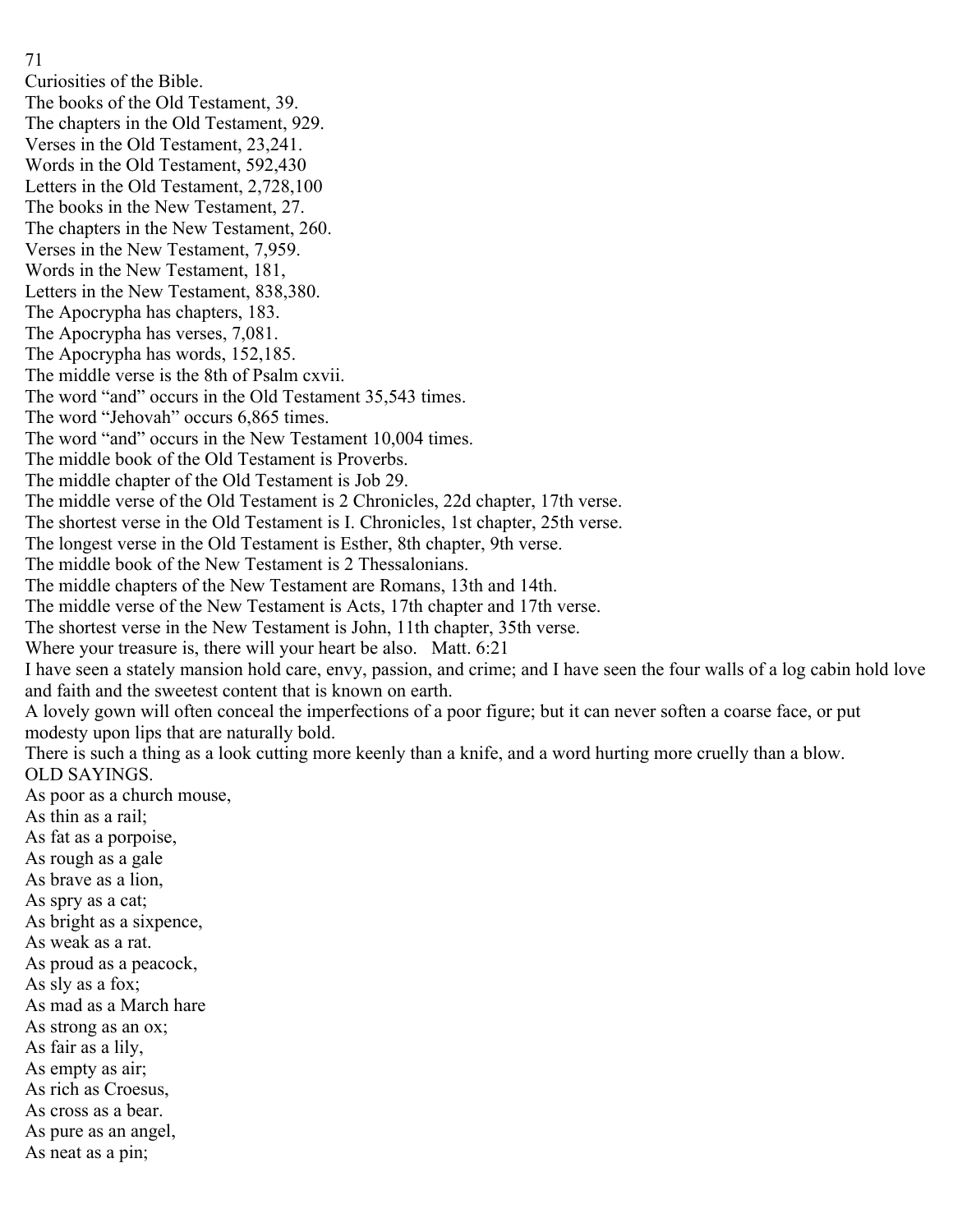As smart as a steel-trap, As ugly as sin, As dead as a door-nail, As white as a sheet; As flat as a pancake, As red as a beet. As round as an apple, As black as your hat; As brown as a berry, As blind as a bat; As mean as a miser, As full as a tick; As plump as a partridge As sharp as a stick. As clean as a penny, As dark as a pall; As hard as a millstone, As bitter as gall; As fine as a fiddle, As clear as a bell; As dry as a herring, As deep as a well. As light as a feather, As firm as a rock; As stiff as a poker, As calm as a clock; As green as a gosling. As brisk as a bee; And now let me stop, Lest you weary of me. —New Orleans Times-Democrat. REVERENCE IN PRAYER.

Be reverent in prayer. However assured you may be of your filial relationship to God, never forget that your loving, pitying and merciful Father is the Lord God Almighty.

"Holy and reverent is his name." Some good people grow so familiar with the Divine Majesty in their prayers, they speak to him as an equal. They seem to be so much at their ease in approaching his throne, that their language is that of literal boldness. Though on their knees they are not reverent, but so free and easy in speech as to be almost rollicking. Such familiarity is without warrant in all the encouragements to pray, and in all the examples of prayer in the Bible. In coming to the "throne high and lifted up," let us, like the seraphim, cover ourselves with humility, and then worship him who is "holy, the Lord of hosts."—Methodist Protestant.

Life's fairest things are those which seem,The best is that of which we dream. --Whittier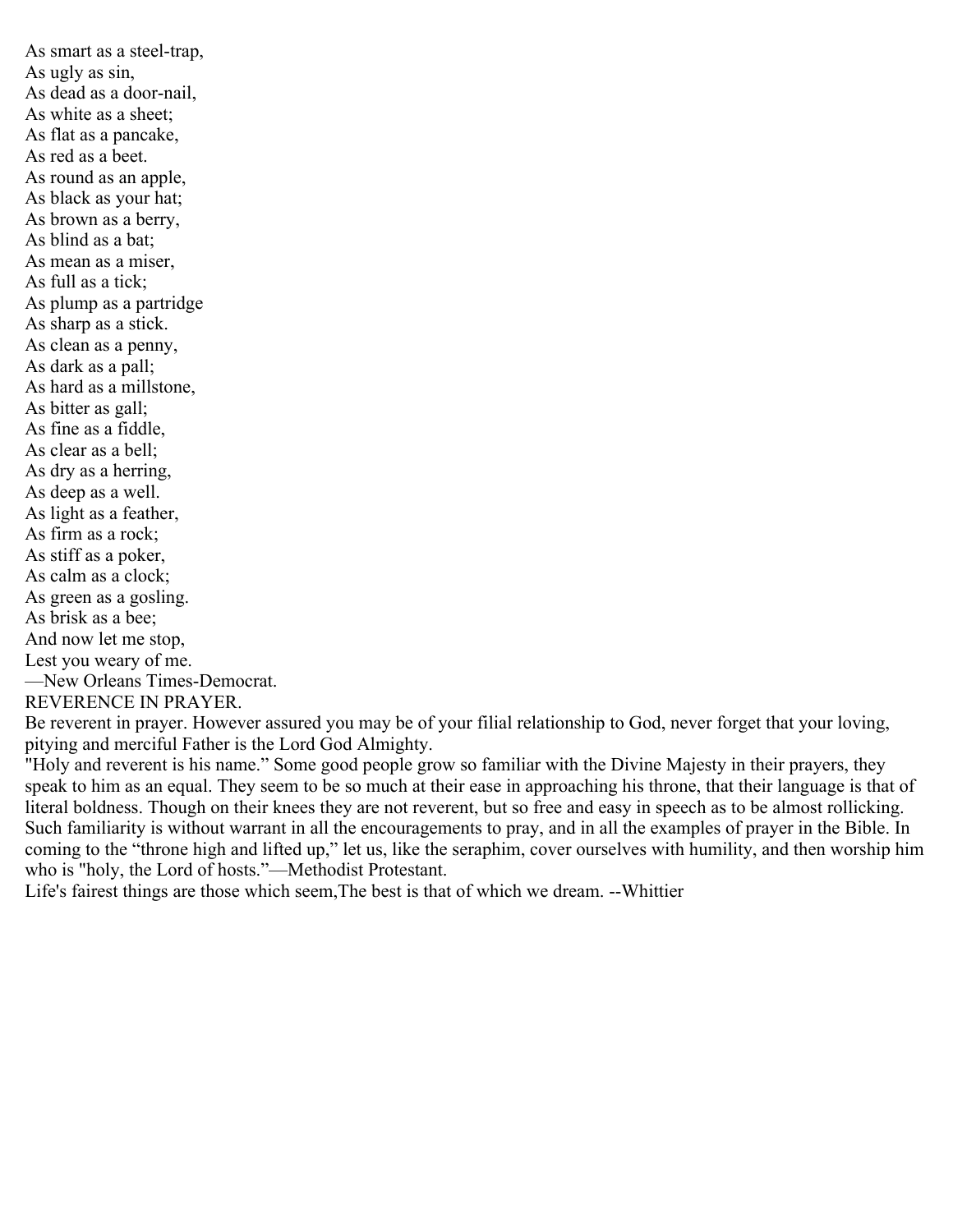PLEASANT PARAGRAPHS.

Man—a bubble on an ocean's rolling wave. Life—a gem of light, extinguished by the grave. Fame—a meteor dazzling with its distant glare. Pleasure—a gleam of sunshine passing away. Love—a morning stream whose memory gilds the day. Faith—an anchor dropped beyond the vale of death. Hope—a lone star beaming o'er the barren heath. Charity—a stream meandering from the fount of love. Bible—a guide to realms of endless joy above. Religion—a key which opens wide the gates of Heaven. Death—a knife by which the ties of life are riven. Earth — a desert through which pilgrims wend their way. Grave—a home of rest which ends life's weary day. Resurrection—a sudden wakening from a quiet dream. Heaven—a land of joy, of light and love supreme. CLASSIFICATION OF ROSES. The gloria rose—for the religious. The moss rose—for married ladies. The pink rose—for young matrons. The damask rose—for masked balls. The wild rose—for men about town. The golden yellow rose—for the rich. The Marechal Niel rose—for soldiers. The Jacqueminot rose—for gentlemen. The rose of Sharon—for heirs to an estate. The dog rose—for duties. The blush rose—for brides. The thorn rose—for scolds. The tea rose—for old maids. The prairie rose — for settlers. The hedge rose—for the poor. The cabbage rose — for tailors. The Banksia rose—for bankers. The button rose—for bachelors. The white rose for young ladies. The Martha Washington rose — for presidents.—Mail and Express. All are great monarchs.

The king of Sweden is the greatest poet, the Emperor of Germany the greatest soldier, the Emperor of Austria the greatest linguist, the King of Bavaria the greatest musician, the King of Saxony the greatest scholar, the King of Italy the greatest hunter, the King of Belgium the best dancer, and the Czar of Russia the greatest smoker, among the sovereigns of Europe.

The Proper Definitions.

There are plenty of people who can not, or do not, distinguish between the words Israelite, Hebrew and Jew. "Our broad national destinction," says the Hebrew Journal, "gave us the name Israelite in the time of our ancient greatness, a greatness to which all people may at some time in the long future rise, and then we may again together with all Godfearing people, adopt the name of Israelite. Before our ancestors were, in a national sense, Israelite, they were Hebrews —a name which was, and is to-day, a rare distinction. The word Jew is a narrow name in use for our separate religious distinction. Nothing could be plainer to us. Hebrew refers to the race, Israelite to the nation, Jew to the the religion. He Didn't Know French.

The gentleman from the west pulled himself up to the hotel table, tucked his napkin under his chin, picked up the bill of fare, and began to study it Intently. Everything was in restaurant French and he didn't like it.

"Here, waiter," he said sternly, "there's nothing on this I want."

"Ain't there nothin else you would like for dinner, sir?" inquired the waiter politely.

"Have you got any sine qua non?

The waiter gasped.

"No, sir," he replied.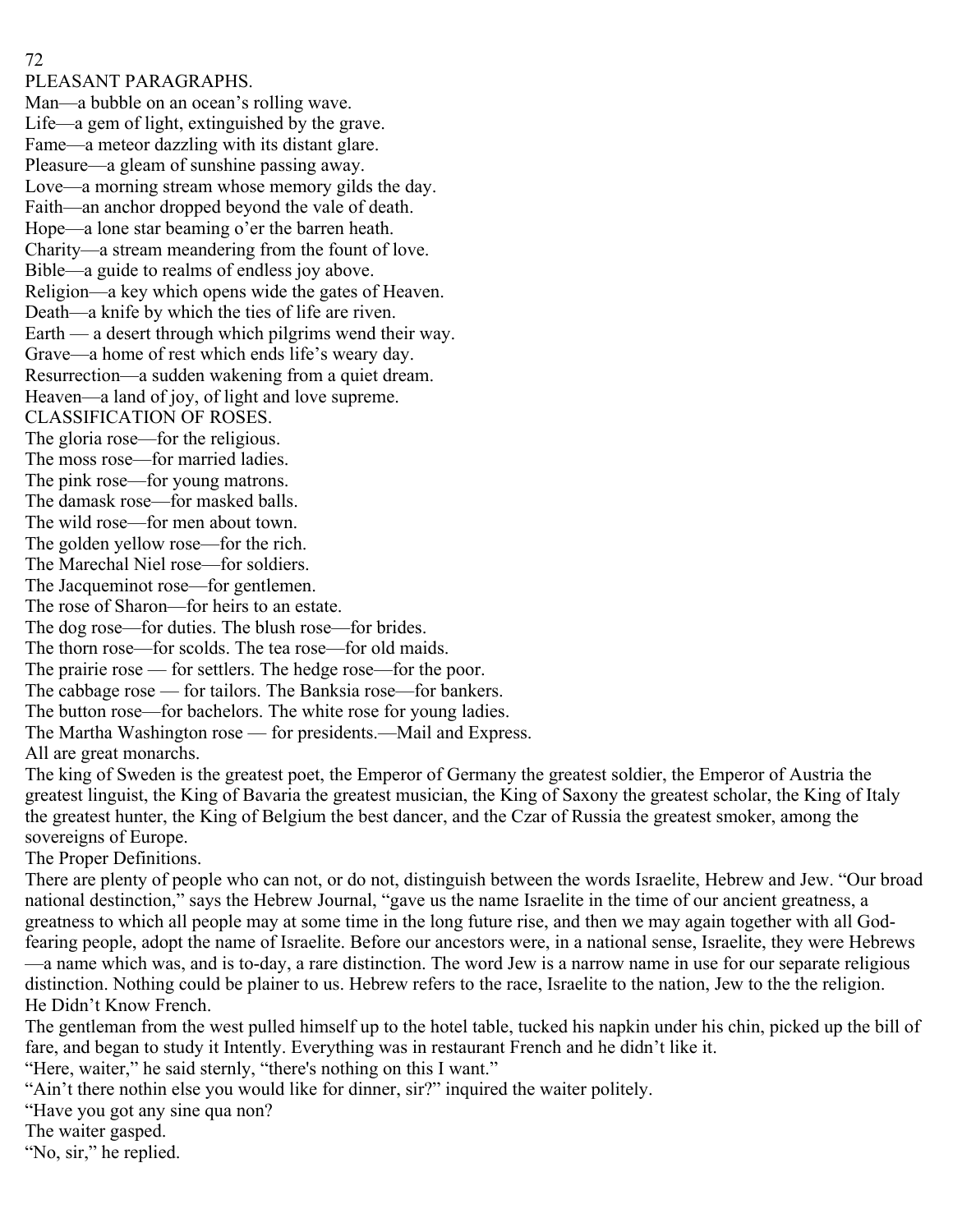"Got any bon nuts?" "N-no, sir." "Got any semper idem?" "No, sir, we hain't." "Got any jeu dusprits?" "No, sir, not a one." "Got any tempus fugit?" "I reckon not, sir." "Got any soiree dansauts?" "No, sir." The waiter was edging off. "Got any sine die?" "We hain't sir." "Got any e pluribus unum?" The waiter's face showed some signs of intelligence. "Seems like I heerd ob dat, sir," and he rushed out to the kitchen, only to return empty handed. "We ain't got none, sir," he said, in a tone of disappointment. "Got any mal de mer?" "No-o, sir." The waiter was going to pieces fast. The gentleman from the west was as serene as a May morning. "Got any vice versa?" he inquired again. The waiter could only shake his head. "No? Well, maybe you've got some

bacon and cabbage and a corn dodger?"

"'Deed we has, sir," exclaimed the waiter in a tone of the utmost relief, and he fairly flew out to the kitchen.—Detroit Free Press.

Little Johnnie on the Cat.

A cat has four legs, except the one I saw at the dime museum. Some are so homely that I don't see what their owners were about when they selected the ones that weren't to be drowned. I wouldn't keep a cat around the house only my dog seems to like one to play with. Ma says a cat is company. All I know is that ours seems to have plenty of company on the back fence. We never caught so many mice in the trap as since we had the cat. Teacher said the ancients used to worship old cats, and she kept me in because I asked her if she wasn't sorry she didn't live in those days. This is what I know about a cat. What I don't know is when she is going to scratch.—Christian Advocate.

## BILL ARP SURPRISED.

The Wonderful Things Children Are Now Taught at School.

I never knew how it was that a chicken could sleep on the roost without falling off, or how it could hold on to it in a storm, but they told me that when a bird sat down the tendons in the legs closed up the toes tight around the limb, and the bird or the chicken couldn't let go if it wanted to without rising to a perpendicular. The chicken stealers know that and will always push at the chicken before they pull him off the roost. I reckon that must be so for I notice now that when a chicken is walking along the toes close up every time the leg is raised. I am learning a heap from these children. I reckon they can tell me why a cow gets up behind and a horse gets up before, and how many eggs a bat lays, and why a whippowill can't set across a limb, and why a bean vine climbs round a pole one way and a hop vine the other, and what the dew claws are on a dog's hind legs for. Maybe they know now it is that when a horse eats grass the grass makes hair, and when a sheep eats grass it turns to wool, and when a goose eats grass it turns to feathers. There is a reason for everything in nature and this generation is finding it out. One would think from the way these school children talk about hygiene and what to eat and what not to eat and now to cook it that there was no need for anybody to die if they would conform to science. And it is a fact that life can be prolonged in this way and I am glad the children have such books to study.

# THE SOLDIER'S PRAYER.

Father, to thee I commit My safety and my all;

In humble worship at thy feet,

Upon thy name I call.

My country save, strengthen their arms,

Who battle for the right.

May they stand firm mid war's alarm And triumph in thy might.

Thy providence has been my shield Through dangers that are passed.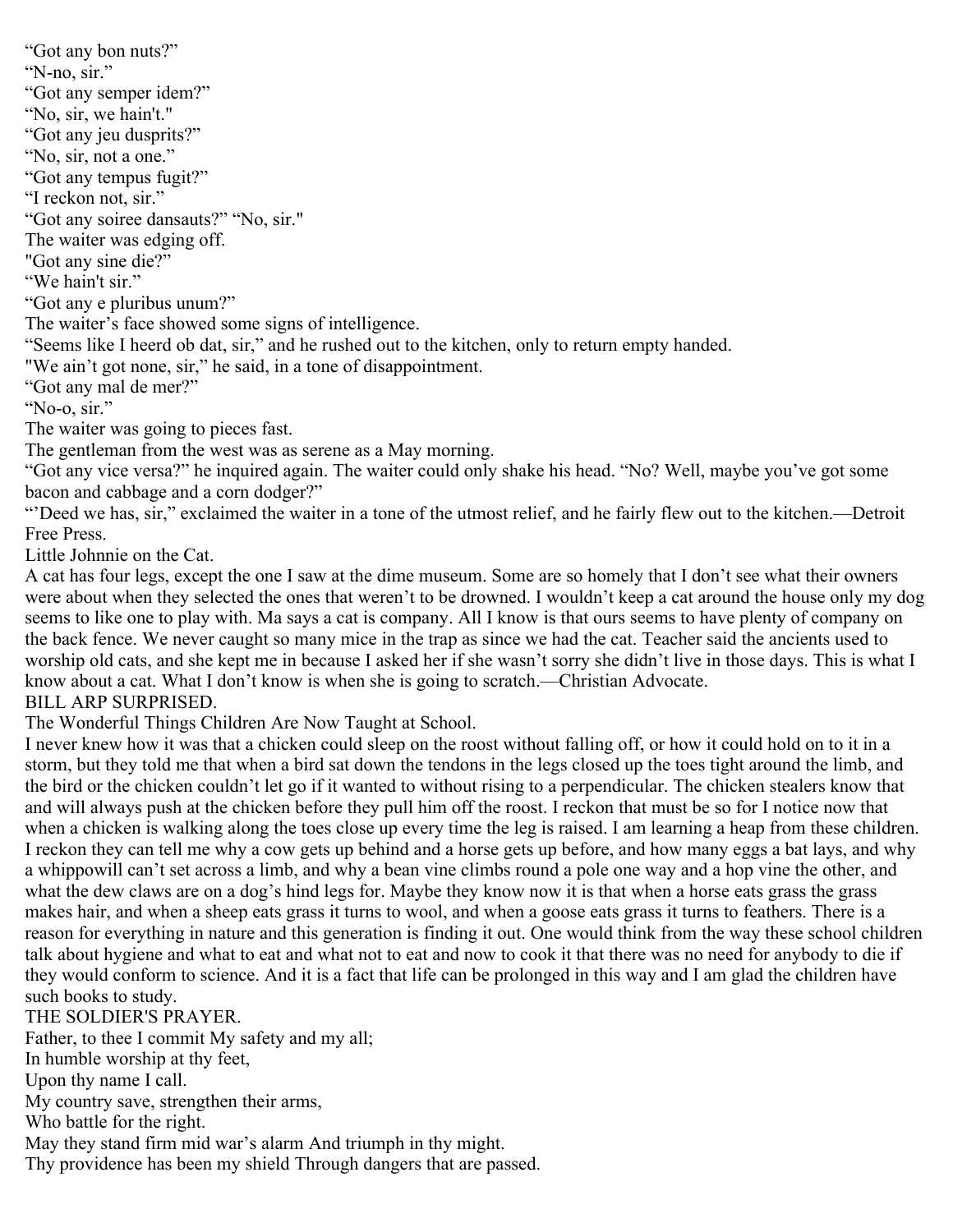Oh, let it still protection yield As long as danger last. This day the battle's fearful sound May burst above my head, And host contending, strew the ground With dying and with dead. This day, perchance, ah! who can tell! I may be with the killed; The battle's roar my funeral knell, My grave the battle-field. Then let Thy spirit hover near Through this, and every day, And lead me that I may not fear To wait death's darksome way. Father, I ask Thy special care, Of loved ones far away, My cherished wife, and children dear, Oh, keep them near to Thee! And should these loved ones in their grief, Widowed and orphaned cry, Oh, grant their troubled hearts relief, And wipe each tearful eye. And when life's battle all are o'er, And all its tumults cease, Our happy union. Lord, restore, In heaven's eternal peace. —R. T. D. (R.T.D.) ?, Va., December, 1861.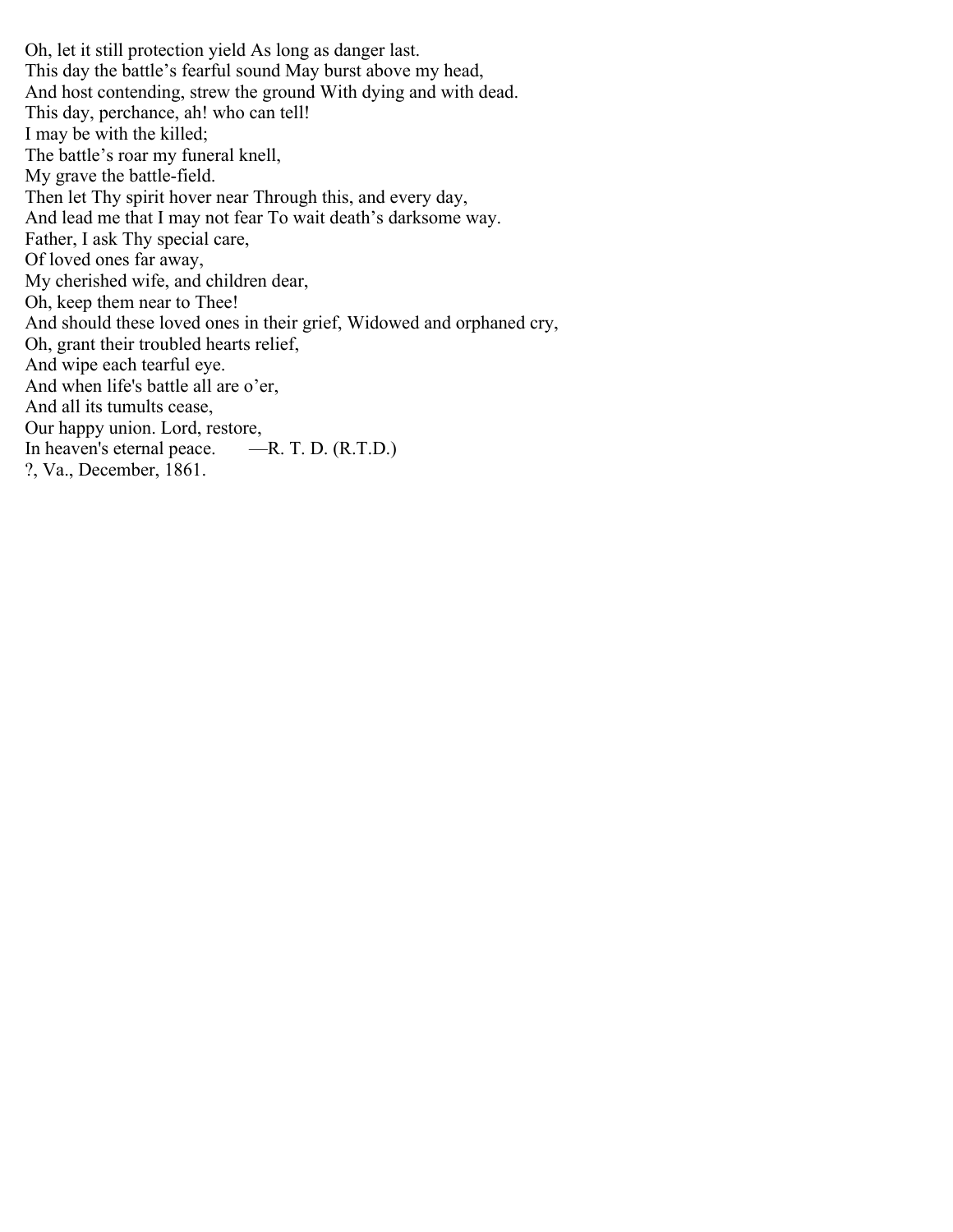BLISS' LAST HYMN.

[The last Verses Written by the Evangelist who perished at the Ashtabula bridge.]

I know not what awaits me,

God kindly veils my eyes,

And o'er each step on my onward way He makes new scenes arise;

And every joy he sends me comes A sweet and glad surprise.

Chorus—Where he may lead I'll follow,

My trust in him repose,

And every hour in perfect peace I'll sing, "He knows, he knows." One step I see before me;

'Tis all I need to see;

The light of heaven more brightly shines When earth's illusions flee,

And sweetly through the silence comes His loving "Follow me."

O blissful lack of wisdom,

'Tis blessed not to know.

He holds me with his own right hand,

And will not let me go,

And lulls my troubled soul to rest In him who loves me so.

So on I go, not knowing,

I would not, if I might;

I'd rather walk in the dark with God Than go alone in the light;

I'd rather walk by faith with Him

Than go alone by sight.

WASHINGTON LETTER SOLD.

\$1,150 Paid At Sale of Harold Peirce Collection.

(Philadelphia Ledger.)

A letter signed by George and Martha Washington brought \$1,150 at the sale of Harold Peirce's library, in Davis & Harvey's book auction rooms. The name of the purchaser, a New York collector, was not divulged. He was styled "James," and it was said that was his Christian name.

The letter, which brought the highest price of any object offered at the sale, was one of condolence to Tobias Lear, and is said to be the only letter in existence signed both by George and Martha Washington. It was written on two pages and was dated Philadelphia, March 30, 1796. It ran as follows:

My Dear Sir—Your former letters prepared us for the stroke, which that of 25th instant announced; but it has fallen heavily notwithstanding.

It is in the nature of humanity to mourn for the loss of our friends: and the more we loved them the more poignant is our grief. It is part of the precepts of religion and philosophy to consider the dispensations of Providence as wise,

immutable, uncontrollable. Of course it is our duty to submit with as little repining as the sensibility of our natures is capable of all its decrees. But nature will, notwithstanding, indulge, for a while, its sorrows.

To say how much we loved and esteemed our departed friend is unnecessary. She is now no more. But she must be happy because her virtue has a claim to it.

As you talked of coming to this place on business, let us press you to do so. The same room that serves Mr. Dandridge and Washington is large enough to receive a bed also for you: and, it is useless to add, we shall be glad of your company. The change may be serviceable to you, and if our wishes were of any avail they would induce you to make your stay here as long as your convenience would permit.

At all times, and under all circumstances, we are, and ever shall remain, your sincere, affectionate friends.

# GEORGE WASHINGTON

M. WASHINGTON.

Mr. Tobias Lear.

These beautiful lines were read in the veteran, and because found on an Alabama soldier, we print in these columns. A Mother's Sorrow.

The following beautiful lines were found on the body of a young soldier belonging to one of the Alabama regiments in General Lee's army:

I know the sun shines, and the lilacs are blooming,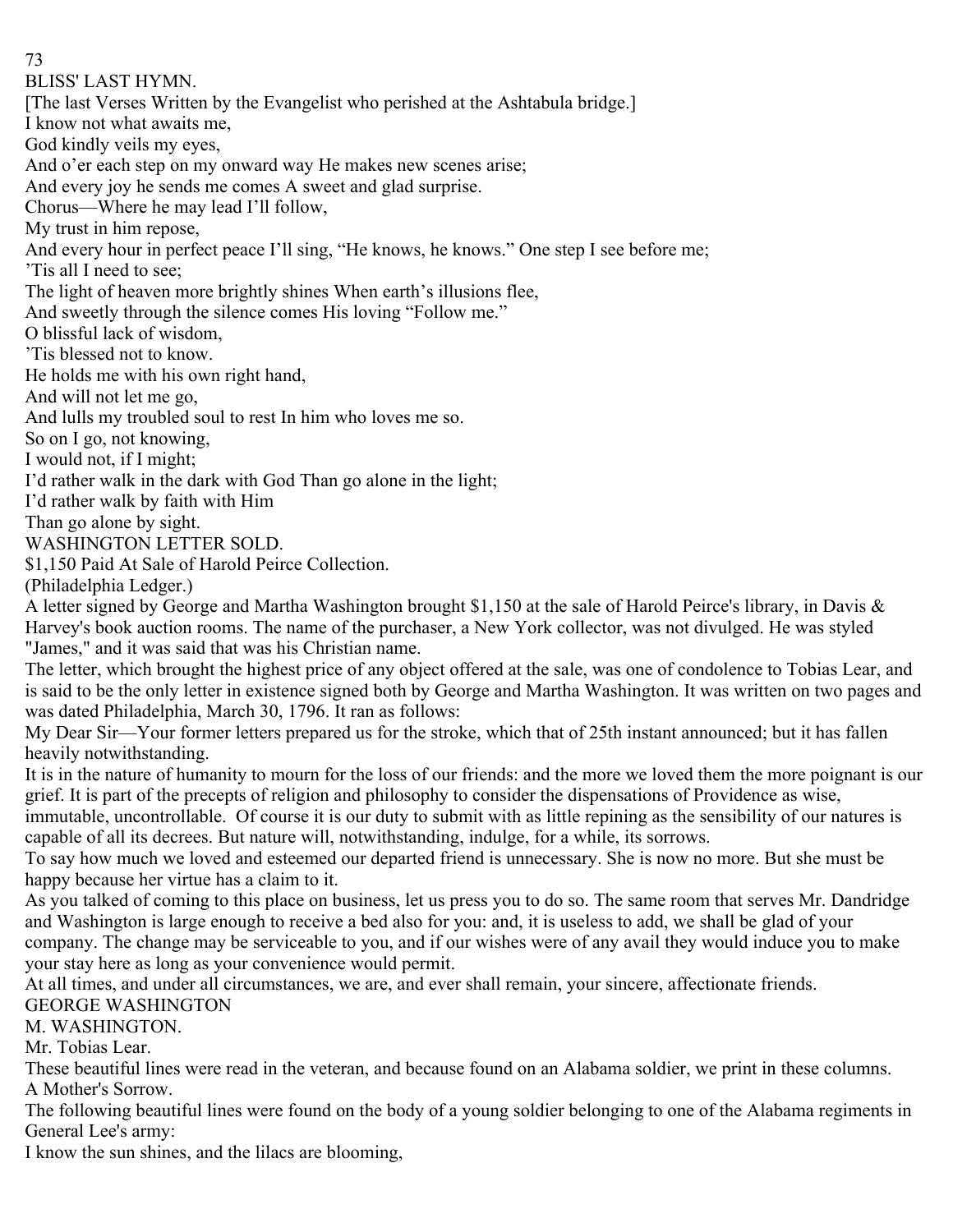And the summer sends kisses to beautiful May; O to see the rich treasure the spring is bestowing, And think my boy Willie enlisted today! It seems but a day since at twilight, low humming, I rocked him to sleep with his cheek upon mine, While Robby, the four-year-old, watched for the coming Of father adown the street's indistinct line. It is many a year since my Harry departed To come back no more In the twilight or dawn; And Robby grew weary of watching, and started Alone on the journey his father had gone. It is many a year, and this afternoon, sitting At Robby's old window, I heard the hand play, And suddenly ceased dreaming over my knitting To recollect Willie was twenty today; And that, standing beside him this soft Mayday morning, The sun making gold of each lock that I stroke, I saw in his sweet eye and lips a faint warning, And choked down the tears when he eagerly spoke. "Dear mother, you know how these Northmen are crowing; They will trample the rights of the South in the dust. The boys are all fire, and they wish I were going"— He stopped, but his eyes said: "O, say if I must." I smiled on my boy, though my heart it seemed breaking; My eyes filled with tears as I turned them away; I answered him: "Willie, 'tis well you are waking; Go do as your father would bid you today." I sit on the window and see the flags flying, And dreamily list to the roll of the drum. And smother the pain In my heart that is lying, And bid all the fears in my bosom be dumb. And if he should fall, his young life has been given For freedom's sweet sake; and for me, I will pray Once more, with my Harry and Robby in heaven, To meet the dead boy that enlisted today. MEDITATIONS BY THE WAY. Advice is a piece of luxury thoroughly enjoyed by the one who gives it. Truth is seldom spoken to kings and women. A self-conscious man is sometimes one who is aware of his worth; a conceited man is generally one who is not aware of his unworthiness. Many people make a noise for the simple reason that, like drums, they are empty. Many others who think themselves deep are only hollow. Nothing is less common than common sense.—Exchange. A LITERARY CURIOSITY Each line of the following poem is said to be a quotation from someone of the standard authors of England and America, and is the result of laborious search among the voluminous writings of thirty-eight leading poets of the past and present, says the Minneapolis Tribune. The number of each line refers to its author below:

1—Why all this toil for triumphs of an

hour?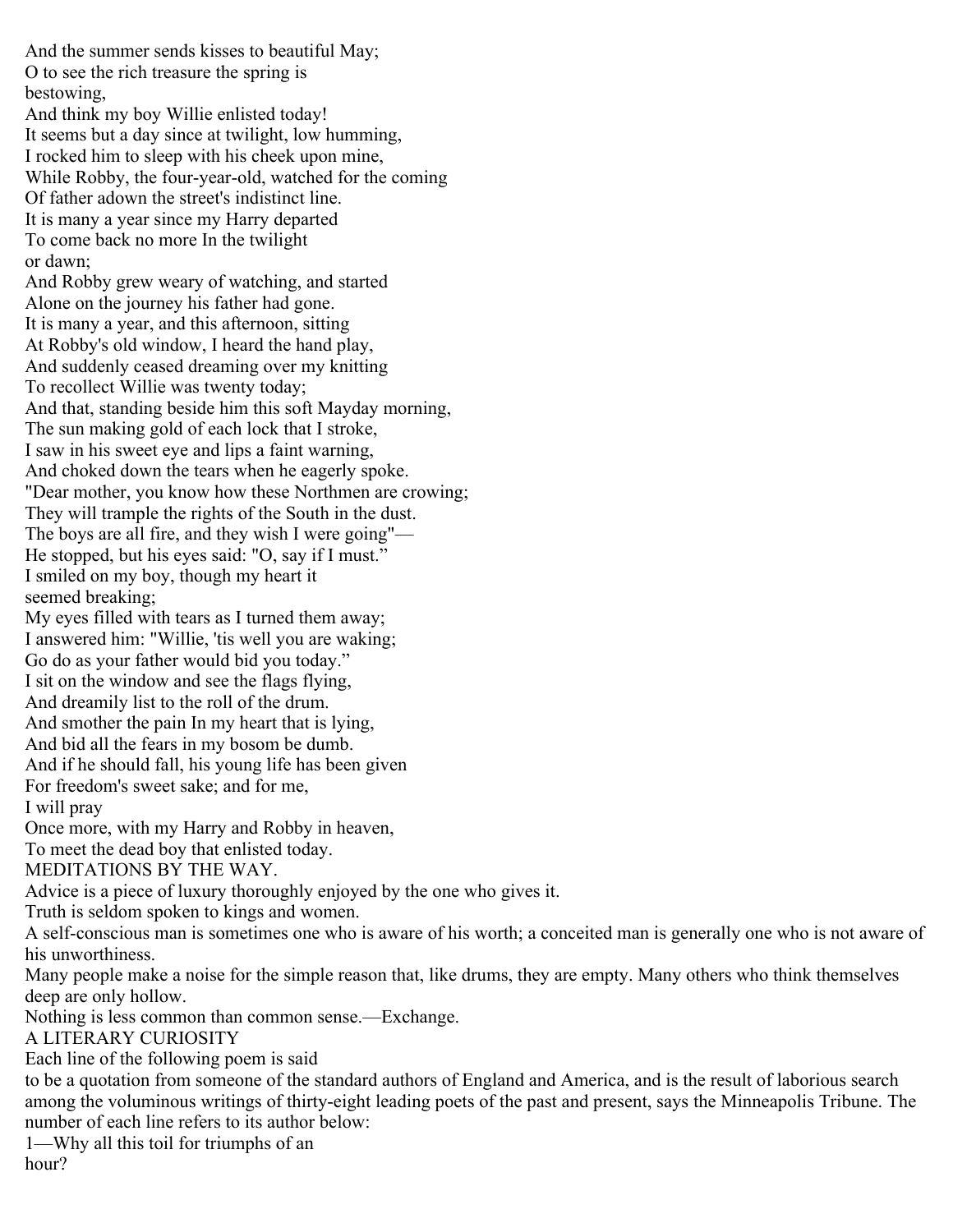2—Life's a short summer, man's a flower;

3—By turns we catch the vital breath and die—

- 4—The cradle and the tomb, alas, so nigh.
- 5—To be is better far than not to be,
- 6—Though all man's life may seem tragedy;
- 7—But light cares speak when mighty griefs are dumb.

8—The bottom is but shallow whence they come.

- 9—Your fate is but the common fate of all,
- 10—Unmingled joys, here, to no man befall.
- 11—Nature to each allots his proper sphere,
- 12—Fortune makes folly her peculiar cure;
- 13—Custom does not often reason overrule,
- 14—And throw a cruel sunshine on a fool;
- 15—Live well, how long or short permit, to heaven,
- 16—They who forgive most shall be most forgiven.
- 17—Sin may be clasped so close we cannot see its face—
- 18—Vile intercourse where virtue has not place.
- 19—Then keep each passion down, however, dear,
- 20—Thou pendulum betwixt a smile and a tear;
- 21—Her sensual sneers, let faithless pleasure lay,
- 22—With craft and skill to ruin and betray;
- 23—Soar not too high to fall, but stoop to rise,
- 24-The masters grow of all we must despise.
- 25—Oh, then, renounce that impious selfesteem;
- 26—Riches have wings and grandeur is a dream.
- 27—Think not ambition wise because 'tis brave.
- 28—The paths of glory lead but to the grave.
- 29—What is ambition? 'Tis a glorious cheat.
- 30—Only destructive to the grave and great.
- 31—What's all the gaudy glitters of a crown?
- 32—The way of bliss lies not on beds of down.
- 33—How long we live not years, but actions tell;
- 34—That men live twice who live the first
- life well.
- 35—Make, then, while yet ye may, your God your friend.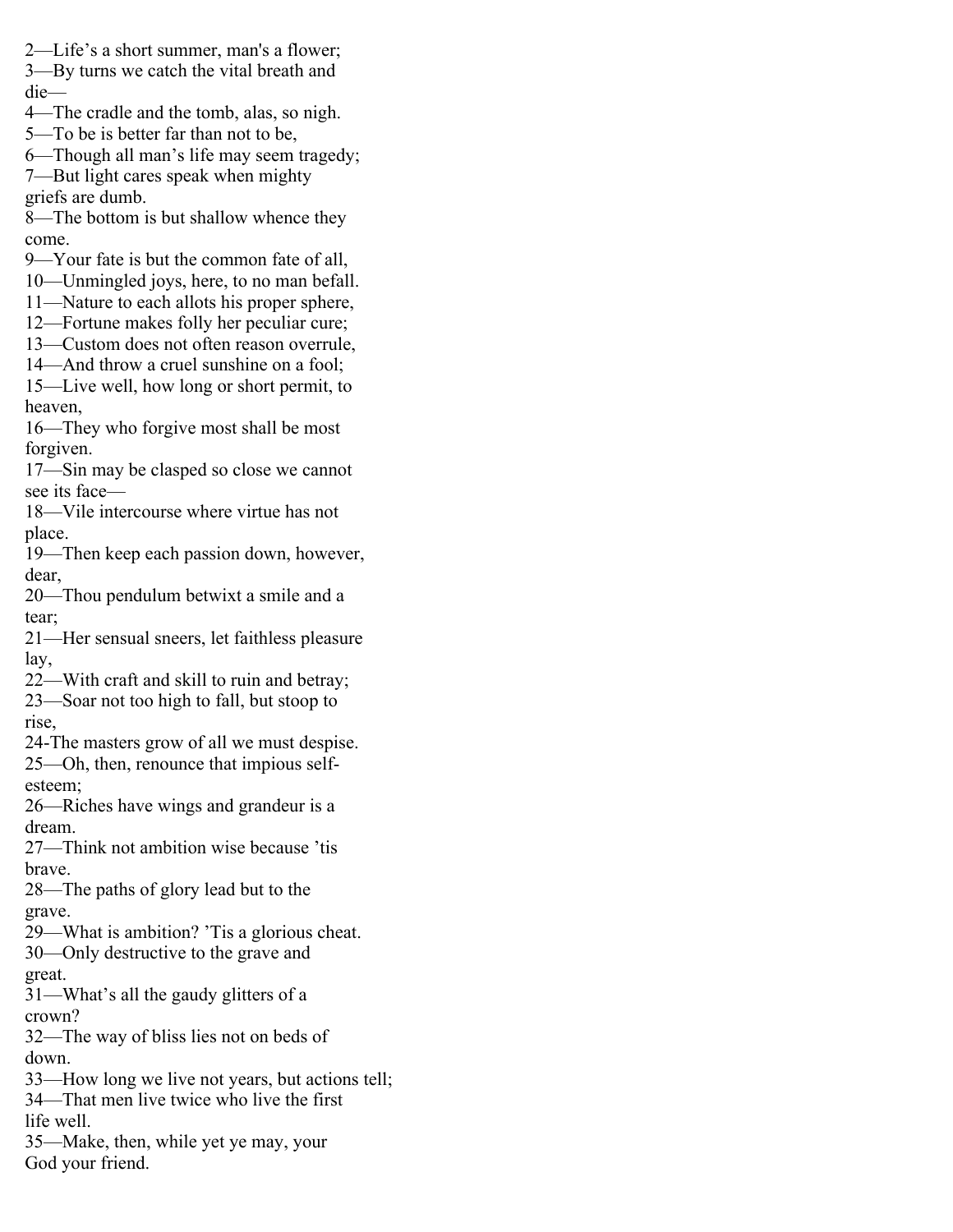36—When Christian worship yet not comprehend,

37—The trust that's given guard; and to

yourself be just;

38—For live we how we can, yet die we must.

1. Young: 2. Dr. Johnson; 3, Pope; 4, Prior; 5. Sewell: 6. Spencer: 7. Daniel; 8, Sir Walter Raleigh; 9 Longfellow: 10, Southwell: 11, Cosgrove: 12. Churchill, 13, Rochester; 14, Armstrong; 15, Milton; 16, Bailey: 17, Trench; 18,

Somerville; 19, Thompson; 20, Bryant; 21, Smollet; 22, Crabbe; 23, Massinger; 24, Crowley; 25, Beattie; 26, Cowper;

27, Sir Walter Davenant; 28, Grav: 29, Willis; 30, Addison; 31, Dryden; 32, Frances Quarles: 33, Watkins; 34; Herrick; 35, Mason; 36, Hill; 37, Dana; 38, Shakespeare.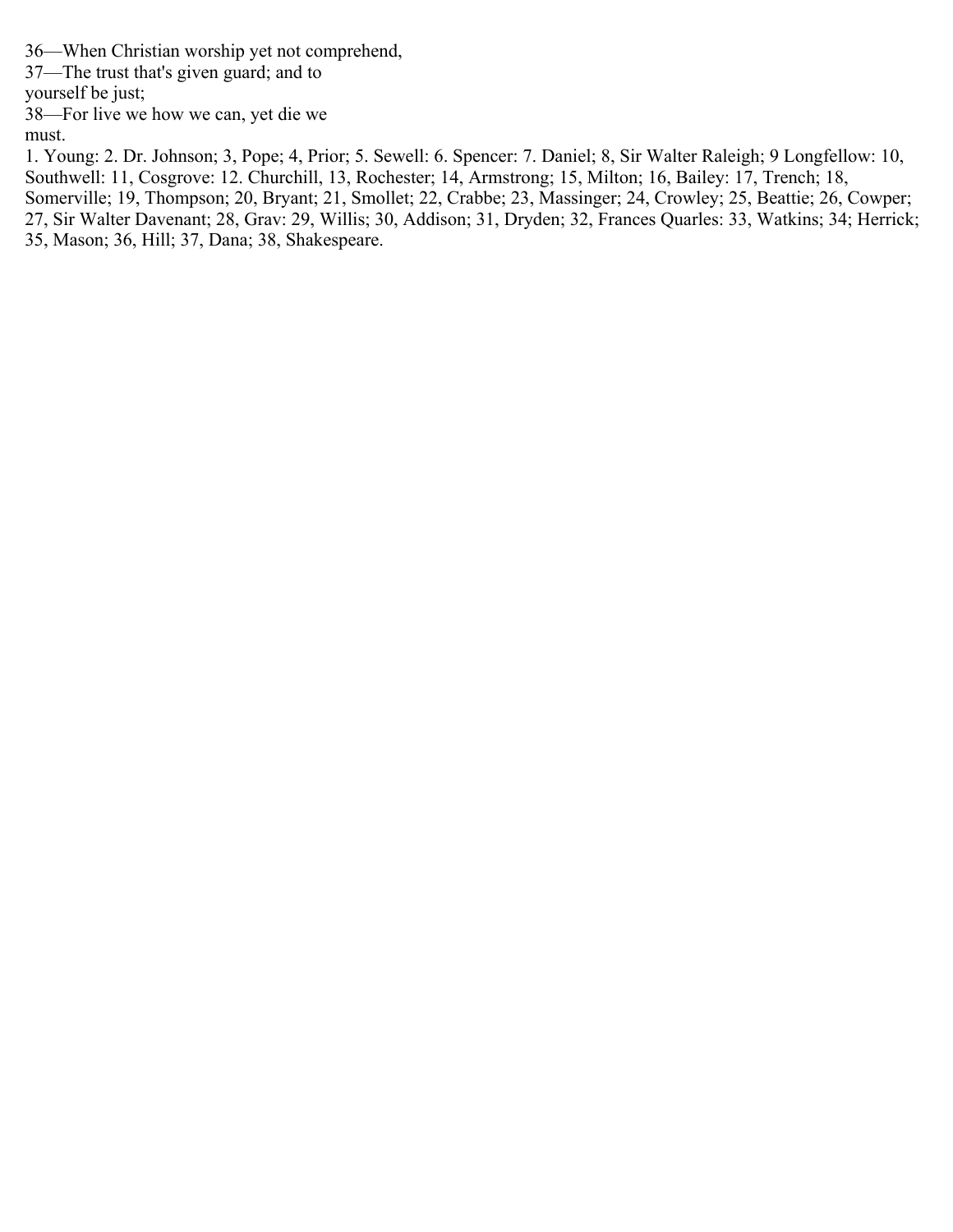Satan's Soliloquy

"If it wasn't for wine," quoth the devil one night, The traffic in souls would be woefully light; If it wasn't for wine, for whiskey and beer,

How lonely I'd be in my kingdom down here!

When I planted the vine and coaxed it to grow, When I taught the rich purple vintage to flow, I knew that mankind in their folly would drink 'Till into the depths of perdition they sink.

The preachers may scatter the gospel abroad,

As farmers cast seed o'er the plow-furrowed sod, But what do I fear from the zealous divine, So long as men quaff the ruby red wine.

So long as I see the gay glitter and glare Of the barrooms' bright light I never despair;

For so long as men drink; so long as they spree I know there'll be always a harvest for me.

If it wasn't for wine, for whisky or gin.

The parents of vice and the nurses of sin,

I think, like the Arab, I'd fold up my tent And would hang up a sign that hell is for rent.

James Gardner.

Intemperance.

(The following lines were sent by a mother to her son. She could not have sent him anything better.) Offspring of hell! by demons nurst,

Of all man's enemies the strongest, and the worst

Sure, Satan from his kingdom had thee hurled,

To banish peace forever from this world. Go count the stars in yonder sphere; Attain with accuracy clear,

The grains of sand on which we tread-- Then measure out the ocean's bed:

Such knowledge were too high for man— The eye divine alone may span.

But ah! as difficult and vain,

For human eye to ascertain The ills, the agony intense,

Cause by that monster, Foul Intemperance!

See her, who while the world is sleeping

Sits lonely in her chamber weeping!

No language to her feelings can give vent—

Her deep drawn sighs are but too eloquent;

And man, with all the powers his maker gave,

Barters his reason—and becomes a slave! Oh ye, who call life a pleasure to partake Of that which can, of gentleness, a savage make—

Pause, ere ye raise the intoxicating bowl! Retrieve your honor and regard your soul.

Had I the power, to banish thee from

hence.

Thou direst foe to man, Intemperance, Me thinks this world would wear another face,

And peace would reign, unsullied by disgrace;

For I would chase thee, till the last star had set,

And all thy horrors in eternity forget.

It makes one pause to reflect after reading that burglars tried to rob Senator Quay's bank.

A monument is to be erected over the grave of William Hurry, the man who rang the liberty bell when it announced to the world the signing of the Declaration of Independence. For many years no one knew where the ringer of the bell was buried, but about a year ago the sexton of Pine Street Presbyterian church, in looking about among the graves in the church-yard, found a dilapidated stone, half buried and covered with moss, which when uncovered, was found by the inscription to be the long sought grave of Hurry.

Funeral at 2 p. m.—Body Interred With Military Honors—Thousands of Persons From All Ranks of Life United to Honor the Dead Hero.

By Telegraph to the Star.

WASHINGTON, Jan.29—With all the honors due his rank General Joseph Wheeler was buried in Arlington cemetery this afternoon.

The remains were followed from the capitol to the sleeping place of heroic dead among the Virginia hills by men who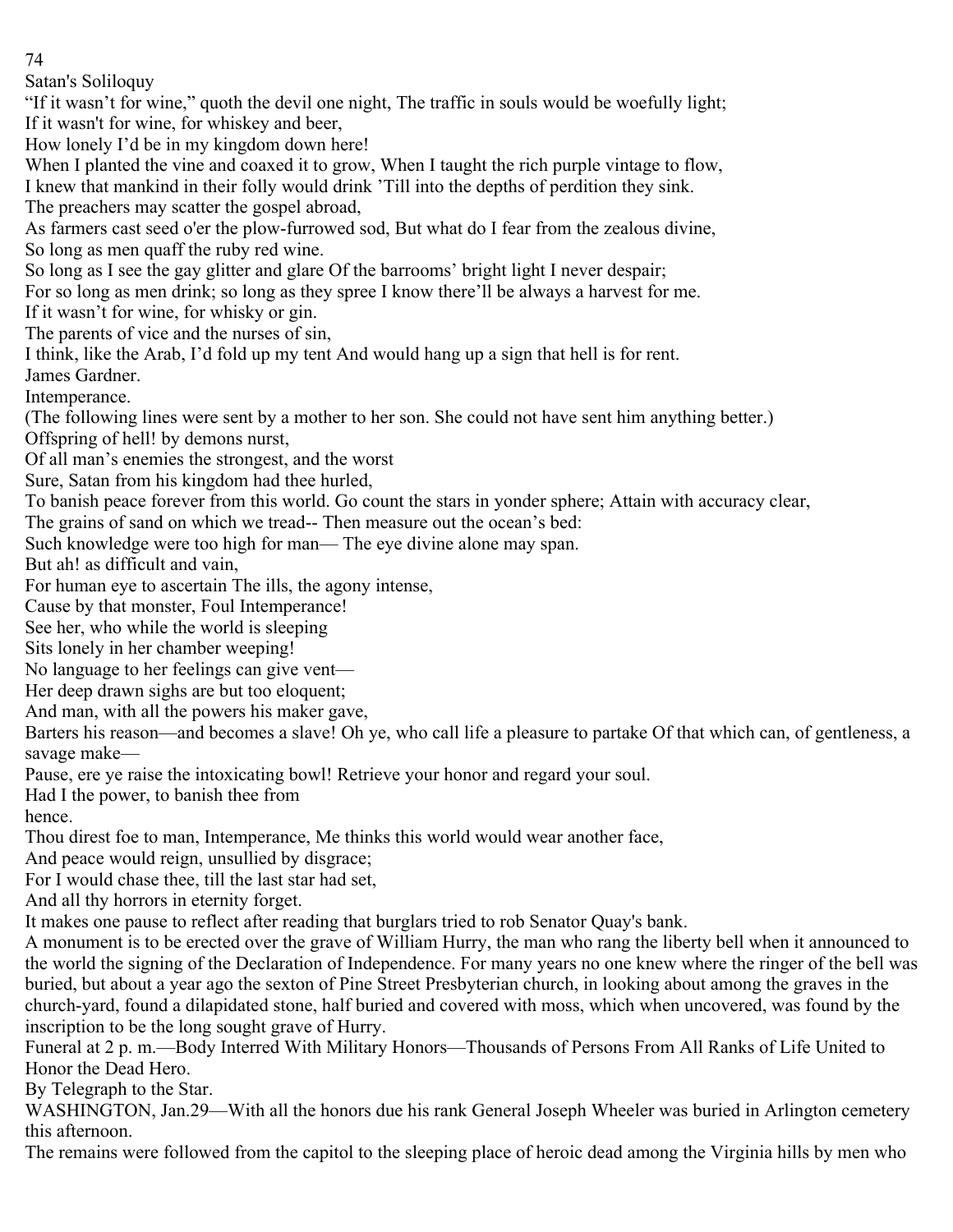had fought under him in two wars and beneath two flags.

Behind the gun caisson on which the body was borne marched veterans of the Confederate Army and of the Spanish-American war.

All morning the remains lay in state in St. Joseph's Episcopal church, where they were viewed by an almost continual stream of government officials, Army and Navy officers and plain citizens.

The body arrived from New York last night, accompanied by the immediate members of the family, and was escorted to the church by a detail of ten members of the United Spanish-American War Veterans in full uniform, under the command of Major Hodgson.

Throughout the night they kept a vigil beside the body, being relieved this morning by a Similar detail from the regular army.

At 10 a.m. the church doors were thrown open that the remains might be viewed by the waiting thousands.

Across the top of the casket was laid the general's full dress uniform, hat and sword, and about it were arranged hundred or more beautiful floral tributes, among them being one sent by the United Daughters of the Confederacy. It was a representation of the Stars and Bars in roses, and bore the letters "U. D. C."

The funeral services, which were held at 2 p. m., were attended by President Roosevelt, several members of the cabinet and a large concourse of Army and Navy officers.

The impressive ritualistic services were conducted by Rev. Roland Cotton Smith rector of St. Joseph's church, assisted by Rev. Ernest A. Stires, pastor of St. Thomas' church, New York city.

After the funeral services, the body was carried from the church to the draped caisson without by six non-commissioned officers of the United States Army, passing between a double line of Confederate veterans.

The official escort to the cemetery consisted of a battalion of engineers, a squadron of cavalry with a band and a battery of field artillery.

A brief service from the prescribed military ritual was held at the grave, followed by the firing of three volley and the sounding of taps.

Among the organizations that participated in the funeral was Camp A, Wheeler Confederate cavalry, composed of men who had fought under the dead lieutenant general in the Civil War. They came to Washington from Atlanta in a special train, arriving last night.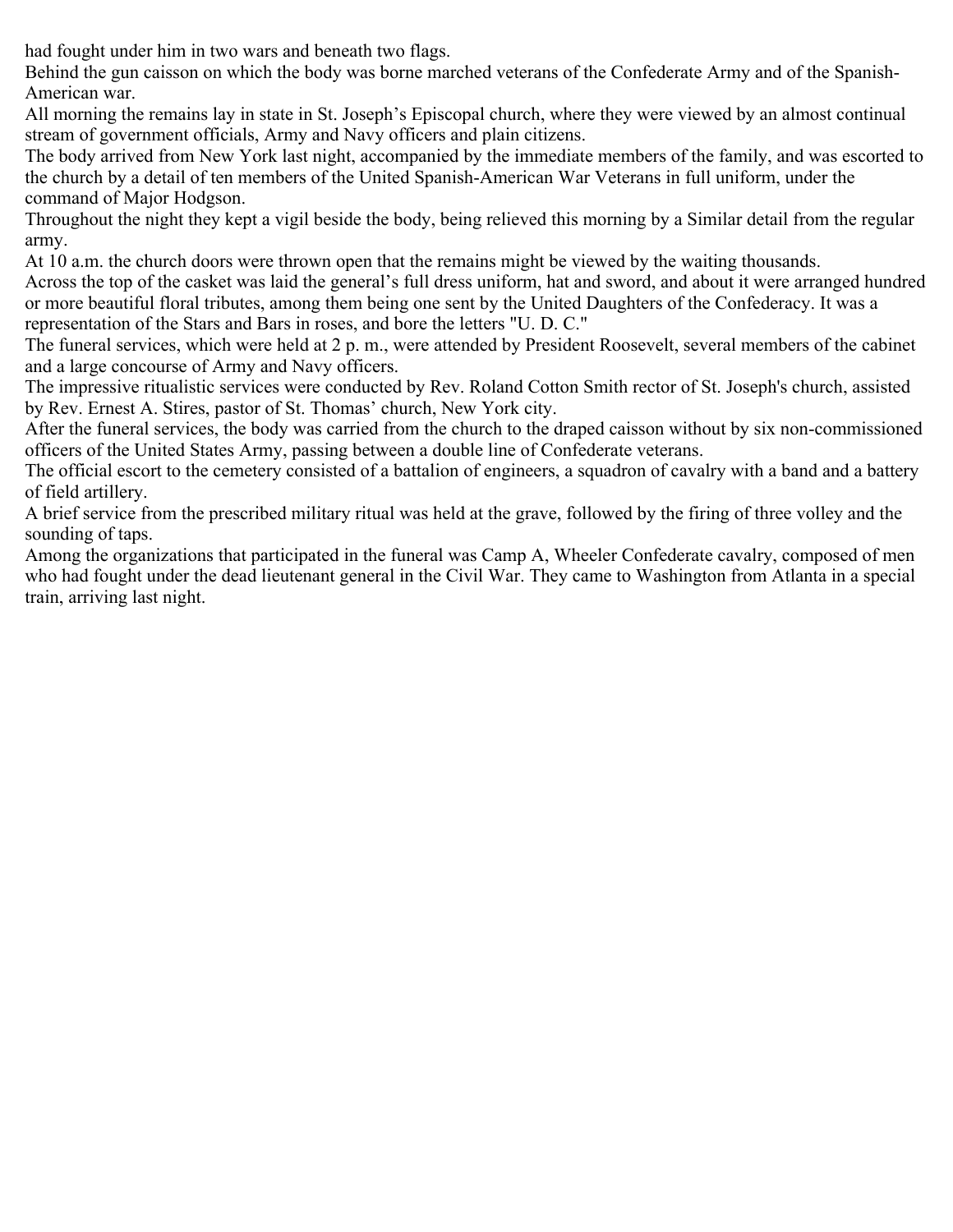75 LAMAR LUCIUS Q. C. LAMAR. (Lucius Q.C. Lamar) By John Edward Boys. Too oft the flowers that deck the bier Had better brightened living eye, And eulogy,— that public tear,— Falleth, a distilled sophistry, O'er genius that deserved and sighed, Yet, being dead, is deified. Our hearts are urns for ashes cold, But temples rare for quickened power; On monuments we lavish gold, "Which, to the dead, had been a dower, And held them with us many years To charm to smiles or melt to tears. Self-murdered Chatterton, and Keats, Whose gentle spirit contrasts fair Against the other's fiercer heats; Harvey and Austin, noble pair! Died, trite examples of the blind Injustice meted oft to mind. Not always thus! Whom now we mourn Fell laurel-crowned, and full of years, Beloved and loving, honor-worn. The nation weeps! If Lamar hears The mingled sobs, to him 'tis sweet, That North and South like this should meet. He ever sought the greatest good, The questioned let this aim defend; Conceived injustice he withstood, But fated, did his genius lend To expurgate the ills of schism, Scornful of dwarfing criticism. As Judge,— half attribute divine,— His spirit ever mightier grew, Till clay no longer could confine: It upward to its Maker flew. 'Tis but his mantle 'neath the sod, Just Lamar rests in peace with God. GENERAL JOSEPH WHEELER WASHINGTON, Jan. 27.—Just before his death General Wheeler imagined he was in battle and inquired when the firing was to begin. One of the nurses, to quite his mind, suggested 9 o'clock, and thereupon the dying warrior uttered his last earthly words: "Let me know a minute before nine," he said, "so we can be fully prepared." Body to be Shrouded in Union and Confederate Flags By Telegraph to The Star.

WASHINGTON, Jan. 27.—While every detail of General Joseph Wheeler's funeral here on Monday will be in strict accordance with Southern sentiment the ceremony as a whole will breathe the famous soldier and statesman's cherished belief that sectionalism has been obliterated. The honorary escort will be led by the Confederate Veterans Association of Washington and New York and Camp A. Wheeler's Cavalry, of Atlanta. The funeral march will be a subdued strain from "Dixie."

The body will be buried in the old homestead of his idol Robert E. Lee in Arlington, Va., but across the casket will be draped the two flags of the Union and the Confederacy. The family wanted to bring the body home to Alabama, but at the urgent request of the Confederate Veterans Association here they finally decided upon Arlington. By Telegraph to The Star.

WASHINGTON, Jan. 27.—All arrangements were completed this afternoon for an imposing funeral service over the remains of General Joseph Wheeler in this city Monday afternoon.

Men who fought with Grant and Sherman will touch elbow's with those who followed Lee and Jackson. Soldiers of the Spanish war will assist in the services.

The remains will arrive here Sunday night and lie in state at St. Johns church from 10 until 2 o'clock Monday, at which time the cortege will move toward Arlington. The Confederate Veterans Association endeavored to have the remains placed in the plot set aside for Confederate veterans, but it has been announced that military authorities and the family will adhere to the original arrangements, and the remains will be buried on a pretty slope in front of the Lee mansion overlooking Washington.

Forty Members of Camp Wheeler Attend Funeral at Arlington.

By Telegraph to The Star.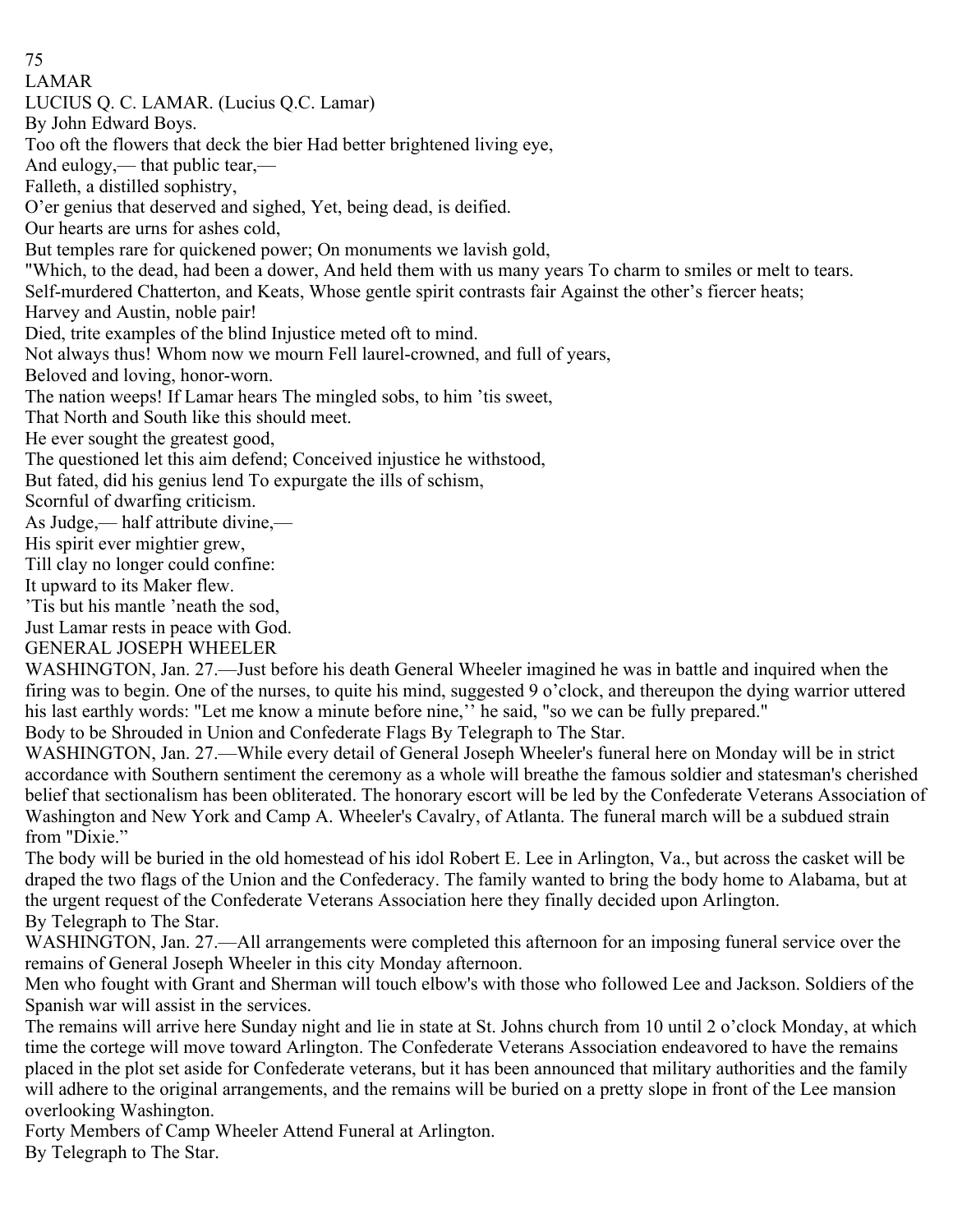ATLANTA, Jan. 27.—Forty members of Camp Wheeler, Confederate Veterans of America, left here this evening for Arlington to attend the funeral of General Joseph Wheeler.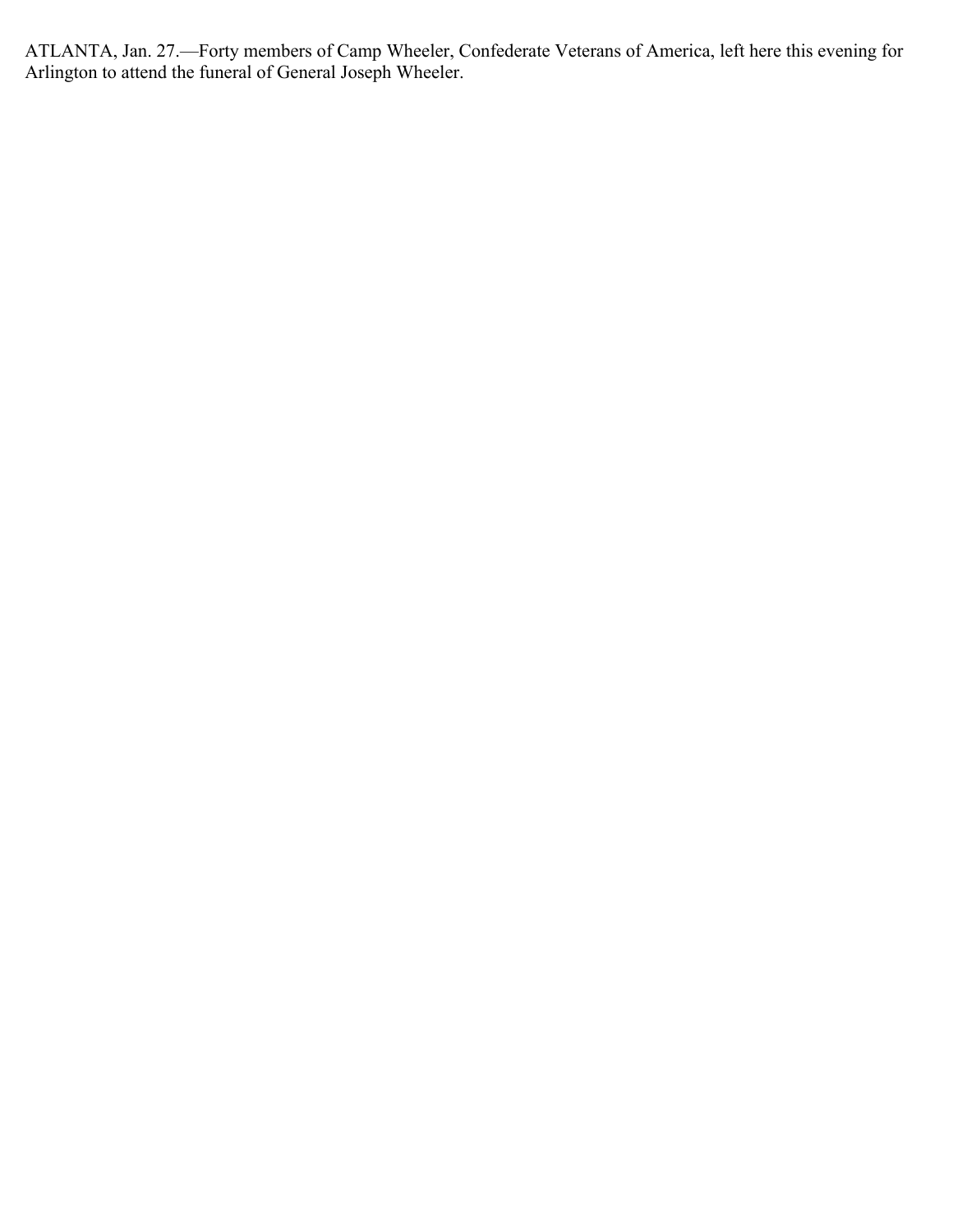### THE BIRTHDAY OF A STATE.

Something of Alabama's History Since She was Admitted to the Union Eighty-Four Years Ago.

On Monday, December 14th, Alabama will have completed the eighty-fourth year of its statehood, having been admitted into the union as a state on December 14,1819. The

event will be observed in the public schools throughout the state.

During eighty-four years the state witnessed a remarkable transformation. It has been converted from a wilderness into a land teeming with civilization. Men and money have come within its confines to develop the rich resources with which nature endowed this region, and thriving towns and great cities, have been built, and a march of progress has been made. But an occasion of this kind excites public interest more in the matter of past, history than present conditions.

Alabama's early history is filled with the romantic and the remarkable. The following summary of these earlier events is from a pamphlet issued by the state department of education:

Early History.

While the exploration of Garay under direct command of Pineda in 1529 may have touched the present territory of Alabama, the expedition of Pamphilo de Narvaez, 1528 to 1530, was probably the first to enter its forests. With confident certainty is the conclusion that the coastal region of our state was traversed by Cabeza de Vaca and three companions, the only survivors of the storm vessels of De Navaez.

A decade later, July 2, 1540, Hernando DeSoto led his Spanish cavaliers upon Alabama soil in what is now the county of Cherokee. Passing down the river valleys he found and vanquished the Brave Tuskaloosa at Mauvilla on October 18, 1540—a battle pronounced the fiercest and greatest in the annals of Indian warfare. More than a hundred and fifty years of darkness then fell on the history of this section.

In 1702 Iberville settled Port Louis de la Mobile at Twenty-seven Mile Bluff, on the Mobile river. Iberville died in 1706. A great river overflow submerged Fort Louis in 1709, and present site of Mobile, and removing to it his French and Indian subjects in 1711, he made it the capital of Louisiana, and there inaugurated his wonderful colonization schemes which have made his name revered.

In 1763 the treaty of Paris transferred to Great Britain the French possessions east of the Mississippi, excepting New Orleans and the Isle of Orleans, which were granted to Spain. Don Bernardo Galvez, the young Spanish governor of Louisiana, took Mobile from the British on March 14, 1780, and Pensacola on March 9, 1781.

The independence of her American colonies wrung from England her possessions down to 31 north latitude, and a year later England gave to Spain a warrant of Florida on which Spain claimed the territory to 32 degrees, 28 minutes north. This created a long contest between Spain and the United States for the territory between the two parallels. In 1813 General James Wilkinson captured Mobile, and transferred it permanently to the protection of the United States. The Creek war, beginning with the battle of Burnt Corn in 1813, left the bloody massacres of Forts Mims and Sinquefield, was broken by the battles at Holy Ground and Horse Shoe Bend, and decreed Indian removal to the west.

Then began the inrush of immigrants. On March 1, 1817, congress divided the Mississippi territory, and two days later organized the territory of Alabama. William Wyatt Bibb, its first governor, convened the legislature at St. Stephens on January 19, 1818, and again on November 2, 1818. On March 2, 1819, congress passed the enabling act, which permitted the people of Alabama territory to prepare a constitution for its admission into the union. At Huntsville, the next temporary capital, the original constitution was framed, and on December 14, 1819, Alabama became a state in the union.

Statehood Resolution.

The following is the resolution passed by the congress of the United States on December 14, 1819, declaring Alabama a state:

"Whereas, In pursuance of an act of congress, passed on the second day of March, one thousand eight hundred and nineteen, entitled 'An act to enable the people of Alabama territory to form a constitution and state government, and for the admission of such state into the union, on an equal footing with the original states,' the people of the said territory did, on the second day of August, in the present year, by a Convention called for that purpose, form for themselves a constitution and state government, which constitution and state government, so formed, is republican, and in conformity to the principles of the articles of compact between the original states and the people and states in the territory northwest of the river Ohio, passed on the thirteenth day of July, one thousand seven hundred and eighty-seven, so far as the same have been extended to the said territory by the articles of agreement between the United States and the state of Georgia. "Resolved by the senate, and house; of representatives of the United States of America in congress assembled, That the state of Alabama shall be one, and is hereby declared to be one of the United States of America, and admitted into the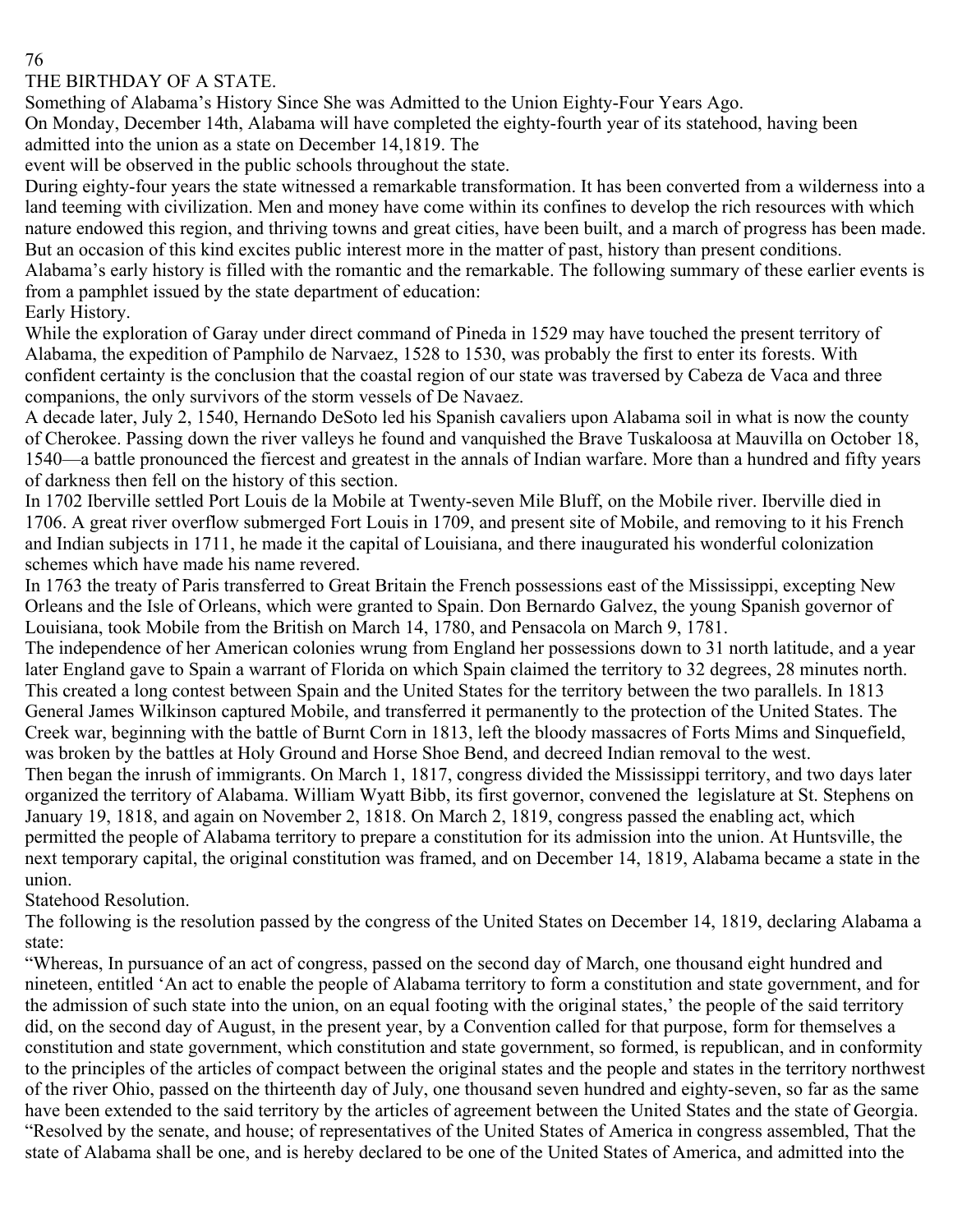union on an equal footing with the original, states, in all respects whatever." Growth in Population.

The census reports of the United States tell in eloquent figures of the growth of Alabama since it has become a state. From a population of 127,901 in 1820, it has increased until in 1900 it had within its confines 1,828,697 people. The following is the showing of each census for Alabama since and including 1820:

Census of 1820 .. ..127,901 Census of 1830 .. .. 309,527 Census of 1840 .. .. 590,756 Census of 1850 .. .. 771,623 Census of 1860 .. .. 964,201 Census of 1870 .. .. 996,992 Census of 1880 .. .. 1,262,595 Census of 1890 .. .. 1,513,017

Census of 1900 .. .. 1,828,697

In other words, in 1900 Alabama had 1,700,797 more inhabitants than in 1820. The relatively small gain in population from 1860 to 1870 was due to the ravages of the civil war.

#### Early Officers

The first governor of Alabama was William W. Bibb, of Autauga county, who had also been its territorial governor. He was inaugurated November 9, 1819, just before the territory became a state. The election had taken place in September preceding, Governor Bibb's opponent being Marmaduke Williams, of Tuscaloosa. History says that Bibb's majority was over 1,000, the total number of votes cast for both candidates being about 15,000. At the same election John Crowell was chosen representative in congress, the new state being entitled to but one congressman.

In October the general assembly, which had also been elected at this election, met at Huntsville, and set about organizing the state government. John W. Walker, of Madison, and William R. King, of Dallas, afterwards vice president of the United States, were elected as Alabama's first United States senators. As to the judiciary the first legislature divided the state into five judicial circuits, electing one judge for each. The general assembly also had power to choose one probate, judge for each county, and this system remained in force as late as 1850. Circuit court, was held in each county twice a year. The supreme court was first made up of the circuit judges sitting together. The judges first chosen were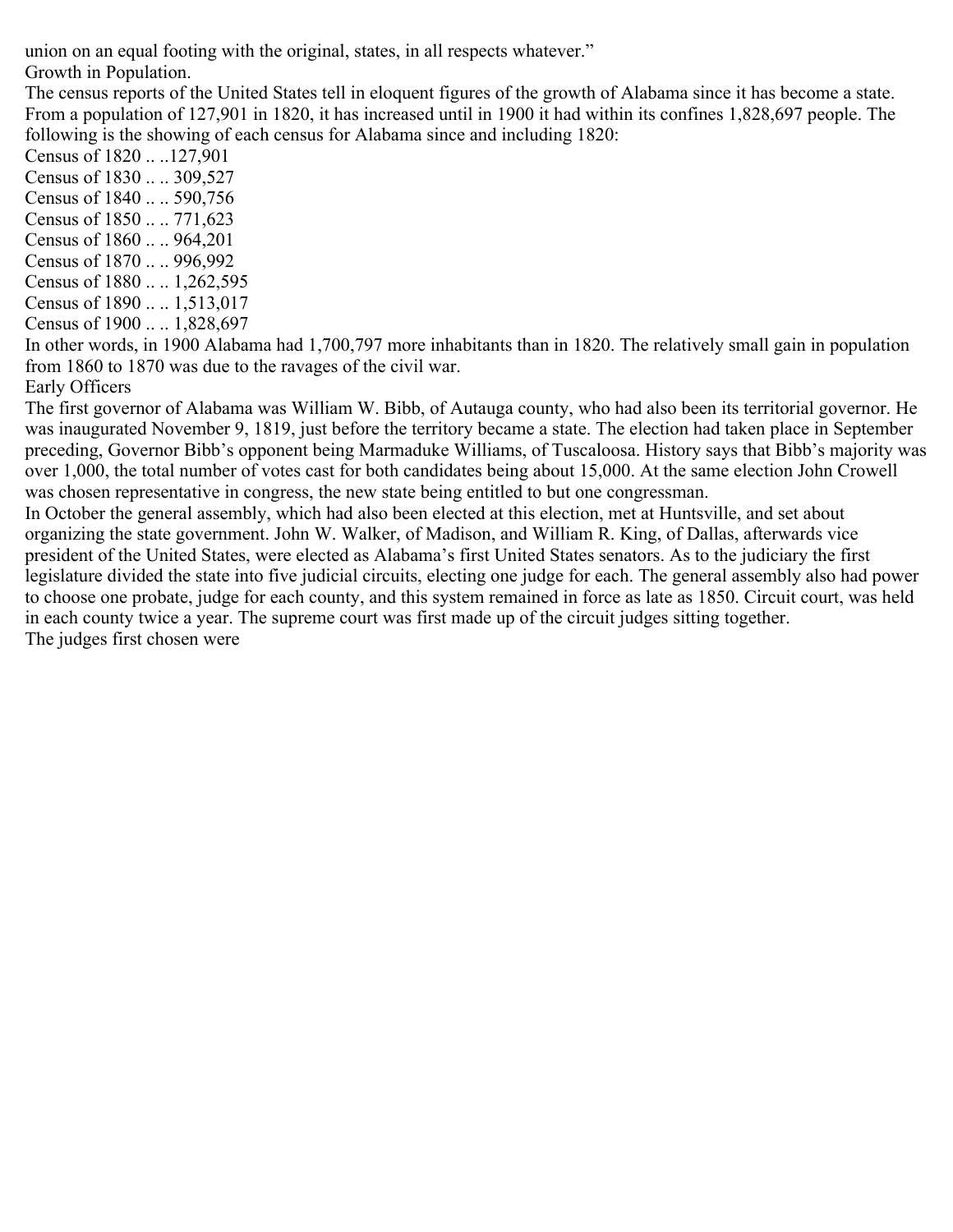Clement C. Clay, Richard Ellis, Reuben Saffold, Henry Y. Webb, and A. S. Lipscomb (A.S. Lipscomb). At the first session of the supreme court, held at Cahaba in 1820, Judge Clay was chosen chief justice. Before 1829 two more circuits were added, making seven in all.

In July, 1820, Governor W. W. Bibb (W.W. Bibb), the first executive of the state, died at his home in Autauga county, and was succeeded by his brother, Thomas Bibb, then president of the state senate. He held office until his successor was elected and inaugurated in 1821.

The State's Governors.

The following is a list of Alabama's governors up to date:

William W. Bibb, of Autauga, from 1819 to July, 1820.

Thomas Bibb, of Limestone, from July, 1820, to 1821.

Israel Pickens, of Greene, from 1821 to 1825.

John Murphy, of Monroe, from 1825 to 1829.

Gabriel Moore, of Madison, from 1829 to 1831.

Samuel B. Moore, of Jackson, from March, 1831, to December, 1831.

John Gayle, of Greene, from 1831 to 1835.

Clement C. Clay, of Madison, from 1835 to July, 1837.

Hugh McVay, of Lauderdale, from July, 1837, to December, 1837.

Arthur P. Bagley, of Monroe, from 1837 to 1841.

Benjamin Fitzpatrick, of Autauga, from 1841 to 1845.

Joshua L. Martin, of Tuscaloosa, from 1845 to 1847.

Reuben Chapman, of Madison, from 1847 to 1849.

Henry W. Collier, of Tuscaloosa, from 1849 to 1853.

John Anthony Winston, of Sumter, from 1853 to 1857.

Andrew B. Moore, of Perry, from 1857 to 1861.

John Gill Shorter, of Barbour, from 1861 to 1863.

Thomas H. Watts, of Montgomery, from 1863 to April, 1865.

There was then an interregnum of two months following the civil war, when Lewis E. Parsons, of Talladega, became governor by appointment of the president of the United States and exercised its powers from June, 1865, to December of the same year.

Robert M. Patton, of Lauderdale, from December, 1865, to July, 1868.

Governor Patton held seven months longer than his term by permission of the military commander of the district.

William H. Smith, of Randolph, was appointed governor by an act of congress and held from July, 1868, to December, 1870.

Robert B. Lindsay, of Colbert, from 1870 to 1872.

David M. Lewis, of Madison, from 1872 to 1874.

George S. Houston, of Limestone, from 1874 to 1878.

Rufus W. Cobb, of Shelby, from 1878 to 1882.

Edward A. O'Neal, of Madison, from 1882 to 1886.

Thomas Seay, of Hale, from 1886 to 1890.

Thomas G. Jones, of Montgomery from 1890 to 1894.

William C. Oates, of Henry, from 1894 to 1896.

Joseph F. Johnston, of Jefferson, from 1896 to 1900.

William J. Samford, of Lee, from, December 1, 1900 to June 11, 1901.

William D. Jelks, of Barbour, from June 11, 1901, to the present time.

Governor Jelks' term expires in January, 1907.

THIRTEEN POPES WHO BORE NAME OF LEO

The First Leo Reigned in the Fifth Century for Twenty-One Years.

(Cincinnati Enquirer.)

Only two of the popes have borne the surname of "The Great"—Leo I. and Gregory I. The former was elevated to the papacy in 440 A. D., and sat in the chair of Peter twenty-one years. Not much is known of his early life, but as the ruler of the church he was able and powerful and his published sermons and letters show him to have been a writer of unusual ability, especially for his times.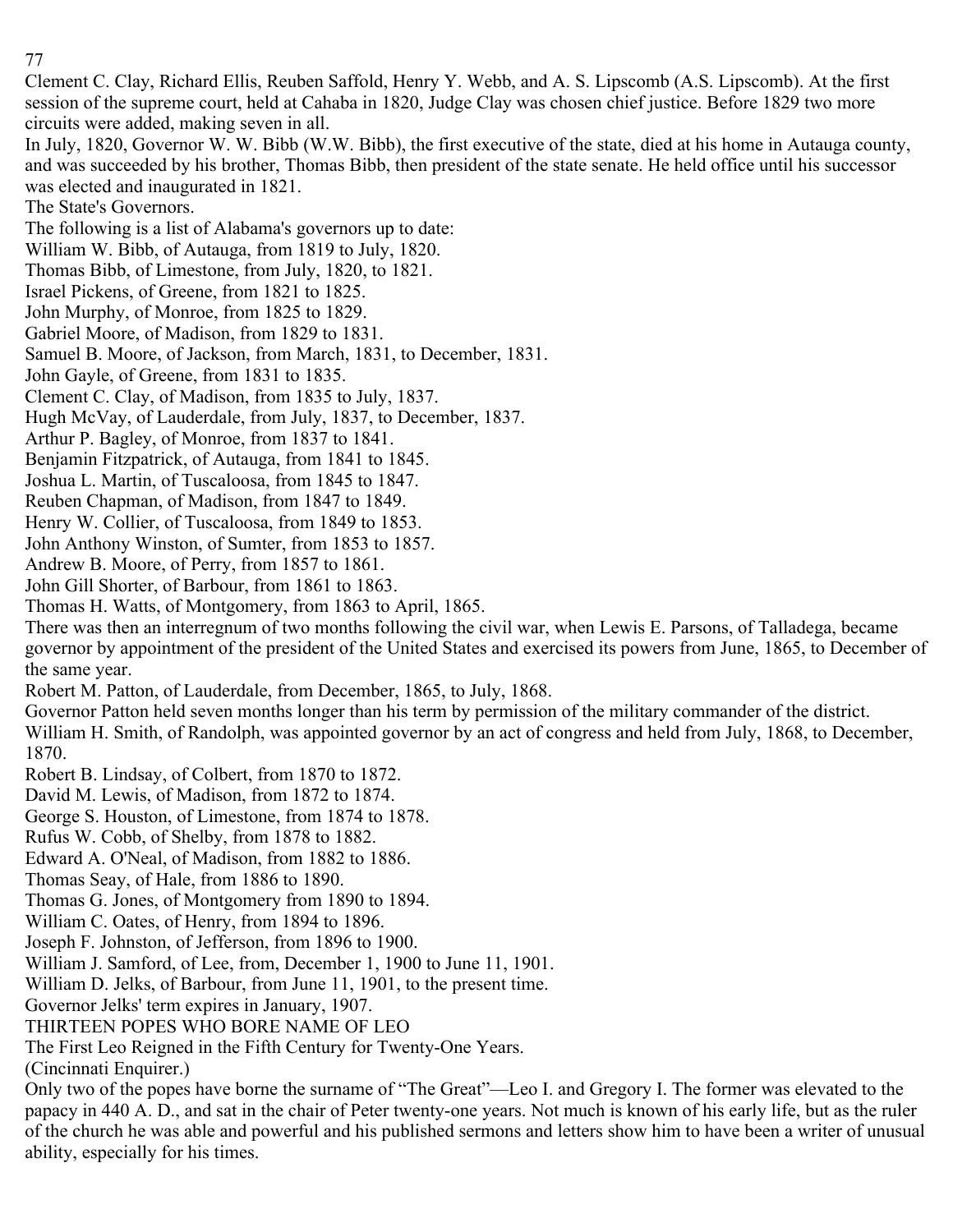Leo II. was pope for nearly a year-682-683. He introduced holy water into the service and favored church music. A letter which he wrote in condemnation of the views of a former pontiff has often been quoted by those who contend against the idea of the infallibility of the pope.

Leo III. was pope for twenty-one years, from 759 to 816. Early in his pontificate unsuccessful rivals made an attempt upon his life, but in 800 A. D. he officiated in that great event, the coronation, of Charlemagne, from which dated the now extinct holy Roman empire, and was, until his death, protected from his enemies in the church by that, great ruler. Leo IV. (847-855) repaired much of the damage done to the city of Rome by the Saracens and built and fortified the suburb that, because it was so long the residence of himself and his successors, came to be known as the Leonine City. Leo V. was pope about a month in 903, a time when the church was rent by factions. He was expelled and died in prison.

Leo VI. became pope in 928 and reigned seven months, during which time part of the church recognized and obeyed a rival claimant.

Leo Vll. was a zealous and pious man who had an uneventful reign of three years, from 936 to 939.

Leo VllI. presents the very rare instance of the election of a layman to the papacy. In 963 Emperor Otho the Great prevailed upon the Roman synod to depose John XII. and elect Leo, who at the time was not even a priest, but who was hurried through the necessary consecration and was installed. The church resented the emperor's interference and in his absence deposed his favorite, but Otho returned and forcibly reinstated him. He died in 965.

Leo IX. was a native of Alsace, well educated and of noble birth. Early in life his nobility gave him a high place in the church and when elected pope in 1049 he walked to Rome, arriving in the garb of a pilgrim. The first synod held by him re-enacted the law of the celibacy of the clergy and in other ways he favored severe church discipline. In 1053 he took the field at the head of an army of Italian and German volunteers in a campaign against the Normans, but was completely defeated and for some months held a prisoner. Soon after his return to Rome he died, in 1054. Leo X.—Giovanni de Medici—son of Lorenzo de Medici, known as the Magnificent, was destined for the church. He received the tonsure at 7 years of age and became a cardinal at 13, though not publicly recognized as such till some years older. Some years after the death of his father lessened his influence at Rome, but he proved to be a brilliant young man, able to take care of himself. After varying fortune he became pope in 1513 and administered affairs in a statesmanlike, diplomatic manner. He also encouraged art and literature, but it was his sanction of the "sale of indulgencies: that called forth Luther in 1517, and thus precipitated the reformation. He died suddenly in 1523 and it was suspected that he was poisoned, but so far as known the suspicion was not well founded.

Leo X., another member of the de Medici family, became pope April 1, 1605, and died on the 27th of the same month. Leo XII. served an uneventful pontificate of six years, from 1823 to 1829. He has been described as a man of simple tastes and laborious habits and generally moderate and tactful in his diplomatic relations with the powers of Europe. Leo XIII. was elected pope February 20, 1878, and was publicly installed March 3 of that year, one day after the 68th anniversary of his birth. He became the 258th ruler of the church, the 257th successor of St. Peter. His able, progressive statesmanship, his personal simplicity of life earned for him the title of "The Peace Pope," but his vigor of mind and active administration had been not only marked by the absence of contentions and strife, but by the advancement of the cause of the church and a toleration of more liberal views and ideas than had characterized many of his predecessors. Intelligence of Birds.

## (Our Dumb Animals.)

The following is from the letters of Lady Mary Boyle, who was a witness of the fact and therefore can be relied upon: One day, while walking with my mother (in London) over the bridge, we were attracted to a small, poor cottage by the exquisite singing of a thrush. The old couple who lived in it were very poor and their richest possession was the thrush which sang outside in a wicker cage. After listening for a few moments my mother asked if they would be willing to sell the thrush to her. The bargain was made, the double of the sum they named was paid by my mother, who sent a servant the next morning to claim her purchase. The cage was placed in a large and cheerful window in our dining room, but not a sound or a note came from the melancholy bird, which drooped and hung its head as if mourning. We fed, we coaxed, we whistled, but it remained silent, motionless and moping. My mother felt as much indignation as was consistent with her gentle nature. She was not suspicious, but It looked as if another bird had been palmed off upon us. She waited several days, when the patience was exhausted and she sent for the late owner. The door opened and my mother advanced to meet him, but no sooner did the old man make his appearance in the room than the bird leaped down from its perch, opened its wings and broke into so triumphant a song of joy that it seemed as if the whole room vibrated with the melody. "Why, my pretty lady," said the man, approaching the cage, "you know me, don't you?" and the thrush kept flapping its wings and moving from side to side, one might almost say dancing from joy. There was no doubt about it; it was the same bird that had charmed us in the lane at Wolsey, but, like the Hebrew captive, it could not sing its song in a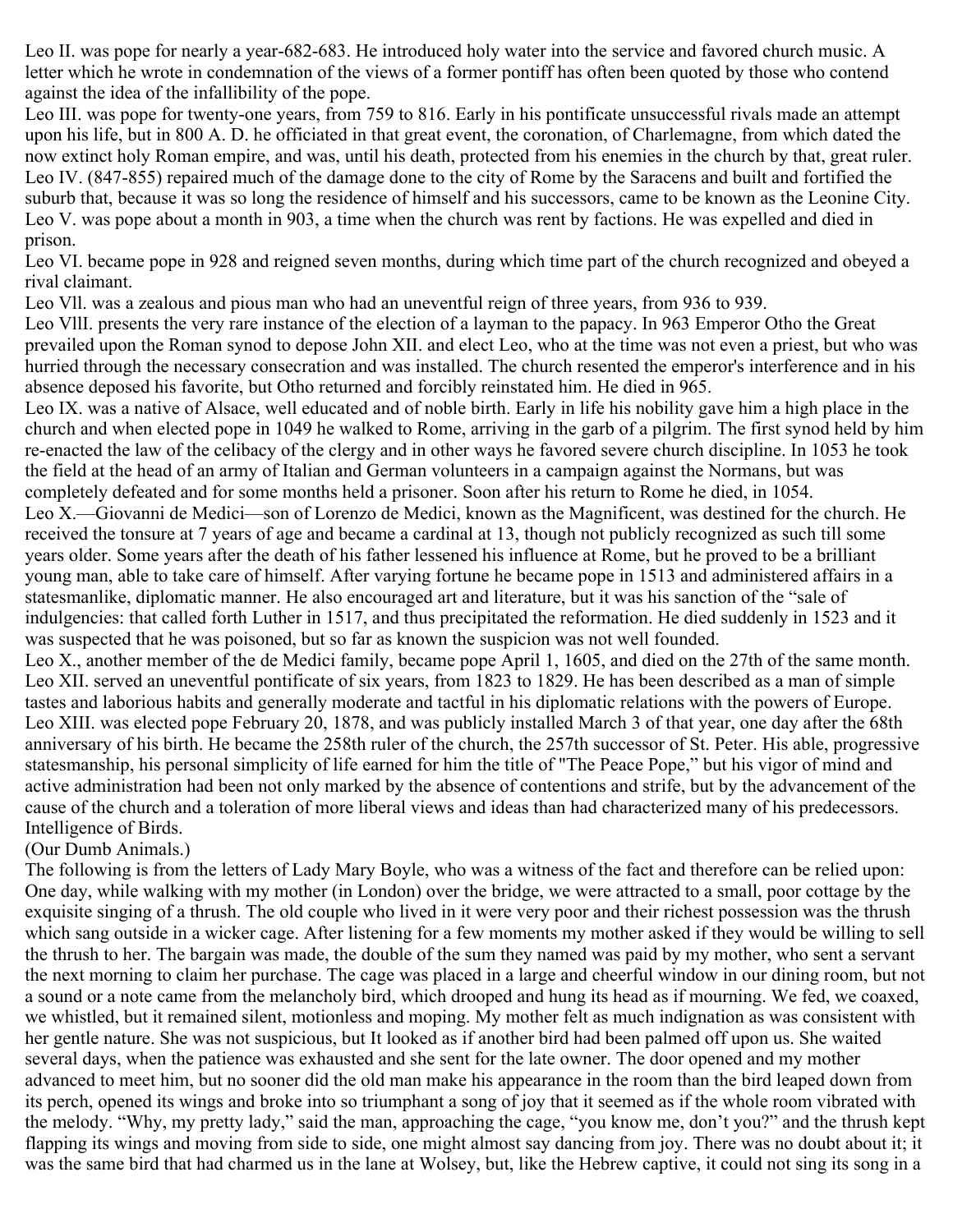strange land. "Take it back." my mother said. "I would not part such friends for all the world," and off together went the loving pair.

"Not a truth to art or science has been given,

But heads have ached for it,

And souls have toiled and striven."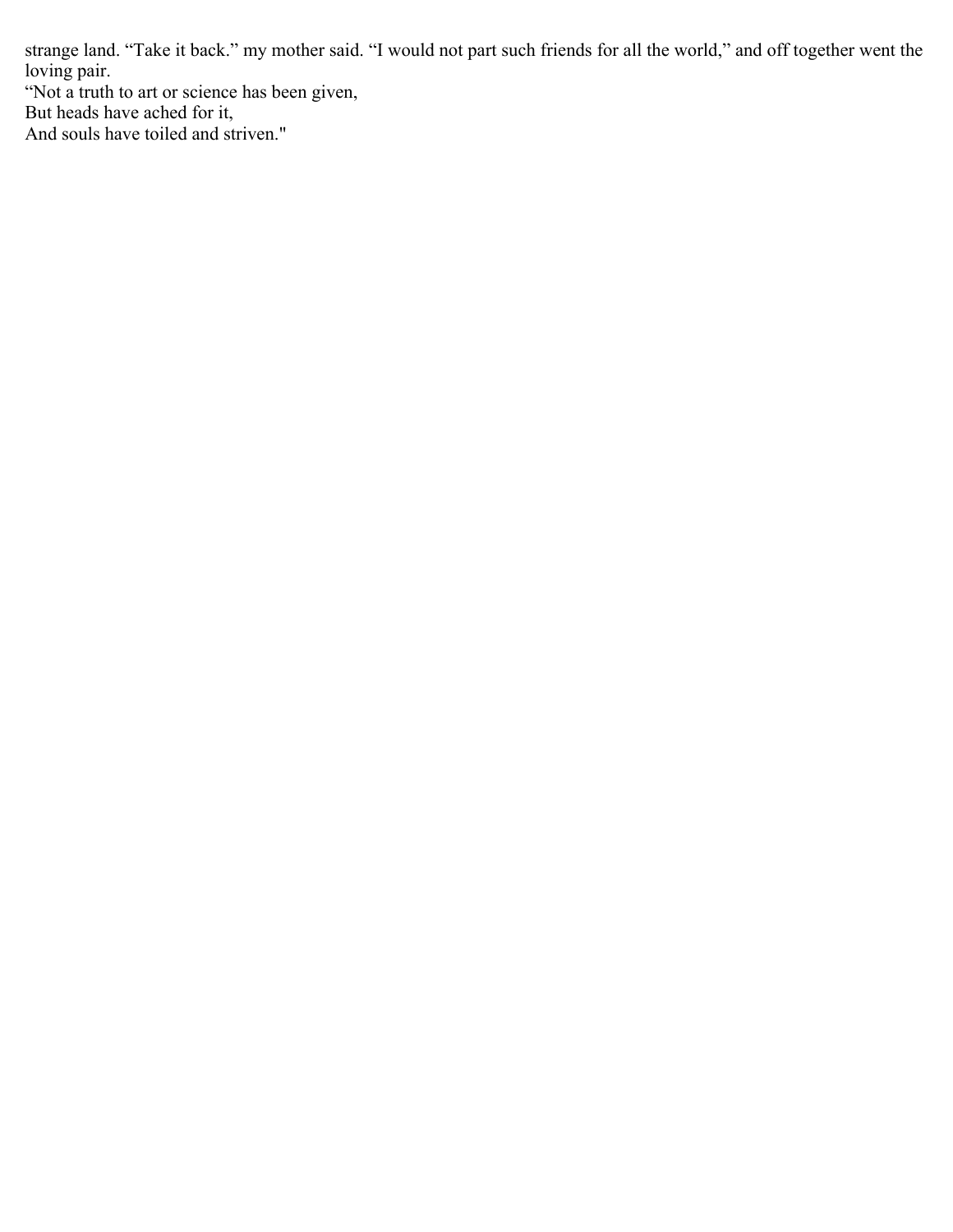#### THE BRAINS OF THE SOUTH.

A Southern Woman Discusses the Charge of Intellectual. Inferiority.

From The New York Sun.

To the Editor of The Sun—Sir: The oft-repeated assertion that the south always was and now is intellectually inferior to the north has induced me to make a careful investigation of the matter. The result, furnishes an array of facts at once startling and convincing, that is, convincing to any one not hidebound by sectionalism and prejudice.

I do not pretent to cover the whole ground, but hope that the instances enumerated may tend to a settlement of the vexed question, or, at least, induce those who make such statements to consult history before giving them to the public. The south, although in a numerical minority, controlled the general government for the first eighty years of its existence. Eight out of the thirteen presidents were from the south, four of them serving two terms.

Of twelve vice presidents four were from slave states. Under eleven administrations the south furnished fourteen secretaries of state, eleven secretaries of war, six secretaries of the treasury, nine secretaries of the navy and eight postmaster generals. Of fifty-five presidents pro tem of the senate thirty-nine were from the south. Of thirty-one speakers of the house, twenty-two were southerners. Of five chief justices two of the most eminent were from the south. Of twenty-nine associate justices seventeen were from the south. Of twenty-one attorney generals fourteen hailed from this section.

"The first resolutions, says (B.F. Warde) B. F. Warde, of Mississippi, "declaring the rights of the colonies to be free and independent were introduced in a southern legislature by a southern man. The first resolutions to the same effect were presented in the colonial congress by another southern man, and took form in the declaration of independence, under the matchless genius of still another southern man. A southern man led the patriot armies to victory and established the possibilities of the proudest nation on earth. A southern man was prime mover of the convention that framed the constitution. When the government had been created its organic law was still an unexplained book, a ponderous oar in unskilled hands. It was left for the greatest legal mind of the age, a southern chief justice, to analyze and stamp upon it the construction which will be accepted as long as the constitution is respected. A southern man framed the ordinance for the organization and government of the great northwestern territory, an instrument second only in importance to the Constitution of the United States. A southern man was the author of the republican theory or popular government which prevailed during sixty years of our greatest prosperity, peace and happiness."

Of 185 foreign ministers, ninety-nine were southern men.

The south furnished the most brilliant officers in the revolutionary war and the war with Mexico. It was during the administration of a southern president that the war of 1812 was inaugurated and brought to a triumphant conclusion. The master spirits of the great struggle were such men as Clay, Calhoun, Monroe, Grundy, Lowndes and Crawford, while only five senators north of the Delaware voted to sustain it. Florida was acquired from Spain and Louisiana from France by a southern president, through the skill and courage of a southern diplomatist. The pluck and patriotism of a southern president gained the independence of Texas and added New Mexico to the national domain, thus extending the boundary line to the Pacific and opening to the world the golden gates of California.

Coming down to more modern times, we find Matthew F. Maury, a southern man, holding the proud title of "Philosopher of the Seas." He it was who mapped out the geography of the seas, explained their secret phenomena, blazed out on the trackless ocean the shortest and safest highways for the commerce of the world, and by his wind and current and current charts and his sailing directions saved the United States millions of dollars annually on outgoing tonnage alone.

Where shall we find another Admiral Semmes, who, with a single ship swept from the seas the commerce of a great nation?

The medical records show that two of the greatest surgeons that the world has ever known were J. Marion Sims, of South Carolina and Ephraim McDowell, of Kentucky. The enlightened world recognizes them as leaders in the realm of surgery.

Another southerner, Judah P. Benjamin, went to England after the meridian of life, and became one of the queen's counselors and the leading jurist in that land of great lawyers, having on his docket at one time half of the appeal cases in the Kingdom. The first steamship sent across the Atlantic, May 20, 1819, was the Savannah, equipped and sent over by a few public-spirited and practical men of Savannah.

The first railroad in America was a short track in Broad street, Charleston, simply to demonstrate the idea. The first canal in America was the Santee, in South Carolina.

The first patent for a steam plow was granted to Mr. Bellinger, of Barnwell, S.C.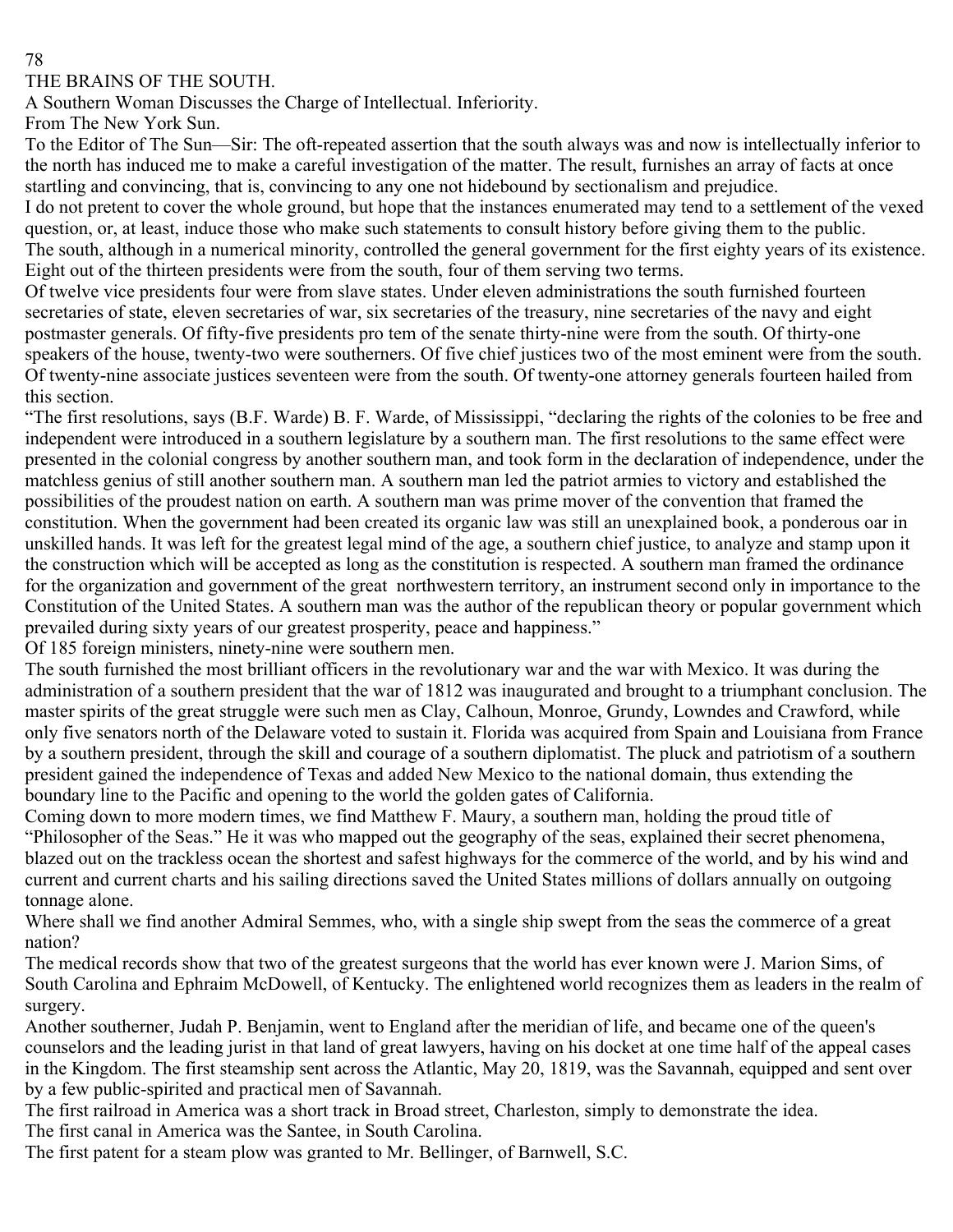The first fire alarm telegraph, parented by Mr. Gamewell, of South Carolina, was erected and tested in the city of Charleston.

It is a well established fact that Ogden Holmes, of South Carolina, and not Eli Whitney, was the inventor of the cotton gin.

Indigo, rice and cotton were frist introduced and cultivated in the state of South Carolina.

South Carolina was the pioneer in silk culture. In the year 1755 Mrs. Pinckney, the same lady who ten years before had introduced the indigo plant, took with her to England a quantity of excellent silk, which she had raised and spun it the vicinity of Charleston, sufficient to make three complete dresses. One of these was presented to the princess dowager of Wales, and another to Lord Chesterfield. They were allowed to be equal to any ever imported." The first use of tidewater to run heavy machinery was in South Carolina in 1763.

In 1785, this State Agricultural Society of South Carolina, was giving premiums for the best cotton seed oil and other oils produced in the state. Yet Mr. Edward Atkinson, of Boston, stated recently that "a smart yankee went south after the war and taught the people the use of a hitherto useless product—cotton seed." Years before the war South Carolina had been shipping cotton seed oil to Italy by the thousand tons for the purpose of making the very salad oil that Mr. Atkinson probably used on his table.

The south revolutionized the navies of the world by building, in the harbor at Charleston, the first ironclad, the "floating battery." The "Stevens battery" first demonstrated the successful use of iron in land batteries. Torpedoes were also first used in Charleston harbor.

The first magazine gun, the Winchester rifle, was invented by a man from Chester, S. C., and offered to the state in 1860. Afterwards it was adopted by the United States army and called the Winchester rifle. This gun revolutionized the armies of the world and the very art and science of war.

If brains were at such a low ebb in the south, why did President Harrison and President Cleveland, in both of his administrations, place southern men in some of the most important cabinet and government offices?

Why has New York called to Its largest banking houses and institutions of trust men from the sunny south? Why is the literature of the south in demand by publishers? But I might go on, ad infinitum. I could mention the grand phosphate industries, the product of a southern brain; the magnificent tea farms of Professor Shepherd, yielding the finest tea this side of Japan, and commanding the highest market price.

I could mention scores of southern boys and girls, who, even since the war, have carried off the first honors in northern colleges, military and naval academies, and shone conspicuously in art schools. Let this suffice to answer the question, "Is the southerner mentally inferior to the northerner?" And I will answer Mr. Hewitt's question, "Has the south ever produced another Clay or Calhoun?" by asking another: Has the north ever produced another Daniel Webster? MRS. F. G. De FONTAINE. (Mrs. F.G. DeFontaine) (Mrs. F.G. De Fontaine)

There are 280,000,000 Mohammedans in the world, and their number is rapidly increasing.

French people always have their election days on Sundays.

The chance of two finger prints being alike is not one in 64,000,000,000.

South Dakota has one county that is four times as big as Rhode Island.

Russia has more holidays than any other European nation—86 in all. Austria comes next with 76.

Cast-iron, antimony, and bismuth all expand when they cool. Most other substances contract with cold.

The English language is spoken by 115,000,000 people.

The average fleece of wool weighs six and a quarter pounds.

The Church of Christ, Scientist, now numbers 663 organizations.

The proportion of mules to horses in the United States is as one to seven.

A CLEAR STATEMENT.

As to the Place of Andrew Jackson's Birth.

The statement frequently appearing in the papers to the effect that Andrew Jackson's birthplace is several miles from the South Carolina line is erroneous. The site of the George McCamie old cabin, where Jackson was born and where the marker, erected by the Mecklenburg Chapter of Daughters of the American Revolution, is now situated is only about 400 yards from the state line and on the North Carolina side. Jackson's parents lived several miles from the line until just a short while before his birth. When his father, Andrew Jackson, Sr., died at their North Carolina home, his mother a few days later started to her relatives in South Carolina. On her way she stopped to spend the night with her sister, Mrs. George McCamie, whose home was 400 yards from the state line on the North Carolina side, and Andrew Jackson, Jr., who later became the hero of New Orleans and the seventh president of the United States, was born that night in the George McCamie cabin. About three weeks later Mrs. Jackson was able to resume her journey to the home of other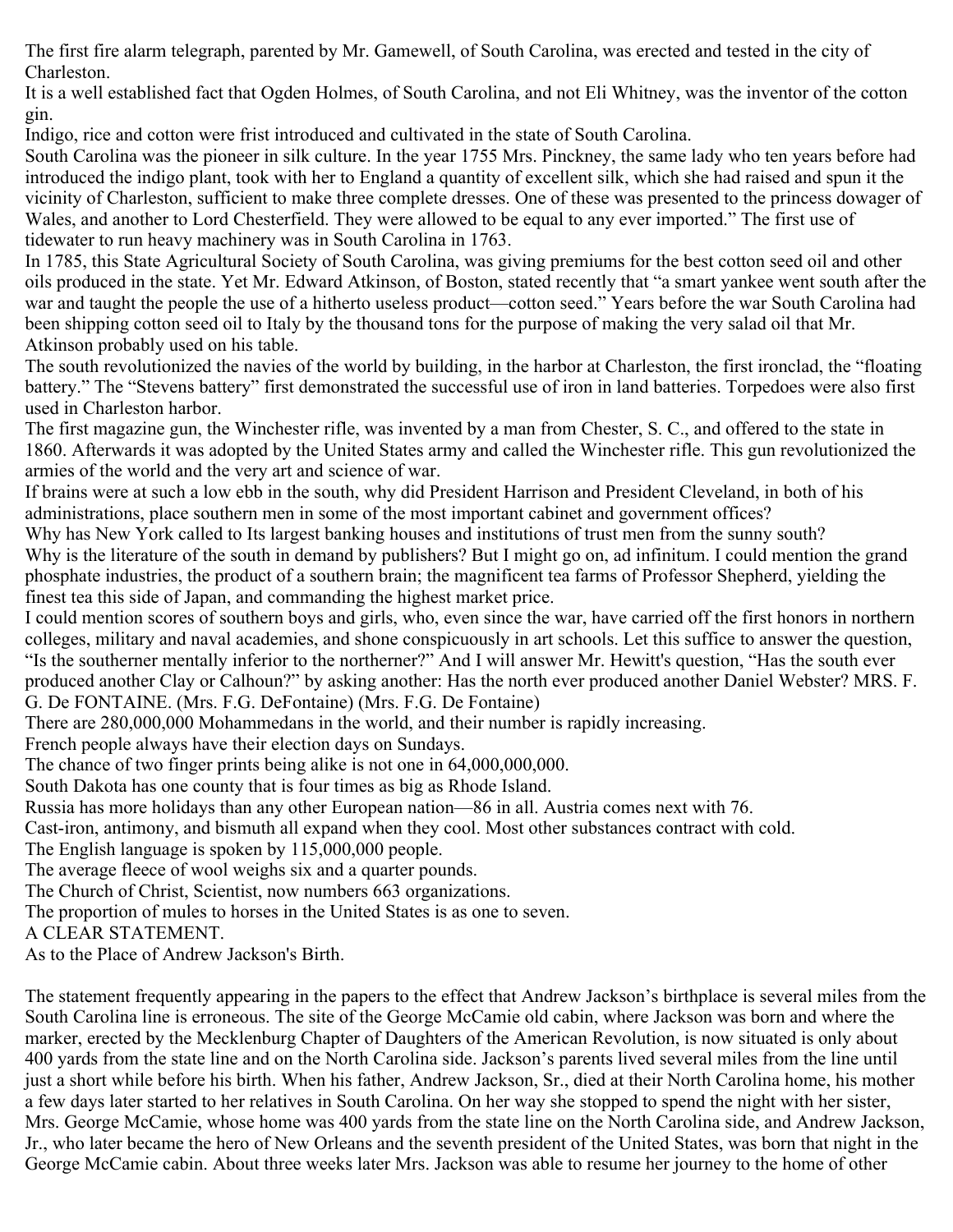relatives in South Carolina, where Andrew Jackson spent his early boyhood days. The fact that he spent his infancy and early childhood in South Carolina gave rise to the impression that he was born in that state. These are the simple facts in the case as they have long been established beyond question in the community where Andrew Jackson first saw the light of day.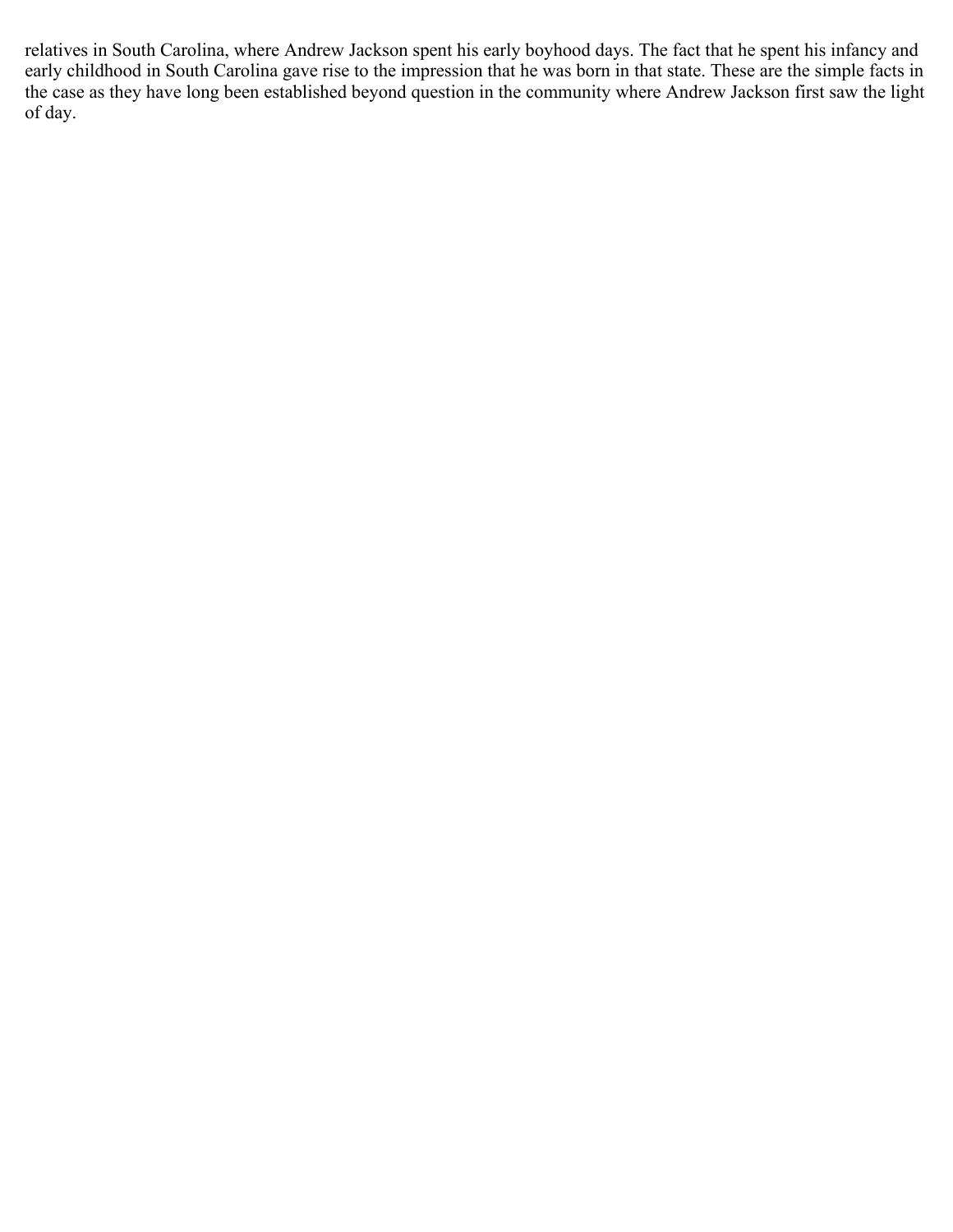Three Things.

- 1. Three things to admire: Intellectual power, Dignity, Gracefulness.
- 2. Three things to love: Courage, Gentleness, and Affection,
- 3. Three things to hate: Cruelty, Arrogance, and Ingratitude.
- 4. Three things to delight in: Frankness, Freedom, and Beauty.
- 5. Three things to wish for: Health, Friends, and a Cheerful Spirit.
- 6. Three things to avoid: Idleness, Loquacity, and Flippant Jesting.
- 7. Three things to pray for: Faith, Peace, and Purity of Heart.
- 8. Three things to contend for: Honor, Country, and Friends.
- 9. Three things to govern: Temper, Tongue, and Conduct.
- 10. Three things to think about: Life, Death, and Eternity.

Mr. President, the bonnie blue flag no longer reflects the light of the morning sunbeam, or kisses with its silken folds the genial breezes of our southern clime. The hands that waved it along the fiery crest of a hundred battle-fields, and the hearts that for the love they bore it so often defied danger and death, no longer rally around it. Another banner waves in triumph over its closed and prostrate folds, but proud memories and glorious recollections cluster around it. Sir, I will refrain. The South needs no eulogy. The faithful record of her achievements will encircle her brow with glory bright and enduring as the diadem that crowns the night of her cloudless skies. The scenes of Marathon and Platae have been reenacted in the New World without the beneficent results which flow from those battle-fields of freedom, and our country lies prostrate at the feet of the conqueror. But dearer to me is she in this the hour of her humiliation than was she in the days of her pride and her power. Each blood-stained field, each track of devastation, each new-made grave of her sons fallen in her defense, each mutilated form of the confederate soldier—her widow's tear, her orphan's cry—are but so many cords that bind me to her in the hour of her desolation, and draw my affections closer around my stricken country. When I raise my voice or lift my hand against her, may the live thunder rive me where I stand! Though I be false in all else, I will be true to her. Though all others may prove faithless, I will be faithful still. When in obedience to the great command, "Dust to dust," my heart shall return to that earth from which it sprung, it shall sink into her bosom with the proud consciousness that it never knew one beat not in unison with the honor, the interests, the glory of my country.

The Bonnie Blue Flag.

By Harry Macarthy.

We are a band of brothers, and native to the soil,

Fighting for our liberty, with treasure, blood and toil;

And when our rights were threatened, the cry rose near and far,

Hurrah for the Bonnie Blue Flag, that bears the single star!

(Chorus.)

Hurrah! Hurrah! for the Southern Rights, Hurrah!

Hurrah! for the Bonnie Blue Flag that bears a Single Star!

As long as the Union was faithful to her trust.

Like friends and like brethren, kind were we and just;

But now when Northern treachery attempts our rights to mar,

- We hoist on high the Bonnie Blue Flag that bears a Single Star. Chorus.
- First, gallant South Carolina nobly made the stand,

Then came from Alabama, who took her

by the hand;

Next, quickly Mississippi, Georgia and Florida,

All raised on high the Bonnie Blue Flag that bears a Single Star. Chorus.

Ye men of valor, gather round the banner of the right;

Texas and fair Louisiana, join us in the fight;

Davis, our loved President, and Stephens, statesman rare,

Now rally round the Bonnie Blue Flag that bears a single Star. Chorus.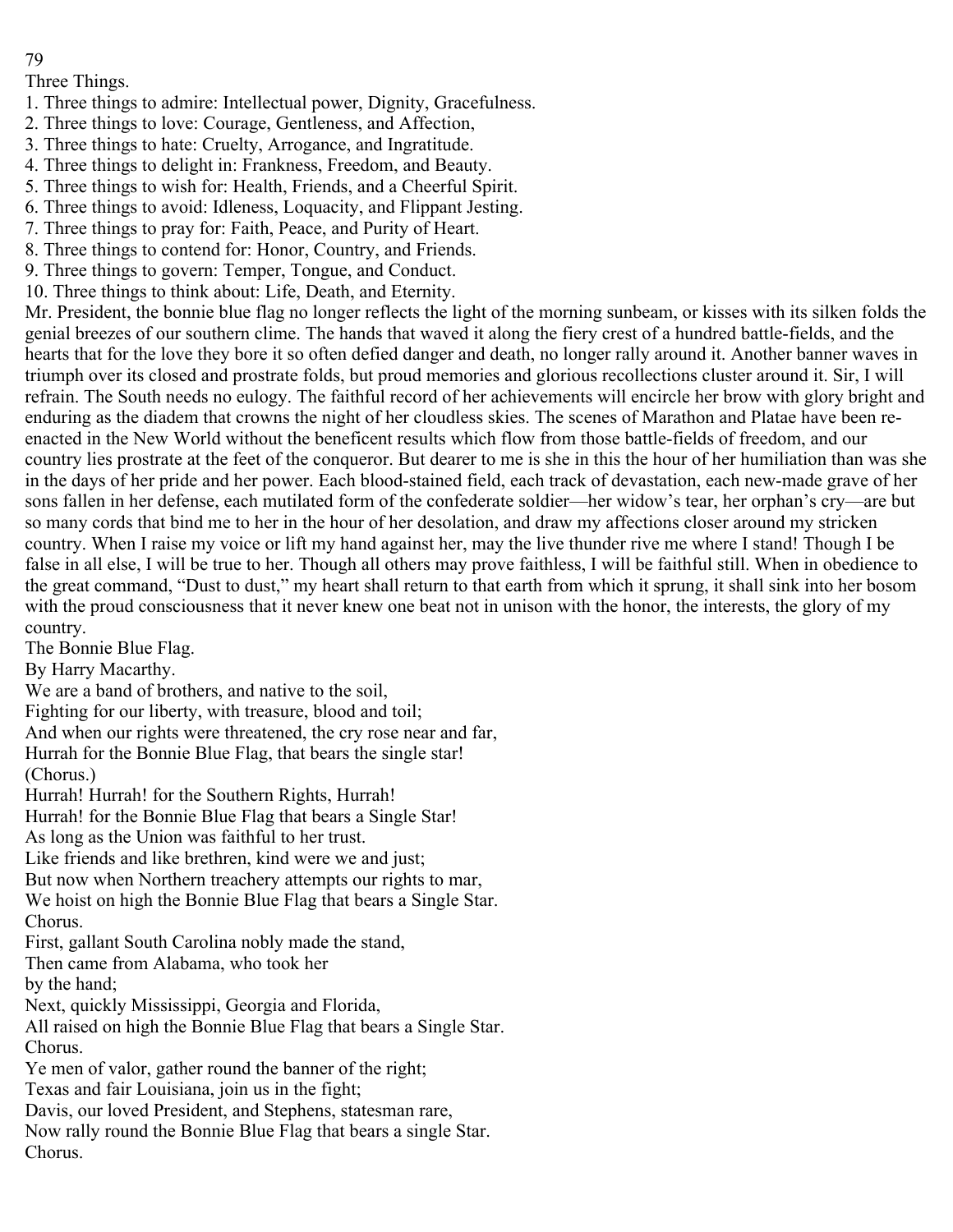And here's to brave Virginia, the Old Dominion State, With the young Confederacy at length has link'd her fate; Impelled by her Example, now other States prepare To hoist on high the Bonnie Blue Flag that bears a Single Star. Chorus. Then cheer, boys, raise the glorious shout, For Arkansas and North Carolina now have both gone out; And let another rousing cheer for Tennessee be given, The Single Star of the Bonnie Blue Flag has grown to be Eleven. Chorus. Then here's to our Confederacy, strong we are and brave, Like patriots of old we'll fight, our heritage to save; And rather than submit to shame, to die we would prefer, So cheer for the Bonnie Blue Flag that bears a Single Star. (Chorus.) Hurrah! Hurrah! for Southern Rights, Hurrah! Hurrah! for the Bonnie Blue Flag has gained the Eleventh Star. Tenting on the Old Camp Ground (Published in answer to a query.) I. We're tenting tonight on the old camp ground, Give us a song to cheer Our weary hearts, a song of home And friends we love so dear! Chorus: Many are the hearts that are weary tonight, Wishing for the war to cease; Many are the hearts, looking for the right, To see the dawn of peace; Tenting tonight, tenting tonight, Tenting on the Old camp ground. II. We've been tenting tonight on the old camp ground, Thinking of the days gone by; Of the loved ones at home, that gave us the hand And the tear that said good-bye. Chorus III. We are tired of the war on the old camp ground, Many are dead and gone. Of the brave who've left their homes, Others have been wounded long. Chorus. IV. We've been fighting today on the old camp ground, Many are dying near; Some are dead and some are dying— Many are in tears! Chorus: Many are the hearts that are weary tonight, Wishing for the war to cease; Many are the hearts looking for the right, To see the dawn of peace; Dying tonight, dying tonight, Dying on the old camp ground. EMPEROR WILLIAM.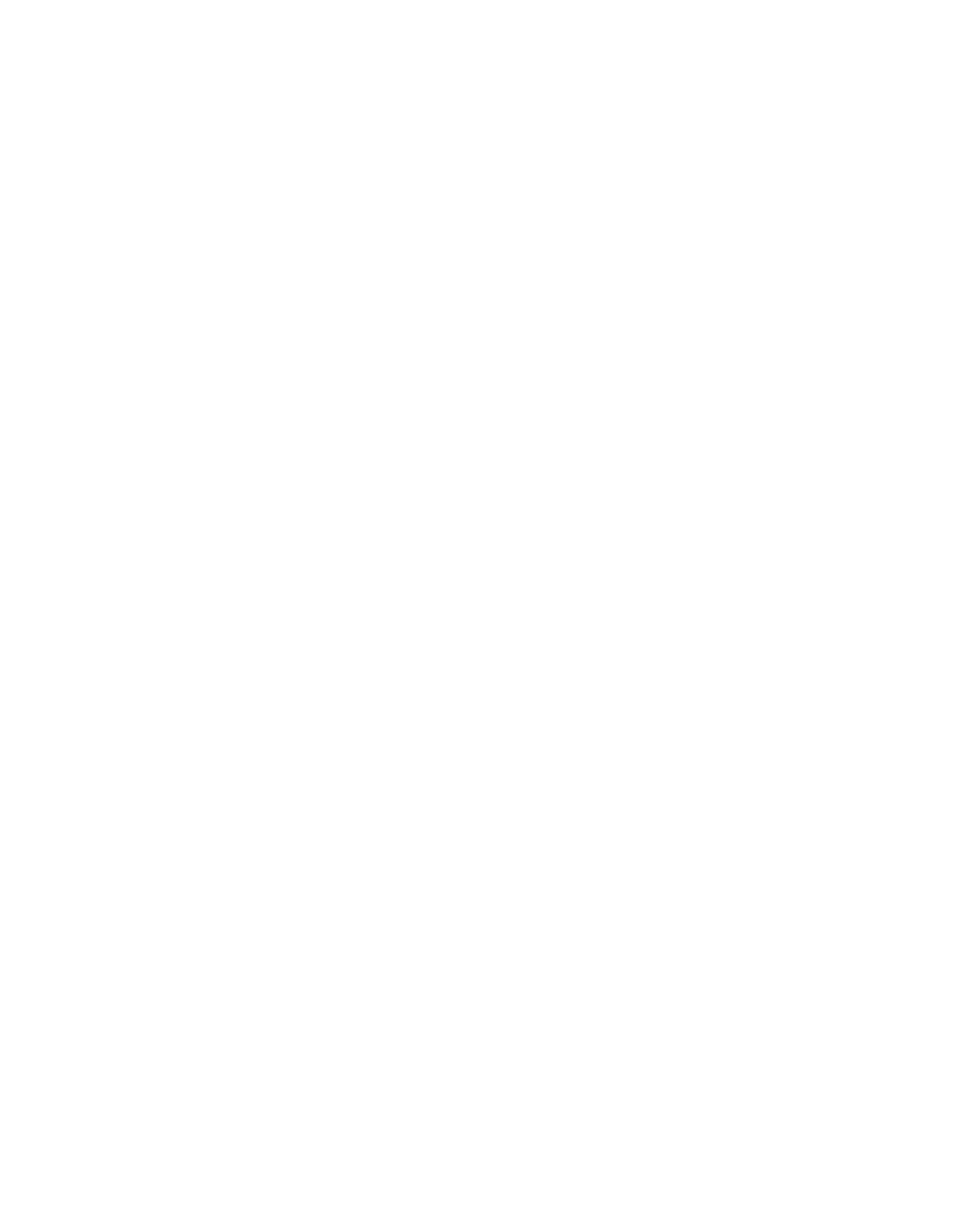#### THE STARLESS CROWN.

The following sweet poem has been in our columns before, but its republication is requested. To some it may be new, and those who know and love it will like to reread it.—[Eds.

"They that turn many to righteousness shall shine as the stars forever and ever."—Dan. 12: 3. Wearied and worn with earthly cares, I yielded to repose,

And soon before my raptured sight a glorious vision rose:

I thought, while slumbering on my couch in midnight's solemn gloom,

I heard an angel's silvery voice, and radiance filled my room.

A gentle touch awakened me; a gentle whisper said,

"Arise, O sleeper, follow me;" and through the air we fled.

We left the earth so far away that like a speck it seemed,

And heavenly glory, calm and pure, across our pathway streamed.

Still on we went; my soul was rapt in silent ecstasy;

I wondered what the end would be, what next should meet mine eye.

I knew not how we journeyed through the pathless fields of light,

When suddenly a change was wrought, and I was clothed in white.

We stood before a city's walls most glorious to behold;

We passed through gates of glistening pearl,

o'er streets of purest gold;

It needed not the sun by day, the silver moon by night;

The glory of the Lord was there, the Lamb himself its light.

Bright angels paced the shining streets, sweet music filled the air,

And white-robed saints with glittering crowns,

from every clime were there;

And some that I had loved on earth stood with them round the throne,

"All worthy is the Lamb," they sang, "the glory his alone."

But fairer than all besides, I saw my Saviour's face;

And as I gazed he smiled on me with wondrous love and grace. Lowly I bowed before his throne, o'er joyed that I at last Had gained the object of my hopes; that earth at length was past. And then in solemn tones he said, "Where is the diadem That ought to sparkle on thy brow—adorned with many a gem? I know thou hast believed on me, and life through me is thine; But where are all those radiant stars that in thy crown should shine? Yonder thou seest a glorious throng, and stars on every brow; For every soul they led to me they wear a jewel now. And such thy bright reward had been if such had been thy deed, If thou hadst sought some wandering feet in paths of peace to lead. Thou wert not called that should'st tread the way of life alone, But that the clear and shining light which round thy footsteps shone Should guide some other weary feet to my bright home of rest, And thus, in blessing those around, thou hadst thyself been blest." The vision faded from my sight, the voice no longer spake, A spell seemed brooding o'er my soul which long I feared to break, And when at last I gazed around in morning's glimmering light, My spirt felt o'er whelmed beneath that vision's awful might. I rose and wept with chastened joy that yet I dwelt below, That yet another hour was mine my faith by works to show; That yet some sinner I might tell of Jesus' dying love, And help to lead some weary soul to seek a home above. And now, while on the earth I stay my motto this shall be,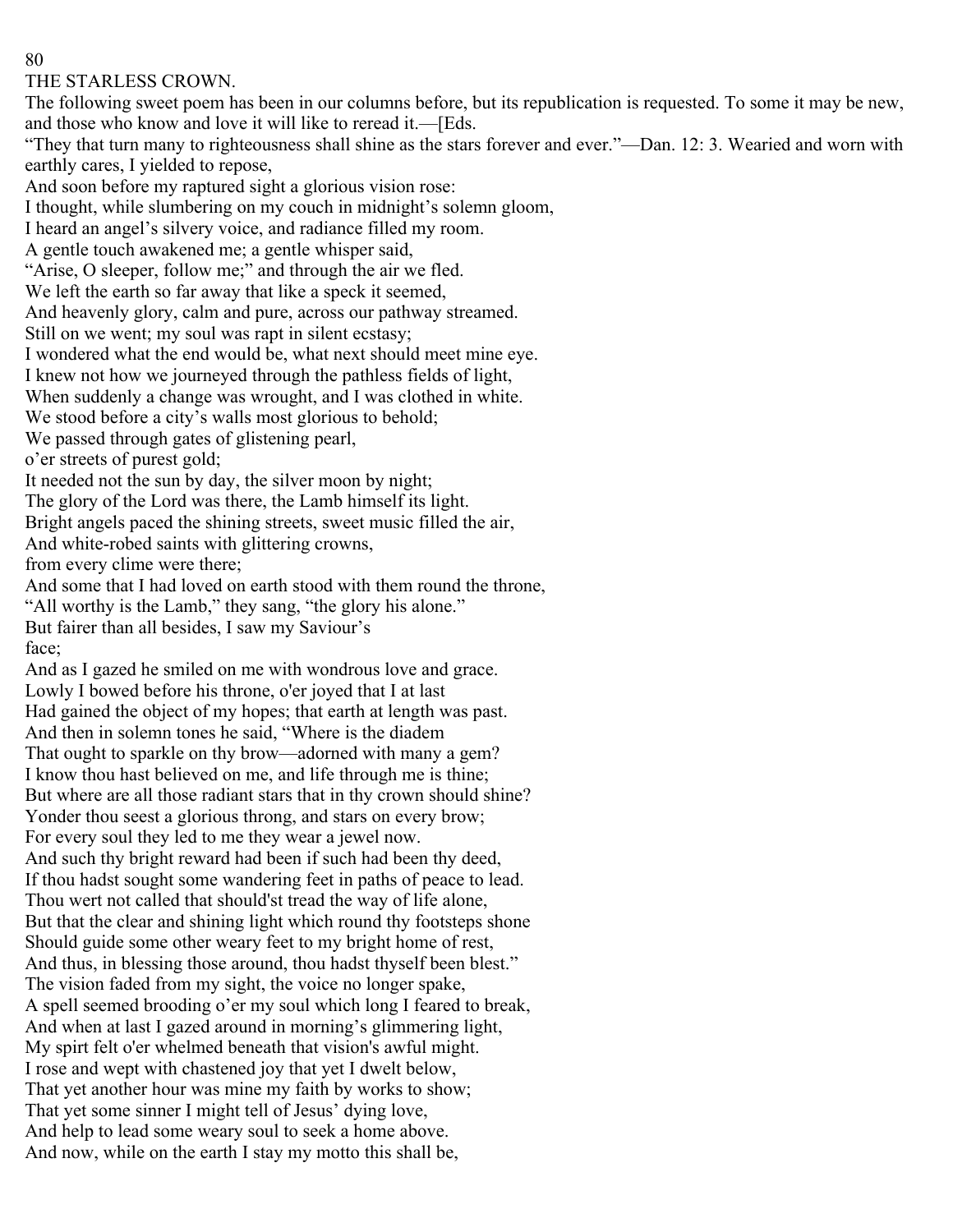"To live no longer to myself, but Him who died for me." And graven on my inmost soul this word of truth divine, "They that turn many to the Lord, bright as the stars shall shine." JEPTHAH'S DAUGHTER. BY HON. G. W. DUNN. (Hon. G.W. Dunn) God of battles, look in mercy On thy chosen people, Israel, As they go to meet the heathen, In the dire impending conflict. "Lord, if thou wilt give us victory O'er our foes; then whatsoever Greets me on my peaceful threshold, Shall be sacred as an offering Sending incense up to heaven." Jepthah's vow was scarcely uttered Ere he led his valiant comrades Onward to a glorious victory O'er the haughty sons of Ammon. And in triumph home returning He beholds his only daughter Greeting him with sounding timbrels. "O, my daughter," moaned he sadly, As she kissed her weeping father, "I have vowed a vow to heaven, And my heart is bleeding, breaking!" On the mountains, hoar and craggy, Jepthah's daughter wandered, wailing. Gloomy caverns caught the echoes. Birds and wild beasts paused to listen To her melancholy moanings. Trusting in the coming Shiloh, Once again she left the mountains, Back returned to take her journey To the promised heavenly Canaan. Jepthah loosed her ransomed spirit, And she sings among the angels. Maids of Israel planted flowers On the grave of Jepthah's daughter, And they came each year and watered With their tears, love's dear mementos, Richmond, Mo., July, 1876. The Loom of Life. All day, all night, I can hear the jar Of the loom of life; and near and far It thrills, with its deep and muffled sound. As, tireless, the wheels go always round. Busily, ceaselessly, goes the loom, In the light of day, and the midnight's gloom, And the wheels are turning, early and late, And the woof is wound in the warp of fate. Click, click! there's a thread of love woven in; Click, click! another of wrong and sin. What a checkered thing this life will be, When we see it unrolled in eternity! When shall this wonderful web be done? In a thousand years, perhaps, or one; Or to-morrow! Who knoweth? Not thou, nor I; But the wheels turn on, and the shuttles fly. Ah, sad-eyed weavers, the years are slow, But each one is nearer the end, I know; And soon the last thread shall be woven in— God grant it be love, instead of sin. Are we spinners of good in this life-web say? Do we furnish the weaver a thread each day? It were better, O my friends, to spin A beautiful thread, than a thread of sin. THE QUEEN'S HOUSEHOLD.

The personal household of Queen Victoria is composed of over a thousand persons, costing a sum of \$1,945,000. It consists of a Lord Steward, a Lord Chamberlain, a Master of the Horse, each with a salary of \$10,000; a Keeper of the Privy Purse, at \$11,000, with three assistants at \$3,000 each; a Treasurer, a Controller, a Vice Chamberlain, a Controller of Accounts, a Master of the Buckhounds, each at \$6,000 per annum; a Grand Falconer at \$6,000; an Usher of the Black Rod at \$10,000; a Mistress of the Robes at \$3,000; eight ladies of the bedchamber at \$2,500; ten bedchamber women at \$1,500 each; ten maids of honor at \$1,500; fourteen equerries at \$3,500; eight pages of honor at \$750; eight lords in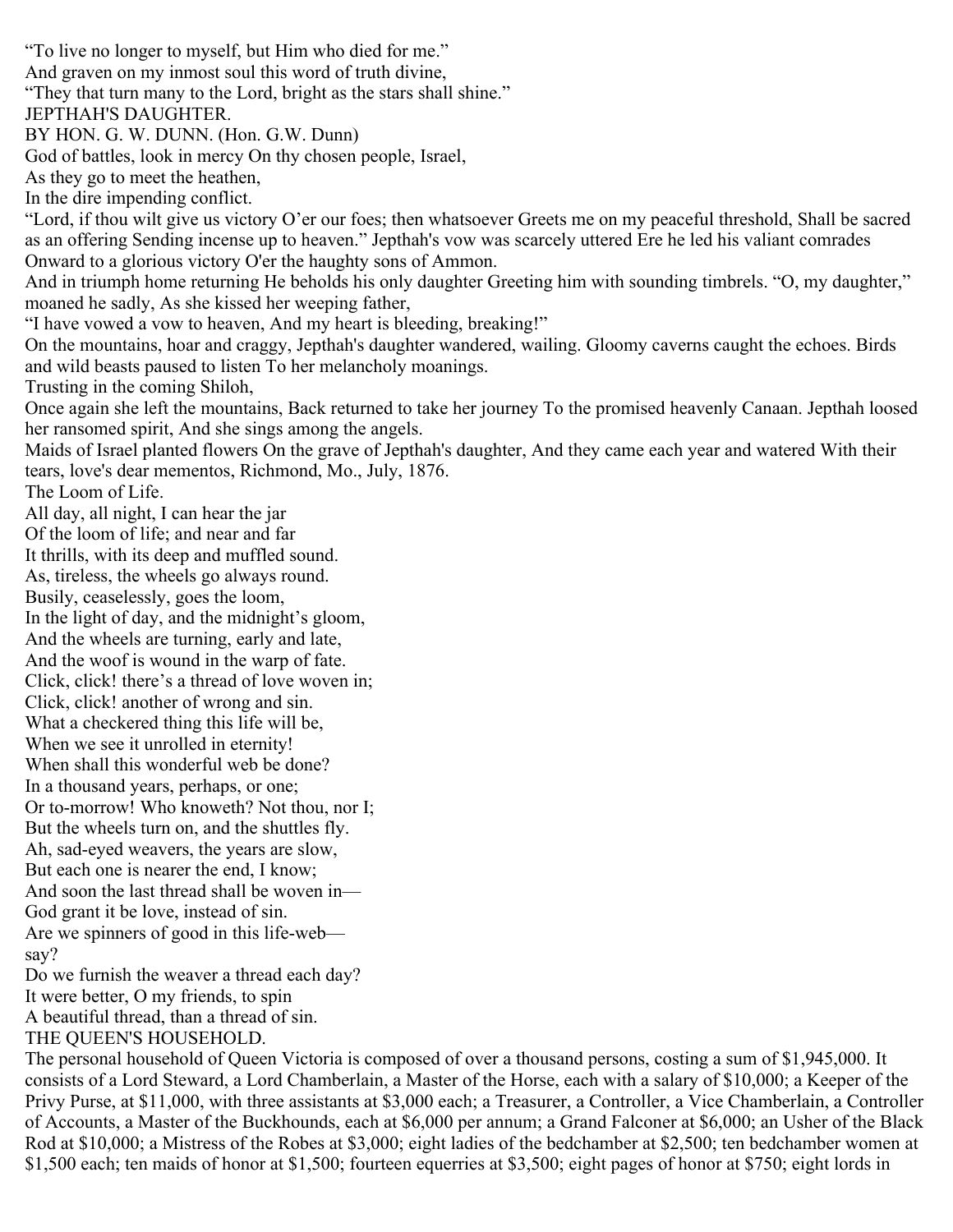waiting at \$4,000: fourteen grooms in waiting at \$2,000; ten gentlemen ushers at \$400; ten sergeants-at-arms at a similar salary; a poet laureate (Lord Tennyson) at \$500 per annum; a painter-in-ordinary, a marine painter, a sculptor-inordinary, a surveyor of pictures, at \$1,000; an examiner of plays at \$3,000; a principal chef de cuisine at \$4,000 per annum; a principal cellar master at \$2,500; nine housekeepers, 130 housemaids; and, lastly, an official rat-catcher at Windsor, at a salary of \$80, and another for Buckingham Palace at \$60. All these payments, even down to the salary of the official rat-catchers, have to be submitted every year to the House of Commons.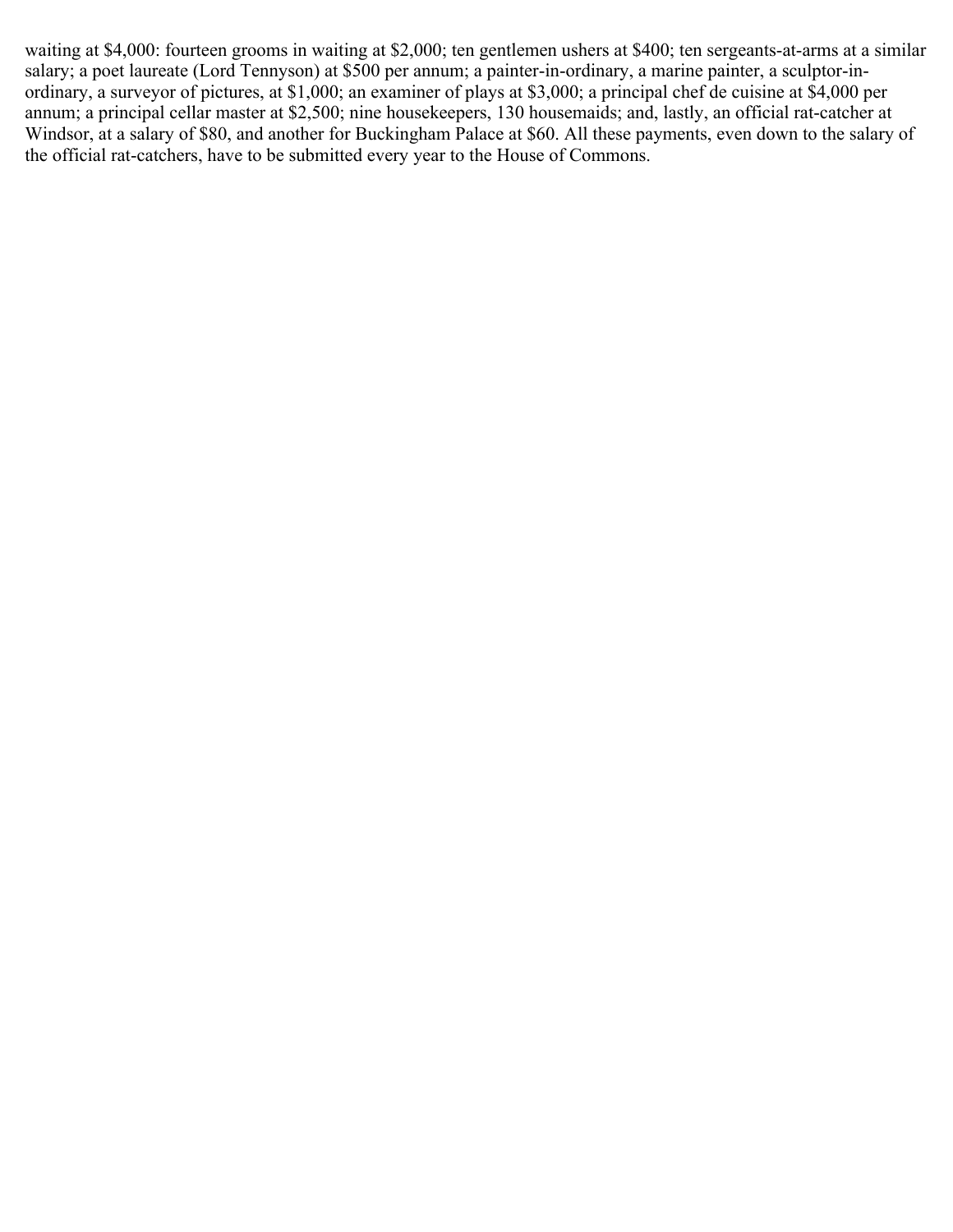81 Literary. For the Christian Observer. TREES, SHADE AND REST On the Other Shore. "Let us cross over the river and rest under the shade of the trees."—Dying words of Stonewall Jackson. BY REV. J. H. MARTIN. (Rev. J.H. Martin) The Christian warrior's work was done, His task performed, his race was run. He lay beside the stream of death, And said, with his expiring breath, While weeping friends that stood around Were bowed with sorrow to the ground, "Now let us cross the rolling tide, And rest upon the other side." Forgetful of the scenes behind, With soul elate and hopeful mind, While visions bright of heavenly rest Sent thrills of rapture through his breast, He gazed with fixed and steadfast eye On that fair land and radiant sky. "Let us," he said, "seek yonder shore, And rest in peace for evermore." The noise of battle and of war To him has died, and rolled afar. The chieftain does not heed the sound, Whose echoes fill the air around. The martial pomp, the grand array Of armed hosts, have passed away. His soul is bidding its adieu To earth, while heaven appears in view. Unblest with slumber sound and deep, Arousing from his fitful sleep, His sword he grasps not with the hand, Nor gives the word of stern command. To march, to charge, attack the foe, Assault him with a stunning blow, As he before had often done, Ere yet the struggle was begun. In his wild dreaming visions sweet Of heavenly scenes his spirit greet. He looks away from earth and time, He gazes on a fairer clime, Across a flood and just before, He sees a green inviting shore, With stately, verdant, blooming trees, Fanned by a soft and cooling breeze. Fatigued and weary of the strife, The ills and woes of mortal life, And longing for celestial peace, He seeks from sin and death release, And trusting in the Saviour's blood, He speaks: "Now let us cross the flood,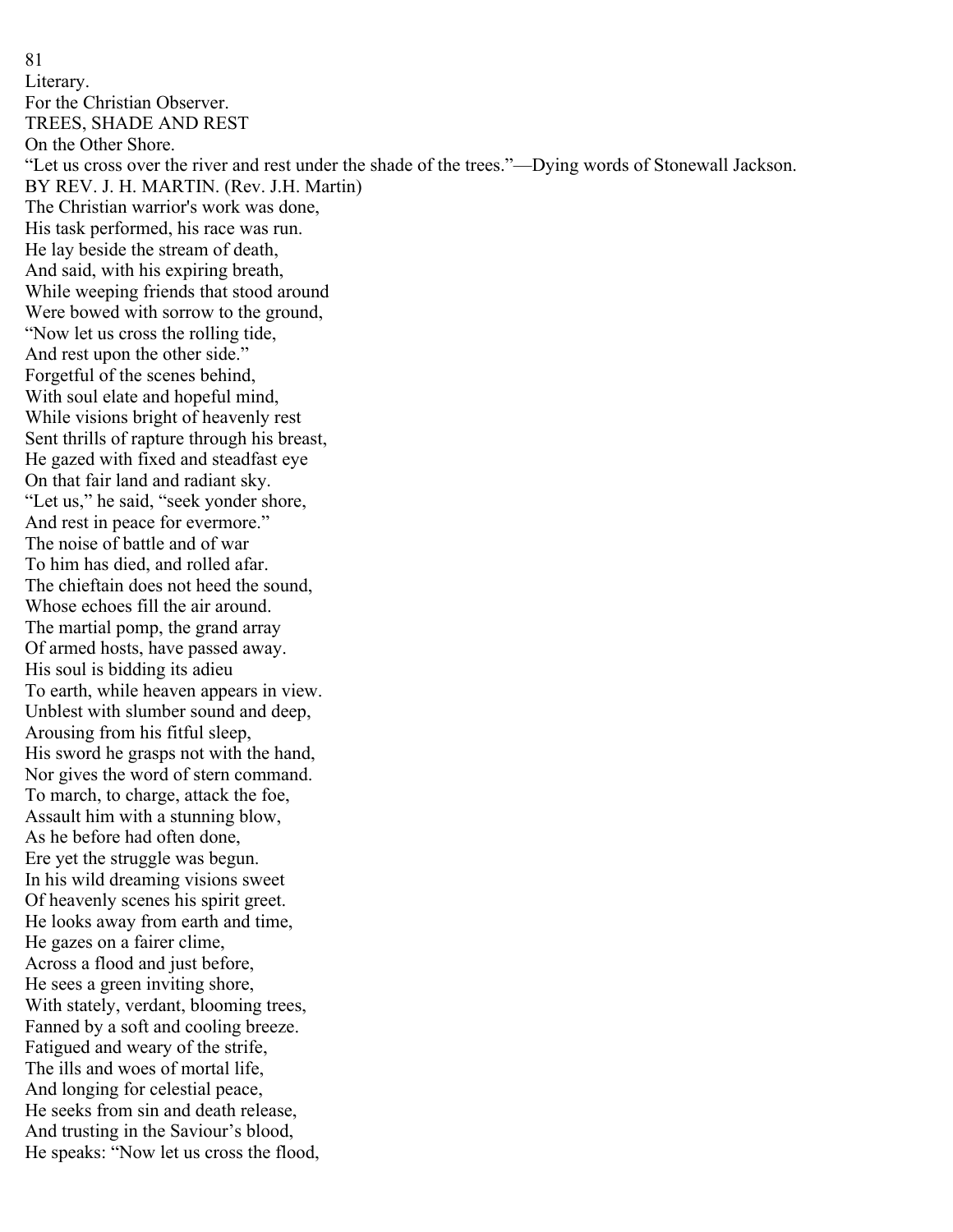And rest beneath the shady trees, Where blows the cool, refreshing breeze." The mighty hero's soul has fled, And Jackson's numbered with the dead. His spirit to congenial skies, The bowers and groves of paradise, Across the dark and gloomy river, Has passed, and safely home forever, He rests beneath the pleasant shade Of blooming trees that never fade. NOT ONE TO SPARE. The following beautiful poem will be familiar to many of our readers, but it will bear to be read again and again. It tells how a poor man and his wife refused the offer of a rich friend's comfortable provision, if they would give him one of their children. "Which shall it be ? which shall it be ?" I looked at John—John looked at me, (Dear, patient John who loves me yet, As well as though my looks were jet;) And when I found that I must speak, My voice seemed strangely low and weak; "Tell me again what Robert said!" And then I, listening, bent my head. "This is his letter:—"I will give A house and land while you shall live, If, in return, from out your seven, One child to me for aye is given.'" I looked at John's old garments worn; I thought of all that John had borne Of poverty, and work, and care, Which I, though willing, could not share; I thought of seven mouths to feed, Of seven little children's need, And then of this—"Come, John," said I, "We'll choose among them as they lie Asleep;" so, walking hand in hand, Dear John and I surveyed our band— First to the cradle lightly stepped, Where Lilian, the baby, slept, A glory 'gainst the pillow white; Softly the father stooped to lay His rough hands down in loving way, When dream or whisper made her stir, And huskily he said, "Not her, not her." We stopped beside the trundle-bed, And one long ray of lamplight shed Athwart the boyish faces there, In sleep so pitiful and fair; I saw on Jamie's rough, red cheek A tear undried. Ere John could speak, "He's but a baby, too," said I, And kissed him as we hurried by. Pale, patient Robbie's angel face Still in his sleep bore suffering's trace. "No, for a thousand crowns, not him," He whispered, while our eyes were dim. Poor Dick ! bad Dick ! our wayward son, Turbulent, reckless, idle one— Could he be spared ? "Nay, He who gave Bid us befriend him to his grave; Only a mother's heart can be Patient enough for such as he; And so," said John, " I would not dare To send him from her bedside prayer." Then stole we softly up above And knelt by Mary, child of love. "Perhaps for her 'twould better be," I said to John. Quite silently he lifted up a curl that lay Across her cheek in wilful way, And shook his head, "Nay, love, not thee," The while my heart beat audibly. Only one more, our eldest lad,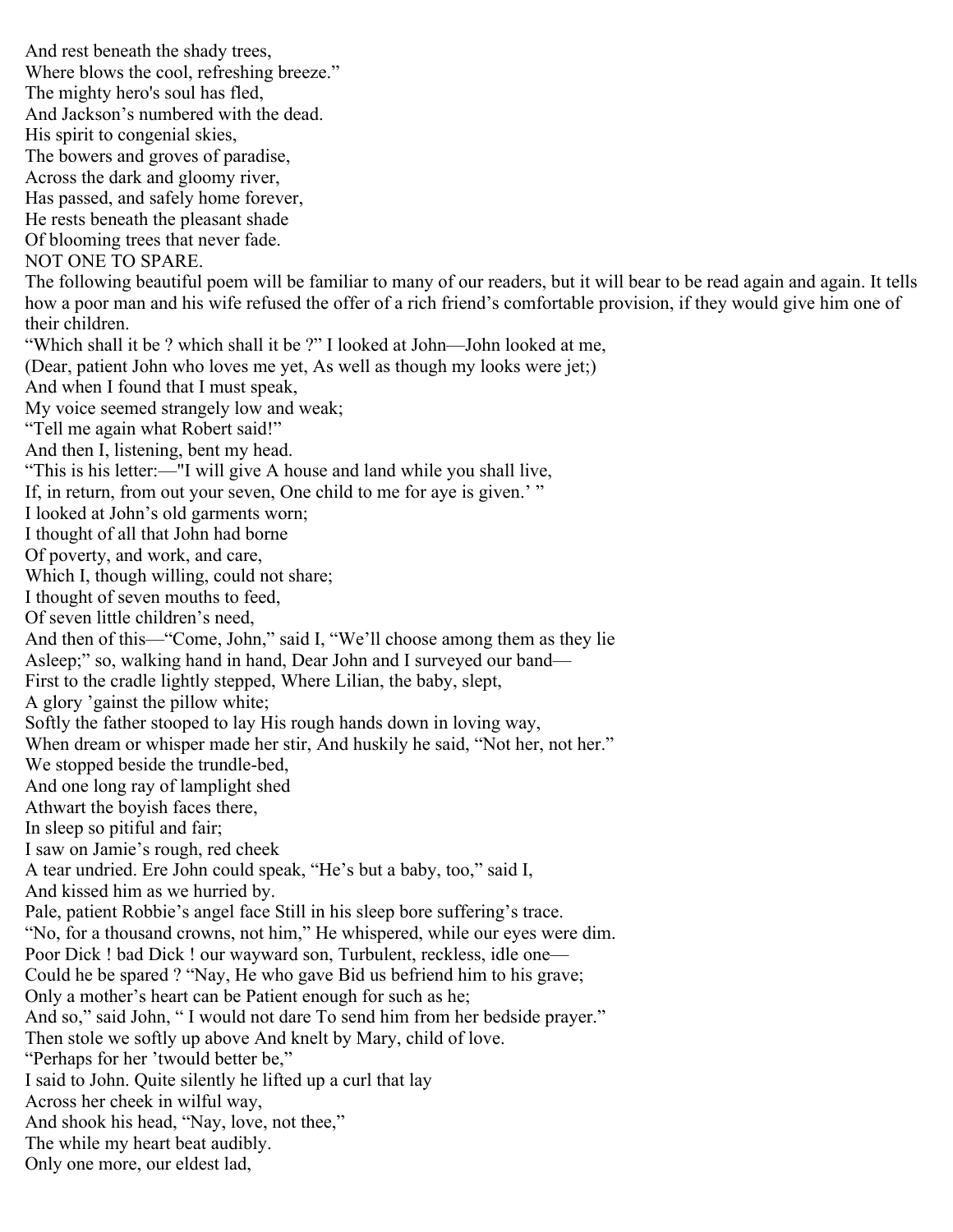Trusty and truthful, good and glad— So like his father. "No, John, no— I cannot, will not, let him go." And so we wrote, in courteous way, We could not drive one child away; And afterward toil lighter seemed, Thinking of that of which we dreamed, Happy in truth that not one face Was missed from its accustomed place; Thankful to work for all the seven, Trusting the rest to One in Heaven ! Published by Request. Rock of Ages. "Rock of ages, cleft for me." Thoughtlessly the maiden sung; Fell the words unconsciously. From the girlish, gleeful tongue; Sung as little children sing, Sung as sing the birds of June; Fell the words like light leaves sown, On the current of the tune— "Rock of ages, cleft for me, "Let me hide myself in Thee." Felt her soul no need to hide, Sweet the song as song could be, And she had no thought beside; All the words unheedingly, Fell from lips untouched by care; Dreaming not that each might be, On some other lips a prayer— "Rock of ages, cleft for me, "Let me hide myself in Thee." "Rock of ages, cleft for me," 'Twas a woman sung them now; Pleadingly and prayerfully; Every word her heart did know, Rose the song as a storm-tossed bird, Beats with weary wing the air; Every note with sorrow stirred, Every syllable a prayer— "Rock of ages, cleft for me, "Let me hide myself in Thee." "Rock of ages, cleft for me," Lips grown aged sung them now; Trustingly and tenderly, Voice grown weak and eyes grown dim; "Let me hide myself in Thee.'' Tremblingly the voice and low, Rose a sweet strain peacefully, As a river in its flow; Sung as only they can sing, Who life's stormy paths have pressed; Sung as only they can sing, Who behold the promised rest. "Rock of ages, cleft for me," Sung above the coffin lid; Underneath all peacefully, All life's cares and sorrows hid; Nevermore, O storm-tossed soul,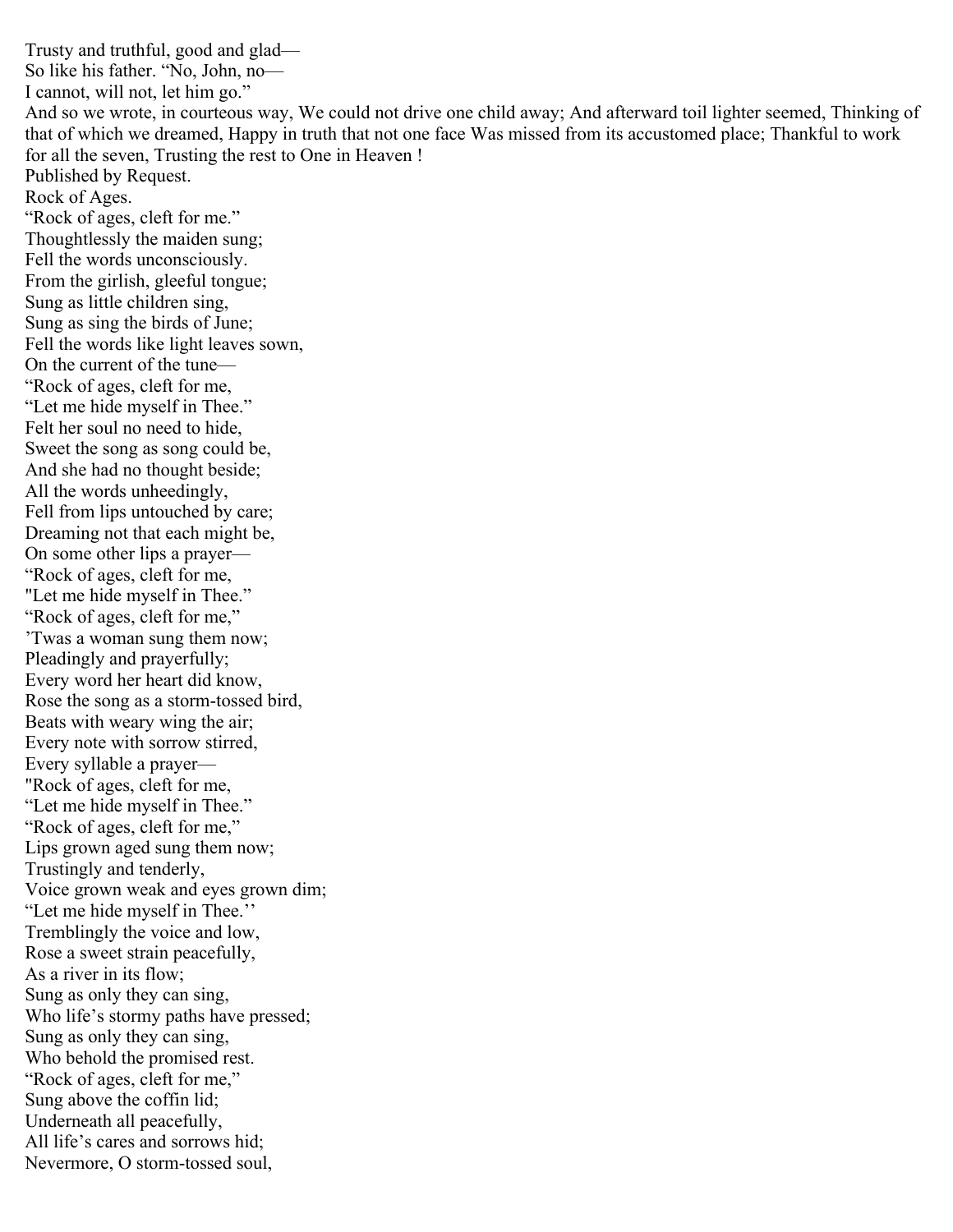Nevermore from wind or tide, Nevermore from billows' roll, Wilt thou need thyself to hide. Could the sightless, sunken eyes, Closed beneath the soft, gray hair; Could the mute and stiffened lips Move again in pleading prayer; Still! aye still, the words would be, "Let me hide myself in Thee.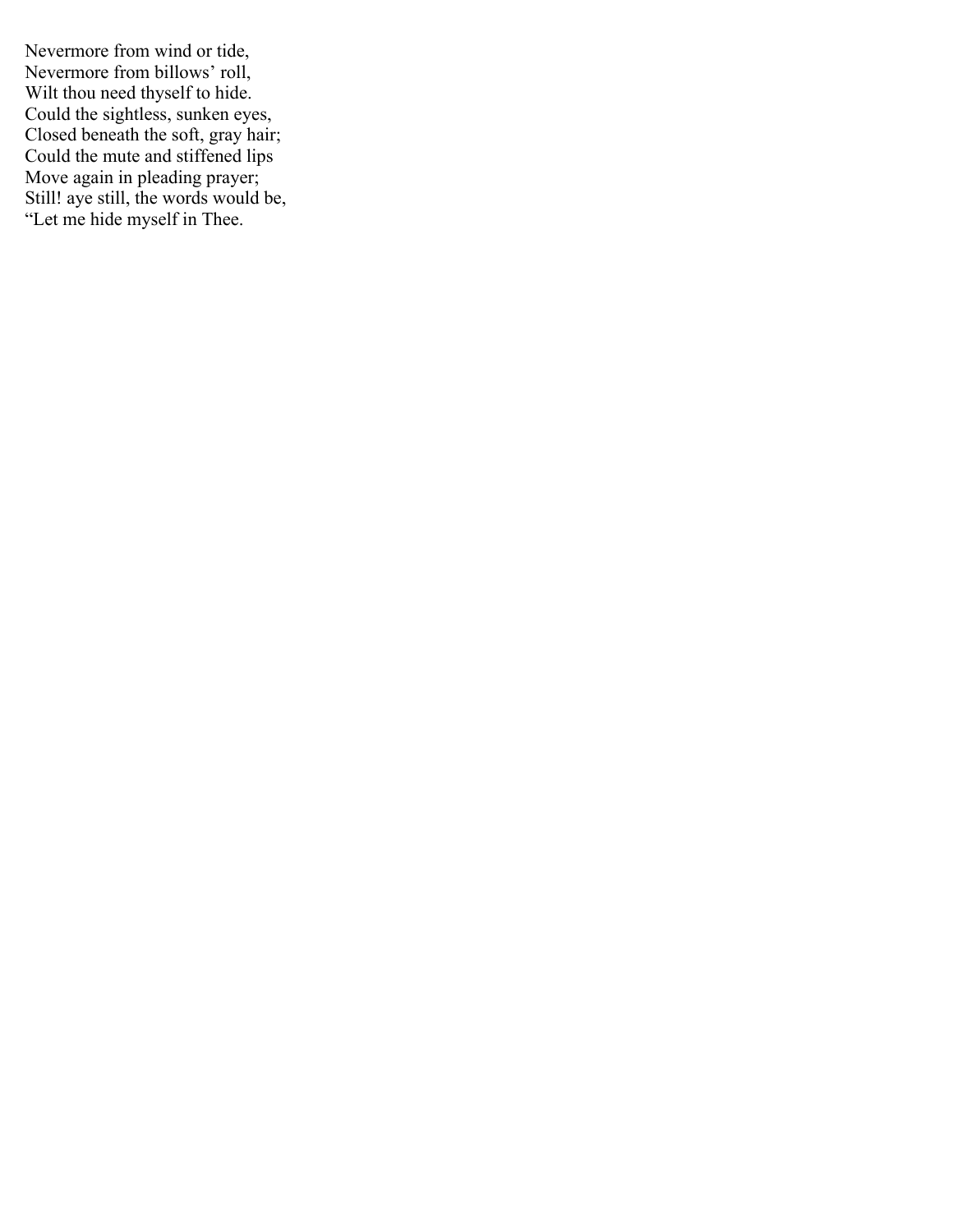To Jefferson Davis, President Elect. By MAY.

Montgomery Daily Advertiser Feb. 26, 1861. O Thou to whom a Nation's choice has given The gravest interest of our Southern land In solemn trust; to guard with heart and hand The sacred rights for which we have striven, The chains that bound us are already riven, Justice and Truth shall triumph over might! O chosen Leader in the cause of Right! In reverence come, before the God of Heaven, And pledge thy life and honor to defend Thy country's freedom till thy latest breath Willing for peace, yet shrinking not from death In her cause. Far better die than bend To tyrant foes, who blind with wrath unjust, Are fain to lay her glory in the dust! Seek wisdom where none ever sought in vain, To guide thy counsels and direct thy ways Power to crush the wrong, and Truth to raise Unstained, though it be through pain; Till from the mountain to the eastern main, Glad hymns of triumph echo through the skies! Till fair Prosperity among us rise, And Peace once more among our borders reign, O patient heart! Thou shall forever bear The consciousness of right within thy breast, Approved of God, and by the country blest, What guerdon could be counted half so dear! A People's confidence and love shall be In life and death a crown of joy to thee! BUILD THE MONUMENT. For This Page. Raise a polished stone to Davis; Raise it high where'er his grave is; Let it speak the love we bore him. As the countless years roll o'er him. Let it show that Southern glory, Long will live in shaft and story, Tho' her flag, now torn and tattered, Folded round its staff and battered Moulders into dust. Raise a stone of lasting marble; Raise it where the mock-birds warble; Raise it in the land he thought for; Raise it in the land he fought for; Though our soaring hopes were shattered, Mourning still our dead and scattered, Raise it to unsullied Davis; Raise it high where'er his grave is; Raise it with a sigh. Crown our chief with lasting glory;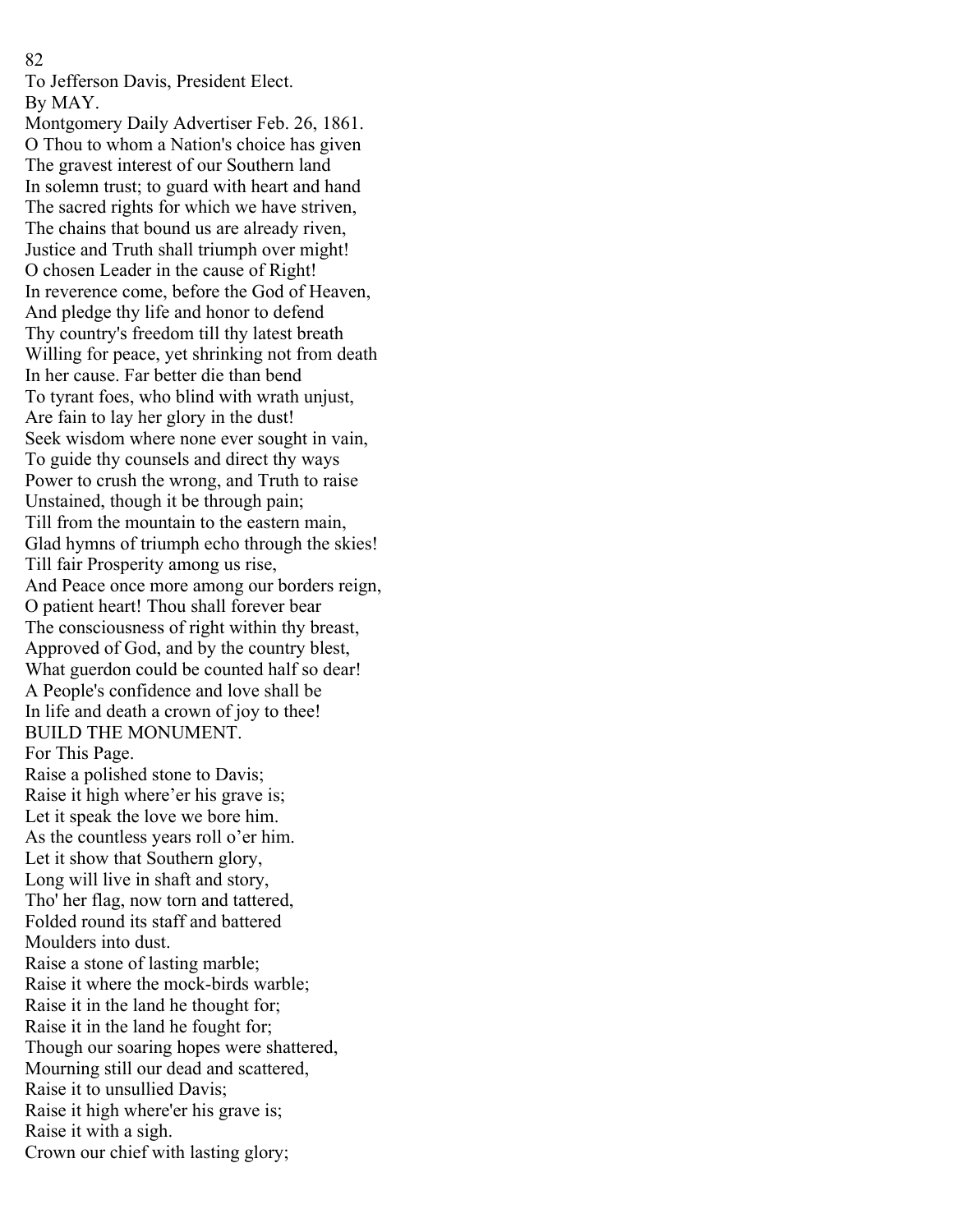Let our children learn the story; Let them catch the love we bore him From the tomb that towers o'er him. Won't the heart of any Southron, And the hand of every Southron, Raise a polished stone to Davis? Raise it high where'er his grave is? Raise it—raise it high! —T. Tuley Davenport. Quincy, Miss. The Confederate HON. JEFFERSON DAVIS. [The First and Last President of the Confederate States, as he appeared when inaugurated Feb. 18th, 1861.]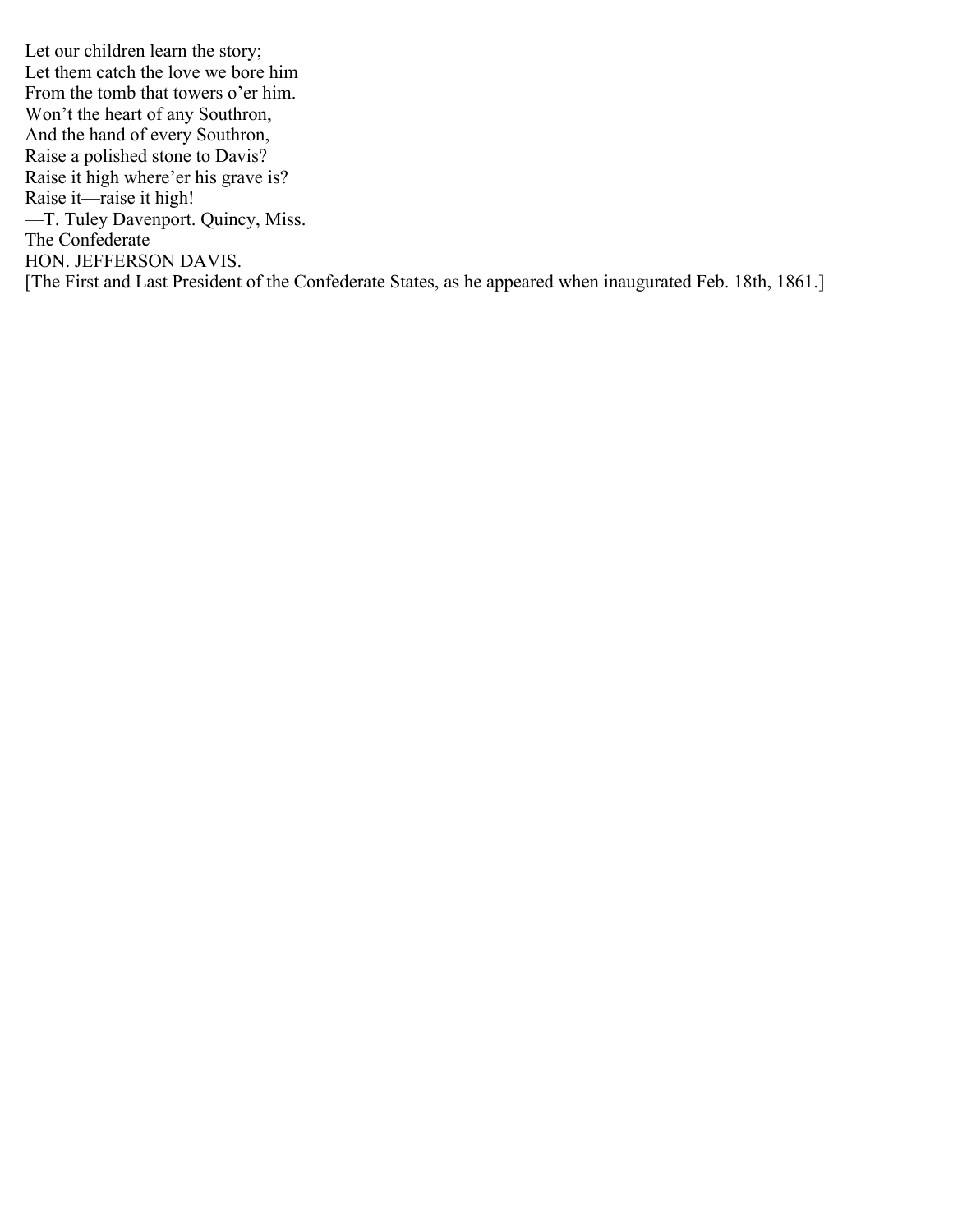[photograph] Alabama State Capitol at Montgomery, also First Capitol of the Confederacy. [photograph] Virginia State Capitol at Richmond, also Second Capitol of the Confederacy. [photograph] Alexander Stephens First and Only Vice-President of the Confederate States.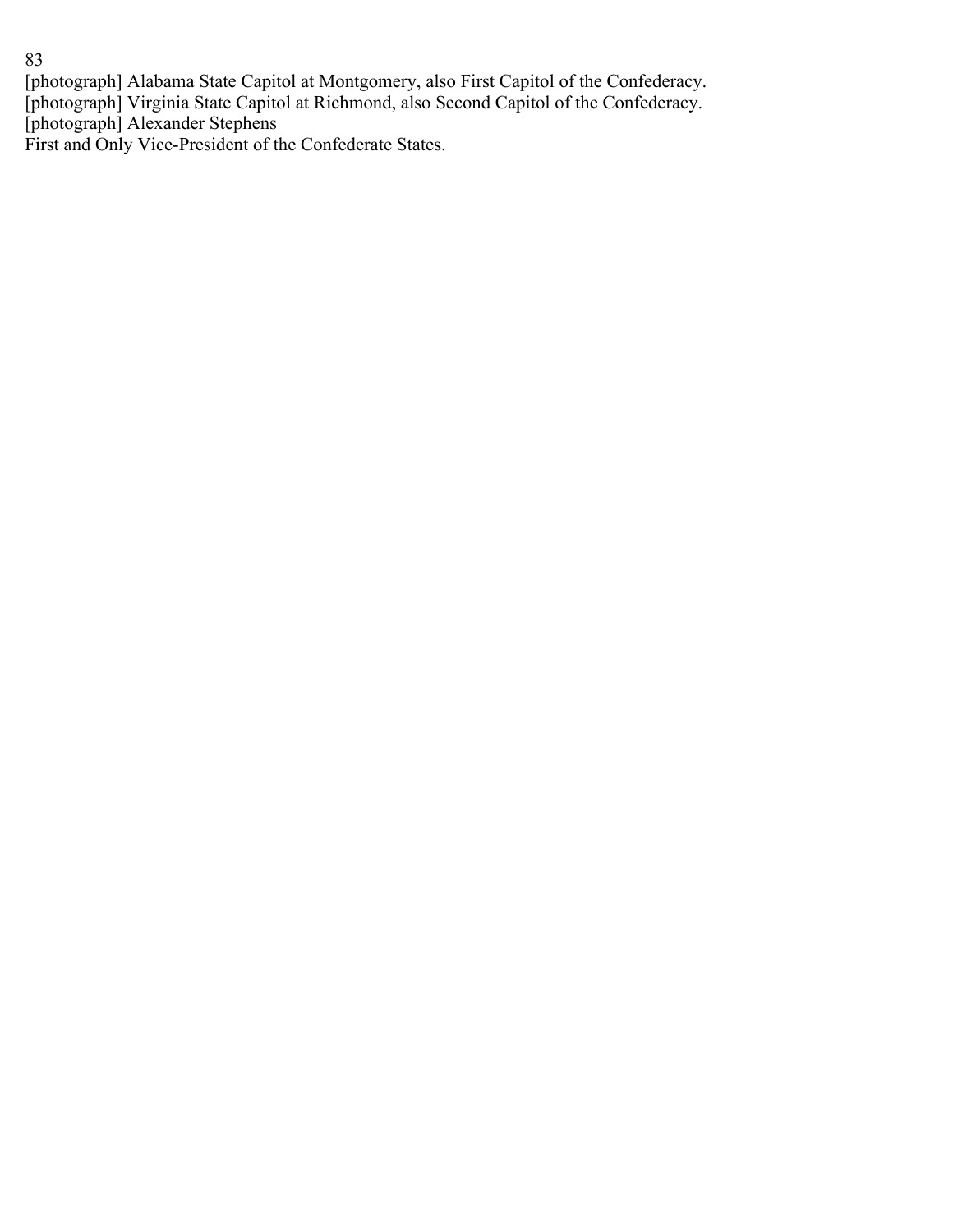[picture] Bird's Eye View of the Inauguration.

[picture] Residence of President Jefferson Davis at Montgomery, Ala., called "The White House."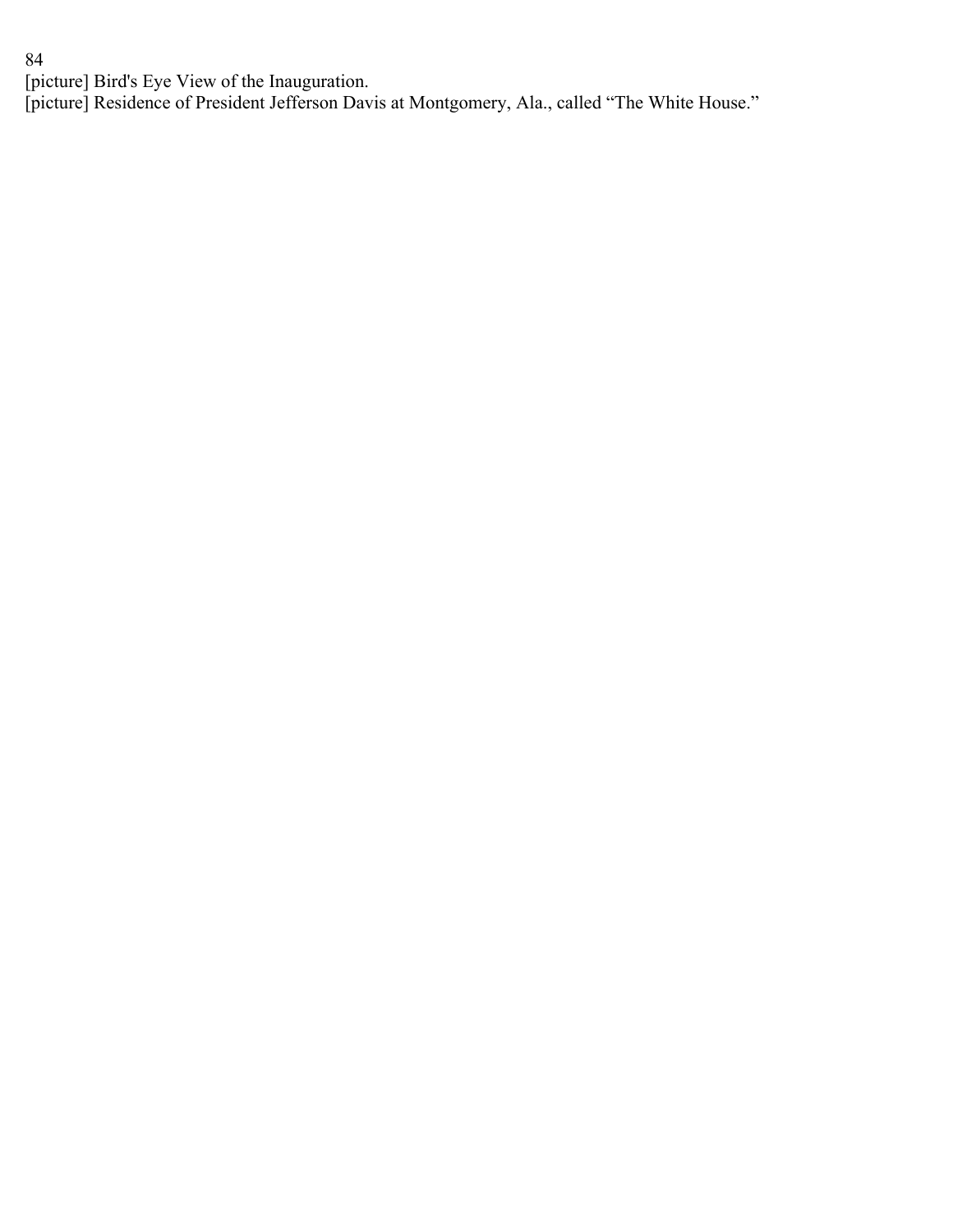# 85 [picture] MEMBERS OF PRESIDENT JEFFERSON DAVIS' CABINET.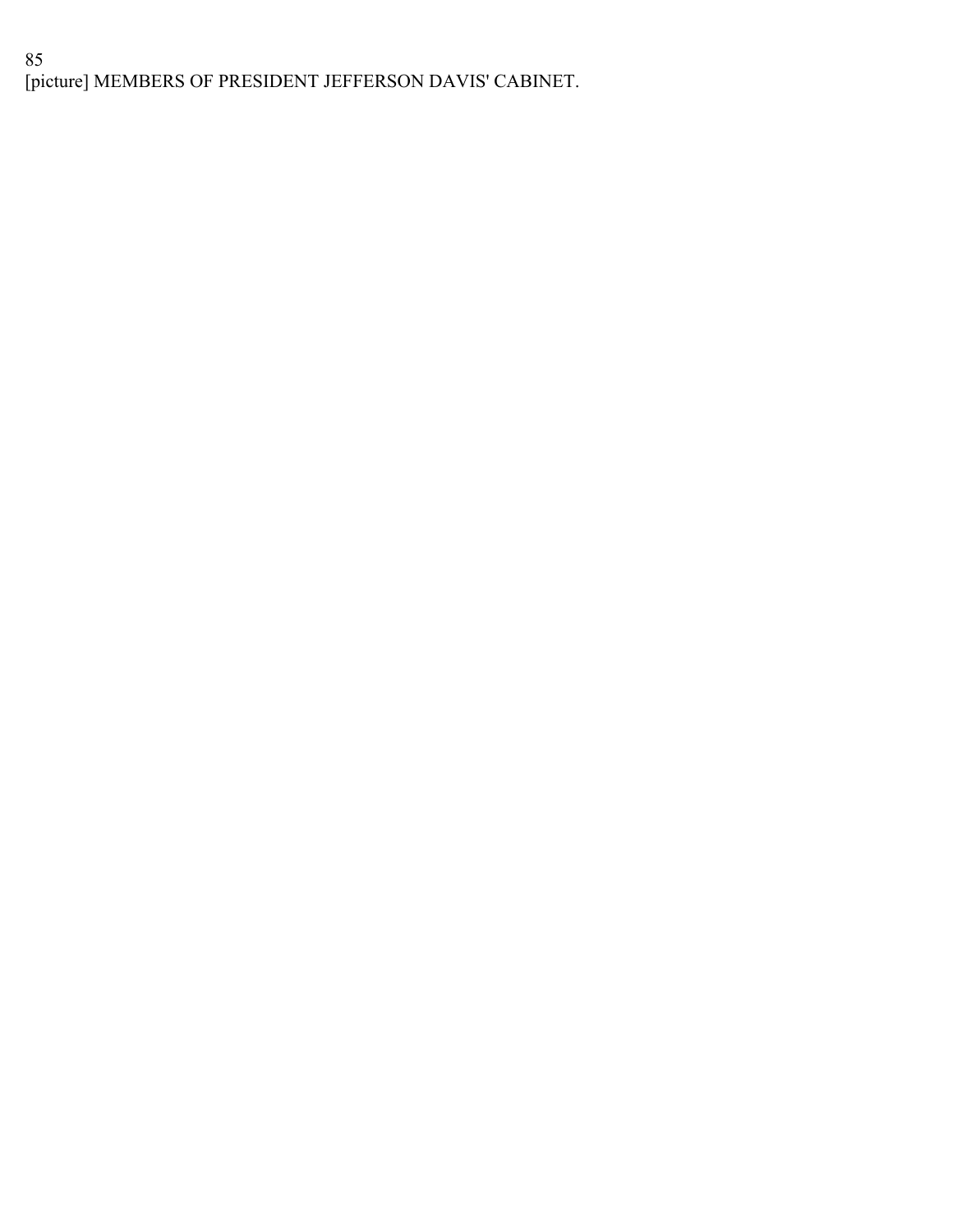SOME OF THE LEADING Proper to Celebrate R. E. Lee's Birthday. (R.E. Lee) No people can above ideals rise. The characters we imitate comprise Our estimate of what exalts the mind And constitute men leaders of mankind. True virtue, honor just, and courage strong, Which to the justly honored great belong. The south can boast sons courageous and bold; Men, chivalrous, as were the knights of old, In virtue perfect as this world can know; And women pure as the untrampled snow. A priceless heritage, beyond all cost, Their history; add let it not be lost. Let generations following relate Their deeds, and thus their fame perpetuate. Pre-eminent, among the rest, we see The name of him we honor. R. E. Lee. All that was dear to southern heart and mind Was in his matchless character combined; His valor, patriotic, rose to tower Above the mean ambitious love of power; A soldier, scholar, gentleman, and more,— A Christian—adding charm to all before; Calm, fearless, when in battle's fury wild, Yet kind and gentle as a little child; In person stately, grand, commanding, tall; Godlike his princely form; Christ-like, withal. No other general has e'er possessed The virtues by his character expressed. He fought in honor, while a chance still held; Surrendered, when necessity compelled. This record incidents long past relates; A perfect union binds United States; Yet, while we value virtue's high degree, We'll cherish still the fame of R. E. Lee. For this, there cannot be a better way Than celebration of his own birthday. Chattanooga, Tenn.DROOM. ROBERT E. LEE. JOSEPH E. JOHNSON. STONEWALL JACKSON.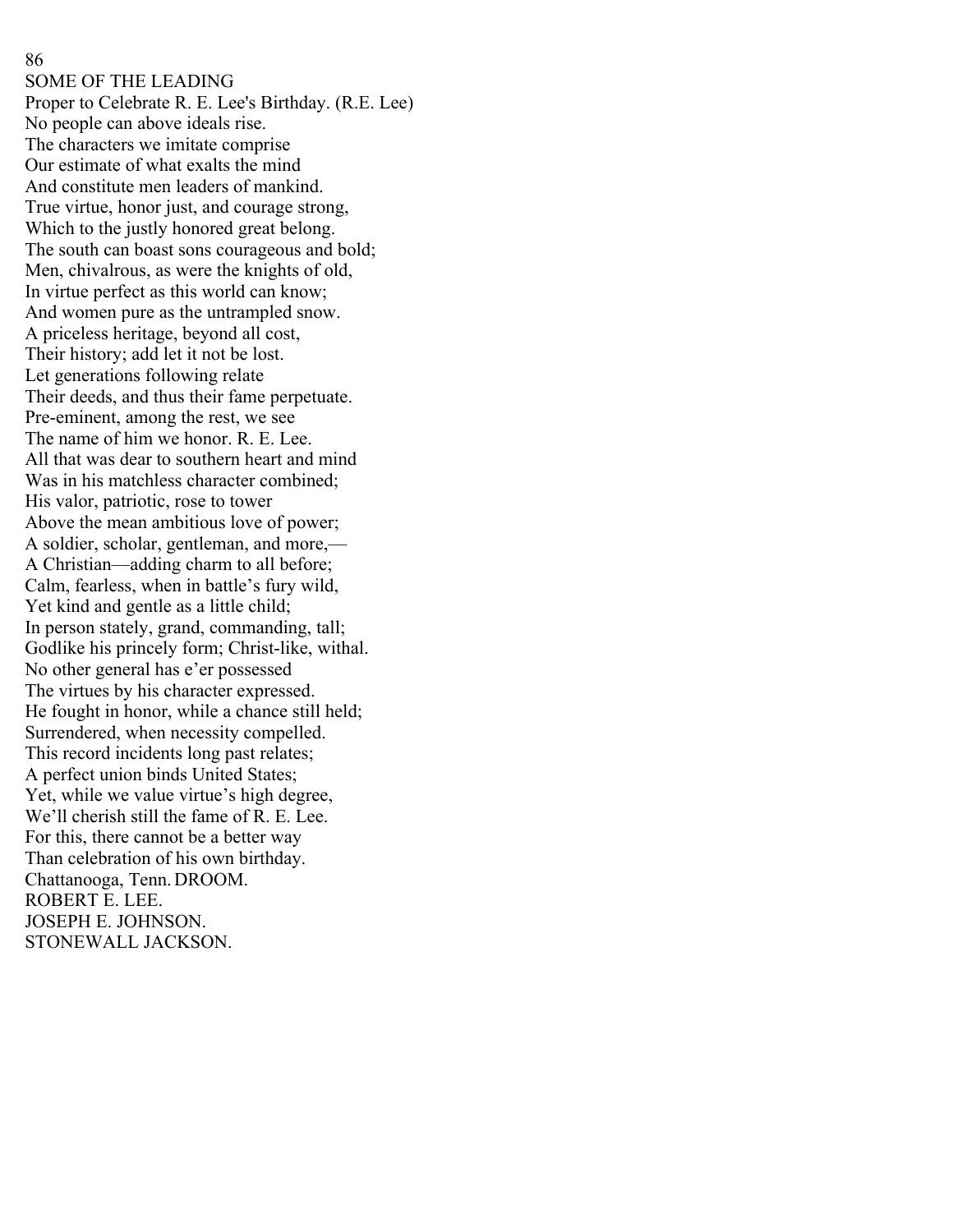CONFEDERATE GENERALS Unknown. By Major Chas. W. Hubner. Ot till a a Voice shall say "It is the judgment day! O, Earth, give up thy dead" Ah! not till this is said Will it be ever known Who here, around this stone, In death's sweet slumber softly rest, A wreath of roses on each breast. We only know that they, With honor wore the gray— Badge of eternal fame! And in thy cause, O South! Bore to the cannon's mouth Thy crimson oriflamme, And hailed its star-cross, waving free, On many a field of victory! For us they faced the foe— Enough for us to know! And though we carve "Unknown" On this memorial stone, We feel that Glory claims For Fame no nobler names Than theirs—these unknown sons of ours, Whose dust we deck to-day with flowers. Unknown—save unto God, Sleep on beneath the sod, O heroes of the Gray! Sleep till the Judgment day; When God shall call His own, There will be none unknown: For, from the ranks, distinct and clear, You'll answer to the roll-call: "Here!" ALABAMA'S BATTLE CRY. BY MRS. L. D. MOORE, OF FLORENCE, ALA. (Mrs. L.D. Moore) Air "Scots wha hae wi' Wallace bled." Montgomery Daily Advertiser, Jan. 12, 1861 Patriot sons of hero sires, For your altars and your fires, Rise, 'tis Liberty inspires, And your nativeland, Sternly meet the advancing foe; Lay the proud oppressor low; Struggling Freedom nerves the blow; Honor wields the brand. He who would in evil hour, Bid his country basely cower, To a fierce relentless power, Traitor be his name! Who by doubts, and terrors tossed,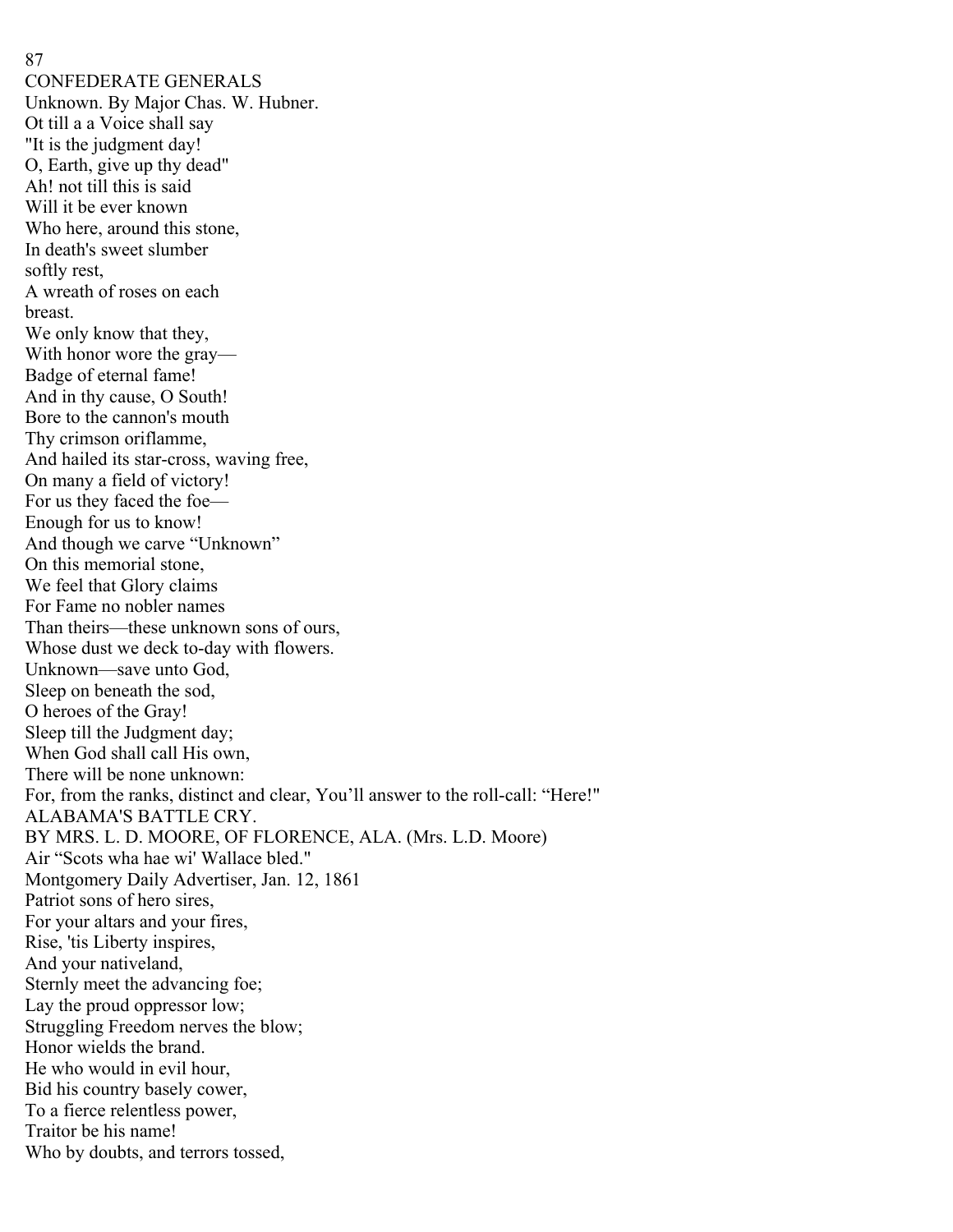Tamely wants to count the cost, Be his name forever lost, To honor and to fame! Falter now and woe betide, Peaceful home and reside, Prattling babe and gentle bride, Life and Liberty! By the horrors we deplore, By the hopes that proudly soar! By the glorious deeds of yore! Let us do or die! Longstreet Forrest Jos. E. Johnson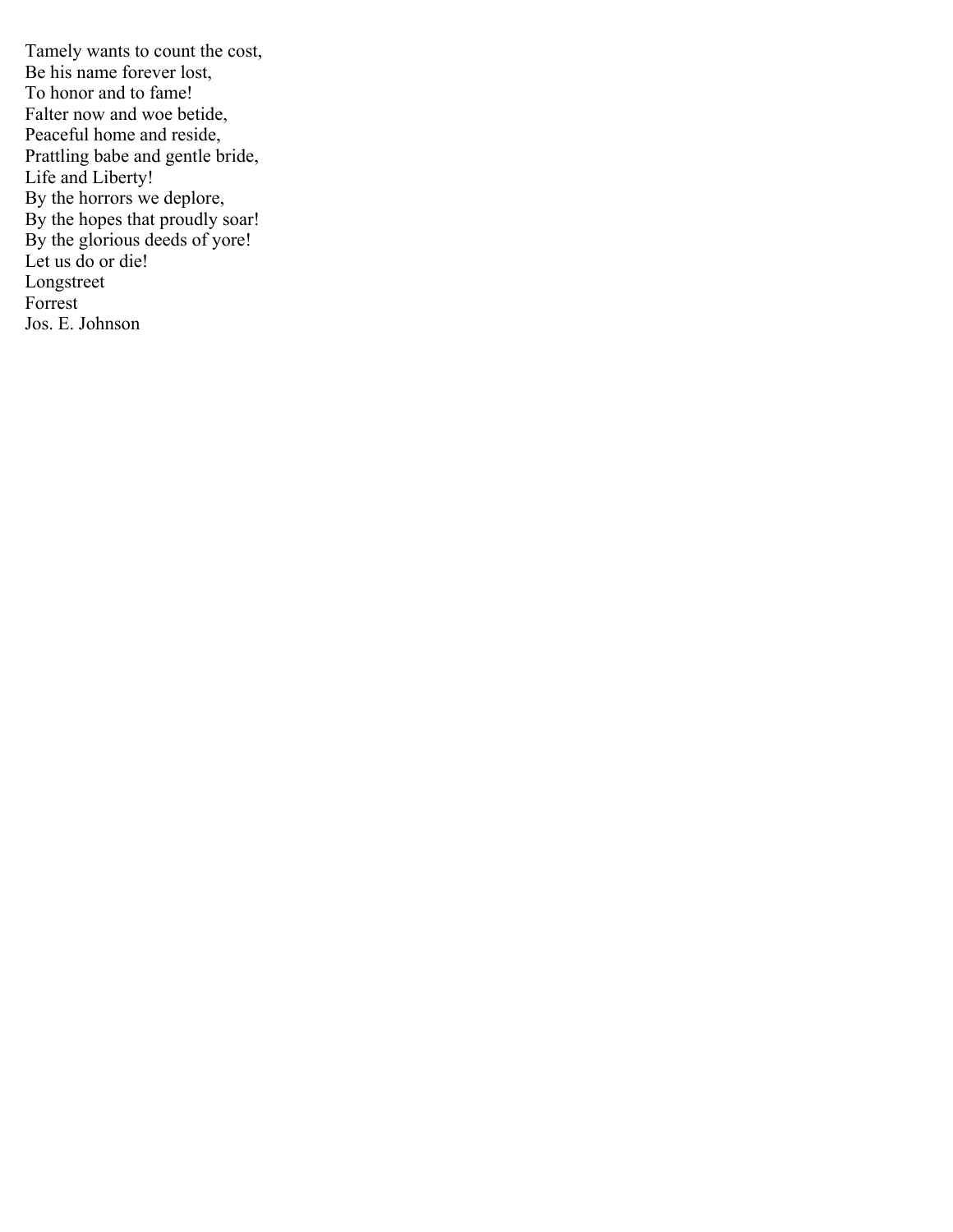#### HON. JEFFERSON DAVIS,

The first and last President of the Confederate States of America, as He appears on His visit at the Laying of the Monument, a quarter of a Century after His Inauguration.

### JEFFERSON DAVIS

Was born in Kentucky on June 3, 1808, and his father removed to Mississippi while the future leader of a revolution was yet a child. In 1828 he was graduated at West Point and served in the army for several years when he resigned to become a planter. In 1845 he was elected to Congress as a Democrat and left the hall of legislature to lead a Mississippi regiment to the Mexican war. He served through this war and won great distinction at the battle of Buena Vista, where he was wounded. Returning home he was appointed U. S. senator to fill a vacancy. In 1833 President Pierce made him Secretary of War and he served in that capacity until the inauguration of Mr. Buchanan in 1857. He was then elected to the Senate of the U. S. and resigned from the body when Mississippi seceded from the Union. He was elected President of the newly formed Confederate States and was inaugurated at Montgomery in Feb., 1861. With his career as President of the ill-starred Confederacy the whole world is familiar. For a time after the war the Southern people were somewhat disposed to look coldly on the leaders of the war and Mr. Davis shared the fate of all the balance. As time has worn on and the misfortunes of defeat have been forgotten and its bitterness gone, their love for him has revived. Mr. Davis's latest appearance in public was on April 28, at Montgomery, Ala., where he was invited to deliver a lecture on behalf of a monument to the confederate dead of Alabama to be erected on Capitol Hill, in that city. He now lives at Beauvoir, his country seat on the Gulf of Mexico in the state of Mississippi.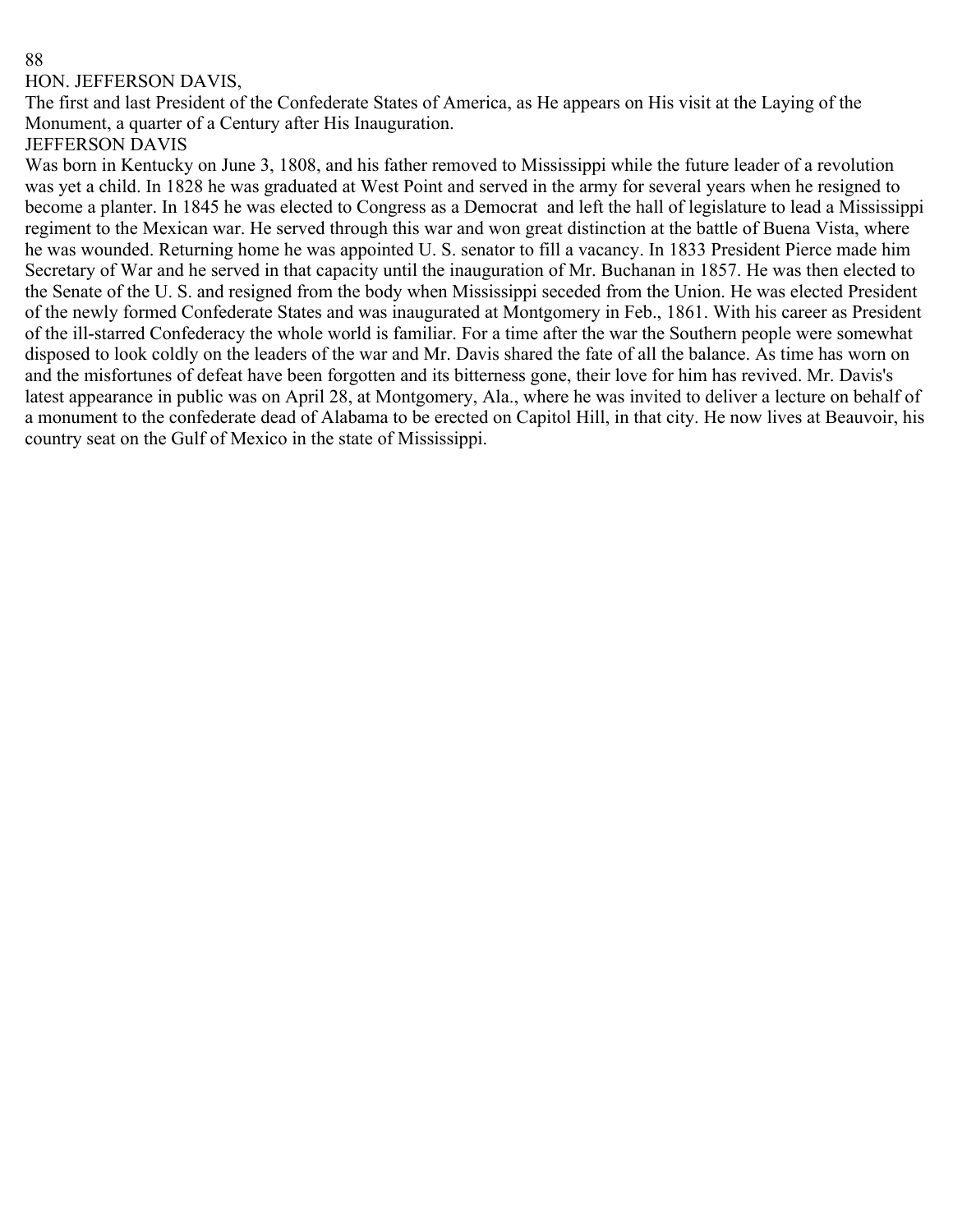### 89

### A GRAND AND HEROIC POEM.

On the train that bore Mr. Davis and his party from Montgomery to Atlanta, a letter was handed to Mr. Davis, which he read long and earnestly. Handing it to Mayor Hillyer, he said: "This is from Paul Hanye. It is a grand and heroic poem." Mayor Hillyer then read as follows: The sounds of the tumult have ceased to ring, And the Battle's sun has set, And here in peace of the new born spring, We would fain forgive and forget. Forget the rage of the hostile years, And the scars of a wrong unshriven; Forgive the torture that thrilled to tears The angel's calm in heaven. Forgive and forget? Yes; be it so From the hills to the broad sea wave; But mournful and low are the winds that blow By the slopes of a thousand graves. We may scourge from the spirit all thought of ill In the midnight of grief held fast; And yet, O brothers be loyal still To the sacred and stainless Past! She is glancing now from the vapor and cloud, From the waning mansion of Mars, And the pride of her beauty is wanly bowed, And her eyes are misted stars! And she speaks in a voice that is sad as death, "There is duty still to be done, Tho' the trumpet of onset has spent its breath, And the battle been lost and won;" And she points with a tremulous hand below, To the wasted and worn array Of the heroes who strove in the morning glow, Of the grandeur that crowned "the Gray," O, God! they come not as once they came In the magical years of yore; For the trenchant sword and the soul of flame, Shall quiver and flash no more:— Alas! for the broken and battered hosts; Frail wrecks from a gory sea. Tho' pale as a band from the realm of ghost, Salute them! they fought with Lee. And gloried when dauntless Stonewall marched Like a giant o'er Held and flood, When the bow of his splendid victories arched The tempest whose rain is—blood. Salute them! those wistful and sunken eyes Flashed lightnings of sacred ire, When the laughing blue of the southland skies Was blasted with cloud and fire:— Salute them! Their voices so faint to-day, Were once the thunder of strife In the storm of the hottest and wildest fray, That ever has mocked at life!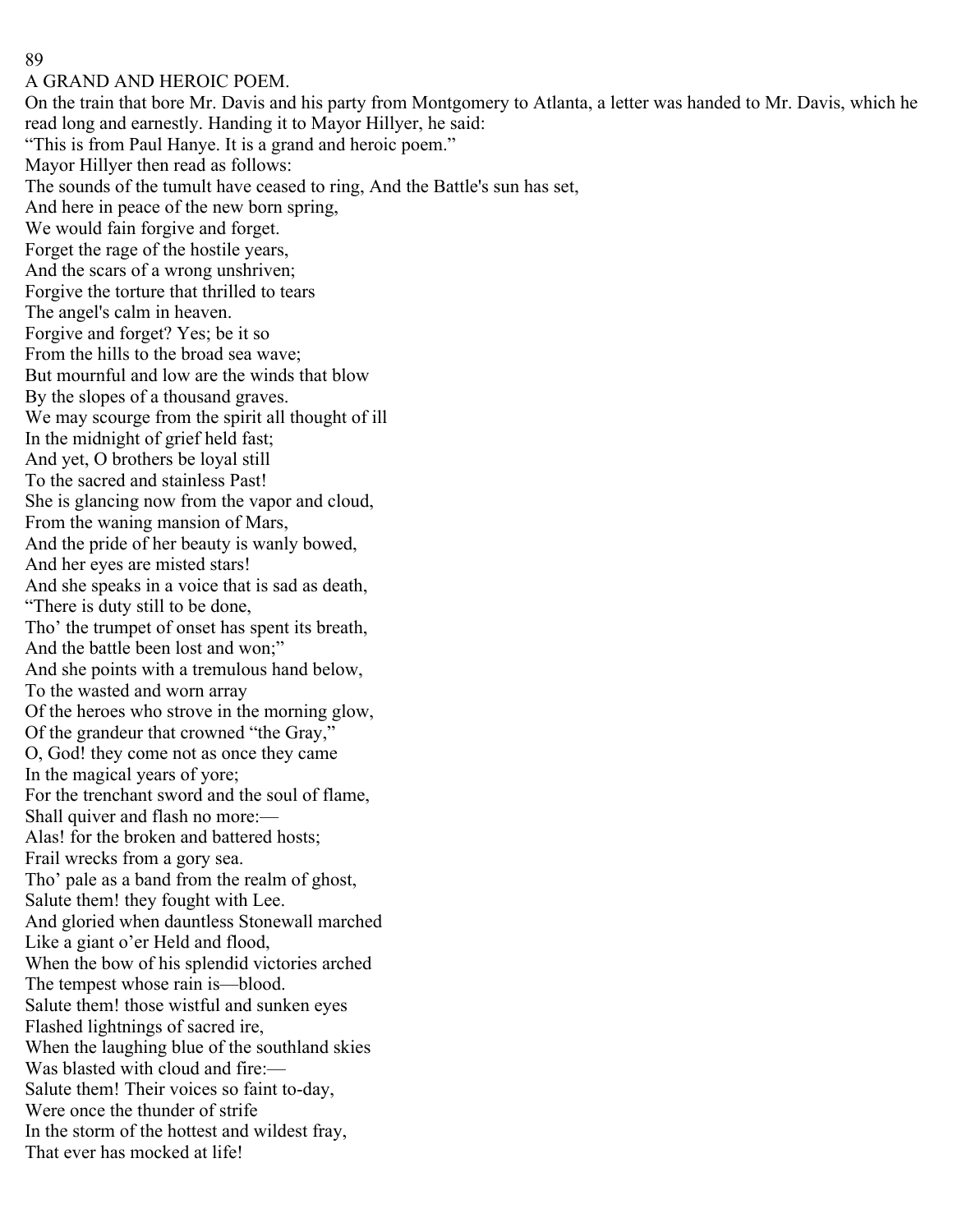Not vanquished, but crushed by a mystic fate, Blind nations against them hurled, By the selfish might, and the causeless Hate, Of the banded and ruthless world: Enough: all Fates are the servants of God: And follow His guiding hand; We shall rise some day from the chastener's rod, Shall waken, and—understand! But hark, to the Past as she murmurs, "Come, There's a duty still to be done, Tho' mute is the drum, and the bugle dumb, And the Battle is lost and won!" No palace is here for the heroes' needs, With its shining portals apart;— Shall they find the peace of their "Invalidies," O, South! in your grateful—heart? A Refuge of welcome, with living halls. And Love for its radiant dome, 'Till the music of death's reveilie' calls The souls of the warriors home!

The three lessons all are the better for knowing—that cheerfulness can change misfortune into love and friends; that in ordering one's self aright one helps others to do the same; and that the power of finding beauty in the humblest things makes home happy and life lovely.

People don't believe in fairies nowadays; nevertheless, good spirits still exist, and help us, in our time of trouble, better even than the little people we used to read about One of these household spirits is called Love.

For the Dispatch.] "IN THAT GRAND COLUMN MARCHING." BY WILLIAM B. CHISHOLM. "Their spirits are in that grand column above, marching with unfaltering steps." —Hon. Jefferson Davis, April 28th, 1886. In that grand column marching, The soldiers of the sky; With laurels over-arching When mute their ashes lie; No earthly tocsin waking Their slumberless repose; No sound of carnage breaking The calm that ever grows. \*\*\*\*\* Hear yet a mother's weeping Above her hallowed dust, Shall she 'ere weary keeping The seals of such a trust? A Niobe, bedewing The sod his head hath pressed; Again in memory viewing The child upon her breast! \*\*\*\*\* Oh friends and comrades gather; 'Tis not of conflict now; But of the chaplet, rather, To rest upon that brow; I hear no bugles calling;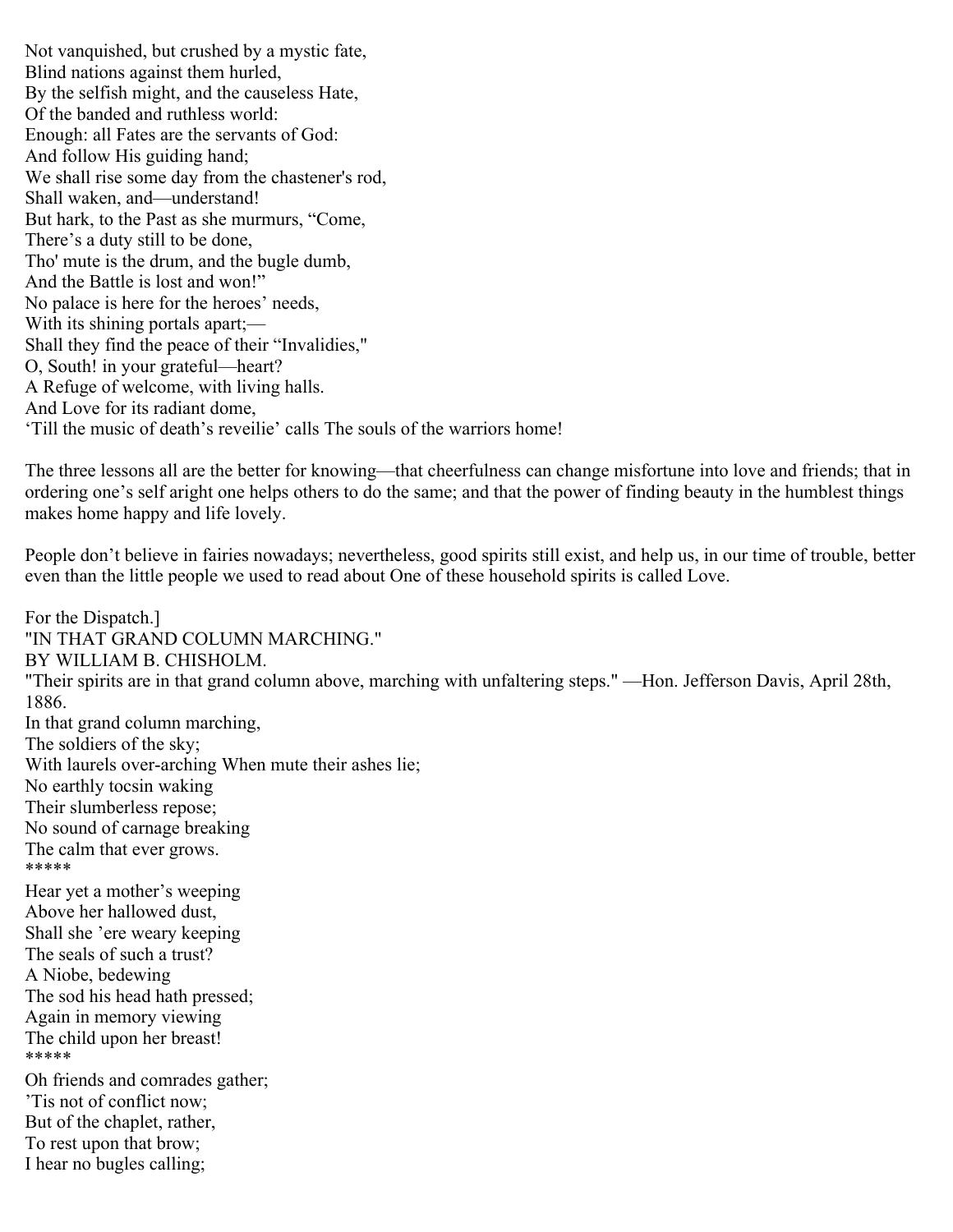Grass grown are those red fields, Where, with its bearer falling, The stricken Banner yields. The roll call is unheeded; The tents are struck for aye; And in the past receded The once proud battle-cry. \* \* \* \* \*

"Was it a father—brother, That thus ye ever mourn? That thus from one to other Are miseries borne?" Back from Virginia's mountains; Back from the Mexic shore; "We mourn them all—as fondly As in the hours of yore!" In that grand column marching They press forever on; Around the camp-fires of the heart They still with us are one. In that array behold we The last sweet minstrel now; Furled in the flag whose woes he sung, Bright beams his laurelled brow. Priest at eternal altars. A minstrel of the skies; Rejoined with those he ever mourns, At rest in paradise? \*\*\*\*\*

In that grand column marching Soon shall the chieftain be; The weary hand that held the helm Beside the sword of Lee. Thou Nestor of the mourners, Rise—o'er thy sorrows rise! No earthly arm shall stay the palm That waits thee in the skies! \*\*\*\*\* In that grand column marching,

Unbrokenly for aye, The Great Commander marshals them To deathless victory. In that grand column marching Unfaltering be their tread; As faithful as our hearts to-day Keep vigil o'er the dead. In that grand column marching, Ye loved and lost farewell! We crown with Duty's tenderest blooms The red fields where ye fell. Peace, heart that ever mourneth O'er these, its treasures fled; The voice to earth returneth— "Thy treasures are not dead!"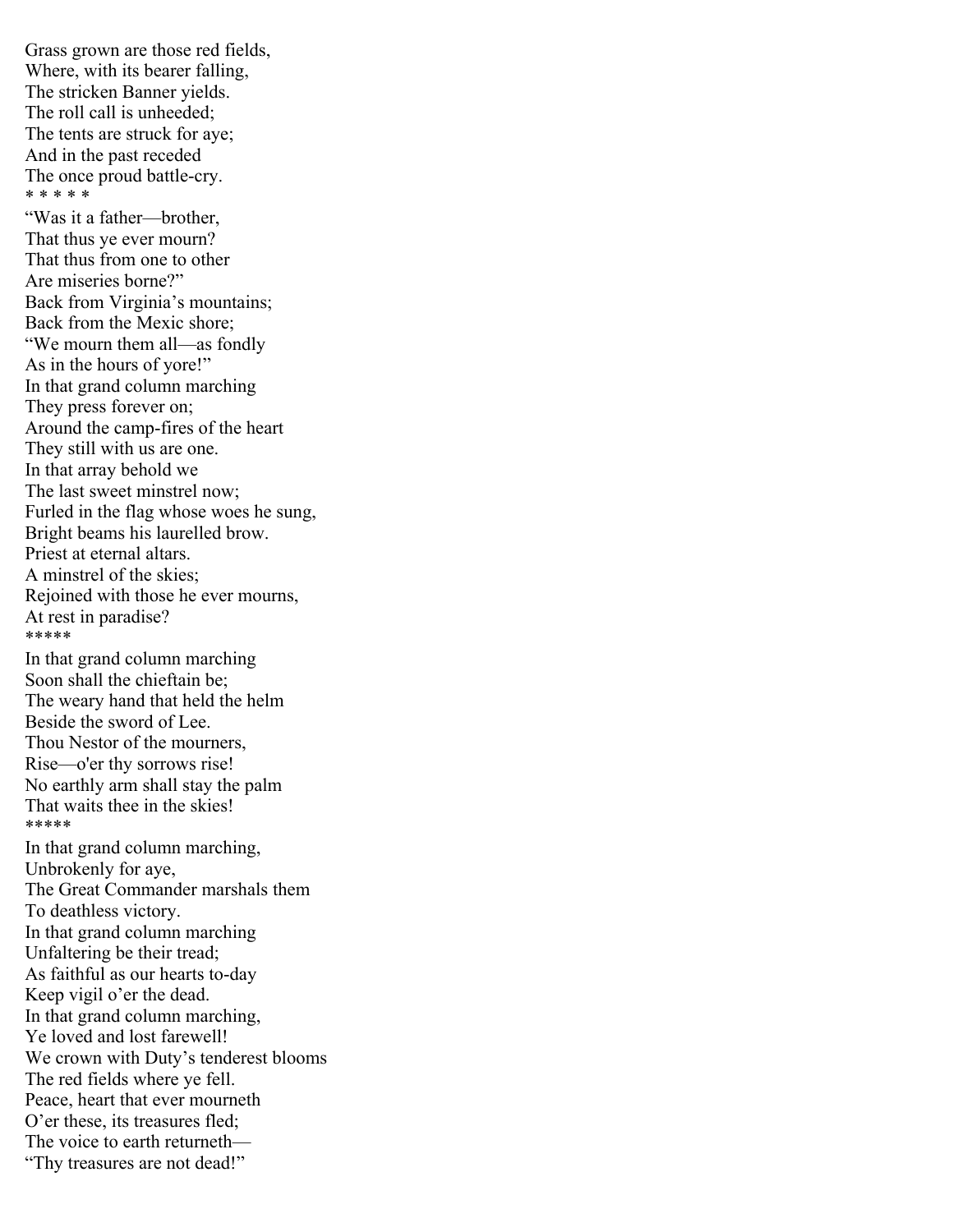```
* * * * *
```
In that grand column marching, Bright spirits, now farewell! With laurels overarching The flag, which, stricken, fell! With paeons softly drowning The requiem of the sigh, And palms the victors crowning— March on! March on for aye!

For the Dispatch. "THE MANTLE OF REGRET." BY WILLIAM B. CHISHOLM. We mourn not that they died in vain; For martyrdom is glory too; Our sorrow o're the gallant slain Is that of reminiscence true. This is the mantle of regret! This is the pathos of the day; Our hearts renew those memories yet, Our tears commingle with their clay. Let peace with teeming bounties reign, And fairer visions of far days; And yet those sepulchres remain; What voice would still our farewell lays. Though furled the banner—sheathed the blade. The dust once loved is loved for aye, This is their knightly accolade; This is their well-won victory. Tis here we rest the pangs of thought; Here, o'er their holy ashes, we The fair memorial, fondly wrought, Bequeath to ages yet to be. Forget we all the rancor now, The agony, the blood, the grief; Yet well befits the martyr's brow The mourner's farewell laurel leaf. Yes! press the heart—sob firmly back, And calmly wipe the tear-stained brow; See, o'er the ages' pathless track, Their names as luminous as now. Bone of our bone!—paternal blood— And souls that with our souls were one, Here, where their last torn standards stood, We write their epitaph: "Well done!" 'Tis not of conquest or defeat, Nor of contending passions now; 'Tis of the dead, and tribute meet To rest upon their gallant brow. Friends, comrades, spirits!—o'er the stream Which ye have crossed—on whose far shore We live again the tender dream— We hail you blest forevermore! Farewell! sweet Alabama, guard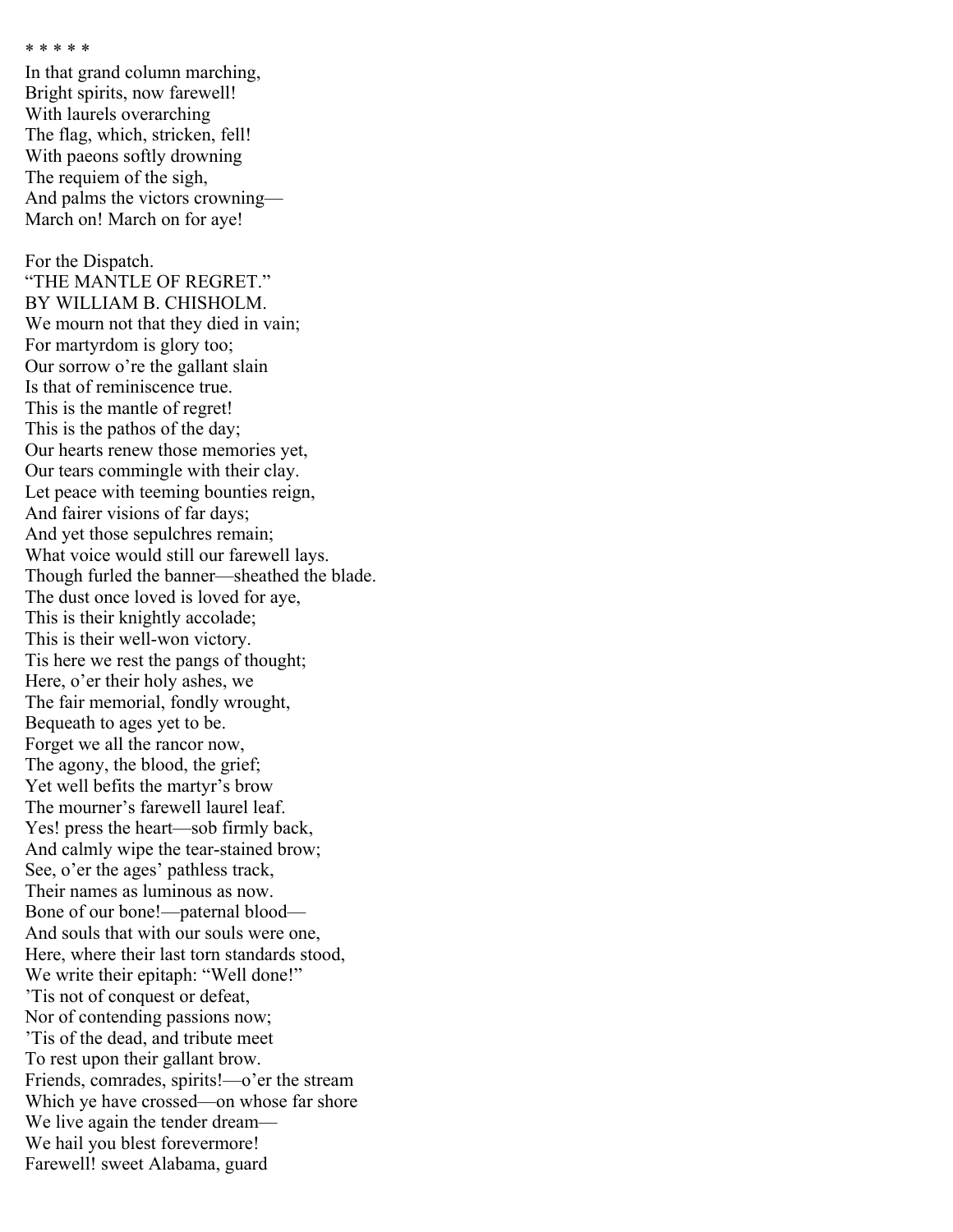Thy sacred treasury for aye; Could hero ask more bright reward Than this, their immortality? April 28, 1886.

## Kings Named John.

John I. of the "eastern empire" was poisoned by a servant; John IV. was deposed and had his eyes put out; John V, ruled only in name and lived in constant dread of assassins; John VI. was deposed and died in prison. One of the Swedish Johns was driven out of his kingdom by his subjects, and another was belittled and defeated at every turn. John I. of France had a short and disastrous reign, and John II. was a prisoner of the English for years. A long list of Johns have changed their titles when taking on kingly robes because of the superstition that a "John" ruler cannot be otherwise than unfortunate.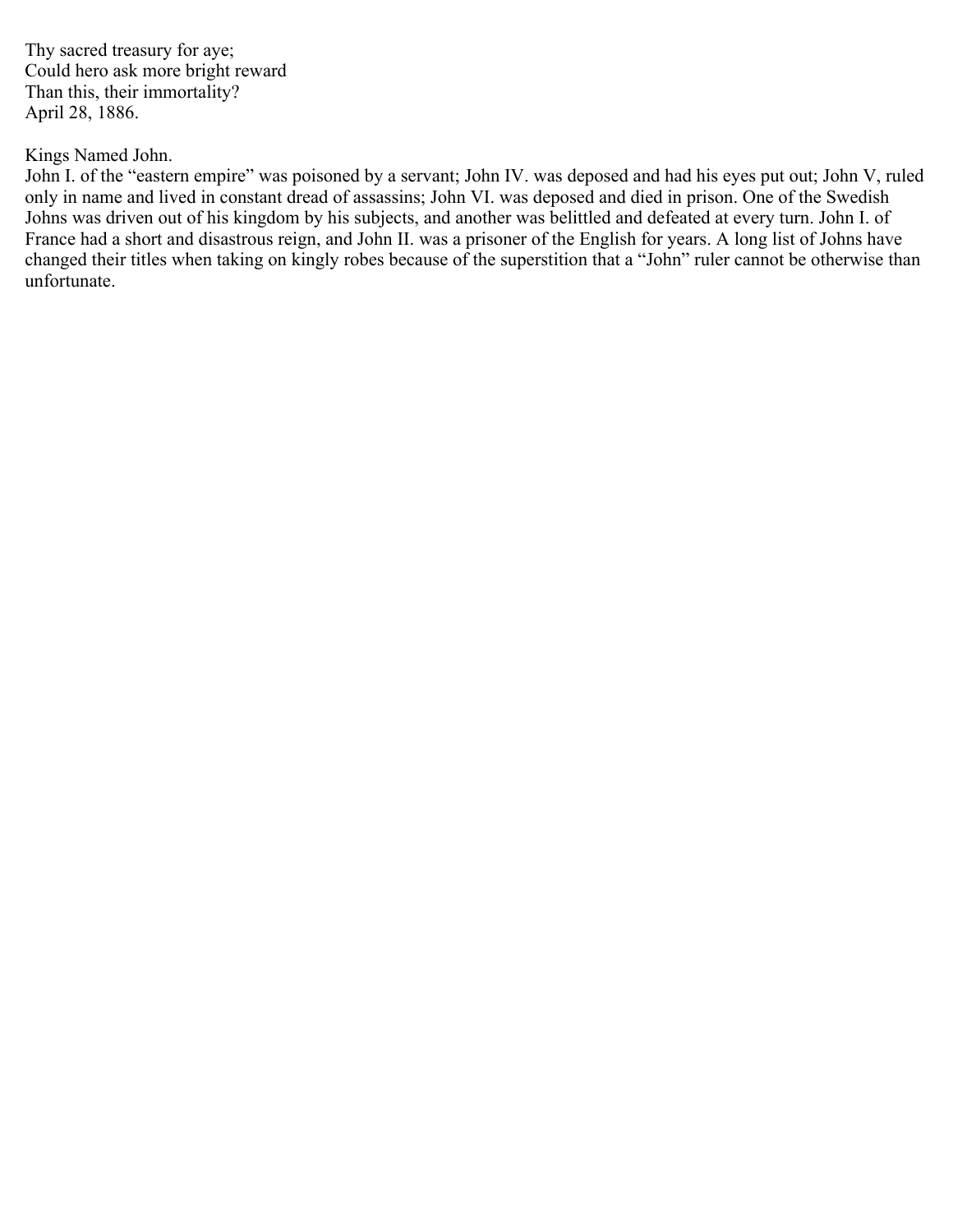# 90 THE OLD COAT OF GRAY. BY "BLONDINE."

[The poem below first appeared a number of years ago in the Tullahoma (Tenn.) Independent. It was written and furnished that paper by Blondine, a daughter of Mrs. Virginia French, of Tennessee, and a young school girl at the time:]

It lies here alone; it is rusted and faded, With a patch on the elbow, a hole in the side; But we think of the brave boy who wore it, and ever Look on it with pleasure and touch it with pride. A history clings to it, over and ove, We see a proud youth hurried on to the fray, With his form like the oak, and his eyes like an aglo's, How gallant he rode in the ranks of the Gray. It is rough, it is worn, it is tattered in places, But I love it the more for the story it bears— A story of courage in struggling with sorrow; And a heart that bore bravely its burden of cares, It is rugged and dusty, but ah! it was shining In silkiest sheen when he bore it away, And his smile was as bright as the glad summer morning When he sprang to his place in the ranks of the Gray. There's a rip in the sleeve, and the collar is tarnished, The buttons all gone with their glitter and gold, "Tis a thing of the past, and we reverently lay it Away with the treasures and relics of old, As the gifts of love, solemn, sweet and out-spoken, And cherished as leaves from a long vanished day, We will keep the old jacket for the sake of the loved one Who rode in the van of the ranks of the Gray. Shot through with a bullet right here in the shoulder,

And down there the pocket is splintered and soiled. Ah, more! see the lining is stained and discolored, Yes—blood-drops the texture have stiffened and soiled. It came when he rode at the head of the column, Charging down in the battle one deadliest day, When squadrons of foemen were broken assunder, And victory remained in the ranks of the Gray. Its memory is sweetness and sorrow commingled, To me It is precious—more precious than gold, In the rent and the shot holes a volume is written, In the stains of the lining is agony told. That was twelve years ago, when in life's sunny morning, He rode with his comrades down into the fray, And the old coat he wore, and the good sword he wielded Were all that came back from the ranks of the Gray. And it lies there alone, I will reverence it ever— The patch on the elbow, the hole in the side, For a gallanter heart never breathed than the loved one Who wore it in honor and soldierly pride. Let me brush off the dust from its tatters and tarnish,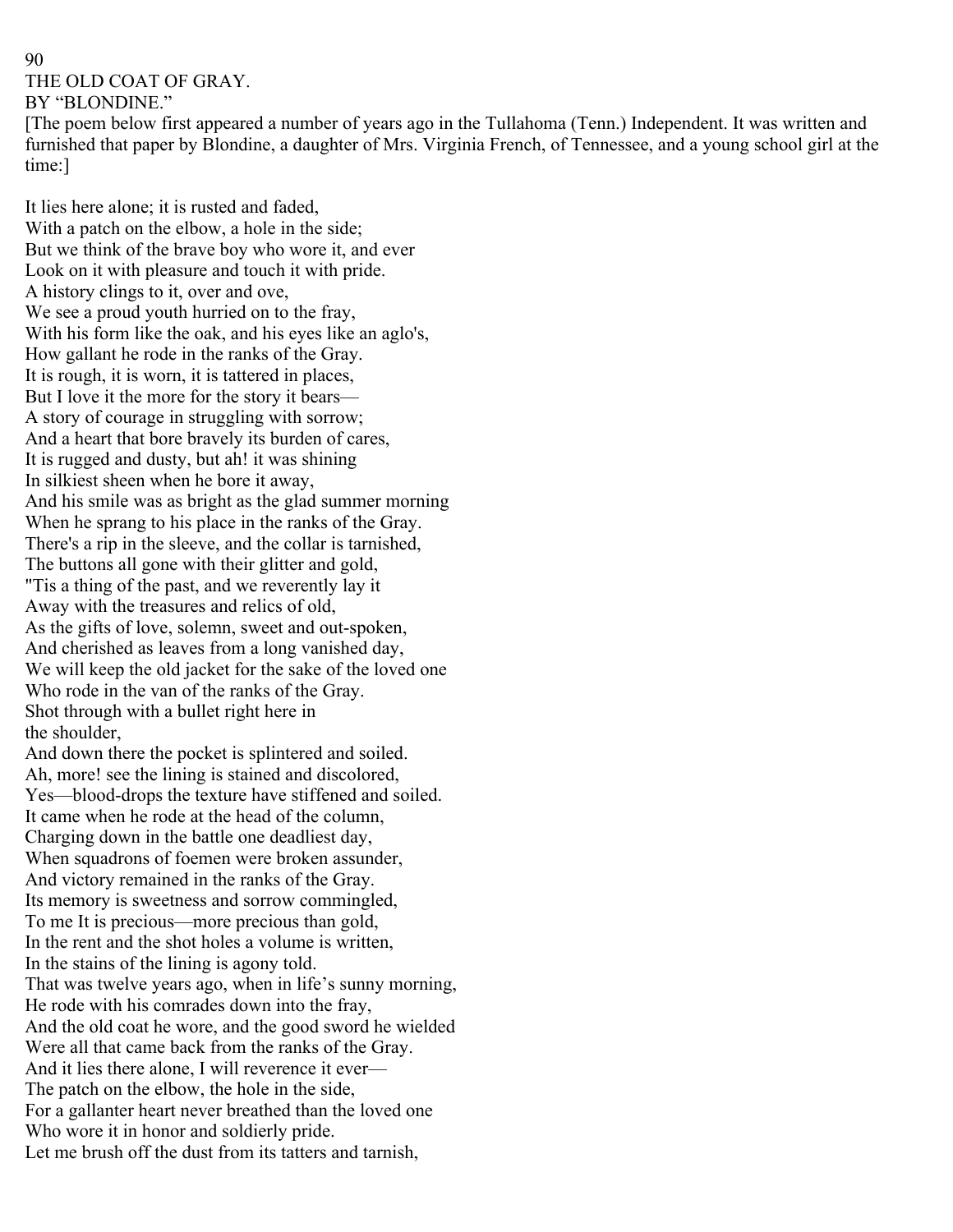Let me fold it up closely and lay it away, It is all that is left of the loved and the lost one Who fought for the right in the ranks of the Gray.

FATHER RYAN'S POEM "REST." My feet are wearied, and my hands are tired, My soul oppressed— And I desire, what I have long desired— Rest—only rest. 'Tis hard to toil, when toil is almost vain, In barren ways; 'Tis hard to sow, and never garner grain, In harvest days. The burden of my days is hard to bear, But God knows best; And I have prayed, but vain has been my prayer, For rest—sweet rest. 'Tis hard to plant in spring and never reap The autumn yield; 'Tis hard to till, and when 'tis tilled to weep O'er fruitless field. And so I cry a weak and human cry, So heart oppressed; And so I sigh a weak and human sigh, For rest—for rest. My way has wound around the desert years, And cares infest My path, and through the flowing of hot tears I pine for rest. And I am restless still; 'twill soon be o'er; Far, down the west Life's sun is setting and I see the shore Where I shall rest.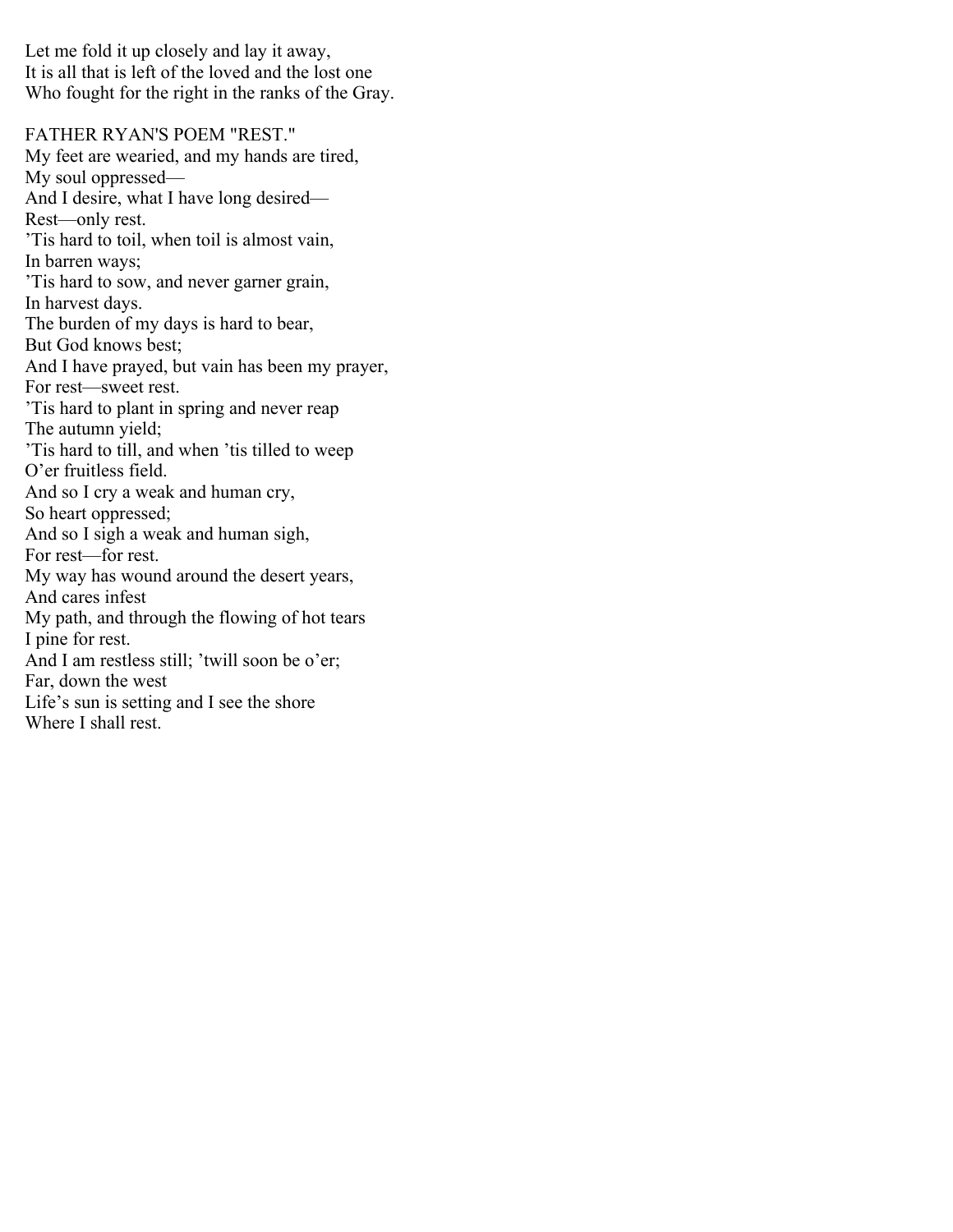91

[Written for the Courier-Journal] Lines to the Memory of Father Ryan, the Poet-Priest. Wandering down the aisle of years, Thou hast sighed for rest-sweet rest— And prayed with earnest voice—with tears For rest, sweet rest—O! soul oppressed! Doubly noble! Poet-priest! Thy earnest, pleading voice was heard, And thy soul in heaven doth feast— Gladder thy song than that of bird. Thou hast thy rest, O! noble soul! Thy spirit fled, by earth oppressed. And found a bright and welcome goal- 'Tis rest, sweet rest, 'tis rest, sweet rest. Doubly noble! Poet-Priest! Thy memory shall ever cling In hearts whom fortune favored least— Of thee they'll speak, thy praises sing. As long as Time shall last, I ween, Thy living words shall ne'er depart; Thy name shall be an evergreen In every loyal Southern heart. O' soul oppressed! almost divine! Now pulseless is thy throbbing breast; Thy work is done—reward is thine, Oppressed no more—thou hast sweet rest. A. J. Hamilton. (A.J. Hamilton) THE SPIRIT LAND. When we hear the music ringing In the bright celestial dome, When sweet angel voices singing, Gladly bid us welcome home To that land of ancient story, Where the spirit knows no care, In that land of light and glory, Shall we know each other there ? When the wholy angels meet us, As we go to Join their band, Shall we know the friends that greet us, In that glorious spirit land ? Shall we see the same eyes shining On us as in days of yore ? Shall we feel their dear arms twining Fondly round us as before ? Yes; my earth-worn soul rejoices, And my weary heart grows light, For the thrilling angel voices, And the angel faces bright, That shall welcome us to heaven, Are the loved of long ago. And to them 'tis kindly given, Thus their former friends to know. Oh, ye weary, sad and tossed ones,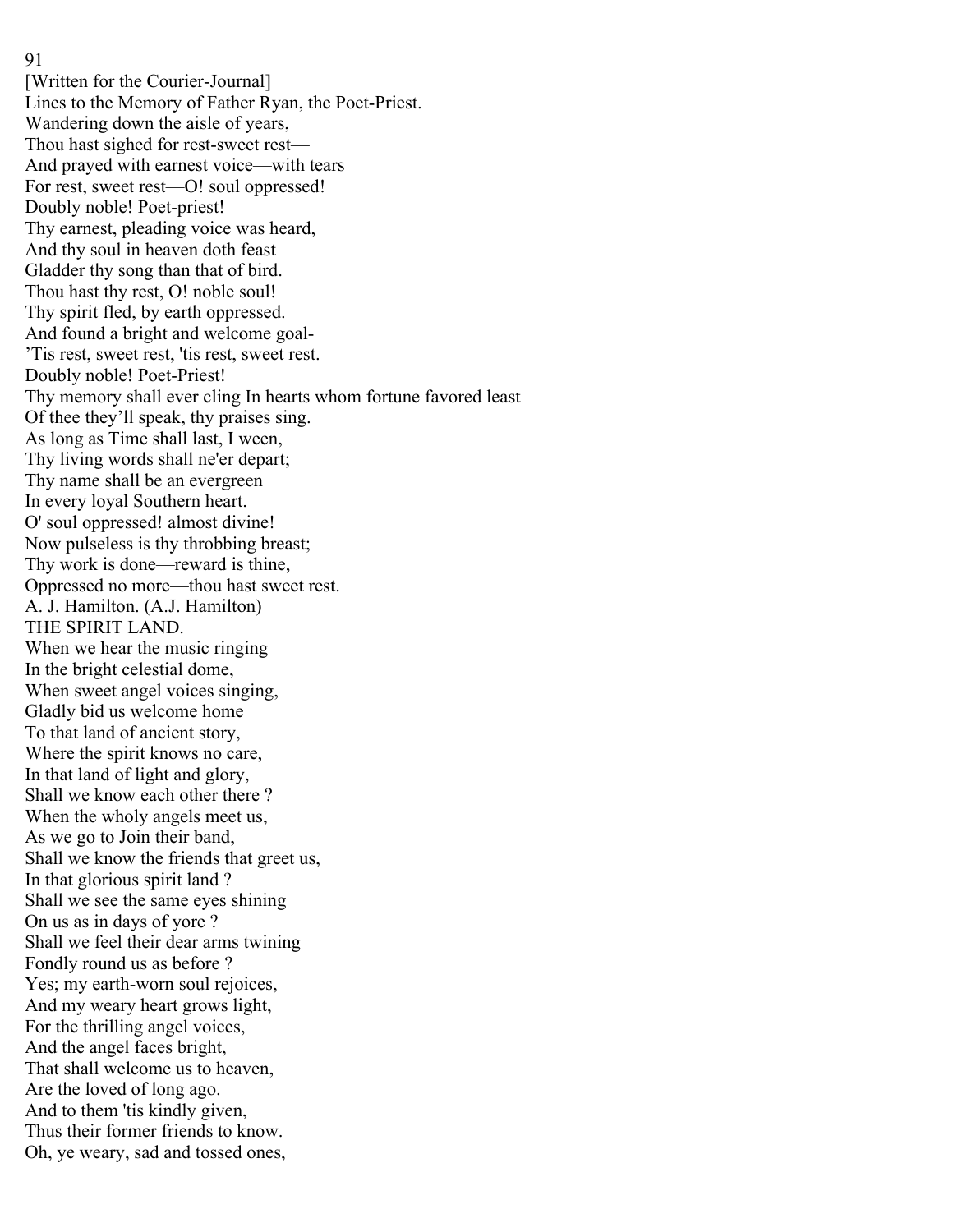Droop not, faint not, by the way; Ye shall join the loved and lost ones In that land of perfect day. Harp strings touched by angel fingers, Murmured in my raptured ear, Evermore their sweet song lingers, "We shall know each other there !" "SHE HATH DONE WHAT SHE COULD." "She hath done what she could !" On the Saviour's feet The oil she hath poured, So costly and sweet, Unheeding the gaze of the wandering crowd, Or the fury of judges who murmured aloud. "She hath done what she could:" With her hands so fair She hath loosened the braids Of her shining hair. She hath wiped His feet with her tresses bright, While her dark eye glowed with a holy light. "She hath done what she could:" Yes, the little part Was only a drop From the brimming heart— Was only a drop from the pure deep well Of a love that was greater than utterance can tell. "She hath done what she could:" Oh, weak heart, be strong ! Press onward, nor faint, Though the strife be long; Take courage—the whisper, when warfare is past,

"She hath done what she could" will reward thee at last. M. E. H. Cherished hopes may sometimes smoulder, And bright eyes grow dim with ?; All things change as we grow older- Love alone lives through the years.

"The gothic as well as the celtic ? held in veneration the mistletoe ? of the Druids gathering it, using a golden stick to cut it and holding in special veneration an oak covered with its green branches."

How Some Great Men Died. Henry I. of gluttony. Henry II. naturally. Edward VI. of a decline. Charles I. on the scaffold. Richard III. was killed In battle. Henry VIII. of carbuncles, fat and fury. George III. as he had lived—a madman. George IV. of gluttony and drunkenness. Henry VII. wasted away, as a miser ought. James I. of drinking and the effects of vice. Charles II. suddenly, it is said of apoplexy. Edward V. was strangled in the Tower by his uncle, Richard III. William Rufus died the death of the poor stags which he hunted. Henry II. of a broken heart, occasioned by the bad conduct of his children. George I. from drunkenness, which his physicians politely called an apoplectic fit. William III. of consumptive habits of body and from the stumbling of his horse. Edward III. of dolage and Richard II. of starvation—the very reverse of George IV.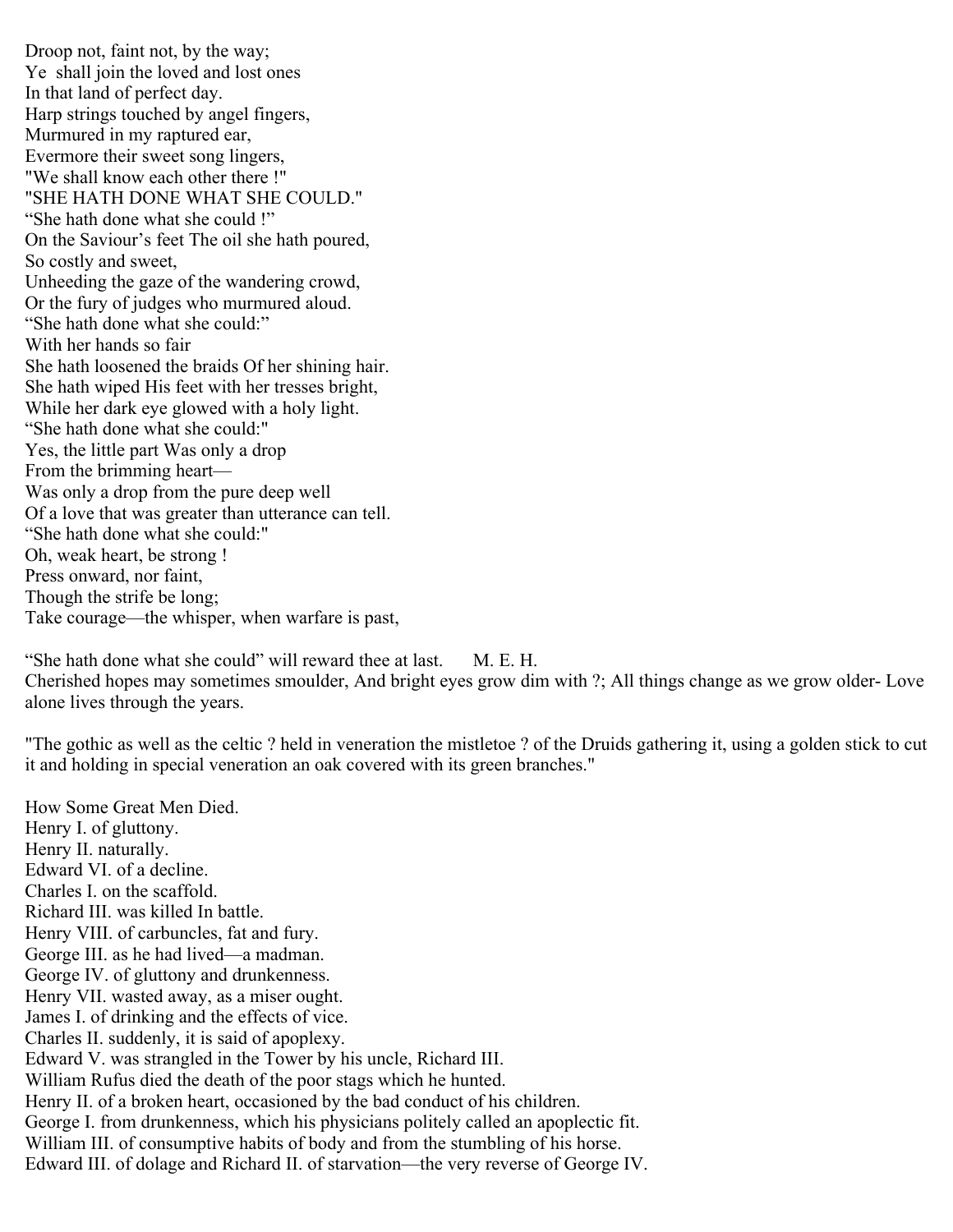Henry VI. in prison by means known then only to his jailer, and now only known in heaven.

William the Conqueror from enormous fat, from drink and from the violence of his passions.

George II. died of a rupture of the heart, which the periodicals of that day termed a visitation of God.

Richard, Coeur de Lion, like animal from which his heart was named, died by an arrow from an archer.

Edward II . was barbarously and indecently murdered by ruffians employed by his own wife and her paramour.

John died, nobody knows how, but it is said from chagrin, which we suppose is another term for a dose of hellbore.

Henry V. is said to have died of a "painful affliction, prematurely." This is a courtly term for getting rid of a King. Edward I. is also said to have died of a "natural sickness," a sickness which would puzzle all the college physicians to denominate.

Henry IV. Said to have died of "fits caused by uneasiness," and uneasiness in palaces in those times was a very common complaint.

# NEVER TOO LATE TO LEARN.

Socrates, at an extreme old age, learned to play on musical instruments.

Cato, at eighty years of age, began to study the Greek language.

Plutarch, when between seventy and eighty, commenced to study Latin.

Bocaccio was thirty years of age when he commenced his studies in light literature; yet he became one of the greatest masters of the Tuscan dialect, Dante and Plutarch being the other two.

Sir Henry Spellman neglected the sciences in his youth, but commenced the study of them when he was between fifty and sixty years of age. After this time he became a most learned antiquary and lawyer.

Dr. Johnson applied himself to the Dutch language but a few days before his death.

Ludovico Monaldesch, at the great age of one hundred and fifteen, wrote the memoirs of his own time.

Ogilby, the translator of Homer and Virgil, was unacquainted with Latin and Greek till he was past fifty.

Franklin did not commence his philosophical researches till he reached his fiftieth year.

Dryden, in his sixty-eighth year, commenced the translation of AEneid, his most pleasing production.—Sel.

When I hear a grown man or woman say, "Once I had faith in men, now I have not," I am inclined to ask, "Who are you whom the world has disappointed? Have you not rather disappointed the world?"—Thoreau.

Are not our darkest days the shadow of the wings of the angle of mercy, hovering near to bless?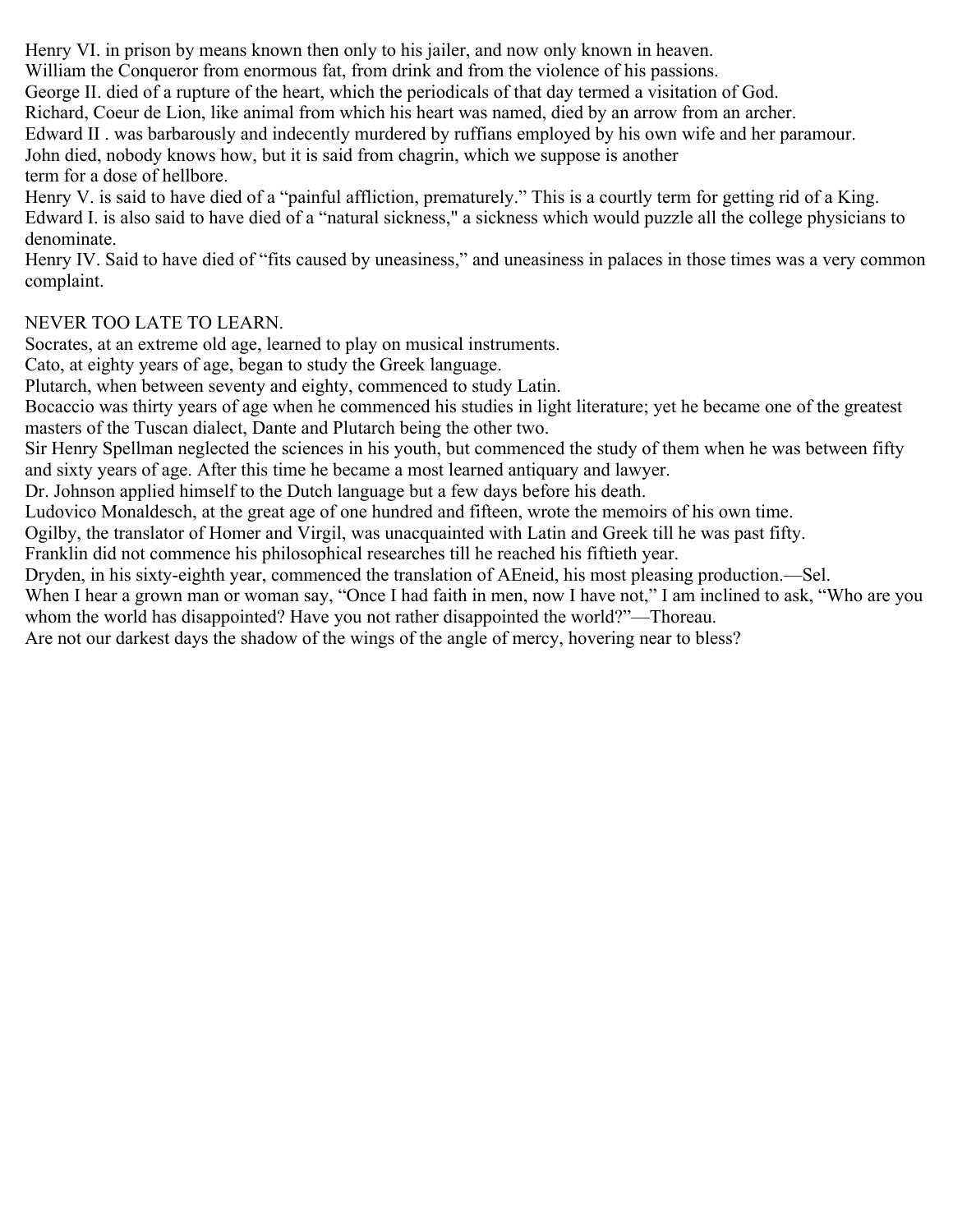Rev. Dr. Thos. B. Craighead.

Dr. Craighead was the originator of Davidson Academy, incorporated 1775, and out of which grew the University of Nashville. In the early part of the present century, the doctor was suspended by the Presbytery of Transylvania, Ky., for his doctrinal teaching. Dr. Craighead and the General were warm, personal friends. The summer of 1824 found Dr. Craighead still under suspension, with very feeble health. Gen. Jackson, with other friends, desired that he should be restored to the ministry before his death. Having procured the requisite application for a called Presbytery of West Tennessee, the General sent it by one of his own servants on horseback, forty miles, with a letter written by himself, to Rev. Dr. Duncan Brown, the last Moderator. Presbytery was called and met in Nashville. Gen. Jackson was in attendance. The matter Jackson rose to his feet, and in a very excited manner, said, "Can't the God that made fire, quench it? Can't the God that made the lion, shut his mouth?" and then, holding his hand heavenward, said, "The Bible is true, every word of it, sir, by the Eternal."

A Scotch Sermon.

The following is a textual division by Rev. Robert Shinn, of Kircaldy, the quaint Scotch preacher:

Quoting, on one occasion, the text from the 119th Psalm, "I will run the way of Thy commandments when thou shalt enlarge my heart," he said:

"Well, David, what is your first resolution?"

"I will run."

"Run away, David; who hinders you? What is your next?"

"I will run the way of Thy commandments."

"Better run yet, David; what is your next?"

"I will run the way of Thy commandments when Thou shalt enlarge my heart."

"No thanks to you David; we could run as well as you with such help,"

Conscience is a clock which in one man strikes aloud and gives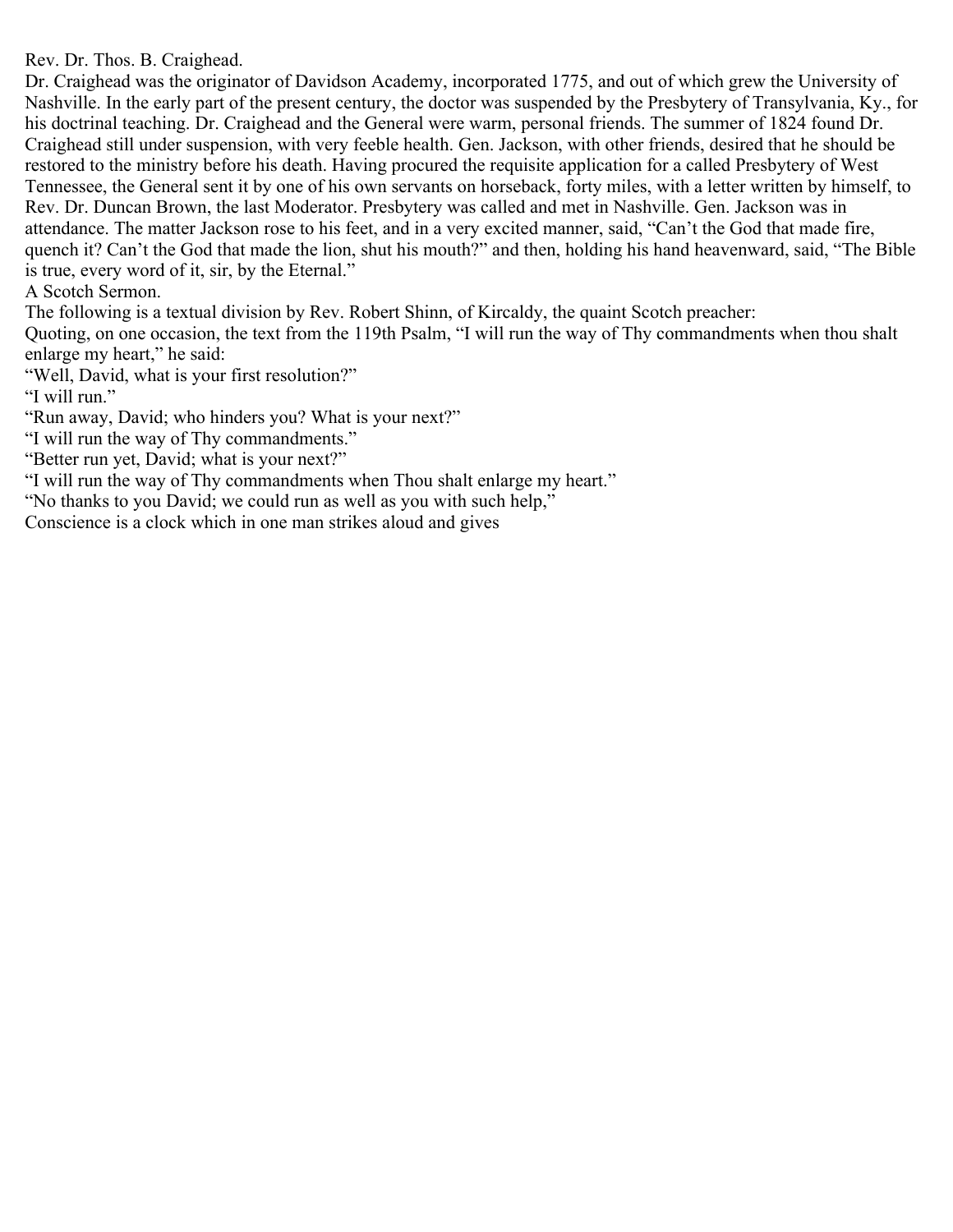### 92

All Quiet Along the Potomac Tonight By Lamar Fontaine, Second Virginia Cavalry.

"All quiet along the Potomac to-night," Except now and then a stray picket Is shot, as he walks on his beat to and fro, By a rifleman hid in the thicket. 'Tis nothing—a private or two now and then Will not count in the news of the battle; Not an officer lost—only one of the men— Moaning out, all alone, the death-rattle. "All quiet along the Potomac to-night," Where the soldiers lie peacefully dreaming; Their tents, in the rays of the clear autumn moon Or the light of the watch-fires, are gleaming. A tremulous sigh, as the gentle night wind Through the forest leaves slowly is creeping, While the stars up above, with their glittering eyes, Keep guard—for the army is sleeping. There is only the sound of the lone sentry's tread, As he tramps from the rock to the fountain, And thinks of the two on the low trundle-bed, Far away in the cot on the mountain. His musket falls slack—his face, dark and grim, Grows gentle with memories tender, As he mutters a prayer for his children asleep— For their mother—may Heaven defend her! The moon seems to shine as brightly as then, That night when the love yet unspoken Leaped up to his lips, and when low-murmured vows Were pledged to be ever unbroken. Then drawing his sleeve roughly over his eyes, He dashes off tears that are welling, And gathers his gun close up to its place, As if to keep down the heart-swelling. He passes the fountain, the blasted pine tree, The footstep is lagging and weary, Yet onward he goes through the broad belt of light, Toward the shades of the forest, so dreary. Hark! was it the night wind that rustled the leaves? Was it moonlight so wondrously flashing? It looked like a rifle—ha! Mary, good-by! And his life-blood is ebbing and splashing! "All quiet along the Potomac to-night," No sound save the rush of the river; While soft falls the dew on the face of the dead— The picket's off duty forever!

"And Thinks of the Two on the Low Trundle-bed." [picture] "And His Life-blood is Ebbing and Splashing." [picture]

? , or does it descend to us an ancient symbol of the ? days of Paganism?"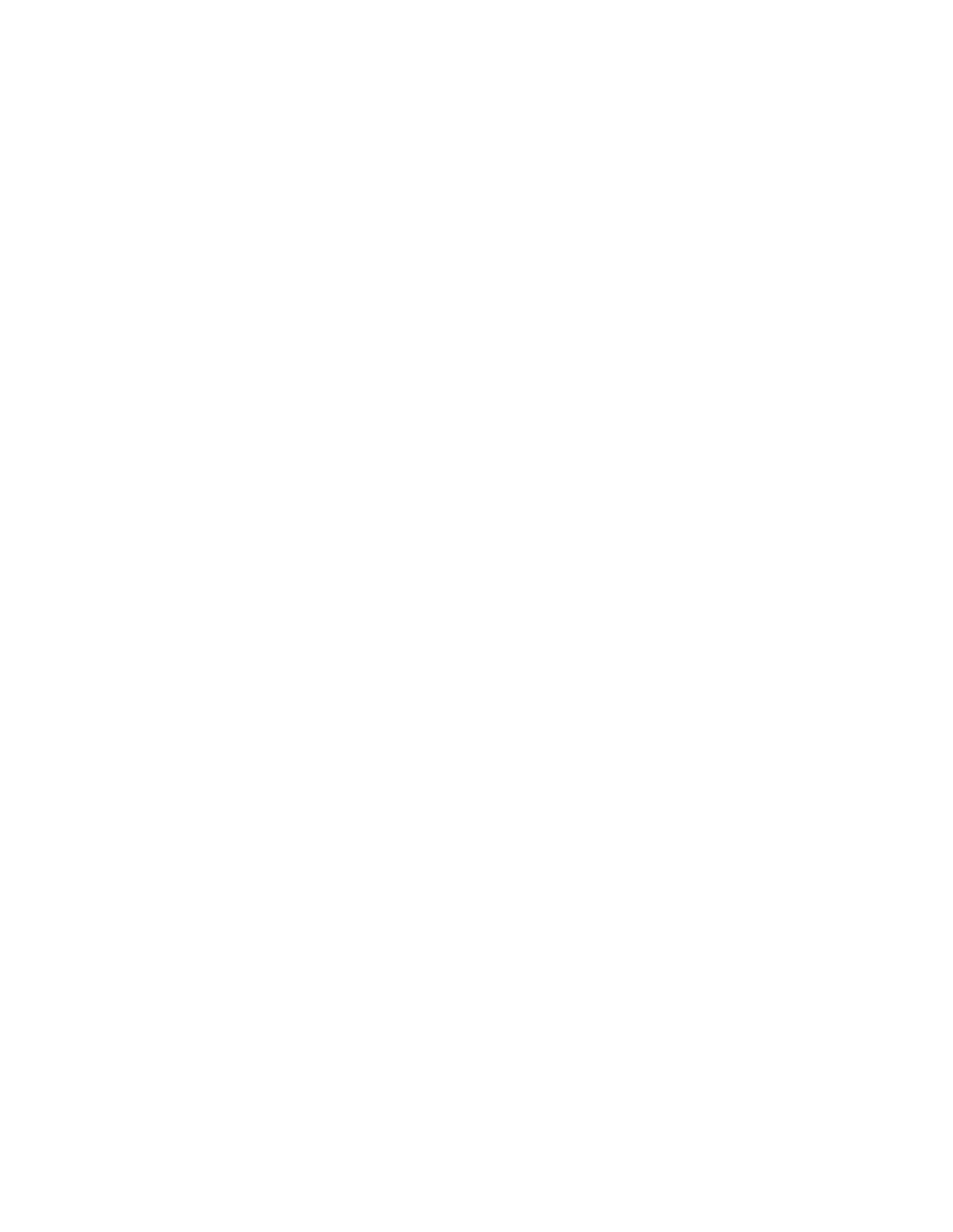93 IF WE HAD BUT A DAY. BY M. L. DICKINSON. (M.L. Dickinson) We should fill the hours with the sweetest things, If we had but a day; We should drink alone at the purest springs In our upward way; We should love with a life-time's love In an hour If the hours were few; We should rest, not for dreams, but for fresher power To be and to do. We should guide our wayward or wearied wills By the clearest light; We should keep our eyes on the heavenly hills If they lay in sight; We should trample the pride and the discontent Beneath our feet; We should take whatever a good God sent With a trust complete. We should waste no moments in weak regret If the day were but one; If what we remember and what we forget Went out with the sun, We should be from our clamorous selves set free To work or to pray, And to be what the Father would have us be, If we had but a day. ---Lend a Hand. An Every-Day Creed I believe in the efficacy of soap. I believe that work is the best panacea for most ills, especially those of the mind, and that fresh air, exercise and sleep are the best medicines for the body. I believe in fun and laughter, both as a tonic for the blues and as an outlet for high spirits. I believe in the beauty of flowers, sunsets and mountains; in the music of birds and brooks. I believe that there is a bright side to everything, and that we would be more aware of the good about us were our hearts more responsive to its touch. I believe in human kindness.

I believe that an ounce of frankness and explanation is worth a pound of repentance and forgiveness, and will often prevent heartache and bitter misunderstanding.

I believe in the simple life of the home, free from formality and social conventionality.

I believe in the hearty handshake, in hospitality, comradeship, friendship, love.

—E. Stocking.

An Easter Greeting.

TO A FRIEND.

OUT of the cold hard earth the little flowers spring; From the dead chrysalis the butterfly takes wing; Trees, bare and leafless, in tender green burst forth; Warm breezes soon dispel the chill winds of the North. Deep, in the dull, dark coal, the flaming fire hides; Back of the heavy clouds the faithful sun abides; Under the glittering ice, the steady waters flow; 'Neath cold exterior unchanging love will glow;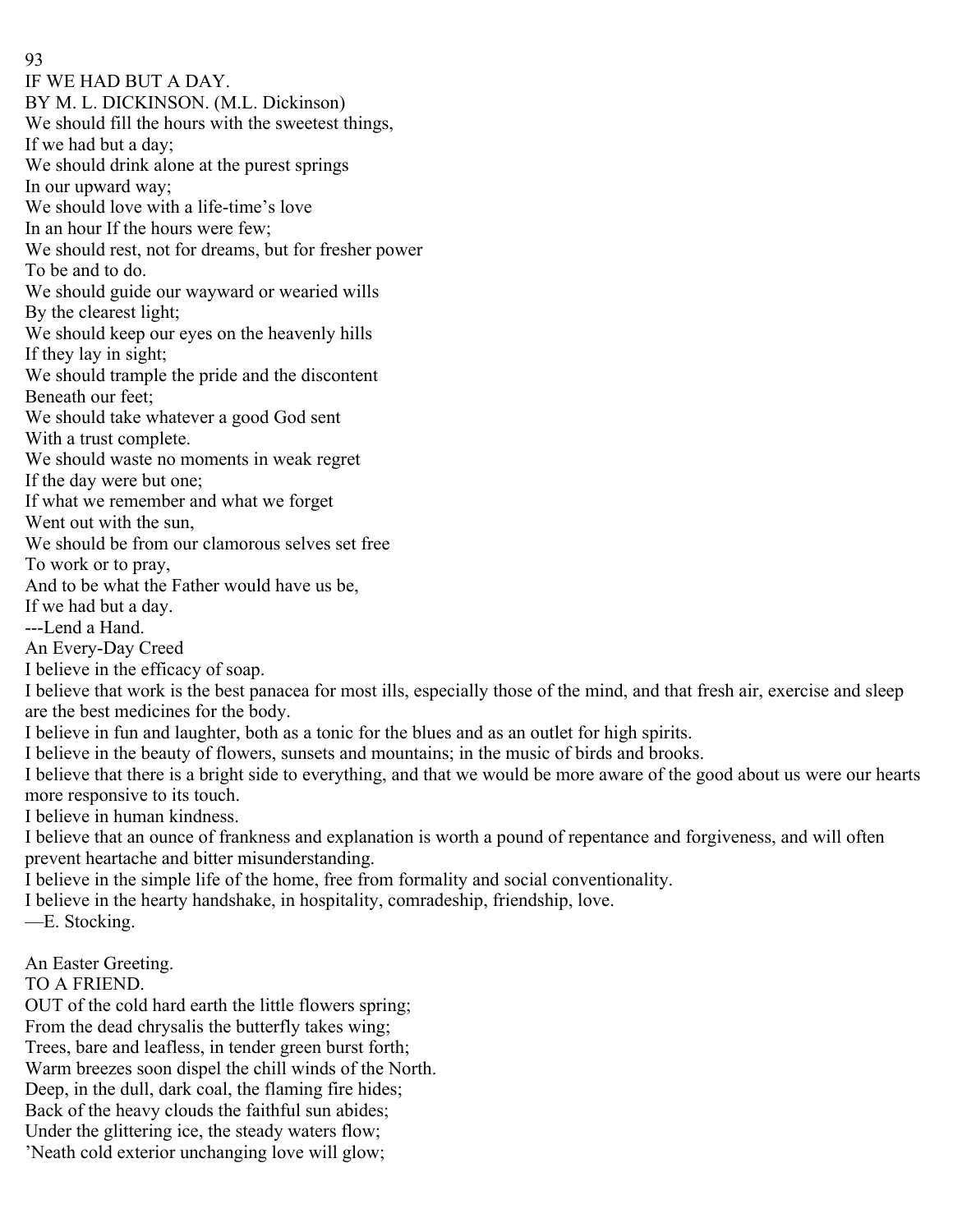Over the gloomy cloud, the rainbow's promise shines; Close round the broken stump, the clinging vine entwines; After the dreary night the golden morning breaks; Even from the darkest hour the heart some blessing takes; All nature and all heaven breathe low, to hearts in strife, "Peace, peace, there is no death; it is eternal life." To every bruised heart, by grief and anguish torn, Jesus brings healing sweet, this resurrection morn. Child, through thy sorrows' night, look up, His message hear; God knows, and loves, and guides—Hope, and take comfort, dear. Kathryn.

"Time shall tell the joyful story, Good deeds done cannot be lost; Here in time or there in glory, They shall far outweigh the cost."

Where I am, there shall also my servant be. John 12:26. [picture]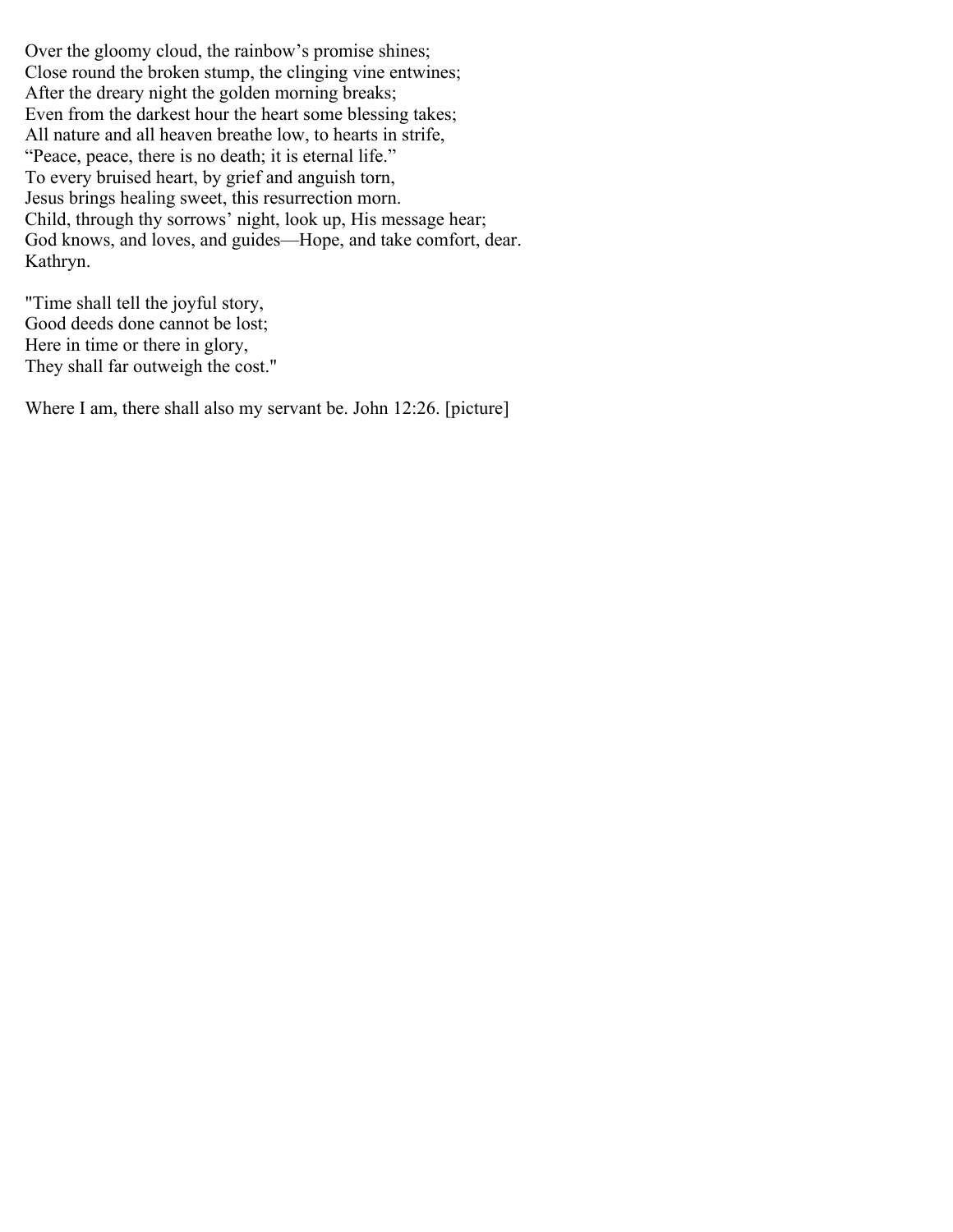### 94

"After the shower the tranquil sun; After the snow the emerald leaves, Silver stars after the day is done, After the harvest, golden sheaves. After the clouds, the violet sky, After the tempest the lull of waves; Quiet woods when the winds go by; After the battle peaceful graves. After the burden, the blissful, mead; After the flight the downy nest; After the furrow the waking seed; After the shadowy river, rest."

The bloom upon the branch must die, Before the tree can bear; It is the truth that wakes the sigh. And hope that brings despair.

The sun that paints the flower today Will fade the flower tomorrow. The longest joys will pass away And end at last in sorrow.

The passing air by which we live Still burns our breath away, The hand which to us life doth give Preforms the bed of clay.

It is because all ties must part, That farewell words are spoken, It is the love that fills the heart, "By which the heart is broken."

A Spring Song By Eva St. Clair Champlin (Sung by a song-sparrow at my window in early morn.) Sad heart, true heart, Wake and sing! Farewell, winter, Welcome, spring! Let thy sad thoughts, Doubts and fears Float away on Winter's tears. Sad heart, true heart, Wake and smile! I am singing All the while. Soon my mate will Flutter near, Coo and nestle, Spring is here!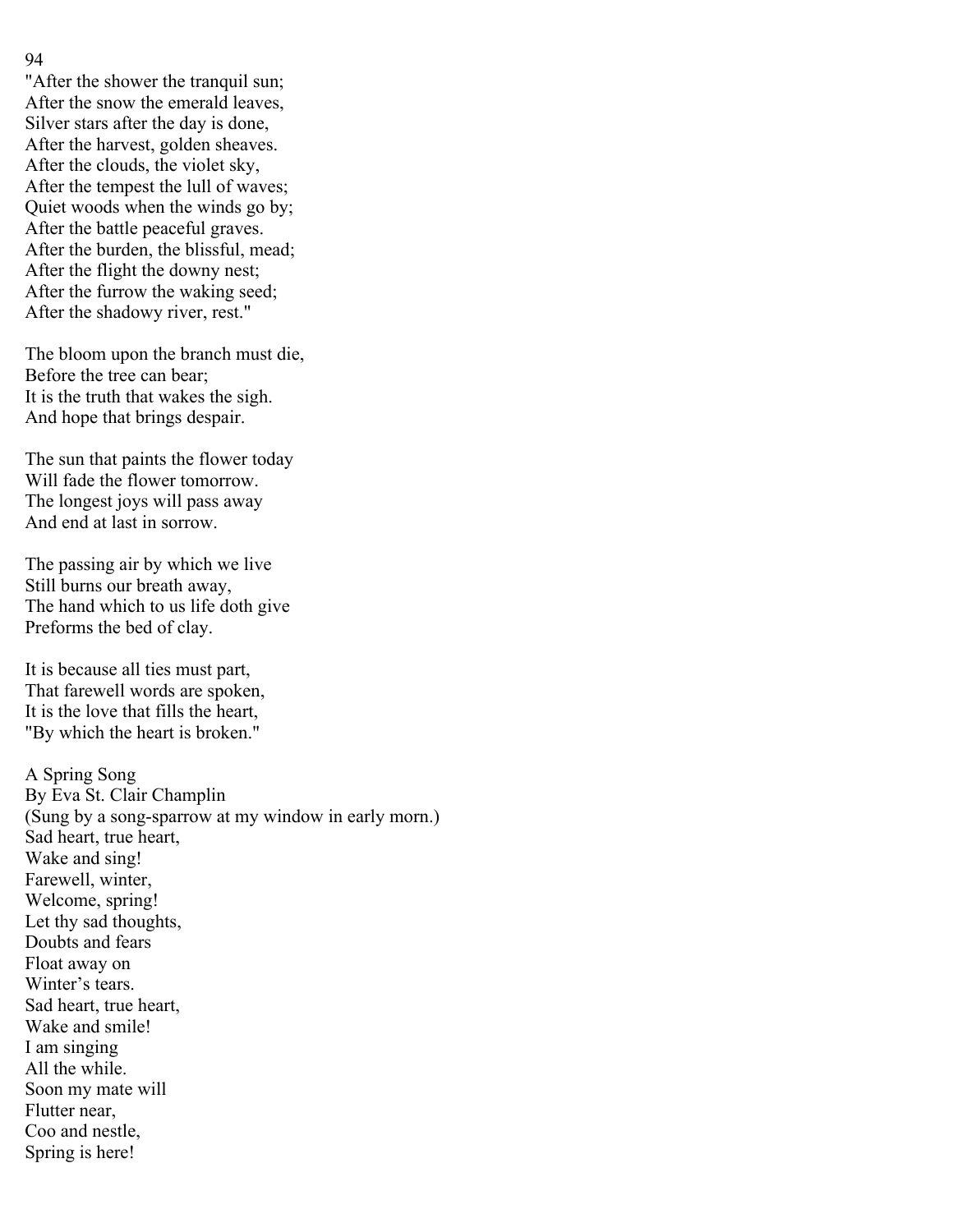Leaves and flowers, Nests a-swing, Soul-filled joys Will summer bring. Sad heart, true heart, Wake and sing! Thy love, too, will Come in spring True he is, though Far away, Silence cannot Dim love's day. In his heart your Image burns, Soon to you his Step returns. Sad heart, true heart. Wake and sing Till the banks and Bushes ring With the gladness Of the spring.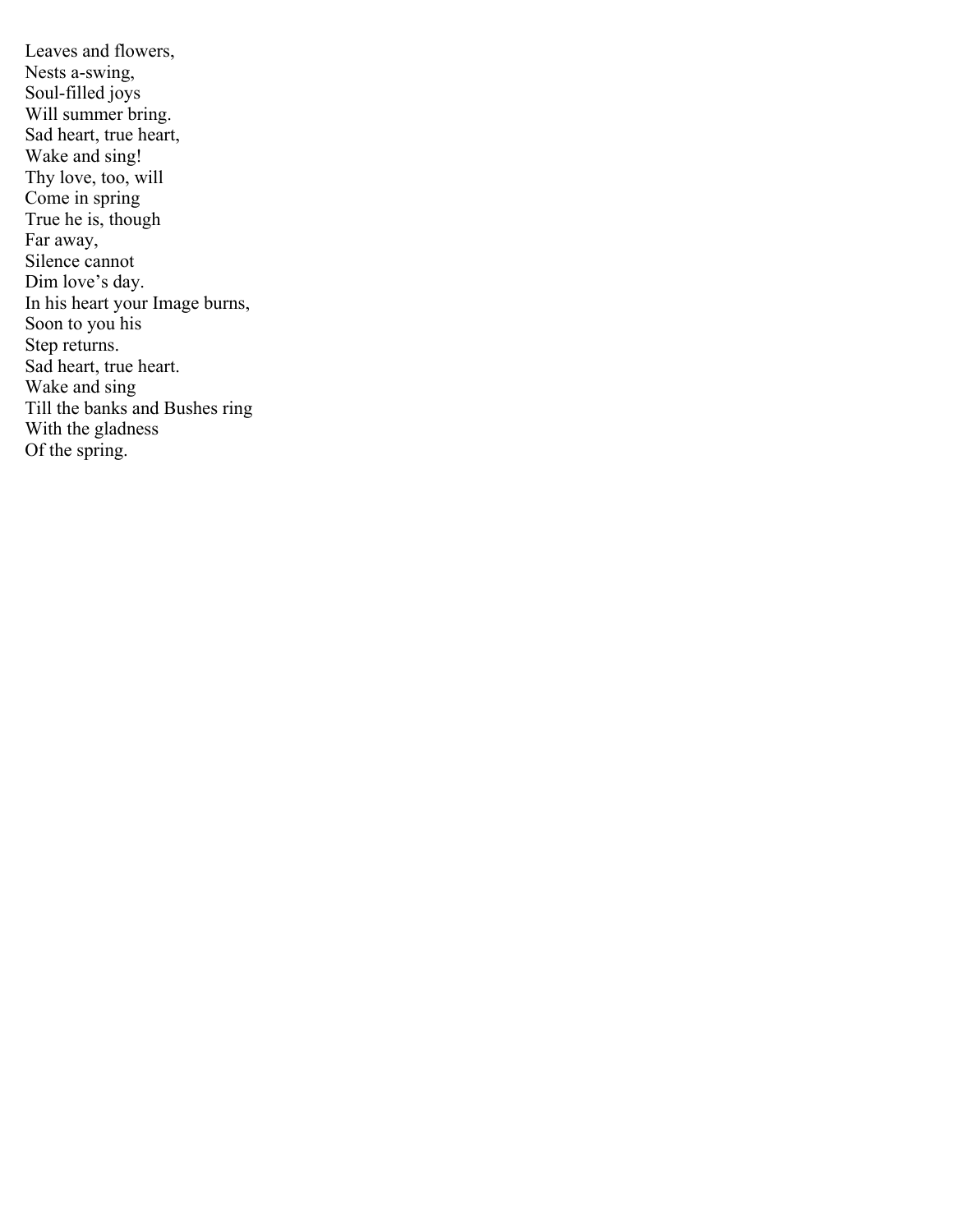## 95 THE OLD ARM CHAIR. THE RECENT DEATH OF ELIZA COOK, THE ENGLISH POETESS.

Her Poems Are Familiar to Thousands Who Have Associated Her Name with Their Authorship-- Text of the One That Has Probably the Most Admirers.

Love it, I love it! and who shall dare To chide me for loving that old arm chair? I've treasured it long as a sainted prize; I've bedewed it with tears; I've embalmed it with sighs. 'Tis bound by a thousand bands to my heart: Not a tie will break; not a link will start. Would you know the spell? A mother sat there! And a sacred thing is that old arm chair.

In childhood's hour I lingered near The hallowed seat, with listening ear; And gentle words that mother would give, To fit me to die and teach me to live. She told me that shame would never betide With Truth for my deed, and God for my guide; She taught me to lisp my earliest prayer As I knelt beside that old arm chair.

I sat and watched her many a day. When her eye grew dim and her locks were gray; And I almost worshiped her when she smiled, And turned from her Bible to bless her child. Years rolled on, but the last one sped— My idol was shattered, my earth star fled! I learnt how much the heart can bear, When I saw her die in her old arm chair.

"Tis past! 'tis past! but I gaze on it now, With quivering breath and throbbing brow; 'Twas there she nursed me, it was there she died, And memory flows with lava tide. Say it is folly, and deem me weak, Whilst scalding drops start down my cheek; But I Love it, I love it, and cannot tear My soul from a mother's old arm chair.

The White Chrysanthemum. BY H. H. The first light snow was falling fast; My heart was filled with pain and grief; I mourned o'er faith and friendship dead, O'er faded flower and withered leaf.

Restless, I paced the garden wide, Then felt of joy a sudden thrill— For at my side, like veiled bride,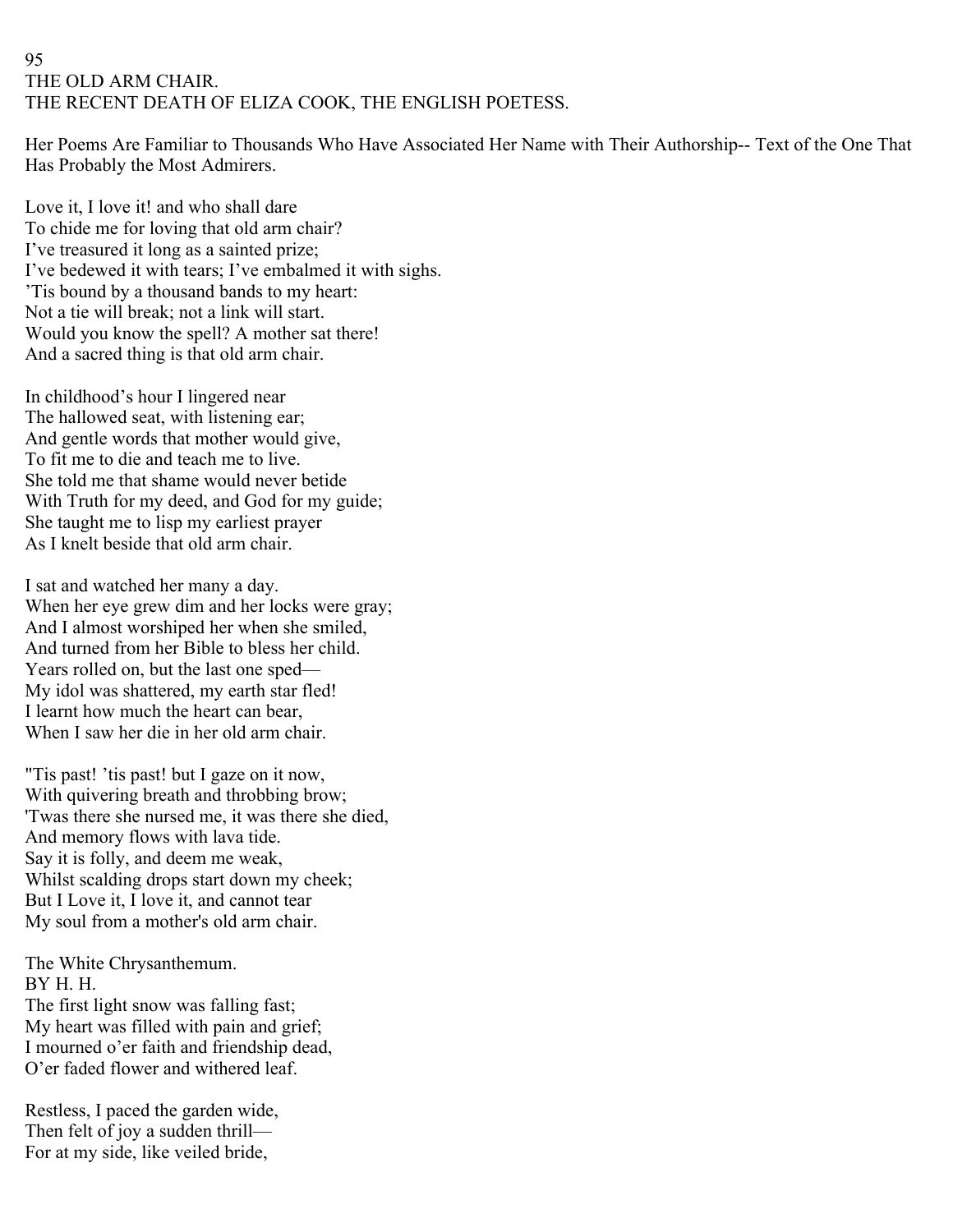One snow-white flower was blooming still.

I raised the storm-bowed bended head; Elastic sprung the slender form. No rose of June on sunny bed Outshone this blossom of the storm.

Teach me, I cried, thy cheerful faith, Brave, patient flower who dares to bloom On Winter's icy verge, and saith, Give doubt no place, and fear no room.

I still will trust—"You may, you must"— I heard, with joy and wonder dumb. My parted love was faithful proved; Thine augury true—Chrysanthemum.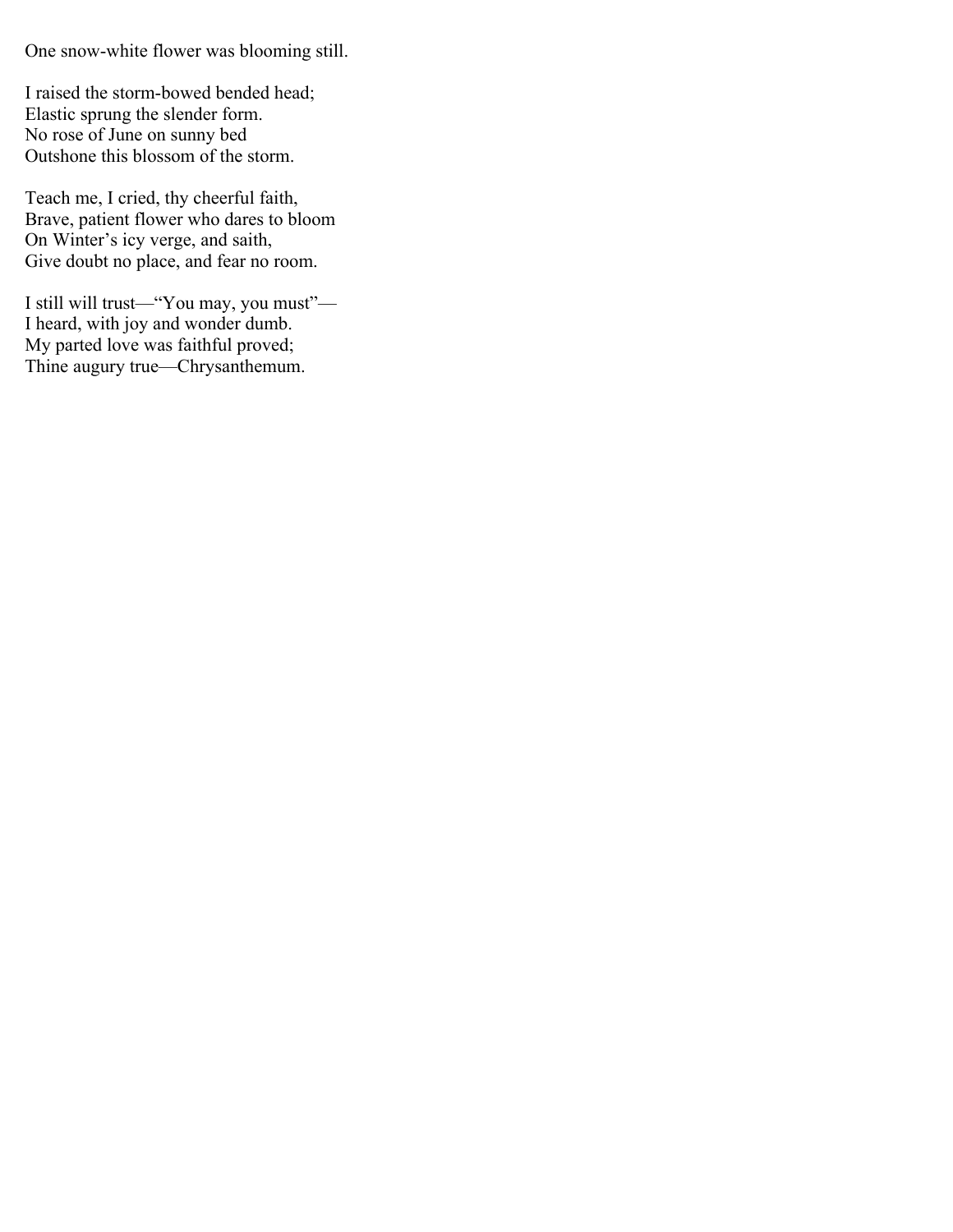96 New Giant Excelsior Pansies. John Lewis Childs Catalogue of 1887. [picture]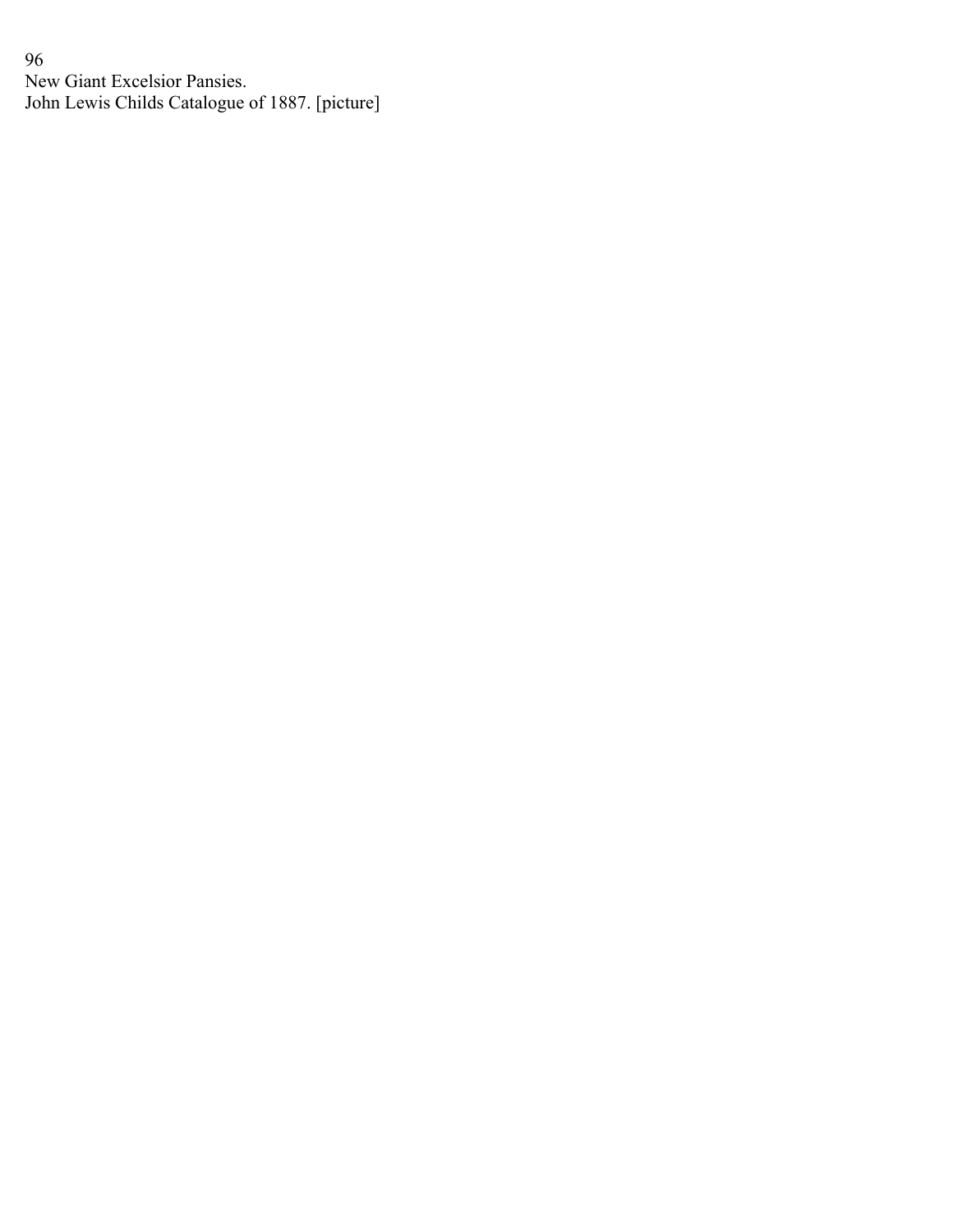PANSIES. Fit emblems of a kingly race, You bear your heads with regal grace, Yet show withal a modest face, O, royal purple pansies! You turn my thoughts to childhood's hours; We had a garden then of flowers, Gay and bright with rosy bowers, And beds of golden pansies. O, we were happy children then Roaming wild through wood and glen, Baby-faces we called them then, These blue and yellow pansies. They were our mother's favorites too, Royal purple, and brown and blue, Velvety black and yellow too, And dainty pure white pansies. We have left the homestead many a year, That garden's but a memory dear, That comes before me bright and clear, Whenever I see pansies. Hilda B. Monty, in The Mayflower.

## SMILES.

97

The thing that goes the farthest toward making life worth while, That costs the least and does the most is just a pleasant smile. The smile that bubbles from a heart that loves its fellow men Will drive away the clouds of gloom and coax the sun again. It's full of worth, and goodness, too, with many kindness blent— Its worth a million dollars and it doesn't cost a cent. There is no room for sadness when we see a cheery smile— It always has the same good look its never out of style; It nerves us on to try again when failure makes us blue; The dimples of encouragement are good for me and you. It pays a higher interest, for it is merely lent; It's worth a million dollars and it doesn't cost a cent. A smile comes very easy—you can wrinkle up with cheer A hundred times before you can squeeze out a soggy tear. It ripples out, moreover to the heart-strings that will tugg; It always leaves an echo that is very like a hug. So, smile away. Folks understand what by a smile is meant— It's worth a million dollars and it doesn't cost a cent.

# CAPT. SCREWS'S TRIBUTE TO SOUTHERN HEROINES.

At the Lee memorial exercises Tuesday night, Capt. B. H. Screws (Capt. B.H. Screws) was especially happy in allusions to Southern womanhood during the great war.

Captain Screws spoke in part as follows:

"Ever glorious, immortal Lee; embodiment of Southern sentiment, of Southern honor and of Southern chivalry, we ne'er shall see his like again; but his memory is secure so long as It Is nurtured by the splendid women of the South, and especially by that Spartan band of matrons and misses, now, alas, so rapidly passing away, who endured those agonizing years of hope and despair, when war's frowning visage darkened the land, and who, like the women of Poland, in their country's darkest hours, tore the jewels from their delicate fingers and snowy necks, and tossed them into the famishing treasury of their country; or, having no jewels, but sons and brothers, sent them with Lee to tight their country's battles.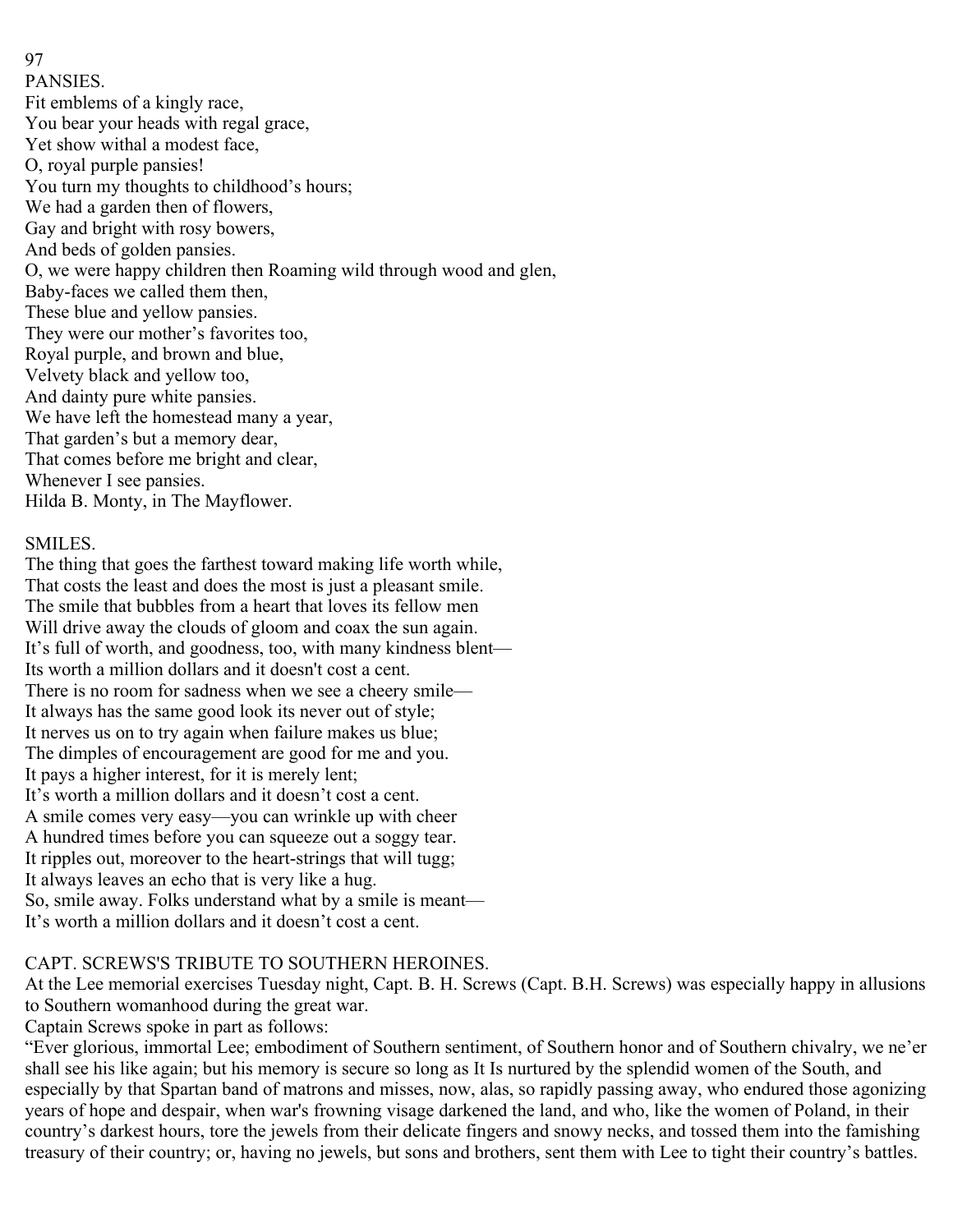"From time immemorial, poets and painters have endeavored to portray the great deeds of noble women. Isabella, the patroness of Columbus; Maria Teresa, the vanquisher of Frederick the Great; Charlotte Corday, sending the dagger to the tyrant's heart; Joan of Arc, the martial heroine of all the ages; Mollie Pitcher, the brave artillerist of the old American Revolution, and Florence Nightingale and Clara Barton, and our own sweet Annie Wheeler, and others, are all embalmed in immortal song, perpetuated on canvass and, in statuary, recorded in school books and histories enshrined in the hearts of grateful millions, and deservedly so.

"But prejudiced and partisan history rarely mentions, and cruel school books never, a deed of female daring, patriotism and devotion as resplendent and inspiring as was ever recorded in all the chronicles of time. When the fearless North Alabama girl, in eager haste, without a moment's hesitation, sprang behind the great cavalry leader, guided him over the tortuous mountain, through the tangled ravine, beneath the galling fire of federal sharpshooters, who lined the banks of Black Creek like Russian Cossacks, or, rather, like Indian runners there was exhibited as noble an illustration of unalloyed courageous devotion as that which has made the Maid of Saragosa famous for all time. Dixon the brave Alabama boy going down beneath the waters of Charleston harbor after blowing up the Federal warship; Perry at Lake Erie, or Hobson at Santiago were not so glorious as Emma Sanson on the ride with Forrest; and so long as the bright star on the flag of this Union answers to name 'Alabama,' so long as Alabama's proud sons and daughters glory and exult in the splendid, galaxy of her illustrious names, that long shall the name of Emma Sanson, the characteristic Southern heroine, shine resplendently the richest jewel which glitters there. Among the Romans her statue would adorn the Pantheon.

"And this young Alabama woman was but a type of the women of her times, the world-famed rebel women of the South, who, though clad in homespun, were the most regal, the most beautiful, the truest and fairest that ever the sun shone on. Their unwavering loyalty during that stormy period yields not in splendor to the brightest chaplet that ever bloomed upon a warrior's brow.

"And now, may those of that immortal sisterhood who linger here yet awhile, may their successors—the fair Daughters of the Confederacy—may they be forever assured that their gentle, devoted, persistent remembrance of Lee and his followers, touches deeply and falls gratefully upon the hearts of the Confederate veterans, gratefully, even as the rays of the morning sun glisten through the dew drops which the sad night hath wept. So long as they are true to the memory of Lee and the storm-cradled nation that fell, they will be true to themselves, to their country, to their ancestors, and to their posterity."

Sayings of Sages.

We pardon as long as we love. —Rochefoucauld. In great attempts it is glorious even to fail.— Longius. The most effective coquerty is innocence.—Lamartine. He that will keep a monkey should pay for the glasses he breaks.—Seldon. The only medicine that does women more good than harm is dress.—Richter. Without constancy there is neither, love, friendship nor virtue in the world.—Addison. A lie always has a certain amount of weight with those who wish to believe it.—E. W. Rice. (E.W. Rice) God never wrought miracles to convince atheism because His ordinary works convince it.—Bacon. Do not wait for extraordinary circumstances to do good actions try to use ordinary situations.— Richter. It is meet that noble minds keep ever with their likes; for who so firm that can not be seduced?—Shakespeare. Children generally hate to be idle. All the care then should be that their busy humor should be constantly employed in something that is of use to them. — Locke.

The rich man lay on his velvet couch, And dreamed of his silver and gold. While the little girl lay on a bed of snow, And murmured "So cold, so cold!" The night wore on past midnight hour, And the drifting snow still fell; And the earth seemed wrapped in a winding sheet That came like a funeral knell. The night wore on and the morning came. She lay at the rich man's door. But her soul had fled to that realm above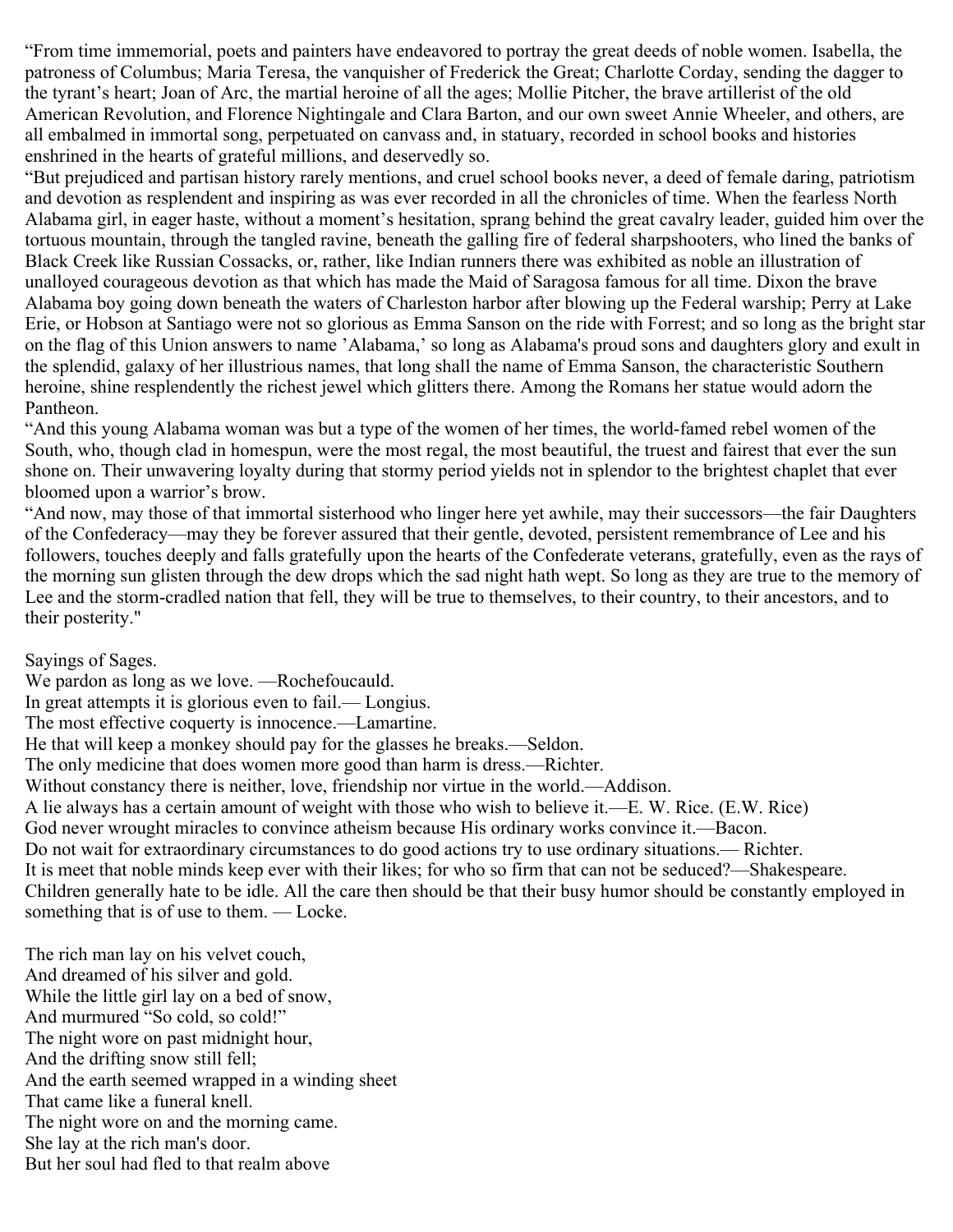Where there's home and bread for the poor.

Telephone invented 1861. There are 2,750 languages. Sound moves 743 miles per hour. A square mile contains 640 acres. Chinese invented paper, 170 B. C. Telescopes were invented in 1590. Iron horseshoes were made in 481 Man's heart beats 92,160 times a day. The first steel pen was made in 1830. Hawks can fly 150 miles in one hour. Light moves 187,000 miles per second. A rifle ball moves 1,000 miles per hour. Egyptian pottery dates from 2000 B. C.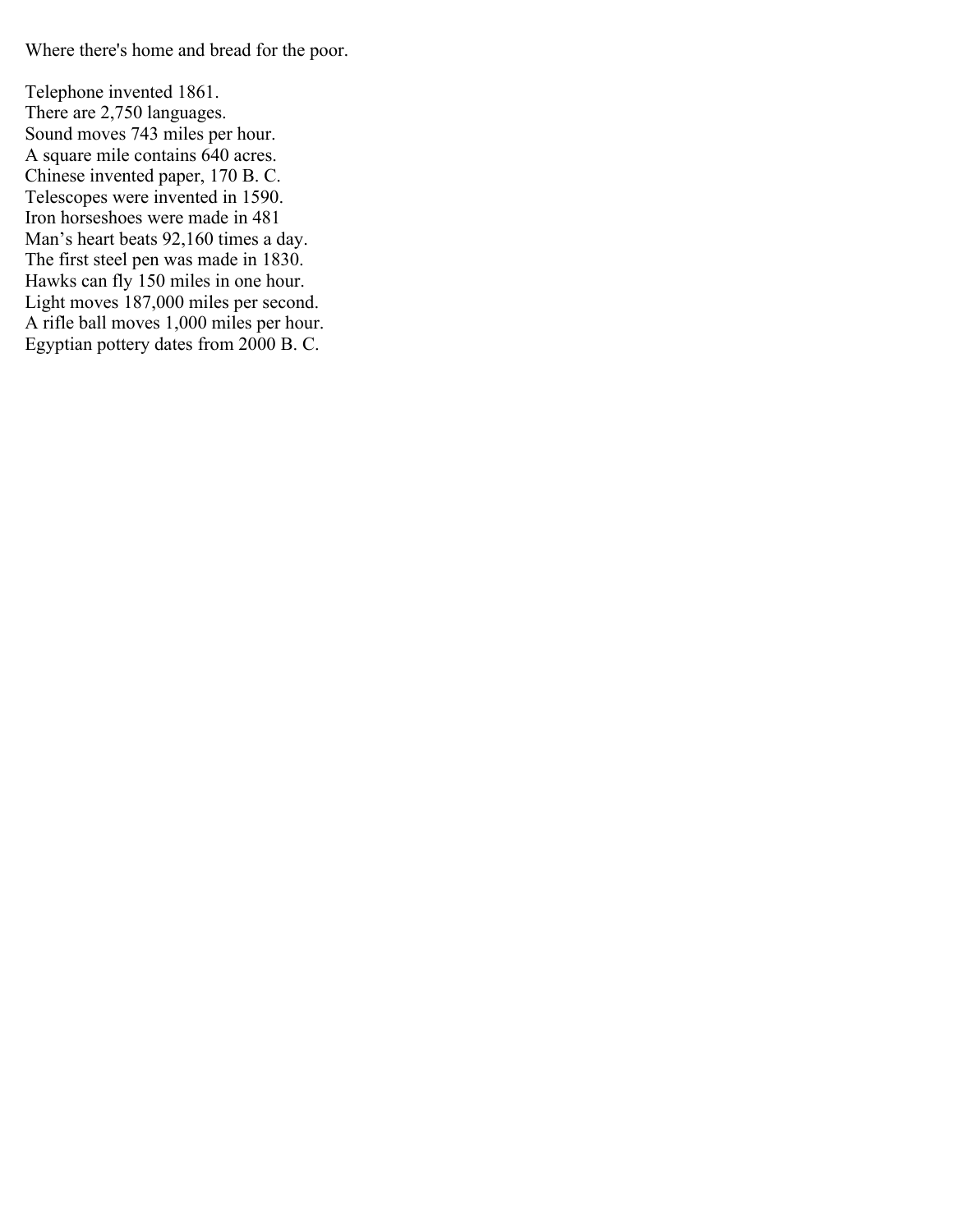# THE HERMITAGE.

The Ladies' Hermitage Association was organized in 1889, and the State Legislature conveyed the house and twentyfive acres of ground, that they might preserve the property as a perpetual memorial to General Andrew Jackson. In the residence are the portraits and household furniture belonging to General Jackson, numbering four hundred pieces. These have been in the Hermitage nearly three-quarters of a century, and they speak of his life, and remind an observer of the times and character of the great hero.

The Ladies' Hermitage Association has worked indefatigable to purchase these works, which are the property of Col. Andrew Jackson, and are now making a last final struggle to raise the purchase money, viz, \$17,500. They are making constant appeals to the public for this sum. Should they fail, the "Hermitage," the home of the old hero of New Orleans, will be dismantled. "The walls will testify, and empty rooms will speak, of the lack of appreciation of his countrymen. These historic works will be scattered throughout the country, their owners being compelled by financial necessity to part with them for a monied value, and the State of Tennessee and the 'Hermitage' itself will lose these beautiful mementos of the past."

The Association, in redeeming its trust to the State, have put a new roof upon the building, painted the exterior, refenced the twenty-five acres, and restored the old historic cabin from almost utter decay. Other minor improvements have exhausted their treasury as fast as the moneys were accumulated, but they do not despair of finally raising this money. They hold an option expiring July 1st, of this year.

Mrs. Judge Nathaniel Baxter President, and Mrs. Duncan R. Dorris, the Secretary, have worked with unremitting zeal for this cause.

INSCRIPTIONS AT THE TOMB.

On the shaft:

GENERAL ANDREW JACKSON.

Born March 16th, 1767. Died June 8th, 1845.

On a slab, placed there evidently by the General:

"Here lie the remains of Mrs. Rachel Jackson, wife of President Jackson, who died the 22d of December, 1828, aged 61 years. Her face was fair, her person pleasing, her temper amiable, her heart kind; she delighted in relieving the wants of her fellow creatures, and cultivated that divine pleasure by the most liberal and unpretending methods; to the poor she was a benefactor; to the rich an example; to the wretched a comforter; to the prosperous an ornament; her piety went hand in hand with her benevolence, and she thanked her Creator for being permitted to do good. A being so gentle and so virtuous slander might wound but could not dishonor; even death, when he bore her from the arms of her husband, could but transport her to the bosom of her God."

THE HOME OF "OLD HICKORY." THE TOMB OF GENERAL AND MRS. JACKSON.

#### 98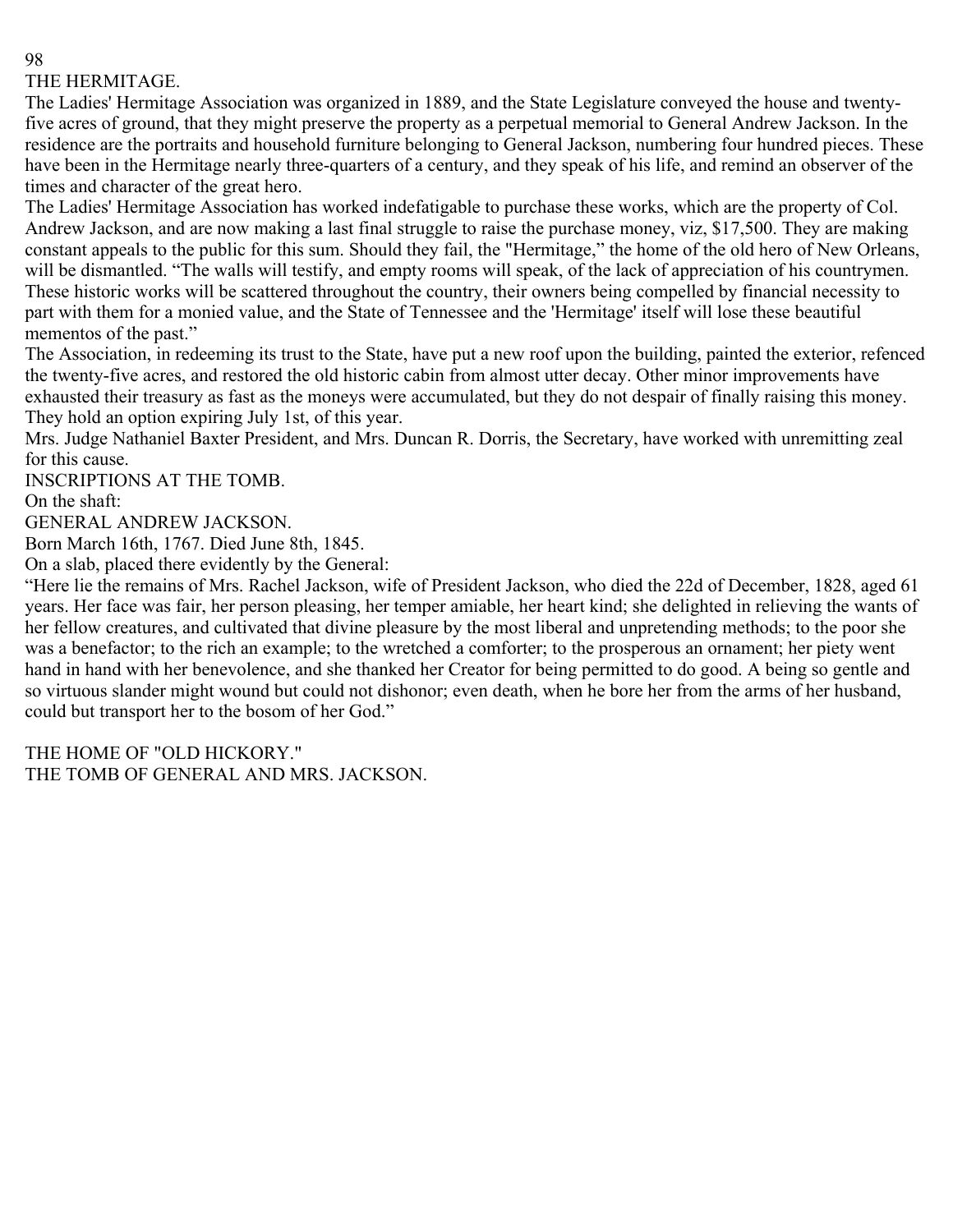## 99 JEFFERSON DAVIS AT EIGHTY.

Jefferson Davis was born in 1808, and lived 81 years.

1861 to 1865 By an Old Johnnie. Personal recollections and experiences in the Confederate Army. By Captain James Dinkins.

Furl That Banner Furl that banner, furl it slowly; Treat it gently-- for 'tis holy. Touch it not-- unfurl it never-- Let it droop thus furled. Forever

THE CONQUERED BANNER. BY FATHER ABRAM J. RYAN, THE POET PRIEST OF THE SOUTH. Furl that banner, for 'tis weary, Round its staff 'tis drooping dreary; Furl it, fold it, it is best: For there's not a man to wave it, And there's not a sword to save it, And there's not one left to lave it In the blood which heroes gave it, And its foes now scorn and brave it— Furl it, hide it, let it rest. Take the banner down—'tis tattered, Broken is its staff and shattered, And the valient hosts are scattered Over whom it floated high. Oh! 'tis hard for us to fold it, Hard to think there's none to hold it, Hard that those who once unrolled it Now must unfurl it with a sigh. Furl that banner, furl it sadly— Once ten thousand hailed it gladly, And ten thousand wildly, madly, Swore it should forever wave, Swore that foeman's sword could never Hearts like theirs entwined dissever, Till that flag would float forever O'er their freedom or their grave. Furl it, for the hands that grasped it, And the hearts that fondly clasped it, Cold and dead are lying low: And the banner, it is trailing, While around it sounds the wailing Of its people in their woe. For, though conquered, they adore it, Love the cold, dead hands that bore it, Weep for those who fell before it, Pardon those who trailed and tore it, And oh! wildly they deplore it, Now to furl and fold it so.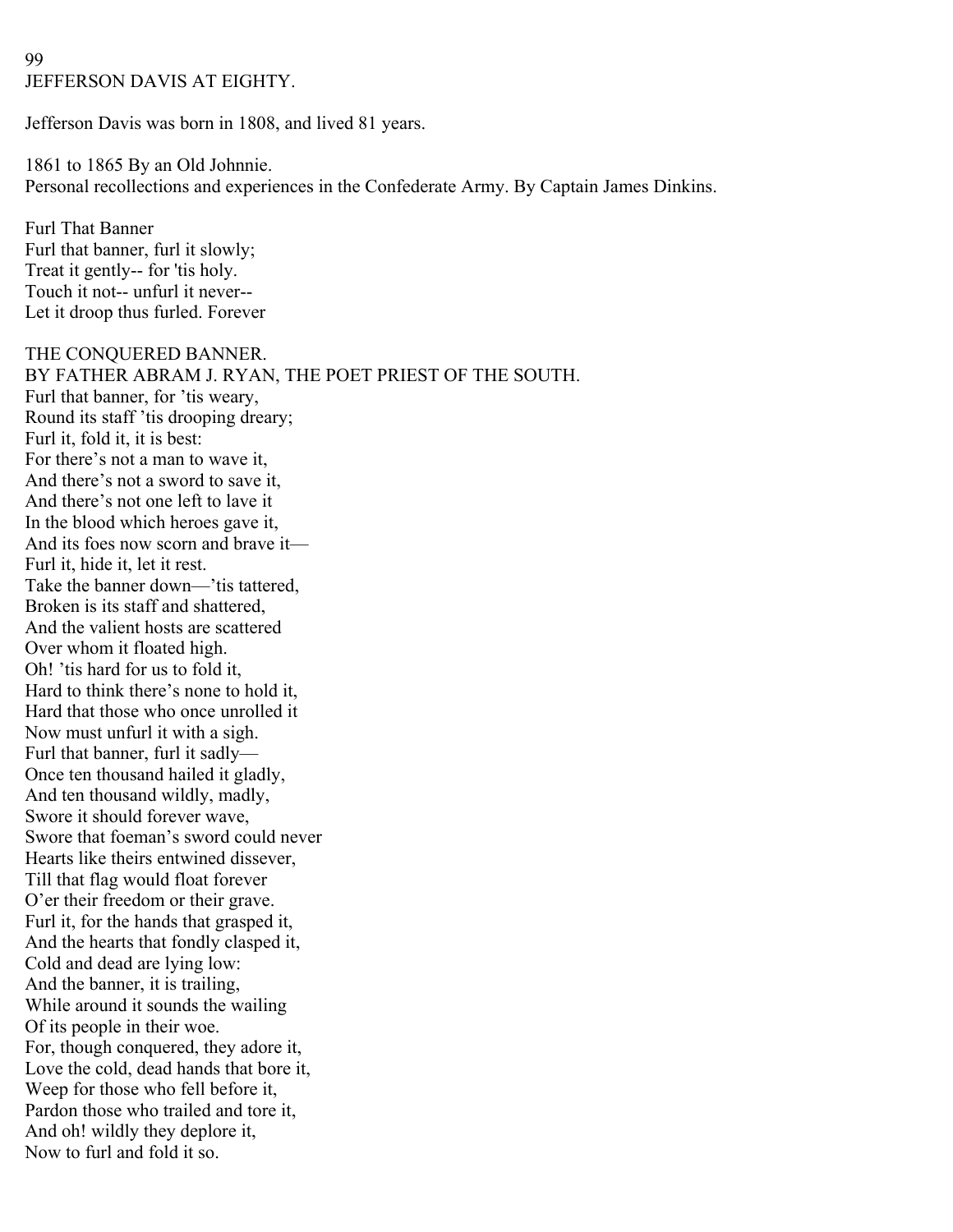Furl that banner! true 'tis gory, Yet 'tis wreathed around with glory, And 'twill live in song and story, Though its folds are in the dust; For its fame on brightest pages, Penned by poets and by sages, Shall go sounding down the ages, Furl its folds though now we must, Furl that banner, softly, slowly, Treat it gently—it is holy— For it droops above the dead; Touch it not, unfold it never, Let it droop there, furled forever, For its people's hopes are dead.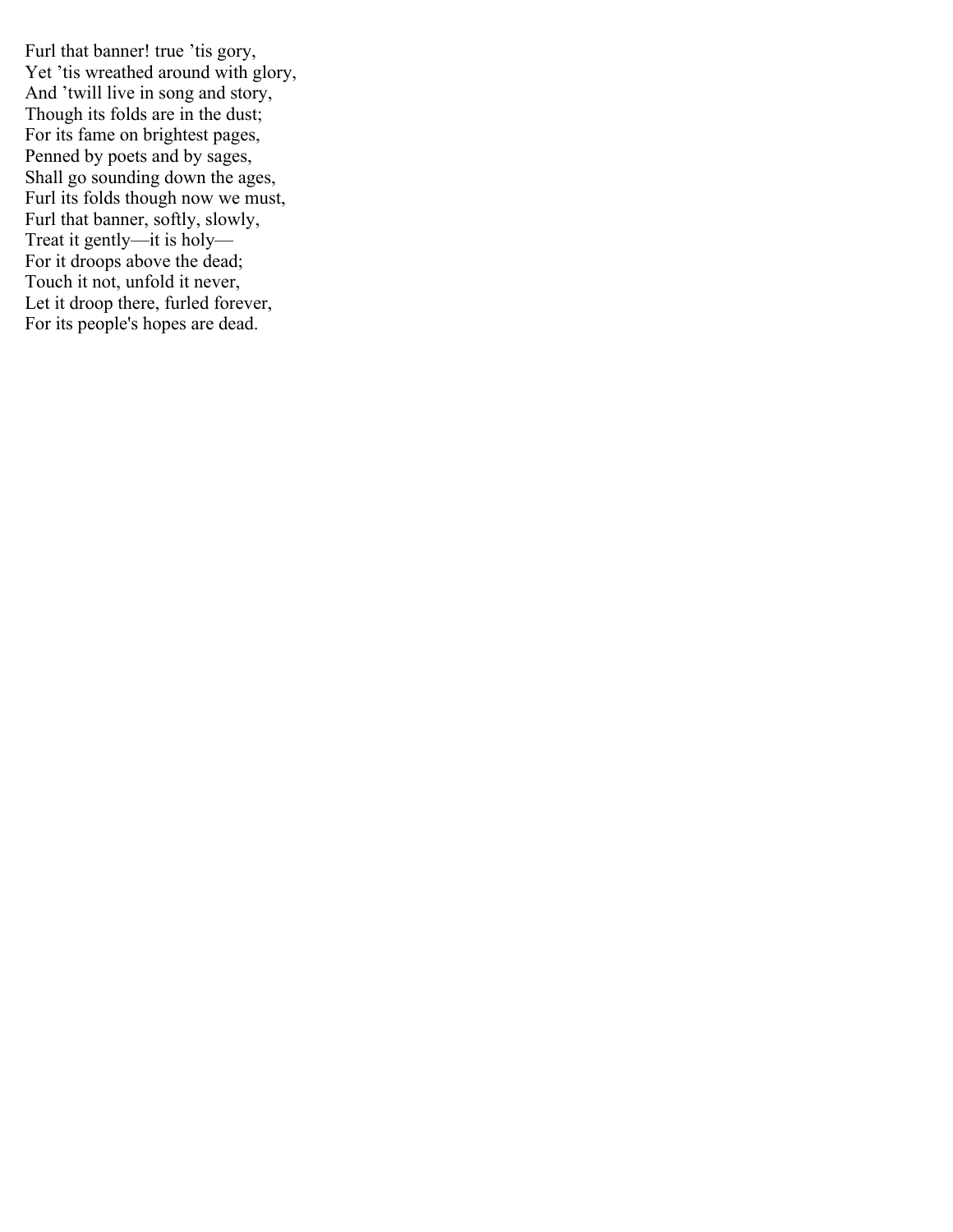# 100 "HOME, SWEET HOME" BY FRANCES WILLARD.

In the spring of 1863 two great armies were encamped on either side of the Rappahannock River, one dressed in blue, and the other dressed in gray. As twilight fell, the bands of music on the Union side began to play the martial music, "The Star Spangled Banner," and "Rally Round the Flag;" and that challenge of music was taken up by those upon the other side, and they responded with "The Bonnie Blue Flag," and "Away Down South in Dixie." It was borne in upon the soul of a single soldier in one of those bands of music to begin a sweeter and a more tender air, and slowly as he played it they joined in a sort of chorus of all the instruments upon the Union side, until finally a great and mighty chorus swelled up and down our army —"Home, Sweet Home." When they had finished, there was no challenge yonder, for every band upon that further shore had taken up the lovely air, so attuned to all that is holiest and dearest, and one great chorus of the two great hosts went up to God; and when they had finished the sweet and holy melody, from the boys in gray there came a challenge, "Three cheers for home!" and as they went resounding through the skies from both sides of the river, "something upon the soldiers' cheeks washed off the stains of powder."—Selected.

"The only way to prepare for the next world is to do the thing God gave us to do in this world."

"ONLY A SOLDIER." "Only a soldier," I heard them say-- With a heavy heart I turned away And heaved a sigh, And watched the ? of the horses' feet As the hearse moved slowly down the street, and hot tears ? mine eye. Only a soldier confined in there, Once a father's joy, a mother's care, Torn from his home, Now a maiden sings of his return, On a sister's cheek the tear drops burn, For her soldier brother's gone. Only a soldier confined in there, Once bright and gay as the summer's air, Feeling no sorrow; He's sleeping now the last deep sleep, And angles o'er him their vigils keep, He'll wake on no tomorrow. "Only a soldier," I thought anew, And my face turned and quickly drew The parting hour-- The hour he left at his country's call, To place himself as a fiery wall, Where sterner men would cower. Thro' dreams he saw comrades kneeling down To raise his head from the battle-ground-- Thus, he loved to say, "Tell my father that I fighting fell, 'Mid the humming shot and the screaming shell, When the South had won the day." Alas! he never dreamed of death, But as borne on whistling bullets' breath, 'Mid musket ?; And where the grim war dogs, howling loud, Spread in sulphur smoke the battle cloud,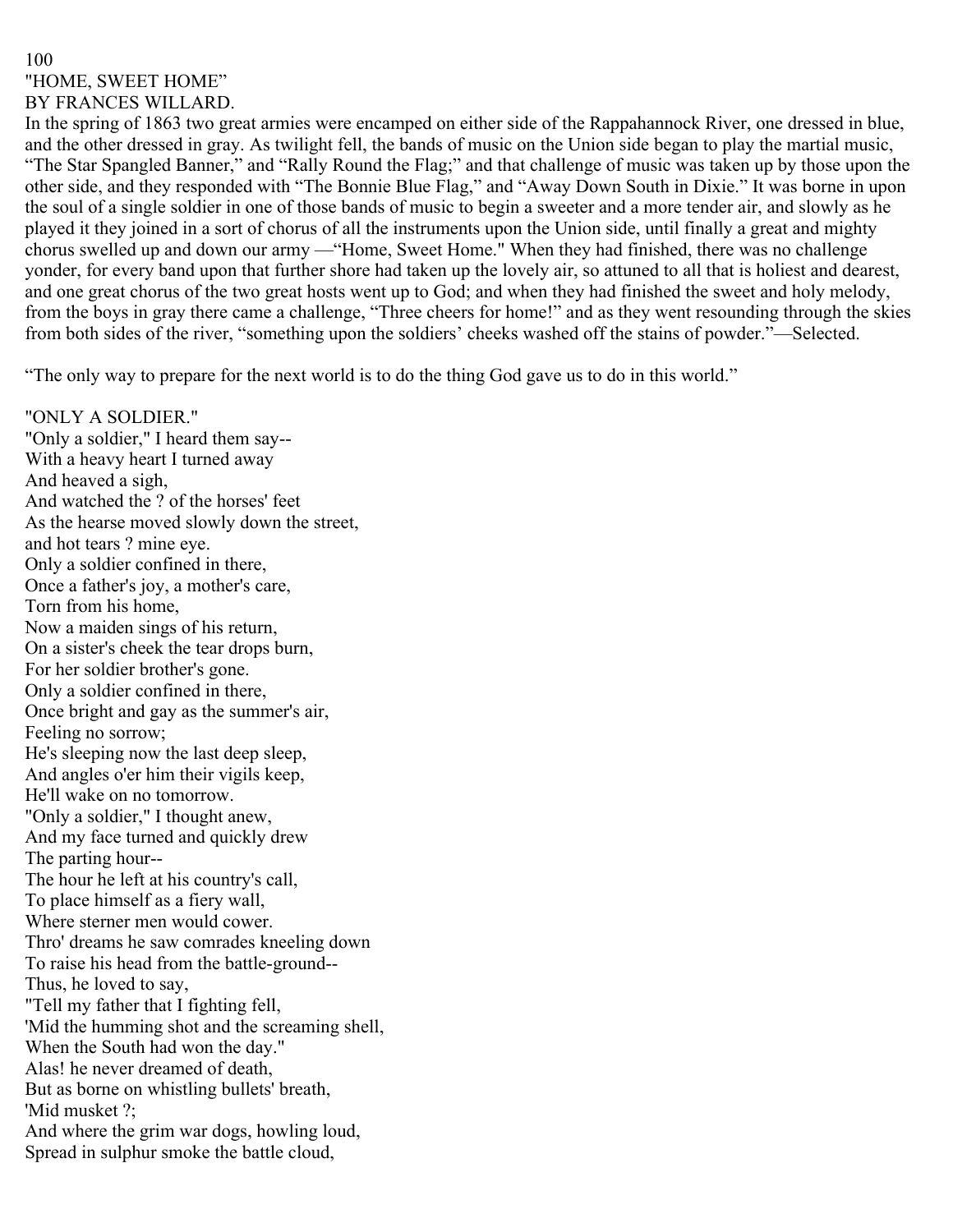And shells with thunders crashing! A fever'd cot was his battle-ground, And slowly, calmly he's going down To the "far-off land," An army surgeon is standing by (No angle tear-drop lights his eye), Holding the lifeless hand-- The dark sod hides the form that is dead, Dew-drops kiss nomore the pale forehead, Nor shine in that hair; All hope is gone, life's sorrowings o'er, That spirit is on the "echoless shore!" Dwelling with angles "up there." And unknown, unwept, he sank to rest, E'en by human sympathy unblest, In the quiet grave; God, who notes the gentle sparrow's fall, Shall, in the dread resurrection, call To Heaven that soldier brave.

STONEWALL JACKSON. How the Confederate Hero's Life Went Out.

About daylight, upon the Sunday of his death, Mrs. Jackson informed him that his recovery was very doubtful, and that it was better that he should be prepared for the worst. He was silent for a moment and then said:

"It will be infinite gain to be translated to Heaven." He advised his wife, in the event of his death, to return to her father's house, and added:

"You have a kind and good father, but there is no one so kind and good as your Heavenly Father."

He still expressed a hope that he would recover, but requested his wife, in case he should die, to have him buried in Lexington, in the Valley of Virginia. His exhaustion increased so rapidly that at 11 o'clock Mrs. Jackson knelt by his bed and told him that before the sun went down he would be with his Saviour.

He replied: "O no! You are frightened, my child. Death is not so near. I may get well."

She fell upon the bed weeping bitterly, and again told him, amid her tears and sobs, that the physicians declared that there was no longer any hope of his recovery. After a moment's pause he asked her to call the family physician.

"Doctor," said he, as the physician entered the room, "Anna informs me that you told her I am to die to-day. Is it so?" When he was answered in the affirmative, he turned his sunken eyes toward the ceiling and gazed for a moment or two as if in intense thought, then looked at the friends about him and said softly: "Very good,—very good: it is all right." Then turning to his heart-broken wife he tried to comfort her. He told her there was much he desired to tell, but he was too weak for the undertaking.

Col. Pemberton came into the room about 1 o'clock. General Jackson asked him:

"Who is preaching at the head-quarters to-day.

When told in reply that the whole army was praying for him, he replied:

Thank God! they are very and kind." Then he added: "It is the Lord's day, my wish is fulfilled, I have always desired to die on Sunday.

Slowly his mind began to fail and wander, and he frequently talked in delirium as if in command of his army on the field of battle. He would give orders to his aids in his old way, and then the scene was changed, he was at the mess table in conversation with members of his staff; now with his wife and child; now at prayers with his military family.

Occasional lucid intervals of his mind would occur, and during one of them the physician offered the dying man some brandy and water, but he declined it, saying:

"It will only delay my departure and do no good; I want to preserve my mind to the last, if possible."

A few moments before the end arrived the dying warrior cried out in his delirium:

"Order A. P. Hill to prepare for action!" "Pass the infantry to the front rapidly." "Tell Major Hawks--------" then his voice was silent and the sentence remained unfinished.

An instant later a smile of ineffable sweetness and purity spread over his calm, pale face, and then looking upward and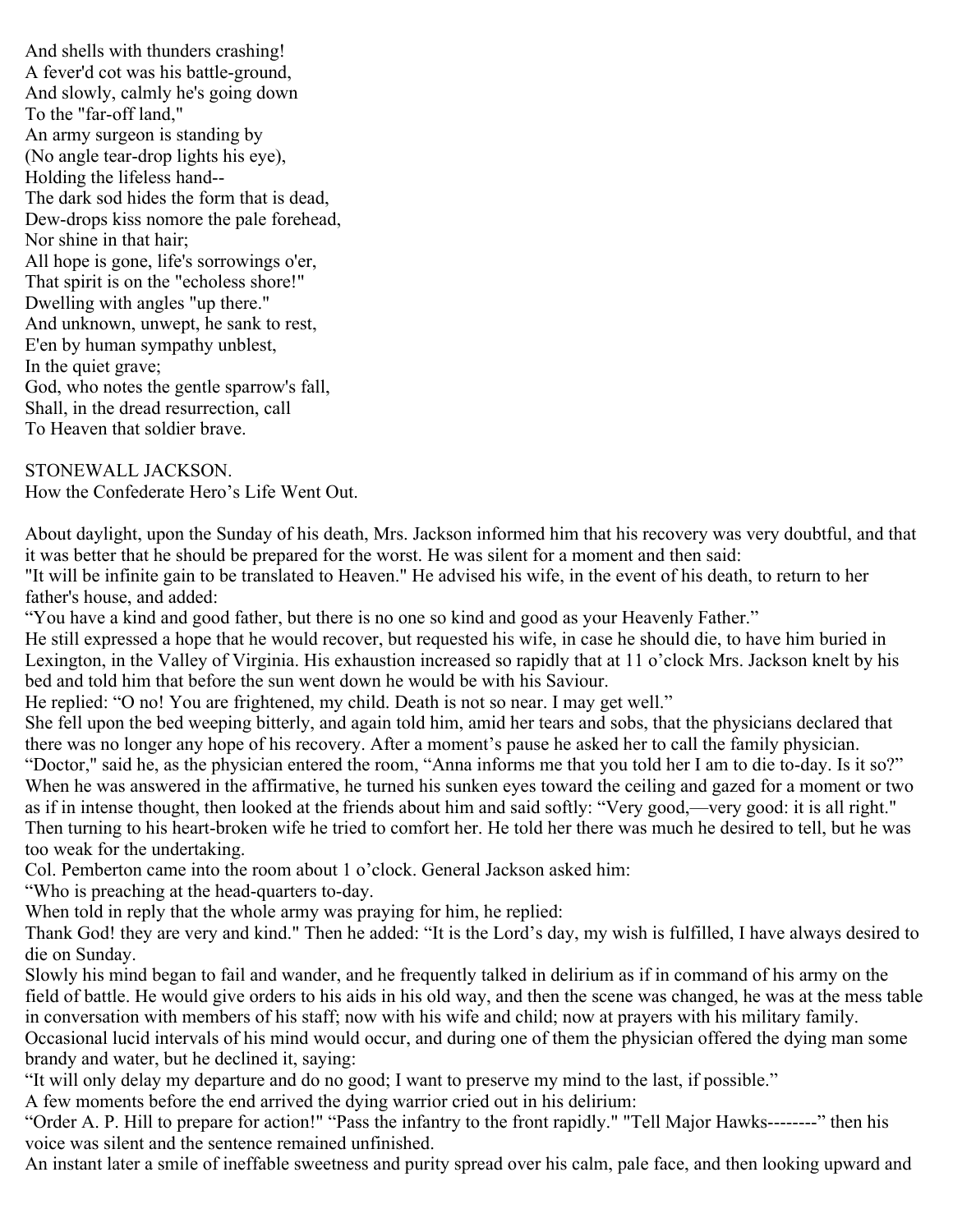slightly raising his hands he said quietly and with an expression of relief:

"Let us cross the river and rest under the shade of the trees."

And then without a sign of struggle or pain his spirit passed away. Was death ever so sweet and peaceful?—Was ever rest so anticipated, or Heaven so revealed? -—Detroit Free Press.

The following letter was written by Mrs. R. O. Fairer (R.O. Fairer), of Flatonia, Tex., to Gov. S. W. T. Lanham (Gov. S.W.T. Lanham), beseeching him to recommend in his next message to the state legislature, the appropriation of a suitable sum:

# AN OPEN LETTER.

To His Excellency, Gov. S. W. T. Lanham (S.W.T. Lanham), Austin, Tex.;

Flatonia, Tex., Feb. 8. --As one of the state committee, appointed by the president of the Texas division of the Daughters of the Confederacy. I have written several letters to representatives and senators, and I now address this open letter to your excellency.

Our organization is anxious to secure from the present legislature of Texas an appropriation for a monument to be erected in Chickamauga park, to commemorate the memory of our Texas soldiers who are resting there after giving their lives in defense of constitutional and state's rights, and I appeal to you to give this subject due consideration and recommend in your next message to the legislature that an appropriation be made becoming the dignity of this proud state and the cause for which it is solicited. Although many of these soldiers were of the rank and file of the southern army, nevertheless they were marvelous in valor and the patient, uncomplaining heroism with which they bore sacrifice and suffering, half clad amid cold, heat and hunger, entitles them to more than a passing word of praise from our historians, and lest we be called "stone worshippers" I will add that proper inscription will be prepared for this monument and inscribed thereon (if we should get it) which will record for posterity the story of the struggle and the stern courage of these noble sons of our Lone Star state.

I will quote from an address made in the Texas senate, as early as the year 1866, during reconstruction days, by Col. R. V. Cook (Col. R.V. Cook), state senator from Colorado county, the occasion being a joint resolution to have Gen. Albert Johnston's remains brought to Texas and interred. He said in part: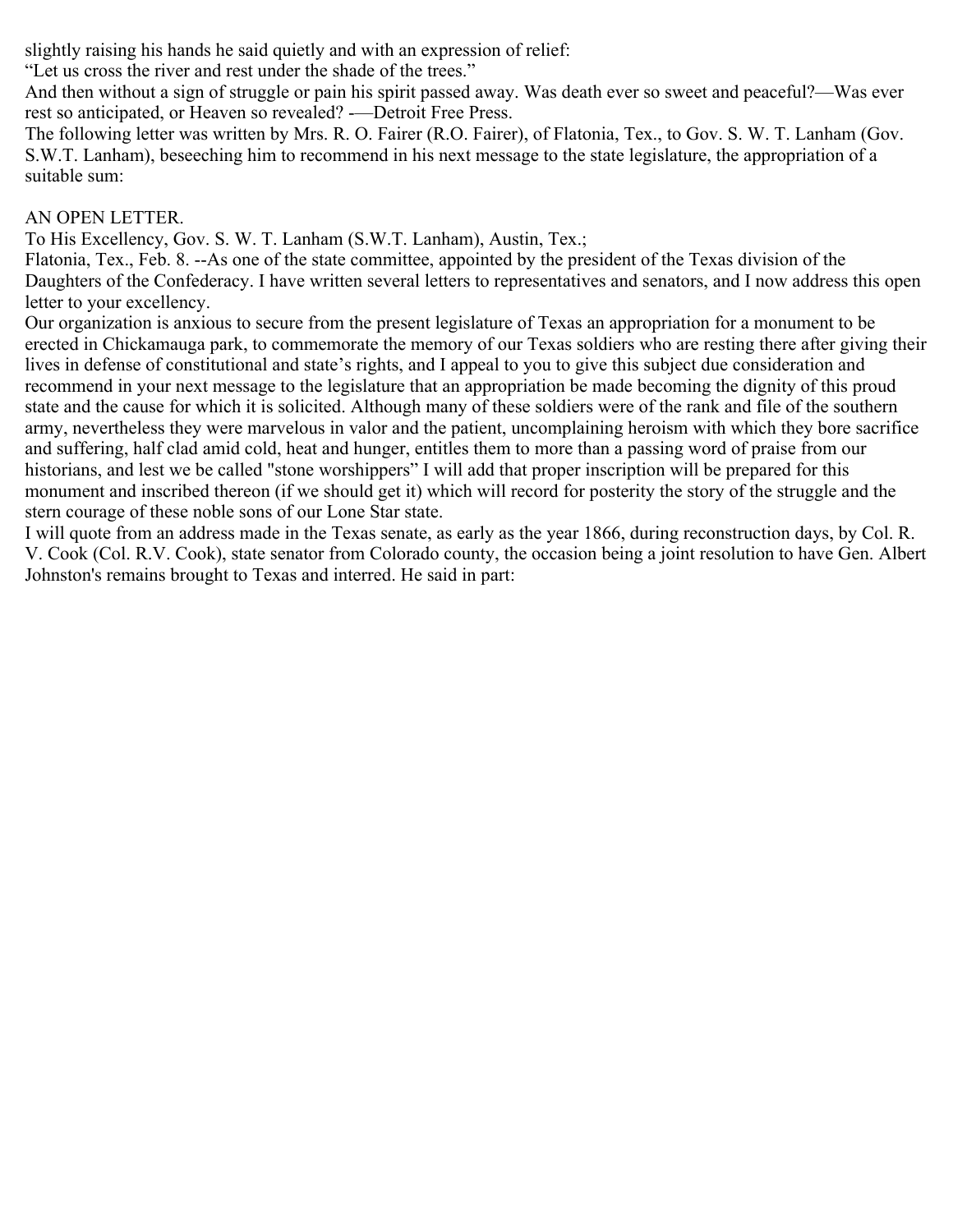"Fearless, honest and loyal to principles, our hero died for what he thought was right.

We know his resting place and we can recover his ashes. But alas! thousands of his soldiers, the children of Texas, will never sleep in her soil. Their graves are upon the heights of Gettysburg, upon the hills of the Susquehanna, by the banks of the Potomac and by the side of the Cumberland. They sleep in glory upon the fields of Manassas and Sharpsburg, of Gaines' Mill and in the trenches of Richmond and upon the shores of Vicksburg and upon a hundred other historic fields afar from the land of their love. Aye but let them sleep on in their glory!

"Posterity will do them justice. In the ages that are to come when all the passions

that now animate the bosom and sway the heart shall have passed away with the present generation of men and when the teeming millions from the north and south who are to inhabit, in future centuries, the vast and fertile regions of the Mississippi valley, shall recount; in song and story, the glorious achievements of their ancestry, and when they shall dwell, with just pride, upon the renown of their deeds, and when hoary age shall tell to kindling youth the marvelous story of a revolution, the like of which the sun has never gazed upon in his 6,000 years of created splendor—then, sir, it will be, that our gallant dead shall live in the remembrance of mankind-then, sir, will posterity raise and build a monument to perpetuate their memory."

Take Me Home.

Take me home to the place where I first saw the light, To the sweet sunny South take me home; Where the mocking-bird sung me to rest ev'ry night, Ah! why was I tempted to roam? I think with regret of the dear home I left— Of the warm hearts that shelter'd me then— Of the wife and the dear ones of whom I'm bereft, And I sigh for the old place again. CHORUS. Take me home to the place where my little ones sleep, Poor Massa lies buried close by; O'er the graves of the lov'd ones I long to weep, And among them to rest when I die. Take me home to the place where the orange trees grow, To my cot in the evergreen shade, Where the flowers on the river's green margin may blow Their sweets on the banks where we played. The path to our cottage they say has grown green, And the place it's quite lonely around; And I know that the smiles and the forms I have seen Now lie in the dark mossy ground. CHORUS. Take me home to the place where my little ones sleep, Poor Massa lies buried close by; O'er the graves of the lov'd ones I long to weep, And among them to rest when I die. Take me home—let me see what is left that I knew; Can it be that the old house is gone? The dear friends of my childhood indeed must be few, And I must lament all alone. But yet I'll return to the place of my birth, Where my children have played at the door, Where they pulled the white blossoms that garnished the earth,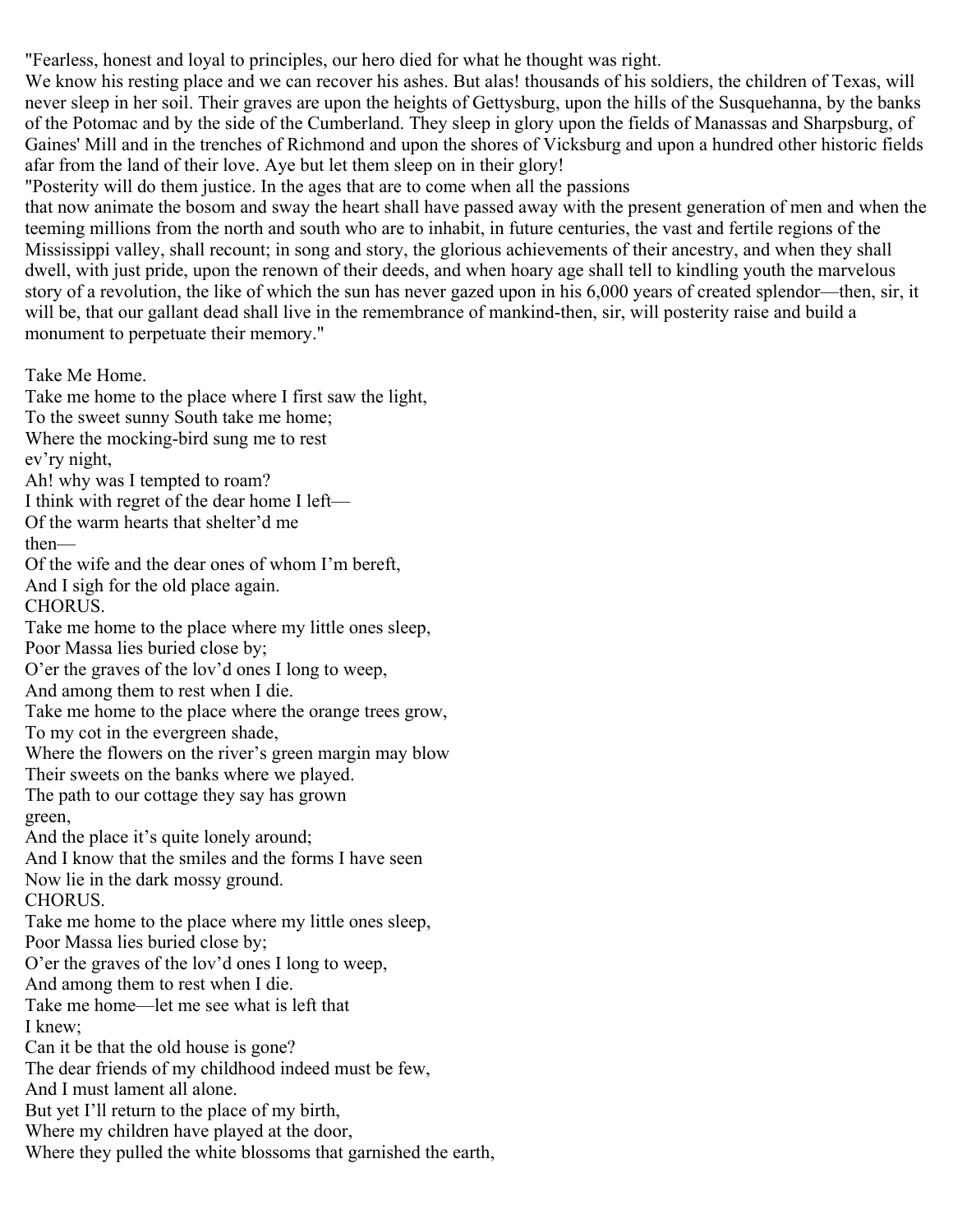Which will echo their footsteps no more. CHORUS. Take me home to the place where my little ones sleep, Poor Massa lies buried close by; O'er the graves of the lov'd ones I long to weep, And among them to rest when I die. —Music by Herman L. Schreiner.

## STORY OF AN EPITAPH.

Soon after the fall of Gen. Albert Sidney Johnston at the battle of Shiloh and the transfer of his remains to New Orleans, a lady visiting the cemetery found pinned to a rough board that rested on the temporary tomb the following beautiful epitaph. It was written in a delicate hand with a pencil, and the rain had nearly obliterated the characters, but she made a verbatim copy of the manuscript and sent it to one of the New Orleans papers with the request that if possible the name of the author should be published. This was gladly done, and the exquisite lines went the rounds of the press of this country and England as a model of English composition. Lord Palmerston pronounced it "a modern classic, Ciceronian in its language." Public curiosity being aroused, the authorship was traced to John Dimitry, a young native of New Orleans, and a son of Alexander Dimitry, who before the Avar occupied a distinguished position in the State Department at Washington. Young Dimitry, though only a boy, served in Johnston's army at Shiloh, and on visiting New Orleans and the grave of his dead chieftain wrote the lines on the inspiration of the moment and modestly pinned them on the headboard as the only tribute he could offer. When the question arose concerning the form of epitaph to be placed on the monument erected to the memory of the dead Confederate General the committee of citizens in charge with one voice decided upon this, and it is now inscribed upon the broad panel at the base of the statue.—Exchange.

#### IN MEMORY.

Beyond this stone is laid, For a season, Albert Sidney Johnston, A General in the Army of the Confederate States, Who fell at Shiloh, Tennessee, On the sixth day of April, A. D., Eighteen hundred and sixty-two; A man tried in many high offices And critical enterprises, And found faithful in all. His life was one long sacrifice of interest to conscience; And even that life, on a woeful Sabbath, Did he yield as a holocaust at his country's need. Not wholly understood was he while he lived; But, in his death, his greatness stands confessed in a people's tears Resolute, moderate, clear of envy yet not wanting In that finer ambition which makes men great and pure. In his honor—impregnable; In his simplicity—sublime. No country e'er had a truer son—no cause a nobler champion; No people, a bolder defender—no principle a purer victim Than the dead soldier Who sleeps here. The cause for which he perished is lost— The people for whom he fought are crushed— The hopes in which he trusted are shattered— The flag he loved guides no more the charging lines, But his fame, consigned to the keeping of that time, which, Happily, is not so much the tomb of virtue as its shrine, Shall, in the years to come, fire modest worth to noble ends. In honor, now, our great captain rests; A bereaved people mourn him,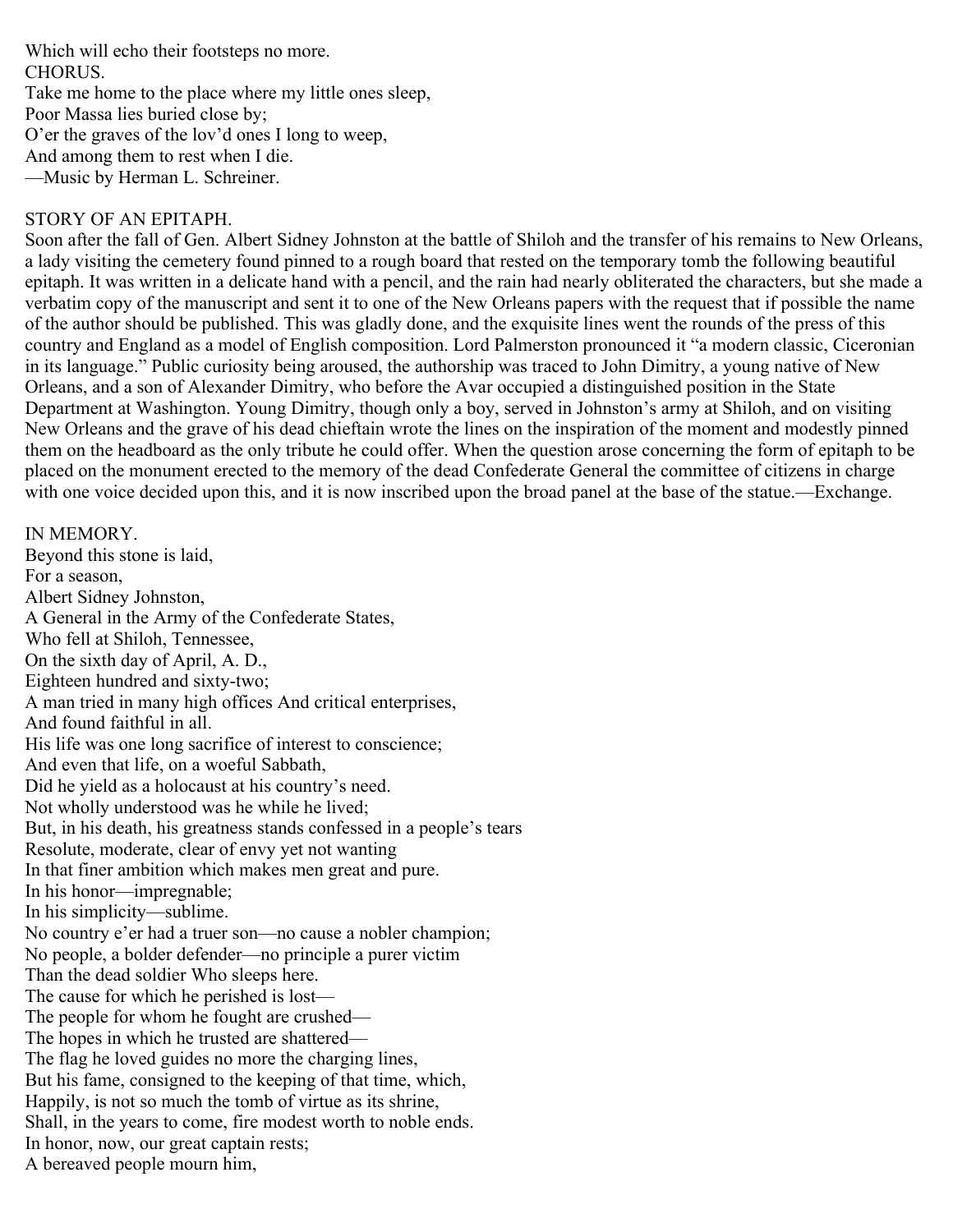Three commonwealths proudly claim him And history shall cherish him Among those choicer spirits who, holding their conscience unmix'd with blame, Have been, in all conjectures, true to themselves, their country and their God.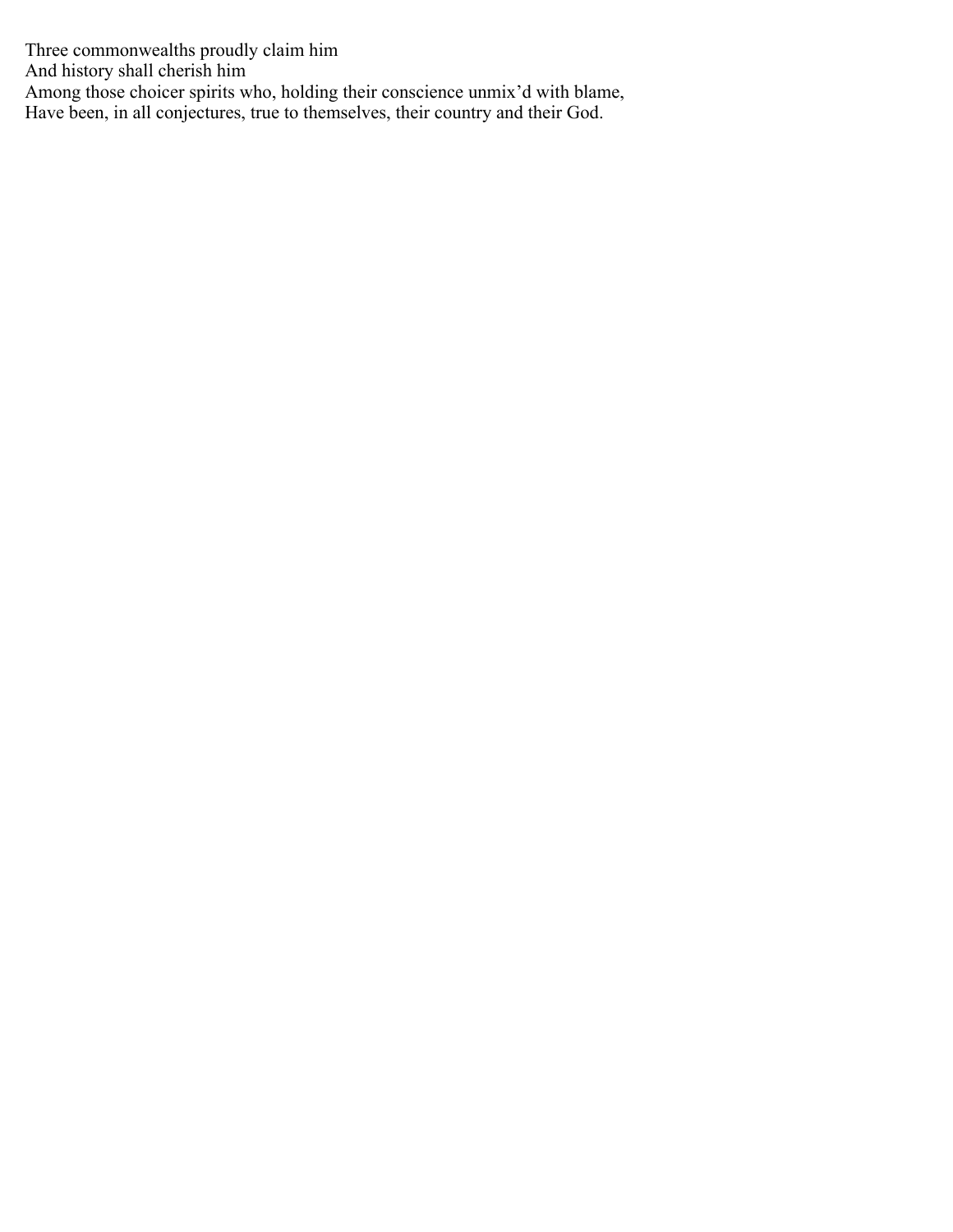Flags of a Nation that Fell.

Compliments of Confederate Veteran.

Published Monthly in the Interest of Confederate Veterans and Kindred Topics.

by S. A. CUNNINGHAM (S.A. Cunningham), At Nashville Tenn.

The Confederate Veteran at the end of 6 months has an unprecedented record. No issue previous to July (of 10,000 copies) exceeded 6,000, yet there are almost 5,000 paid, subscriptions. Price, 50 cents.

Back numbers are in such demand that \$1 per copy is offered.

Not an unkind criticism upon it has ever been heard of by the editor.

The 12,000 copies of this sheet will be given to subscribers.

No. 1. The "Stars and Bars" was the first flag of the Confederate States and was adopted by the Confederate Congress at Montgomery, Alabama.

No. 2. The "Battle Flag" was designed by Gen. Beauregard, adopted by Gen. Joseph E. Johnston after the first battle of Manassas, and afterward adopted by the Confederate Congress. The reason for its adoption was, that in battle the "Stars and Bars" was frequently mistaken for the "Stars and Stripes." It remained as the "Battle Flag" until the close of the war.

No. 3. On May 1, 1863, the Confederate Congress adopted this flag as the "National Flag."

No. 4. On March 4, 1865, the Confederate Congress adopted this design as the "National Flag" of the Confederate States, because the other, when limp, was too much like a flag of truce.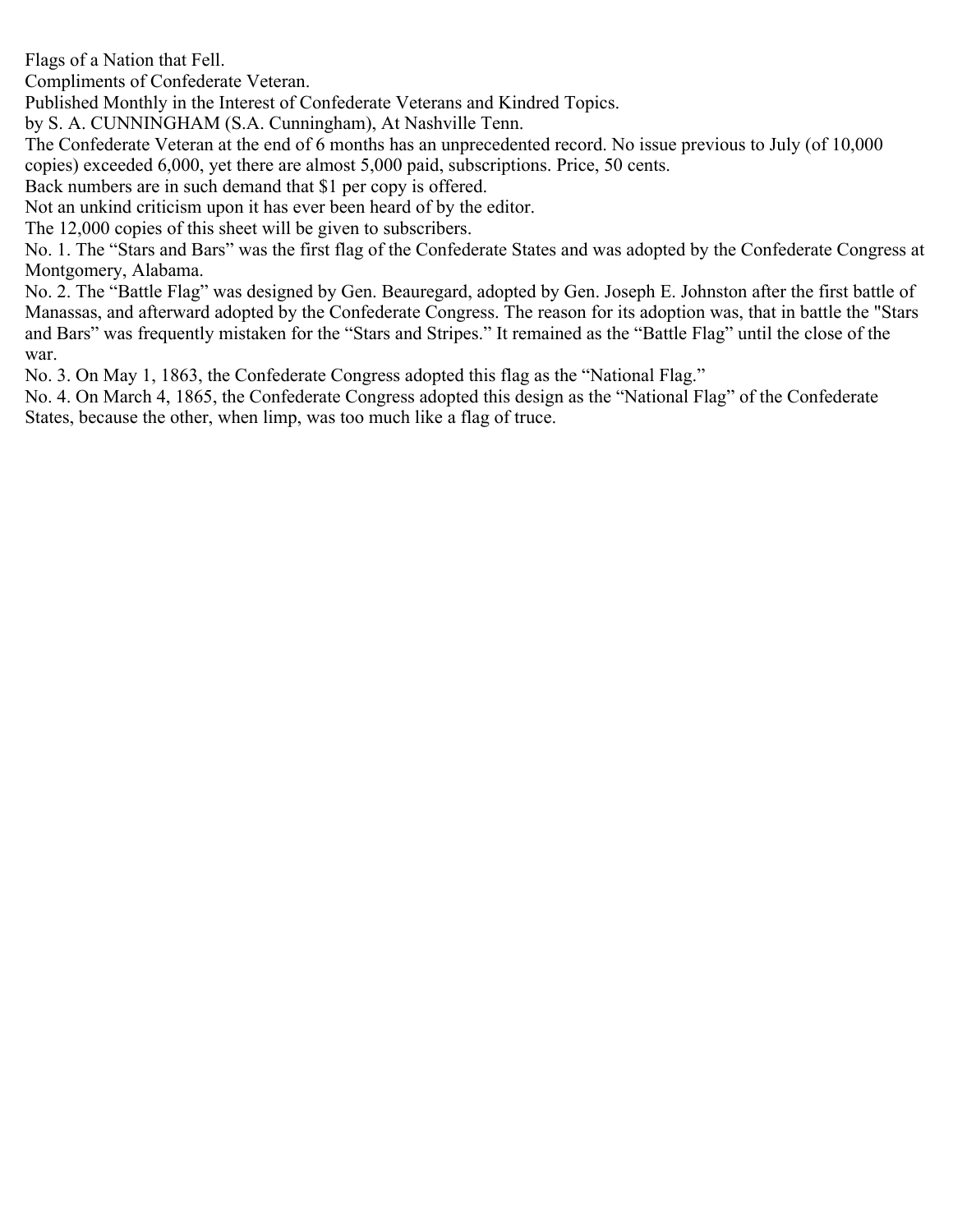"Whichever way the wind doth blow, Some heart is glad to have it so; Then blow it east or blow it west, The wind that blows, that wind best."